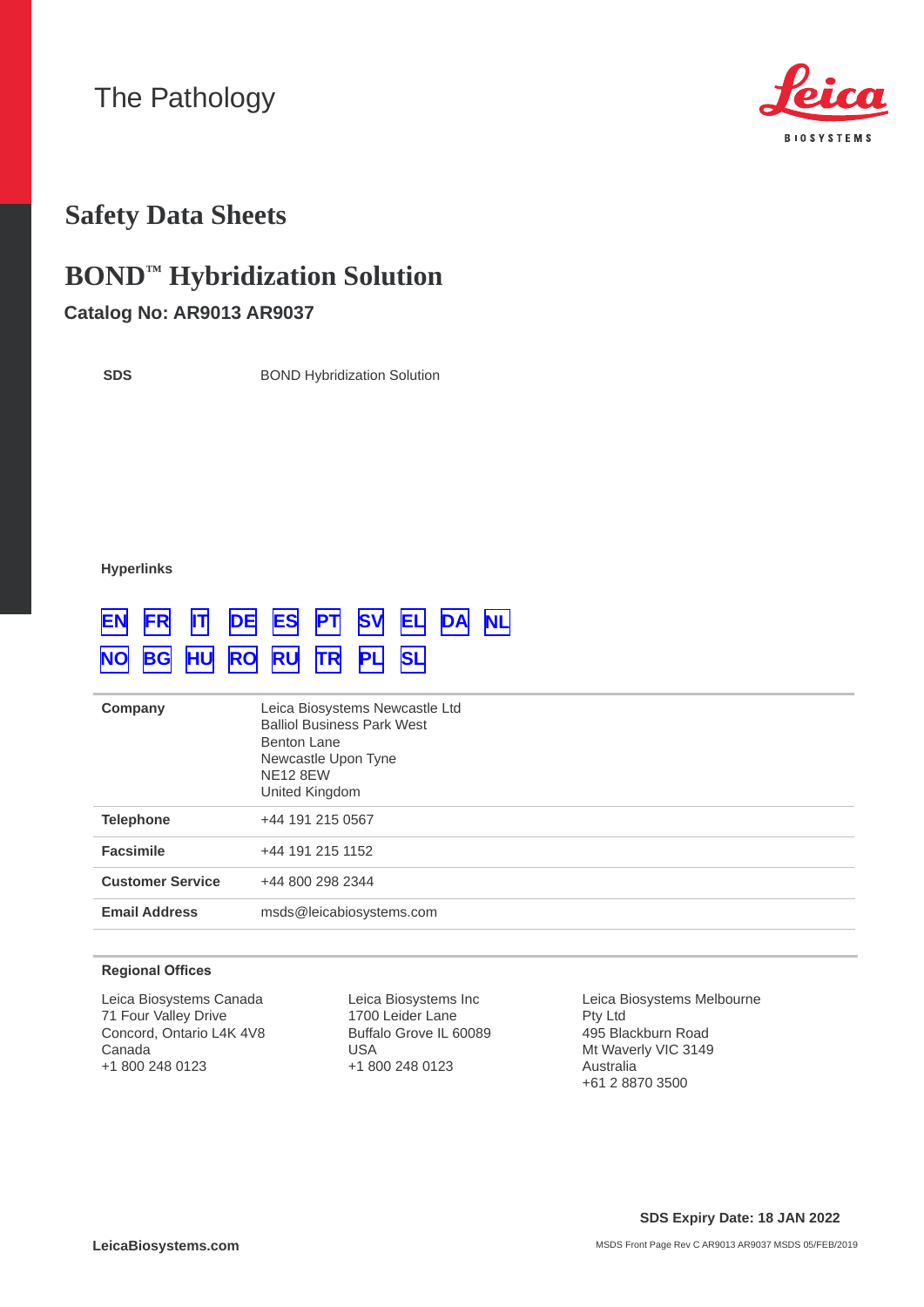

BOND™ HYBRIDIZATION SOLUTION

**Page:** 1 **Compilation date:** 18/JAN/2019

<span id="page-1-0"></span>

|                                                       | Section 1: Identification of the substance/mixture and of the company/undertaking                                              |  |  |  |
|-------------------------------------------------------|--------------------------------------------------------------------------------------------------------------------------------|--|--|--|
| 1.1. Product identifier                               |                                                                                                                                |  |  |  |
|                                                       | Product name: BOND™ HYBRIDIZATION SOLUTION                                                                                     |  |  |  |
|                                                       |                                                                                                                                |  |  |  |
|                                                       | REACH Registration Number: Registration numbers are not available for some or all of the substance ingredients of this mixture |  |  |  |
|                                                       | as the substance(s) or its uses are exempt from registration, the annual tonnage does not require                              |  |  |  |
|                                                       | a registration or the registration is envisaged for a later registration deadline.                                             |  |  |  |
|                                                       | 1.2. Relevant identified uses of the substance or mixture and uses advised against                                             |  |  |  |
|                                                       | <b>Use of substance / mixture:</b> Use in laboratories - Professional.                                                         |  |  |  |
| 1.3. Details of the supplier of the safety data sheet |                                                                                                                                |  |  |  |
|                                                       | Company name: Leica Biosystems Newcastle Ltd                                                                                   |  |  |  |
|                                                       | <b>Balliol Business Park West</b>                                                                                              |  |  |  |
|                                                       | <b>Benton Lane</b><br>Newcastle Upon Tyne                                                                                      |  |  |  |
|                                                       | <b>NE12 8EW</b>                                                                                                                |  |  |  |
|                                                       | United Kingdom                                                                                                                 |  |  |  |
|                                                       | Tel: +44 191 2150567                                                                                                           |  |  |  |
|                                                       | <b>Fax:</b> $+44$ 191 2151152                                                                                                  |  |  |  |
|                                                       | Email: msds@LeicaBiosystems.com                                                                                                |  |  |  |
| 1.4. Emergency telephone number                       |                                                                                                                                |  |  |  |
|                                                       | Emergency tel: USA and Canada: 1-800-424-9300                                                                                  |  |  |  |
|                                                       | Outside USA and Canada: +1 703-741-5970                                                                                        |  |  |  |
|                                                       | For emergency calls only.                                                                                                      |  |  |  |
| <b>Section 2: Hazards identification</b>              |                                                                                                                                |  |  |  |
| 2.1. Classification of the substance or mixture       |                                                                                                                                |  |  |  |
|                                                       | Classification under CLP: Eye Irrit. 2: H319; Repr. 1B: H360D; Skin Irrit. 2: H315                                             |  |  |  |
| <b>Classification under CHIP: T: R61</b>              |                                                                                                                                |  |  |  |
|                                                       | Most important adverse effects: Causes skin irritation. Causes serious eye irritation. May damage the unborn child.            |  |  |  |
| 2.2. Label elements                                   |                                                                                                                                |  |  |  |
| Label elements under CLP:                             |                                                                                                                                |  |  |  |
|                                                       | Hazard statements: H315: Causes skin irritation.                                                                               |  |  |  |
|                                                       | H319: Causes serious eye irritation.                                                                                           |  |  |  |
|                                                       | H360D: May damage the unborn child.                                                                                            |  |  |  |
| <b>Signal words: Danger</b>                           |                                                                                                                                |  |  |  |
|                                                       | Hazard pictograms: GHS07: Exclamation mark                                                                                     |  |  |  |
|                                                       |                                                                                                                                |  |  |  |
|                                                       | GHS08: Health hazard<br>[cont]                                                                                                 |  |  |  |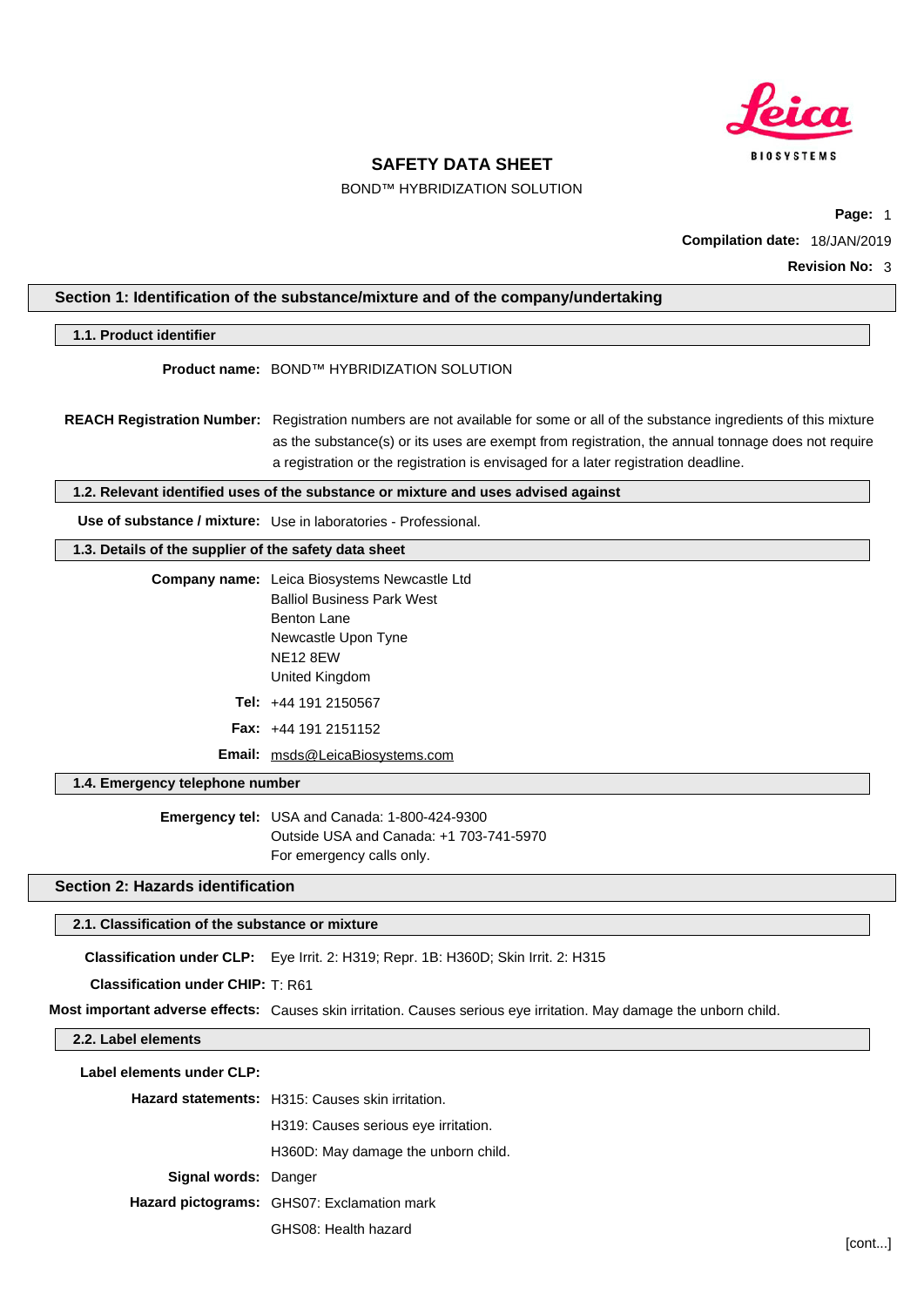## BOND™ HYBRIDIZATION SOLUTION

**Page:** 2



|                            | <b>Precautionary statements:</b> P201: Obtain special instructions before use.    |
|----------------------------|-----------------------------------------------------------------------------------|
|                            | P202: Do not handle until all safety precautions have been read and understood.   |
|                            | P260: Do not breathe dust/fumes/gas/mist/vapours/spray.                           |
|                            | P308+313: IF exposed or concerned: Get medical advice/attention.                  |
|                            | P314: Get medical advice/attention if you feel unwell.                            |
|                            | P264: Wash thoroughly after handling.                                             |
|                            | P280: Wear protective gloves/protective clothing/eye protection/face protection.  |
|                            | P305+351+338: IF IN EYES: Rinse cautiously with water for several minutes. Remove |
|                            | contact lenses, if present and easy to do. Continue rinsing.                      |
|                            | P337+313: If eye irritation persists: Get medical advice/attention.               |
|                            | P302+352: IF ON SKIN: Wash with plenty of soap and water.                         |
|                            | P332+313: If skin irritation occurs: Get medical advice/attention.                |
|                            | * P362+364: Take off contaminated clothing and wash it before reuse.              |
| Lahal alamante undar CHIP: |                                                                                   |

| LADEI EIEINEIRS UNUEL UNIF. |                                                                                                       |
|-----------------------------|-------------------------------------------------------------------------------------------------------|
| Hazard symbols: Toxic.      |                                                                                                       |
|                             |                                                                                                       |
|                             | <b>Risk phrases:</b> R61: May cause harm to the unborn child.                                         |
|                             | Safety phrases: S45: In case of accident or if you feel unwell, seek medical advice immediately (show |
|                             | the label where possible).                                                                            |
|                             | S53: Avoid exposure - obtain special instructions before use.                                         |
|                             | <b>Precautionary phrases:</b> Restricted to professional users.                                       |
| 2.3. Other hazards          |                                                                                                       |
|                             |                                                                                                       |

### **Other hazards:** Danger of serious damage to health by prolonged exposure.

**PBT:** This product is not identified as a PBT/vPvB substance.

## **Section 3: Composition/information on ingredients**

## **3.2. Mixtures**

## **Hazardous ingredients:**

### **FORMAMIDE**

| r c<br>ᆮ  | CAS           | hassificationٽ<br>$\cap$ D $\cap$<br>◡∟ | Classification<br>CHIP CIa | Percen <sub>i</sub> |
|-----------|---------------|-----------------------------------------|----------------------------|---------------------|
| 200-842-0 | $75 - 12 - 7$ | 1B: H360D<br>Repr.                      | Г: R61                     | 30-50%              |

**REACH Registration Number:** 01-2119496064-35-XXXX

**SVHC:** Formamide is classified as a substance of very high concern.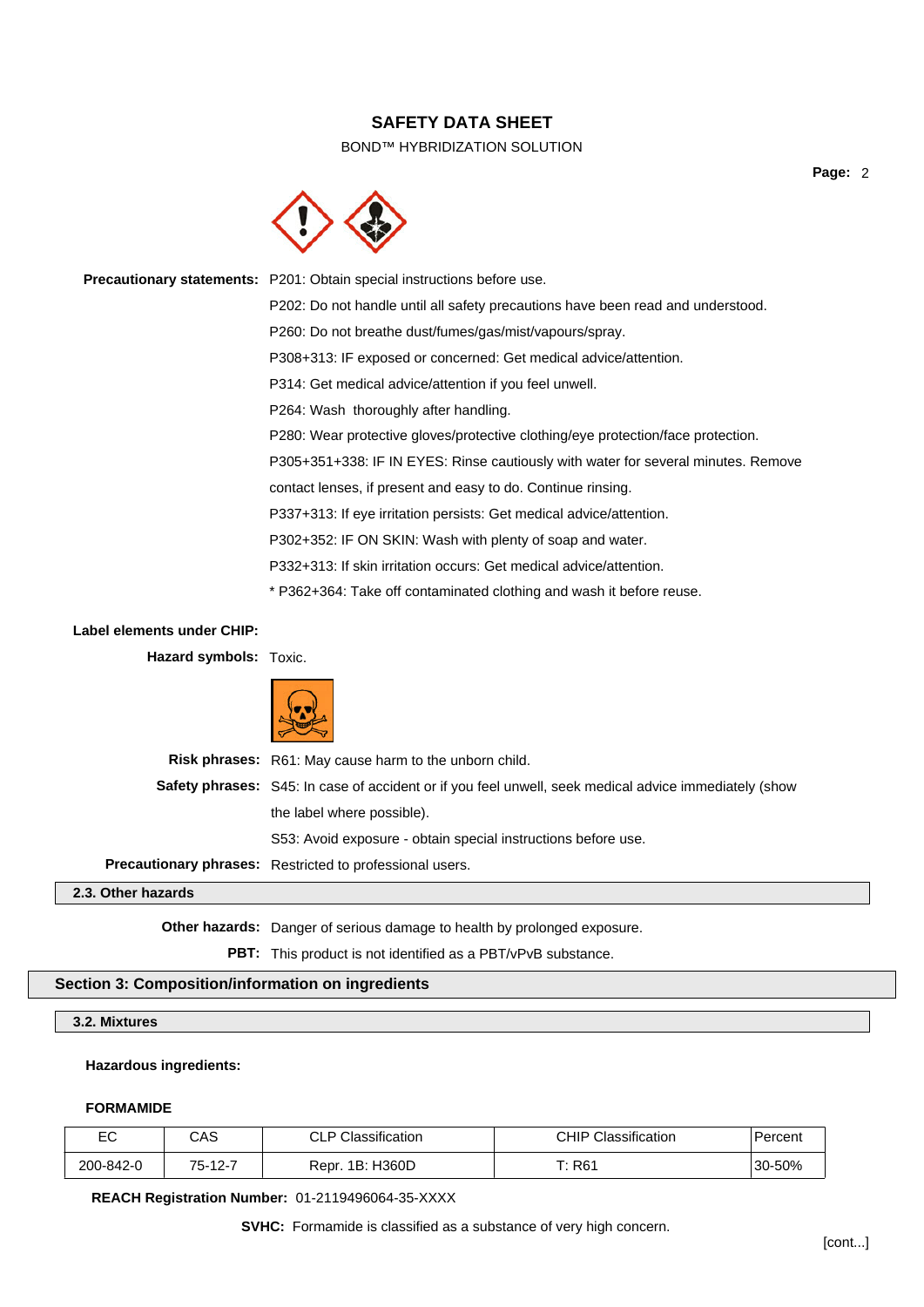### BOND™ HYBRIDIZATION SOLUTION **Page:** 3

### **DEXTRAN SULPHATE**

| 9011-18-1 | <sup>'</sup> Skin Irrit. 2: H315; Eye Irrit. 2: H319; │ Xi: R36/37/38 | 10-30% |
|-----------|-----------------------------------------------------------------------|--------|
|           | STOT SE 3: H335                                                       |        |

**REACH Registration Number:** Not

#### **\*EDETIC ACID (EDTA)**

| *EC                              | *CAS       | *CLP Classification | *CHIP Classification | *Percent within mixture |  |  |  |
|----------------------------------|------------|---------------------|----------------------|-------------------------|--|--|--|
| *200-449-4                       | $*60-00-4$ | *Eve Irrit, 2: H319 | *N/A                 | *1-10%                  |  |  |  |
| *REACH Registration Number: *N/A |            |                     |                      |                         |  |  |  |

### **\*TROMETAMOL**

| *EC        | *CAS     | *CLP Classification                                       | *CHIP Classification |        |
|------------|----------|-----------------------------------------------------------|----------------------|--------|
| *201-064-4 | *77-86-1 | *Skin Irrit 2: H315; Eye Irrit 2: H319;<br>STOT SE 3 H335 | *N/A                 | *1-10% |

**\*REACH Registration Number:** \*01-2119957659-16-XXXX

#### **\*TETRASODIUM PYROPHOSPHATE**

| *EC                                                | *CAS       | *CLP Classification | *CHIP Classification |        |  |  |  |
|----------------------------------------------------|------------|---------------------|----------------------|--------|--|--|--|
| *231-767-1                                         | *7722-88-5 | Eve Irrit 2: H319   | *N/A                 | *1-10% |  |  |  |
| *REACH Registration Number: *01-2119489794-17-XXXX |            |                     |                      |        |  |  |  |

#### **Section 4: First aid measures**

### **4.1. Description of first aid measures**

Skin contact: Remove all contaminated clothes and footwear immediately unless stuck to skin.

Drench the affected skin with running water for 10 minutes or longer if substance is still on skin. Consult a doctor.

**Eye contact:** Bathe the eye with running water for 15 minutes. Consult a doctor.

**Ingestion:** Wash out mouth with water. Consult a doctor. Do not induce vomiting.

**Inhalation:** Remove casualty from exposure ensuring one's own safety whilst doing so. Consult a doctor. Move to fresh air in case of accidental inhalation of vapours.

#### **4.2. Most important symptoms and effects, both acute and delayed**

**Skin contact:** There may be mild irritation at the site of contact.

**Eye contact:** There may be irritation and redness.

**Ingestion:** There may be irritation of the throat.

**Inhalation:** No symptoms.

**Delayed / immediate effects:** No data available.

**4.3. Indication of any immediate medical attention and special treatment needed**

**Immediate / special treatment:** Show this safety data sheet to the doctor in attendance. Do not induce vomiting.

## **Section 5: Fire-fighting measures**

#### **5.1. Extinguishing media**

**Extinguishing media:** Suitable extinguishing media for the surrounding fire should be used. Alcohol or polymer

foam. Alcohol resistant foam. Dry chemical powder. Carbon dioxide. Water spray.

#### **5.2. Special hazards arising from the substance or mixture**

**Exposure hazards:** In combustion emits toxic fumes of carbon monoxide. In combustion emits toxic fumes of nitrogen oxides. In combustion emits toxic fumes of hydrogen cyanide. In combustion emits toxic fumes of ammonia.

### **5.3. Advice for fire-fighters**

**Advice for fire-fighters:** Wear self-contained breathing apparatus. Wear protective clothing to prevent contact

with skin and eyes.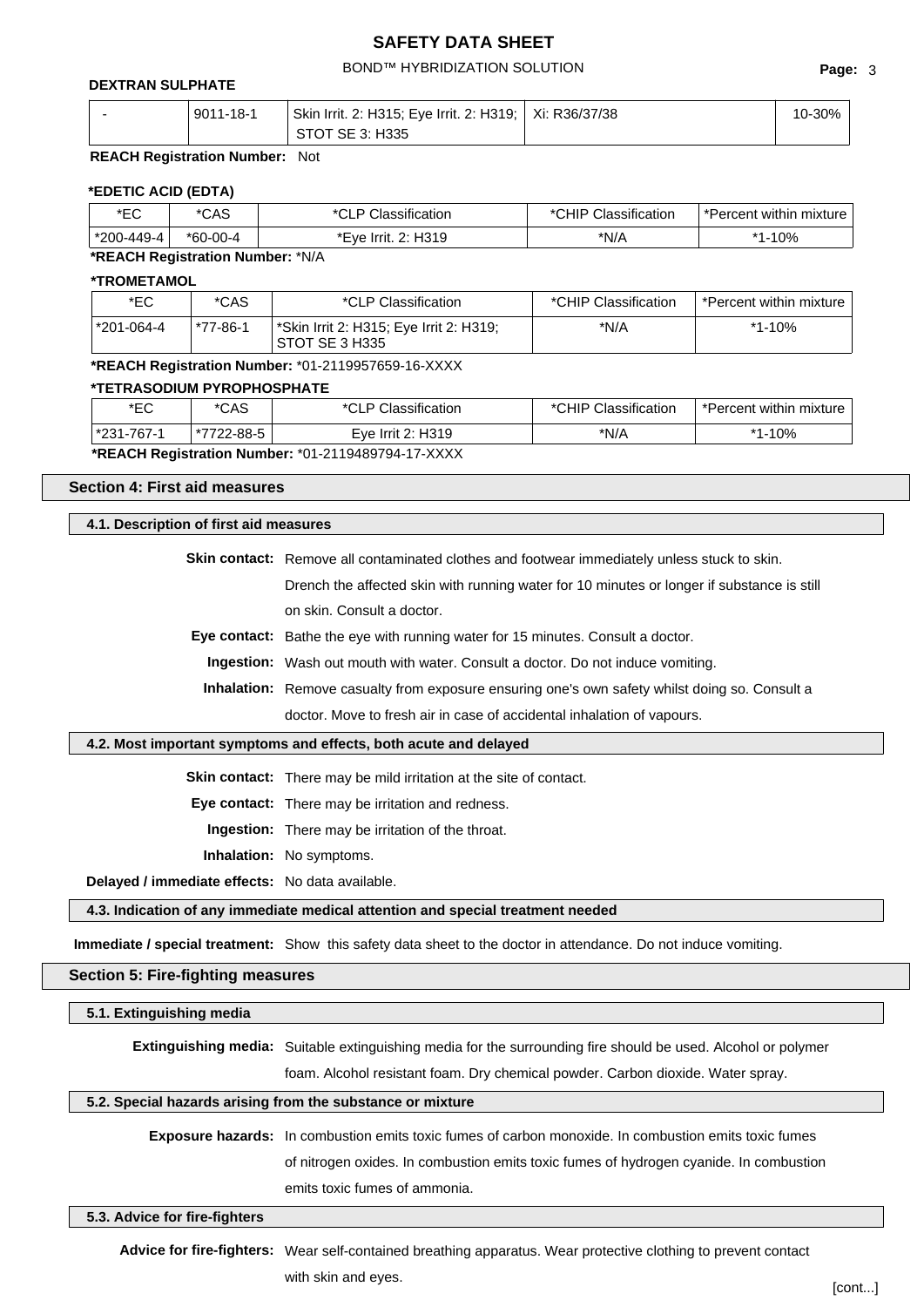## BOND™ HYBRIDIZATION SOLUTION

| Section 6: Accidental release measures                                                                                                                                                   |                                     |                                                                                                                  |            |              |  |
|------------------------------------------------------------------------------------------------------------------------------------------------------------------------------------------|-------------------------------------|------------------------------------------------------------------------------------------------------------------|------------|--------------|--|
|                                                                                                                                                                                          |                                     | 6.1. Personal precautions, protective equipment and emergency procedures                                         |            |              |  |
|                                                                                                                                                                                          |                                     | Personal precautions: Do not attempt to take action without suitable protective clothing - see section 8 of SDS. |            |              |  |
|                                                                                                                                                                                          |                                     | Mark out the contaminated area with signs and prevent access to unauthorised                                     |            |              |  |
|                                                                                                                                                                                          |                                     | personnel. Turn leaking containers leak-side up to prevent the escape of liquid.                                 |            |              |  |
| 6.2. Environmental precautions                                                                                                                                                           |                                     |                                                                                                                  |            |              |  |
|                                                                                                                                                                                          |                                     | Environmental precautions: Do not discharge into drains or rivers. Contain the spillage using bunding.           |            |              |  |
| 6.3. Methods and material for containment and cleaning up                                                                                                                                |                                     |                                                                                                                  |            |              |  |
|                                                                                                                                                                                          |                                     | Clean-up procedures: Clean-up should be dealt with only by qualified personnel familiar with the specific        |            |              |  |
|                                                                                                                                                                                          |                                     | substance. Absorb into dry earth or sand. Transfer to a closable, labelled salvage                               |            |              |  |
|                                                                                                                                                                                          |                                     | container for disposal by an appropriate method. Refer to section 13 of SDS for suitable                         |            |              |  |
|                                                                                                                                                                                          | method of disposal.                 |                                                                                                                  |            |              |  |
| 6.4. Reference to other sections                                                                                                                                                         |                                     |                                                                                                                  |            |              |  |
|                                                                                                                                                                                          |                                     | Reference to other sections: Refer to section 8 of SDS. Refer to section 13 of SDS.                              |            |              |  |
| Section 7: Handling and storage                                                                                                                                                          |                                     |                                                                                                                  |            |              |  |
| 7.1. Precautions for safe handling                                                                                                                                                       |                                     |                                                                                                                  |            |              |  |
|                                                                                                                                                                                          |                                     |                                                                                                                  |            |              |  |
| Handling requirements: Avoid direct contact with the substance. Ensure there is sufficient ventilation of the area.<br>7.2. Conditions for safe storage, including any incompatibilities |                                     |                                                                                                                  |            |              |  |
|                                                                                                                                                                                          |                                     |                                                                                                                  |            |              |  |
|                                                                                                                                                                                          |                                     | Storage conditions: Store in cool, well ventilated area. Keep container tightly closed. Keep away from           |            |              |  |
|                                                                                                                                                                                          |                                     | sources of ignition. Avoid incompatible materials and conditions - see section 10 of                             |            |              |  |
|                                                                                                                                                                                          | SDS.                                |                                                                                                                  |            |              |  |
|                                                                                                                                                                                          | Suitable packaging: Not applicable. |                                                                                                                  |            |              |  |
| 7.3. Specific end use(s)                                                                                                                                                                 |                                     |                                                                                                                  |            |              |  |
|                                                                                                                                                                                          |                                     | Specific end use(s): Use in laboratories - Professional.                                                         |            |              |  |
| Section 8: Exposure controls/personal protection                                                                                                                                         |                                     |                                                                                                                  |            |              |  |
| 8.1. Control parameters                                                                                                                                                                  |                                     |                                                                                                                  |            |              |  |
|                                                                                                                                                                                          |                                     |                                                                                                                  |            |              |  |
| Hazardous ingredients: FORMAMIDE<br>Respirable dust                                                                                                                                      |                                     |                                                                                                                  |            |              |  |
|                                                                                                                                                                                          |                                     |                                                                                                                  |            |              |  |
| <b>Workplace exposure limits:</b><br><b>State</b>                                                                                                                                        | 8 hour TWA                          | 15 min. STEL                                                                                                     | 8 hour TWA | 15 min. STEL |  |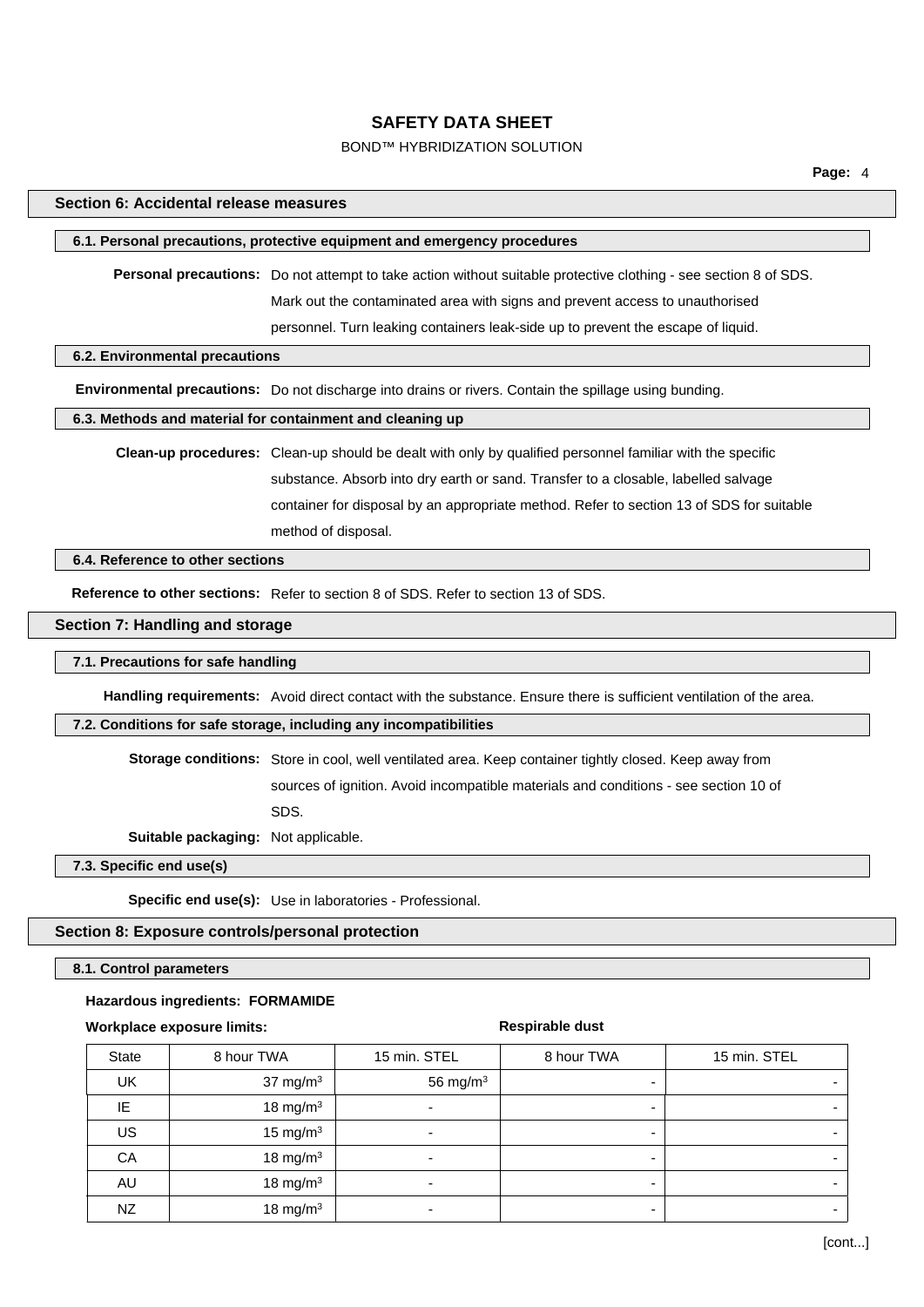### BOND™ HYBRIDIZATION SOLUTION

# **DNEL / PNEC** No data available. **8.2. Exposure controls Engineering measures:** Ensure there is sufficient ventilation of the area. Ensure all engineering measures mentioned in section 7 of SDS are in place. **Respiratory protection:** Respiratory protection must be available in case of emergency. **Hand protection:** Impermeable gloves. Butyl gloves. **Eye protection:** Ensure eye bath is to hand. Tightly fitting safety goggles. **Skin protection:** Impermeable protective clothing. Rubber boots. **Environmental:** Prevent from entering in public sewers or the immediate environment. Ensure all engineering measures mentioned in section 7 of SDS are in place. Refer to specific Member State legislation for requirements under Community environmental legislation. **Section 9: Physical and chemical properties**

## **9.1. Information on basic physical and chemical properties**

|                                                         | <b>State: Liquid</b>                        |                                                 |                               |
|---------------------------------------------------------|---------------------------------------------|-------------------------------------------------|-------------------------------|
|                                                         | <b>Colour: Colourless</b>                   |                                                 |                               |
|                                                         | <b>Odour: Odourless</b>                     |                                                 |                               |
| Evaporation rate: No data available.                    |                                             |                                                 |                               |
|                                                         | Oxidising: No data available.               |                                                 |                               |
| Solubility in water: Miscible                           |                                             |                                                 |                               |
|                                                         | Viscosity: No data available.               |                                                 |                               |
| Kinematic viscosity: No data available.                 |                                             |                                                 |                               |
| Viscosity test method: No data available.               |                                             |                                                 |                               |
| Boiling point/range°C: No data available.               |                                             | Melting point/range°C: No data available.       |                               |
| <b>Flammability limits %: lower:</b> No data available. |                                             |                                                 | upper: No data available.     |
|                                                         | <b>Flash point °C:</b> No data available.   | Part.coeff. n-octanol/water: No data available. |                               |
| Autoflammability°C: Not applicable.                     |                                             | Vapour pressure: No data available.             |                               |
|                                                         | <b>Relative density:</b> No data available. |                                                 | <b>pH:</b> No data available. |
|                                                         | VOC g/I: No data available.                 |                                                 |                               |

**9.2. Other information**

**DNEL/PNEC Values**

**Other information:** Not applicable.

### **Section 10: Stability and reactivity**

#### **10.1. Reactivity**

**Reactivity:** Stable under recommended transport or storage conditions.

**10.2. Chemical stability**

**Chemical stability:** Stable under normal conditions.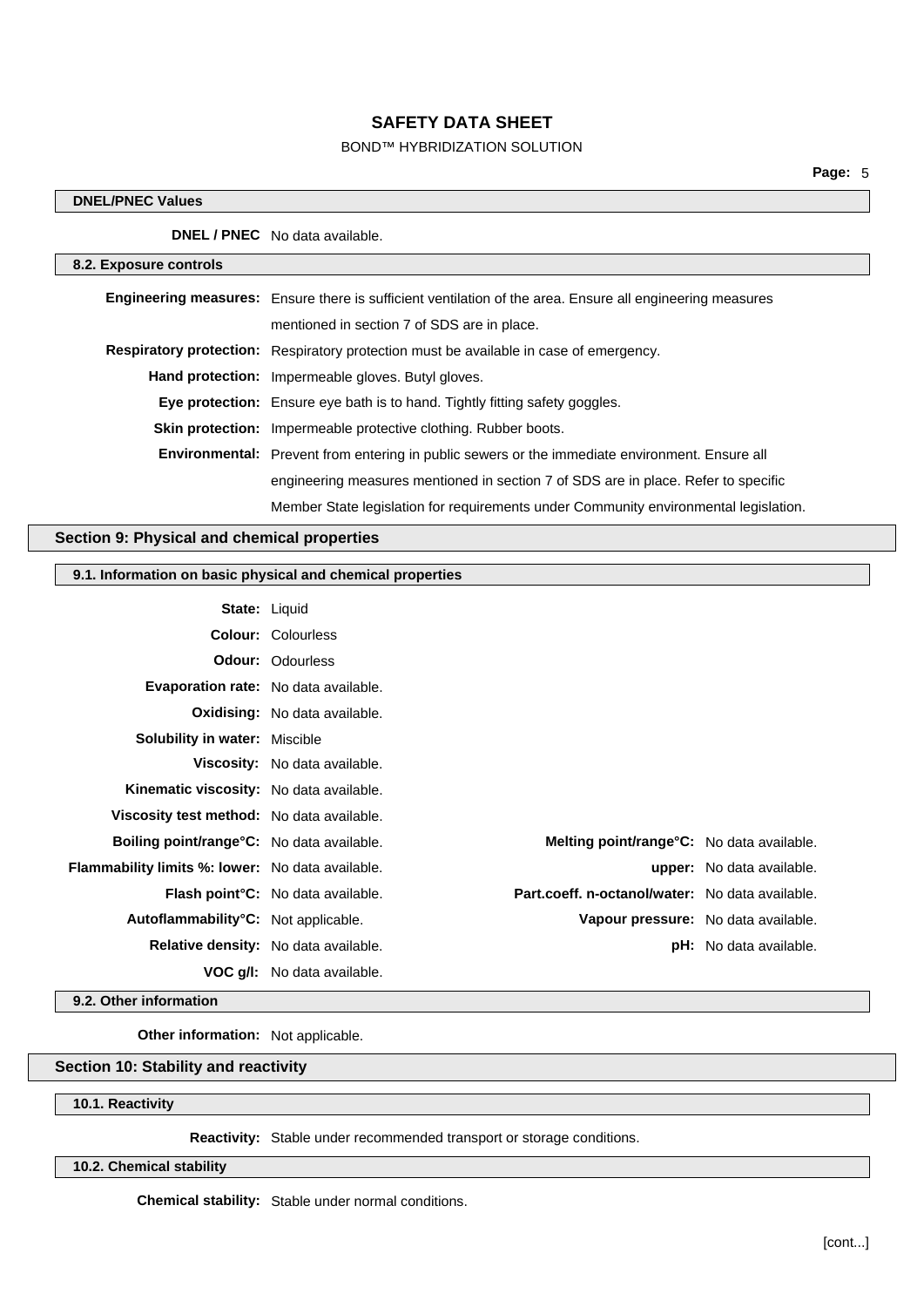## BOND™ HYBRIDIZATION SOLUTION

#### **10.3. Possibility of hazardous reactions**

**Hazardous reactions:** Hazardous reactions will not occur under normal transport or storage conditions.

Decomposition may occur on exposure to conditions or materials listed below.

#### **10.4. Conditions to avoid**

**Conditions to avoid:** Heat. Hot surfaces. Flames.

#### **10.5. Incompatible materials**

**Materials to avoid:** Strong oxidising agents. Acids. Bases. Iodine. Pyridine Sulphur Trioxide Aluminium. Iron. Copper. Corrodes natural rubber.

### **10.6. Hazardous decomposition products**

**Haz. decomp. products:** In combustion emits toxic fumes of carbon monoxide. In combustion emits toxic fumes of nitrogen oxides. In combustion emits toxic fumes of hydrogen cyanide. In combustion emits toxic fumes of ammonia.

## **Section 11: Toxicological information**

#### **11.1. Information on toxicological effects**

#### **Hazardous ingredients: FORMAMIDE**

| <sup>1</sup> ORAL | RAT        | LD50    | 5325 | mg/kg                  |
|-------------------|------------|---------|------|------------------------|
| <b>GASES</b>      | <b>RAT</b> | 4H LC50 | >21  | mq/L                   |
| DERMAL            | <b>RAT</b> | LD50    |      | $>3000$   mg/kg bw/day |

#### **Excluded effects for mixture:**

| Effect                      | Route | <b>Basis</b>                                                       |
|-----------------------------|-------|--------------------------------------------------------------------|
| Acute toxicity (harmful)    |       | Based on available data the classification criteria<br>are not met |
| Acute toxicity (toxic)      |       | Based on available data the classification criteria<br>are not met |
| Acute toxicity (very toxic) |       | Based on available data the classification criteria<br>are not met |
| Irritation                  |       | Based on available data the classification criteria<br>are not met |
| Corrosivity                 |       | Based on available data the classification criteria<br>are not met |
| Sensitisation               |       | Based on available data the classification criteria<br>are not met |
| Repeated dose toxicity      |       | Based on available data the classification criteria<br>are not met |
| Carcinogenicity             |       | Based on available data the classification criteria<br>are not met |
| Mutagenicity                |       | Based on available data the classification criteria<br>are not met |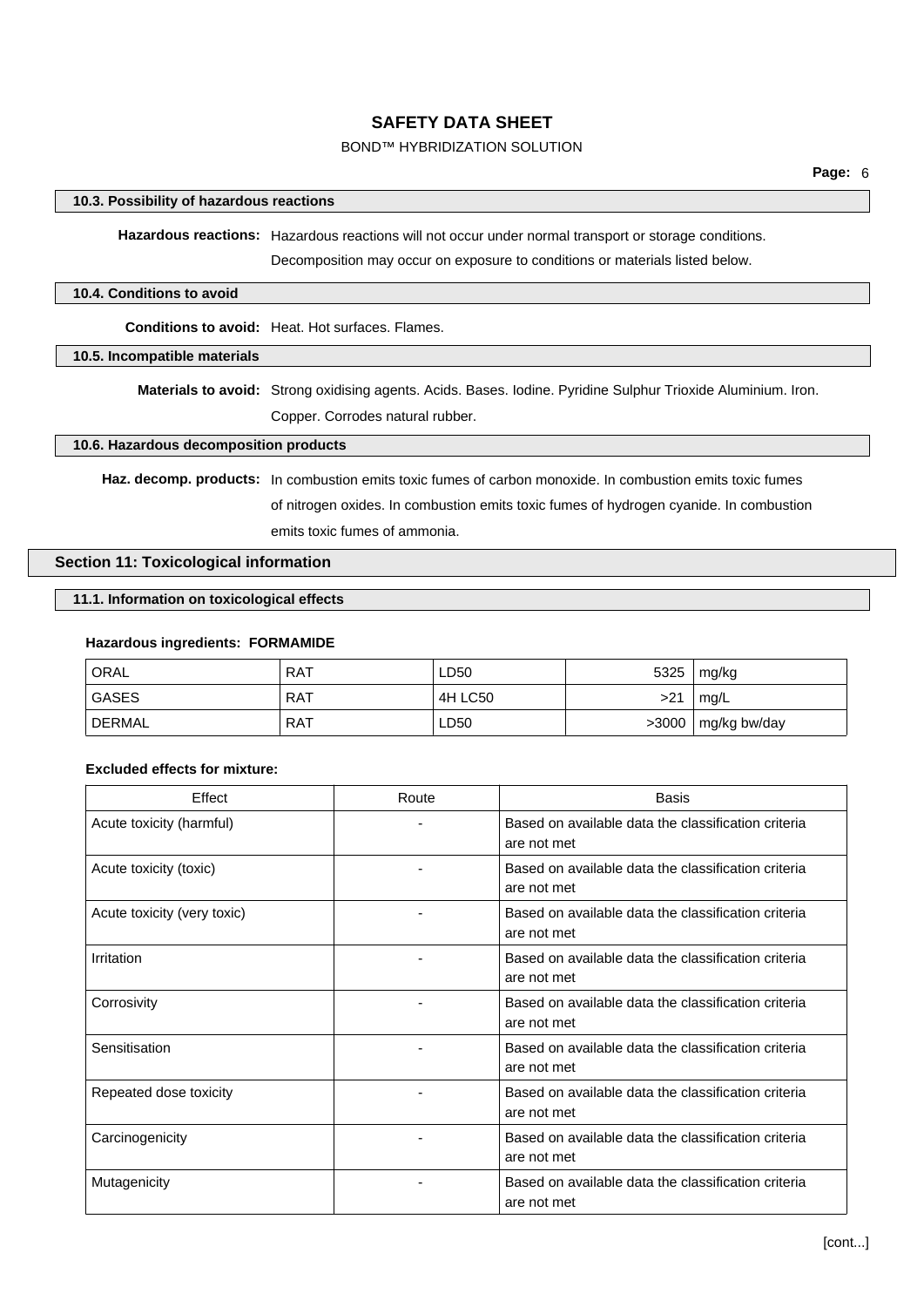## BOND™ HYBRIDIZATION SOLUTION

#### **Page:** 7

| Toxicity for reproduction                       |                                                          |                                                                             | Based on available data the classification criteria<br>are not met |
|-------------------------------------------------|----------------------------------------------------------|-----------------------------------------------------------------------------|--------------------------------------------------------------------|
| Symptoms / routes of exposure                   |                                                          |                                                                             |                                                                    |
|                                                 |                                                          | Skin contact: There may be mild irritation at the site of contact.          |                                                                    |
|                                                 |                                                          | Eye contact: There may be irritation and redness.                           |                                                                    |
|                                                 |                                                          | Ingestion: There may be irritation of the throat.                           |                                                                    |
| Inhalation: No symptoms.                        |                                                          |                                                                             |                                                                    |
| Delayed / immediate effects: No data available. |                                                          |                                                                             |                                                                    |
| Other information: Not applicable.              |                                                          |                                                                             |                                                                    |
| <b>Section 12: Ecological information</b>       |                                                          |                                                                             |                                                                    |
| 12.1. Toxicity                                  |                                                          |                                                                             |                                                                    |
| Ecotoxicity values: No data available.          |                                                          |                                                                             |                                                                    |
| 12.2. Persistence and degradability             |                                                          |                                                                             |                                                                    |
| Persistence and degradability: Biodegradable.   |                                                          |                                                                             |                                                                    |
| 12.3. Bioaccumulative potential                 |                                                          |                                                                             |                                                                    |
|                                                 | Bioaccumulative potential: No bioaccumulation potential. |                                                                             |                                                                    |
| 12.4. Mobility in soil                          |                                                          |                                                                             |                                                                    |
|                                                 |                                                          | Mobility: Readily absorbed into soil.                                       |                                                                    |
| 12.5. Results of PBT and vPvB assessment        |                                                          |                                                                             |                                                                    |
|                                                 |                                                          | PBT identification: This product is not identified as a PBT/vPvB substance. |                                                                    |
| 12.6. Other adverse effects                     |                                                          |                                                                             |                                                                    |

**Other adverse effects:** Negligible ecotoxicity.

#### **Section 13: Disposal considerations**

#### **13.1. Waste treatment methods**

**Disposal operations:** Transfer to a suitable container and arrange for collection by specialised disposal company.

**Recovery operations:** Not applicable.

**Disposal of packaging:** Arrange for collection by specialised disposal company.

**NB:** The user's attention is drawn to the possible existence of regional or national regulations regarding disposal.

### **Section 14: Transport information**

**Land (ADR/RID):** Not regulated for transport by land.

**Sea (IMDG):** Not regulated for transport by sea.

**Air (IATA):** Not regulated for transport by air.

#### **Inland Waterways (ADNR/AND):** Not regulated for transport by inland waterways.

Sub-section 14.1 to 14.7 do not apply. However, as with all chemicals, packages containing this substance should be handled during loading, transport, and unloading operations in a manner which minimises the risk of damage to and leakage from those packages. **Example 20** and the set of the set of the set of the set of the set of the set of the set of the set of the set of the set of the set of the set of the set of the set of the set of the set of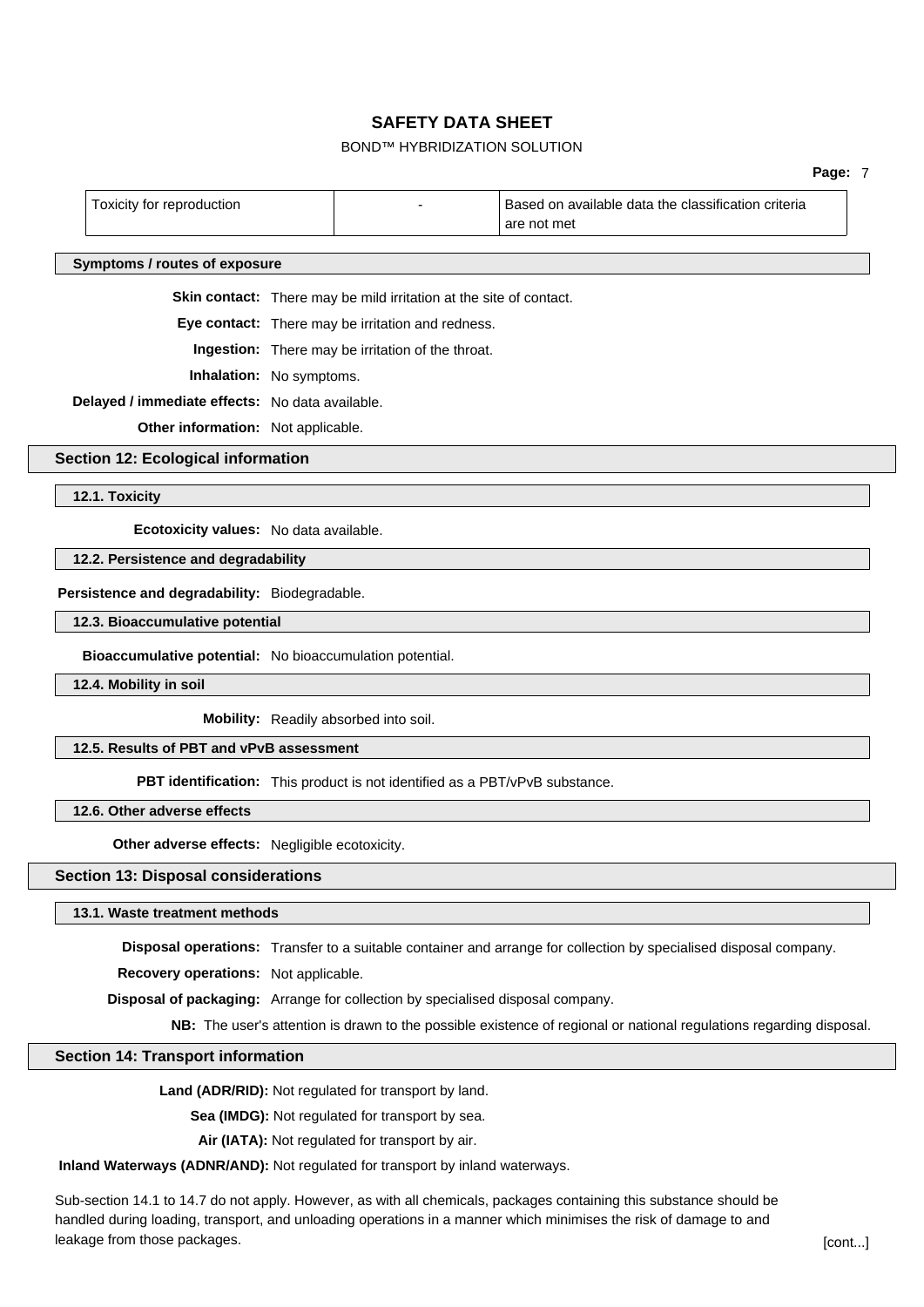## BOND™ HYBRIDIZATION SOLUTION

## **Section 15: Regulatory information**

| 15.1. Safety, health and environmental regulations/legislation specific for the substance or mixture |
|------------------------------------------------------------------------------------------------------|
| Specific regulations: This safety data sheet has been prepared according to;                         |
| REGULATION (EC) No 1907/2006 OF THE EUROPEAN PARLIAMENT AND OF THE                                   |
| COUNCIL concerning the Registration, Evaluation, Authorisation and Restriction of                    |
| Chemicals (REACH).                                                                                   |
| REGULATION (EC) No 1272/2008 OF THE EUROPEAN PARLIAMENT AND OF THE                                   |
| COUNCIL on classification, labelling and packaging of substances and mixtures.                       |
| DIRECTIVE 1999/45/EC OF THE EUROPE AND PARLIAMENT AND OF THE                                         |
| COUNCIL concerning the approximation of the laws, regulations and administrative                     |
| provisions of the Member States relating to the classification, packaging and labelling              |
| of dangerous preparations.                                                                           |

**Chemical safety assessment:** A chemical safety assessment has not been carried out for the substance or the mixture by the supplier.

## **Section 16: Other information**

| <b>Other information</b>                                   |                                                                                                                   |
|------------------------------------------------------------|-------------------------------------------------------------------------------------------------------------------|
|                                                            | <b>Other information:</b> * indicates text in the SDS which has changed since the last revision.                  |
| Phrases used in s.2 and s.3: H315: Causes skin irritation. |                                                                                                                   |
|                                                            | H319: Causes serious eye irritation.                                                                              |
|                                                            | H335: May cause respiratory irritation.                                                                           |
|                                                            | H360D: May damage the unborn child.                                                                               |
|                                                            | R36/37/38: Irritating to eyes, respiratory system and skin.                                                       |
|                                                            | R61: May cause harm to the unborn child.                                                                          |
|                                                            | <b>Legal disclaimer:</b> The above information is believed to be correct but does not purport to be all inclusive |
|                                                            | and shall be used only as a guide. This company shall not be held liable for any                                  |
|                                                            | damage resulting from handling or from contact with the above product.                                            |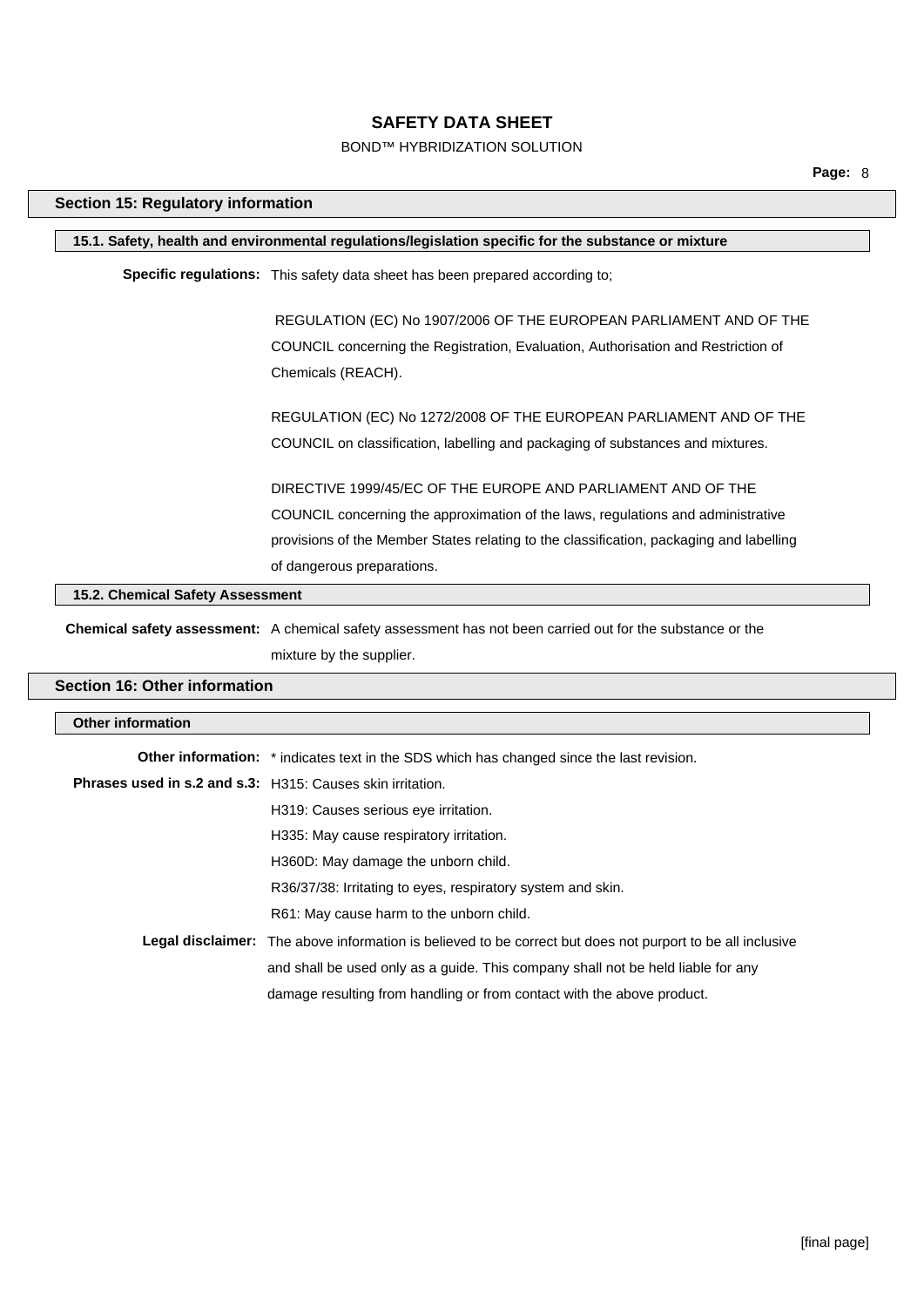

BOND™ HYBRIDIZATION SOLUTION

**Page:** 1 **Date de compilation:** 18/JAN/2019

**N° révision:** 3

<span id="page-9-0"></span>

| Section 1: Identification de la substance/du mélange et de la société/l'entreprise |                                                                                                                                                                                                                                                                                                                                                                      |  |
|------------------------------------------------------------------------------------|----------------------------------------------------------------------------------------------------------------------------------------------------------------------------------------------------------------------------------------------------------------------------------------------------------------------------------------------------------------------|--|
| 1.1. Identificateur de produit                                                     |                                                                                                                                                                                                                                                                                                                                                                      |  |
| Nom du produit:                                                                    | BOND™ HYBRIDIZATION SOLUTION                                                                                                                                                                                                                                                                                                                                         |  |
| Numéro d'enregistrement REACH:                                                     | Les numéros d'enregistrement ne sont pas disponibles pour certains ou tous les<br>substances constituant des ingrédients de ce mélange puisque la/les substance(s) ou<br>ses/leurs utilisations sont exemptes d'enregistrement, le tonnage annuel n'exige aucun<br>enregistrement ou l'enregistrement est envisagé à une date limite d'enregistrement<br>ultérieure. |  |
|                                                                                    | 1.2. Utilisations identifiées pertinentes de la substance ou du mélange et utilisations déconseillées                                                                                                                                                                                                                                                                |  |
|                                                                                    | Utilisation du produit: Utilisez dans les laboratoires - professionnel.                                                                                                                                                                                                                                                                                              |  |
|                                                                                    | 1.3. Renseignements concernant le fournisseur de la fiche de données de sécurité                                                                                                                                                                                                                                                                                     |  |
|                                                                                    | Nom de la société: Leica Biosystems Newcastle Ltd<br><b>Balliol Business Park West</b><br><b>Benton Lane</b><br>Newcastle Upon Tyne<br><b>NE12 8EW</b><br>United Kingdom                                                                                                                                                                                             |  |
|                                                                                    | Tél: +44 191 2150567                                                                                                                                                                                                                                                                                                                                                 |  |
|                                                                                    | <b>Fax: +44 191 2151152</b>                                                                                                                                                                                                                                                                                                                                          |  |
|                                                                                    | Email: msds@LeicaBiosystems.com                                                                                                                                                                                                                                                                                                                                      |  |
| 1.4. Numéro d'appel d'urgence                                                      |                                                                                                                                                                                                                                                                                                                                                                      |  |
|                                                                                    | Tél (en cas d'urgence): USA et Canada: 1-800-424-9300<br>En dehors des USA et du Canada : +1 703-741-5970<br>Pour les appels d'urgence seulement.                                                                                                                                                                                                                    |  |
| Section 2: Identification des dangers                                              |                                                                                                                                                                                                                                                                                                                                                                      |  |
| 2.1. Classification de la substance ou du mélange                                  |                                                                                                                                                                                                                                                                                                                                                                      |  |
|                                                                                    | Classification (CLP): Eye Irrit. 2: H319; Repr. 1B: H360D; Skin Irrit. 2: H315                                                                                                                                                                                                                                                                                       |  |
| Classification (DSD/DPD): T: R61                                                   |                                                                                                                                                                                                                                                                                                                                                                      |  |
|                                                                                    | Effets indésirables: Provoque une irritation cutanée. Provoque une sévère irritation des yeux. Peut nuire au fotus.                                                                                                                                                                                                                                                  |  |
| 2.2. Éléments d'étiquetage                                                         |                                                                                                                                                                                                                                                                                                                                                                      |  |
| Éléments d'étiquetage (CLP):                                                       |                                                                                                                                                                                                                                                                                                                                                                      |  |
|                                                                                    | Mentions de danger: H315: Provoque une irritation cutanée.                                                                                                                                                                                                                                                                                                           |  |
|                                                                                    | H319: Provoque une sévère irritation des yeux.                                                                                                                                                                                                                                                                                                                       |  |
|                                                                                    | H360D: Peut nuire au fotus.                                                                                                                                                                                                                                                                                                                                          |  |
| Mentions d'avertissement: Danger                                                   |                                                                                                                                                                                                                                                                                                                                                                      |  |
|                                                                                    |                                                                                                                                                                                                                                                                                                                                                                      |  |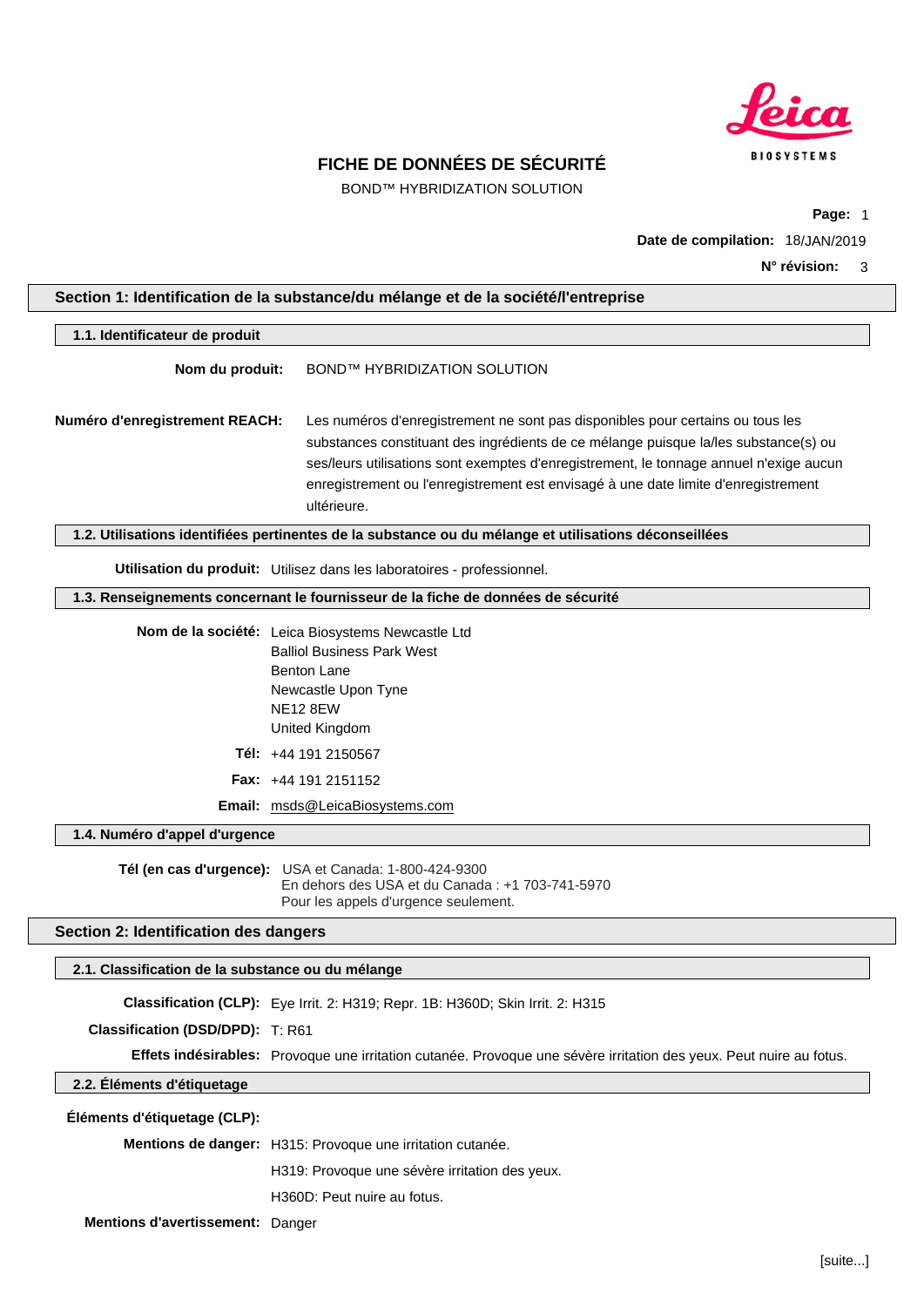BOND™ HYBRIDIZATION SOLUTION **Page:** 2

#### **Pictogrammes de danger:** GHS07: Point d'exclamation

GHS08: Danger pour la santé



**Conseils de prudence:** P201: Se procurer les instructions avant utilisation. P202: Ne pas manipuler avant d'avoir lu et compris toutes les précautions de sécurité. P260: Ne pas respirer les poussières/fumées/gaz/brouillards/vapeurs/aérosols. P308+313: EN CAS d'exposition prouvée ou suspectée: consulter un médecin. P314: Consulter un médecin en cas de malaise. P264: Se laver soigneusement après manipulation. P280: Porter des gants de protection/des vêtements de protection/un équipement de protection des yeux/du visage. P305+351+338: EN CAS DE CONTACT AVEC LES YEUX: rincer avec précaution à l'eau pendant plusieurs minutes. Enlever les lentilles de contact si la victime en porte et si elles peuvent être facilement enlevées. Continuer à rincer. P337+313: Si l'irritation oculaire persiste: consulter un médecin. P302+352: EN CAS DE CONTACT AVEC LA PEAU: laver abondamment à l'eau et au savon. P332+313: En cas d'irritation cutanée: consulter un médecin.

\* P362+364: Enlever les vêtements contaminés et les laver avant réutilisation.

## **Éléments d'étiquetage (DSD/DPD):**

| Symboles des risques: |                                                                                                |
|-----------------------|------------------------------------------------------------------------------------------------|
|                       | <b>Phrases R:</b> R61: Risque pendant la grossesse d'effets néfastes pour l'enfant.            |
|                       | <b>Phrases S:</b> S45: En cas d'accident ou de malaise, consulter immédiatement un médecin (si |
|                       | possible, lui montrer l'étiquette).                                                            |
|                       | S53: Eviter l'exposition - se procurer des instructions spéciales avant l'utilisation.         |
|                       | Phrases P: Usage réservé aux professionnels.                                                   |

#### **2.3. Autres dangers**

**Autres risques:** Risque d'effets graves pour la santé en cas d'exposition prolongée.

**PBT:** Ce produit n'est pas identifiée comme substance PBT/vPvB.

### **Section 3: Composition/informations sur les composants**

#### **3.2. Mélanges**

## **Ingrédients dangereux:**

#### **FORMAMIDE**

| ЕC        | CAS     | Classification (CLP) | Classification (DSD/DPD) | Pour        |
|-----------|---------|----------------------|--------------------------|-------------|
|           |         |                      |                          | cent        |
| 200-842-0 | 75-12-7 | Repr. 1B: H360D      | T: R61                   | $30 - 50\%$ |

**Numéro d'enregistrement REACH:** 01-2119496064-35-XXXX

**SVHC°:** le formamide est classifié en tant que substance extrêmement préoccupante.

#### **DEXTRAN SULPHATE**

| 9011-18-1 | <sup> </sup> Skin Irrit. 2: H315; Eye Irrit. 2: H319;  Xi: R36/37/38 | 10-30% |
|-----------|----------------------------------------------------------------------|--------|
|           | STOT SE 3: H335                                                      |        |

**Numéro d'enregistrement REACH:** Non applicable.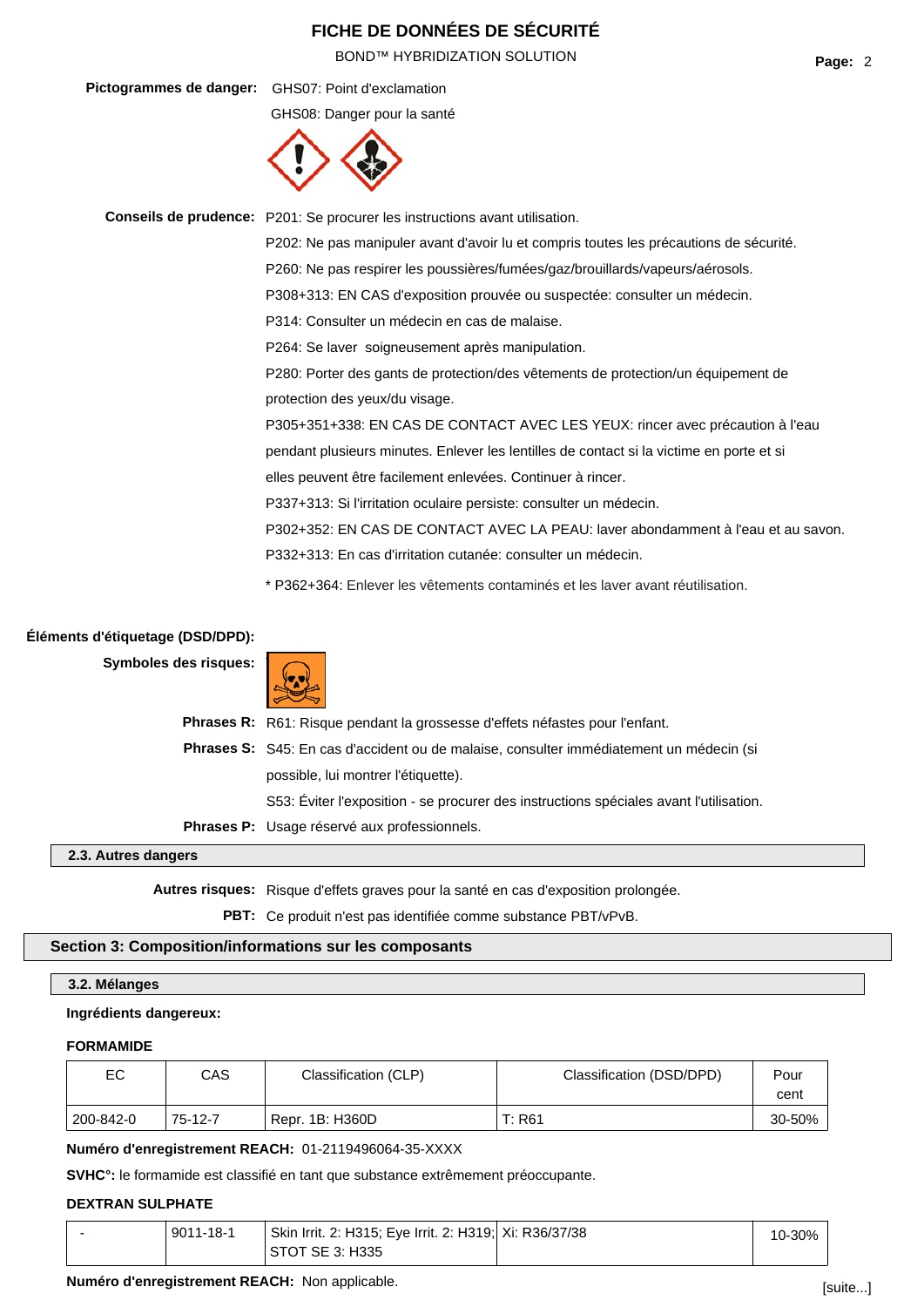## BOND™ HYBRIDIZATION SOLUTION

## **Page:** 3

## **\*EDETIC ACID (EDTA)**

| ∗r^<br>∟ບ      | *CAS               | ำcation                                | $\cdots$<br>Jassification | ∵rcent |
|----------------|--------------------|----------------------------------------|---------------------------|--------|
| *200<br>-449-4 | $-00 - 4$<br>*60-ს | 2: H319<br>*Fve<br>-Irrit.<br><u>.</u> | *N/A                      | 10%    |
|                |                    |                                        |                           |        |

## **\*Numéro d'enregistrement REACH:** \*N/A

## **\*TROMETAMOL**

| *EC          | *CAS     | *CLP Classification                                       | *CHIP Classification | *Pourcent |
|--------------|----------|-----------------------------------------------------------|----------------------|-----------|
| $*201-064-4$ | *77-86-1 | *Skin Irrit 2: H315; Eye Irrit 2: H319;<br>STOT SE 3 H335 | *N/A                 | *1-10%    |

**\*Numéro d'enregistrement REACH:** \*01-2119957659-16-XXXX

## **\*TETRASODIUM PYROPHOSPHATE**

| ∗⊏∩<br>∼∟    | $* \cap \wedge \cap$<br>umu                         | $\cdot$<br>ication<br>loccit<br>` | $\cdots$<br>11 E<br>ıcatıon<br>11 | <b>Pourcent</b> |
|--------------|-----------------------------------------------------|-----------------------------------|-----------------------------------|-----------------|
| 707.4<br>$*$ | $^{\circ}$<br>$\overline{\phantom{0}}$<br>~~-<br>υυ | H319<br><b>LVA</b><br>.           | *N/A                              | 10%<br>$*$ 4    |

**\*Numéro d'enregistrement REACH:** \*01-2119489794-17-XXXX

## **Section 4: Premiers secours**

| 4.1. Description des premiers secours                  |                                                                                                                       |
|--------------------------------------------------------|-----------------------------------------------------------------------------------------------------------------------|
|                                                        | Contact avec la peau: Enlever immédiatement tous vêtements et chaussures souillés ou éclaboussés à                    |
|                                                        |                                                                                                                       |
|                                                        | moins qu'ils ne collent à la peau. Tremper la peau affectée dans beaucoup d'eau                                       |
|                                                        | pendant 10 minutes ou plus si la substance persiste sur la peau. Consultez un                                         |
|                                                        | médecin.                                                                                                              |
|                                                        | Contact avec les yeux: Rincer l'oeil avec beaucoup d'eau pendant 15 minutes. Consulter un médecin.                    |
|                                                        | Ingestion: Rincer la bouche avec de l'eau. Consultez un médecin. Ne pas provoquer le                                  |
|                                                        | vomissement.                                                                                                          |
|                                                        | Inhalation: Écarter la victime du lieu d'exposition, tout en s'assurant de sa propre sécurité durant                  |
|                                                        | l'opération. Consultez un médecin. Se rendre immédiatement à l'air libre en cas                                       |
|                                                        | d'inhalation des vapeurs.                                                                                             |
| 4.2. Principaux symptômes et effets, aigus et différés |                                                                                                                       |
|                                                        | Contact avec la peau: Risque d'irritation légère sur la partie contaminée.                                            |
|                                                        | Contact avec les yeux: Risque d'irritation et de rougeur.                                                             |
|                                                        | Ingestion: Possibilité d'irritation de la gorge.                                                                      |
|                                                        | Inhalation: Aucun symptôme.                                                                                           |
| Effets différés / immédiats: Donnée non disponible.    |                                                                                                                       |
|                                                        | 4.3. Indication des éventuels soins médicaux immédiats et traitements particuliers necessaries                        |
|                                                        | Traitement immédiat / spécifique: Montrer cette fiche de données de sécurité au médecin traitant. Ne pas provoquer le |
|                                                        | vomissement.                                                                                                          |
|                                                        |                                                                                                                       |
| Section 5: Mesures de lutte contre l'incendie          |                                                                                                                       |

**5.1. Moyens d'extinction**

**Moyens d'extinction:** Moyens d'extinction appropriées à la zone incendiée. Mousse d'alcool ou de polymère. Mousse résistante à l'alcool. Poudre chimique inerte. Dioxyde de carbone. Vaporisation à l'eau.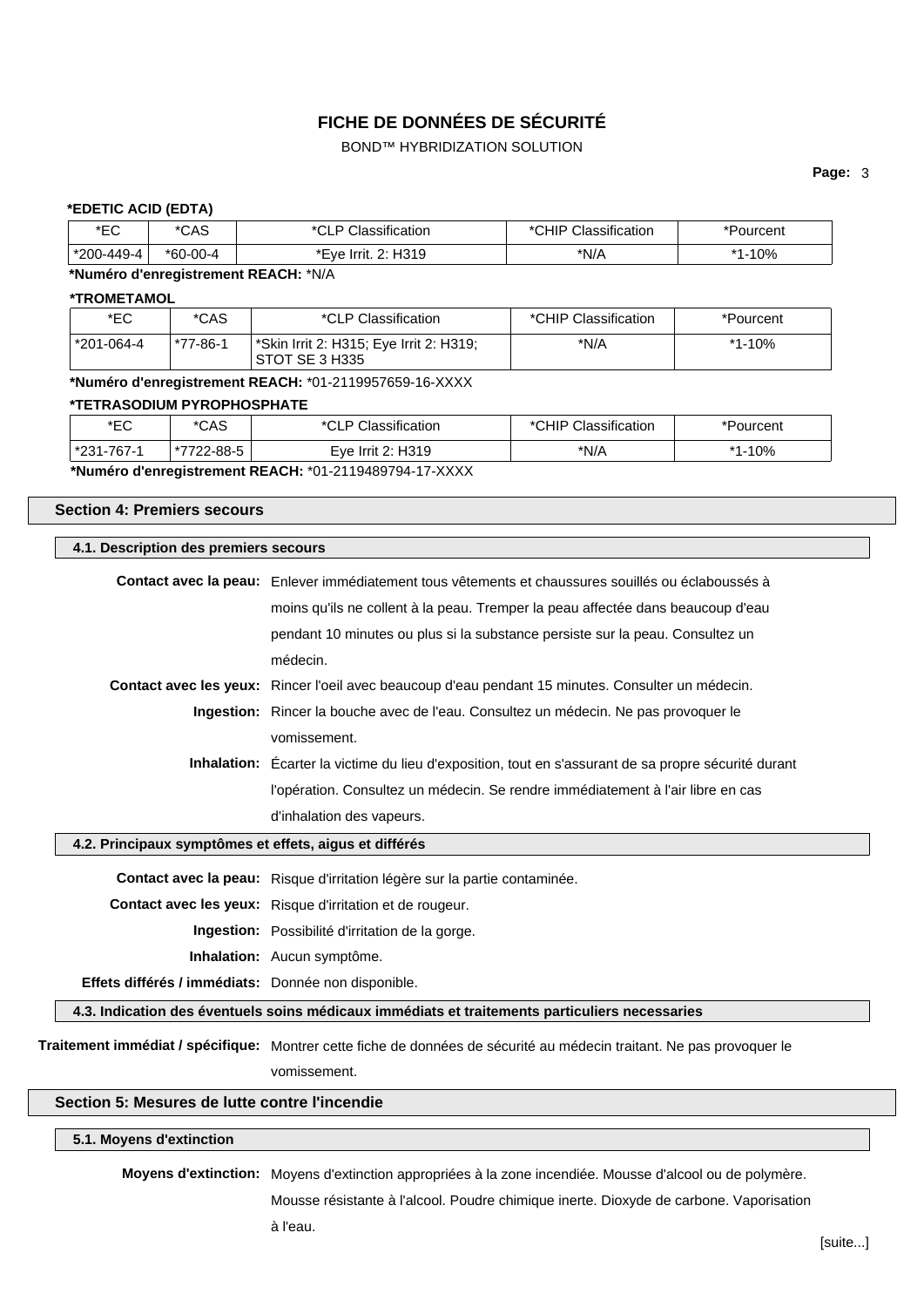BOND™ HYBRIDIZATION SOLUTION

| 5.2. Dangers particuliers résultant de la substance ou du mélange |                                                                                                                                                                                                  |  |  |
|-------------------------------------------------------------------|--------------------------------------------------------------------------------------------------------------------------------------------------------------------------------------------------|--|--|
|                                                                   | Dangers d'exposition: En cas de combustion, émet des fumées toxiques de monoxyde de carbone. En cas de                                                                                           |  |  |
|                                                                   | combustion, émet des fumées toxiques d'oxyde d'azote. En cas de combustion, émet                                                                                                                 |  |  |
|                                                                   | des fumées toxiques de cyanure d'hydrogène. En cas de combustion, émet des fumées                                                                                                                |  |  |
|                                                                   | toxiques de ammoniac.                                                                                                                                                                            |  |  |
| 5.3. Conseils aux pompiers                                        |                                                                                                                                                                                                  |  |  |
|                                                                   | Conseils aux pompiers: Porter un appareil de respiration autonome. Porter des vêtements de protection pour                                                                                       |  |  |
|                                                                   | empêcher tout contact avec la peau et les yeux.                                                                                                                                                  |  |  |
|                                                                   | Section 6: Mesures à prendre en cas de dispersion accidentelle                                                                                                                                   |  |  |
|                                                                   |                                                                                                                                                                                                  |  |  |
|                                                                   | 6.1. Précautions individuelles, équipement de protection et procédures d'urgence                                                                                                                 |  |  |
|                                                                   | Précautions individuelles: Ne tenter aucune action sans avoir préalablement enfilé des vêtements de protection                                                                                   |  |  |
|                                                                   | appropriés - voir la section 8 de la FDS. Marquer les endroits contaminés à l'aide de                                                                                                            |  |  |
|                                                                   | pancartes et empêcher le personnel non autorisé d'y accéder. Tourner le conteneur qui                                                                                                            |  |  |
|                                                                   | fuit de sorte que la fuite se présente vers le haut pour empêcher que du liquide                                                                                                                 |  |  |
|                                                                   | s'échappe.                                                                                                                                                                                       |  |  |
| 6.2. Précautions pour la protection de l'environnement            |                                                                                                                                                                                                  |  |  |
|                                                                   | Préc's pour l'environnement: Ne pas déverser dans les égouts ou les rivières. Contenir le déversement en utilisant                                                                               |  |  |
|                                                                   | un système de rétention.                                                                                                                                                                         |  |  |
| 6.3. Méthodes et matériel de confinement et de nettoyage          |                                                                                                                                                                                                  |  |  |
|                                                                   | Procédures de nettoyage: Le nettoyage ne doit être exécuté que par du personnel qualifié qui connaît bien la                                                                                     |  |  |
|                                                                   | substance spécifique. Absorption par de la terre sèche ou du sable. Transférer dans un                                                                                                           |  |  |
|                                                                   | conteneur hermétique et bien étiqueté pour l'élimination par des moyens appropriés. Se                                                                                                           |  |  |
|                                                                   | reporter à la section 13 de la fiche technique de sécurité pour la méthode de mise au                                                                                                            |  |  |
|                                                                   | rebut appropriée.                                                                                                                                                                                |  |  |
| 6.4. Référence à d'autres sections                                |                                                                                                                                                                                                  |  |  |
|                                                                   |                                                                                                                                                                                                  |  |  |
|                                                                   | Référence à d'autres sections: Se reporter à la section 8 de la fiche technique de sécurité. Se reporter à la section 13                                                                         |  |  |
|                                                                   | de la fiche technique de sécurité.                                                                                                                                                               |  |  |
| <b>Section 7: Manipulation et stockage</b>                        |                                                                                                                                                                                                  |  |  |
|                                                                   | 7.1. Précautions à prendre pour une manipulation sans danger                                                                                                                                     |  |  |
|                                                                   | Cond's pour la manipulation: Éviter tout contact direct avec la substance. Veiller à ce que l'endroit soit suffisamment                                                                          |  |  |
|                                                                   | ventilé.                                                                                                                                                                                         |  |  |
|                                                                   | 7.2. Conditions d'un stockage sûr, y compris d'éventuelles incompatibilities                                                                                                                     |  |  |
|                                                                   |                                                                                                                                                                                                  |  |  |
|                                                                   | Conditions de stockage: Stocker dans un endroit frais et bien ventilé. Veiller à maintenir le conteneur<br>hermétiquement fermé. Éloigner de toute source d'ignition. Éviter les matières et les |  |  |
|                                                                   | conditions incompatibles - voir la section 10 de la FDS.                                                                                                                                         |  |  |
|                                                                   |                                                                                                                                                                                                  |  |  |

**Page:** 4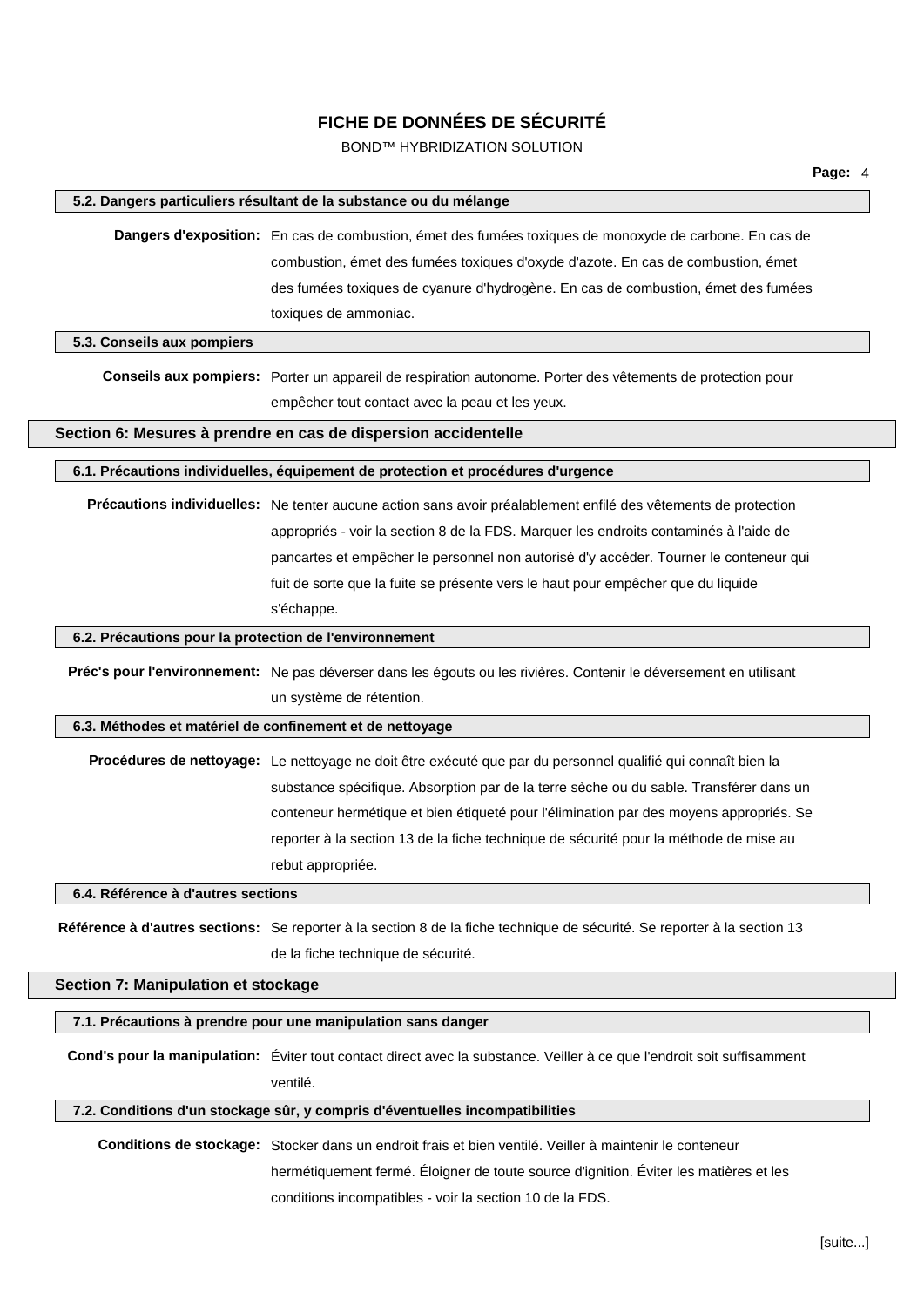## BOND™ HYBRIDIZATION SOLUTION

**Page:** 5

**Emballage approprié:** Non applicable.

## **7.3. Utilisation(s) finale(s) particulière(s)**

**Utilisations finales particulières:** Utilisez dans les laboratoires - professionnel.

### **Section 8: Contrôles de l'exposition/protection individuelle**

**8.1. Paramètres de contrôle**

### **Ingrédients dangereux:**

#### **FORMAMIDE**

#### **Valeurs limites d'exposition: Poussière respirable**

|           | 8 hr TLV    | 15 min LECT | 8 hr TLV | 15 min LECT |
|-----------|-------------|-------------|----------|-------------|
| <b>FR</b> | 30 mg/m $3$ | -           |          |             |

## **DNEL/PNEC**

**DNEL / PNEC** Donnée non disponible.

**8.2. Contrôles de l'exposition**

| Mesures d'ordre technique: Veiller à ce que l'endroit soit suffisamment ventilé. Veiller à ce que toutes les mesures |
|----------------------------------------------------------------------------------------------------------------------|
| techniques mentionnées dans la section 7 de la FDS soient bien en place.                                             |
| Protection respiratoire: Aucun équipement de protection respiratoire individuel n'est normalement nécessaire,        |
| cependant doit être disponible en cas d'urgence.                                                                     |
| <b>Protection des mains:</b> Gants imperméables. Gants en butyl.                                                     |
| Protection des yeux: S'assurer qu'une oeillère est à proximité immédiate. Lunettes de sécurité à protection          |
| intégrale.                                                                                                           |
| <b>Protection de la peau:</b> Vêtement de protection imperméable. Bottes en caoutchouc.                              |
| Environnementaux: Empêcher la pénétration dans les égouts publics ou l'environnement immédiat. Veiller               |
| à ce que toutes les mesures techniques mentionnées dans la section 7 de la FDS                                       |
| soient bien en place. Se reporter à la législation spécifique de l'État membre pour                                  |
| prendre connaissance des exigences en vertu de la législation communautaire                                          |
| environnementale.                                                                                                    |

### **Section 9: Propriétés physiques et chimiques**

## **9.1. Informations sur les propriétés physiques et chimiques essentielles**

|                                 | <b>État:</b> Liquide                        |
|---------------------------------|---------------------------------------------|
| <b>Couleur:</b> Incolore        |                                             |
|                                 | <b>Odeur:</b> Inodore                       |
|                                 | Degré d'évaporation: Donnée non disponible. |
|                                 | <b>Comburant:</b> Donnée non disponible.    |
| Solubilité dans l'eau: Miscible |                                             |
|                                 | Viscosité: Donnée non disponible.           |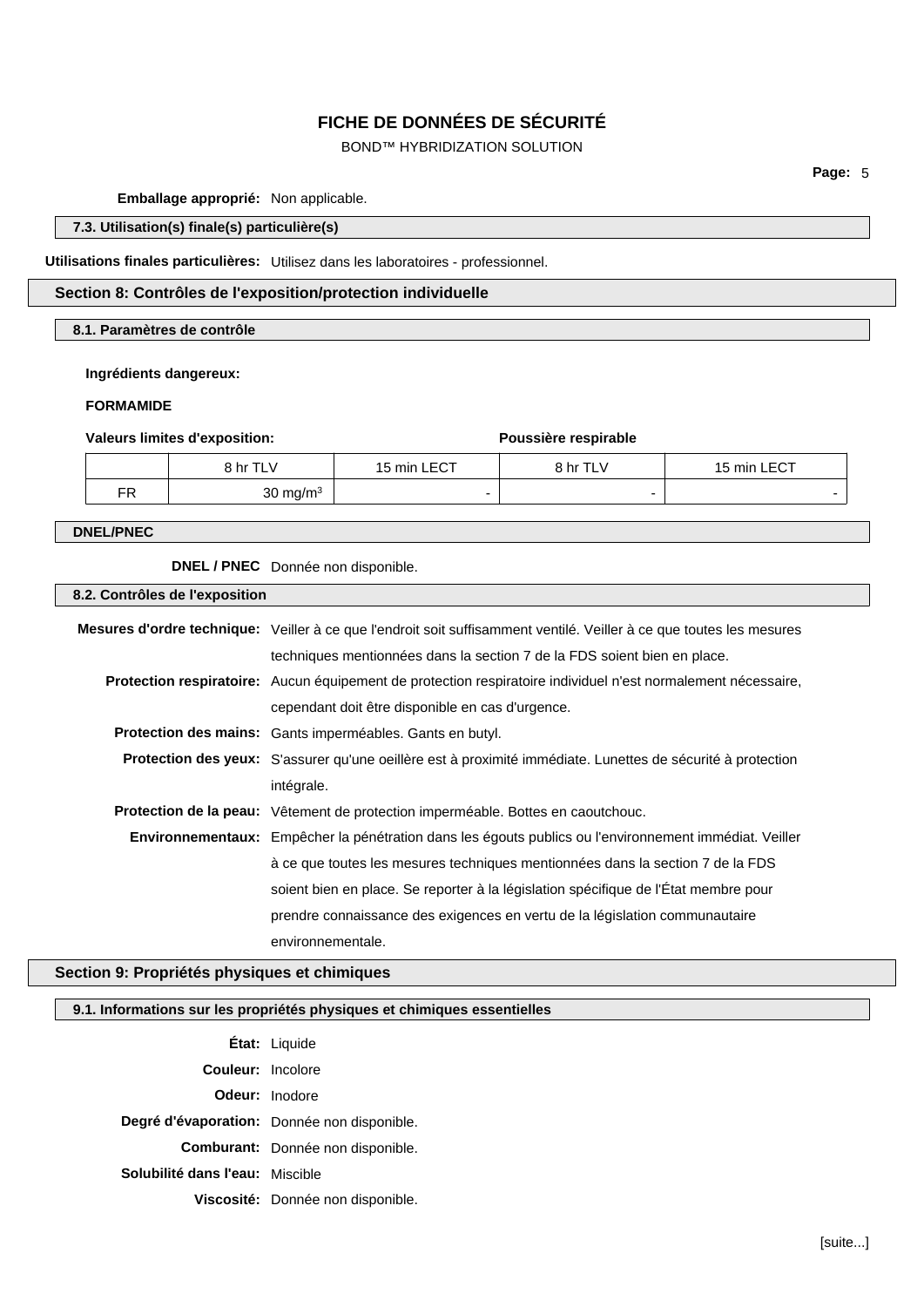BOND™ HYBRIDIZATION SOLUTION

## **Page:** 6

| Point/Domaine d'ébul. °C: Donnée non disponible.   |                                          | Point/Domaine de fusion °C: Donnée non disponible.    |                                            |
|----------------------------------------------------|------------------------------------------|-------------------------------------------------------|--------------------------------------------|
| Limites d'inflam. %: infér: Donnée non disponible. |                                          |                                                       | supér: Donnée non disponible.              |
|                                                    | Pt d'éclair °C: Donnée non disponible.   | Coeff. de part. n-octanol/eau: Donnée non disponible. |                                            |
| Auto-inflammabilité°C Non applicable.              |                                          |                                                       | Pression de vapeur: Donnée non disponible. |
|                                                    | Densité relative: Donnée non disponible. |                                                       | pH: Donnée non disponible.                 |
|                                                    | VOC g/I: Donnée non disponible.          |                                                       |                                            |

**9.2. Autres informations**

**Autres informations:** Non applicable.

#### **Section 10: Stabilité et réactivité**

**10.1. Réactivité**

**Réactivité:** Stable dans les conditions de transport ou de stockage recommandées.

#### **10.2. Stabilité chimique**

**Stabilité chimique:** Stable dans des conditions normales.

#### **10.3. Possibilité de réactions dangereuses**

**Réactions dangereuses:** Aucune réaction dangereuse dans des conditions normales de transport ou de stockage. Risque de décomposition suite à l'exposition aux conditions ou matières indiquées ci-dessous.

#### **10.4. Conditions à éviter**

**Conditions à éviter:** Chaleur. Surfaces chaudes. Flammes.

## **10.5. Matières incompatibles**

**Matières à éviter:** Oxydants forts. Acides. Bases. Iode. Pyridine. Le trioxide de soufre. Aluminium. Fer. Cuivre. Corrode caoutchouc naturel.

#### **10.6. Produits de décomposition dangereux**

**Produits de décomp. dang:** En cas de combustion, émet des fumées toxiques de monoxyde de carbone. En cas de combustion, émet des fumées toxiques d'oxyde d'azote. En cas de combustion, émet des fumées toxiques de cyanure d'hydrogène. En cas de combustion, émet des fumées toxiques de ammoniac.

## **Section 11: Informations toxicologiques**

### **11.1. Informations sur les effets toxicologiques**

### **Ingrédients dangereux:**

#### **FORMAMIDE**

| <sup>'</sup> ORAL | <b>RAT</b> | LD50    | 5325  | mg/kg                     |
|-------------------|------------|---------|-------|---------------------------|
| GAZ               | RAT        | 4H LC50 | >21   | mg/L                      |
| <b>IDERMIQUE</b>  | <b>RAT</b> | LD50    | >3000 | <sup>⊦</sup> mg/kg bw/day |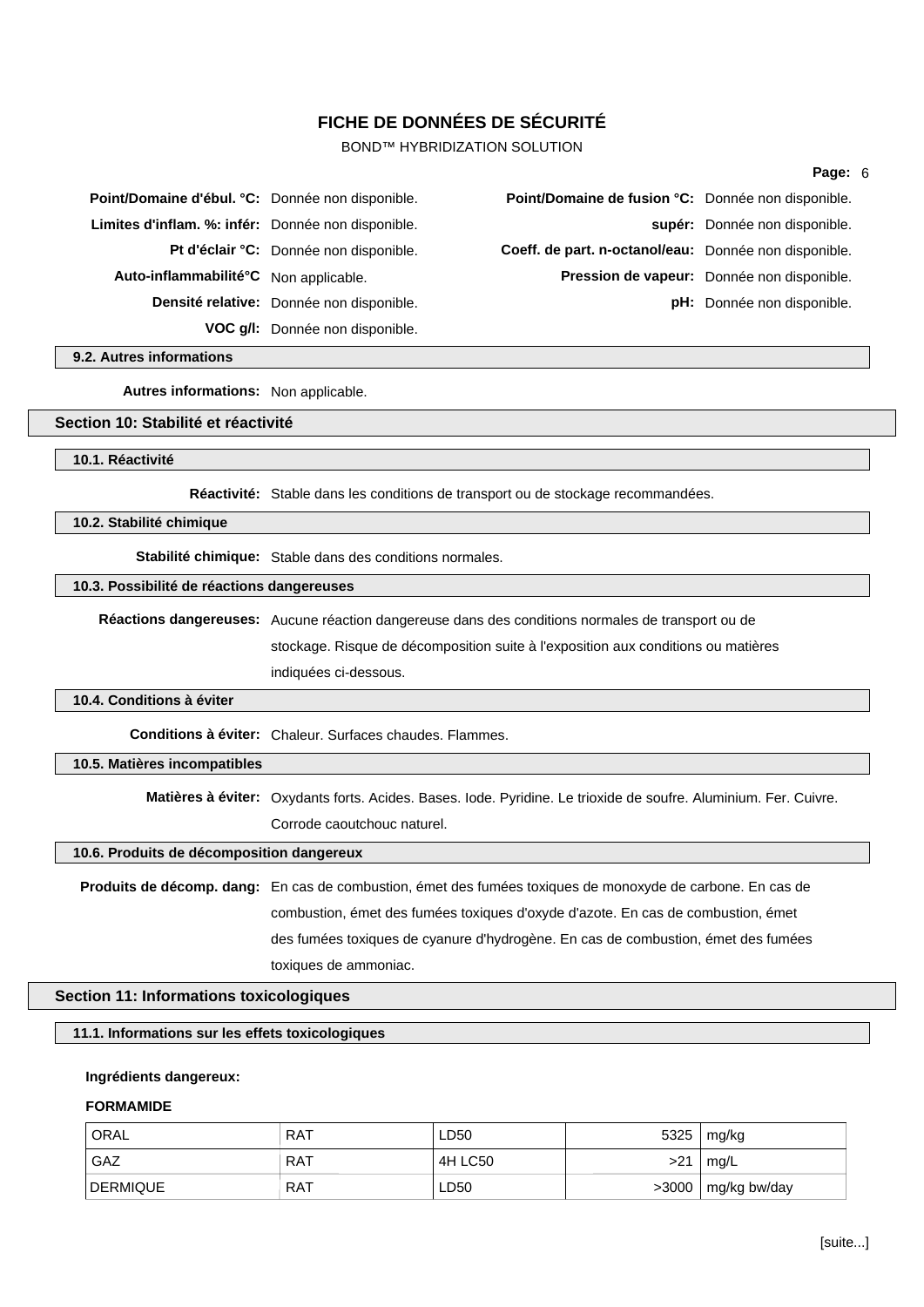BOND™ HYBRIDIZATION SOLUTION

#### **Effets exclus pour le mélange:**

| Effet                         | Voie | <b>Base</b>                                                                                |
|-------------------------------|------|--------------------------------------------------------------------------------------------|
| Toxicité aiguë (nocif)        |      | Compte tenu des données disponibles, les critères<br>de classification ne sont pas remplis |
| Toxicité aiguë (toxique)      |      | Compte tenu des données disponibles, les critères<br>de classification ne sont pas remplis |
| Toxicité aiguë (très toxique) |      | Compte tenu des données disponibles, les critères<br>de classification ne sont pas remplis |
| Irritation                    |      | Compte tenu des données disponibles, les critères<br>de classification ne sont pas remplis |
| Corrosivité                   |      | Compte tenu des données disponibles, les critères<br>de classification ne sont pas remplis |
| Sensibilisation               |      | Compte tenu des données disponibles, les critères<br>de classification ne sont pas remplis |
| Toxicité à dose répétée       |      | Compte tenu des données disponibles, les critères<br>de classification ne sont pas remplis |
| Cancérogénicité               |      | Compte tenu des données disponibles, les critères<br>de classification ne sont pas remplis |
| Mutagénicité                  |      | Compte tenu des données disponibles, les critères<br>de classification ne sont pas remplis |
| toxicité pour la reproduction |      | Compte tenu des données disponibles, les critères<br>de classification ne sont pas remplis |

#### **Symptômes / Voies d'exposition**

**Contact avec la peau:** Risque d'irritation légère sur la partie contaminée. **Contact avec les yeux:** Risque d'irritation et de rougeur. **Ingestion:** Possibilité d'irritation de la gorge. **Inhalation:** Aucun symptôme. **Effets différés / immédiats:** Donnée non disponible. **Autres informations:** Non applicable.

## **Section 12: Informations écologiques**

**12.1. Toxicité**

**Écotoxicité:** Donnée non disponible.

## **12.2. Persistance et dégradabilité**

**Persistance et dégradabilité:** Biodégradable.

**12.3. Potentiel de bioaccumulation**

## **Potentiel de bioaccumulation:** Aucune bioaccumulation éventuelle.

**12.4. Mobilité dans le sol**

**Mobilité:** Absorbé rapidement par la terre.

#### **12.5. Résultats des évaluations PBT et vPvB**

**PBT:** Ce produit n'est pas identifiée comme substance PBT/vPvB. [suite...]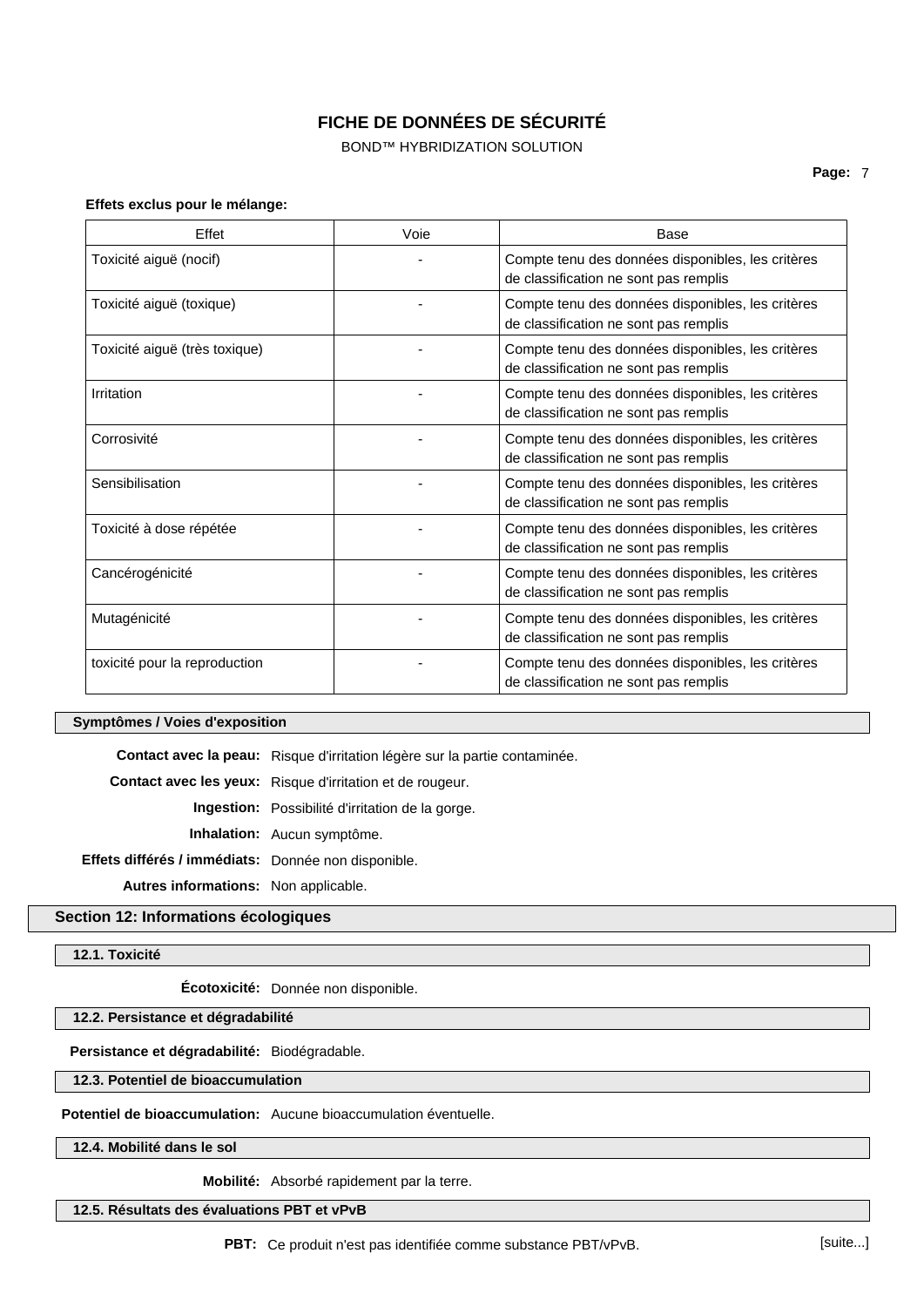## BOND™ HYBRIDIZATION SOLUTION

#### **12.6. Autres effets néfastes**

**Effets nocifs divers:** Écotoxicité négligeable.

#### **Section 13: Considérations relatives à l'élimination**

#### **13.1. Méthodes de traitement des déchets**

**Opérations d'élimination:** Transférer dans un conteneur approprié et faire appel à une société spécialisée pour l'élimination des déchets. **Opérations de récupération:** Non applicable.

**Élimination des emballages:** Faire appel à une société spécialisée pour l'élimination des déchets.

**Note:** L'attention de l'utilisateur est attirée sur l'existence éventuelle de dispositions

régionales ou nationales relatives à l'élimination des déchets.

## **Section 14: Informations relatives au transport**

**Terre (ADR/RID):** Non réglementé pour le transport par voie terrestre.

**Transport maritime (IMDG):** Non réglementé pour le transport par voie maritime.

**Transport aérien (IATA):** Non réglementé pour le transport par air.

Le transport fluvial (ADNR/AND): Non réglementé pour le transport par voies navigables intérieures.

Les sous-sections 14.1 à 14.7 ne s'appliquent pas. Toutefois, pendant les opérations de chargement, de transport et de déchargement, et comme c'est le cas pour tous les produits chimiques, les emballages contenant cette substance doivent être manipulés de telle sorte que les risques d'endommagement et de fuite soient minimisés.

#### **Section 15: Informations réglementaires**

**15.1. Réglementations/législation particulières à la substance en matière de sécurité, de santé et d'environnement**

**Règlements spécifiques:** Cette fiche de données de sécurité conforme au;

RÈGLEMENT (CE) N° 1907/2006 DU PARLEMENT EUROPÉEN ET DU CONSEIL

concernant l'enregistrement, l'évaluation et l'autorisation des substances chimiques,

ainsi que les restrictions applicables à ces substances (REACH).

RÈGLEMENT (CE) No 1272/2008 DU PARLEMENT EUROPÉEN ET DU CONSEIL;

relatif à la classification, à l'étiquetage et à l'emballage des substances et des mélanges.

La directive 1999/45/CE du Parlement européen et du Conseil concernant le rapprochement des dispositions législatives, réglementaires et administratives des États membres relatives à la classification, à l'emballage et à l'étiquetage des préparations dangereuses.

## **15.2. Évaluation de la sécurité chimique**

**Éval. de la sécurité chimique:** Une évaluation de la sécurité chimique n'a pas été effectuée pour la substance ou le mélange par le fournisseur.

### **Section 16: Autres informations**

#### **Autres informations**

**Autres informations:** \* indique que le texte de la FDS a été modifié depuis la dernière révision.

**Phrases de rubrique 2 et 3:** H315: Provoque une irritation cutanée. **[assume that in the set of suite...]** [suite...]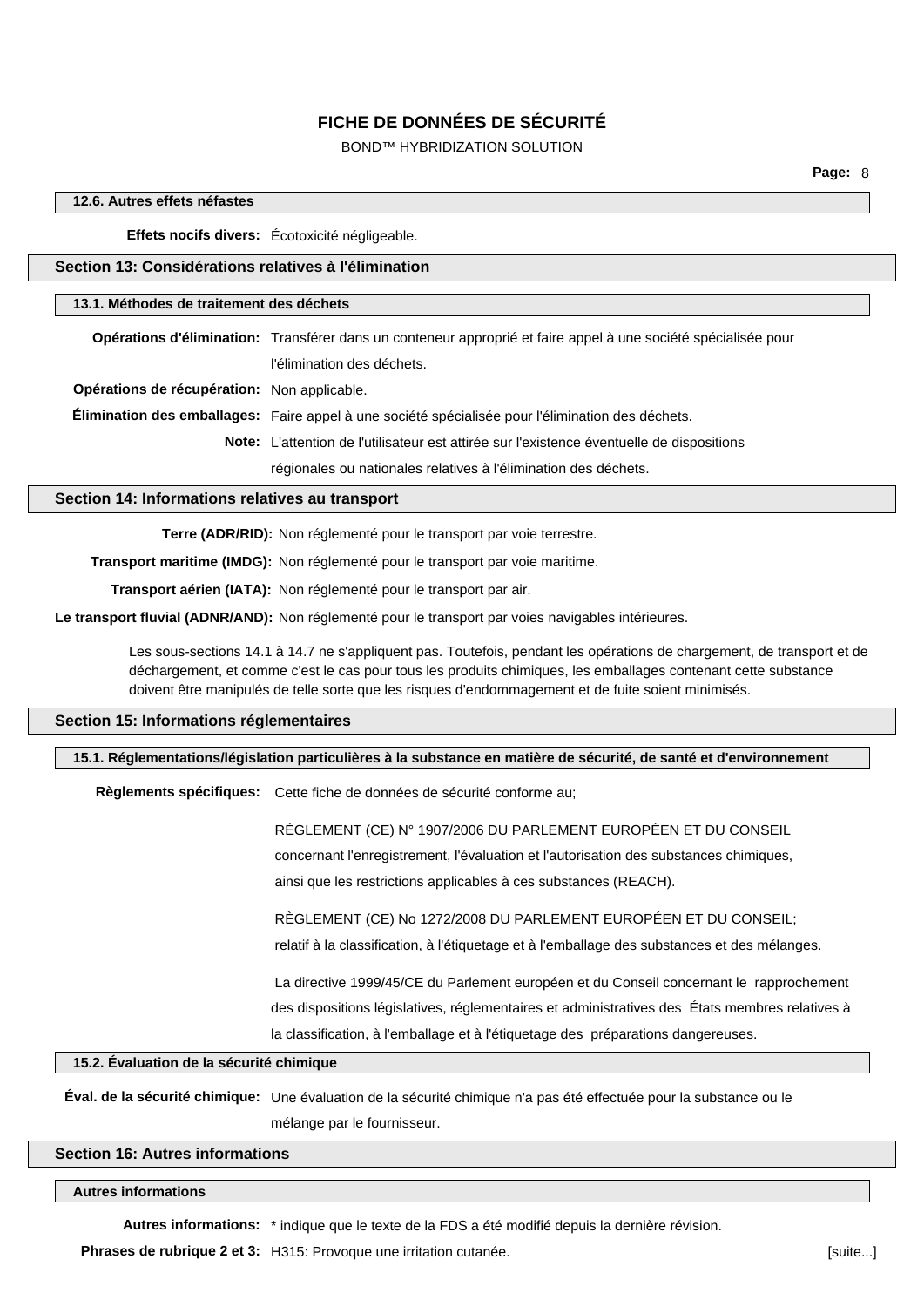BOND™ HYBRIDIZATION SOLUTION

H319: Provoque une sévère irritation des yeux. H335: Peut irriter les voies respiratoires. H360D: Peut nuire au fotus. R36/37/38: Irritant pour les yeux, les voies respiratoires et la peau. R61: Risque pendant la grossesse d'effets néfastes pour l'enfant. **Désistement juridique:** Les informations susmentionnées, bien que correctes, ne sont pas toutes inclusives et seront utilisées comme guide seulement. Cette société ne sera pas tenue responsable des dégâts résultant de la manipulation ou du contact avec le produit susmentionné.

**Page:** 9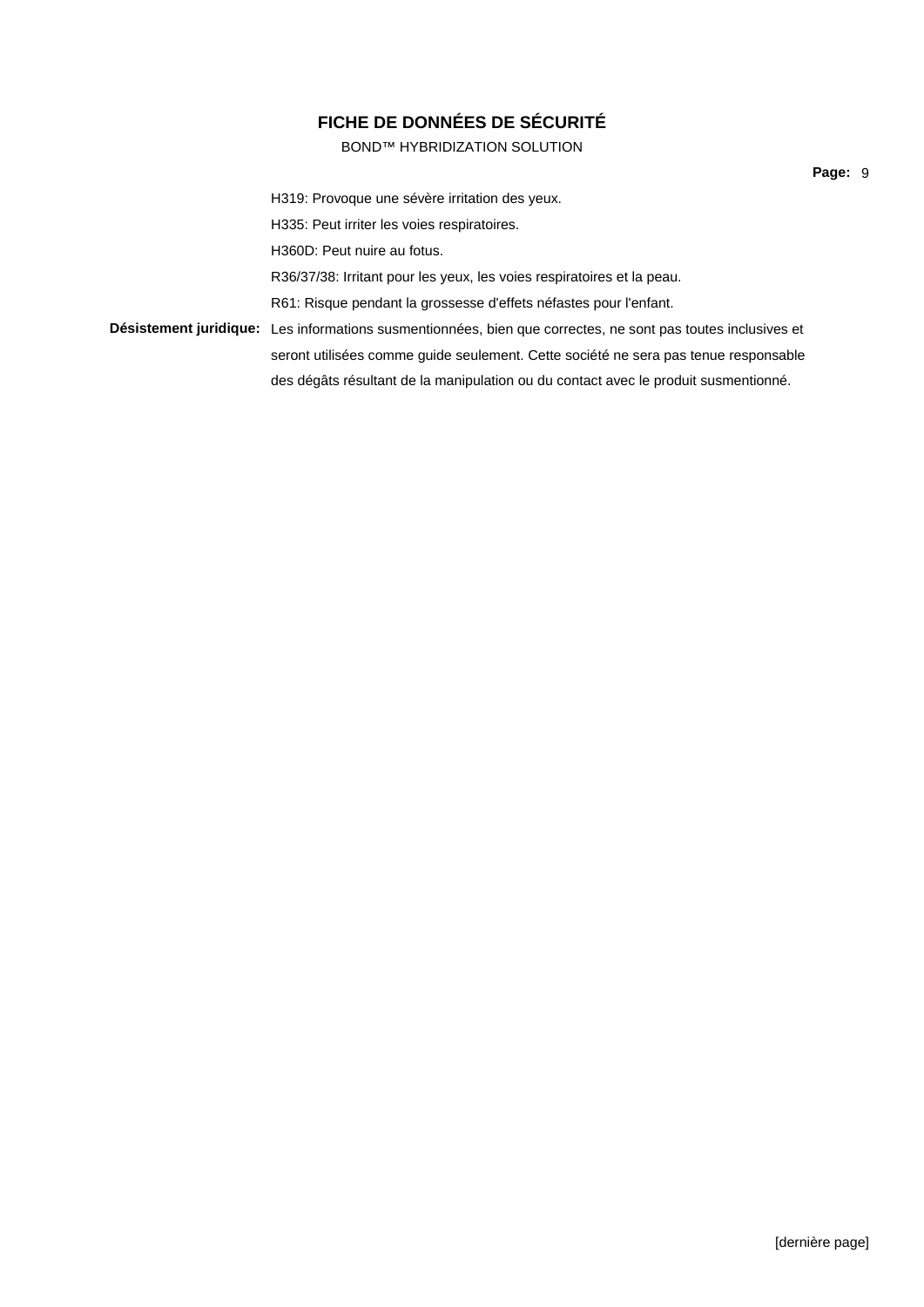

BOND™ HYBRIDIZATION SOLUTION

**Pagina:** 1

**Data di compilazione:** 18/JAN/2019

**N° revisione:** 3

# <span id="page-18-0"></span>**Sezione 1: Identificazione della sostanza o della miscela e della società/impresa 1.1. Identificatore del prodotto Nome del prodotto:** BOND™ HYBRIDIZATION SOLUTION **Numero di registrazione REACH:** Per alcuni o per tutti gli ingredienti della sostanza componente questa miscela non sono disponibili numeri di registrazione, poiché tale/i sostanza/e o il/i relativo/i impiego/impieghi sono esenti da registrazione, la quantità annua non richiede registrazione oppure la registrazione è procrastinata a una data successiva. **1.2. Usi pertinenti identificati della sostanza o miscela e usi sconsigliati Utilizzazione del prodotto:** Utilizzare nei laboratori - professionale. **1.3. Informazioni sul fornitore della scheda di dati di sicurezza Nome della società:** Leica Biosystems Newcastle Ltd Balliol Business Park West Benton Lane Newcastle Upon Tyne NE12 8EW United Kingdom **Tel:** +44 191 2150567 **Fax:** +44 191 2151152 **Email:** msds@LeicaBiosystems.com **1.4. Numero telefonico di emergenza Tel (in caso di emergenza):** USA e Canada : 1-800-424-9300 Fuori USA e Canada : +1 703-741-5970 Per le chiamate di emergenza solo. **Sezione 2: Identificazione dei pericoli 2.1. Classificazione della sostanza o della miscela Classificazione (CLP):** Eye Irrit. 2: H319; Repr. 1B: H360D; Skin Irrit. 2: H315 **Classificazione (DSD/DPD):** T: R61 **Principali effetti collaterali:** Provoca irritazione cutanea. Provoca grave irritazione oculare. Può nuocere al feto. **2.2. Elementi dell'etichetta Elementi dell'etichetta (CLP): Indicazioni di pericolo:** H315: Provoca irritazione cutanea. H319: Provoca grave irritazione oculare. H360D: Può nuocere al feto. **Avvertenze:** Pericolo **Pittogrammi di pericolo:** GHS07: Punto esclamativo GHS08: Pericolo per la salute [cont.]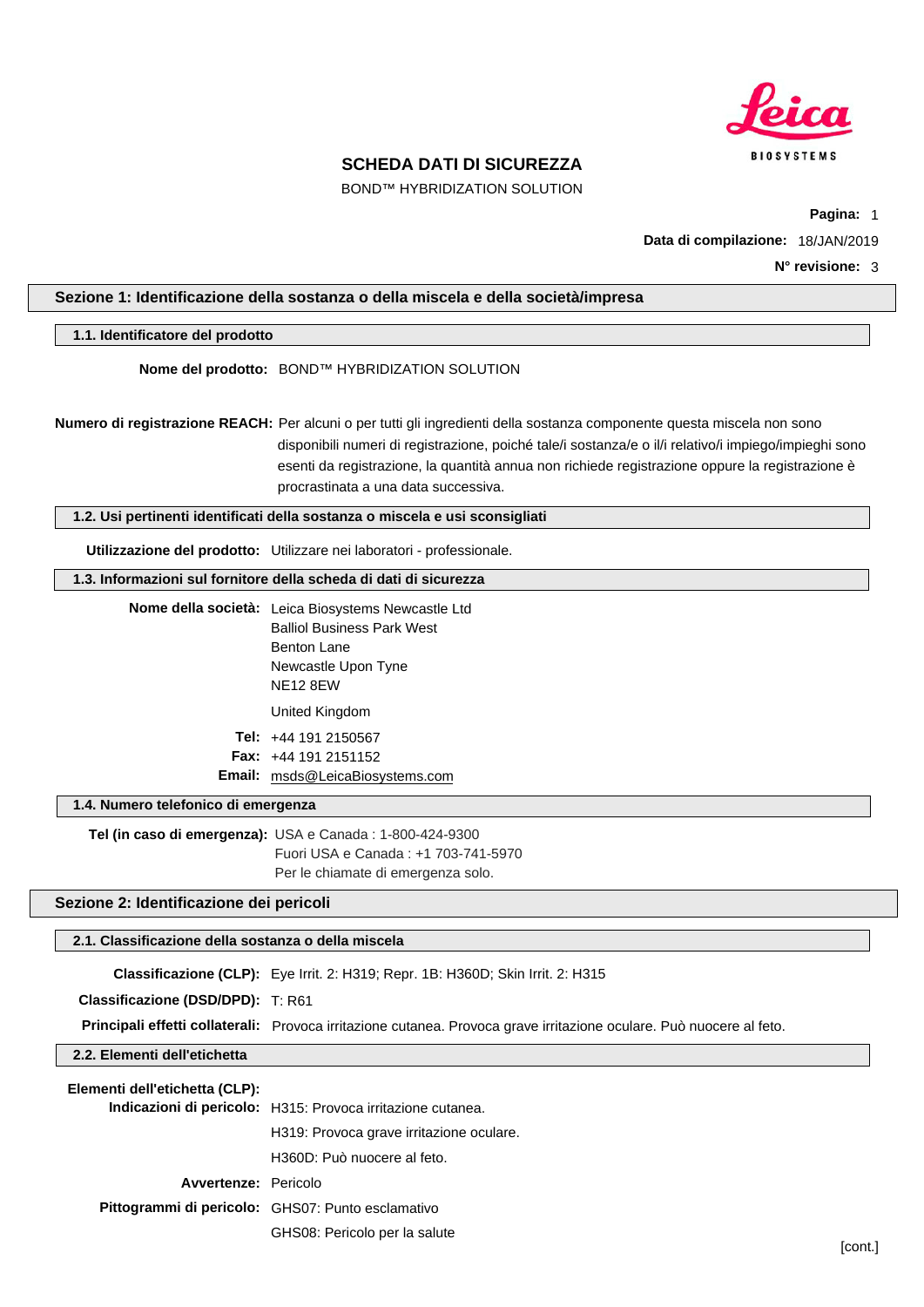BOND™ HYBRIDIZATION SOLUTION



**Consigli di prudenza:** P201: Procurarsi istruzioni specifiche prima dell'uso. P202: Non manipolare prima di avere letto e compreso tutte le avvertenze. P260: Non respirare la polvere/i fumi/i gas/la nebbia/i vapori/gli aerosol. P308+313: IN CASO di esposizione o di possibile esposizione, consultare un medico. P314: In caso di malessere, consultare un medico. P264: Lavare accuratamente dopo l'uso. P280: Indossare guanti/indumenti protettivi/proteggere gli occhi/il viso. P305+351+338: IN CASO DI CONTATTO CON GLI OCCHI: sciacquare accuratamente per parecchi minuti. Togliere le eventuali lenti a contatto se è agevole farlo. Continuare a sciacquare. P337+313: Se l'irritazione degli occhi persiste, consultare un medico. P302+352: IN CASO DI CONTATTO CON LA PELLE: lavare abbondantemente con acqua e sapone. P332+313: In caso di irritazione della pelle: consultare un medico. \* P362+364: Togliere tutti gli indumenti contaminati e lavarli prima di indossarli nuovamente. **Elementi dell'etichetta (DSD/DPD): Simboli di rischio:** Tossico.

|                     | Frasi di rischio: R61: Può danneggiare i bambini non ancora nati.                                           |
|---------------------|-------------------------------------------------------------------------------------------------------------|
|                     | <b>Frasi di sicurezza:</b> S45: In caso di incidente o di malessere consultare immediatamente il medico (se |
|                     | possibile, mostrargli l'etichetta).                                                                         |
|                     | S53: Evitare l'esposizione - procurarsi speciali istruzioni prima dell'uso.                                 |
|                     | Frasi di precauzione: Riservato ad utenti professionali.                                                    |
| 2.3. Altri pericoli |                                                                                                             |

**Altri rischi:** Pericolo di gravi danni per la salute in caso di esposizione prolungata.

**PBT:** Questa sostanza non è identificata come sostanza PBT/vPvB.

## **Sezione 3: Composizione/informazioni sugli ingredienti**

### **3.2. Miscele**

## **Ingredienti pericolosi:**

## **FORMAMIDET:**

| EC        | CAS     | Classificazione (CLP) | Classificazione (DSD/DPD) | Percento |
|-----------|---------|-----------------------|---------------------------|----------|
| 200-842-0 | 75-12-7 | Repr. 1B: H360D       | R61                       | 30-50%   |

**Numero di registrazione REACH:** 01-2119496064-35-xxxx

**SVHC (Sostanze chimicamente pericolose):** La formammide è classificata come sostanza estremamente preoccupante.

## **DEXTRAN SULPHATE**

| 9011-18-1 | Skin Irrit. 2: H315; Eye Irrit. 2: H319; Xi: R36/37/38 | $10-30\%$ |
|-----------|--------------------------------------------------------|-----------|
|           | STOT SE 3: H335                                        |           |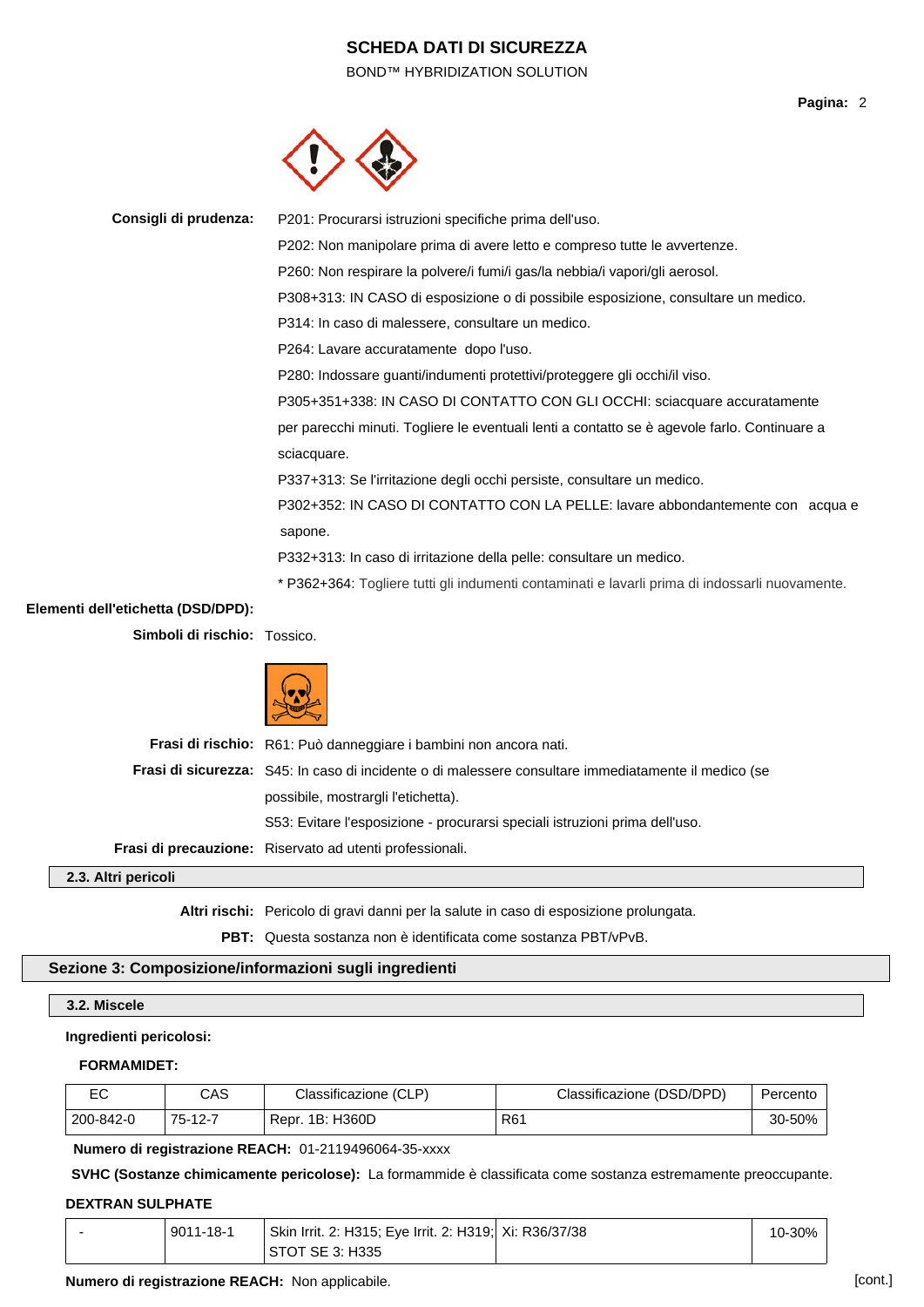### BOND™ HYBRIDIZATION SOLUTION

## **Pagina:** 3

#### **\*EDETIC ACID (EDTA)**

| ∗⊏∩<br>∼∟  | *CAS     | acazione (CLP)<br>سماء          | Classificazione (DSD/DPD)<br>ּנט | rcento |
|------------|----------|---------------------------------|----------------------------------|--------|
| *200-449-4 | *60-00-4 | H <sub>319</sub><br>trritد ۲–۰۰ | *N/A                             | 10%    |

## **\*Numero di registrazione REACH:** \*N/A

## **\*TROMETAMOL**

| *EC        | *CAS     | *Classificazione (CLP)                                                | *Classificazione (DSD/DPD) | *Percento |
|------------|----------|-----------------------------------------------------------------------|----------------------------|-----------|
| *201-064-4 | *77-86-1 | <sup>*</sup> Skin Irrit 2: H315; Eye Irrit 2: H319;<br>STOT SE 3 H335 | *N/A                       | *1-10%    |

## **\*Numero di registrazione REACH:** \*01-2119957659-16-XXXX

#### **\*TETRASODIUM PYROPHOSPHATE**

| *EC                                                    | *CAS       | *Classificazione (CLP) | *Classificazione (DSD/DPD) | *Percento |
|--------------------------------------------------------|------------|------------------------|----------------------------|-----------|
| $\mid$ *231-767-1                                      | *7722-88-5 | Eve Irrit 2: H319      | *N/A                       | *1-10%    |
| *Numero di registrazione REACH: *01-2119489794-17-XXXX |            |                        |                            |           |

## **Sezione 4: Misure di primo soccorso**

#### **4.1. Descrizione delle misure di primo soccorso**

| Contatto con la pelle: Togliere immediatamente abiti e calzature contaminati a meno che non siano incollati     |  |
|-----------------------------------------------------------------------------------------------------------------|--|
| alla pelle . Bagnare copiosamente la pelle colpita con acqua corrente per 10 minuti o                           |  |
| più a lungo se la sostanza è ancora presente sulla pelle. Consultare il medico.                                 |  |
| Contatto con gli occhi: Lavare abbondantemente l'occhio con acqua corrente per 15 minuti. Consultare il medico. |  |
| Ingestione: Sciacquare la bocca con acqua. Consultare il medico. Non provocare il vomito.                       |  |
| <b>Inalazione:</b> Rimuovere il ferito dall'esposizione assicurando la propria sicurezza nell'operazione.       |  |
| Consultare il medico. Portare all'aria aperta in caso di inalazione accidentale di vapori.                      |  |

### **4.2. Principali sintomi ed effetti, sia acuti e che ritardati**

**Contatto con la pelle:** Può verificarsi leggera irritazione nel punto di contatto.

**Contatto con gli occhi:** Possono verificarsi irritazione e arrossamento.

**Ingestione:** Può verificarsi irritazione della gola.

**Inalazione:** Nessun sintomo.

**Effetti ritardati / immediati:** Nessun dato disponibile.

**4.3. Indicazione dell'eventuale necessità di consultare immediatamente un medico oppure di trattamenti speciali**

**Trattamento immediato / speciale:** Mostrare al medico la presente scheda di sicurezza dei materiali. Non provocare il vomito.

#### **Sezione 5: Misure antincendio**

| 5.1. Mezzi di estinzione                                        |                                                                                                                |  |
|-----------------------------------------------------------------|----------------------------------------------------------------------------------------------------------------|--|
|                                                                 | Mezzi di estinzione: È necessario ricorrere all'uso di un agente estinguente idoneo per la zona dell'incendio. |  |
|                                                                 | Schiuma-polimera. Schiuma anti-alcool. Polvere chimica secca. Anidride carbonica.                              |  |
|                                                                 | Spray acquoso.                                                                                                 |  |
| 5.2. Pericoli speciali derivanti dalla sostanza o dalla miscela |                                                                                                                |  |
|                                                                 | Rischi di esposizione: Nella combustione emette fumi tossici di ossido di carbonio. Nella combustione emette   |  |

fumi tossici di ossidi di azoto. Nella combustione emette fumi tossici di cianuro di idrogeno. Nella combustione emette fumi tossici di ammoniaca.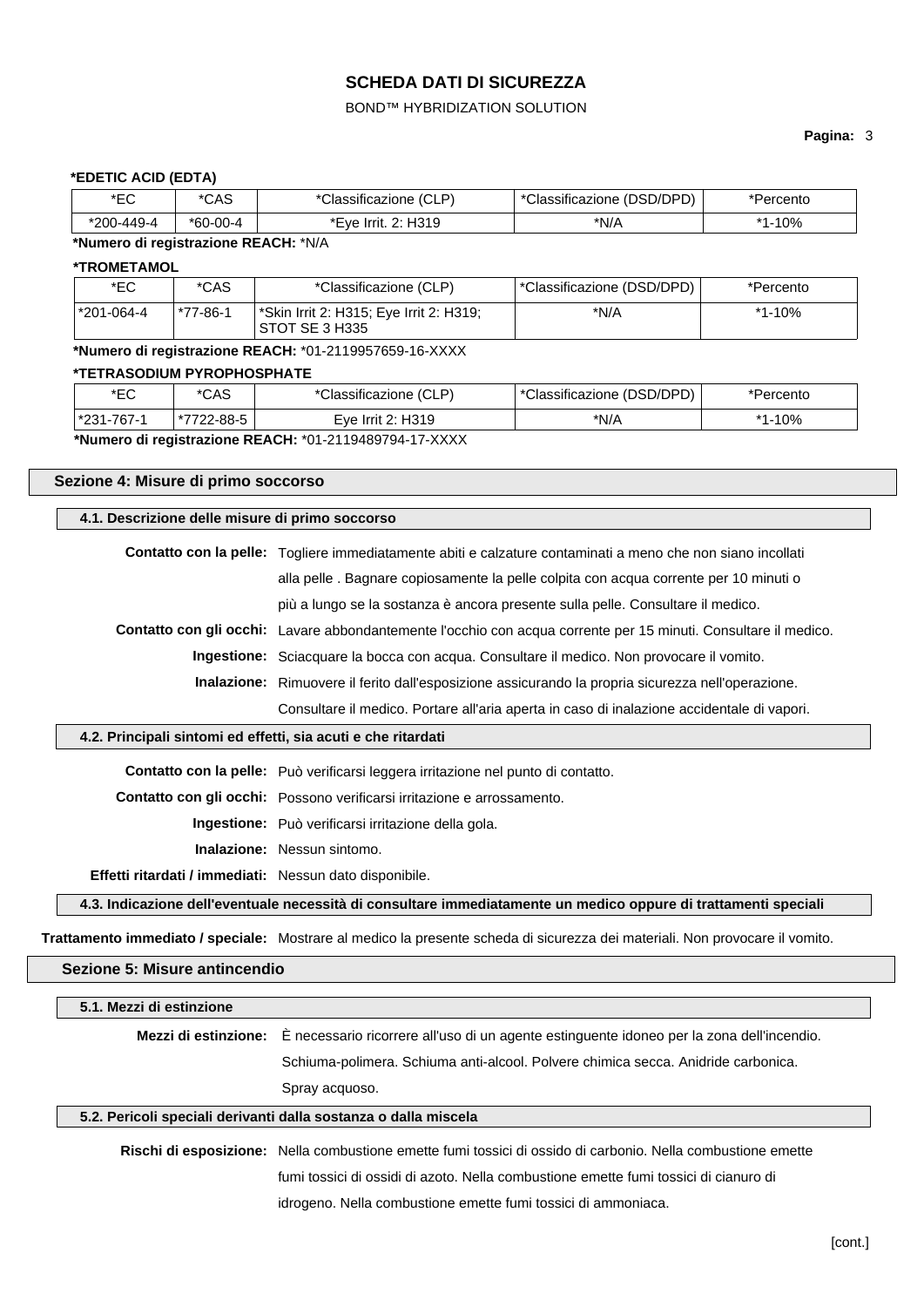## BOND™ HYBRIDIZATION SOLUTION

#### **5.3. Raccomandazioni per gli addetti all'estinzione degli incendi**

**Raccomandazioni per addetti:** Indossare un apparato di respirazione autocontrollato. Indossare indumenti di protezione per evitare il contatto con pelle e occhi.

#### **Sezione 6: Misure in caso di rilascio accidentale**

### **6.1. Precauzioni personali, dispositivi di protezione e procedure in caso di emergenza**

| Precauzioni personali: Non tentare di agire senza indumenti protettivi adatti - vedere il punto 8 della SDS. |
|--------------------------------------------------------------------------------------------------------------|
| Delimitare l'area contaminata con cartelli ed evitare l'accesso a personale non                              |
| autorizzato. Girare il contenitore che perde in modo che non goccioli per evitare la                         |
| fuoriuscita di liquidi.                                                                                      |

#### **6.2. Precauzioni ambientali**

**Precauzioni per l'ambiente** Non scaricare nelle fogne o nei fiumi. Limitare lo spandimento usando involucro protettivo.

## **6.3. Metodi e materiali per il contenimento e per la bonifica**

## **Procedure di pulizia:** La pulizia deve essere condotta solo da personale qualificato con esperienza della sostanza specifica. Assorbire in terra secca o sabbia. Trasferire in un contenitore di recupero ermetico etichettato ed eliminare in modo appropriato. Si raccomanda di fare riferimento al punto 13 della SDS per un metodo di eliminazione adatto.

#### **6.4. Riferimenti ad altre sezioni**

**Riferimenti ad altre sezioni:** Si raccomanda di fare riferimento al punto 8 della SDS. Si raccomanda di fare riferimento al punto 13 della SDS.

### **Sezione 7: Manipolazione e immagazzinamento**

#### **7.1. Precauzioni per la manipolazione sicura**

**Requisiti per manipolazione:** Evitare il contatto diretto con la sostanza. Assicurarsi che nell'ambiente ci sia ventilazione sufficiente.

#### **7.2. Condizioni per l'immagazzinamento sicuro, comprese eventuali incompatibilità**

**Condizioni di stoccaggio:** Conservare in ambiente fresco e ventilato. Tenere il contenitore strettamente chiuso. Tenere lontano da sorgenti di ignizione. Evitare materiali e condizioni incompatibili vedere il punto 10 della SDS.

**Imballaggio adatto:** Non applicabile.

**7.3. Usi finali specifici**

**Usi finali specifici:** Utilizzare nei laboratori - professionale.

#### **Sezione 8: Controllo dell'esposizione/protezione individuale**

#### **8.1. Parametri di controllo**

**Valori limite per l'esposizione:** Nessun dato disponibile.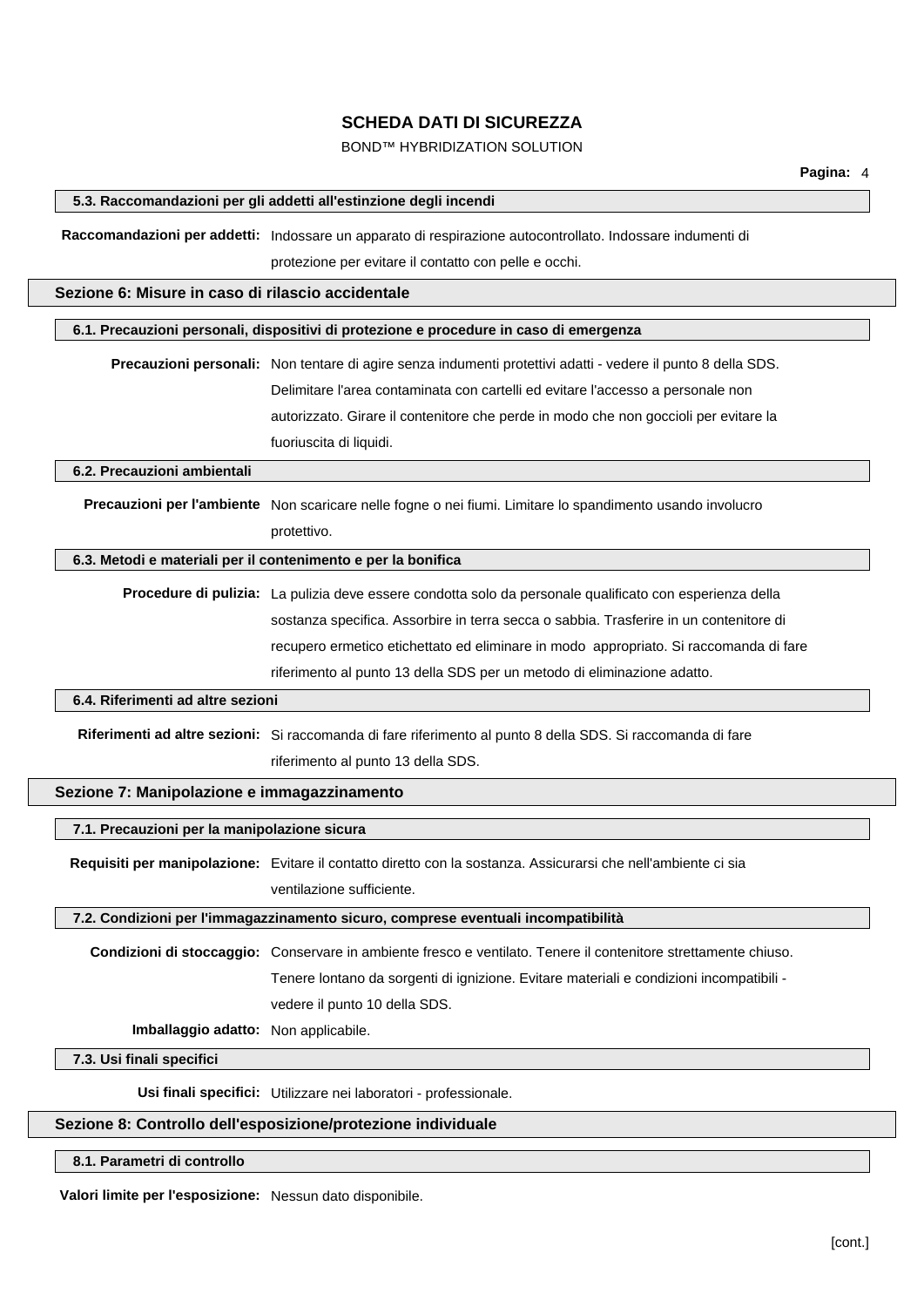## BOND™ HYBRIDIZATION SOLUTION

## **DNEL/PNEC**

**DNEL / PNEC** Nessun dato disponibile.

| 8.2. Controlli dell'esposizione |                                                                                                                      |  |
|---------------------------------|----------------------------------------------------------------------------------------------------------------------|--|
|                                 | Misure di carattere tecnico: Assicurarsi che nell'ambiente ci sia ventilazione sufficiente. Assicurarsi che tutti le |  |
|                                 | misure di carattere tecnico menzionate nel s.7 della SDS siano sul posto.                                            |  |
|                                 | Protezione respiratoria: Normalmente non è richiesto alcun sistema protettivo personale di respirazione. Deve        |  |
|                                 | essere disponibile in caso di emergenza.                                                                             |  |
|                                 | <b>Protezione per le mani:</b> Guanti impermeabili. Guanti di butyl.                                                 |  |
|                                 | Protezione per gli occhi: Assicurarsi che una lavanda oculare sia a portata di mano. Occhiali di sicurezza.          |  |
|                                 | <b>Protezione per la pelle:</b> Indumenti di protezione impermeabila. Stivali in gomma.                              |  |
|                                 | <b>Ambientale:</b> Evitare l'immissione nelle fogne pubbliche o nell'ambiente circostante. Assicurarsi che           |  |
|                                 | tutti le misure di carattere tecnico menzionate nel s.7 della SDS siano sul posto. Fare                              |  |
|                                 | riferimento alla specifica legislazione dello Stato Membro per maggiori informazioni sui                             |  |
|                                 | requisiti previsti dalla normativa ambientale della Comunità.                                                        |  |

## **Sezione 9: Proprietà fisiche e chimiche**

**9.1. Informazioni sulle proprietà fisiche e chimiche fondamentali**

|                                                         | <b>Stato:</b> Liquido                          |                                                          |                                                    |
|---------------------------------------------------------|------------------------------------------------|----------------------------------------------------------|----------------------------------------------------|
| <b>Colore:</b> Incolore                                 |                                                |                                                          |                                                    |
| <b>Odore:</b> Inodore                                   |                                                |                                                          |                                                    |
| Velocità di evaporazione Nessun dato disponibile.       |                                                |                                                          |                                                    |
|                                                         | <b>Comburente:</b> Nessun dato disponibile.    |                                                          |                                                    |
| <b>Solubilità in acqua:</b> Miscibile                   |                                                |                                                          |                                                    |
|                                                         | Viscosità: Nessun dato disponibile.            |                                                          |                                                    |
|                                                         | Punto di eb./int. °C: Nessun dato disponibile. |                                                          | Punto di fus./int. °C Nessun dato disponibile.     |
| Limiti di infiam. %: inferiore Nessun dato disponibile. |                                                |                                                          | superiore: Nessun dato disponibile.                |
| Punto di infiammabilità °C Nessun dato disponibile.     |                                                | Coef. ripart. n-octanolo/acqua: Nessun dato disponibile. |                                                    |
| Autoinfiammabilità °C: Non applicabile.                 |                                                |                                                          | <b>Tensione di vapore</b> Nessun dato disponibile. |
|                                                         | Densità relativa Nessun dato disponibile.      |                                                          | <b>pH:</b> Nessun dato disponibile.                |
|                                                         | <b>VOC g/l:</b> Nessun dato disponibile.       |                                                          |                                                    |

**9.2. Altre informazioni**

**Altre informazioni:** Non applicabile.

## **Sezione 10: Stabilità e reattività**

#### **10.1. Reattività**

**Reattività:** Stabile nelle condizioni raccomandate per il trasporto e lo stoccaggio.

**10.2. Stabilità chimica**

**Stabilità chimica:** Stabile in condizioni normali.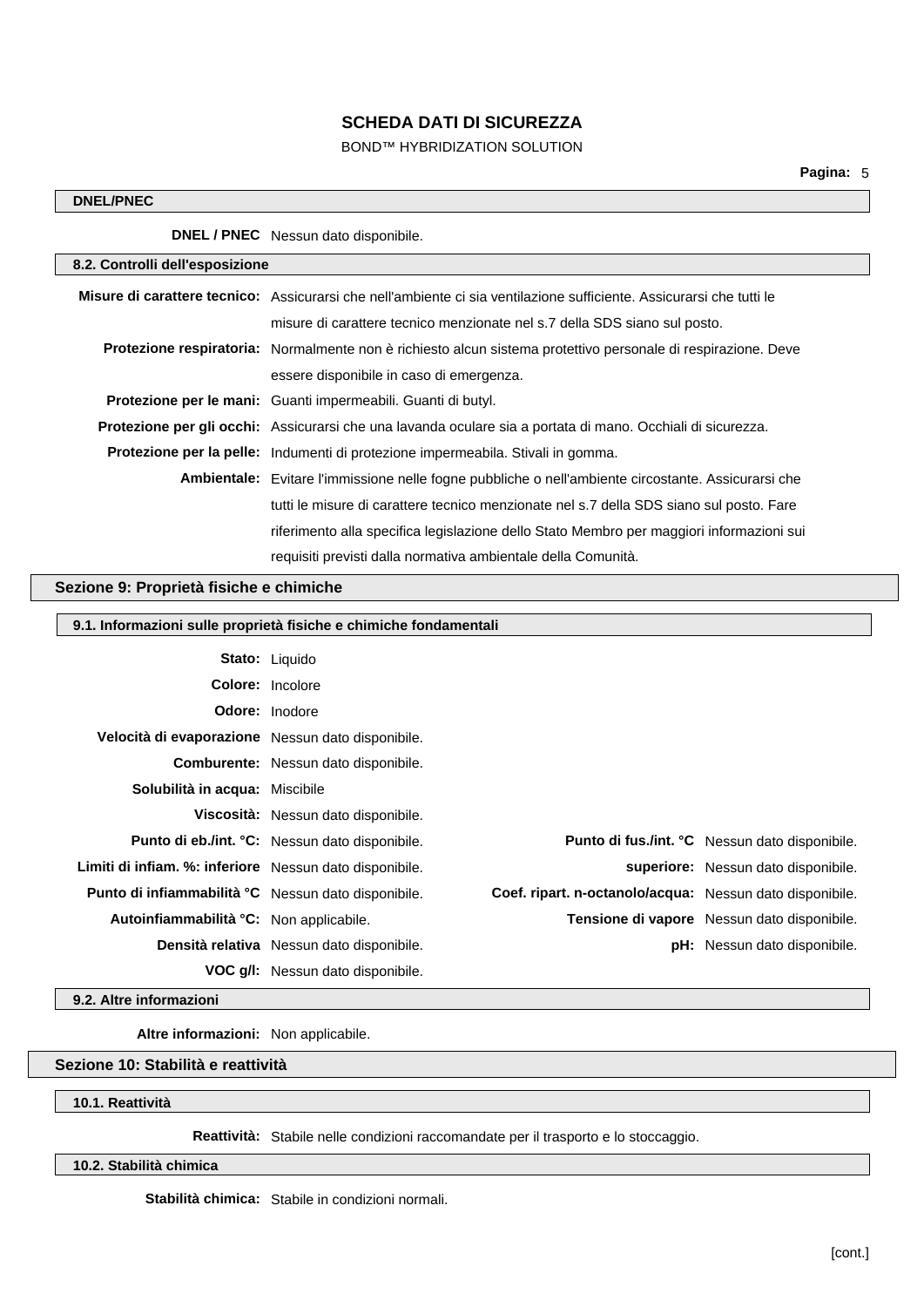## BOND™ HYBRIDIZATION SOLUTION

| 10.3. Possibilità di reazioni pericolose       |                                                                                                                    |  |
|------------------------------------------------|--------------------------------------------------------------------------------------------------------------------|--|
|                                                | <b>Reazioni pericolose:</b> Nelle normali condizioni di trasporto e stoccaggio non si verificheranno reazioni      |  |
|                                                | pericolose. L'esposizione alle condizioni e ai materiali sotto elencati potrebbe causare                           |  |
|                                                | la decomposizione.                                                                                                 |  |
|                                                |                                                                                                                    |  |
| 10.4. Condizioni da evitare                    |                                                                                                                    |  |
|                                                | <b>Condizioni da evitare:</b> Calore. Superfici calde. Fiamme.                                                     |  |
| 10.5. Materiali incompatibili                  |                                                                                                                    |  |
|                                                | Materiali da evitare: Ossidanti forti. Acidi. Basi. iodio. piridina triossido di zolfo Alluminio. Ferro. Rame.     |  |
|                                                | Corrode gomma naturale.                                                                                            |  |
| 10.6. Prodotti di decomposizione pericolosi    |                                                                                                                    |  |
|                                                | Prod. di decomp. pericolosi: Nella combustione emette fumi tossici di ossido di carbonio. Nella combustione emette |  |
|                                                | fumi tossici di ossidi di azoto. Nella combustione emette fumi tossici di cianuro di                               |  |
|                                                | idrogeno. Nella combustione emette fumi tossici di ammoniaca.                                                      |  |
| Sezione 11: Informazioni tossicologiche        |                                                                                                                    |  |
| 11.1. Informazioni sugli effetti tossicologici |                                                                                                                    |  |

## **Ingredienti pericolosi:**

## **FORMAMIDE**

| ORALE  | <b>RATTO</b> | LD50    | 5325  | mg/kg        |
|--------|--------------|---------|-------|--------------|
| GAS    | RATTO        | 4H LC50 | >21   | mg/L         |
| DERMAL | <b>RATTO</b> | LD50    | >3000 | mg/kg bw/day |

### **Effetti della miscela esclusi:**

| Effetto                         | Via | Base                                                                                |
|---------------------------------|-----|-------------------------------------------------------------------------------------|
| Tossicità acuta (pericoloso)    |     | Basandosi sui dati disponibili i criteri di<br>classificazione non sono soddisfatti |
| Tossicità acuta (tossico)       |     | Basandosi sui dati disponibili i criteri di<br>classificazione non sono soddisfatti |
| Tossicità acuta (molto tossico) |     | Basandosi sui dati disponibili i criteri di<br>classificazione non sono soddisfatti |
| Irritazione                     |     | Basandosi sui dati disponibili i criteri di<br>classificazione non sono soddisfatti |
| Corrosività                     |     | Basandosi sui dati disponibili i criteri di<br>classificazione non sono soddisfatti |
| Sensibilizzazione               |     | Basandosi sui dati disponibili i criteri di<br>classificazione non sono soddisfatti |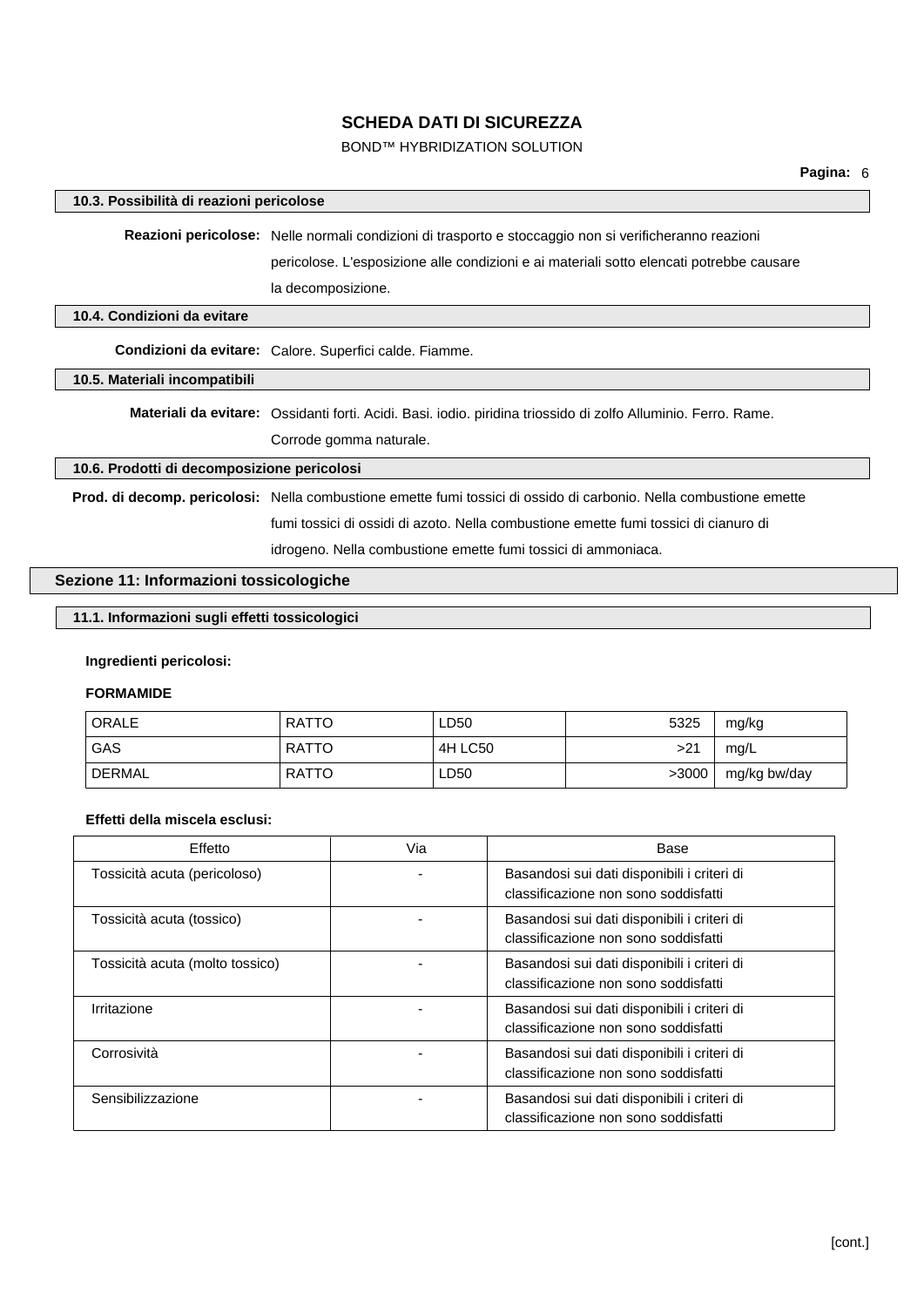BOND™ HYBRIDIZATION SOLUTION

### **Pagina:** 7

| Tossicità a dose ripetuta | Basandosi sui dati disponibili i criteri di<br>classificazione non sono soddisfatti |
|---------------------------|-------------------------------------------------------------------------------------|
| Cancerogenicità           | Basandosi sui dati disponibili i criteri di<br>classificazione non sono soddisfatti |
| Mutagenicità              | Basandosi sui dati disponibili i criteri di<br>classificazione non sono soddisfatti |
| tossicità riproduttiva    | Basandosi sui dati disponibili i criteri di<br>classificazione non sono soddisfatti |

### **Sintomi / vie di esposizione**

**Contatto con la pelle:** Può verificarsi leggera irritazione nel punto di contatto. **Contatto con gli occhi:** Possono verificarsi irritazione e arrossamento. **Ingestione:** Può verificarsi irritazione della gola. **Inalazione:** Nessun sintomo. **Effetti ritardati / immediati:** Nessun dato disponibile. **Altre informazioni:** Non applicabile.

## **Sezione 12: Informazioni ecologiche**

#### **12.1. Tossicità**

**Ecotossicità:** Nessun dato disponibile.

### **12.2. Persistenza e degradabilità**

**Persistenza e degradabilità:** Biodegradabile.

**12.3. Potenziale di bioaccumulo**

**Potenziale di bioaccumulo:** Nessun potenziale di bioaccumulazione.

**12.4. Mobilità nel suolo**

**Mobilità** Facilmente assorbibile nel terreno.

## **12.5. Risultati della valutazione PBT e vPvB**

**PBT:** Questa sostanza non è identificata come sostanza PBT/vPvB.

**12.6. Altri effetti avversi**

**Altri effetti avversi:** Ecotossicità trascurabile.

#### **Sezione 13: Considerazioni sullo smaltimento**

### **13.1. Metodi di trattamento dei rifiuti**

|                                          | Operazioni di smaltimento: Trasferire in un contenitore adatto ed incaricare dell'eliminazione una società |  |
|------------------------------------------|------------------------------------------------------------------------------------------------------------|--|
|                                          | specializzata.                                                                                             |  |
| Operazioni di recupero: Non applicabile. |                                                                                                            |  |
|                                          | Smaltimento degli imballaggi: Incaricare dell'eliminazione una società specializzata.                      |  |
|                                          | Nota: L'attenzione dell'utilizzatore è attirata sulla possibile esistenza di prescrizioni regionali o      |  |
|                                          | nazionali riguardanti l'eliminazione.                                                                      |  |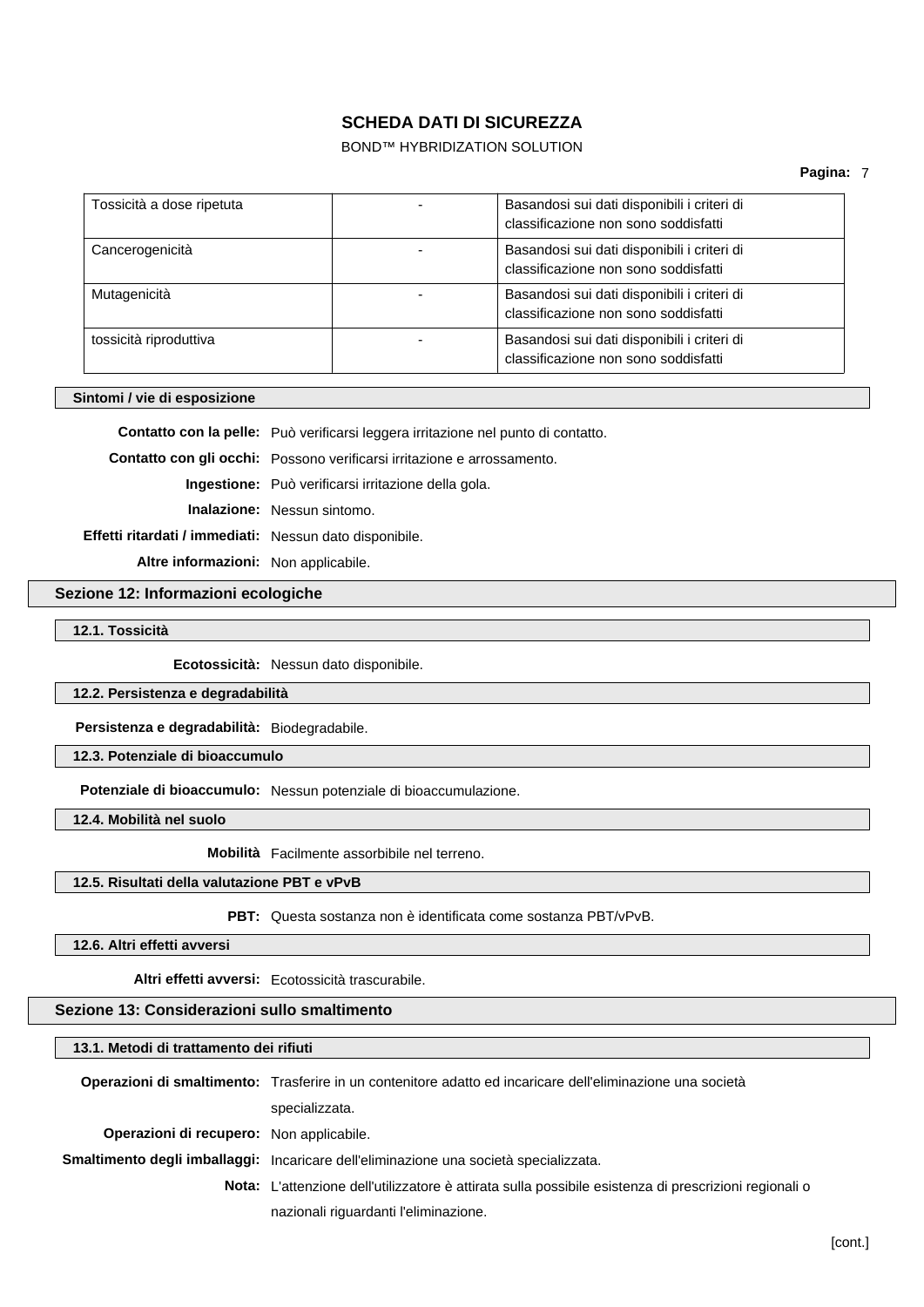## BOND™ HYBRIDIZATION SOLUTION

**Pagina:** 8

#### **Sezione 14: Informazioni sul trasporto**

**Trasporto via terra (ADR/RID):** Non regolamentato per il trasporto via terra.

**Trasporto marittimo (IMDG):** Non regolamentato per il trasporto via mare.

**Trasporto aereo (IATA):** Non regolamentato per il trasporto aereo.

**Le vie navigabili interne (ADNR/AND):** Non regolamentato per il trasporto per vie navigabili interne.

Le sottosezioni da 14.1 a 14.7 non sono applicabili. Tuttavia, così come con qualsiasi sostanza chimica, le relative confezioni

dovranno essere maneggiate, durante il carico, il trasporto e lo scarico, in modo da ridurre al minimo il rischio di danni e fuoriuscite.

### **Sezione 15: Informazioni sulla regolamentazione**

#### **15.1. Norme e legislazione su salute, sicurezza e ambiente specifiche per la sostanza o la miscela**

**Normative specifiche:** Scheda dati di sicurezza secondo;

REGOLAMENTO (CE) n. 1907/2006 DEL PARLAMENTO EUROPEO E DEL CONSIGLIO concernente la registrazione, la valutazione, l'autorizzazione e la restrizione delle sostanze chimiche (REACH).

REGOLAMENTO (CE) N. 1272/2008 DEL PARLAMENTO EUROPEO E DEL CONSIGLIO relativo alla classificazione, all'etichettatura e all'imballaggio delle sostanze e delle miscele.

La direttiva 1999/45/CE del Parlamento europeo e del Consiglio, concernente

il ravvicinamento delle disposizioni legislative, regolamentari ed amministrative degli

Stati membri relative alla classificazione, all'imballaggio e all'etichettatura dei preparati pericolosi.**.**

## **Valutazione della sicurezza chimica**

**Valutazione della sic. chimica:** Non è stata condotta un'analisi della sicurezza chimica della sostanza o della miscela del fornitore.

#### **Sezione 16: Altre informazioni**

#### **Altre informazioni**

| Altre informazioni: * indica il testo della Scheda di sicurezza dei materiali che è cambiato rispetto alla     |
|----------------------------------------------------------------------------------------------------------------|
| precedente revisione.                                                                                          |
| <b>Frasi di sezione 2 e 3:</b> H315: Provoca irritazione cutanea.                                              |
| H319: Provoca grave irritazione oculare.                                                                       |
| H335: Può irritare le vie respiratorie.                                                                        |
| H360D: Può nuocere al feto.                                                                                    |
| R36/37/38: Irritante per gli occhi, le vie respiratorie e la pelle.                                            |
| R61: Può danneggiare i bambini non ancora nati.                                                                |
| <b>Rinuncia legale:</b> Le informazioni sopra riportate sono in buona fede ma non intendono essere comprensive |
| e devono essere usate solamente come quida. Questa società non si rende responsabile                           |
| per i danni causati dalla manipolazione o dal contatto con il prodotto sopra riportato.                        |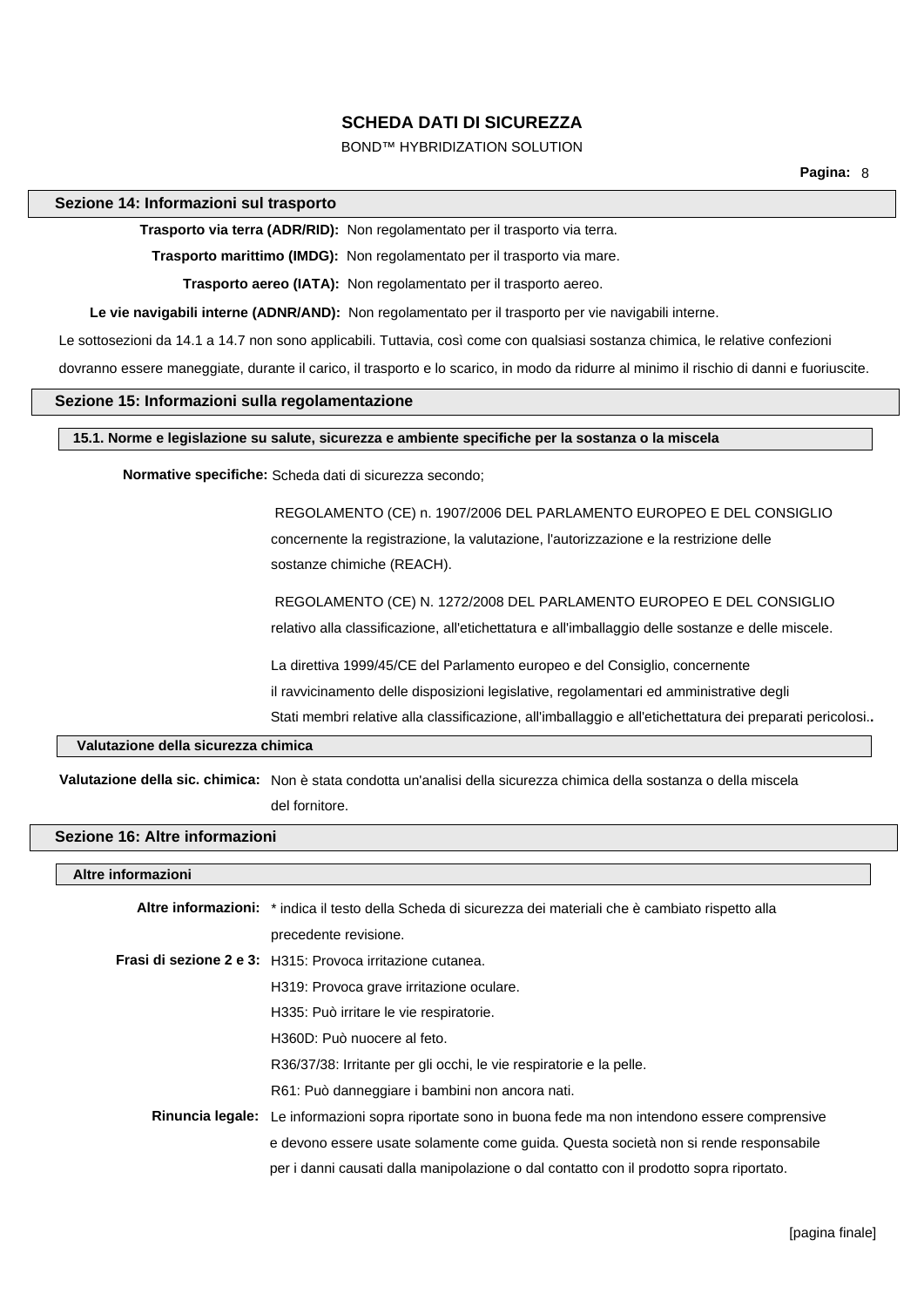

BOND™ HYBRIDIZATION SOLUTION

**Seite:** 1

**Erstellungsdatum:** 18/JAN/2019

#### **Revisionsnummer:** 3

#### <span id="page-26-0"></span>**Abschnitt 1: Bezeichnung des Stoffs bzw. des Gemischs und des Unternehmens**

#### **1.1. Produktidentifikator**

**Produktbezeichnung:** BOND™ HYBRIDIZATION SOLUTION

**REACH-Registrierungsnummer:** Für manche oder alle Inhaltsstoffe dieser Mischung sind keine Registrierungsnummern verfügbar, denn diese(r) Inhaltsstoff(e) oder deren Verwendung sind von der Registrierung ausgenommen, weil die jährliche Tonnage keine Registrierung erfordert oder die Registrierung zu einem späteren zeitpunkt vorgesehen ist.

**1.2. Relevante identifizierte Verwendungen des Stoffs oder Gemischs und Verwendungen, von denen abgeraten wird**

**Verwendung des Produkts:** Verwenden Sie in Labors - Beruf.

### **1.3. Einzelheiten zum Lieferanten, der das Sicherheitsdatenblatt bereitstellt**

**Firmenname:** Leica Biosystems Newcastle Ltd Balliol Business Park West Benton Lane Newcastle Upon Tyne NE12 8EW United Kingdom **Tel:** +44 191 2150567 **Fax:** +44 191 2151152

**Email:** msds@LeicaBiosystems.com

**1.4. Notrufnummer**

**Notfalltelefon:** USA und Kanada : 1-800-424-9300 Außerhalb der USA und Kanada : +1 703-741-5970 Bei Notrufen.

#### **Abschnitt 2: Mögliche Gefahren**

#### **2.1. Einstufung des Stoffs oder Gemischs**

**Einstufung (CLP):** Eye Irrit. 2: H319; Repr. 1B: H360D; Skin Irrit. 2: H315

**Einstufung (DSD/DPD):** T: R61

**Wichtigste schädliche Wirkungen:** Verursacht Hautreizungen. Verursacht schwere Augenreizung . Kann das Kind im Mutterleib schädigen.

#### **2.2. Kennzeichnungselemente**

#### **Kennzeichnungselemente (CLP)**

| H360D: Kann das Kind im Mutterleib schädigen. |
|-----------------------------------------------|
|                                               |
|                                               |
|                                               |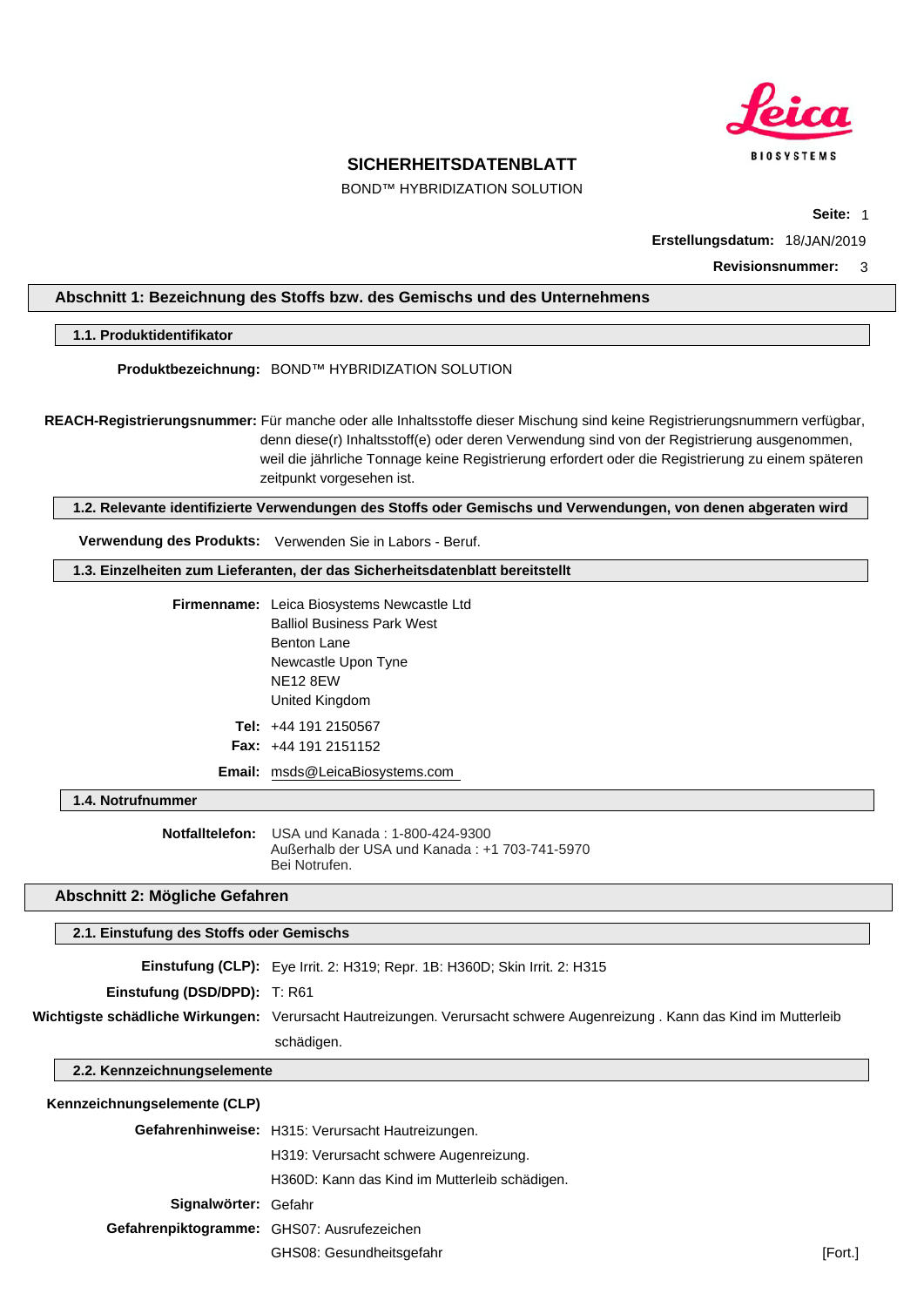BOND™ HYBRIDIZATION SOLUTION **Seite:** <sup>2</sup>



**Sicherheitshinweise:** P201: Vor Gebrauch besondere Anweisungen einholen. P202: Vor Gebrauch alle Sicherheitshinweise lesen und verstehen. P260: Staub/Rauch/Gas/Nebel/Dampf/Aerosol nicht einatmen. P308+313: BEI Exposition oder falls betroffen: Ärztlichen Rat einholen/ärztliche Hilfe hinzuziehen. P314: Bei Unwohlsein Ärztlichen Rat einholen/ärztliche Hilfe hinzuziehen. P264: Nach Gebrauch gründlich waschen. P280: Schutzhandschuhe/Schutzkleidung/Augenschutz/Gesichtsschutz tragen. P305+351+338: BEI KONTAKT MIT DEN AUGEN: Einige Minuten lang behutsam mit Wasser spülen. Vorhandene Kontaktlinsen nach Möglichkeit entfernen. Weiter spülen. P337+313: Bei anhaltender Augenreizung: Ärztlichen Rat einholen/ärztliche Hilfe hinzuziehen. P302+352: BEI KONTAKT MIT DER HAUT: Mit viel Wasser und Seife waschen. P332+313: Bei Hautreizung: Ärztlichen Rat einholen/ärztliche Hilfe hinzuziehen. \* P362+P364: Kontaminierte Kleidung ausziehen und vor erneutem Tragen waschen.

### **Kennzeichnungselemente (DSD/DPD)**

**Gefahrenkennz:** Giftig.



**R-Sätze:** R61: Kann das Kind im Mutterleib schädigen.

**S-Sätze:** S45: Bei Unfall oder Unwohlsein sofort Arzt zuziehen (wenn möglich, dieses Etikett vorzeigen).

S53: Exposition vermeiden - vor Gebrauch besondere Anweisungen einholen.

**P-Sätze:** Nur von Fachleuten zu verwenden.

## **2.3. Sonstige Gefahren**

**Sonstige Gefahren:** Gefahr ernster Gesundheitsschäden bei längerer Exposition.

**PBT:** Dieser Stoff wird nicht als PBT/vPvB-Stoff identifiziert.

### **Abschnitt 3: Zusammensetzung/Angaben zu Bestandteilen**

#### **3.2. Gemische**

#### **Gefährliche Bestandteile:**

### **FORMAMID**

| ro.<br>◡  | CAS     | Einstufung (CLP) | Einstufung (DSD/DPD) | Prozent |
|-----------|---------|------------------|----------------------|---------|
| 200-842-0 | 75-12-7 | Repr. 1B: H360D  | Г: R61               | 30-50%  |

#### **REACH-Registrierungsnummer:** 01-2119496064-35-XXXX

**SVHC:** Formamid ist als besonders besorgniserregender Stoff klassifiziert.

#### **DEXTRAN SULPHATE**

| 9011-18-1 | Skin Irrit. 2: H315: Eve Irrit. 2: H319: | Xi: R36/37/38 |        |
|-----------|------------------------------------------|---------------|--------|
|           | STOT SE 3: H335                          |               | 10-30% |

**REACH-Registrierungsnummer:** Nicht zutreffend.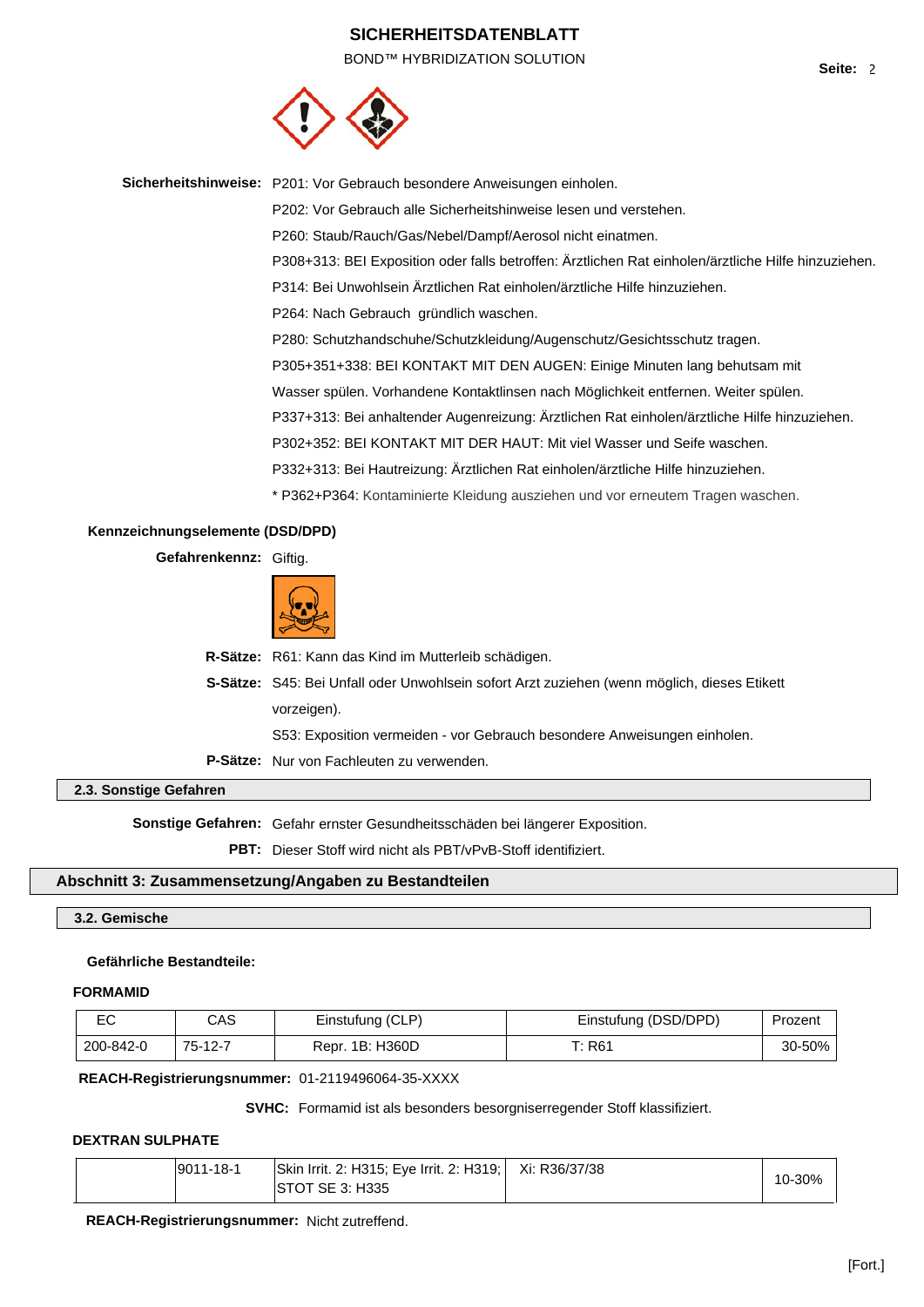BOND™ HYBRIDIZATION SOLUTION **Seite:** 3

## **\*EDETIC ACID (EDTA)**

| ∗⊏∩<br>◡   | *CAS       | *Einstufung (CLP)   | *Einstufung (DSD/DPD) | 'rozent |
|------------|------------|---------------------|-----------------------|---------|
| *200-449-4 | $*60-00-4$ | *Eye Irrit. 2: H319 | *N/A                  | 10%     |

## **REACH-Registrierungsnummer:** \*N/A

#### **\*TROMETAMOL**

| *EC        | *CAS     | *Einstufung (CLP)                                                     | *Einstufung (DSD/DPD) | *Prozent |
|------------|----------|-----------------------------------------------------------------------|-----------------------|----------|
| *201-064-4 | *77-86-1 | <sup>*</sup> Skin Irrit 2: H315; Eye Irrit 2: H319;<br>STOT SE 3 H335 | *N/A                  | *1-10%   |

**REACH-Registrierungsnummer:** \*01-2119957659-16-XXXX

#### **\*TETRASODIUM PYROPHOSPHATE**

| *EC                                                                                                                                                                                                                                                                                                                                       | *CAS | *Einstufung (CLP)               | *Einstufung (DSD/DPD) | Prozent  |
|-------------------------------------------------------------------------------------------------------------------------------------------------------------------------------------------------------------------------------------------------------------------------------------------------------------------------------------------|------|---------------------------------|-----------------------|----------|
| 1*231-767-1                                                                                                                                                                                                                                                                                                                               |      | 1*7722-88-5   Eve Irrit 2: H319 | *N/A                  | ່ *1-10% |
| <b>BEACH B</b> $\cdots$ $\cdots$ $\cdots$ $\cdots$ $\cdots$ $\cdots$ $\cdots$ $\cdots$ $\cdots$ $\cdots$ $\cdots$ $\cdots$ $\cdots$ $\cdots$ $\cdots$ $\cdots$ $\cdots$ $\cdots$ $\cdots$ $\cdots$ $\cdots$ $\cdots$ $\cdots$ $\cdots$ $\cdots$ $\cdots$ $\cdots$ $\cdots$ $\cdots$ $\cdots$ $\cdots$ $\cdots$ $\cdots$ $\cdots$ $\cdots$ |      |                                 |                       |          |

**REACH-Registrierungsnummer:** \*01-2119489794-17-XXXX

#### **Abschnitt 4: Erste-Hilfe-Maßnahmen**

#### **4.1. Beschreibung der Erste-Hilfe-Maßnahmen**

**Hautkontakt:** Sofort sämtliche verschmutzte Kleidung und Schuhe ausziehen, soweit nicht mit der

Haut verklebt. Betroffene Haut mit reichlich fließend Wasser für 10 Minuten oder länger abspülen, falls das Material auf der Haut verbleibt. Arzt aufsuchen.

**Augenkontakt:** Auge 15 Minuten unter fließendem Wasser ausspülen. Arzt aufsuchen.

**Verschlucken:** Mund mit Wasser ausspülen. Arzt aufsuchen. Kein Erbrechen herbeiführen.

**Einatmen:** Die betroffene Person nur aus dem Gefahrenbereich entfernen, wenn die eigene

Sicherheit gewährleistet ist. Arzt aufsuchen. Nach Einatmen der Dämpfe im Unglücksfall an die frische Luft gehen.

#### **4.2. Wichtigste akute und verzögert auftretende Symptome und Wirkungen**

**Hautkontakt:** Kann im Kontaktbereich leichte Reizung bewirken.

**Augenkontakt:** Reizung und Rötung können auftreten.

**Verschlucken:** Kann Hustenreiz verursachen.

**Einatmen:** Keine Symptome.

#### **Verzögert auftretende Wirkungen:** Nicht verfügbar.

#### **4.3. Hinweise auf ärztliche Soforthilfe oder Spezialbehandlung**

**Sofort- / Sonderbehandlung:** Dem behandelnden Arzt dieses Sicherheitsdatenblatt zeigen. Kein Erbrechen herbeiführen.

#### **Abschnitt 5: Maßnahmen zur Brandbekämpfung**

#### **5.1. Löschmittel**

**Löschmittel:** Löschmaßnahmen auf Umgebungsbrand abstimmen. Alkohol- oder Polymerschaum. Alkoholbeständiger Schaum. Löschpulver. Kohlendioxid. Wassersprühstrahl.

#### **5.2. Besondere vom Stoff oder Gemisch ausgehende Gefahren**

**Expositionsrisiko:** Setzt bei Verbrennung giftige Gase wie Kohlenmonoxid frei. Setzt bei Verbrennung giftige Gase von Stickstoffoxiden frei. Setzt bei Verbrennung giftige Gase wie Cyanwasserstoff (Blausäure) frei. Setzt bei Verbrennung giftige Gase von Ammoniak.

#### **5.3. Hinweise für die Brandbekämpfung**

**Besondere Schutzausrüstung:** Umluftunabhängige Atemschutzgeräte benutzen. Zur Verhütung von Augen- oder Hautkontakt Schutzkleidung tragen.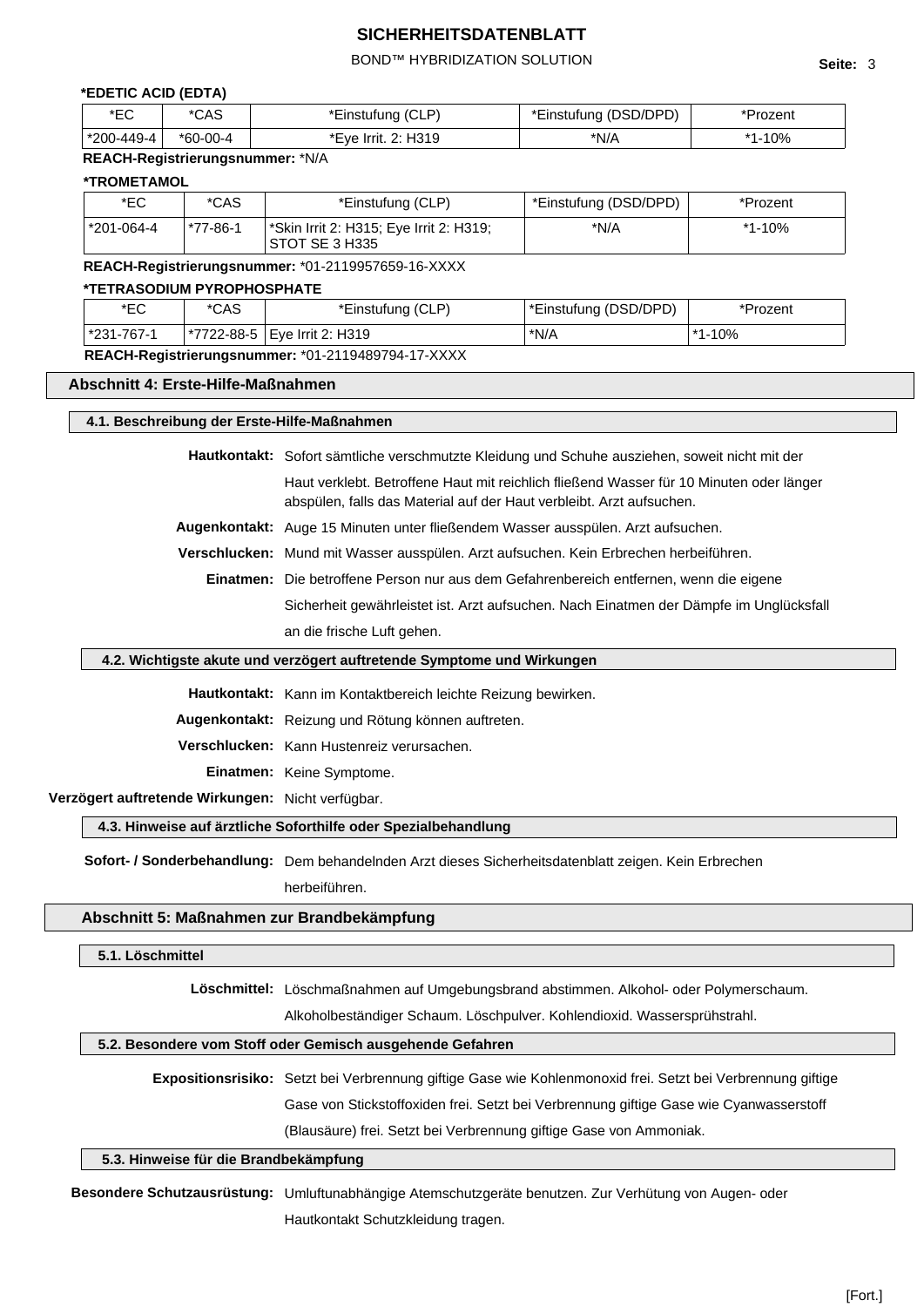## BOND™ HYBRIDIZATION SOLUTION

| Abschnitt 6: Maßnahmen bei unbeabsichtigter Freisetzung                                              |                                                                                                               |  |  |
|------------------------------------------------------------------------------------------------------|---------------------------------------------------------------------------------------------------------------|--|--|
| 6.1. Personenbezogene Vorsichtsmaßnahmen, Schutzausrüstungen und in Notfällen anzuwendende Verfahren |                                                                                                               |  |  |
|                                                                                                      | Pers. Schutzmaßnahmen: Maßnahmen nur mit geeigneter Schutzkleidung ergreifen - siehe Abschnitt 8 des          |  |  |
|                                                                                                      | Sicherheitsdatenblatts. Kontaminierten Bereich mit Beschilderung abgrenzen und Zutritt                        |  |  |
|                                                                                                      | von Unbefugten verhindern. Um Auslaufen zu verhindern, leckende Behälter so stellen,                          |  |  |
|                                                                                                      | daß das Leck oben ist.                                                                                        |  |  |
| 6.2. Umweltschutzmaßnahmen                                                                           |                                                                                                               |  |  |
| Umweltschutzmaßnahmen:                                                                               | Nicht in die Kanalisation oder Gewässer ableiten. Verschüttungen eindämmen.                                   |  |  |
|                                                                                                      | 6.3. Methoden und Material für Rückhaltung und Reinigung                                                      |  |  |
|                                                                                                      | Reinigungsmethoden: Reinigung nur durch Fachkräfte, die mit dem entsprechenden Material vertraut sind. Mit    |  |  |
|                                                                                                      | trockener Erde oder mit Sand aufnehmen. In einen verschließbaren und                                          |  |  |
|                                                                                                      | ordnungsgemäß beschrifteten Bergungsbehälter zur fachgemäßen Entsorgung                                       |  |  |
|                                                                                                      | umladen. Für ordnungsgemäße Entsorgung, siehe Abschnitt 13 des                                                |  |  |
|                                                                                                      | Sicherheitsdatenblatts.                                                                                       |  |  |
| 6.4. Verweis auf andere Abschnitte                                                                   |                                                                                                               |  |  |
|                                                                                                      | Verweis auf andere Abschnitte: Siehe Abschnitt 8 des Sicherheitsdatenblatts. Siehe Abschnitt 13 des           |  |  |
|                                                                                                      | Sicherheitsdatenblatts.                                                                                       |  |  |
| Abschnitt 7: Handhabung und Lagerung                                                                 |                                                                                                               |  |  |
|                                                                                                      |                                                                                                               |  |  |
| 7.1. Schutzmaßnahmen zur sicheren Handhabung                                                         |                                                                                                               |  |  |
|                                                                                                      | Hinweise zum sich. Umgang: Direkten Kontakt mit der Substanz vermeiden. Ausreichende Belüftung sicherstellen. |  |  |
|                                                                                                      | 7.2. Bedingungen zur sicheren Lagerung unter Berücksichtigung von Unverträglichkeiten                         |  |  |
| Lagerung:                                                                                            | Kühl und gut belüftet lagern. Behälter dicht geschlossen halten. Von Zündquellen                              |  |  |
|                                                                                                      | fernhalten. Unverträgliche Materialien und Bedingungen vermeiden - siehe Absatz 10                            |  |  |
|                                                                                                      | des Sicherheitsdatenblatts.                                                                                   |  |  |
| Geeignete Verpackung: Nicht zutreffend.                                                              |                                                                                                               |  |  |
| 7.3. Spezifische Endanwendungen                                                                      |                                                                                                               |  |  |
|                                                                                                      | Spezifische Endanwendungen Verwenden Sie in Labors - Beruf.                                                   |  |  |
|                                                                                                      | Abschnitt 8: Begrenzung und Überwachung der Exposition/Persönliche Schutzausrüstungen                         |  |  |
| 8.1. Zu überwachende Parameter                                                                       |                                                                                                               |  |  |

**Gefährliche Bestandteile:**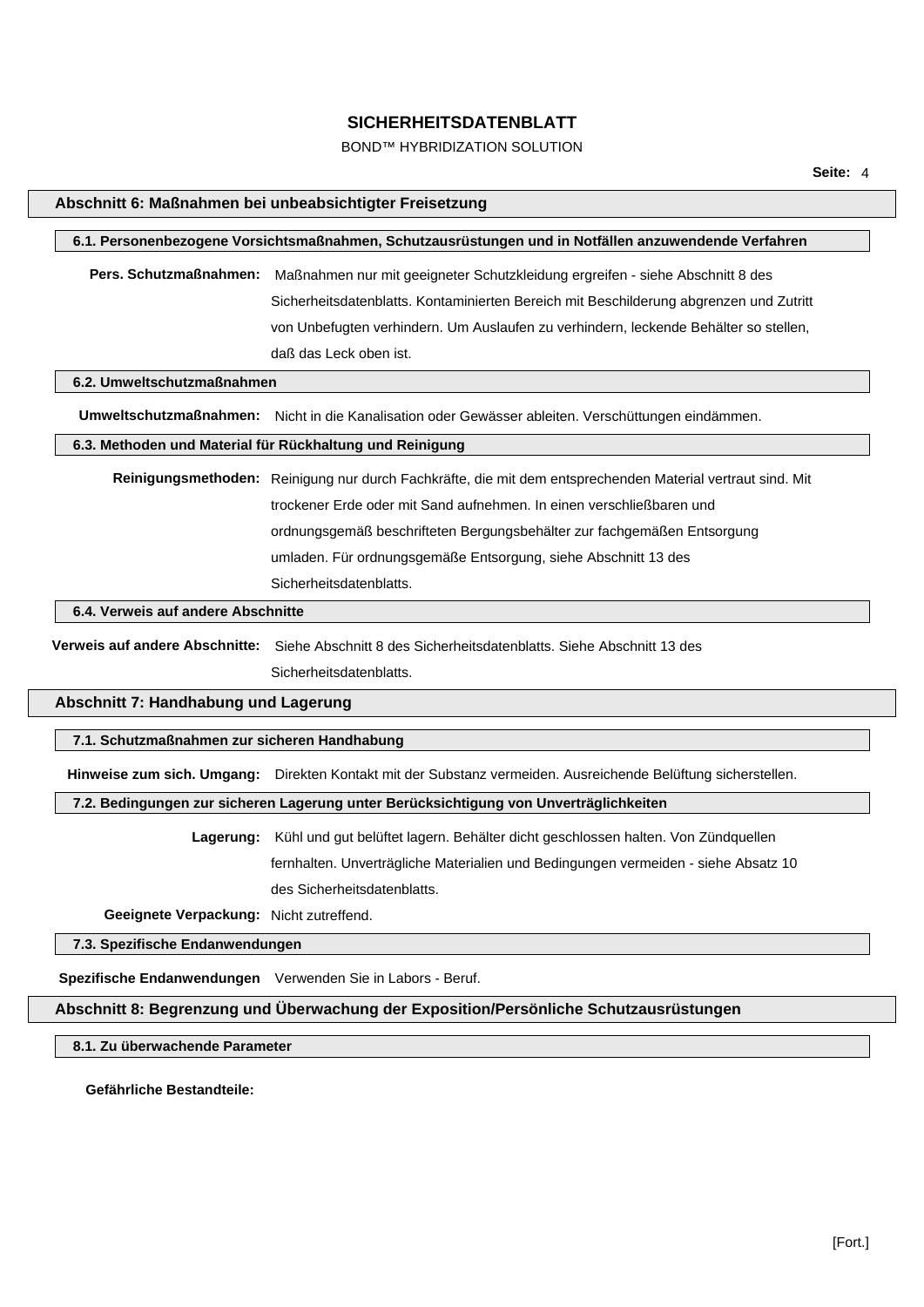## BOND™ HYBRIDIZATION SOLUTION

**Seite:** 5

### **FORMAMID**

# **Expositionsgrenzwerte: Atembarer Staub**

|    | G/M<br>$\sim$<br>___        | oitzen | GW<br>____ | ⊰pitzen |
|----|-----------------------------|--------|------------|---------|
| DE | $\sim$<br>ma/m <sup>3</sup> |        |            |         |

## **DNEL/PNEC**

**DNEL / PNEC** Nicht verfügbar.

## **8.2. Begrenzung und Überwachung der Exposition**

|             | Technische Maßnahmen: Für ausreichende Belüftung sorgen. Alle verfahrenstechnischen Maßnahmen nach            |
|-------------|---------------------------------------------------------------------------------------------------------------|
|             | Abschnitt 7 des Sicherheitsdatenblatts sicherstellen.                                                         |
|             | Atemschutz: Atemschutz müssen für notfälle verfügbar sein.                                                    |
| Handschutz: | Undurchlässige Handschuhe. Handschuhe aus Butyl.                                                              |
|             | Augenschutz: Augendusche vorsehen. Dicht schließende Schutzbrille.                                            |
|             | Hautschutz: Undurchlässige Schutzkleidung. Stiefel aus Gummi.                                                 |
|             | <b>Umweltwirkungen:</b> Einleitung in die öffentliche Kanalisation bzw. die unmittelbare Umgebung verhindern. |
|             | Alle verfahrenstechnischen Maßnahmen nach Abschnitt 7 des Sicherheitsdatenblatts                              |
|             | sicherstellen. Bezüglich Anforderungen der EG-Umweltgesetzgebung wird auf die                                 |
|             | Gesetzgebung der jeweiligen Mitgliedstaaten verwiesen.                                                        |

## **Abschnitt 9: Physikalische und chemische Eigenschaften**

## **9.1. Angaben zu den grundlegenden physikalischen und chemischen Eigenschaften**

|                                               | <b>Form:</b> Flüssigkeit         |                                                     |                                |
|-----------------------------------------------|----------------------------------|-----------------------------------------------------|--------------------------------|
|                                               | <b>Farbe:</b> Farblos            |                                                     |                                |
|                                               | <b>Geruch: Geruchlos</b>         |                                                     |                                |
| Verdunstungszahl: Nicht verfügbar.            |                                  |                                                     |                                |
| Brandfördernd: Nicht verfügbar.               |                                  |                                                     |                                |
| Löslichkeit in Wasser: Mischbar               |                                  |                                                     |                                |
|                                               | Viskosität: Nicht verfügbar.     |                                                     |                                |
| Siedepunkt / -bereich °C: Nicht verfügbar.    |                                  | <b>Schmelzpunkt / -bereich °C:</b> Nicht verfügbar. |                                |
| Explosionsgrenzen %: untere: Nicht verfügbar. |                                  |                                                     | <b>obere:</b> Nicht verfügbar. |
| Flammpunkt °C: Nicht verfügbar.               |                                  | Vert. koeff: n-Octanol/Wasser: Nicht verfügbar.     |                                |
| Zündtemperatur °C: Nicht zutreffend.          |                                  |                                                     | Dampfdruck: Nicht verfügbar.   |
| Relative Dichte: Nicht verfügbar.             |                                  |                                                     | <b>pH:</b> Nicht verfügbar.    |
|                                               | <b>VOC g/l:</b> Nicht verfügbar. |                                                     |                                |
| 9.2. Sonstige AngabenDE                       |                                  |                                                     |                                |

**9.2. Sonstige AngabenDE**

**Zusätzliche Angaben:** Nicht zutreffend.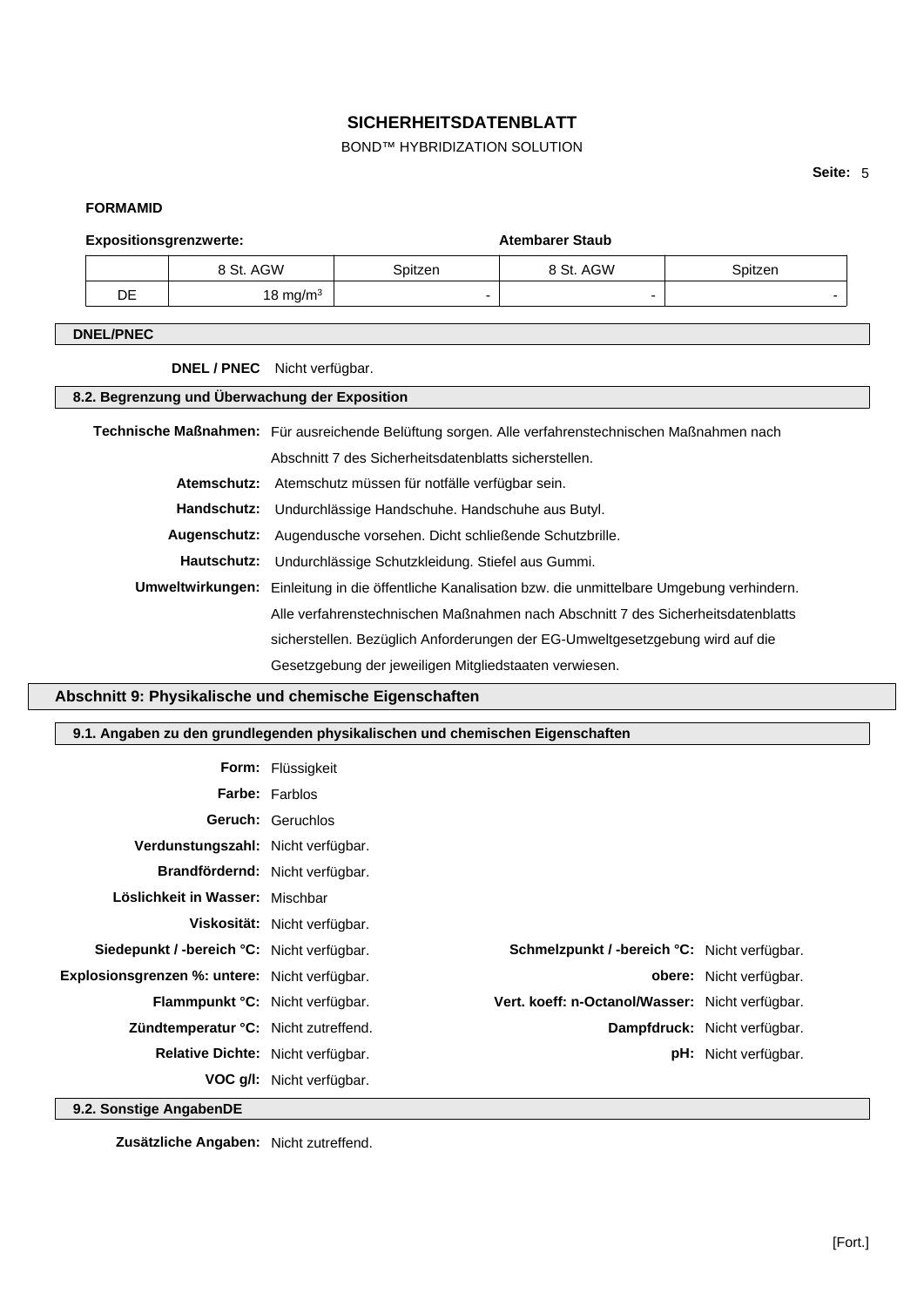## BOND™ HYBRIDIZATION SOLUTION

#### **Abschnitt 10: Stabilität und Reaktivität**

#### **10.1. Reaktivität**

**Reaktivität** Stabil unter empfohlenen Transport- bzw. Lagerbedingungen.

#### **10.2. Chemische Stabilität**

**Stabilität:** Stabil unter Normalbedingungen.

#### **10.3. Möglichkeit gefährlicher Reaktionen**

**Gefährlicher Reaktionen:** Bei normalen Transport- bzw. Lagerbedingungen treten keine gefährlichen Reaktionen auf. Bei Exposition an nachstehend aufgeführte Bedingungen bzw. Materialien kommt es womöglich zu Zersetzung.

**10.4. Zu vermeidende Bedingungen**

**Zu vermeidende Bedingungen:** Hitze. Heiße Flächen. Flammen.

### **10.5. Unverträgliche Materialien**

**Zu vermeidende Stoffe:** Starke Oxidationsmittel. Säuren. Basen. Jod Pyridin Schwefeltrioxid Aluminium.

Eisen. Kupfer. Korrodiert Naturkautschuk.

#### **10.6. Gefährliche Zersetzungsprodukte**

**Gefährliche Zersetzungsprod:** Setzt bei Verbrennung giftige Gase wie Kohlenmonoxid frei. Setzt bei Verbrennung giftige Gase von Stickoxiden frei. Setzt bei Verbrennung giftige Gase von Cyanwasserstoff (Blausäure) frei Setzt bei Verbrennung giftige Gase von Ammoniak.

### **Abschnitt 11: Toxikologische Angaben**

### **11.1. Angaben zu toxikologischen Wirkungen**

#### **Gefährliche Bestandteile:**

#### **FORMAMID**

| Mündlich | Ratte | LD50    | 5325  | mg/kg        |
|----------|-------|---------|-------|--------------|
| Gase     | Ratte | 4H LC50 | >21   | mg/L         |
| Dermal   | Ratte | LD50    | >3000 | mg/kg bw/day |

#### **Nicht berücksichtigte Effekte für Gemische:**

| Wirkung                                   | Route | Basis                                                                            |
|-------------------------------------------|-------|----------------------------------------------------------------------------------|
| Akute Toxizität<br>(gesundheitsschädlich) |       | Aufgrund der verfügbaren Daten sind die<br>Einstufungskriterien nicht zutreffend |
| Akute Toxizität (giftig)                  |       | Aufgrund der verfügbaren Daten sind die                                          |
|                                           |       | Einstufungskriterien nicht zutreffend                                            |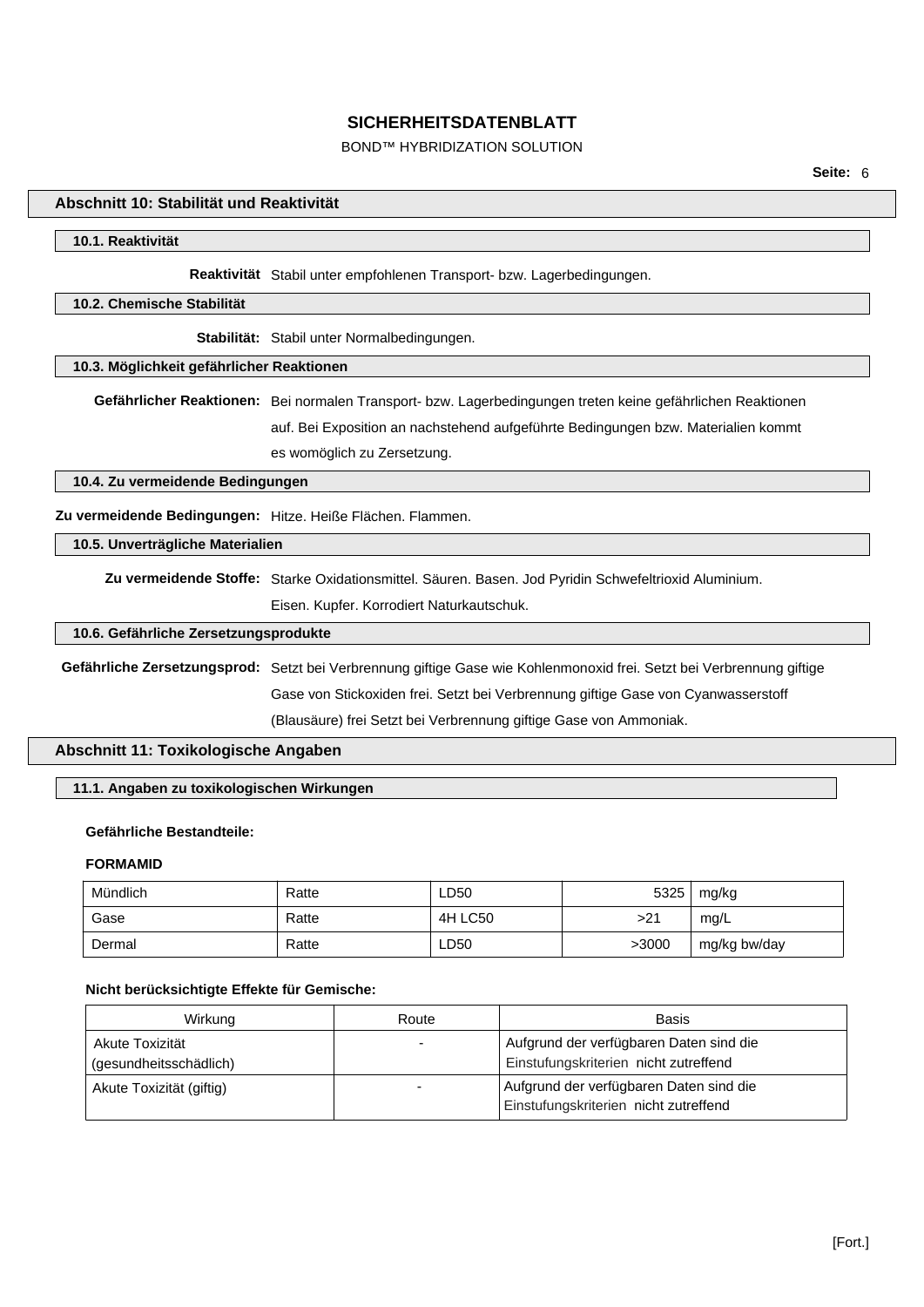## BOND™ HYBRIDIZATION SOLUTION

| Akute Toxizität (sehr giftig)               | Aufgrund der verfügbaren Daten sind die<br>Einstufungskriterien nicht zutreffend |
|---------------------------------------------|----------------------------------------------------------------------------------|
| Reizung                                     | Aufgrund der verfügbaren Daten sind die<br>Einstufungskriterien nicht zutreffend |
| Ätzwirkung                                  | Aufgrund der verfügbaren Daten sind die<br>Einstufungskriterien nicht zutreffend |
| Sensibilisierung                            | Aufgrund der verfügbaren Daten sind die<br>Einstufungskriterien nicht zutreffend |
| Toxizität bei wiederholter<br>Verabreichung | Aufgrund der verfügbaren Daten sind die<br>Einstufungskriterien nicht zutreffend |
| Karzinogenität                              | Aufgrund der verfügbaren Daten sind die<br>Einstufungskriterien nicht zutreffend |
| Mutagenität                                 | Aufgrund der verfügbaren Daten sind die<br>Einstufungskriterien nicht zutreffend |
| Reproduktionstoxizität                      | Aufgrund der verfügbaren Daten sind die<br>Einstufungskriterien nicht zutreffend |

#### **Symptome / Aufnahmewege**

**Hautkontakt:** Kann im Kontaktbereich leichte Reizung bewirken.

**Augenkontakt:** Reizung und Rötung können auftreten.

**Verschlucken:** Kann Hustenreiz verursachen.

**Einatmen:** Keine Symptome.

**Verzögert auftretende Wirkungen:** Nicht verfügbar.

**Sonstige Angaben:** Nicht zutreffend.

**Abschnitt 12: Umweltbezogene Angaben**

**12.1. Toxizität**

**Ökotoxizität, Werte:** Nicht verfügbar.

#### **12.2. Persistenz und Abbaubarkeit**

**Persistenz und Abbaubarkeit:** Biologisch abbaubar.

**12.3. Bioakkumulationspotenzial**

**Bioakkumulationspotenzial:** Kein Bioakkumulationspotential.

**12.4. Mobilität im Boden**

**Mobilität:** Wird leicht im Erdboden absorbiert.

## **12.5. Ergebnisse der PBT- und vPvB-Beurteilung**

**PBT Identifizierung:** Dieser Stoff wird nicht als PBT/vPvB-Stoff identifiziert.

**12.6. Andere schädliche Wirkungen**

**Andere schädliche Wirkungen:** Geringe Ökotoxizität.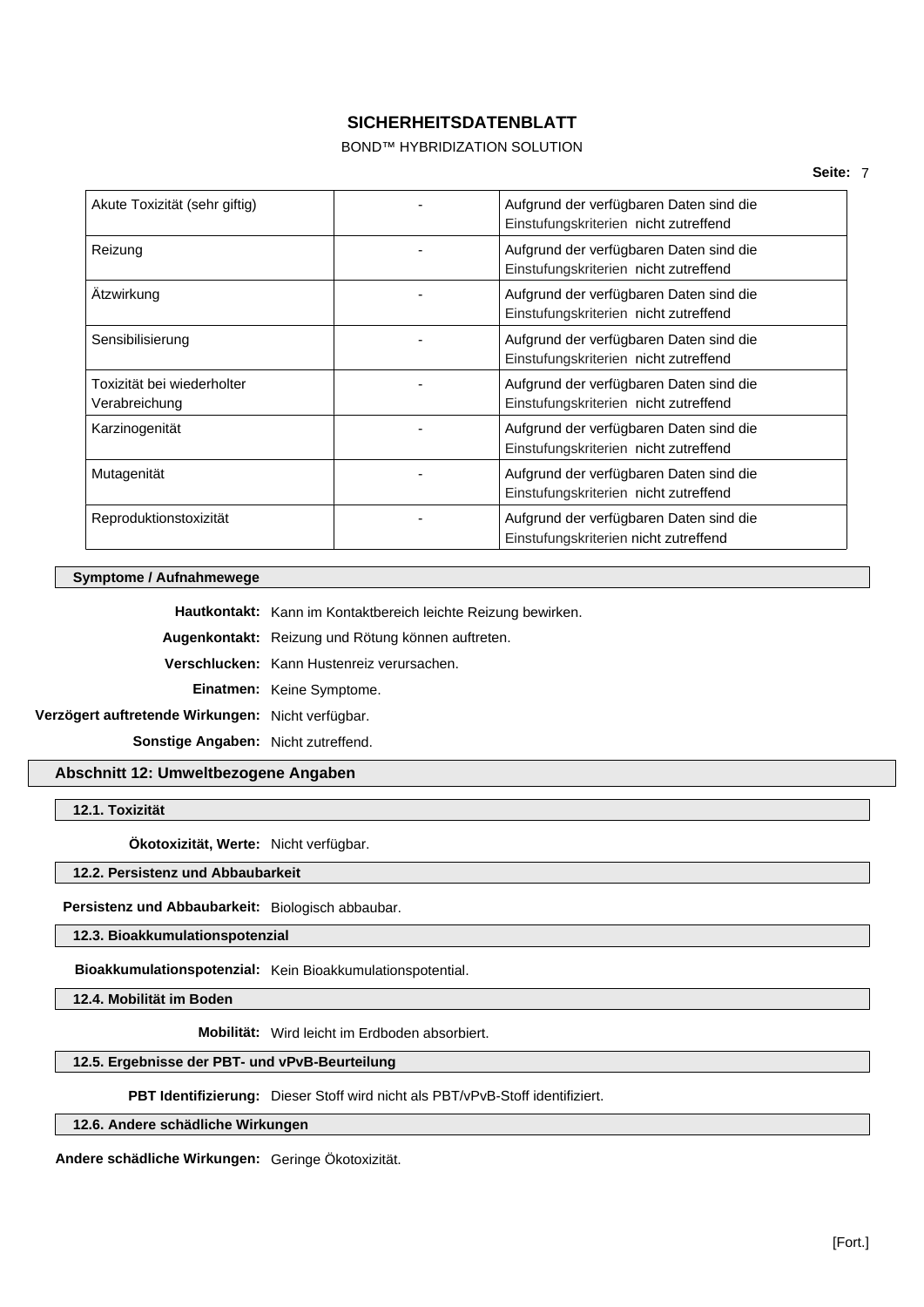## BOND™ HYBRIDIZATION SOLUTION

| Abschnitt 13: Hinweise zur Entsorgung          |                                                                                                                                  |  |
|------------------------------------------------|----------------------------------------------------------------------------------------------------------------------------------|--|
| 13.1. Verfahren zur Abfallbehandlung           |                                                                                                                                  |  |
|                                                | Beseitigungsverfahren: In einen geeigneten Behälter umfüllen und zur Entsorgung durch spezialisiertes                            |  |
|                                                | Entsorgungsunternehmen abholen lassen.                                                                                           |  |
| Verwertungsverfahren: Nicht zutreffend.        |                                                                                                                                  |  |
|                                                | Verpackungsentsorgung: Zur Entsorgung durch spezialisiertes Entsorgungsunternehmen abholen lassen.                               |  |
|                                                | Anmerkung: Der Anwender wird darauf hingewiesen, daß zusätzliche ergänzende örtliche oder                                        |  |
|                                                | nationale Vorschriften für die Entsorgung bestehen können.                                                                       |  |
| Abschnitt 14: Angaben zum Transport            |                                                                                                                                  |  |
| Landverkehr (ADR/RID):                         | Nicht für den Transport auf dem Landweg geregelt.                                                                                |  |
| Seetransport (IMDG):                           | Nicht für den Transport auf dem Seeweg geregelt.                                                                                 |  |
| Luftverkehr (IATA):                            | Nicht für den Transport per Luft geregelt.                                                                                       |  |
| Die Binnenschifffahrt (ADNR/AND):              | Nicht für den Transport auf Binnenwasserstraßen geregelt.                                                                        |  |
|                                                | Die Unterabschnitte 14.1 bis 14.7 gelten nicht. Wie bei allen Chemikalien müssen Pakete, die diesen Stoff enthalten, beim Laden, |  |
|                                                | Transportieren und Entladen jedoch so gehandhabt werden, dass das Risiko von Schäden an diesen Paketen sowie das Risiko          |  |
| des Auslaufens dieser Pakete minimiert werden. |                                                                                                                                  |  |
| Abschnitt 15: Rechtsvorschriften               |                                                                                                                                  |  |
|                                                | 15.1. Vorschriften zu Sicherheit, Gesundheits- und Umweltschutz/spezifische Rechtsvorschriften                                   |  |
|                                                | Besondere Vorschriften: Dieses Sicherheitsdatenblatt wurde gemäß;                                                                |  |
|                                                | VERORDNUNG (EG) Nr. 1907/2006 DES EUROPÄISCHEN PARLAMENTS UND DES                                                                |  |
|                                                | RATES zur Registrierung, Bewertung, Zulassung und Beschränkung chemischer Stoffe                                                 |  |
|                                                | (REACH).                                                                                                                         |  |
|                                                | VERORDNUNG (EG) Nr. 1272/2008 DES EUROPÄISCHEN PARLAMENTS UND DES                                                                |  |
|                                                | RATES über die Einstufung, Kennzeichnung und Verpackung von Stoffen und Gemischen.                                               |  |
|                                                | Der Richtlinie 1999/45/EG des Europäischen Parlaments und des Rates                                                              |  |
|                                                | zur Angleichung der Rechts- und Verwaltungsvorschriften der Mitgliedstaaten für die                                              |  |
|                                                | Einstufung, Verpackung und Kennzeichnung gefährlicher Zubereitungen.                                                             |  |
|                                                |                                                                                                                                  |  |
| 15.2. Stoffsicherheitsbeurteilung              |                                                                                                                                  |  |
|                                                | Stoffsicherheitsbeurteilung Für den Stoff bzw. das Gemisch wurde vom Zulieferer keine chemische                                  |  |
|                                                | Sicherheitsbewertung durchgeführt.                                                                                               |  |
| Abschnitt 16: Sonstige Angaben                 |                                                                                                                                  |  |
| <b>Sonstige Angaben</b>                        |                                                                                                                                  |  |

## **Zusätzliche Angaben:** \* gibt Text im SDB an, der sich seit der letzten Revision geändert hat.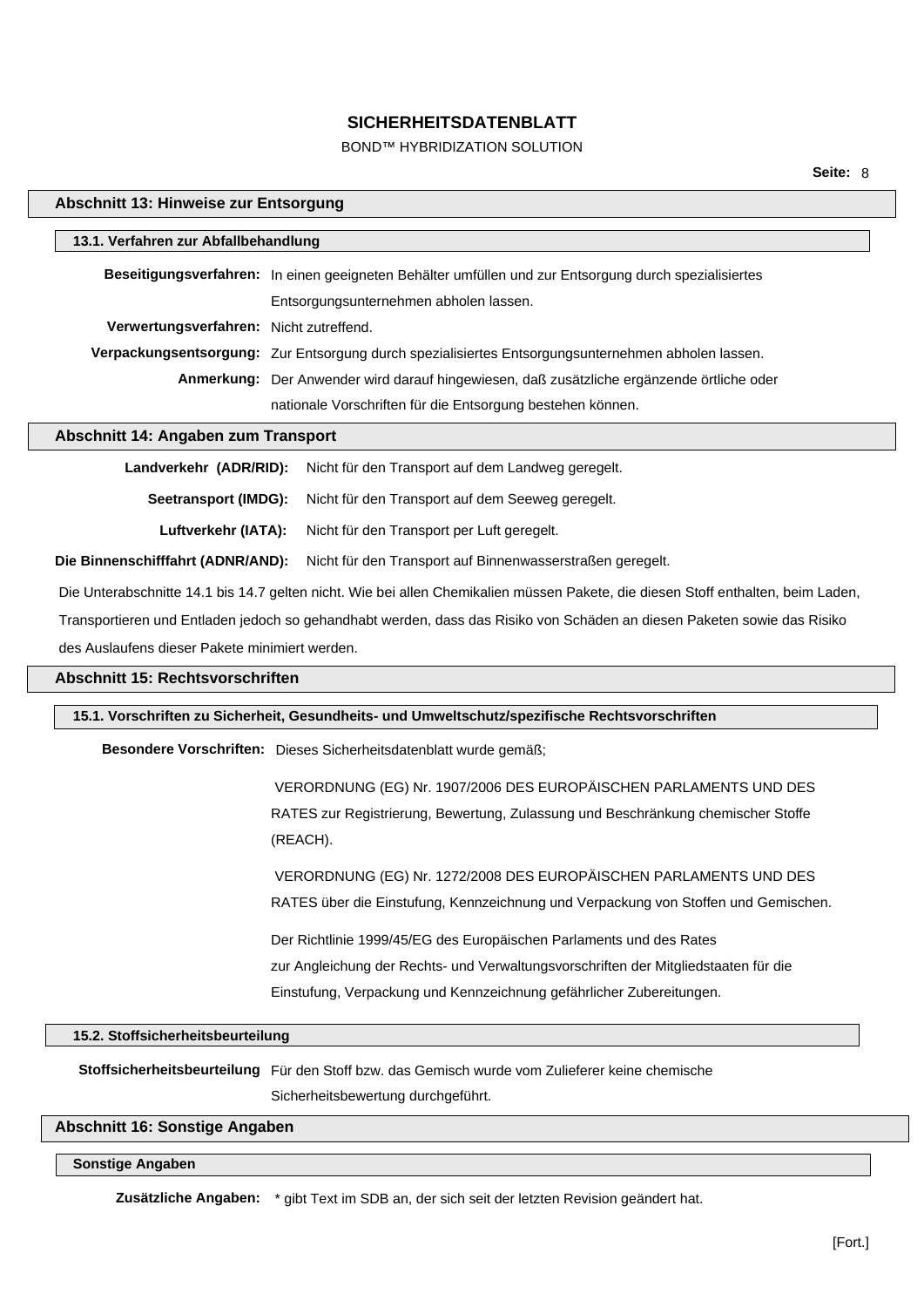## BOND™ HYBRIDIZATION SOLUTION

**Sätze aus Abschnitt 2 and 3:** H315: Verursacht Hautreizungen. H319: Verursacht schwere Augenreizung. H335: Kann die Atemwege reizen. H360D: Kann das Kind im Mutterleib schädigen. R36/37/38: Reizt die Augen, die Atmungsorgane und die Haut. R61: Kann das Kind im Mutterleib schädigen. **Haftungsauschlußklausel:** Die obige Information ist nach unserem besten Wissen korrekt; es wird jedoch nicht behauptet, daß diese vollständig ist, und sie darf daher nur als Richtlinie betrachtet werden. Die Firma kann nicht für irgendwelche Schäden, die durch den Umgang oder Kontakt mit dem obigen Produkt entstanden sind, verantwortlich gemacht werden.

**Seite:** 9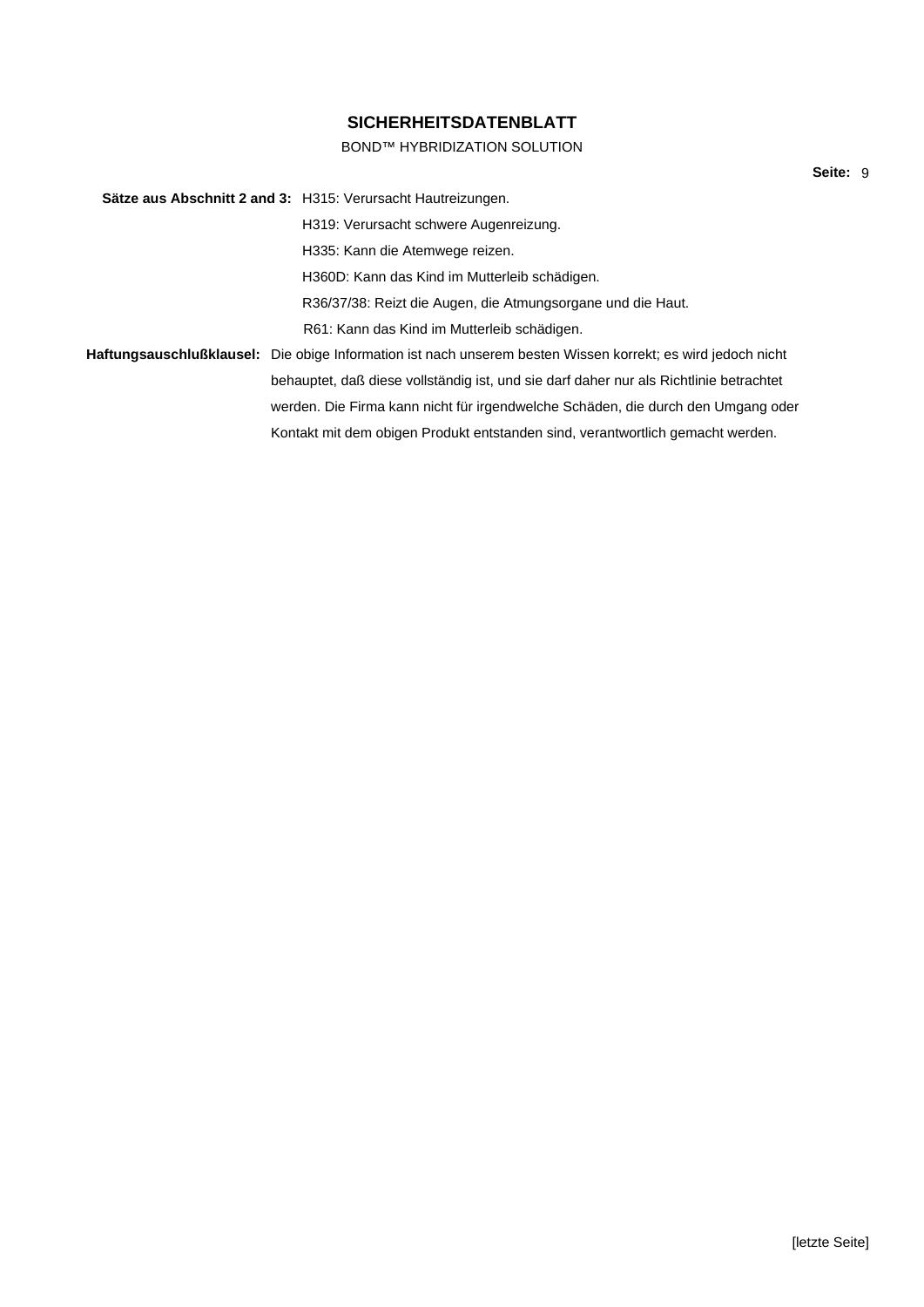

## **FICHA DE DATOS DE SEGURIDAD**

BOND™ HYBRIDIZATION SOLUTION

**Página:** 1

**Fecha de recopilación:** 18/JAN/2019

**N° revisión:** 3

## <span id="page-35-0"></span>**Sección 1: Identificación de la sustancia o la mezcla y de la sociedad o la empresa**

#### **1.1. Identificador del producto**

**Nombre de producto:** BOND™ HYBRIDIZATION SOLUTION

**Número de registro REACH:** Los números de registro no están disponibles para algunos de los ingredientes de esta mezcla ya que la(s) sustancia(s) o sus usos están exentos de registro, el tonelaje anual no requiere ningún registro o el registro está previsto para un plazo de inscripción posterior.

#### **1.2. Usos pertinentes identificados de la sustancia o de la mezcla y usos desaconsejados**

**Uso de producto:** Uso en laboratorios - profesional.

### **1.3. Datos del proveedor de la ficha de datos de seguridad**

|                       | <b>Nombre de empresa:</b> Leica Biosystems Newcastle Ltd<br><b>Balliol Business Park West</b> |
|-----------------------|-----------------------------------------------------------------------------------------------|
|                       | <b>Benton Lane</b><br>Newcastle Upon Tyne                                                     |
|                       | NF <sub>12</sub> 8FW                                                                          |
|                       | United Kingdom                                                                                |
|                       | <b>Tel:</b> $+44$ 191 2150567                                                                 |
|                       | <b>Fax:</b> $+44$ 191 2151152                                                                 |
| Email:                | msds@LeicaBiosystems.com                                                                      |
| olófono de emergencia |                                                                                               |

**1.4. Teléfono de emergencia**

**Tel (en caso de emergencia):** EE.UU. y Canadá : 1-800-424-9300 Fuera de EE.UU. y Canadá: +1 703-741-5970 Para llamadas de emergencia solamente.

## **Sección 2: Identificación de los peligros**

#### **2.1. Clasificación de la sustancia o de la mezcla**

**Clasificación (CLP):** Eye Irrit. 2: H319; Repr. 1B: H360D; Skin Irrit. 2: H315

**Clasificación (Dir. 67/548):** T: R61

**Efectos adversos:** Provoca irritación Provoca irritación ocular grave Puede dañar al feto.

**2.2. Elementos de la etiqueta**

#### **Elementos de etiqueta (CLP):**

|                                  | Indicaciones de peligro: H315: Provoca irritación cutánea. |        |
|----------------------------------|------------------------------------------------------------|--------|
|                                  | H319: Provoca irritación ocular grave.                     |        |
|                                  | H360D: Puede dañar al feto.                                |        |
| Palabras de advertencia: Peligro |                                                            |        |
|                                  | Pictogramas de peligro: GHS07: Signo de exclamación        |        |
|                                  | GHS08: Peligro para la salud                               | [cont] |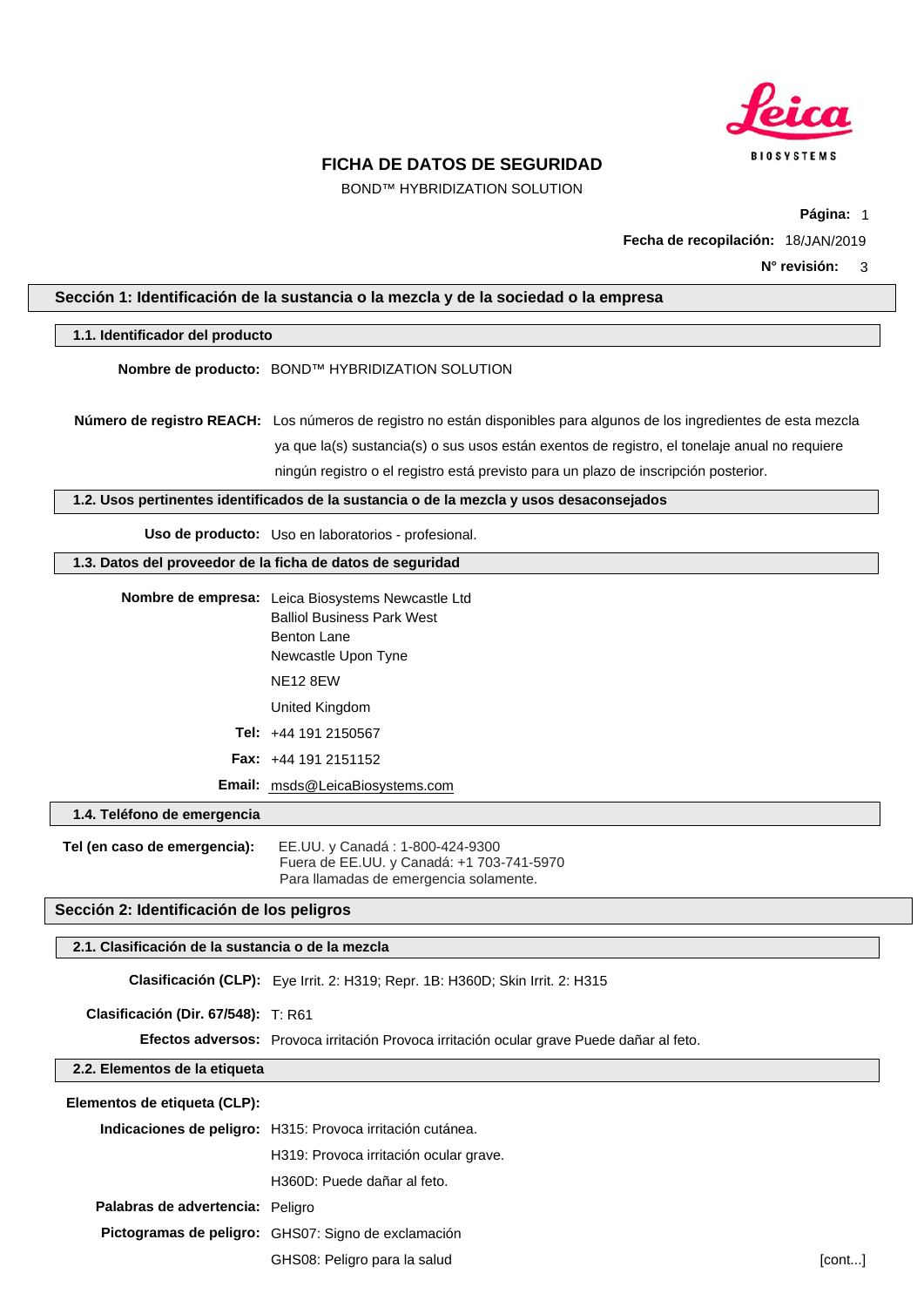BOND™ HYBRIDIZATION SOLUTION

**Página:** 2



**Consejos de prudencia:** P201: Pedir instrucciones especiales antes del uso. P202: No manipular la sustancia antes de haber leído y comprendido todas las instrucciones de seguridad. P260: No respirar el polvo/el humo/el gas/la niebla/los vapores/el aerosol. P308+313: EN CASO DE exposición manifiesta o presunta: Consultar a un médico. P314: Consultar a un médico en caso de malestar. P264: Lavarse concienzudamente tras la manipulación. P280: Llevar guantes/prendas/gafas/máscara de protección. P305+351+338: EN CASO DE CONTACTO CON LOS OJOS: Aclarar cuidadosamente con agua durante varios minutos. Quitar las lentes de contacto, si lleva y resulta fácil. Seguir aclarando. P337+313: Si persiste la irritación ocular: Consultar a un médico. P302+352: EN CASO DE CONTACTO CON LA PIEL: Lavar con agua y jabón abundantes. P332+313: En caso de irritación cutánea: Consultar a un médico. \* P362+364: Quitar las prendas contaminadas y lavarlas antes de volver a usarlas.

### **Elementos de etiqueta (Dir. 67/548):**

| Símbolos de peligro: Tóxico. |                                                                                                    |
|------------------------------|----------------------------------------------------------------------------------------------------|
|                              |                                                                                                    |
|                              | Frases de riesgo: R61: Riesgo durante el embarazo de efectos adversos para el feto.                |
|                              | Frases de seguridad: S45: En caso de accidente o malestar, acúdase inmediatamente al médico (si es |
|                              | posible, muéstresele la etiqueta).                                                                 |
|                              | S53: Evítese la exposición - recábense instrucciones especiales antes del uso.                     |
|                              | Frases de precaución: Limitado a usuarios profesionales.                                           |
| 2.3. Otros peligros          |                                                                                                    |
|                              | <b>Otros peligros:</b> Riesgo de efectos graves para la salud en caso de exposición prolongada.    |

**PBT:** Este producto no está identificada como una sustancia PBT/vPvB.

## **Sección 3: Composición/información sobre los componentes**

### **3.2. Mezclas**

### **Ingredientes peligrosos:**

## **FORMAMIDA**

| ∼<br>└    | CAS     | Clasification (CLP) | Clasificación (DSD/DPD) | Por ciento |
|-----------|---------|---------------------|-------------------------|------------|
| 200-842-0 | 75-12-7 | Repr. 1B: H360D     | T: R61                  | 30-50%     |

## **Número de registro REACH:** 01-2119496064-35-xxxx

**SEP:** La formamida está clasificada como una sustancia extremadamente preocupante.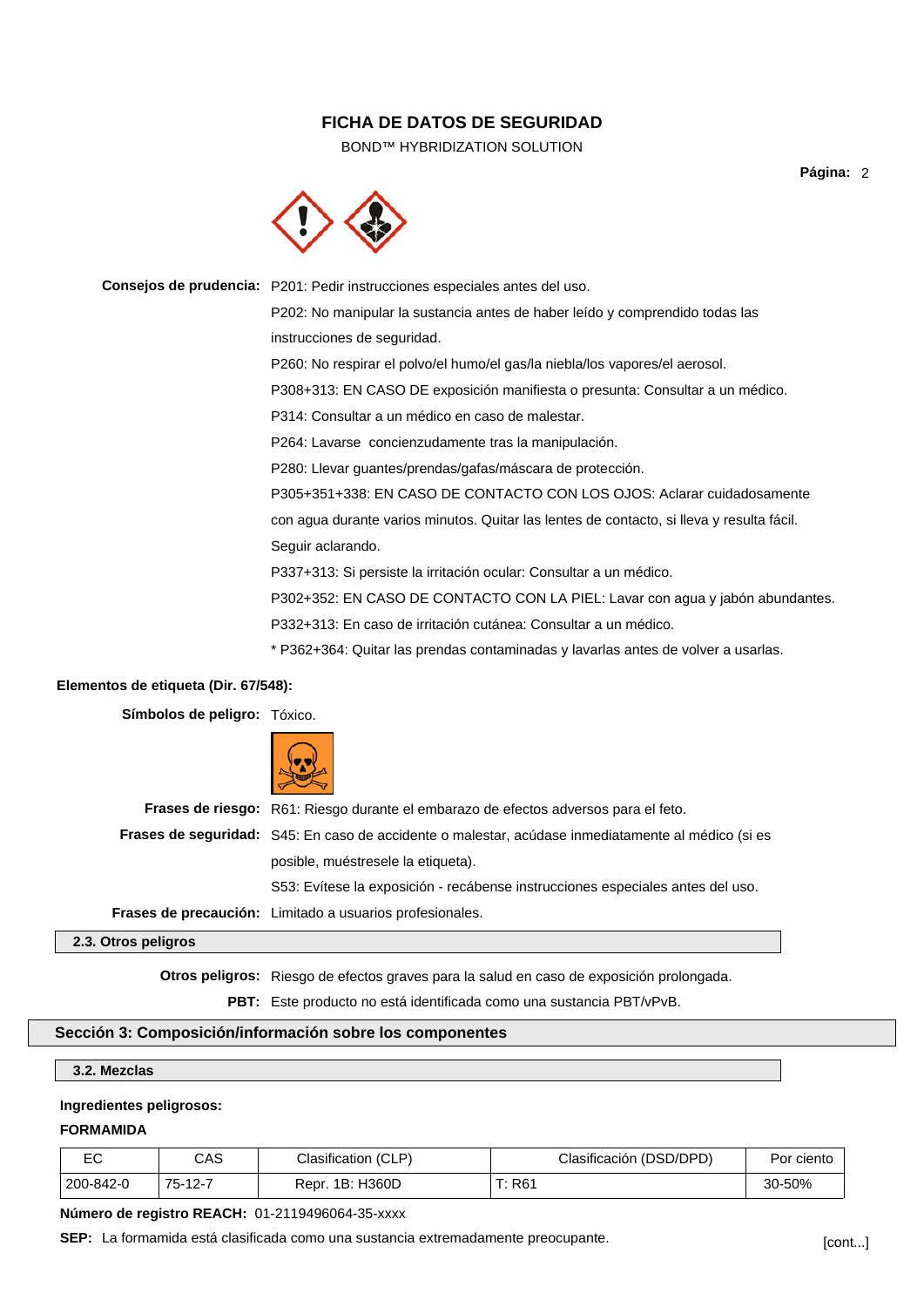BOND™ HYBRIDIZATION SOLUTION **Página:** 3

## **DEXTRAN SULPHATE**

| 9011-18-1 | Skin Irrit, 2: H315: Eve Irrit, 2: H319:   Xi: R36/37/38 | 10-30% |
|-----------|----------------------------------------------------------|--------|
|           | STOT SE 3: H335                                          |        |

**Número de registro REACH:** No procede.

# **\*EDETIC ACID (EDTA)**

| ∗⊏∩<br>└   | *CAS       | *Clasificación (CLP) | *Clasificación (DSD/DPD) | *Porciento         |
|------------|------------|----------------------|--------------------------|--------------------|
| *200-449-4 | $*60-00-4$ | *Eve Irrit, 2: H319  | *N/A                     | 10%<br>$\mathbf x$ |
| $\cdots$   | . .        | ---------            |                          |                    |

**\*Número de registro REACH:** \*N/A

## **\*TROMETAMOL**

| *EC         | *CAS     | *Clasificación (CLP)                                                  | *Clasificación (DSD/DPD) | *Porciento |
|-------------|----------|-----------------------------------------------------------------------|--------------------------|------------|
| 1*201-064-4 | *77-86-1 | <sup>*</sup> Skin Irrit 2: H315; Eye Irrit 2: H319;<br>STOT SE 3 H335 | *N/A                     | *1-10%     |

**\*Número de registro REACH:** \*01-2119957659-16-XXXX

### **\*TETRASODIUM PYROPHOSPHATE**

| *EC                                               | *CAS          | *Clasificación (CLP) | *Clasificación (DSD/DPD) | *Porciento |  |
|---------------------------------------------------|---------------|----------------------|--------------------------|------------|--|
| l *231-767-1                                      | $1*7722-88-5$ | Eve Irrit 2: H319    | *N/A                     | *1-10%     |  |
| *Número de registro REACH: *01-2119489794-17-XXXX |               |                      |                          |            |  |

### **Sección 4: Primeros auxilios**

|                                                                                                               | 4.1. Descripción de los primeros auxilios                                                               |  |  |  |
|---------------------------------------------------------------------------------------------------------------|---------------------------------------------------------------------------------------------------------|--|--|--|
|                                                                                                               | Contacto con la piel: Quitarse todas las prendas y calzado contaminados inmediatamente, a menos que se  |  |  |  |
|                                                                                                               |                                                                                                         |  |  |  |
|                                                                                                               | hayan pegado a la piel. Empapar la piel afectada con agua corriente durante 10                          |  |  |  |
|                                                                                                               | minutos, o más si la sustancia permanece todavía sobre la piel. Consúltese a un médico.                 |  |  |  |
|                                                                                                               | Contacto con los ojos: Lavar el ojo con agua corriente durante 15 minutos. Consúltese a un médico.      |  |  |  |
|                                                                                                               | Ingestión: Enjuáguese la boca con agua. Consúltese a un médico. No inducir el vómito.                   |  |  |  |
|                                                                                                               | Inhalación: Retirar al afectado de la exposición, garantizando la propia seguridad mientras se realiza. |  |  |  |
|                                                                                                               | Consúltese a un médico. Salga a respirar aire fresco si ha inhalado accidentalmente los vapores.        |  |  |  |
| 4.2. Principales síntomas y efectos, agudos y retardados                                                      |                                                                                                         |  |  |  |
|                                                                                                               | Contacto con la piel: Puede producirse una ligera irritación del lugar de contacto.                     |  |  |  |
|                                                                                                               | Contacto con los ojos: Puede producirse irritación y enrojecimiento.                                    |  |  |  |
|                                                                                                               | <b>Ingestión:</b> Puede producirse irritación de la garganta.                                           |  |  |  |
|                                                                                                               | Inhalación: No hay síntomas.                                                                            |  |  |  |
| Efectos retardados/inmediatos: Sin datos disponibles.                                                         |                                                                                                         |  |  |  |
| 4.3. Indicación de toda atención médica y de los tratamientos especiales que deban dispensarse inmediatamente |                                                                                                         |  |  |  |

**Tratamiento inmediato/especial:** Mostrar esta ficha de datos de seguridad al médico presente. No inducir el vómito.

## **Sección 5: Medidas de lucha contra incendios**

**5.1. Medios de extinción**

**Medios de extinción:** Medios de extinción apropriados para la zona del incendio. Espuma de polímero o alcohol. Espuma resistente al alcohol. Polvo químico seco. Dióxido de carbono. Pulverización de agua.

### **5.2. Peligros específicos derivados de la sustancia o la mezcla**

**Peligros de exposición:** Durante la combustión emite vapores tóxicos de monóxido de carbono. Durante la combustión emite vapores tóxicos de óxidos de nitrógeno. Durante la combustión emite vapores tóxicos de cianuro de hidrógeno. Durante la combustión emite vapores tóxicos de amoniaco.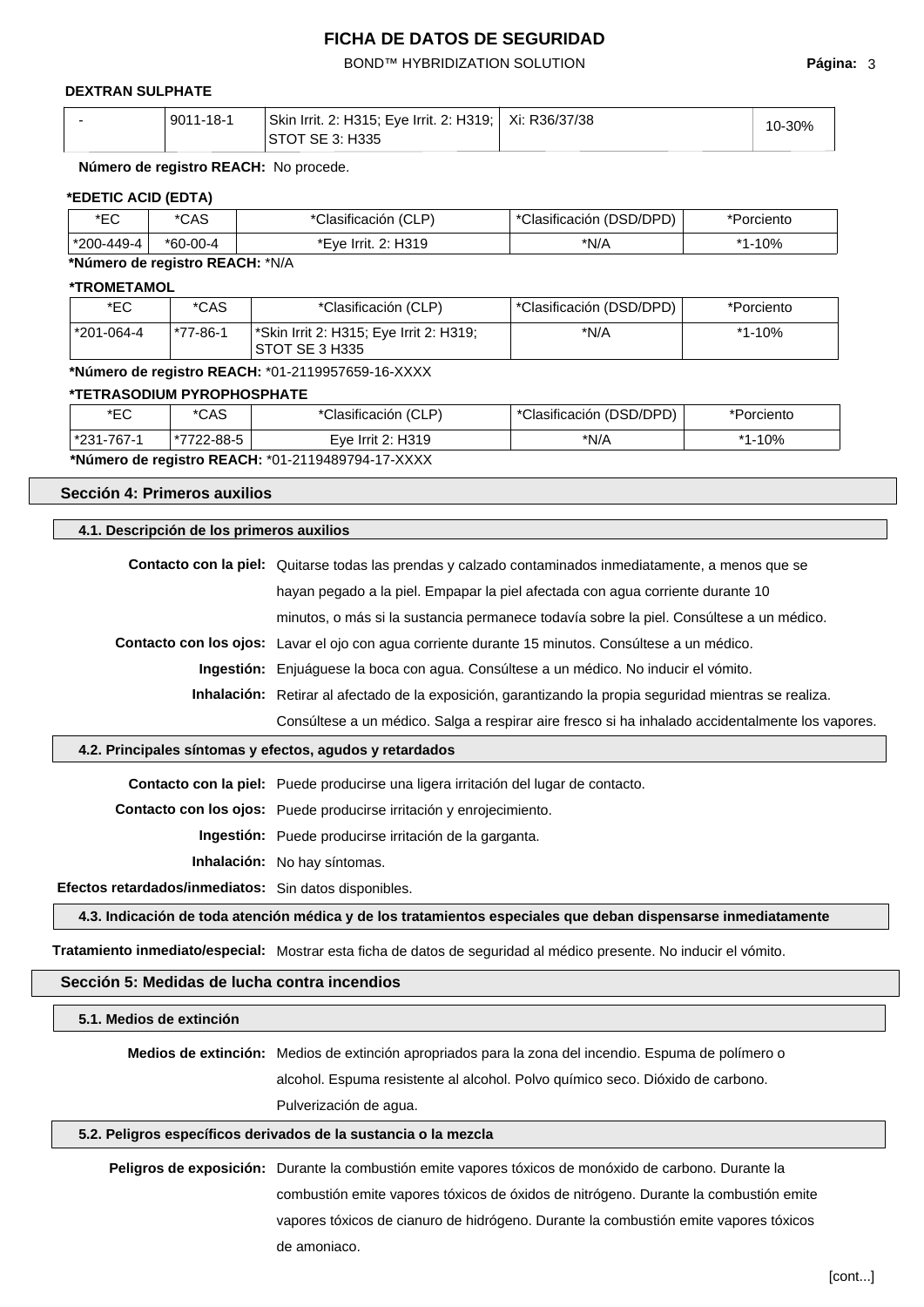## BOND™ HYBRIDIZATION SOLUTION

### **5.3. Recomendaciones para el personal de lucha contra incendios**

**Recomendaciones para el personal** Llevar un aparato respirador autónomo. Llevar prendas protectoras para evitar el contacto con la piel y los ojos.

**Sección 6: Medidas en caso de vertido accidental**

### **6.1. Precauciones personales, equipo de protección y procedimientos de emergencia**

**Precauciones personales:** No intentar adoptar ninguna medida sin las prendas protectoras apropiadas - véase la sección 8 de FDS. Señalizar el área contaminada con señales y evitar el acceso de personal no autorizado. Girar los contenedores con fugas con la parte que tiene pérdidas hacia arriba para evitar la salida del líquido.

### **6.2. Precauciones relativas al medio ambiente**

**Precauciones medioambient:** No verter en los desagües ni ríos. Controlar el vertido utilizando una contención.

### **6.3. Métodos y material de contención y de limpieza**

**Procedimientos de limpieza:** La limpieza debe realizarla exclusivamente personal cualificado familiarizado con la sustancia específica. Absorber con tierra o arena seca. Transferir a un contenedor de salvamento etiquetado, con cierre, para su eliminación mediante un método apropiado. Consultar la sección 13 de FDS para conocer un método de eliminación apropiado.

### **6.4. Referencia a otras secciones**

**Referencia a otras secciones:** Consultar la sección 8 de FDS. Consultar la sección 13 de FDS.

### **Sección 7: Manipulación y almacenamiento**

### **7.1. Precauciones para una manipulación segura**

**Requisitos de manipulación:** Evitar el contacto directo con la sustancia. Asegurarse de que existe ventilación mecánica del área.

### **7.2. Condiciones de almacenamiento seguro, incluidas posibles incompatibilidades**

**Condiciones almacenamiento:** Guardar en un área fresca, bien ventilada. Mantener el contenedor herméticamente cerrado. Mantener alejado de fuentes de ignición. Evitar los materiales y condiciones incompatibles - véase la sección 10 de FDS.

**Embalaje apropiado:** No procede.

**7.3. Usos específicos finales**

**Usos específicos finales:** Uso en laboratorios - profesional.

### **Sección 8: Controles de exposición/protección individual**

**8.1. Parámetros de control**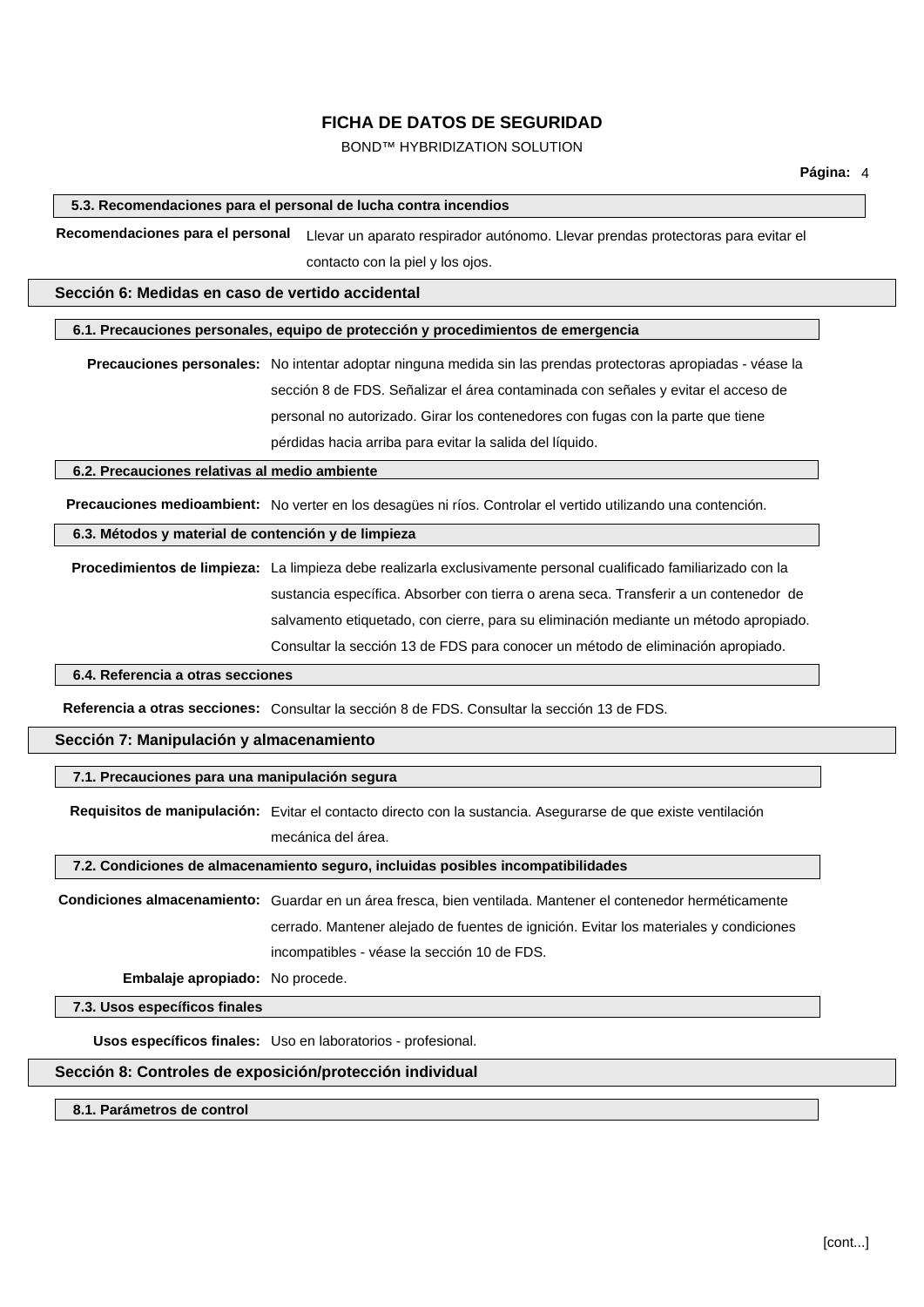BOND™ HYBRIDIZATION SOLUTION

**Página:** 5

**Ingredientes peligrosos:**

### **FORMAMIDA**

### **Valores límite de la exposición: Polvo susceptibles de ser respirado**

|    | TWA 8 h     | LECP 15 min | TWA 8 h | LECP 15 min |
|----|-------------|-------------|---------|-------------|
| ES | 19 mg/m $3$ |             |         |             |

## **DNEL/PNEC**

**DNEL / PNEC** Sin datos disponibles.

**8.2. Controles de la exposición Medidas de ingeniería:** Asegurarse de que existe una ventilación suficiente del área. Asegurarse de que se aplican todas las medidas de ingeniería mencionadas en la sección 7 de FDS. **Protección respiratoria:** En caso de emergencia, debe estar disponible equipo de protección personal respiratorio. **Protección manual:** Guantes impermeables. Guantes desechables de butyl. **Protección ocular:** Asegurarse de que haya a mano un lavaojos. Gafas de seguridad ajustadas al contorno del rostro. **Protección de la piel:** Prendas protectoras impermeables. Botas de caucho. **Medio ambiente:** Evitar entrar en sistemas de alcantarillado público o en su entorno inmediato. Asegurarse de que se aplican todas las medidas de ingeniería mencionadas en la sección 7 de FDS. Consulte la normativa específica del Estado Miembro para conocer los requisitos necesarios bajo la normativa medioambiental comunitaria.

## **Sección 9: Propiedades físicas y químicas**

|                                                       | 9.1. Información sobre propiedades físicas y químicas básicas |                                                     |                                                 |
|-------------------------------------------------------|---------------------------------------------------------------|-----------------------------------------------------|-------------------------------------------------|
| <b>Estado:</b> Líquido                                |                                                               |                                                     |                                                 |
|                                                       | <b>Color:</b> Incoloro                                        |                                                     |                                                 |
|                                                       | <b>Olor:</b> Inodoro                                          |                                                     |                                                 |
| Tasa de evaporación: Sin datos disponibles.           |                                                               |                                                     |                                                 |
|                                                       | <b>Comburente:</b> Sin datos disponibles.                     |                                                     |                                                 |
| <b>Solubilidad en agua: Miscible</b>                  |                                                               |                                                     |                                                 |
|                                                       | Viscosidad: Sin datos disponibles.                            |                                                     |                                                 |
| Punto de ebullición/gama °C: Sin datos disponibles.   |                                                               | Punto de fusión/gama °C: Sin datos disponibles.     |                                                 |
| % límites de inflam: inferior: Sin datos disponibles. |                                                               |                                                     | superior: Sin datos disponibles.                |
| Punto de inflamación °C: Sin datos disponibles.       |                                                               | Coef. part. n-octanolo/agua: Sin datos disponibles. |                                                 |
| Autoinflamabilidad °C: No procede.                    |                                                               |                                                     | <b>Presión de vapor:</b> Sin datos disponibles. |
|                                                       | <b>Densidad relativa:</b> Sin datos disponibles.              |                                                     | <b>pH:</b> Sin datos disponibles.               |
|                                                       | <b>VOC g/l:</b> Sin datos disponibles.                        |                                                     |                                                 |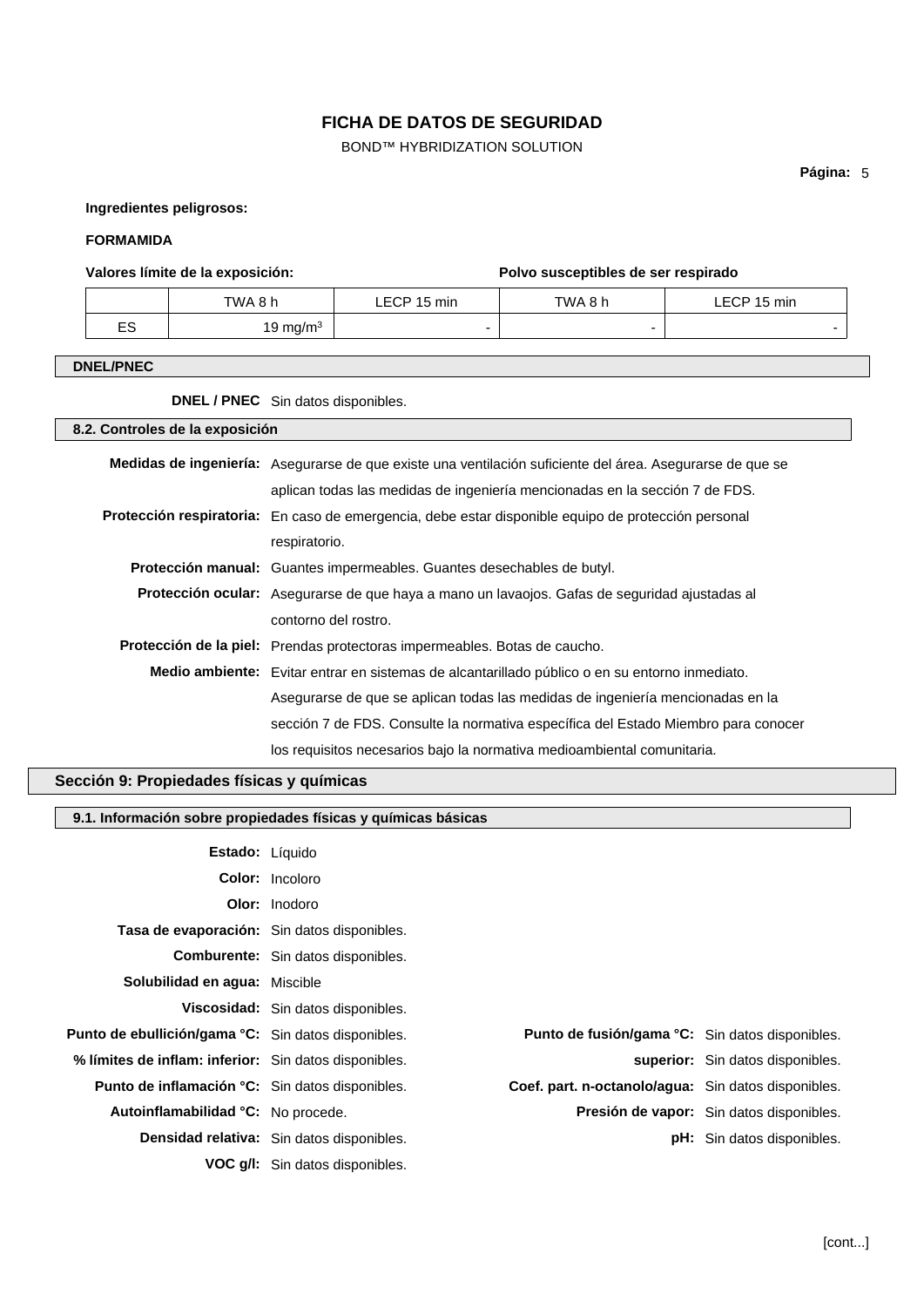## BOND™ HYBRIDIZATION SOLUTION

**Página:** 6

## **9.2. Información adicional**

**Información adicional:** No procede.

### **Sección 10: Estabilidad y reactividad**

### **10.1. Reactividad**

**Reactividad:** Estable bajo las condiciones de almacenamiento o de transporte recomendadas.

### **10.2. Estabilidad química**

**Estabilidad química:** Estable en condiciones normales.

### **10.3. Posibilidad de reacciones peligrosas**

**Reacciones peligrosas:** No se producirán reacciones peligrosas en condiciones de almacenamiento o transporte normales. Puede producirse descomposición si se expone a las condiciones o materiales enumerados a continuación.

### **10.4. Condiciones que deben evitarse**

**Condiciones a evitar:** Calor. Superficies calientes. Llamas.

## **10.5. Materiales incompatibles**

**Materiales a evitar:** Agentes oxidantes fuertes. Acidos. Bases. yodo. piridina trióxido de azufre Aluminio. Hierro. Cobre. Corroe caucho natural.

### **10.6. Productos de descomposición peligrosos**

**Prod. de descomp. peligrosos:** Durante la combustión emite vapores tóxicos de monóxido de carbono. Durante la combustión emite vapores tóxicos de óxidos de nitrógeno. Durante la combustión emite vapores tóxicos de cianuro de hidrógeno. Durante la combustión emite vapores tóxicos de amoniaco.

### **Sección 11: Información toxicological**

## **11.1. Información sobre los efectos toxicológicos**

### **Ingredientes peligrosos:**

### **FORMAMIDA**

| Oral    | Rata | ∟D50    | 5325 mg/kg         |
|---------|------|---------|--------------------|
| Gases   | Rata | 4H LC50 | $>21$ mg/L         |
| Dérmico | Rata | ∟D50    | >3000 mg/kg bw/day |

### **Efectos excluidos del preparado:**

|  | . .<br>. | .uu | ---- |  |
|--|----------|-----|------|--|
|--|----------|-----|------|--|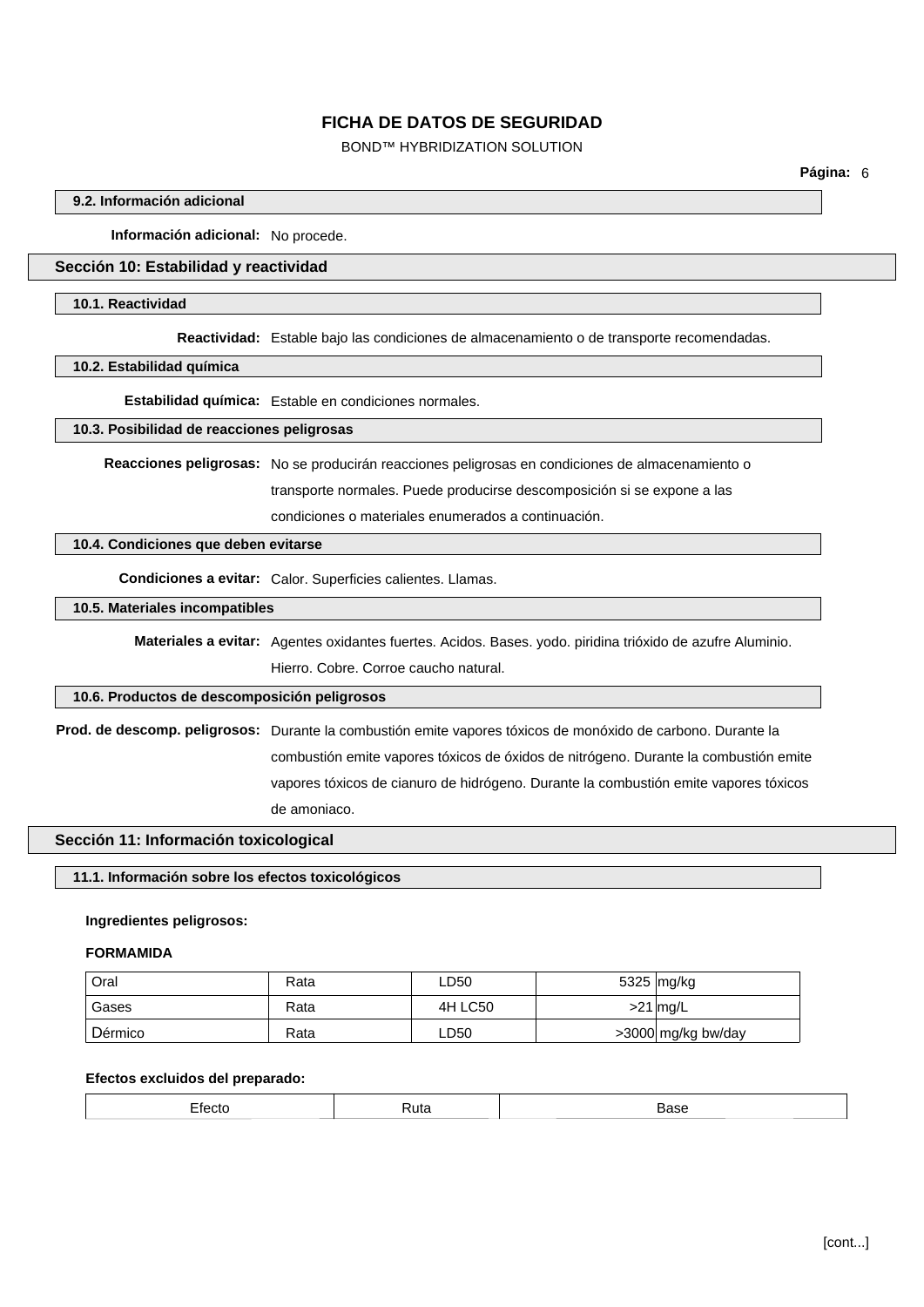BOND™ HYBRIDIZATION SOLUTION

**Página:** 7

| Toxicidad aguda (nociva)       | A la vista de los datos disponibles, no se cumplen<br>los criterios de clasificación |
|--------------------------------|--------------------------------------------------------------------------------------|
| Toxicidad aguda (tóxica)       | A la vista de los datos disponibles, no se cumplen<br>los criterios de clasificación |
| Toxicidad aguda (muy tóxica)   | A la vista de los datos disponibles, no se cumplen<br>los criterios de clasificación |
| Irritación                     | A la vista de los datos disponibles, no se cumplen<br>los criterios de clasificación |
| Corrosividad                   | A la vista de los datos disponibles, no se cumplen<br>los criterios de clasificación |
| Sensibilización                | A la vista de los datos disponibles, no se cumplen<br>los criterios de clasificación |
| Toxicidad por dosis repetidas  | A la vista de los datos disponibles, no se cumplen<br>los criterios de clasificación |
| Carcinogenicidad               | A la vista de los datos disponibles, no se cumplen<br>los criterios de clasificación |
| Mutagenicidad                  | A la vista de los datos disponibles, no se cumplen<br>los criterios de clasificación |
| toxicidad para la reproducción | A la vista de los datos disponibles, no se cumplen<br>los criterios de clasificación |

## **Síntomas / rutas de exposición**

**Contacto con la piel:** Puede producirse una ligera irritación del lugar de contacto.

**Contacto con los ojos:** Puede producirse irritación y enrojecimiento.

**Ingestión:** Puede producirse irritación de la garganta.

**Inhalación:** No hay síntomas.

**Efectos retardados/inmediatos:** n datos disponibles.

**Información adicional:** No procede.

## **Sección 12: Información ecológica**

**12.1. Toxicidad**

**Ecotoxicidad:** n datos disponibles.

## **12.2. Persistencia y degradabilidad**

**Persistencia y degradabilidad:** Biodegradable.

**12.3. Potencial de bioacumulación**

**Potencial de bioacumulación:** No hay potencial de bioacumulación.

**12.4. Movilidad en el suelo**

**Movilidad:** Se absorbe rápidamente en el suelo.

## **12.5. Resultados de la valoración PBT y vPvB**

**PBT:** Esta sustancia no está identificada como una sustancia PBT/vPvB.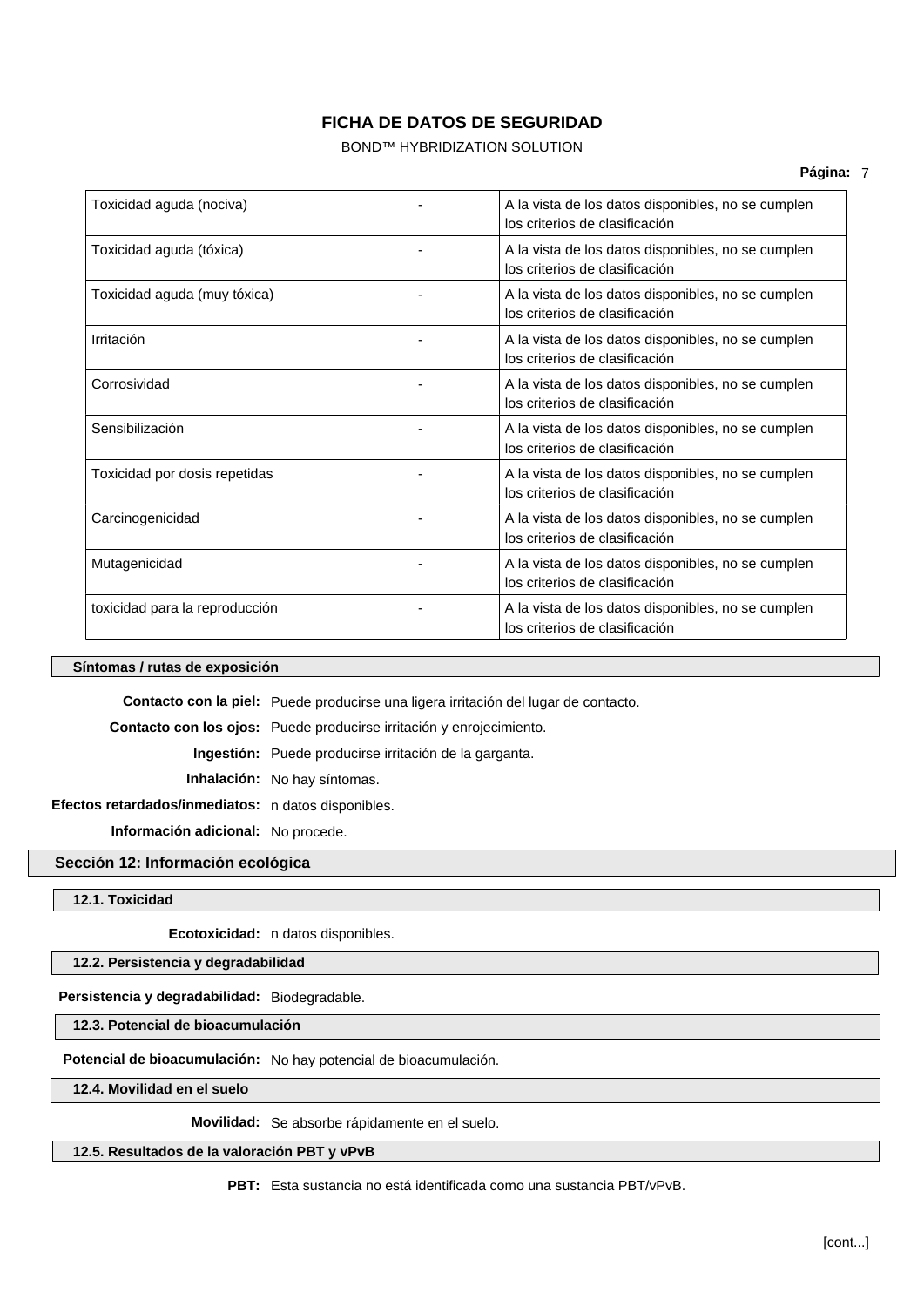## BOND™ HYBRIDIZATION SOLUTION

### **12.6. Otros efectos adversos**

**Otros efectos nocivos:** Ecotoxicidad negligible.

# **Sección 13: Consideraciones relativas a la eliminación 13.1. Métodos para el tratamiento de residuos Operaciones de eliminación:** Transferir a un contendedor apropiado y disponer para la recogida por parte de una empresa de eliminación especializada. **Operaciones de valorización:** No procede. **Eliminación de embalaje:** Disponer para la recogida por parte de una empresa de eliminación especializada. **Nota:** Se requiere la atención del usuario hacia la posible existencia de regulaciones regionales o nacionales relacionadas con la eliminación.

### **Sección 14: Información relativa al transporte**

**Tierra (ADR/RID):** No regulado para el transporte por vía terrestre.

**Transporte marítimo (IMDG):** No regulado para el transporte por mar.

**El transporte aéreo (IATA):** No regulado para el transporte por vía aérea.

**Transporte fluvial (ADNR/AND):** No regulado para el transporte por vías navegables interiores.

Las subsecciones 14.1 a 14.7 no se aplican. Sin embargo, como ocurre con todos los productos químicos, los embalajes que contengan esta sustancia deberán manipularse durante las operaciones de carga, transporte y descarga de un modo que reduzca al máximo el riesgo de daños y fugas en dichos embalajes.

### **Sección 15: Información reglamentaria**

### **15.1. Reglamentación y legislación en materia de seguridad, salud y medio ambiente específicas**

**Normativas concretas:** Ficha de datos de seguridad de acuerdo con;

REGLAMENTO (CE) nº 1907/2006 DEL PARLAMENTO EUROPEO Y DEL CONSEJO relativo al registro, la evaluación, la autorización y la restricción de las sustancias y preparados químicos (REACH). REGLAMENTO (CE) No 1272/2008 DEL PARLAMENTO EUROPEO Y DEL CONSEJO sobre clasificación, etiquetado y envasado de sustancias y mezclas.

La Directiva 999/45/CE del Parlamento Europeo y del Consejo, sobre la aproximación de las disposiciones legales, reglamentarias y administrativas de los Estados miembros relativas a la clasificación, el envasado y el etiquetado de preparados peligrosos.

### **15.2. Evaluación de la seguridad química**

**Eval. de la seguridad química:** El proveedor no ha llevado a cabo una evaluación de seguridad química de la sustancia o el preparado.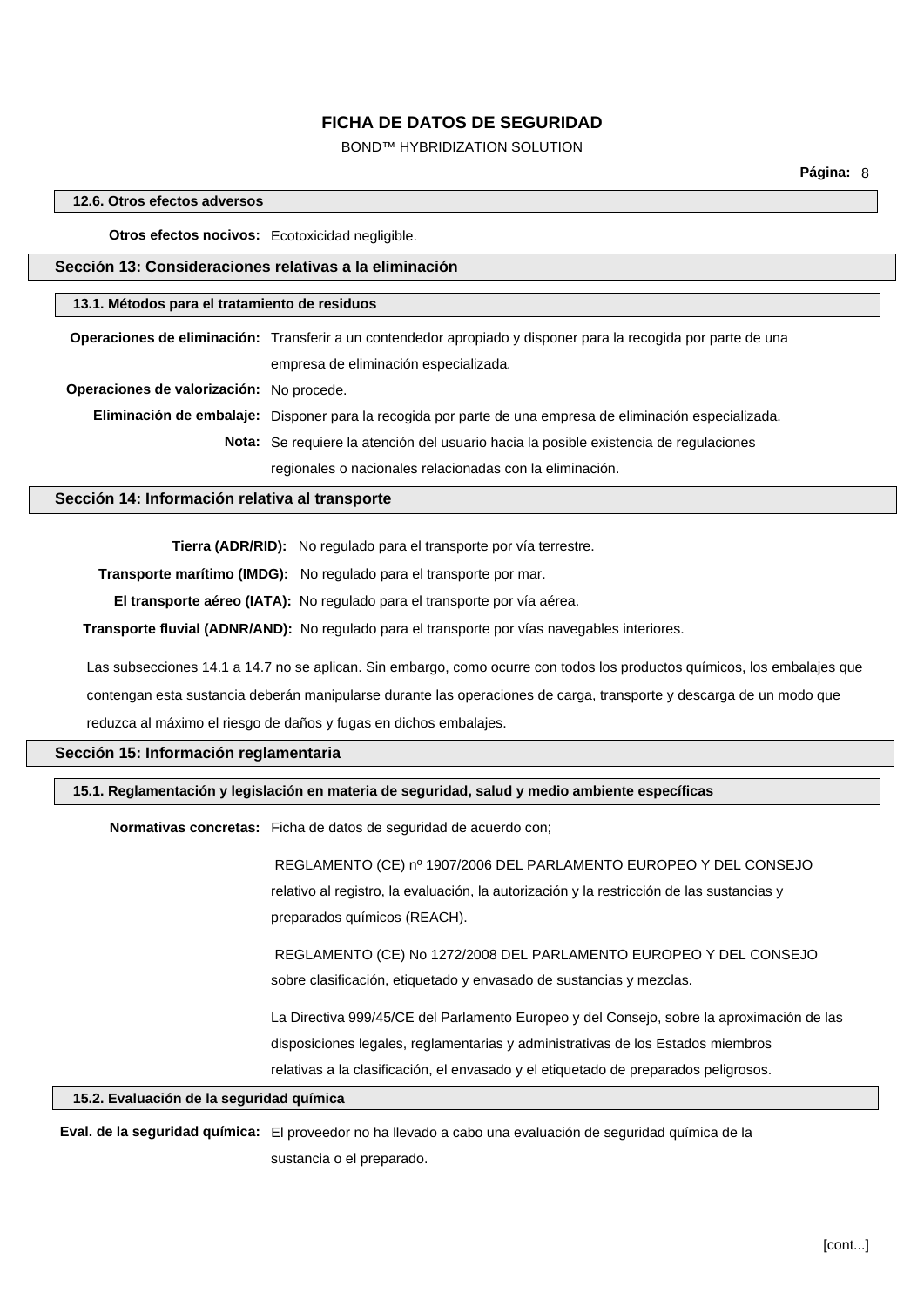BOND™ HYBRIDIZATION SOLUTION

# **Sección 16: Otra información**

| Otra información |                                                                                                            |
|------------------|------------------------------------------------------------------------------------------------------------|
|                  | Información adicional: * se refiere al texto de la Ficha de datos de seguridad que ha cambiado desde la    |
|                  | última revisión.                                                                                           |
|                  | <b>Frases de sección 2 y 3:</b> H315: Provoca irritación cutánea.                                          |
|                  | H319: Provoca irritación ocular grave.                                                                     |
|                  | H335: Puede irritar las vías respiratorias.                                                                |
|                  | H360D: Puede dañar al feto.                                                                                |
|                  | R36/37/38: Irrita los ojos, la piel y las vías respiratorias.                                              |
|                  | R61: Riesgo durante el embarazo de efectos adversos para el feto.                                          |
|                  | <b>Renuncia legal:</b> La información anterior se considera que es correcta, pero no supone que lo incluya |
|                  | todo y debe utilizarse sólo como una guía. Esta empresa no puede hacerse                                   |
|                  | responsable de ningún daño resultante de la manipulación o del contacto con el                             |
|                  | producto anterior.                                                                                         |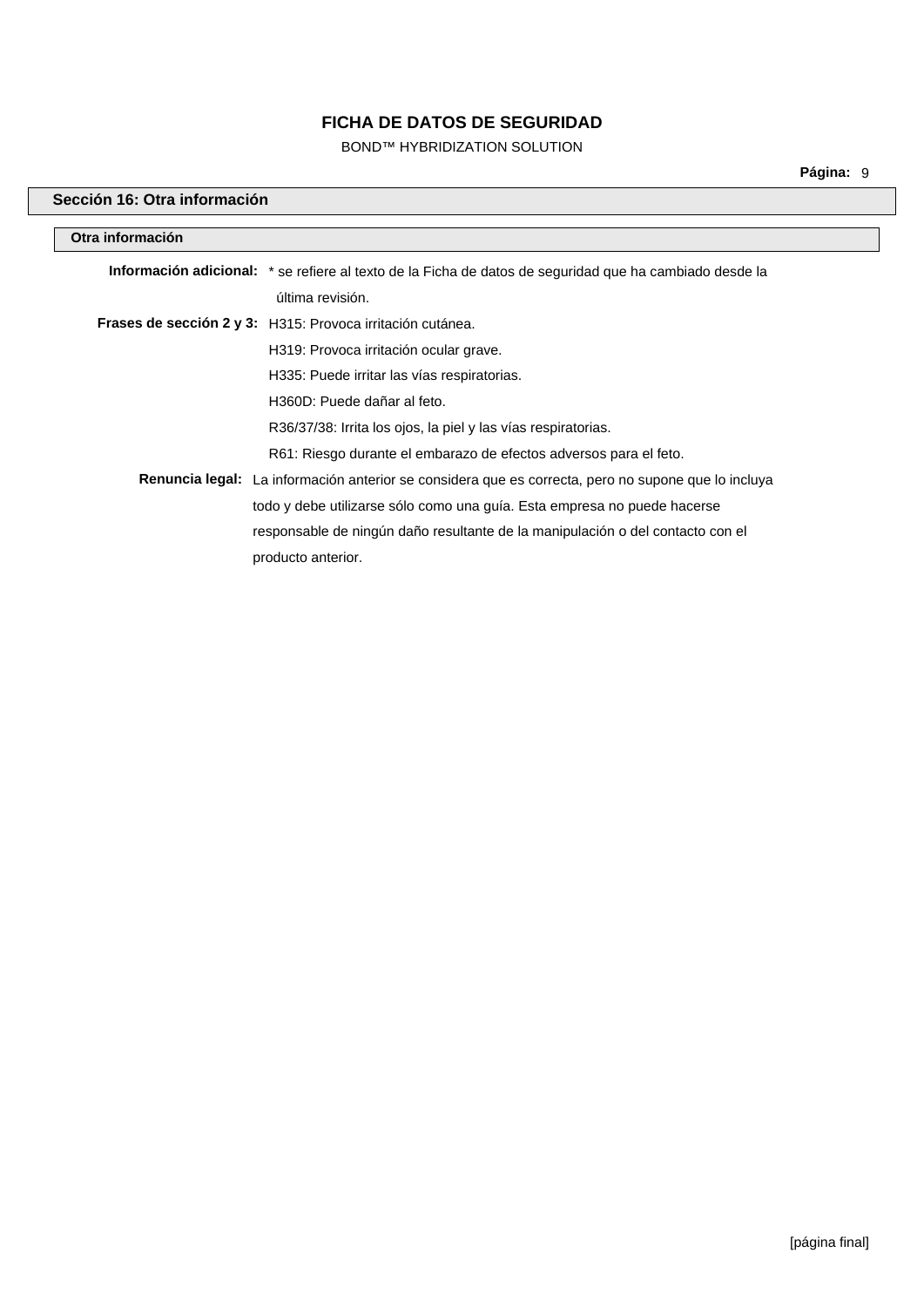

BOND™ HYBRIDIZATION SOLUTION

**Página:** 1 **Data de compilação:** 18/JAN/2019 **Nº de Revisão:** 3

## **Secção 1: Identificação da substância/mistura e da sociedade/empresa**

### **1.1. Identificador do produto**

**Nome do produto:** BOND™ HYBRIDIZATION SOLUTION

**Numero de inscrição REACH:** Os números de registo não estão disponíveis para alguns ou todos os ingredientes das substâncias desta mistura, uma vez que a(s) substância(s) ou a respetiva utilização estão isentas de registo. A tonelagem anual não necessita de registo ou o registo é previsto para um prazo de registo posterior.

**1.2. Utilizações identificadas relevantes da substância ou mistura e utilizações desaconselhadas**

**Utilização do produto:** Uso em laboratórios - profissional.

## **1.3. Identificação do fornecedor da ficha de dados de segurança**

| Identificação da empresa: Leica Biosystems Newcastle Ltd |
|----------------------------------------------------------|
| <b>Balliol Business Park West</b>                        |
| <b>Benton Lane</b>                                       |
| Newcastle Upon Tyne                                      |
| <b>NE12 8EW</b>                                          |
| United Kingdom                                           |
| <b>Tel:</b> $+44$ 191 2150567                            |
| <b>Fax:</b> $+44$ 191 2151152                            |
|                                                          |

**Email:** msds@LeicaBiosystems.com

### **1.4. Número de telefone de emergência**

**Tel (em caso de emergência):** EUA e Canadá : 1-800-424-9300 Fora dos EUA e Canadá : +1 703-741-5970 Para chamadas de emergência só.

### **Secção 2: Identificação dos perigos**

### **2.1. Classificação da substância ou mistura**

**Classificaçao (CLP):** Eye Irrit. 2: H319; Repr. 1B: H360D; Skin Irrit. 2: H315

**Classificaçao (DSD/DPD):** T: R61

**Efeitos adversos:** Provoca irritação cutânea. Provoca irritação ocular grave. Pode afectar o nascituro

### **2.2. Elementos do rótulo**

### **Elementos do rótulo (CLP):**

**Advertências de perigo:** H315: Provoca irritação cutânea.

H319: Provoca irritação ocular grave.

H360D: Pode afectar o nascituro.

**Palavras-sinal:** Perigo

**Pictogramas de perigo:** GHS07: Ponto de exclamação

GHS08: Perigo para a saúde **intervention de la context** de la context de la context de la context de la context d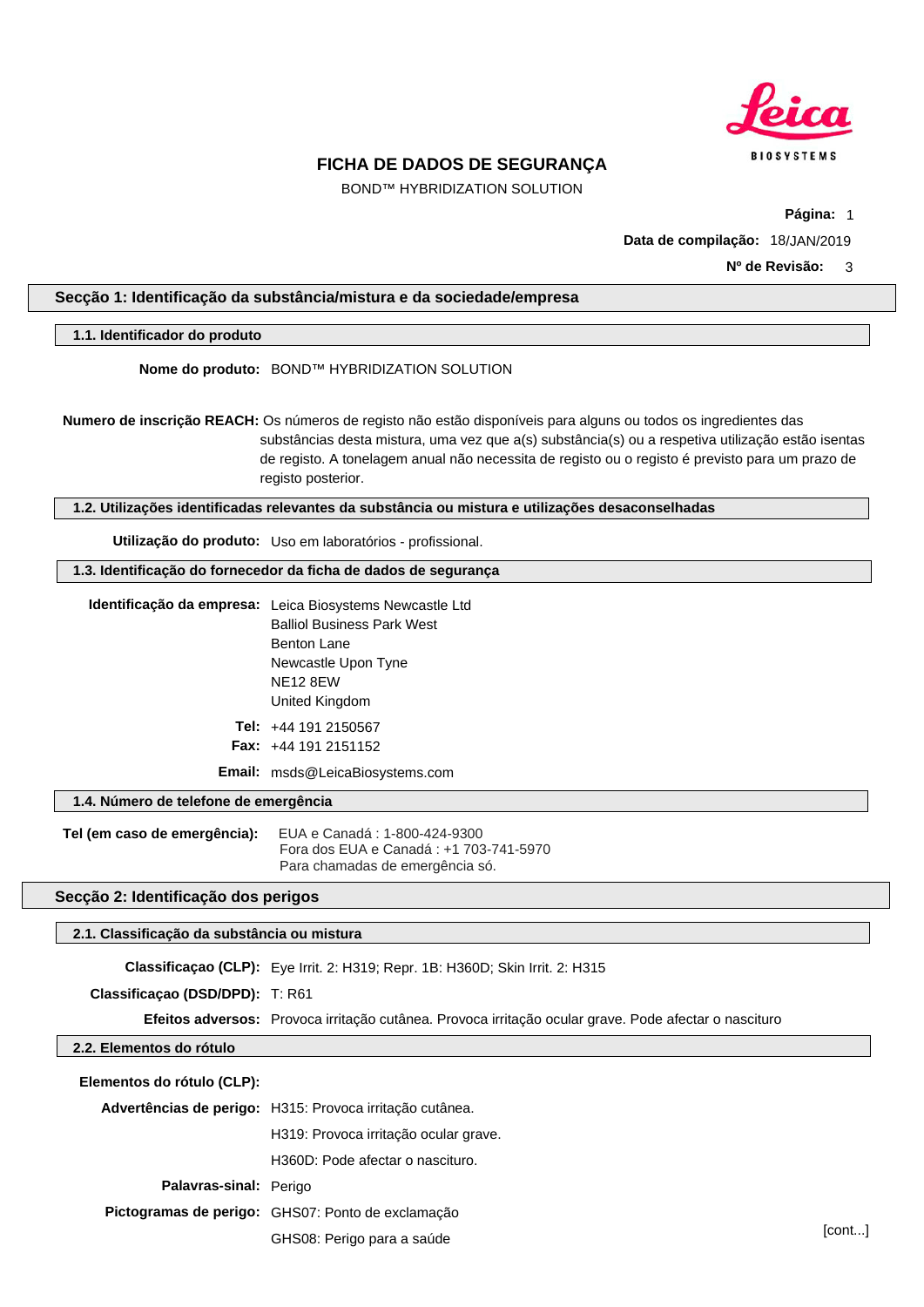BOND™ HYBRIDIZATION SOLUTION **Página:** 2



**Recomendações de prudência:** P201: Pedir instruções específicas antes da utilização. P202: Não manuseie o produto antes de ter lido e percebido todas as precauções de segurança. P260: Não respirar as poeiras/fumos/gases/névoas/vapores/aerossóis. P308+313: EM CASO DE exposição ou suspeita de exposição: consulte um médico. P314: Em caso de indisposição, consulte um médico. P264: Lavar cuidadosamente após manuseamento. P280: Usar luvas de protecção/vestuário de protecção/protecção ocular/protecção facial. P305+351+338: SE ENTRAR EM CONTACTO COM OS OLHOS: enxaguar cuidadosamente com água durante vários minutos. Se usar lentes de contacto, retire-as, se tal lhe for possível. Continue a enxaguar. P337+313: Caso a irritação ocular persista: consulte um médico. P302+352: SE ENTRAR EM CONTACTO COM A PELE: lavar com sabonete e água abundantes. P332+313: Em caso de irritação cutânea: consulte um médico. \* P362+364: Retirar a roupa contaminada e lavá-la antes de a voltar a usar. **Elementos do rótulo (DSD/DPD): Símbolos de perigo:** Tóxico. **Frases de risco:** R61: Risco durante a gravidez com efeitos adversos na descendência. **Frases de segurança:** S45: Em caso de acidente ou de indisposição, consultar imediatamente o médico (se possível mostrar-lhe o rótulo). S53: Evitar a exposição - obter instruções específicas antes da utilização. **Frases de precaução:** Limitado a utilizadores profissionais.

**2.3. Outros perigos**

**Outros perigos:** Risco de efeitos graves para a saúde em caso de exposição prolongada.

**PBT:** Esta substância não está identificada como substância PBT/vPvB.

## **Secção 3: Composição/informação sobre os componentes**

## **3.2. Misturas**

### **Ingredientes perigosos:**

### **FORMAMIDA**

|           | CAS     | Classificao (CLP) | Classificação (DSD/DPD)   Percentagem |            |
|-----------|---------|-------------------|---------------------------------------|------------|
| 200-842-0 | 75-12-7 | Repr. 1B: H360D   | R61                                   | $30 - 50%$ |

**Numero de inscrição REACH:** 01-2119496064-35-XXXX

**SVHC (substâncias que suscitam uma elevada preocupação):** A formamida está classificada como uma substância que suscita uma elevada preocupação.

## **DEXTRAN SULPHATE**

| 9011-18-1 | Skin Irrit. 2: H315; Eye Irrit. 2: H319;   Xi: R36/37/38 | 10-30% |  |
|-----------|----------------------------------------------------------|--------|--|
|           | STOT SE 3: H335                                          |        |  |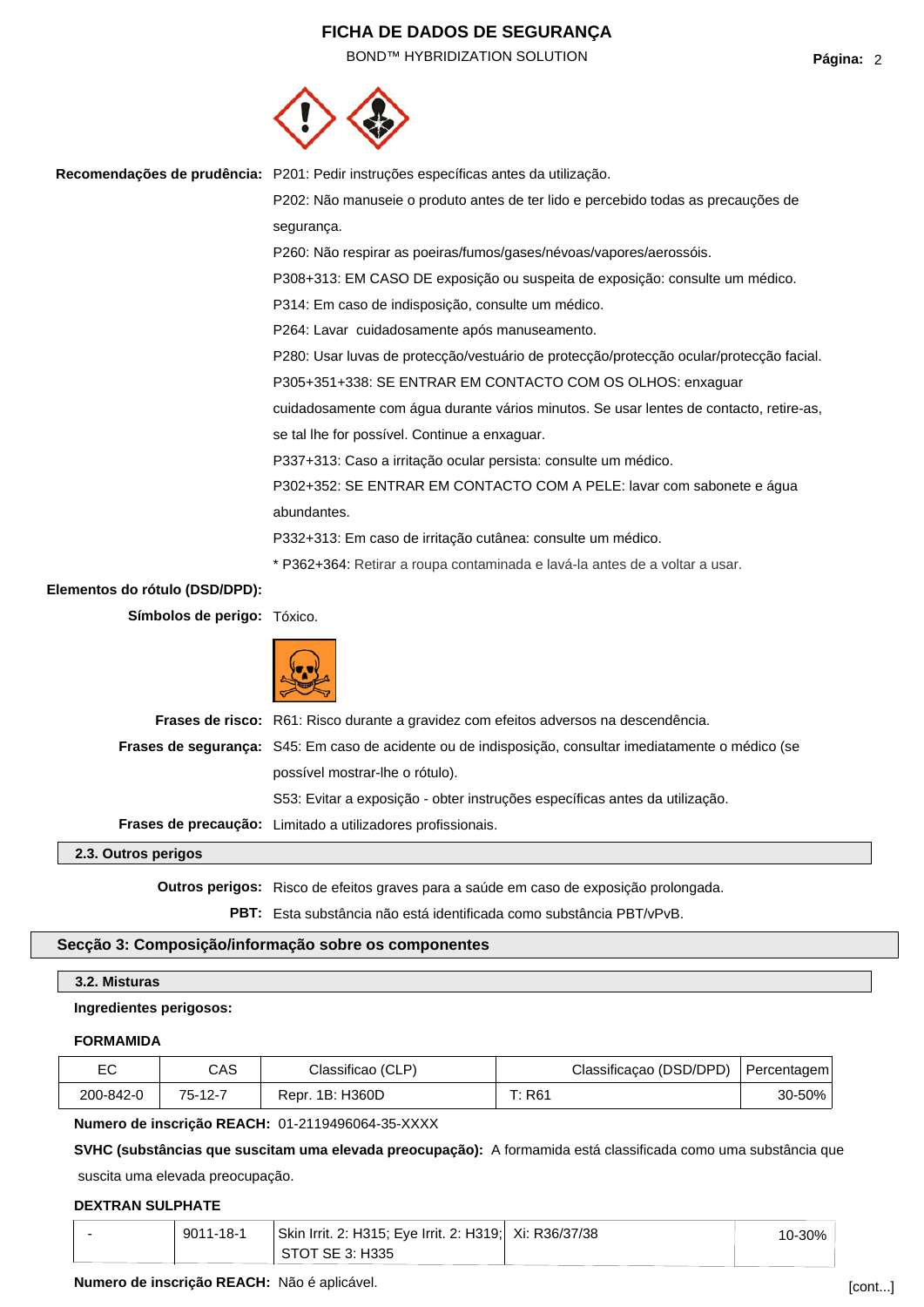## BOND™ HYBRIDIZATION SOLUTION

### **Página:** 3

## **\*EDETIC ACID (EDTA)**

|                                                               | ∗⊏∩<br>└   |
|---------------------------------------------------------------|------------|
| *N/A<br>*60-00-4<br>2: H319<br>$.10\%$<br>$*4$<br>*Eve Irrit. | *200-449-4 |

# **\*Numero de inscrição REACH:** \*N/A

## **\*TROMETAMOL**

| *EC        | *CAS     | *Classificacao (CLP)                                                  | <sup>1</sup> *Classificacao (DSD/DPD) | *Percentagem |
|------------|----------|-----------------------------------------------------------------------|---------------------------------------|--------------|
| *201-064-4 | *77-86-1 | <sup>*</sup> Skin Irrit 2: H315; Eye Irrit 2: H319;<br>STOT SE 3 H335 | *N/A                                  | *1-10%       |

# **\*Numero de inscrição REACH:** \*01-2119957659-16-XXXX

### **\*TETRASODIUM PYROPHOSPHATE**

| *EC                           | *CAS       | *Classificacao (CLP) | 'Classificacao (DSD/DPD) | *Percentagem   |
|-------------------------------|------------|----------------------|--------------------------|----------------|
| *231-767-1                    | *7722-88-5 | Eve Irrit 2: H319    | *N/A                     | $-10%$<br>$*1$ |
| $\mathbf{A} \cdot \mathbf{B}$ |            | $- - - - - - -$      |                          |                |

**\*Numero de inscrição REACH:** \*01-2119489794-17-XXXX

## **Secção 4: Primeiros socorros**

### **4.1. Descrição das medidas de primeiros socorros**

| Contacto com a pele: Retirar imediatamente todo o vestuário e calçado contaminado, a não ser que esteja |  |  |
|---------------------------------------------------------------------------------------------------------|--|--|
| colado à pele. Se a substância permanecer ainda na pele, molhar a pele afectada com                     |  |  |
| muita água corrente durante pelo menos 10 minutos. Consulte um médico.                                  |  |  |
| <b>Contacto com os olhos:</b> Lavar os olhos com água corrente durante 15 minutos. Consulte um médico.  |  |  |
| Ingestão: Lavar a boca com água. Consulte um médico. Não induza o vómito.                               |  |  |
| Inalação: Retirar a vítima da área de exposição salvaguardando ao mesmo tempo a sua própria             |  |  |
| segurança. Consulte um médico. Levar para o ar livre, em caso de inalação acidental                     |  |  |
| de vapores.                                                                                             |  |  |

### **4.2. Sintomas e efeitos mais importantes, tanto agudos como retardados**

**Contacto com a pele:** Pode ocorrer uma ligeira irritação no local de contacto.

**Contacto com os olhos:** Pode provocar irritação e congestão.

**Ingestão:** Pode irritar a garganta.

**Inalação:** Ausência de sintomas.

**Efeitos retardados / imediatos:** Dados não disponíveis.

**4.3. Indicações sobre cuidados médicos urgentes e tratamentos especiais necessaries**

**Tratamento imediato / especial:** Mostre esta ficha de dados de segurança ao médico assistente. Não induza o vómito.

### **Secção 5: Medidas de combate a incêndios**

**5.1. Meios de extinção**

**Meios de extinção:** Meios de extinção apropriados a zona do incendio. Álcool ou espuma de polímero.

Espuma resistente a álcoois. Pó químico. Dióxido de carbono. Água pulverizada.

## **5.2. Perigos especiais decorrentes da substância ou mistura**

**Perigos da exposição:** Por combustão emite fumos tóxicos de monóxido de carbono. Por combustão emite fumos tóxicos de óxidos de azoto. Por combustão emite fumos tóxicos de cianeto de hidrogénio. Por combustão emite fumos tóxicos de amônia.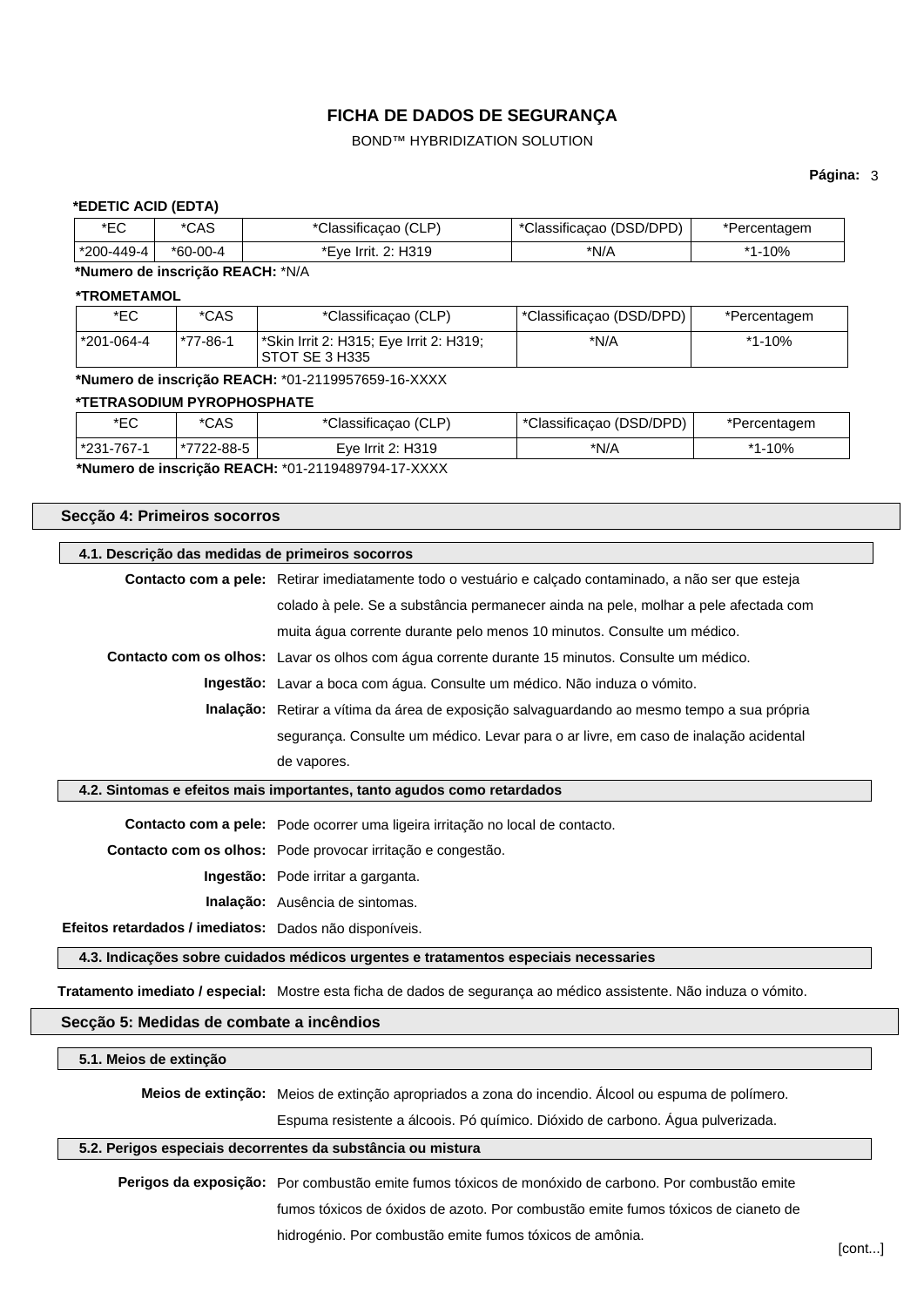BOND™ HYBRIDIZATION SOLUTION

### **5.3. Recomendações para o pessoal de combate a incêndios**

**Recomendações para pessoal:** Usar equipamento respiratório autónomo. Usar vestuário de protecção para evitar o contacto com a pele e os olhos.

**Secção 6: Medidas a tomar em caso de fugas acidentais**

### **6.1. Precauções individuais, equipamento de protecção e procedimentos de emergência**

**Precauções pessoais:** Não pôr em prática nenhuma medida sem utilizar o vestuário de protecção adequado consultar a secção 8 da FDS. Assinalar a área contaminada e impedir o acesso a pessoal não autorizado. Virar para cima o lado do recipiente onde se encontra a fuga, para impedir a fuga do líquido.

### **6.2. Precauções a nível ambiental**

**Precauções ambientais:** Não despejar nos esgotos ou cursos de água. Construir diques para conter o derrame.

### **6.3. Métodos e materiais de confinamento e limpeza**

**Procedimentos de limpeza:** A operação de limpeza deve ser efectuada apenas por pessoal qualificado e familiarizado com a substância específica. Absorver com terra ou areia seca. Transferir para um recipiente de recolha rotulado que possa ser fechado, para eliminação por método apropriado. Consultar a secção 13 da FDS quanto ao método de eliminação adequado.

#### **6.4. Remissão para outras secções**

**Remissão para outras secções:** Consultar a secção 8 da FDS. Consultar a secção 13 da FDS.

### **Secção 7: Manuseamento e armazenagem**

### **7.1. Precauções para um manuseamento seguro**

**Requisitos de manuseamento:** Evitar o contacto directo com a substância. Assegurar-se de que a área tem ventilação suficiente.

### **7.2. Condições de armazenagem segura, incluindo eventuais incompatibilidades**

**Condições de armazenamento:** Armazenar num local fresco e bem ventilado. Manter o recipiente bem fechado.Manter afastado de fontes de ignição. Evitar matérias e condições incompatíveis consultar a secção 10 da FDS.

**Embalagem adequada:** Não é aplicável.

## **7.3. Utilizações finais específicas**

**Utilizações finais específicas:** Uso em laboratórios - profissional

## **Secção 8: Controlo da exposição/protecção individual**

### **8.1. Parâmetros de controlo**

**Valores-limite de exposição:** Dados não disponíveis.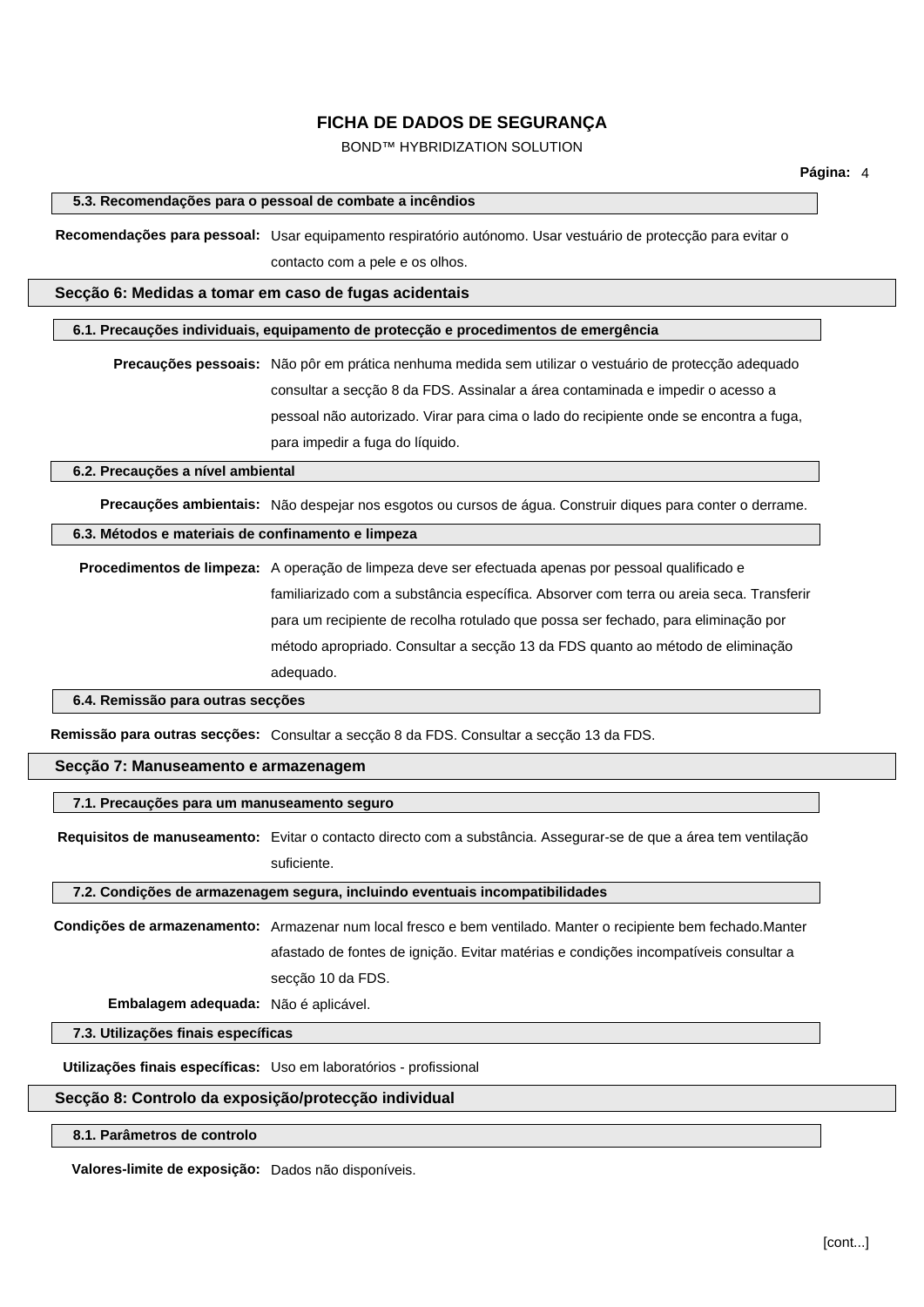## BOND™ HYBRIDIZATION SOLUTION

 $\overline{\phantom{a}}$ 

| <b>DNEL/PNEC</b>           |                                                                                                             |
|----------------------------|-------------------------------------------------------------------------------------------------------------|
|                            | <b>DNEL / PNEC</b> Dados não disponíveis.                                                                   |
| 8.2. Controlo da exposição |                                                                                                             |
|                            | Medidas de ordem técnica: Assegurar-se de que a área tem ventilação suficiente. Assegurar que foram tomadas |
|                            | todas as medidas técnicas mencionadas na secção 7 da FDS.                                                   |
|                            | Protecção respiratória: Em caso de emergência deve haver disponível equipamento pessoal protector de        |
|                            | respiraçao.                                                                                                 |
|                            | Protecção das mãos: Luvas impermeáveis. Luvas de butyl.                                                     |
|                            | Protecção dos olhos: Assegurar que o líquido de lavagem dos olhos está acessível. Oculos de segurança       |
|                            | bem ajustados.                                                                                              |
|                            | Protecção da pele: Vestuário de protecção impermeável. Botas de borracha.                                   |
|                            | <b>Ambientais:</b> Impeça a entrada na rede pública de esgotos ou no ambiente envolvente. Assegurar         |
|                            | que foram tomadas todas as medidas técnicas mencionadas na secção 7 da FDS.                                 |
|                            | Consulte os requisitos ao abrigo da legislação ambiental comunitária na legislação                          |
|                            | específica do Estado membro em causa.                                                                       |

## **Secção 9: Propriedades físicas e químicas**

| 9.1. Informações sobre propriedades físicas e químicas de base |                                            |                                                            |                                          |  |
|----------------------------------------------------------------|--------------------------------------------|------------------------------------------------------------|------------------------------------------|--|
| Estado físico: Líquido                                         |                                            |                                                            |                                          |  |
|                                                                | <b>Cor:</b> Incolor                        |                                                            |                                          |  |
|                                                                | <b>Odor:</b> Sem cheiro                    |                                                            |                                          |  |
| Velocidade de evaporação: Dados não disponíveis.               |                                            |                                                            |                                          |  |
|                                                                | <b>Comburente:</b> Dados não disponíveis.  |                                                            |                                          |  |
| <b>Solubilidade em água:</b> Miscível                          |                                            |                                                            |                                          |  |
|                                                                | Viscosidade: Dados não disponíveis.        |                                                            |                                          |  |
| Ponto/intervalo de ebulição °C: Dados não disponíveis.         |                                            | <b>Ponto/intervalo de fusão °C:</b> Dados não disponíveis. |                                          |  |
| Limites de inflam. %: inferior: Dados não disponíveis.         |                                            |                                                            | superior: Dados não disponíveis.         |  |
| Ponto de inflamação °C: Dados não disponíveis.                 |                                            | Coef. part. n-octanol/água: Dados não disponíveis.         |                                          |  |
| Auto-inflamabilidade °C: Não é aplicável.                      |                                            |                                                            | Pressão de vapor: Dados não disponíveis. |  |
|                                                                | Densidade relativa: Dados não disponíveis. |                                                            | <b>pH:</b> Dados não disponíveis.        |  |
|                                                                | VOC g/l: Dados não disponíveis.            |                                                            |                                          |  |

**9.2. Outras informações**

**Outras informações:** Não é aplicável.

## **Secção 10: Estabilidade e reactividade**

## **10.1. Reactividade**

**Reactividade:** Estável nas condições de transporte ou armazenamento recomendadas.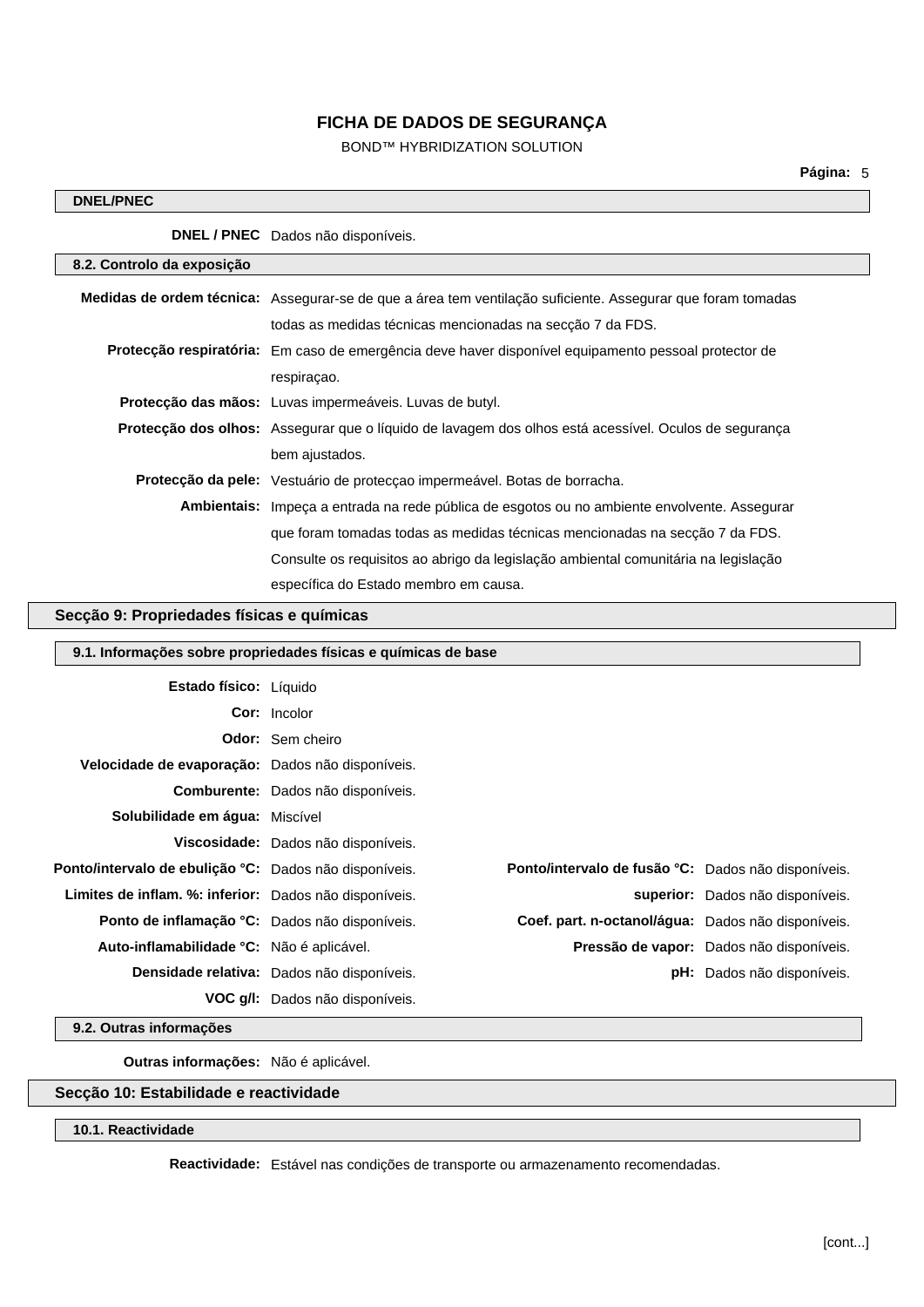BOND™ HYBRIDIZATION SOLUTION

| 10.2. Estabilidade química                |                                                                                                              |
|-------------------------------------------|--------------------------------------------------------------------------------------------------------------|
|                                           | Estabilidade química: Estável em condições normais.                                                          |
| 10.3. Possibilidade de reacções perigosas |                                                                                                              |
|                                           | Reacções perigosas: Em condições normais de transporte ou armazenamento, não ocorrem reacções                |
|                                           | perigosas. Pode ocorrer decomposição após a exposição às condições ou materiais                              |
|                                           | indicados abaixo.                                                                                            |
| 10.4. Condições a evitar                  |                                                                                                              |
|                                           | Condições a evitar: Calor. Superfícies quentes. Chamas.                                                      |
| 10.5. Materiais incompatíveis             |                                                                                                              |
|                                           | Matérias a evitar: Agentes oxidantes fortes. Ácidos. Bases. iodo. piridina trióxido de enxofre Alumínio.     |
|                                           | Ferro, Cobre, Corrói a borracha natural.                                                                     |
| 10.6. Produtos de decomposição perigosos  |                                                                                                              |
|                                           | Produtos de decomp. perigosos: Por combustão emite fumos tóxicos de monóxido de carbono. Por combustão emite |
|                                           | fumos tóxicos de óxidos de azoto. Por combustão emite fumos tóxicos de cianeto de                            |
|                                           | hidrogénio. Por combustão emite fumos tóxicos de amônia.                                                     |
| Secção 11: Informação toxicological       |                                                                                                              |

# **11.1. Informações sobre os efeitos toxicológicos**

## **Ingredientes perigosos:**

## **FORMAMIDA**

| Oral    | rato | ∟D50    | 5325 | mg/kg        |
|---------|------|---------|------|--------------|
| Gases   | rato | 4H LC50 | >21  | mg/L         |
| Dérmico | rato | ∟D50    | 3000 | mg/kg bw/day |

## **Efeitos excluídos para a mistura:**

| Efeito                          | Via | Base                                                                                 |
|---------------------------------|-----|--------------------------------------------------------------------------------------|
| Toxicidade aguda (nocivo)       |     | Com base nos dados disponíveis, os critérios de<br>classificação não são preenchidos |
| Toxicidade aguda (tóxico)       |     | Com base nos dados disponíveis, os critérios de<br>classificação não são preenchidos |
| Toxicidade aguda (muito tóxico) |     | Com base nos dados disponíveis, os critérios de<br>classificação não são preenchidos |
| Irritacão                       |     | Com base nos dados disponíveis, os critérios de<br>classificação não são preenchidos |
| Corrosão                        |     | Com base nos dados disponíveis, os critérios de<br>classificação não são preenchidos |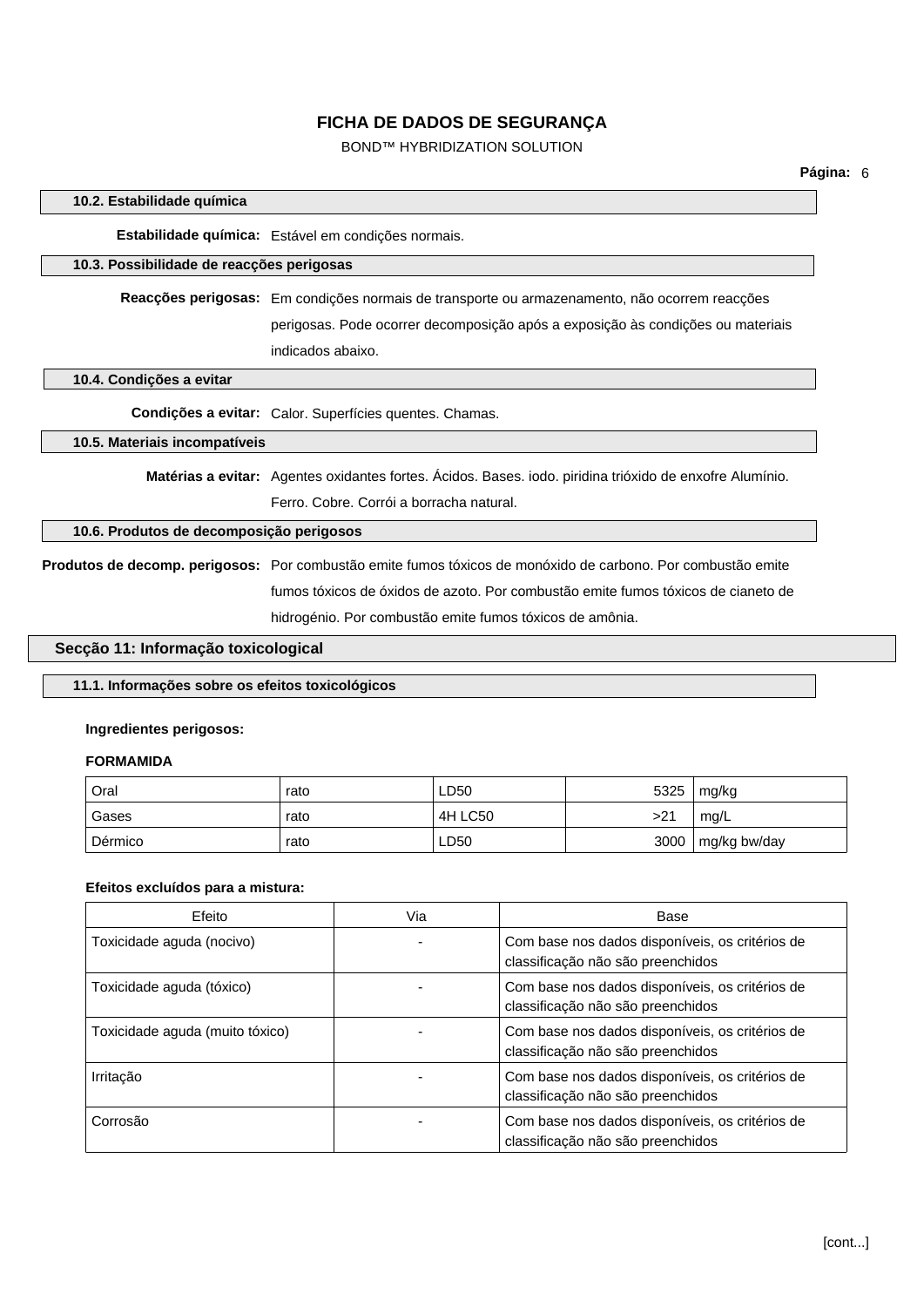BOND™ HYBRIDIZATION SOLUTION

| Sensibilização                | Com base nos dados disponíveis, os critérios de<br>classificação não são preenchidos |
|-------------------------------|--------------------------------------------------------------------------------------|
| Toxicidade por dose repetida  | Com base nos dados disponíveis, os critérios de<br>classificação não são preenchidos |
| Carcinogenicidade             | Com base nos dados disponíveis, os critérios de<br>classificação não são preenchidos |
| Mutagenicidade                | Com base nos dados disponíveis, os critérios de<br>classificação não são preenchidos |
| Efeitos tóxicos na reprodução | Com base nos dados disponíveis, os critérios de<br>classificação não são preenchidos |

### **Sintomas / vias de exposição**

**Contacto com a pele:** Pode ocorrer uma ligeira irritação no local de contacto.

**Contacto com os olhos:** Pode provocar irritação e congestão.

**Ingestão:** Pode irritar a garganta.

**Inalação:** Ausência de sintomas.

**Efeitos retardados / imediatos:** Dados não disponíveis.

**Outras informações:** Não é aplicável.

## **Secção 12: Informação ecológica**

### **12.1. Toxicidade**

**Ecotoxicidade:** Dados não disponíveis.

## **12.2. Persistência e degradabilidade**

**Persistência e degradabilidade:** Biodegradável.

**12.3. Potencial de bioacumulação**

**Potencial de bioacumulação:** Ausência de bioacumulação potencial.

**12.4. Mobilidade no solo**

**Mobilidade:** Facilmente absorvido pelo solo.

## **12.5. Resultados da avaliação PBT e mPmB**

**PBT:** Esta substância não está identificada como substância PBT/vPvB.

**12.6. Outros efeitos adversos**

**Outros efeitos adversos:** Ecotoxicidade insignificante.

## **Secção 13: Considerações relativas à eliminação**

### **13.1. Métodos de tratamento de residues**

|                                            | Operações de eliminação: Transferir para um recipiente adequado e organizar a recolha por uma empresa de |
|--------------------------------------------|----------------------------------------------------------------------------------------------------------|
|                                            | eliminação especializada.                                                                                |
| Operações de recuperação: Não é aplicável. |                                                                                                          |
|                                            | Eliminação de embalagem: Organizar a recolha por uma empresa de eliminação especializada.                |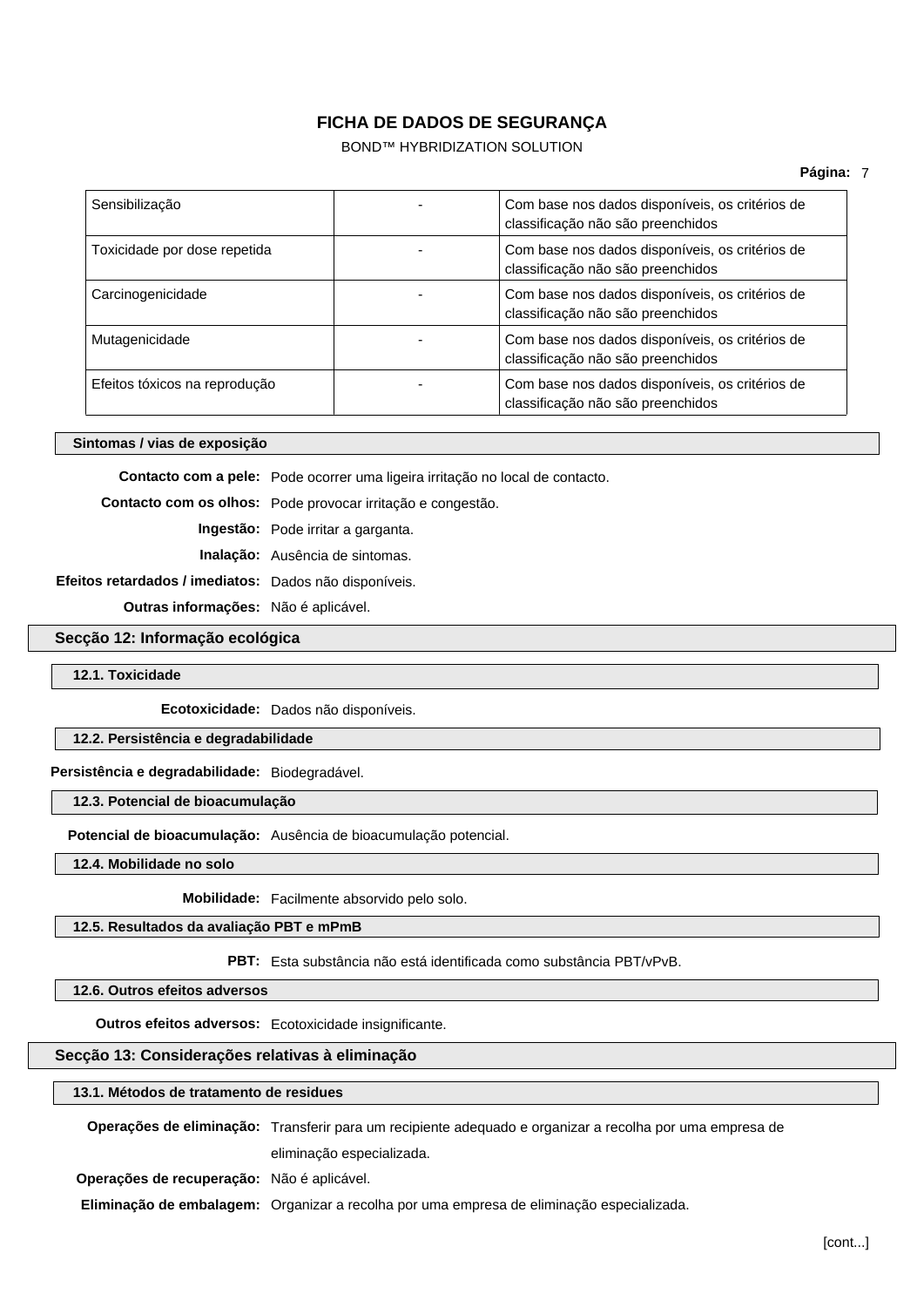## BOND™ HYBRIDIZATION SOLUTION

**Página:** 8

**Nota:** Chama-se a atenção do utilizador para a possível existência de regulamentos

regionais ou nacionais relativos à eliminação.

### **Secção 14: Informações relativas ao transporte**

**Terra (ADR/RID)**:Não regulamentado para transporte por terra.

**O transporte marítimo (IMDG)**:Não regulamentado para transporte por via marítima.

**O transporte aéreo (IATA):**Não regulamentado para transporte por via aérea.

**Transporte fluvial (ADNR/AND)**:Não regulamentado para transporte por vias navegáveis vias interiores.

As Subsecções 14.1 a 14.7 não se aplicam. Contudo, tal como acontece com todos os produtos químicos, as embalagens que

contenham esta substância deverão ser manuseadas durante as operações de carga, transporte e descarga de uma forma que

minimize o risco de danos e a fuga dessas mesmas embalagens.

## **Secção 15: Informação sobre regulamentação**

**15.1. Regulamentação/legislação específica para a substância ou mistura em matéria de saúde, segurança e ambiente**

**Regulamentos específicos:** Ficha de dados de segurança de acordo com;

Regulamento (CE) n.º 1907/2006 do Parlamento Europeu e do Conselho relativo ao registo, avaliação, autorização e restrição de substâncias químicas (REACH).

REGULAMENTO (CE) N. o 1272/2008 DO PARLAMENTO EUROPEU E DO CONSELHO relativo à classificação, rotulagem e embalagem de substâncias e misturas.

A Directiva 1999/45/CE do Parlamento Europeu e do Conselho, relativa à aproximação das disposições legislativas, regulamentares e administrativas dos Estados-Membros respeitantes à classificação, embalagem e rotulagem das preparações perigosas.

## **15.2. Avaliação da segurança química**

**Avaliação da segurança química:** O fornecedor não realizou uma avaliação da segurança química da substância ou mistura.

### **Secção 16: Outras informações**

| Outras informações |                                                                                                               |                |
|--------------------|---------------------------------------------------------------------------------------------------------------|----------------|
|                    | Outras informações: * Indica texto na FDS que foi alterado desde a última revisão.                            |                |
|                    | Frases de secção 2/3: H315: Provoca irritação cutânea.                                                        |                |
|                    | H319: Provoca irritação ocular grave.                                                                         |                |
|                    | H335: Pode provocar irritação das vias respiratórias.                                                         |                |
|                    | H360D: Pode afectar o nascituro.                                                                              |                |
|                    | R36/37/38: Irritante para os olhos, vias respiratórias e pele.                                                |                |
|                    | R61: Risco durante a gravidez com efeitos adversos na descendência.                                           |                |
|                    | Renúncia de responsabilidade: Acreditamos que a informação acima está correcta embora não se pretenda que ela |                |
|                    | seja exaustiva, devendo ser utilizada apenas como orientação. Esta empresa não                                |                |
|                    | aceita responsabilidade por quaisquer danos resultantes do manuseamento ou do                                 |                |
|                    | contacto com o produto acima.                                                                                 | [página final] |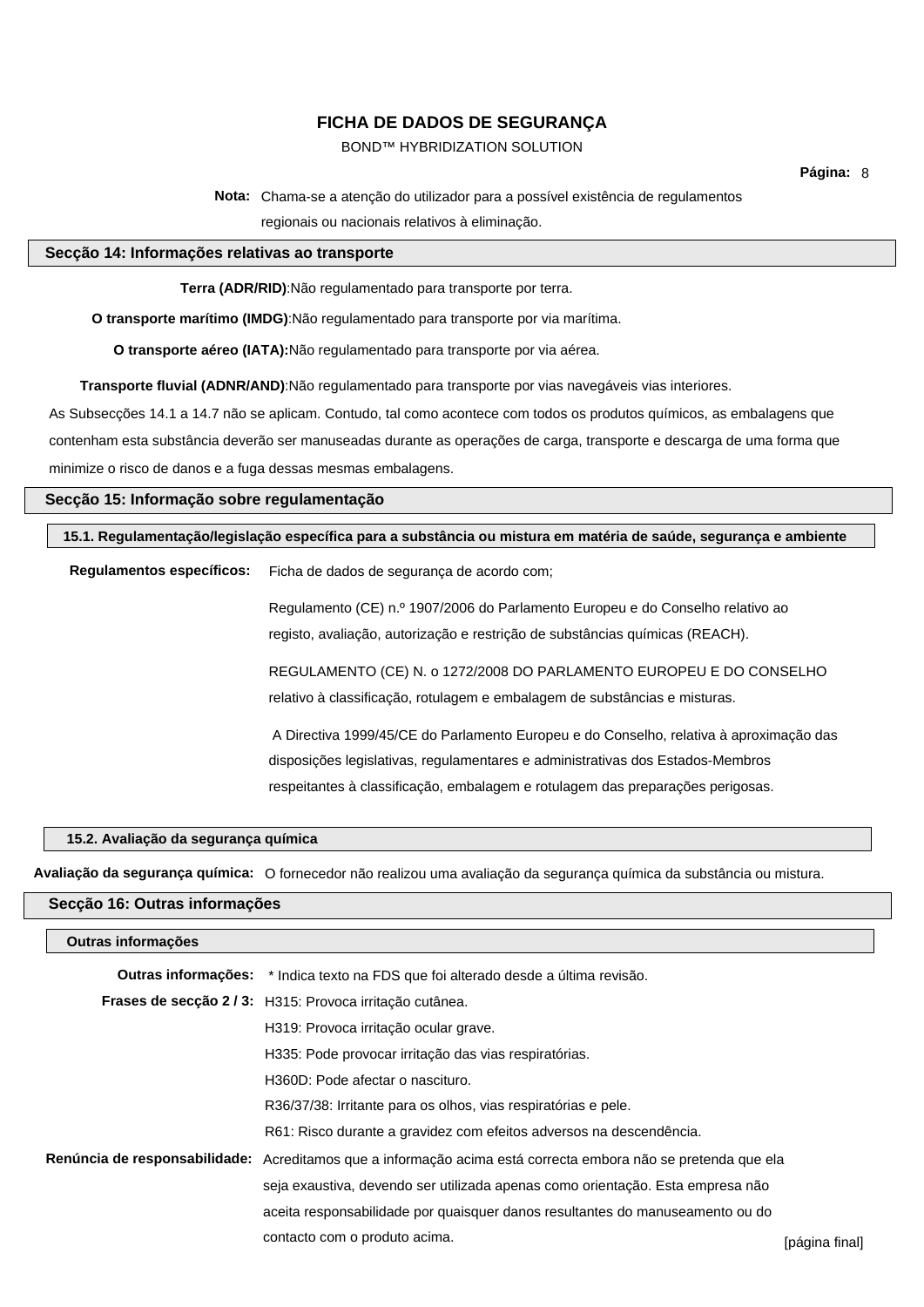

BOND™ HYBRIDIZATION SOLUTION

**Sida:** 1

**Datum för sammanställning:** 18/JAN/2019

**Revisionsnr:** 3

[inneh...]

## **Avsnitt 1: Namnet på ämnet/blandningen och bolaget/företaget**

### **1.1 Produktbeteckning**

**Produktnamn:** BOND™ HYBRIDIZATION SOLUTION

**REACH registreringsnummer:** Registreringsnummer är inte tillgängliga för några av eller alla innehållsämnena I denna blandning eftersom ämnent/ämnena eller dess bruk är undantagna från registrering eller det årliga tonnaget inte kräver registrering eller registrering förutses ske först inom en senare

registreringsfrist.

**1.2 Relevanta identifierade användningar av ämnet eller blandningen och användningar som det avråds från**

**Användning av prod:** Användning i laboratorier - professionell.

**1.3 Närmare upplysningar om den som tillhandahåller säkerhetsdatablad**

| Namnet på företag: Leica Biosystems Newcastle Ltd |
|---------------------------------------------------|
| <b>Balliol Business Park West</b>                 |
| Benton Lane                                       |
| Newcastle Upon Tyne                               |
| NF <sub>12</sub> 8FW                              |
| United Kingdom                                    |
| Tel: $+44$ 191 2150567                            |
| <b>Fax:</b> $+44$ 191 2151152                     |
| <b>Email:</b> msds@LeicaBiosystems.com            |

### **1.4 Telefonnummer för nödsituationer**

**Tel. Nödsituation:** USA och Kanada : 1-800-424-9300 Utanför USA och Kanada : +1 703-741-5970 För nödsamtal.

## **Avsnitt 2: Farliga egenskaper**

## **2.1 Klassificering av ämnet eller blandningen**

**Klassificering (CLP):** Eye Irrit. 2: H319; Repr. 1B: H360D; Skin Irrit. 2: H315

**Klassificering (DSD/DPD):** T: R61

**Viktigaste skadliga effekterna:** Irriterar huden.Orsakar allvarlig ögonirritation.Kan skada det ofödda barnet.

**2.2 Märkningsuppgifter**

| Märkningsuppgifter (CLP): |                                               |
|---------------------------|-----------------------------------------------|
|                           | <b>Faroangivelser:</b> H315: Irriterar huden. |
|                           | H319: Orsakar allvarlig ögonirritation.       |
|                           | H360D: Kan skada det ofödda barnet.           |
| Signalord: Fara           |                                               |
|                           | Faropiktogram: GHS07: Utropstecken            |
|                           | GHS08: Hälsofara                              |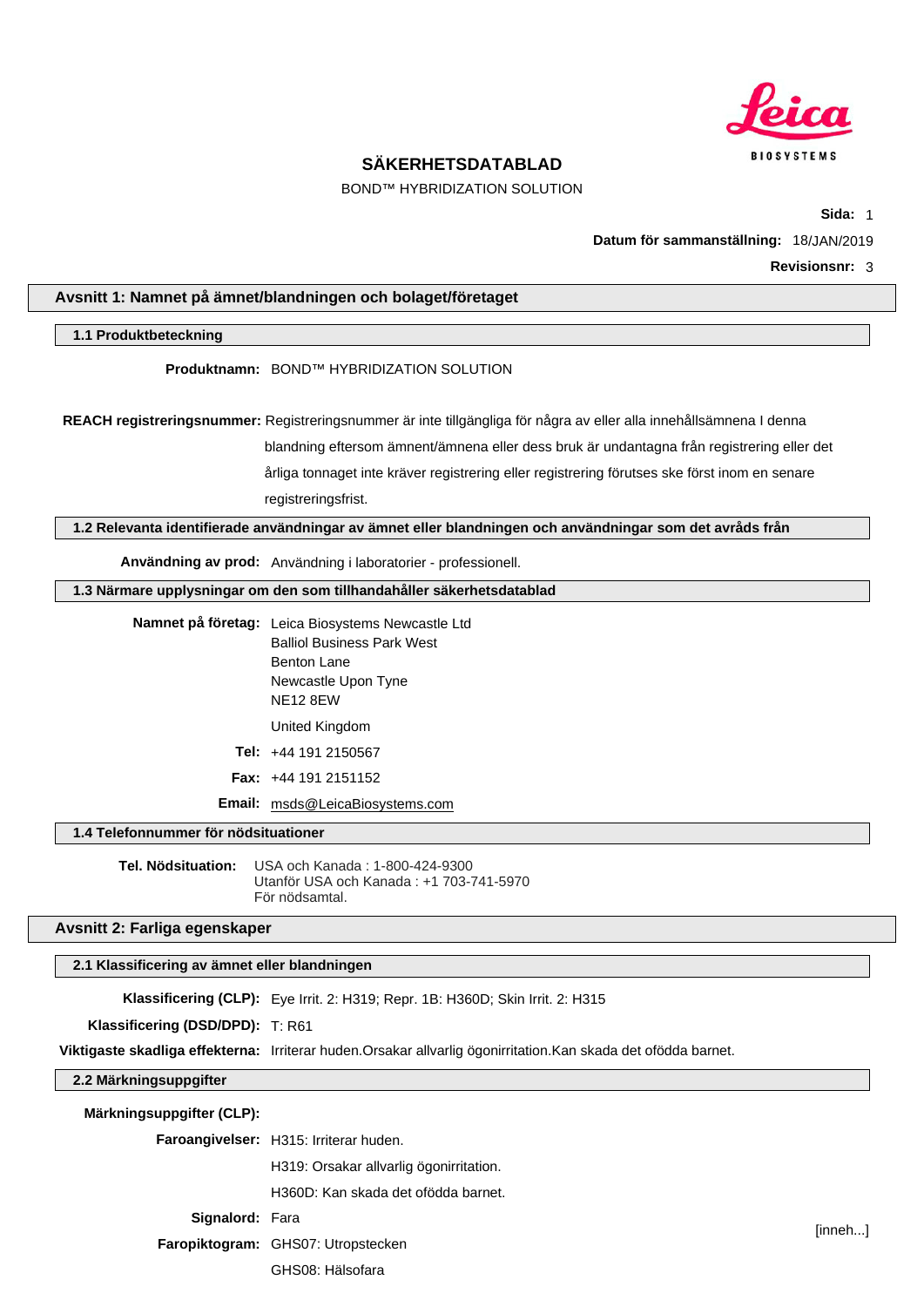## BOND™ HYBRIDIZATION SOLUTION



**Skyddsangivelser:** P201: Inhämta särskilda instruktioner före användning. P202: Använd inte produkten innan du har läst och förstått säkerhetsanvisningarna

P260: Inandas inte damm/rök/gaser/dimma/ångor/sprej.

P308+313: Vid exponering eller misstanke om exponering Sök läkarhjälp.

P314: Sök läkarhjälp vid obehag.

P264: Tvätta grundligt efter användning.

P280: Använd skyddshandskar/skyddskläder/ögonskydd/ansiktsskydd.

P305+351+338: VID KONTAKT MED ÖGONEN: Skölj försiktigt med vatten i flera minuter.

Ta ur eventuella kontaktlinser om det går lätt. Fortsätt att skölja.

P337+313: Vid bestående ögonirritation: Sök läkarhjälp.

P302+352: VID HUDKONTAKT: Tvätta med mycket tvål och vatten.

P332+313: Vid hudirritation: Sök läkarhjälp.

\* P362+P364: Ta av nedstänkta kläder och tvätta dem innan de används igen.

## **Märkningsuppgifter (DSD/DPD):**

**Farosymboler:** Giftig.



| 2.3 Andra faror |                                                                                                      |
|-----------------|------------------------------------------------------------------------------------------------------|
|                 | Försiktighetsfraser: Endast för yrkesmässig användning.                                              |
|                 | S53: Undvik exponering - Begär specialinstruktioner före användning.                                 |
|                 | om möjligt etiketten.                                                                                |
|                 | Skyddsfraser: S45: Vid olycksfall, illamående eller annan påverkan, kontakta omedelbart läkare. Visa |
|                 | <b>Riskfraser:</b> R61: Kan ge fosterskador.                                                         |
|                 |                                                                                                      |

**Andra faror:** Risk för allvarliga hälsoskador vid långvarig exponering.

**PBT:** Detta ämne är inte identifierat som ett PBT/vPvB-ämne.

## **Avsnitt 3: Sammansättning/information om beståndsdelar**

### **3.2 Blandningar**

## **Farliga beståndsdelar:**

### **FORMAMID**

| ЕC        | CAS     | Klassificering (CLP) | Klassificering (DSD/DPD) | Procent |
|-----------|---------|----------------------|--------------------------|---------|
| 200-842-0 | 75-12-7 | Repr. 1B: H360D      | $\Gamma$ : R61           |         |

## **REACH registreringsnummer:** 01-2119496064-35-xxxx

**SVHC:** Formamid är klassificerat som ett SVHC-ämne (substances of very high concern särskilt farliga ämnen).

### **DEXTRAN SULPHATE**

| $9011 - 18 - 1$ | Skin Irrit. 2: H315; Eye Irrit. 2: H319; Xi: R36/37/38 | 10-30% |
|-----------------|--------------------------------------------------------|--------|
|                 | STOT SE 3: H335                                        |        |

## **REACH registreringsnummer:** Inte tillämpligt.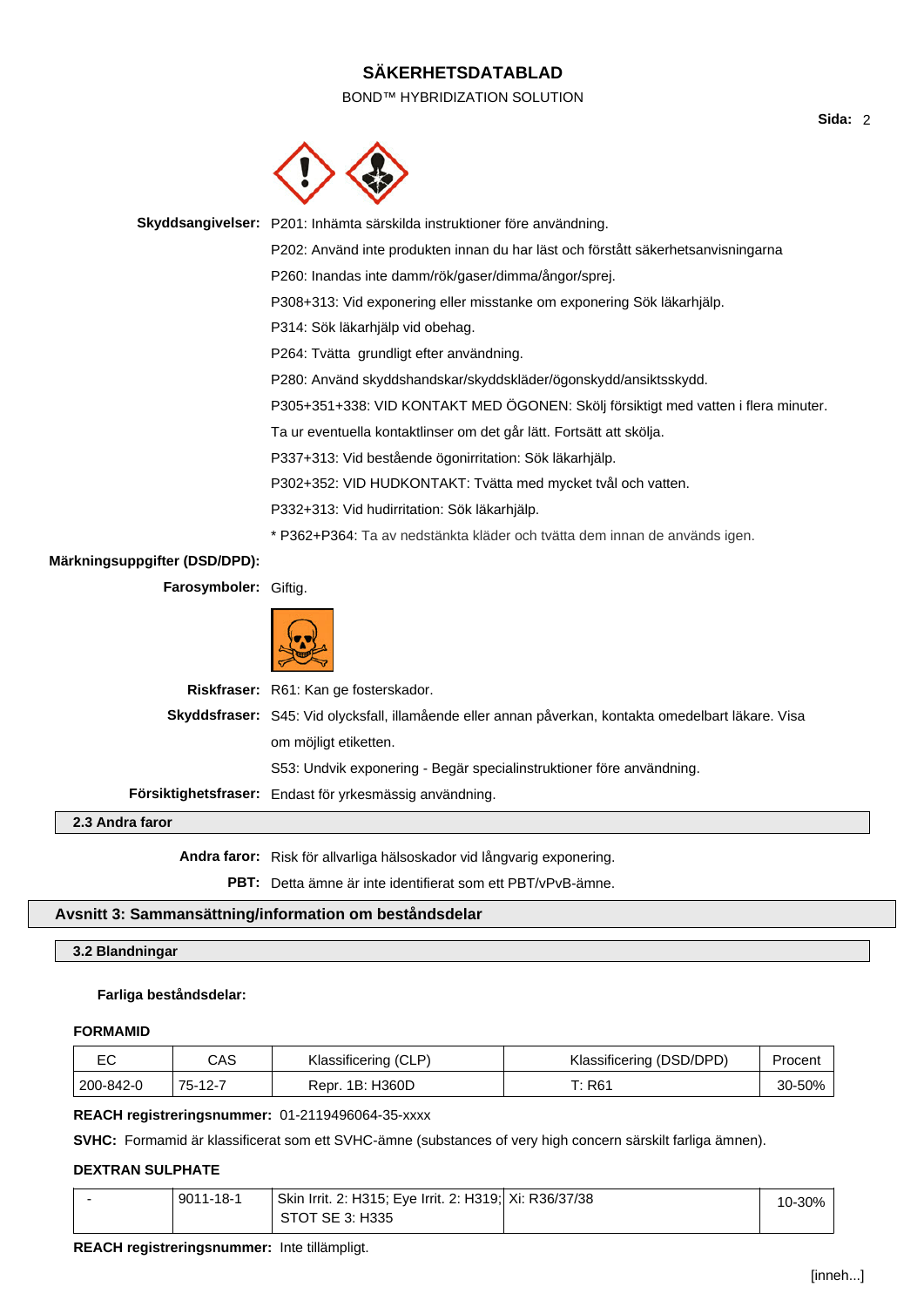# BOND™ HYBRIDIZATION SOLUTION

## **\*EDETIC ACID (EDTA)**

| *EC        | *CAS     | *Klassificering (CLP) | *Klassificering (DSD/DPD) | 'Procent |
|------------|----------|-----------------------|---------------------------|----------|
| *200-449-4 | *60-00-4 | *Eye Irrit. 2: H319   | *N/A                      | *1-10%   |
|            |          |                       |                           |          |

# **\*REACH registreringsnummer:** \*N/A

## **\*TROMETAMOL**

| *EC        | *CAS     | *Klassificering (CLP)                                     | *Klassificering (DSD/DPD) | *Procent |
|------------|----------|-----------------------------------------------------------|---------------------------|----------|
| *201-064-4 | *77-86-1 | *Skin Irrit 2: H315; Eye Irrit 2: H319;<br>STOT SE 3 H335 | *N/A                      | *1-10%   |

# **\*REACH registreringsnummer:** \*01-2119957659-16-XXXX

### **\*TETRASODIUM PYROPHOSPHATE**

| *EC         | *CAS   | *Klassificering (CLP) | Klassificering (DSD/DPD)* | Procent        |
|-------------|--------|-----------------------|---------------------------|----------------|
| 1*231-767-1 | 2-88-5 | Eve Irrit 2: H319     | *N/A                      | 1-10%<br>$*$ 4 |

**\*REACH registreringsnummer:** \*01-2119489794-17-XXXX

## **Avsnitt 4: Åtgärder vid första hjälpen**

| 4.1 Beskrivning av åtgärder vid första hjälpen                                                                                                                                                                                          |
|-----------------------------------------------------------------------------------------------------------------------------------------------------------------------------------------------------------------------------------------|
| Hudkontakt: Avlägsna omedelbart alla nedsmutsade kläder och skor om inte dessa har fastnat i                                                                                                                                            |
| huden. Skölj hud som varit i kontakt med ämnet under rinnande vatten i 10 minuter eller                                                                                                                                                 |
| ännu längre om ämnet fortfarande finns på huden. Konsultera en läkare.                                                                                                                                                                  |
| Ögonkontakt: Skölj ögat under rinnande vatten i 15 minuter. Konsultera en läkare.                                                                                                                                                       |
| Förtäring: Skölj munnen med vatten. Konsultera en läkare. Framkalla inte kräkning.                                                                                                                                                      |
| Inandning: Avlägsna den skadade från ytterligare exponering under iakttagande av egen säkerhet.                                                                                                                                         |
| Konsultera en läkare. Uppsök frisk luft om ångor olyckligtvis har inandats.                                                                                                                                                             |
| 4.2 De viktigaste symptomen och effekterna, både akuta och fördröjda                                                                                                                                                                    |
| Hudkontakt: Lindrig irritation där huden varit i kontakt med ämnet kan uppträda.                                                                                                                                                        |
| Ögonkontakt: Irritation och rodnad kan uppträda.                                                                                                                                                                                        |
| Förtäring: Halsen kan kännas irriterad.                                                                                                                                                                                                 |
| Inandning: Inga symptom.                                                                                                                                                                                                                |
| Fördröjda effekter: Data saknas.                                                                                                                                                                                                        |
| 4.3 Angivande av omedelbar medicinsk behandling och särskild behandling som eventuellt krävs                                                                                                                                            |
| Omedelbar/särskild behandling: Visa detta säkerhetsdatablad för närvarande läkare. Framkalla inte kräkning.                                                                                                                             |
| Avsnitt 5: Brandbekämpningsåtgärder                                                                                                                                                                                                     |
|                                                                                                                                                                                                                                         |
| Släckmedel: Använd brandsläckningsmedel som är lämplig för den omgivande branden. Alkohol                                                                                                                                               |
|                                                                                                                                                                                                                                         |
| eller polymerskum. Alkoholsäkert skum. Torrt kemiskt pulver. Koldioxid. Vattensprej.                                                                                                                                                    |
| 5.2 Särskilda faror som ämnet eller blandningen kan medföra                                                                                                                                                                             |
|                                                                                                                                                                                                                                         |
| Särskilda faror vid exponering: Vid förbränning avges giftig rök som består av koloxid. Vid förbränning avges giftig rök som består<br>av kväveoxider. Vid förbränning avges giftig rök som består av vätecyanid. Vid förbränning avges |
|                                                                                                                                                                                                                                         |

## **5.3 Råd till brandbekämpningspersonal**

**Råd till brandbekämpningspers:** Använd sluten andningsapparat. Använd skyddskläder för att undvika kontakt med ögon och hud.

**Sida:** 3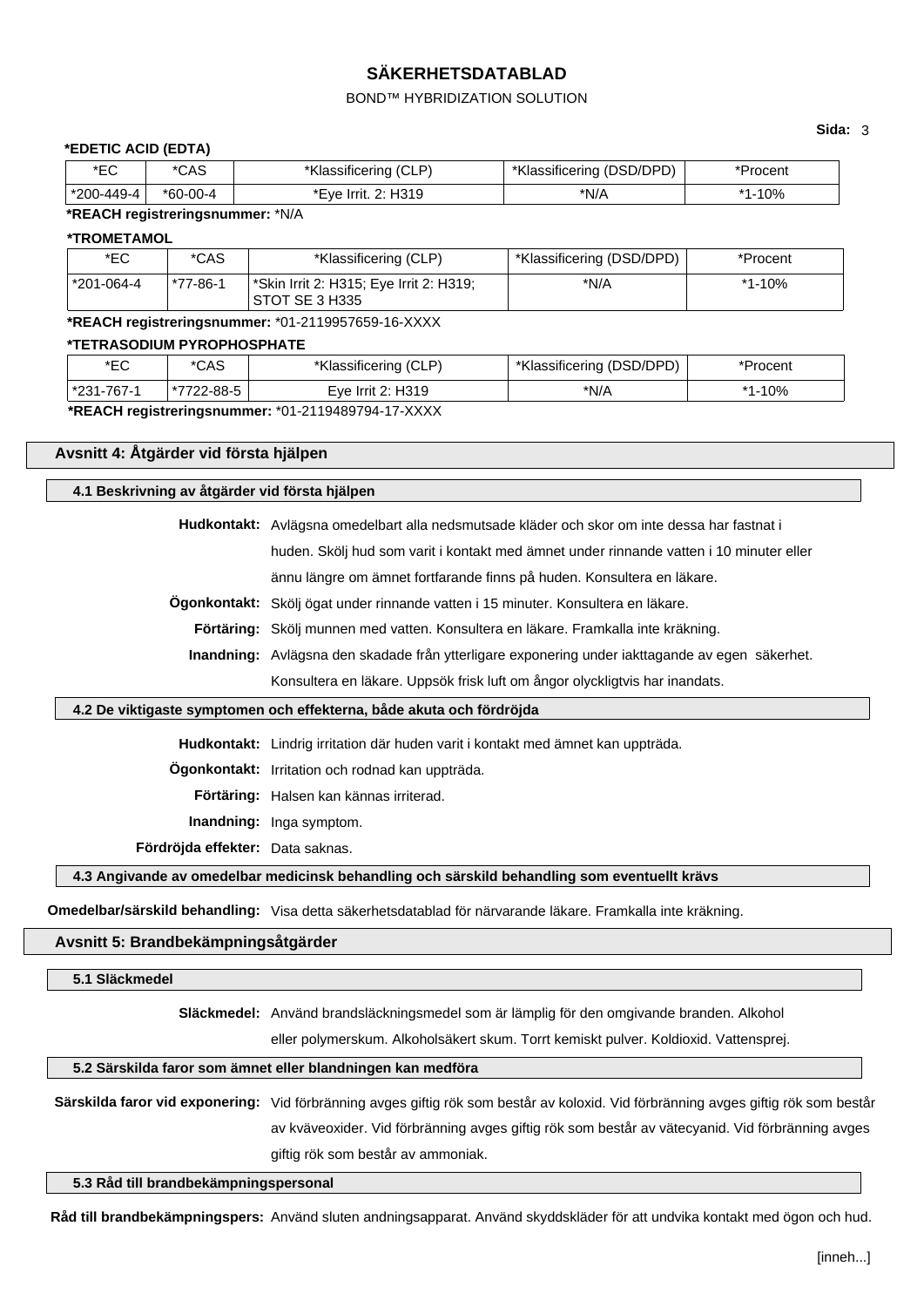# BOND™ HYBRIDIZATION SOLUTION

| Avsnitt 6: Åtgärder vid oavsiktliga utsläpp            |                                                                                                                  |
|--------------------------------------------------------|------------------------------------------------------------------------------------------------------------------|
|                                                        |                                                                                                                  |
|                                                        | 6.1 Personliga skyddsåtgärder, skyddsutrustning och åtgärder vid nödsituationer                                  |
|                                                        | Personliga skyddsåtgärder: Vidtag inga åtgärder utan lämpliga skyddskläder - se avsnitt 8 i säkerhetsdatabladet. |
|                                                        | Markera kontaminerat område med varningssymboler och förhindra tillträde för obehörig                            |
|                                                        | personal. Vänd läckande behållare med den läckande sidan uppåt för att förhindra flykt                           |
|                                                        | av vätska.                                                                                                       |
| 6.2 Miljöskyddsåtgärder                                |                                                                                                                  |
|                                                        | Miljöskyddsåtgärder: Släpp inte ut ämnet i avlopp eller vattendrag. Omhändertag spill genom inneslutning.        |
| 6.3 Metoder och material för inneslutning och sanering |                                                                                                                  |
|                                                        | Saneringsmetoder: Rengöring bör endast utföras av behörig personal med kännedom om ämnet.                        |
|                                                        | Absorberas i torr jord eller sand. Flytta till förslutbar och märkt avfallsbehållare för                         |
|                                                        | omhändertagande enligt lämplig metod. Vi hänvisar till avsnitt 13 i säkerhetsdatabladet                          |
|                                                        | för lämpliga metoder för omhändertagande av avfall.                                                              |
| 6.4 Hänvisning till andra Avsnitt                      |                                                                                                                  |
|                                                        | Hänvisning till andra Avsnitt: Vi hänvisar till avsnitt 8 i säkerhetsdatabladet. Vi hänvisar till avsnitt 13 i   |
|                                                        | säkerhetsdatabladet.                                                                                             |
| <b>Avsnitt 7: Hantering och lagring</b>                |                                                                                                                  |
|                                                        |                                                                                                                  |
| 7.1 Försiktighetsmått för säker hantering              |                                                                                                                  |
|                                                        | Hantering: Undvik direktkontakt med ämnet. Se till att området har tillräcklig god ventilation.                  |
|                                                        | 7.2 Förhållanden för säker lagring, inklusive eventuell oförenlighet                                             |
|                                                        | Lagringsbetingelser: Förvaras svalt och väl ventilerat Förpackningen förvaras väl tillsluten. Förvaras åtskilt   |
|                                                        | från antändningskällor. Undvik oförenliga material och förhållanden - se avsnitt 10 l                            |
|                                                        | säkerhetsdatabladet.                                                                                             |
| Lämplig förpackning:                                   | Inte tillämpligt.                                                                                                |
| 7.3 Specifik slutanvändning                            |                                                                                                                  |
|                                                        | Specifik slutanvändning: Användning i laboratorier - professionell                                               |
|                                                        | Avsnitt 8: Begränsning av exponeringen/personligt skydd                                                          |
|                                                        |                                                                                                                  |
| 8.1 Kontrollparametrar                                 |                                                                                                                  |

**Farliga beståndsdelar:**

**FORMAMID**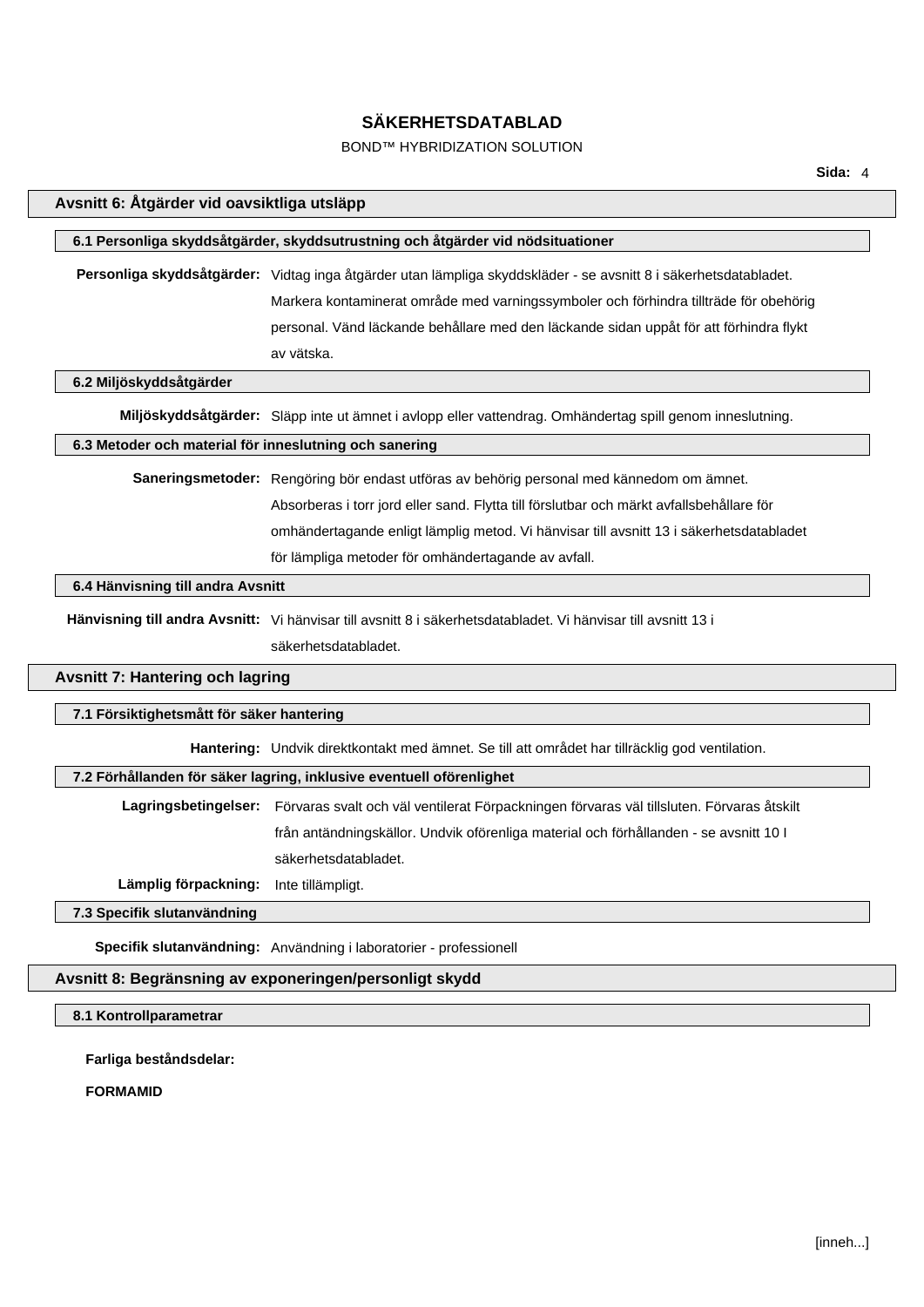# BOND™ HYBRIDIZATION SOLUTION

**Sida:** 5

| Gränsvärden för exponering:     |                          | Damm som kan inandas                                                                                    |                                                              |                                                                                                            |             |
|---------------------------------|--------------------------|---------------------------------------------------------------------------------------------------------|--------------------------------------------------------------|------------------------------------------------------------------------------------------------------------|-------------|
|                                 | TWA 8 h                  |                                                                                                         | STEL 15 min                                                  | TWA 8 h                                                                                                    | STEL 15 min |
| <b>SE</b>                       |                          | 20 mg/m $3$                                                                                             | $30 \text{ mg/m}$                                            | ٠                                                                                                          |             |
| <b>DNEL/PNEC</b>                |                          |                                                                                                         |                                                              |                                                                                                            |             |
|                                 | DNEL / PNEC Data saknas. |                                                                                                         |                                                              |                                                                                                            |             |
| 8.2 Begränsning av exponeringen |                          |                                                                                                         |                                                              |                                                                                                            |             |
|                                 |                          |                                                                                                         |                                                              | Tekniska åtgärder: Se till att området har tillräcklig god ventilation. Se till att alla tekniska åtgärder |             |
|                                 |                          |                                                                                                         | uppräknade i avsnitt 7 i säkerhetsdatabladet finns på plats. |                                                                                                            |             |
|                                 |                          | Andningsskydd: Personlig andningsskyddsutrustning behövs normalt inte, dock måste finnas tillgänglig    |                                                              |                                                                                                            |             |
|                                 |                          | vid nödsituationer.                                                                                     |                                                              |                                                                                                            |             |
|                                 |                          | Handskydd: Ogenomträngliga handskar. Butyl engångshandskar.                                             |                                                              |                                                                                                            |             |
|                                 |                          | Ögonskydd: Ha ögondusch till hands. Tättslutande skyddsglasögon.                                        |                                                              |                                                                                                            |             |
|                                 |                          | Hudskydd: Ogenomträngliga skyddskläder. Gummistövlar.                                                   |                                                              |                                                                                                            |             |
|                                 |                          | Miljöeffekter: Förhindra läckor i offentliga avlopp eller närmiljön. Se till att alla tekniska åtgärder |                                                              |                                                                                                            |             |
|                                 |                          |                                                                                                         |                                                              | uppräknade i avsnitt 7 i säkerhetsdatabladet finns på plats. Se lagstiftning för specifik                  |             |
|                                 |                          |                                                                                                         | medlemsstat för krav enligt gemenskapens miljölagstiftning.  |                                                                                                            |             |

# **Avsnitt 9: Fysikaliska och kemiska egenskaper**

|                                                 | 9.1. Information om grundläggande fysikaliska och kemiska egenskaper |                                                   |                               |
|-------------------------------------------------|----------------------------------------------------------------------|---------------------------------------------------|-------------------------------|
|                                                 |                                                                      |                                                   |                               |
| Tillstånd: Vätska                               |                                                                      |                                                   |                               |
|                                                 | <b>Färg:</b> Färglös                                                 |                                                   |                               |
|                                                 | Lukt: Luktlös                                                        |                                                   |                               |
| Evaporationshastighet: Data saknas.             |                                                                      |                                                   |                               |
| <b>Oxiderande:</b> Data saknas.                 |                                                                      |                                                   |                               |
| Löslighet i vatten: Blandbar                    |                                                                      |                                                   |                               |
|                                                 | Viskositet: Data saknas.                                             |                                                   |                               |
| Kokpunkt/intervall <sup>o</sup> C: Data saknas. |                                                                      | Smältpunkt/intervall <sup>o</sup> C: Data saknas. |                               |
| Brännbarhetsgräns %: nedre: Data saknas.        |                                                                      |                                                   | övre: Data saknas.            |
| <b>Flampunkt<sup>°</sup>C:</b> Data saknas.     |                                                                      | Part.koeff. n-oktanol/vatten: Data saknas.        |                               |
| Självantändlighet°C: Inte tillämpligt.          |                                                                      |                                                   | Ångtryck: Data saknas.        |
| <b>Relativ densitet:</b> Data saknas.           |                                                                      |                                                   | <b>pH-värde:</b> Data saknas. |
|                                                 | VOC g/l: Data saknas.                                                |                                                   |                               |

**9.2. Annan information**

**Annan information:** Inte tillämpligt.

**Avsnitt 10: Stabilitet och reaktivitet**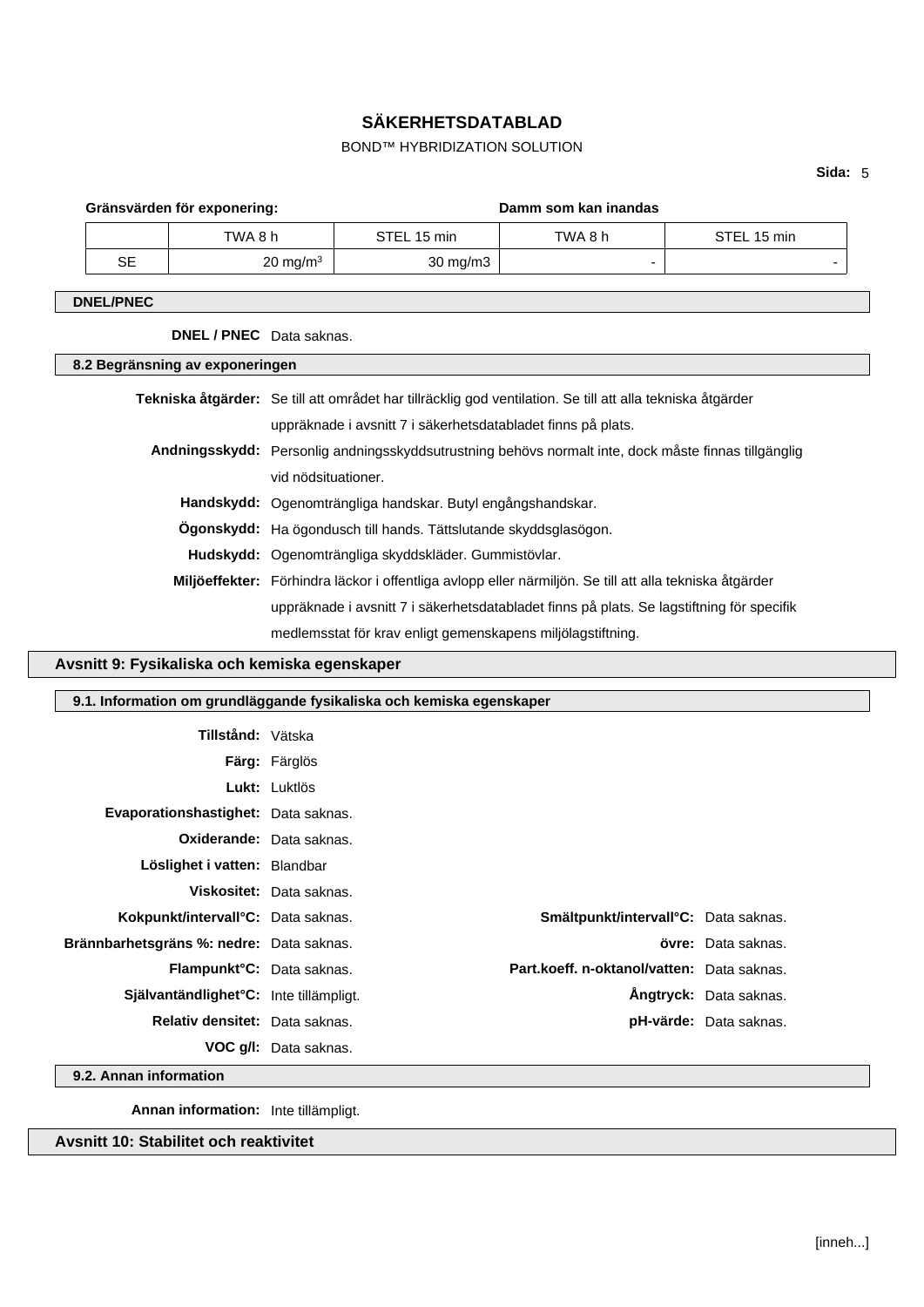## BOND™ HYBRIDIZATION SOLUTION

### **10.1 Reaktivitet**

**Reaktivitet:** Stabilt under rekommenderade transport- eller lagringsförhållanden.

## **10.2 Kemisk stabilitet**

**Kemisk stabilitet:** Stabil under normala förhållanden.

## **10.3 Risken för farliga reaktioner**

**Farliga reaktioner:** Farliga reaktioner uppstår inte under normala transport- eller lagringsförhållanden.

Nedbrytning kan ske om produkten utsätts för förhållanden eller material i

nedanstående lista.

### **10.4 Förhållanden som ska undvikas**

**Förhållanden att undvika:** Värme. Heta ytor. Lågor.

### **10.5 Oförenliga material**

**Material att undvika:** Starkt oxiderande ämnen. Syror. Baser. jod. pyridin svaveltrioxid Aluminium.

Järn. Koppar. Korroderar naturgummi.

## **10.6 Farliga sönderdelningsprodukter**

**Farliga omvandlingsprodukter:** Vid förbränning avges giftig rök som består av koloxid. Vid förbränning avges giftig rök som består av kväveoxider. Vid förbränning avges giftig rök som består av vätecyanid. Vid förbränning avges giftig rök som består av ammoniak.

## **Avsnitt 11: Toxikologisk information**

### **11.1 Information om de toxikologiska effekterna**

### **Farliga beståndsdelar:**

## **FORMAMID**

| Oral   | Råtta | LD50    |     | 5325 $mg/kg$         |
|--------|-------|---------|-----|----------------------|
| Gaser  | Råtta | 4H LC50 | >21 | $\cdot$ mg/L         |
| Dermal | Råtta | LD50    |     | $>3000$ mg/kg bw/day |

### **Undantagna effekter för blandningen:**

| Effekt                          | Exponeringsväg | Grund                                                                                            |
|---------------------------------|----------------|--------------------------------------------------------------------------------------------------|
| Akut toxicitet (skadligt)       |                | Kriterierna för klassificering kan på grundval av<br>tillgängliga data inte anses vara uppfyllda |
| Akut toxicitet (giftigt)        |                | Kriterierna för klassificering kan på grundval av<br>tillgängliga data inte anses vara uppfyllda |
| Akut toxicitet (mycket giftigt) |                | Kriterierna för klassificering kan på grundval av<br>tillgängliga data inte anses vara uppfyllda |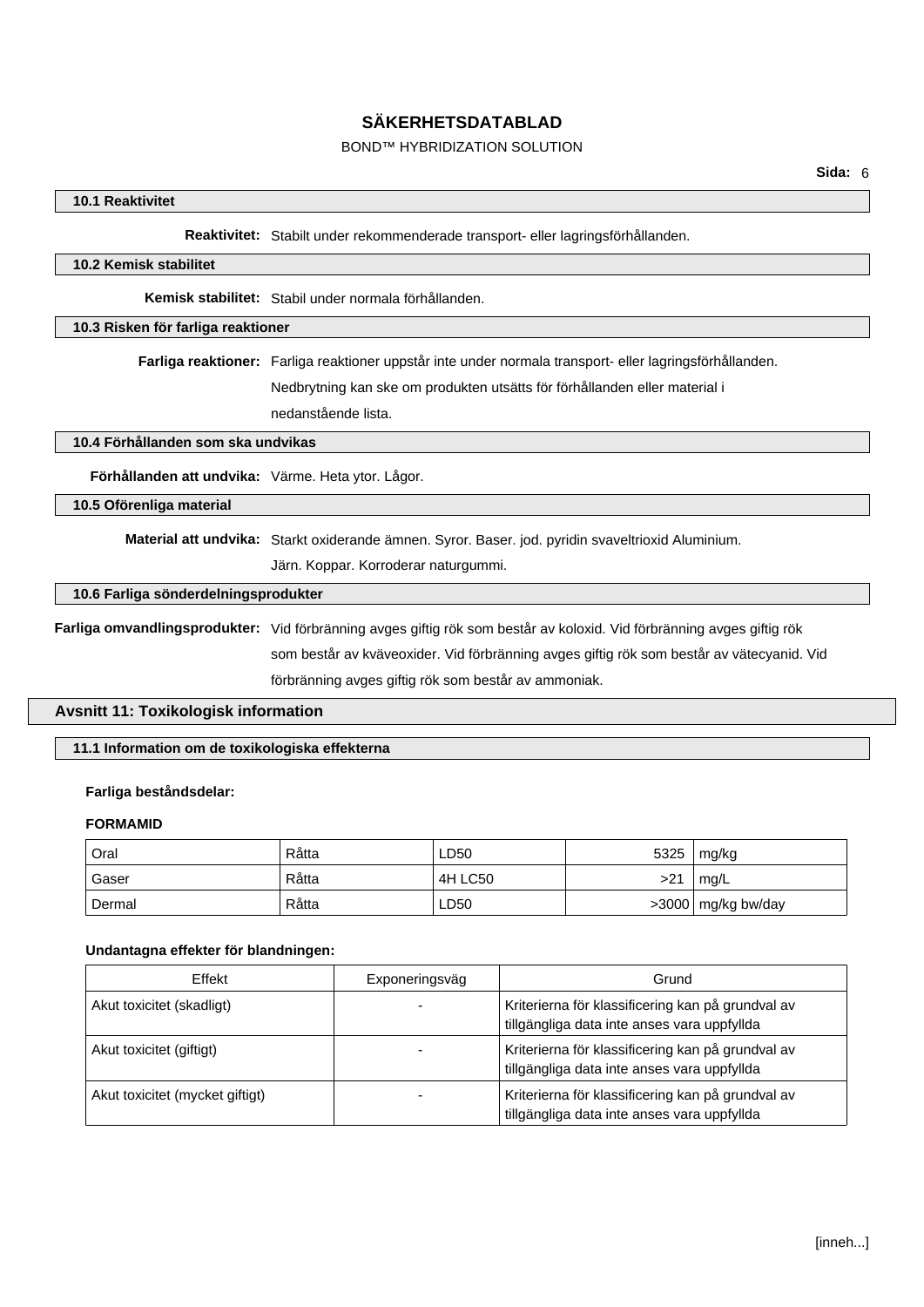## BOND™ HYBRIDIZATION SOLUTION

| Irritation                      | Kriterierna för klassificering kan på grundval av<br>tillgängliga data inte anses vara uppfyllda |
|---------------------------------|--------------------------------------------------------------------------------------------------|
| Frätande effekt                 | Kriterierna för klassificering kan på grundval av<br>tillgängliga data inte anses vara uppfyllda |
| Sensibilisering                 | Kriterierna för klassificering kan på grundval av<br>tillgängliga data inte anses vara uppfyllda |
| Toxicitet vid upprepad dosering | Kriterierna för klassificering kan på grundval av<br>tillgängliga data inte anses vara uppfyllda |
| Cancerogenitet                  | Kriterierna för klassificering kan på grundval av<br>tillgängliga data inte anses vara uppfyllda |
| Mutagenitet                     | Kriterierna för klassificering kan på grundval av<br>tillgängliga data inte anses vara uppfyllda |
| Reproduktionstoxicitet          | Kriterierna för klassificering kan på grundval av<br>tillgängliga data inte anses vara uppfyllda |

## **Symptom/exponeringsvägar**

**Hudkontakt:** Lindrig irritation där huden varit i kontakt med ämnet kan uppträda.

- **Ögonkontakt:** Irritation och rodnad kan uppträda.
	- **Förtäring:** Halsen kan kännas irriterad.
	- **Inandning:** Inga symptom.
- **Fördröjda effekter:** Data saknas.
- **Annan information:** Inte tillämpligt.

## **Avsnitt 12: Ekologisk information**

**12.1 Toxicitet**

**Ekotoxicitet:** Data saknas.

## **12.2 Persistens och nedbrytbarhet**

**Persistens och nedbrytbarhet:** Biologiskt nedbrytbar.

**12.3 Bioackumuleringsförmåga**

**Bioackumuleringsförmåga:** Saknar bioackumuleringsförmåga.

**12.4 Rörligheten i jord**

**Rörlighet:** Absorberas lätt i marken.

**12.5 Resultat av PBT- och vPvB-bedömningen**

**PBT:** Detta ämne är inte identifierat som ett PBT/vPvB-ämne.

**12.6 Andra skadliga effekter**

**Andra skadliga effekter:** Försumbar ekotoxicitet.

## **Avsnitt 13: Avfallshantering**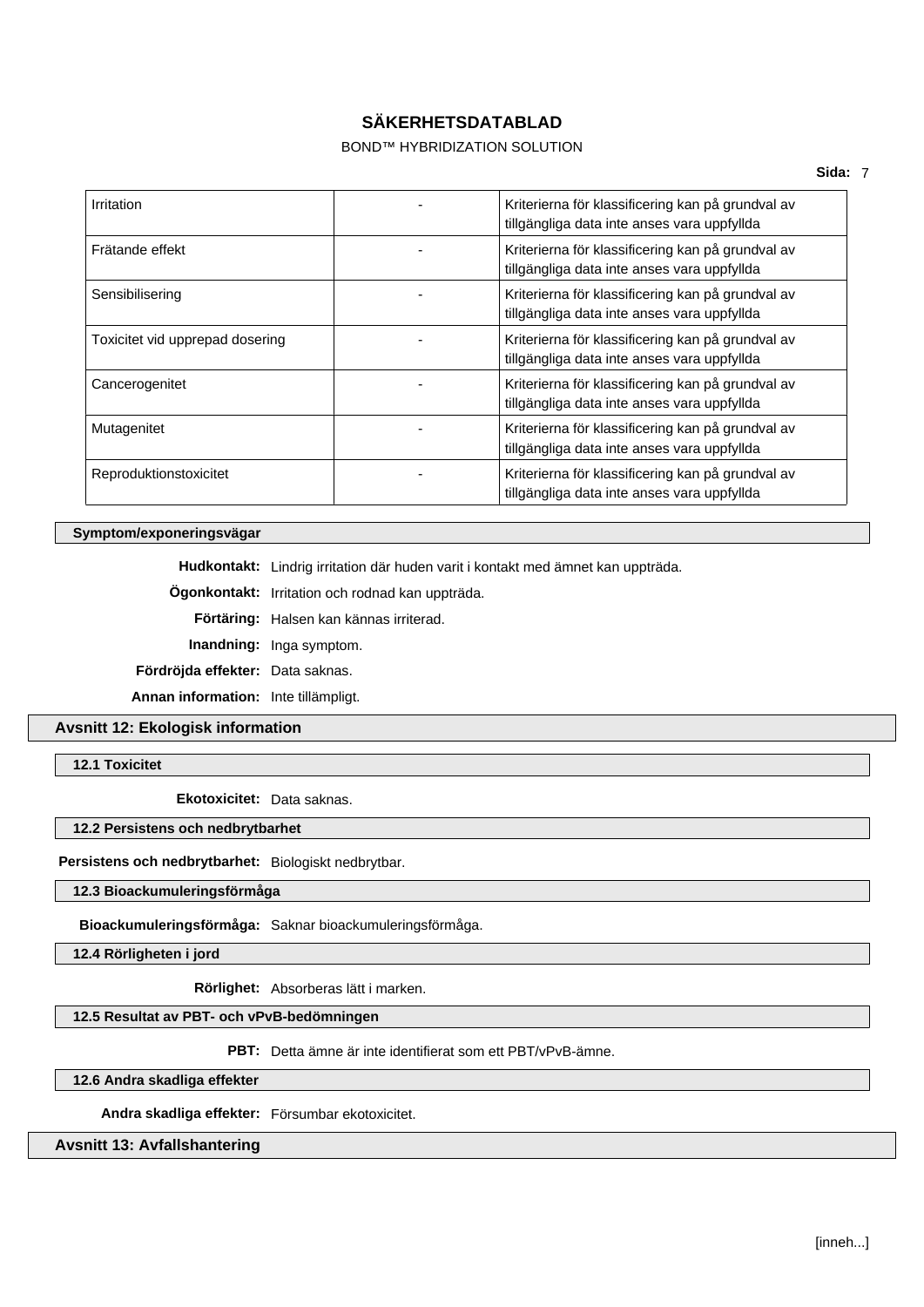## BOND™ HYBRIDIZATION SOLUTION

| 13.1 Avralispenandlingsmetoder          |                                                                                                                                                        |
|-----------------------------------------|--------------------------------------------------------------------------------------------------------------------------------------------------------|
|                                         | Metoder för omhändertagande: Flytta till lämplig behållare - skall omhändertagas av företag med specialistkompetens<br>vad gäller denna typ av avfall. |
| Återvinningsåtgärder: Inte tillämpligt. |                                                                                                                                                        |
|                                         | Omhändertagande förpackningar: Skall omhändertagas av företag med specialistkompetens vad gäller denna typ av avfall.                                  |
|                                         | <b>OBS:</b> Observera eventuell förekomst av ytterligare lokala eller nationella bestämmelser                                                          |
|                                         | angående avfallshantering.                                                                                                                             |

### **Avsnitt 14: Transportinformation**

**13.1 Avfallsbehandlingsmetoder**

**Landtransport (ADR/RID):** Inget regleras för transport till lands.

**Sjötransport (IMDG):** Inget regleras för transport till sjöss.

**Flygtransport(IATA):** Inget regleras för flygtransport.

**Inre vattenvägar (ADNR/AND):** Inget regleras för transport på inre vattenvägar.

Underavsnitt 14.1 till 14.7 gäller inte. Men, som med alla kemikalier, så bör förpackningar som innehåller denna substans hanteras på

ett sådant sätt som minimerar risken för att förpackningarna skadas och att läckage uppstår vid inlastning, transportering och urlastning.

### **Avsnitt 15: Gällande föreskrifter**

### **15.1 Föreskrifter/lagstiftning om ämnet eller blandningen när det gäller säkerhet, hälsa och miljö**

**Särskilda föreskrifter:** Säkerhetsdatablad enligt;

Europaparlamentets och rådets förordning (EG) nr 1907/2006 om registrering,

utvärdering, godkännande och begränsning av kemikalier (REACH).

EUROPAPARLAMENTETS OCH RÅDETS FÖRORDNING (EG) nr 1272/2008 om klassificering, märkning och förpackning av ämnen och blandningar.

Europaparlamentets och rådets direktiv 1999/45/EG om tillnärmning av medlemsstaternas lagar och andra författningar om klassificering, förpackning och märkning av farliga preparat.

## **15.2 Kemikaliesäkerhetsbedömning**

**Kemikaliesäkerhetsbedömning:** Leverantören har inte genomfört en kemikaliesäkerhetsbedömning för ämnet eller blandningen.

## **Avsnitt 16: Annan information**

### **Annan information**

|                                              | Annan information: * indikerar text i säkerhetsdatabladet som har ändrats sedan den senaste revideringen.            |
|----------------------------------------------|----------------------------------------------------------------------------------------------------------------------|
| Fraser i avsnitt 2/3: H315: Irriterar huden. |                                                                                                                      |
|                                              | H319: Orsakar allvarlig ögonirritation.                                                                              |
|                                              | H335: Kan orsaka irritation i luftvägarna.                                                                           |
|                                              | H360D: Kan skada det ofödda barnet.                                                                                  |
|                                              | R36/37/38: Irriterar ögonen, andningsorganen och huden.                                                              |
|                                              | R61: Kan ge fosterskador.                                                                                            |
|                                              | Friskrivningsklausul: Ovanstående information bör vara korrekt men utger sig inte för att vara allomfattande och bör |
|                                              | därför endast användas som vägledning. Företaget kan inte hållas ansvarig för eventuella skador                      |
|                                              | som uppstår som följd av hantering av eller kontakt med ovanstående produkt.<br>[sista sidan]                        |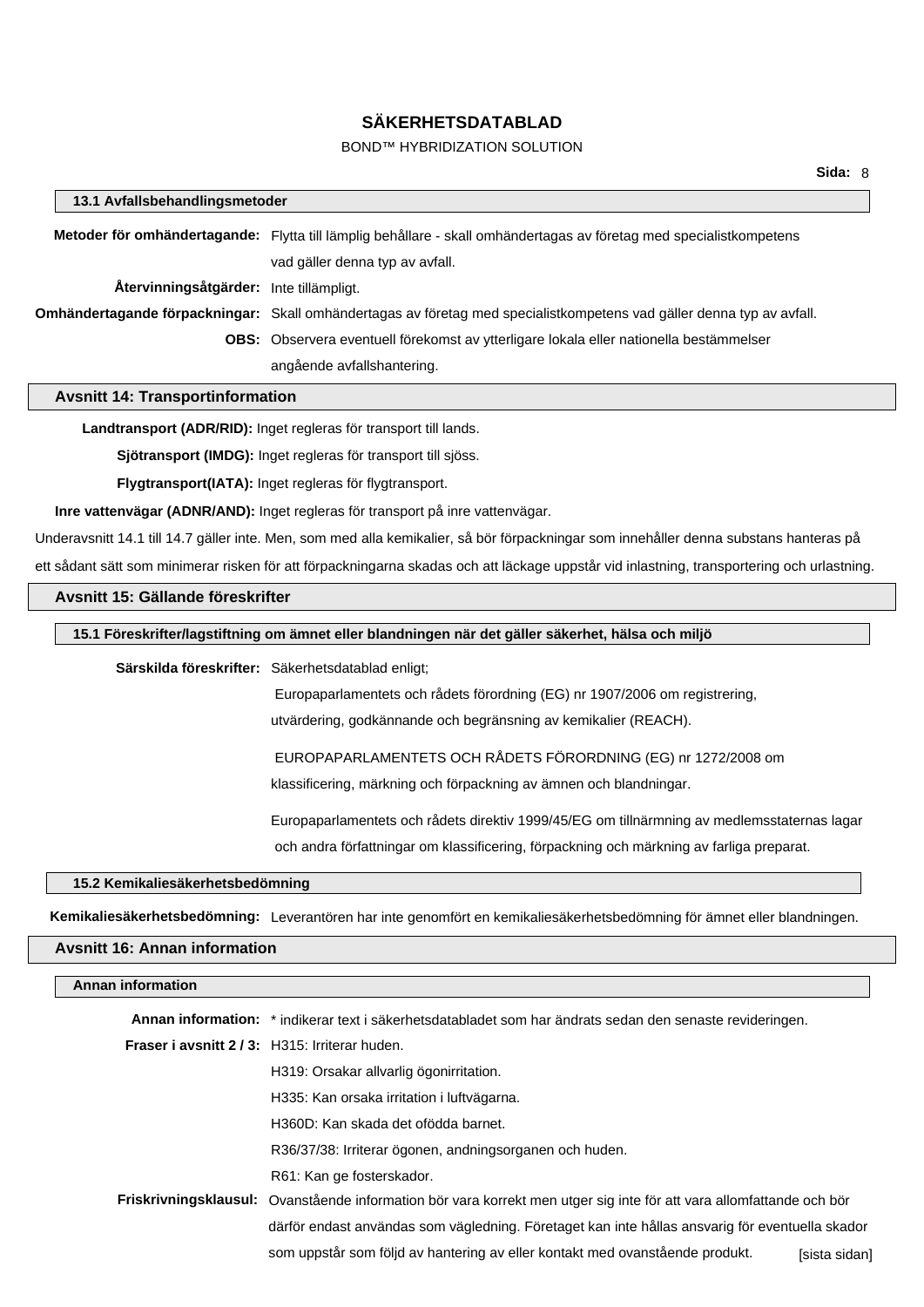

BOND™ HYBRIDIZATION SOLUTION

**Σελίδα:** 1 **Ημερομηνία σύνθεσης:** 18/JAN/2019 **Αριθ. Αναθεώρησης:** 3

## **Τμημα 1: Στοιχεία ουσίας/παρασκευάσματος και εταιρείας/επιχείρησης**

## **1.1. Αναγνωριστικός κωδικός προϊόντος**

**Ονομασία προϊόντος:** BOND™ HYBRIDIZATION SOLUTION

**Αριθμός καταχώρισης REACH:** Δεν υπάρχουν αριθμοί καταχώρισης για ορισμένες ή όλες τις ουσίες που συνιστούν αυτό το μείγμα είτε διότι η ουσία ή οι ουσίες εξαιρούνται από την υποχρέωση ταξινόμησης, είτε διότι η ετήσια ποσότητα παραγωγής ή εισαγωγής δεν απαιτεί καταχώριση, είτε διότι η καταληκτική ημερομηνία καταχώρισης για αυτές τις ουσίες είναι μεταγενέστερη.

**1.2. Συναφείς προσδιοριζόμενες χρήσεις της ουσίας ή του μείγματος και αντενδεικνυόμενες χρήσεις**

**Χρήση του προϊόντος:** Χρήση σε εργαστήρια επαγγελματίες

**1.3. Στοιχεία του προμηθευτή του δελτίου δεδομένων ασφαλείας**

| Oνομασία εταιρείας: Leica Biosystems Newcastle Ltd |
|----------------------------------------------------|
| <b>Balliol Business Park West</b>                  |
| <b>Benton Lane</b>                                 |
| Newcastle Upon Tyne                                |
| <b>NE12 8EW</b>                                    |
| United Kingdom                                     |
| Tn $\lambda$ : +44 191 2150567                     |
| $Φαξ$ : +44 191 2151152                            |
|                                                    |

**Email:** msds@LeicaBiosystems.com

## **1.4. Αριθμός τηλεφώνου επείγουσας ανάγκης**

**Τηλ. (εκτάκτης ανάγκης):** ΗΠΑ και Καναδάς : 18004249300 Έξω από τις ΗΠΑ και τον Καναδά : +1 7037415970 Για κλήσεις έκτακτης ανάγκης μόνο.

### **Τμημα 2: Προσδιορισμός επικινδυνότητας**

| 2.1. Ταξινόμηση της ουσίας ή του μείγματος        |                                                                                         |          |
|---------------------------------------------------|-----------------------------------------------------------------------------------------|----------|
| Ταξινόμηση (CLP):                                 | Eye Irrit. 2: H319; Repr. 1B: H360D; Skin Irrit. 2: H315                                |          |
| Ταξινόμηση (DSD/DPD):                             | T: R61                                                                                  |          |
| Ανεπιθύμητες επιδράσεις:                          | Προκαλεί ερεθισμό του δέρματος. Προκαλεί σοβαρό οφθαλμικό ερεθισμό. Μπορεί να βλάψει το |          |
|                                                   | έμβρυο.                                                                                 |          |
| 2.2. Στοιχεία επισήμανσης                         |                                                                                         |          |
| Στοιχεία επισήμανσης (CLP):                       |                                                                                         |          |
|                                                   | Δηλώσεις επικινδυνότητας: Η315: Προκαλεί ερεθισμό του δέρματος.                         |          |
|                                                   | Η319: Προκαλεί σοβαρό οφθαλμικό ερεθισμό.                                               |          |
|                                                   | Η360D: Μπορεί να βλάψει το έμβρυο.                                                      |          |
| Προειδοποιητές λέξεις: Κίνδυνος                   |                                                                                         |          |
| <b>Εικονογράμματα κινδύνου:</b> GHS07: Θαυμαστικό |                                                                                         |          |
|                                                   | GHS08: Κίνδυνος για την υγεία                                                           | (0.0005) |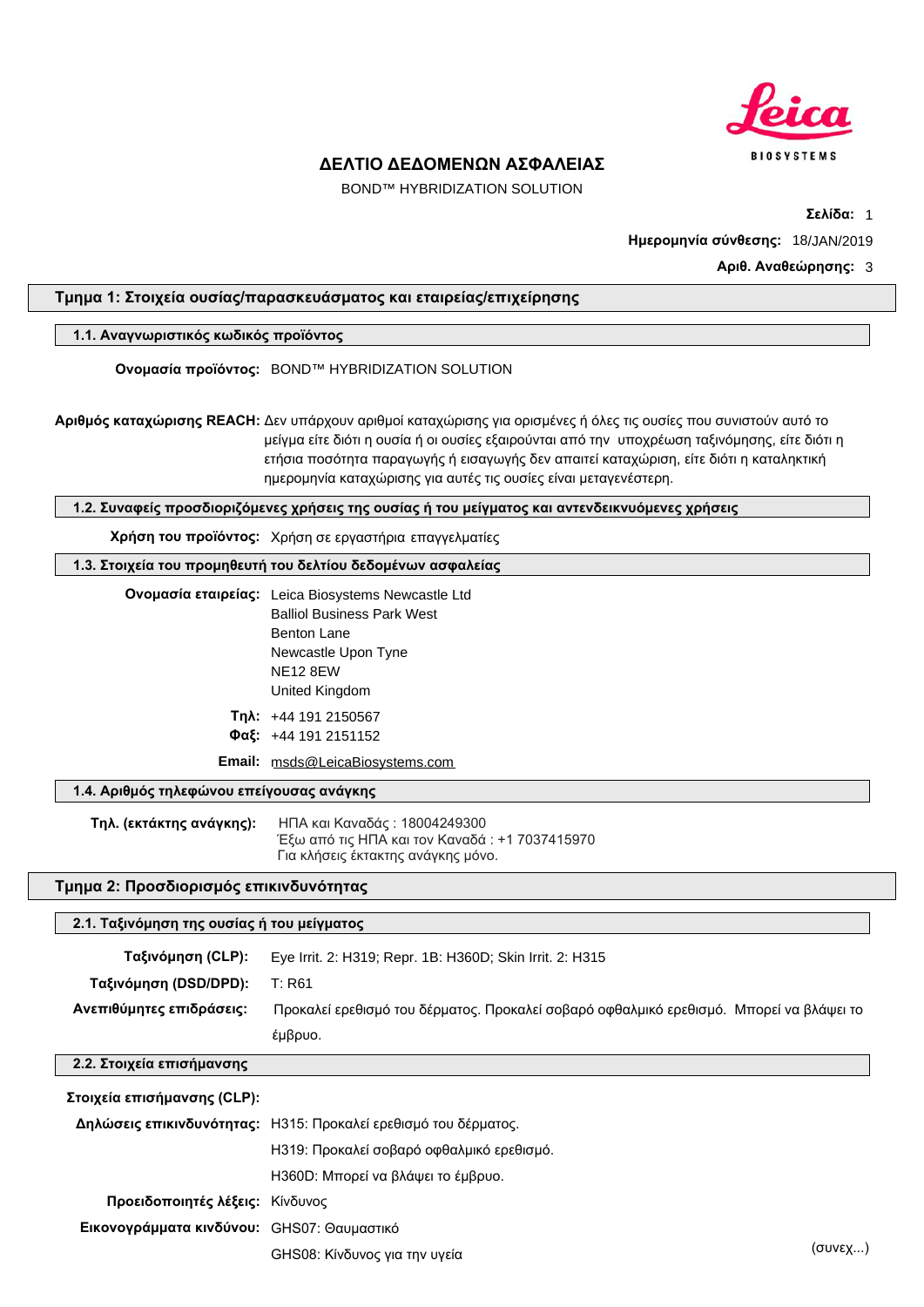BOND™ HYBRIDIZATION SOLUTION



**Δηλώσεις προφυλάξεων:** P201: Εφοδιαστείτε με τις ειδικές οδηγίες πριν από τη χρήση. P202: Μην το χρησιμοποιήσετε πριν διαβάσετε και κατανοήσετε τις οδηγίες προφύλαξης. P260: Μην αναπνέετε σκόνη/αναθυμιάσεις/αέρια/σταγονίδια/ατμούς/εκνεφώματα P308+313: ΣΕ ΠΕΡΙΠΤΩΣΗ έκθεσης ή πιθανότητας έκθεσης: Συμβουλευθείτε/Επισκεφθείτε γιατρό. P314: Συμβουλευθείτε/Επισκεφθείτε γιατρό εάν αισθανθείτε αδιαθεσία. P264: Πλύνετε σχολαστικά μετά το χειρισμό. P280: Να φοράτε προστατευτικά γάντια/προστατευτικά ενδύματα/μέσα ατομικής προστασίας για τα μάτια/πρόσωπο. P305+351+338: ΣΕ ΠΕΡΙΠΤΩΣΗ ΕΠΑΦΗΣ ΜΕ ΤΑ ΜΑΤΙΑ: Ξεπλύνετε προσεκτικά με νερό για αρκετά λεπτά. Εάν υπάρχουν φακοί επαφής, αφαιρέστε τους, εφόσον είναι εύκολο. Συνεχίστε να ξεπλένετε. P337+313: Εάν δεν υποχωρεί ο οφθαλμικός ερεθισμός: Συμβουλευθείτε/Επισκεφθείτε γιατρό. P302+352: ΣΕ ΠΕΡΙΠΤΩΣΗ ΕΠΑΦΗΣ ΜΕ ΤΟ ΔΕΡΜΑ: Πλύνετε με άφθονο νερό και σαπούνι. P332+313: Εάν παρατηρηθεί ερεθισμός του δέρματος: Συμβουλευθείτε/Επισκεφθείτε γιατρό. \* P362+364: Βγάλτε τα μολυσμένα ρούχα και πλύντε τα πριν τα ξαναχρησιμοποιήσετε. **Στοιχεία επισήμανσης (DSD/DPD): Σύμβολα κινδύνου:** Τοξικό.



| .3. Αλλοι κίνδυνοι |                                                                                           |
|--------------------|-------------------------------------------------------------------------------------------|
|                    | <b>Φράσεις προειδοποίησης:</b> Μόνο για επαγγελματική χρήση.                              |
|                    | χρήση.                                                                                    |
|                    | S53: Αποφεύγετε την έκθεση εφοδιαστείτε με τις ειδικές οδηγίες πριν από τη                |
|                    | ιατρική συμβουλή (δείξτε την ετικέττα αν είναι δυνατό).                                   |
|                    | Φράσεις ασφαλείας: S45: Σε περίπτωση ατυχήματος ή αν αισθανθείτε αδιαθεσία ζητήστε αμέσως |
|                    | Φράσεις κινδύνου: R61: Μπορεί να βλάψει το έμβρυο κατά τη διάρκεια της κύησης.            |
|                    |                                                                                           |

**Αλλοι κίνδυνοι:** Κίνδυνος σοβαρής βλάβης της υγείας ύστερα απο παρατεταμένη έκθεση.

**ΑΒΤ:** Αυτή η ουσία δεν αναγνωρίζεται ως ουσία ABT/vPvB.

# **Τμημα 3: Σύνθεση/πληροφορίες για τα συστατικά**

 $2.3. \ \mu$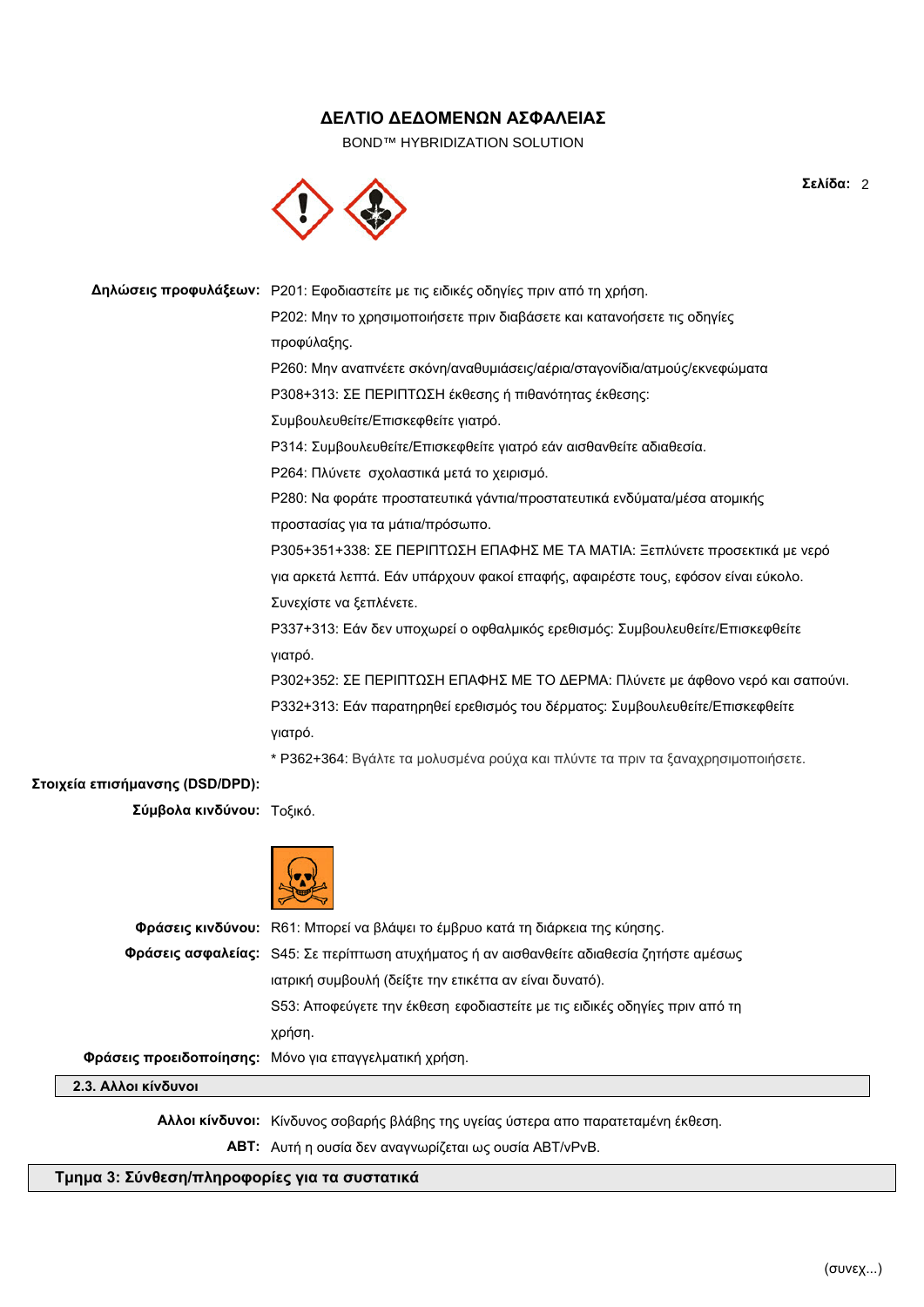BOND™ HYBRIDIZATION SOLUTION **Σελίδα:** 3

### **3.2. Μείγματα**

### **Επικίνδυνα συστατικά:**

## **FORMAMIDE**

|           | CAS     | Ταξινόμηση (CLP) | Ταξινόμηση (DSD/DPD) | Ιοσοστό |
|-----------|---------|------------------|----------------------|---------|
| 200-842-0 | 75-12-7 | Repr. 1B: H360D  | T: R6′               | 30-50%  |

## **Αριθμός καταχώρισης REACH:** 01-2119496064-35-XXXX

**SVHC:** Η φορμαμίδη είναι ταξινομημένη ως ουσία που εμπνέει πολύ μεγάλη ανησυχία.

### **DEXTRAN SULPHATE**

| $9011 - 18 - 1$ | Skin Irrit. 2: H315; Eye Irrit. 2: H319; | $\mid$ Xi: R36/37/38 | 10-30% |
|-----------------|------------------------------------------|----------------------|--------|
|                 | STOT SE 3: H335                          |                      |        |

## **Αριθμός καταχώρισης REACH:** Δεν ισχύει.

### **\*EDETIC ACID (EDTA)**

| ∗⊏∩<br>◡         | *CAS     | *Ταξινόμηση (CLP)   | Ταξινόμηση (DSD/DPD) | Ιοσοστό      |
|------------------|----------|---------------------|----------------------|--------------|
| $*200 - 449 - 4$ | *60-00-4 | *Eve Irrit, 2: H319 | *N/A                 | l-10%<br>* 4 |

## **\*Αριθμός καταχώρισης REACH:** \*N/A

### **\*TROMETAMOL**

| *EC          | *CAS     | *Ταξινόμηση (CLP)                                         | *Ταξινόμηση (DSD/DPD) | *Ποσοστό |
|--------------|----------|-----------------------------------------------------------|-----------------------|----------|
| l *201-064-4 | *77-86-1 | *Skin Irrit 2: H315; Eye Irrit 2: H319;<br>STOT SE 3 H335 | *N/A                  | *1-10%   |

# **\*Αριθμός καταχώρισης REACH:** \*01-2119957659-16-XXXX

### **\*TETRASODIUM PYROPHOSPHATE**

| *EC                                                | *CAS       | *Ταξινόμηση (CLP) | ' *Ταξινόμηση (DSD/DPD) <sub>Ι</sub> | *Ποσοστό |
|----------------------------------------------------|------------|-------------------|--------------------------------------|----------|
| l *231-767-1                                       | *7722-88-5 | Eve Irrit 2: H319 | *N/A                                 | *1-10%   |
| *Αριθμός καταχώρισης REACH: *01-2119489794-17-XXXX |            |                   |                                      |          |

## **Τμημα 4: Μέτρα πρώτων βοηθειών**

### **4.1. Περιγραφή των μέτρων πρώτων βοηθειών**

| Επαφή με το δέρμα: Απομακρύνετε αμέσως όλα τα μολυσμένα ρούχα και υποδήματα εκτός εάν έχουν κολλήσει  |
|-------------------------------------------------------------------------------------------------------|
| στο δέρμα. Καταβρέξτε το προσβεβλημένο δέρμα με τρεχούμενο νερό για 10 λεπτά ή                        |
| περισσότερο εάν η ουσία εξακολουθεί να είναι πάνω στο δέρμα. Συμβουλευθείτε ιατρό.                    |
| Επαφή με τα μάτια: Πλύνετε το μάτι με τρεχούμενο νερό για 15 λεπτά. Συμβουλευθείτε ιατρό.             |
| Βρώση: Πλύνετε το στόμα με νερό. Συμβουλευθείτε ιατρό. Μην προκαλέσετε εμετό.                         |
| <b>Εισπνοή:</b> Απομακρύνετε το θύμα από το μολυσμένο χώρο επιβεβαιώνοντας την προσωπική σας ασφάλειο |
| κατά την απομάκρυνση. Συμβουλευθείτε ιατρό. Μεταφέρετε σε φρέσκο αέρα σε                              |
| περίπτωση τυχαίας εισπνοής των ατμών.                                                                 |
| 4.2. Σημαντικότερα συμπτώματα και επιδράσεις, οξείες ή μεταγενέστερες                                 |

**Επαφή με το δέρμα:** Μπορεί να υπάρχει ελαφρός ερεθισμός στο σημείο επαφής.

**Επαφή με τα μάτια:** Μπορεί να σημειωθεί ερεθισμός και κοκκίνισμα.

**Βρώση:** Μπορεί να υπάρξει ερεθισμός του λαιμού.

**Εισπνοή:** Απουσία συμπτωμάτων.

**Καθυστερημένες / 6μεσες επιδράσεις:** Δε διατίθενται δεδομένα.

## **4.3. νδειξη οιασδήποτε απαιτούμενης άμεσης ιατρικής φροντίδας και ειδικής θεραπείας**

**Αμεση / Ειδική θεραπεία:** Δείξτε αυτό το δελτίο ασφάλειας δεδομένων στον εφημερεύοντα ιατρό. Μην προκαλέσετε εμετό.

## **Τμημα 5: Μέτρα για την καταπολέμηση της πυρκαγιάς**

### **5.1. Πυροσβεστικά μέσα**

**Μέσα πυρόσβεσης:** Πρέπει να χρησιμοποιούνται κατάλληλα μέσα πυρόσβεσης για την περιβάλλουσα πυρκαγιά. Αφρός αλκοολών ή πολυμερών. Αφρός ανθεκτικός σε αλκοόλες. Ξηρή χημική σκόνη. Διοξείδιο του άνθρακα. Ψεκαζόμενο νερό. (συνεχ...)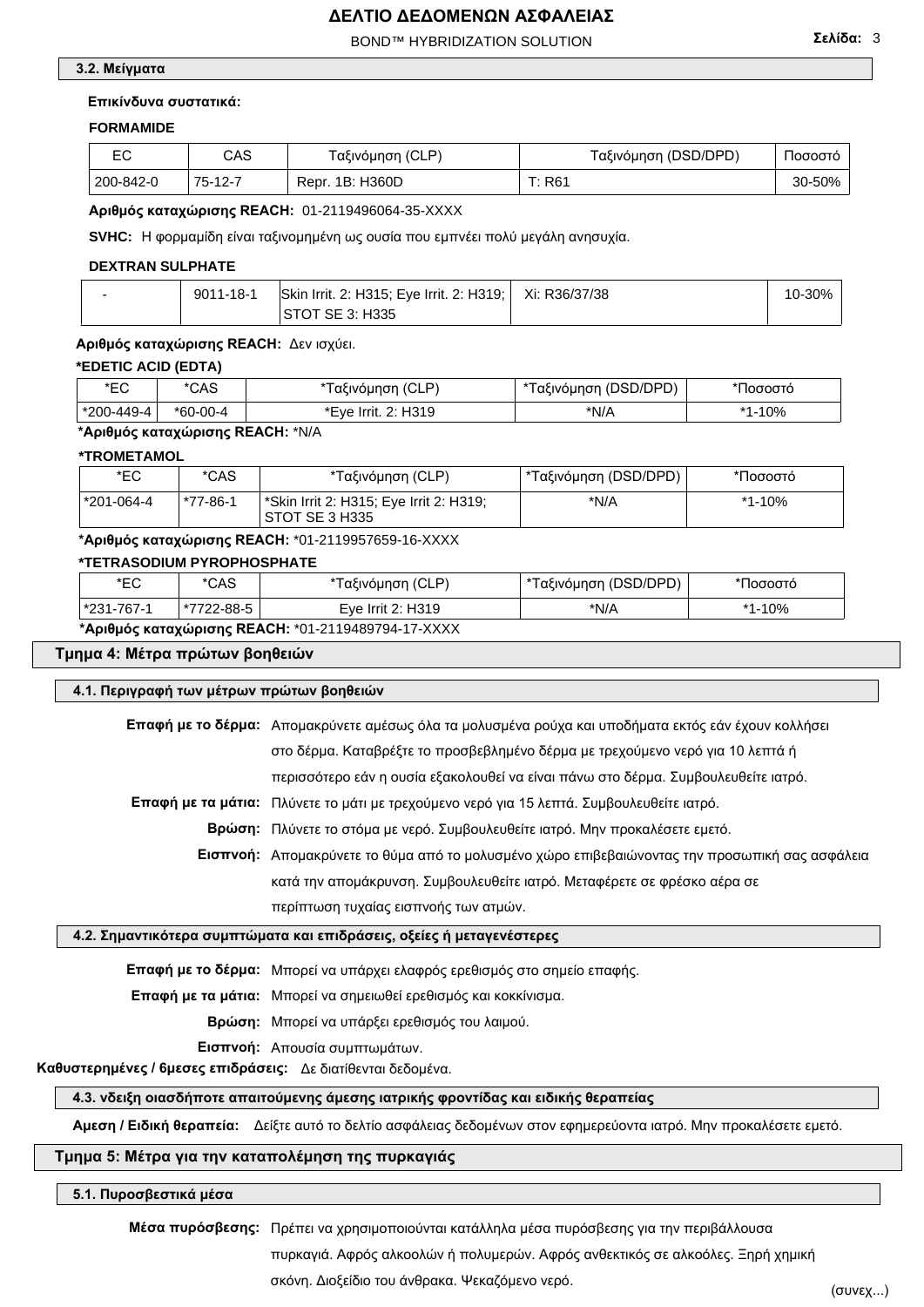BOND™ HYBRIDIZATION SOLUTION

### **5.2. Ειδικοί κίνδυνοι που προκύπτουν από την ουσία ή το μείγμα**

**Κίνδυνοι από την έκθεση:** Κατά την καύση εκλύει τοξικούς καπνούς μονοξειδίου του άνθρακα. Κατά την καύση εκλύει τοξικούς καπνούς οξειδίου του αζώτου. Κατά την καύση εκλύει τοξικούς καπνούς υδροκυάνιου. Κατά την καύση εκλύει τοξικούς καπνούς αμμωνία.

### **5.3. Συστάσεις για τους πυροσβέστες**

**Συστάσεις για τους πυροσβέστες:** Χρησιμοποιείτε αυτόνομη αναπνευστική συσκευή. Φοράτε προστατευτική ενδυμασία για την αποφυγή επαφής με το δέρμα και τα μάτια.

### **Τμημα 6: Μέτρα για την αντιμετώπιση τυχαίας έκλυσης**

### **6.1. Προσωπικές προφυλάξεις, προστατευτικός εξοπλισμός και διαδικασίες έκτακτης ανάγκης**

**Προσωπικές προφυλάξεις:** Μην αποπειραθείτε να αναλάβετε δράση χωρίς κατάλληλη προστατευτική ενδυμασία δείτε το σημείο 8 του ΔΔΑ. Σημαδέψτε τη μολυσμένη περιοχή με πινακίδες και εμποδίστε την πρόσβαση μη εξουσιοδοτημένου προσωπικού. Τοποθετήστε τα δοχεία που παρουσιάζουν διαρροές με το σημείο διαρροής προς τα πάνω για να αποφευχθεί η διαφυγή του υγρού.

### **6.2. Περιβαλλοντικές προφυλάξεις**

**Περιβαλλοντικές προφυλάξεις:** Μην απορρίψετε στην αποχέτευση ή τους ποταμούς. Περιορίστε τη διαφυγή με τοίχωμα προστασίας όχθης.

### **6.3. Μέθοδοι και υλικά για περιορισμό και καθαρισμό**

**Διαδικασίες καθαρισμού:** Μόνο ειδικευμένο προσωπικό που διαθέτει εξοικείωση με τη συγκεκριμένη ουσία πρέπει να χειρίζεται τον καθαρισμό. Πραγματοποιείτε απορρόφηση μέσα σε ξηρό έδαφος ή άμμο. Μεταφέρετε σε δοχείο περισυλλογής και ανακύκλωσης που κλείνει και φέρει την κατάλληλη σήμανση για διάθεση με κατάλληλη μέθοδο. Ανατρέξτε στο σημείο 13 του ΔΔΑ για την κατάλληλη μέθοδο διάθεσης.

### **6.4. Παραπομπή σε άλλα τμήματα**

**Παραπομπή σε άλλα τμήματα:** Ανατρέξτε στο σημείο 8 του ΔΔΑ. Ανατρέξτε στο σημείο 13 του ΔΔΑ.

### **Τμημα 7: Χειρισμός και αποθήκευση**

### **7.1. Προφυλάξεις για ασφαλή χειρισμό**

**Απαιτήσεις χειρισμού:** Αποφεύγετε την άμεση επαφή με την ουσία. Βεβαιωθείτε ότι η περιοχή αερίζεται

επαρκώς.

### **7.2. Συνθήκες για την ασφαλή φύλαξη, συμπεριλαμβανομένων τυχόν ασυμβίβαστων**

**Συνθήκες αποθήκευσης:** Να φυλάσσεται σε δροσερό, καλά αεριζόμενο μέρος. Το δοχείο να διατηρείται

ερμητικά κλεισμένο. Μακριά από πηγές ανάφλεξης. Αποφεύγετε όλες τις ασύμβατες

ουσίες και συνθήκες δείτε το σημείο 10 του ΔΔΑ.

**Κατάλληλη συσκευασία** Δεν ισχύει.

**7.3. Ειδική τελική χρήση ή χρήσεις**

**Ειδική τελική χρήση(εις):** Χρήση σε εργαστήρια επαγγελματίες

## **Τμημα 8: 8λεγχος της έκθεσης/ατομική προστασία**

**8.1. Παράμετροι ελέγχου**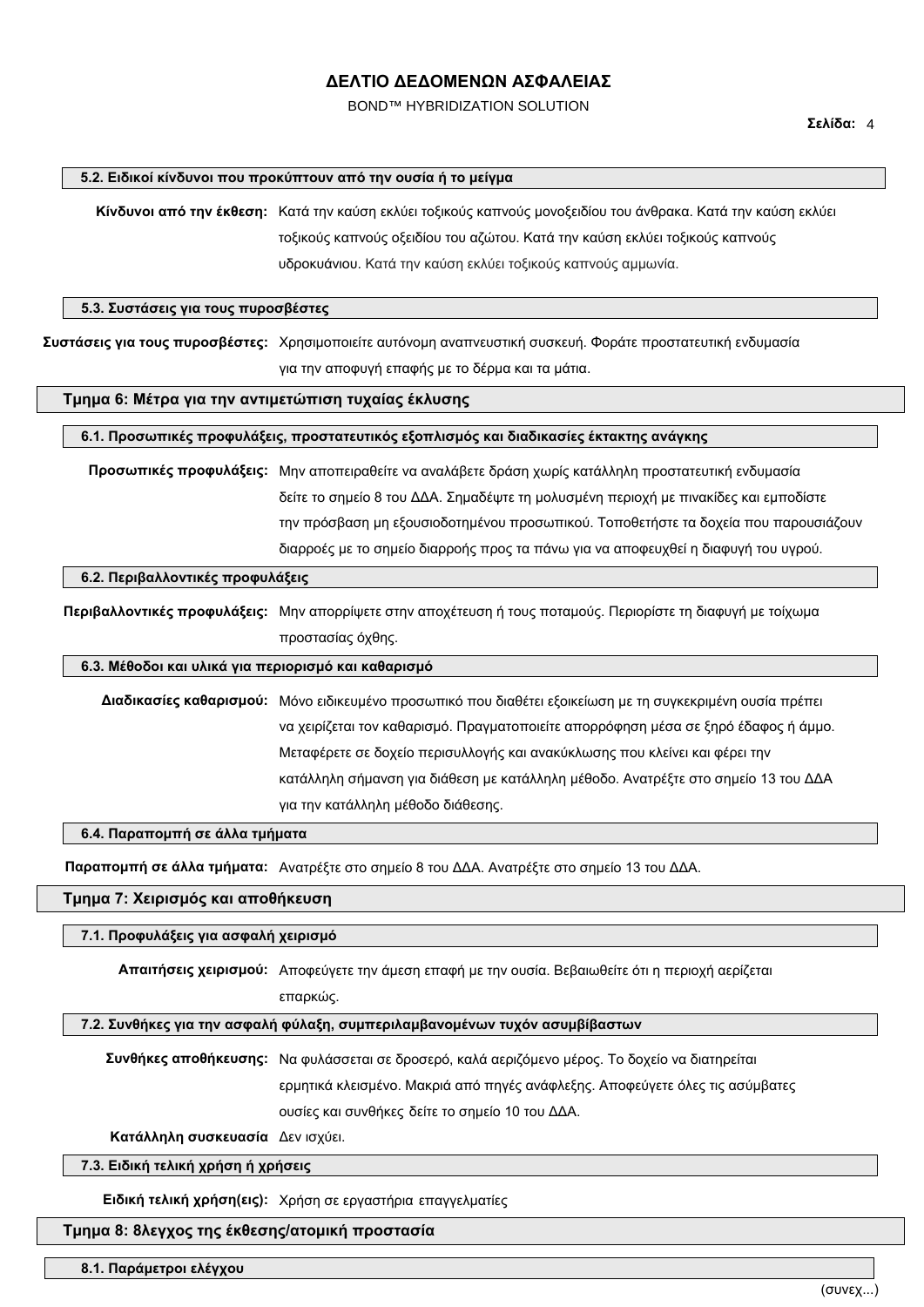BOND™ HYBRIDIZATION SOLUTION

**Σελίδα:** 5

**Επικίνδυνα συστατικά:**

### **FORMAMIDE**

## **Ορια έκθεσης εργαζομένων Αναπνεύσιμη σκόνη**

|    | .           |            |         |            |
|----|-------------|------------|---------|------------|
|    | 8 ωρών:     | 15 λεπτών: | 8 ωρών: | 15 λεπτών: |
| GR | 30 mg/m $3$ | 45 mg/m3   |         |            |

## **DNEL/PNEC**

**DNEL / PNEC** Δε διατίθενται δεδομένα.

| 8.2. 8λεγχοι έκθεσης |                                                                                                      |
|----------------------|------------------------------------------------------------------------------------------------------|
|                      | <b>Μηχανολογικά μέτρα:</b> Βεβαιωθείτε ότι η περιοχή αερίζεται επαρκώς. Βεβαιωθείτε ότι εφαρμόζονται |
|                      | όλα τα μηχανολογικά μέτρα που αναφέρονται στο σημείο 7 του ΔΔΑ.                                      |
|                      | Αναπνευστική προστασία: Σε επείγουσα ανάγκη πρέπει να υπάρχει αναπνευστική προστασία.                |
|                      | Προστασία χεριών: Στεγανά γάντια. Γάντια βουτυλίου.                                                  |
|                      | Προστασία ματιών: Βεβαιωθείτε ότι υπάρχει κοντά δοχείο πλύσεως οφθαλμού. Προστατευτικά γυαλιά        |
|                      | που εφαρμόζουν καλά.                                                                                 |
|                      | Προστασία δέρματος: Στεγανή προστατευτική ενδυμασία. Ελαστικές μπότες.                               |
|                      | Περιβαλλοντικά: Εμποδίστε την είσοδο σε δημόσιους υπονόμους ή στο άμεσο περιβάλλον. Βεβαιωθείτε      |
|                      | ότι εφαρμόζονται όλα τα μηχανολογικά μέτρα που αναφέρονται στο σημείο 7 του ΔΔΑ.                     |
|                      | Ανατρέξτε στην ειδική νομοθεσία του ΚράτουΜέλους για τις απαιτήσεις υπό την                          |
|                      | κοινοτική περιβαλλοντική νομοθεσία.                                                                  |

## **Τμημα 9: Φυσικές και χημικές ιδιότητες**

| 9.1. Στοιχεία για τις βασικές φυσικές και χημικές ιδιότητες |                                              |                                                        |
|-------------------------------------------------------------|----------------------------------------------|--------------------------------------------------------|
| Κατάσταση: Υγρό                                             |                                              |                                                        |
|                                                             | Χρώμα: Αχρωμο                                |                                                        |
|                                                             | Οσμή: Αοσμο                                  |                                                        |
|                                                             | Ταχύτητα εξάτμισης: Δε διατίθενται δεδομένα. |                                                        |
|                                                             | Οξειδωτικό: Δε διατίθενται δεδομένα.         |                                                        |
| Διαλυτότητα στο νερό: Αναμίξιμο                             |                                              |                                                        |
|                                                             | <b>Ιξώδες:</b> Δε διατίθενται δεδομένα.      |                                                        |
| Σημείο / περιοχή ζέσης: Δε διατίθενται δεδομένα.            |                                              | Σημείο / περιοχή τήξης: Δε διατίθενται δεδομένα.       |
| Ορια αναφλεξ. %: χαμηλότερο: Δε διατίθενται δεδομένα.       |                                              | ανώτερο: Δε διατίθενται δεδομένα.                      |
|                                                             | Σημείο ανάφλεξης: Δε διατίθενται δεδομένα.   | Συντελ. καταν. οκτανόλη/νερό: Δε διατίθενται δεδομένα. |
| Αυτοαναφλεξιμότητα: Δεν ισχύει.                             |                                              | Πίεση ατμών: Δε διατίθενται δεδομένα.                  |
|                                                             | Σχετική πυκνότητα: Δε διατίθενται δεδομένα.  | <b>pH:</b> Δε διατίθενται δεδομένα.                    |
|                                                             | <b>VOC g/l:</b> Δε διατίθενται δεδομένα.     |                                                        |

**9.2. 6λλες πληροφορίες**

**Αλλες πληροφορίες:** Δεν ισχύει.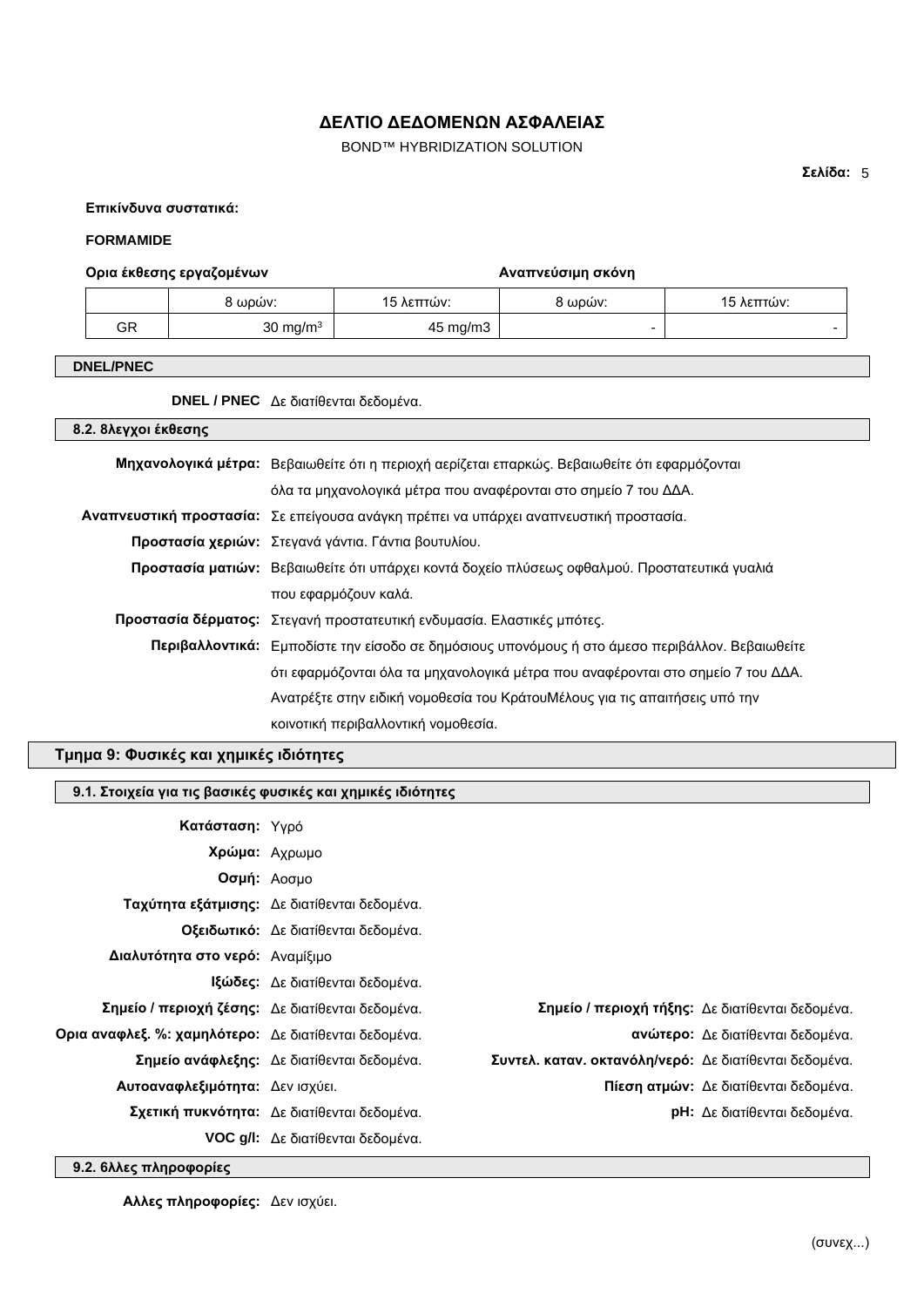## BOND™ HYBRIDIZATION SOLUTION

## **Τμημα 10: Σταθερότητα και δραστικότητα**

## **10.1. Δραστικότητα**

**Δραστικότητα:** Σταθερό υπό τις συνιστώμενες συνθήκες μεταφοράς ή αποθήκευσης.

## **10.2. Χημική σταθερότητα**

**Χημική σταθερότητα:** Σταθερό υπό κανονικές συνθήκες.

### **10.3. Πιθανότητα επικίνδυνων αντιδράσεων**

**Επικίνδυνες αντιδράσεις:** Δεν θα προκύψουν επικίνδυνες αντιδράσεις υπό κανονικές συνθήκες μεταφοράς ή αποθήκευσης. Η αποσύνθεση ενδέχεται να προκύψει με την έκθεση στις συνθήκες ή στα υλικά που παρατίθενται παρακάτω.

**10.4. Συνθήκες προς αποφυγήν**

**Συνθήκες να αποφεύγονται:** Θερμότητα. Θερμές επιφάνειες. Φλόγες.

### **10.5. Μη συμβατά υλικά**

**Υλικά να αποφεύγονται:** Ισχυροί οξειδωτικοί παράγοντες. Οξέα. Βάσεις. Ιώδιο πυριδίνη τριοξείδιο του θείου Αργίλιο. Σίδηρος. Χαλκός. Διαβρώνει φυσικό καουτσούκ.

### **10.6. Επικίνδυνα προϊόντα αποσύνθεσης**

**Επικ. προϊόντα αποσύνθ.:** Κατά την καύση εκλύει τοξικούς καπνούς μονοξειδίου του άνθρακα. Κατά την καύση εκλύει τοξικούς καπνούς οξειδίου του αζώτου. Κατά την καύση εκλύει τοξικούς καπνούς υδροκυάνιου .

## **Τμημα 11: Τοξικολογικές πληροφορίες**

### **11.1. Πληροφορίες για τις τοξικολογικές επιπτώσεις**

### **Επικίνδυνα συστατικά:**

## **FORMAMIDE**

| του στόματος | αρουραίος | LD50    | $5325 \mid$ mg/kg  |
|--------------|-----------|---------|--------------------|
| Αέρια        | αρουραίος | 4H LC50 | $>21$ mg/L         |
| Δερματικός   | αρουραίος | ∟D50    | >3000 mg/kg bw/day |

## **Εξαιρούμενες επιδράσεις για το μίγμα:**

| Επίδραση                        | Οδός | Βάση                                                                      |
|---------------------------------|------|---------------------------------------------------------------------------|
| Οξεία τοξικότητα (επιβλαβής)    |      | Βάσει των διαθέσιμων δεδομένων, τα κριτήρια<br>ταξινόμησης δεν πληρούνται |
| Οξεία τοξικότητα (τοξικός)      |      | Βάσει των διαθέσιμων δεδομένων, τα κριτήρια<br>ταξινόμησης δεν πληρούνται |
| Οξεία τοξικότητα (πολύ τοξικός) |      | Βάσει των διαθέσιμων δεδομένων, τα κριτήρια<br>ταξινόμησης δεν πληρούνται |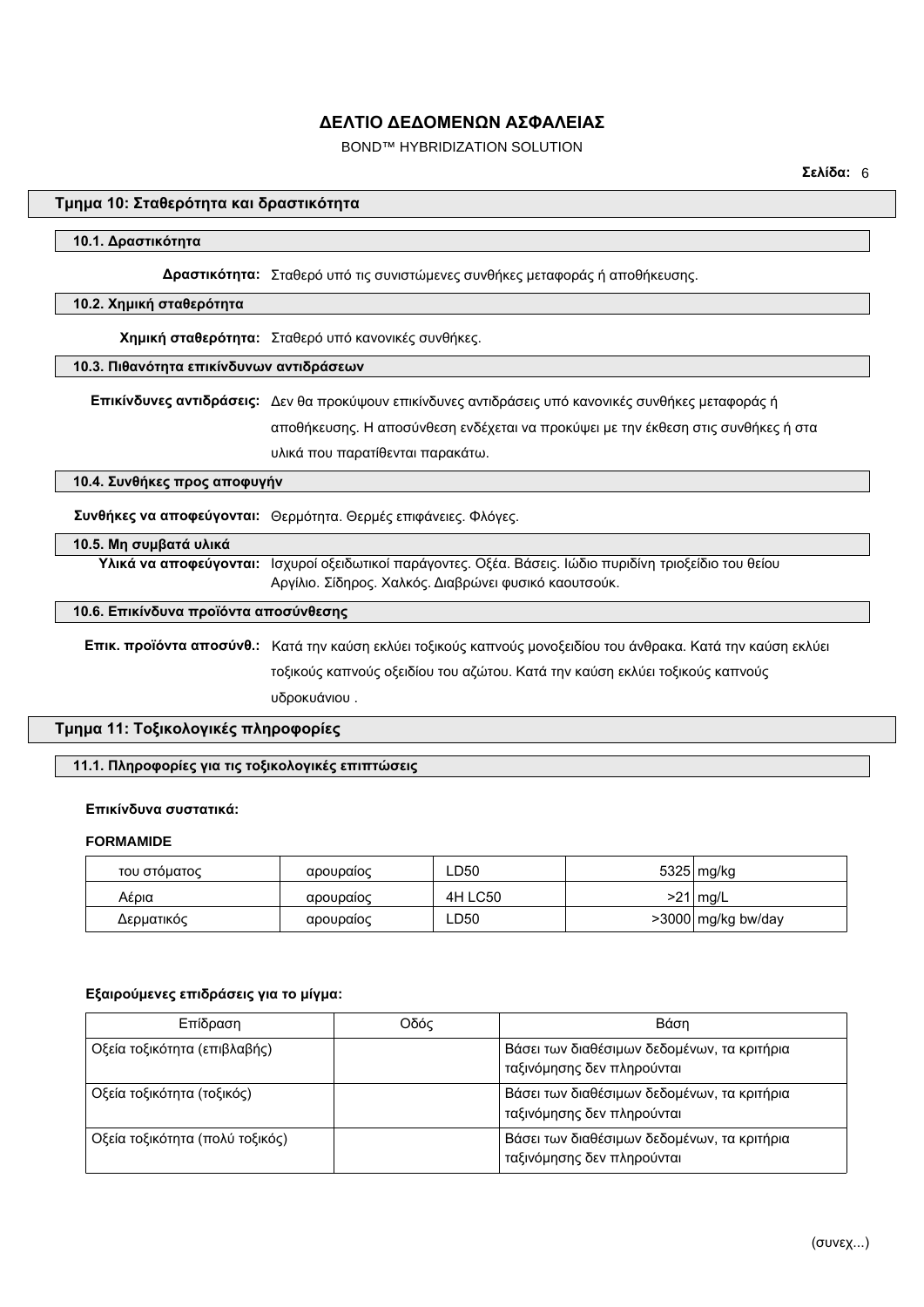BOND™ HYBRIDIZATION SOLUTION

| Ερεθισμός                          | Βάσει των διαθέσιμων δεδομένων, τα κριτήρια<br>ταξινόμησης δεν πληρούνται |
|------------------------------------|---------------------------------------------------------------------------|
| Διαβρωτικότητα                     | Βάσει των διαθέσιμων δεδομένων, τα κριτήρια<br>ταξινόμησης δεν πληρούνται |
| Ευαισθητοποίηση                    | Βάσει των διαθέσιμων δεδομένων, τα κριτήρια<br>ταξινόμησης δεν πληρούνται |
| Τοξικότητα επαναλαμβανόμενης δόσης | Βάσει των διαθέσιμων δεδομένων, τα κριτήρια<br>ταξινόμησης δεν πληρούνται |
| Καρκινογένεση                      | Βάσει των διαθέσιμων δεδομένων, τα κριτήρια<br>ταξινόμησης δεν πληρούνται |
| Μεταλλαξιγένεση                    | Βάσει των διαθέσιμων δεδομένων, τα κριτήρια<br>ταξινόμησης δεν πληρούνται |
| Τοξικότητα για την αναπαραγωγή     | Βάσει των διαθέσιμων δεδομένων, τα κριτήρια<br>ταξινόμησης δεν πληρούνται |

## **Συμπτώματα / Οδοί έκθεσης**

**Επαφή με το δέρμα:** Μπορεί να υπάρχει ελαφρός ερεθισμός στο σημείο επαφής.

**Επαφή με τα μάτια:** Μπορεί να σημειωθεί ερεθισμός και κοκκίνισμα.

**Βρώση:** Μπορεί να υπάρξει ερεθισμός του λαιμού.

**Εισπνοή:** Απουσία συμπτωμάτων.

**Καθυστερημένες / 6μεσες επιδράσεις:** Δε διατίθενται δεδομένα.

**Αλλες πληροφορίες:** Δεν ισχύει.

## **Τμημα 12: Οικολογικές πληροφορίες**

**12.1. Τοξικότητα**

**Οικοτοξικότητα** Δε διατίθενται δεδομένα.

## **12.2. Ανθεκτικότητα και ικανότητα αποικοδόμησης**

**Ανθεκτικότ. και αποικοδόμηση:** Βιοαποδομούμενο.

**12.3. Δυνατότητα βιοσυσσώρευσης**

**Δυνατότητα βιοσυσσώρευσης:** Καμία δυνατότητα βιοσυσσώρευσης.

**12.4. Κινητικότητα στο έδαφος**

**Κινητικότητα:** Απορροφάται εύκολα στο έδαφος.

## **12.5. Αποτελέσματα της αξιολόγησης ΑΒΤ και αΑαΒ**

**ΑΒΤ:** Αυτή η ουσία δεν αναγνωρίζεται ως ουσία ABT/vPvB.

**12.6. 6λλες αρνητικές επιπτώσεις**

**Αλλες δυσμενείς επιπτώσεις:** Αμελητέα οικοτοξικότητα.

**Τμημα 13: Στοιχεία σχετικά με τη διάθεση**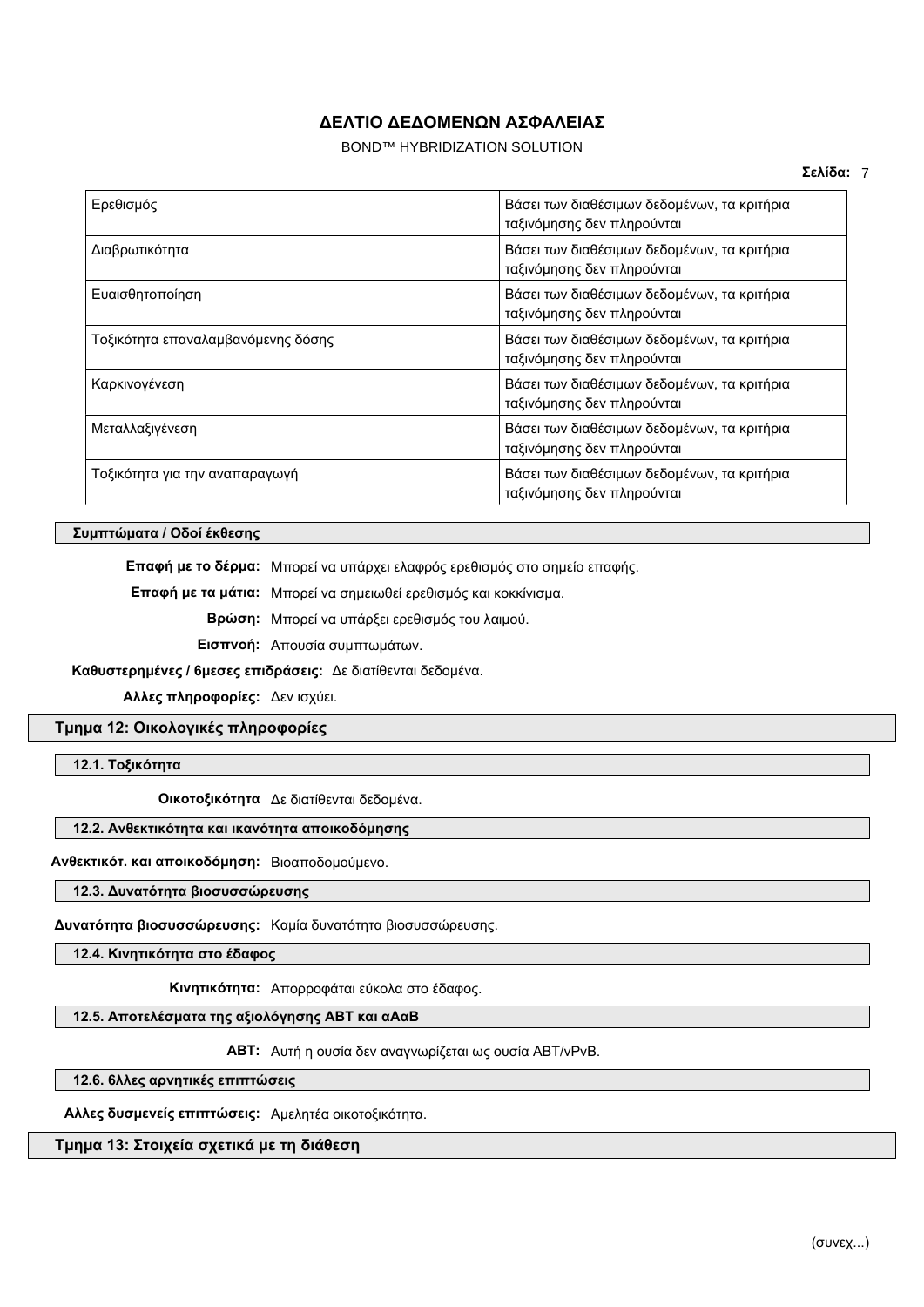## BOND™ HYBRIDIZATION SOLUTION

## **13.1. Μέθοδοι διαχείρισης αποβλήτων**

**Επιχειρήσεις διάθεσης:** Μεταφέρετε σε κατάλληλο δοχείο και κανονίστε παραλαβή από ειδική εταιρεία διάθεσης. **Λειτουργίες ανάκτησης:** Δεν ισχύει. **Διάθεση συσκευασίας:** Κανονίστε παραλαβή από ειδική εταιρεία διάθεσης. **Σημείωση:** Υπενθυμίζεται στο χρήστη ότι ενδέχεται να ισχύουν διατάξεις σε εθνικό ή περιφερειακό επίπεδο σχετικά με τη διάθεση.

### **Τμημα 14: Πληροφορίες σχετικά με τη μεταφορά**

**Χερσαίες μεταφορές (ADR/RID):** Δεν υπάρχουν κανονισμοί για τις χερσαίες μεταφορές.

**Θαλάσσιες μεταφορές (IMDG):** Δεν υπάρχουν κανονισμοί για τις θαλάσσιες μεταφορές.

**Αεροπορικές μεταφορές (IATA):** Δεν υπάρχουν κανονισμοί για τις εναέριες μεταφορές.

**Εσωτερικές πλωτές μεταφορές (ANDR/AND):** Δεν υπάρχουν κανονισμοί για τις μεταφορές μέσω εσωτερικών πλωτών οδών.

Δεν ισχύουν οι υποενότητες 14.1 έως 14.7. Ωστόσο, όπως συμβαίνει με όλα τα χημικά, ο χειρισμός των συσκευασιών που

περιέχουν αυτήν την ουσία κατά τη φόρτωση, μεταφορά και εκφόρτωσή τους θα πρέπει να γίνεται με τρόπο που να ελαχιστοποιεί τον κίνδυνο ζημιάς στις συσκευασίες και διαρροών από αυτές.

## **Τμημα 15: Στοιχεία σχετικά με τη νομοθεσία**

**15.1. Κανονισμοί/νομοθεσία σχετικά με την ασφάλεια, την υγεία και το περιβάλλον για την ουσία ή το μείγμα**

**Ειδικοί κανονισμοί:** Δελτιο δεδομενων ασφαλειας συμφωνα με;

ΚΑΝΟΝΙΣΜΟΣ (ΕΚ) αριθ. 1907/2006 ΤΟΥ ΕΥΡΩΠΑΪΚΟΥ ΚΟΙΝΟΒΟΥΛΙΟΥ ΚΑΙ ΤΟΥ ΣΥΜΒΟΥΛΙΟΥ για την καταχώριση, την αξιολόγηση, την αδειοδότηση και τους περιορισμούς των χημικών προϊόντων (REACH).

ΚΑΝΟΝΙΣΜΟΣ (ΕΚ) αριθ. 1272/2008 ΤΟΥ ΕΥΡΩΠΑΪΚΟΥ ΚΟΙΝΟΒΟΥΛΙΟΥ ΚΑΙ ΤΟΥ ΣΥΜΒΟΥΛΙΟΥ για την ταξινόμηση, την επισήμανση και τη συσκευασία των ουσιών και των μειγμάτων.

της οδηγίας 1999/45/EΚ του Ευρωπαϊκού Κοινοβουλίου και του Συμβουλίου, για την προσέγγιση των νομοθετικών, κανονιστικών και διοικητικών διατάξεων των κρατών μελών που αφορούν την ταξινόμηση, συσκευασία και επισήμανση των επικίνδυνων παρασκευασμάτων.

## **15.2. Αξιολόγηση χημικής ασφάλειας**

**Αξιολόγηση χημικής ασφάλειας:** Δεν έχει διεξαχθεί από τον προμηθευτή αξιολόγηση χημικής ασφάλειας για την ουσία ή το μίγμα.

## **Τμημα 16: 6λλες πληροφορίες**

### **6λλες πληροφορίες**

**Αλλες πληροφορίες:** \* υποδεικνύει κείμενο στο ΣΔΣ που έχει αλλάξει από την τελευταία αναθεώρηση.

**Φράσεις κινδύνου από σ. 2 / 3:** H315: Προκαλεί ερεθισμό του δέρματος.

H319: Προκαλεί σοβαρό οφθαλμικό ερεθισμό.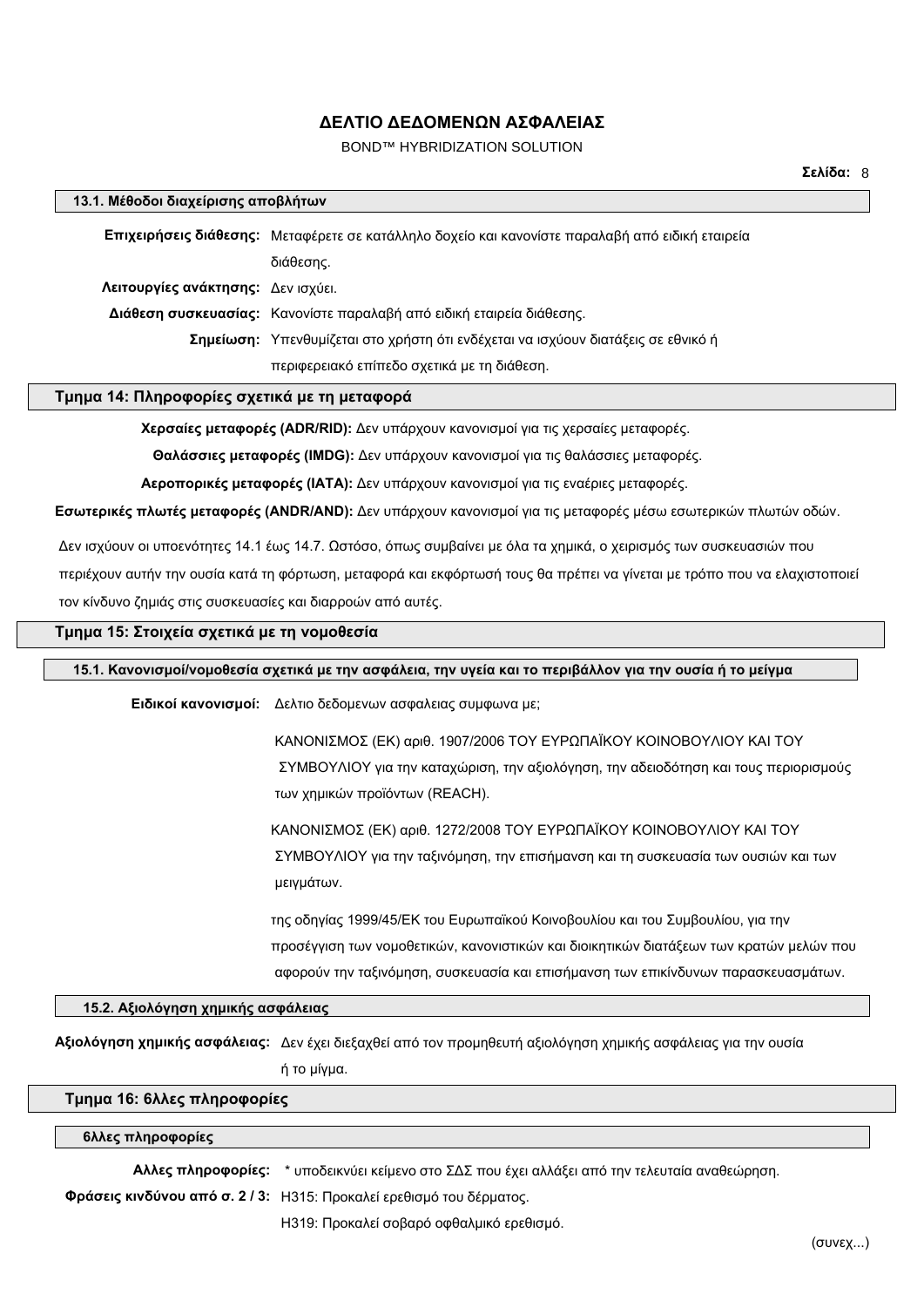BOND™ HYBRIDIZATION SOLUTION

H335: Μπορεί να προκαλέσει ερεθισμό της αναπνευστικής οδού. H360Δ: Μπορεί να βλάψει το έμβρυο. R36/37/38: Ερεθίζει τα μάτια, το αναπνευστικό σύστημα και το δέρμα. R61: Μπορεί να βλάψει το έμβρυο κατά τη διάρκεια της κύησης. **Απαλλακτική ρήτρα:** Οι παραπάνω πληροφορίες θεωρούνται ορθές χωρίς αυτό να σημαίνει ότι είναι παντελώς πλήρεις. Πρέπει να χρησιμοποιούνται ως οδηγός μόνο. Αυτή η εταιρεία δε θεωρείται υπεύθυνη για οιεσδήποτε ζημίες προκύπτουν από το χειρισμό του παραπάνω

προϊόντος ή από την επαφή με αυτό.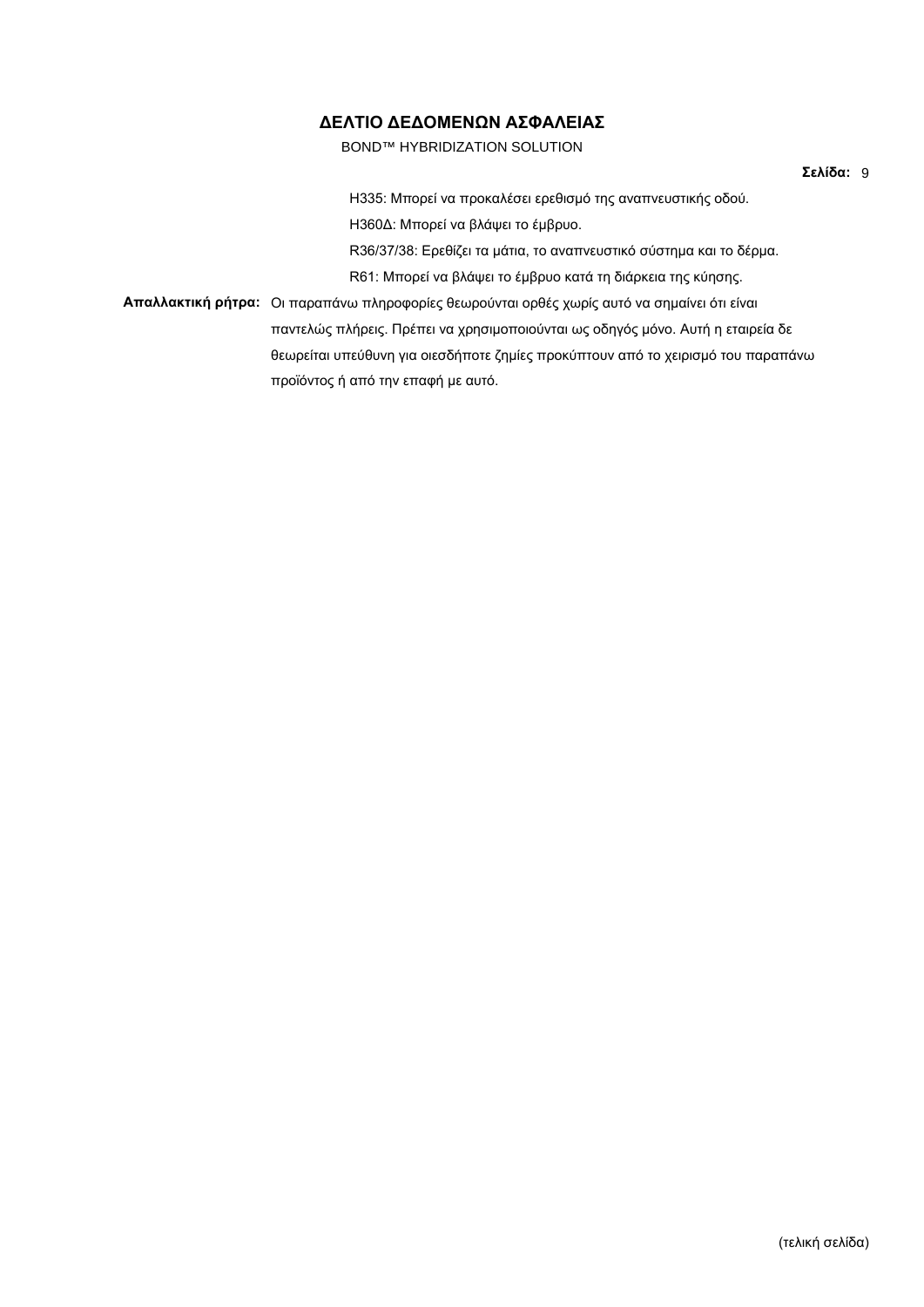

# **SIKKERHEDSDATABLAD**

BOND™ HYBRIDIZATION SOLUTION

**Side:** 1

**Kompileringsdato:** 18/JAN/2019

**Version:** 3

## **Punkt 1: Identifikation af stoffet/blandingen og af selskabet/virksomheden**

### **1.1. Produktidentifikator**

## **Produktnavn:** BOND™ HYBRIDIZATION SOLUTION

**REACH registreringsnummer:** Registreringsnumre er ikke tilgængelige for nogle af eller alle stofbestanddelene i denne blanding, da stoffet/stofferne eller anvendelsen deraf er fritaget for registrering, den årlige tonnage ikke

kræver en registrering, eller registreringen er fastsat til en senere registreringsdeadline.

## **1.2. Relevante identificerede anvendelser for stoffet eller blandingen samt anvendelser, der frarådes**

**Anvendelse af produktet:** Brug i laboratorier - professionel.

### **1.3. Nærmere oplysninger om leverandøren af sikkerhedsdatabladet**

| Identifikation af virksomheden: Leica Biosystems Newcastle Ltd |                                        |
|----------------------------------------------------------------|----------------------------------------|
|                                                                | <b>Balliol Business Park West</b>      |
|                                                                | <b>Benton Lane</b>                     |
|                                                                | Newcastle Upon Tyne                    |
|                                                                | <b>NE12 8EW</b>                        |
|                                                                | United Kingdom                         |
|                                                                | Tel: $+44$ 191 2150567                 |
|                                                                | <b>Fax:</b> $+44$ 191 2151152          |
|                                                                | <b>Email:</b> msds@LeicaBiosystems.com |

## **1.4. Nødtelefon**

| USA og Canada: 1-800-424-9300<br>Udenfor USA og Canada: +1 703-741-5970 |
|-------------------------------------------------------------------------|
| Til nødopkald kun.                                                      |
|                                                                         |

## **Punkt 2: Fareidentifikation**

### **2.1. Klassificering af stoffet eller blandingen**

**Klassificering (CLP):** Eye Irrit. 2: H319; Repr. 1B: H360D; Skin Irrit. 2: H315

**Klassificering (DSD/DPD):** T: R61

**Vigtigste bivirkninger:** Forårsager hudirritation Forårsager alvorlig øjenirritation. Kan skade det ufødte barn.

## **2.2. Mærkningselementer**

| Mærkningselementer (CLP): |                                                |         |
|---------------------------|------------------------------------------------|---------|
|                           | Faresætninger: H315: Forårsager hudirritation. |         |
|                           | H319: Forårsager alvorlig øjenirritation.      |         |
|                           | H360D: Kan skade det ufødte barn.              |         |
| Signalord: Fare           |                                                |         |
|                           | Farepiktogrammer: GHS07: Udråbstegn            |         |
|                           | GHS08: Sundhedsfarer                           | [forts] |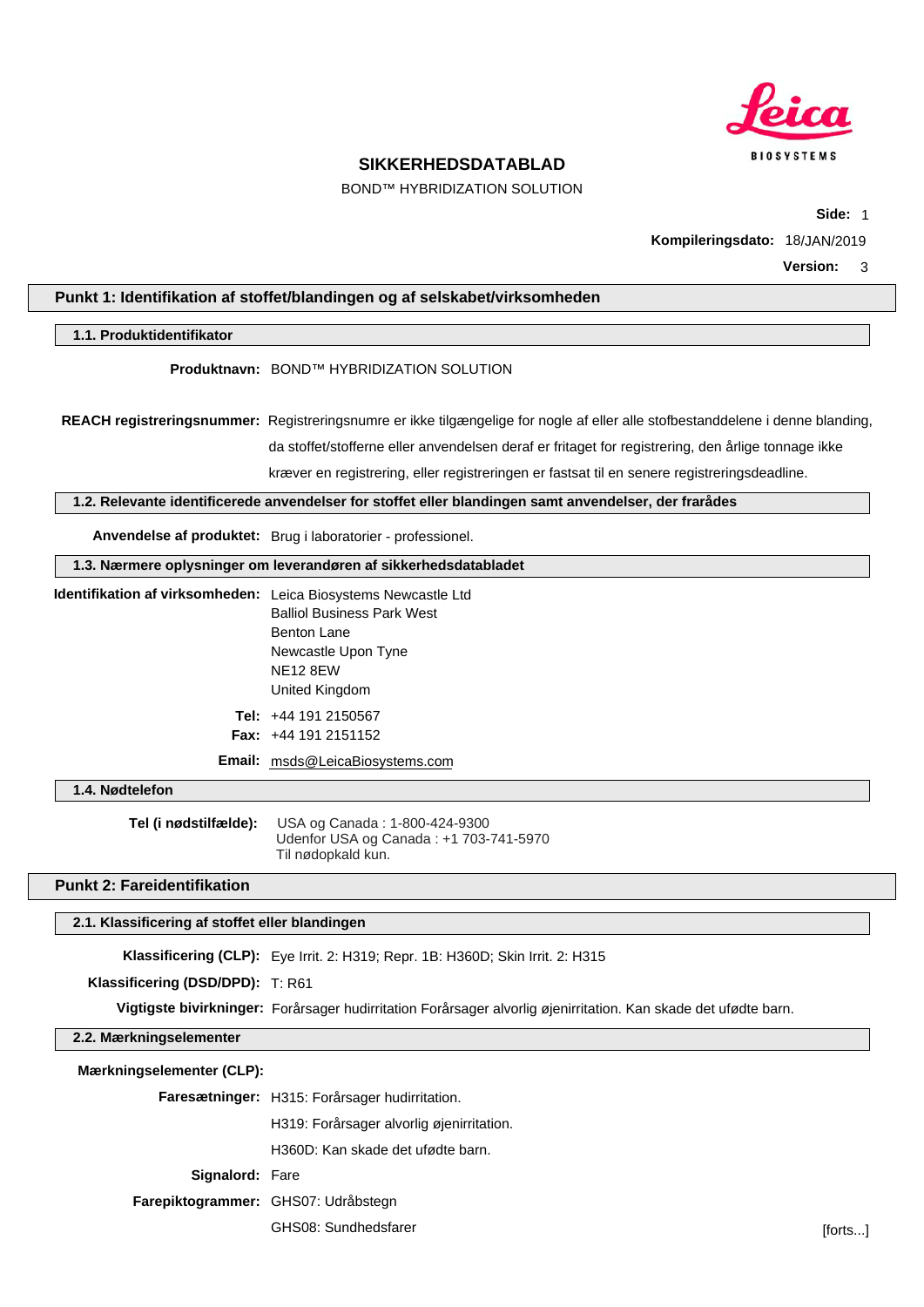## **SIKKERHEDSDATABLAD**

BOND™ HYBRIDIZATION SOLUTION

**Side:** 2



**Sikkerhedssætninger:** P201: Indhent særlige anvisninger før brug. P202: Anvend ikke produktet, før alle advarsler er læst og forstået. P260: Indånd ikke pulver/røg/gas/tåge/damp/spray. P308+313: VED eksponering eller mistanke om eksponering: Søg lægehjælp. P314: Søg lægehjælp ved ubehag. P264: Vask grundigt efter brug. P280: Bær beskyttelseshandsker/beskyttelsestøj/øjenbeskyttelse/ansigtsbeskyttelse. P305+351+338: VED KONTAKT MED ØJNENE: Skyl forsigtigt med vand i flere minutter. Fjern eventuelle kontaktlinser, hvis dette kan gøres let. Fortsæt skylning. P337+313: Ved vedvarende øjenirritation: Søg lægehjælp. P302+352: VED KONTAKT MED HUDEN: Vask med rigeligt sæbe og vand. P332+313: Ved hudirritation: Søg lægehjælp. \* P362+P364: Alt tilsmudset tøj tages af og vaskes inden genanvendelse. **Mærkningselementer (DSD/DPD): Faresymboler:** Giftig.

| 2.3. Andre farer |                                                                                                   |
|------------------|---------------------------------------------------------------------------------------------------|
|                  | Forholdssætninger: Må kun anvendes af professionelle brugere.                                     |
|                  | S53: Undgå enhver kontakt - indhent særlige anvisninger før brug.                                 |
|                  | nødvendig; vis etiketten, hvis det er muligt.                                                     |
|                  | Sikkerhedssætninger: S45: Ved ulykkestilfælde eller ved ildebefindende er omgående lægebehandling |
|                  | Risikosætninger: R61: Kan skade barnet under graviditeten.                                        |
|                  |                                                                                                   |

**Andre farer:** Alvorlig sundhedsfare ved længere tids påvirkning.

**PBT:** Stoffet er ikke identificeret som et PBT/vPvB-stof.

## **Punkt 3: Sammensætning af/oplysning om indholdsstoffer**

### **3.2. Blandinger**

### **Farlige stoffer:**

### **FORMAMID**

| ⊏∩        | CAS     | Klassificering (CLP) | Klassificering (DSD/DPD) | Procent |
|-----------|---------|----------------------|--------------------------|---------|
| 200-842-0 | 75-12-7 | Repr. 1B: H360D      | <sup>ะ</sup> : R61∶      | 30-50%  |

**REACH registreringsnummer:\*** 01-2119496064-35-XXXX

**SVHC: \***Formamid er klassificeret som et særligt problematisk stof.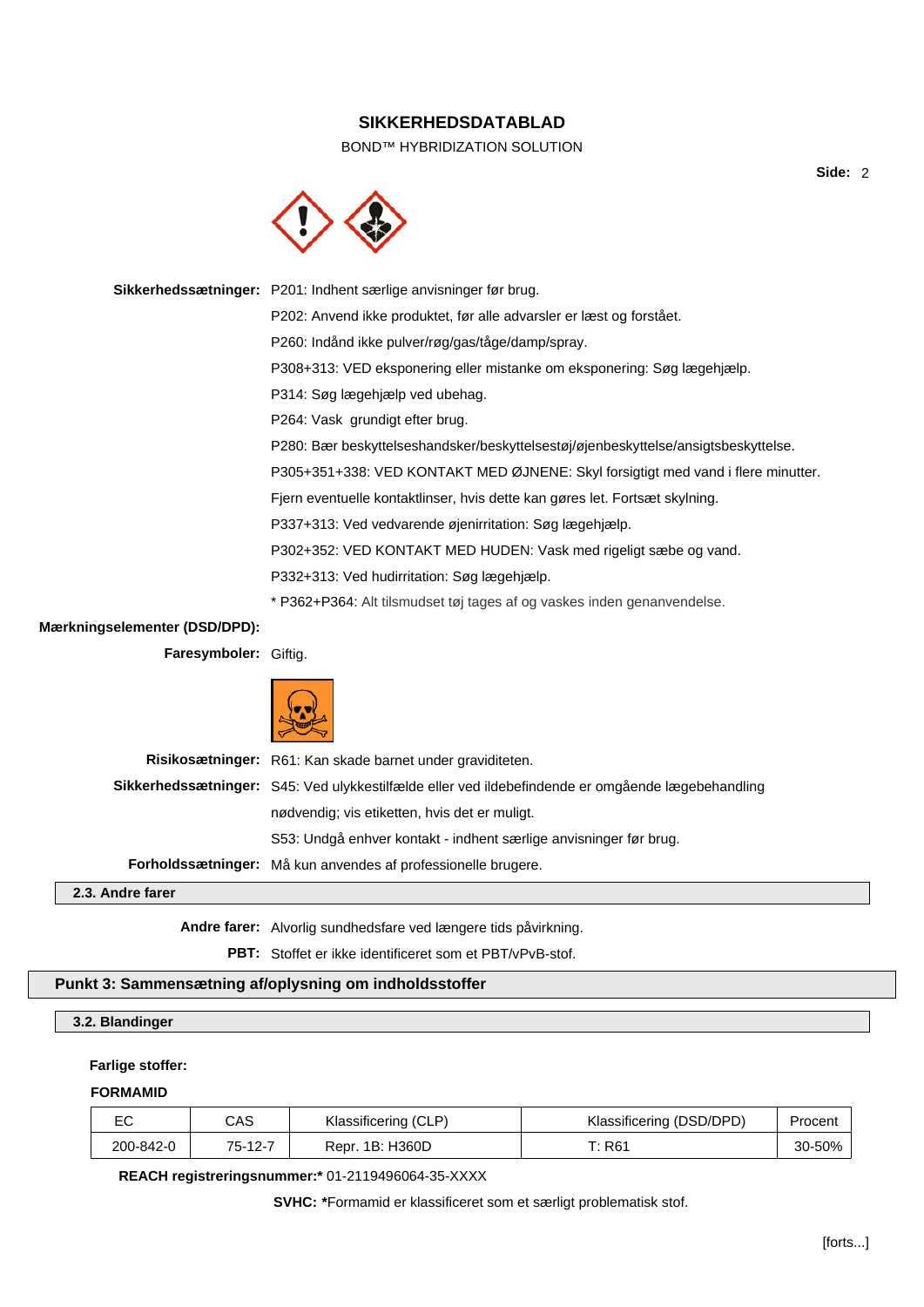# **SIKKERHEDSDATABLAD**

## BOND™ HYBRIDIZATION SOLUTION **Side:** 3

### **DEXTRAN SULPHATE**

| $9011 - 18 - 1$ | Skin Irrit. 2: H315; Eye Irrit. 2: H319; Xi: R36/37/38 | 10-30% |
|-----------------|--------------------------------------------------------|--------|
|                 | STOT SE 3: H335                                        |        |

**REACH registreringsnummer:** Ingen anvendelse.

### **\*EDETIC ACID (EDTA)**

| *EC                                                                                                                                                                                                                                                                                                                                                                                                                                                                                                                                                                                                                                                              | *CAS     | *Klassificering (CLP) | *Klassificering (DSD/DPD) | *Procent     |
|------------------------------------------------------------------------------------------------------------------------------------------------------------------------------------------------------------------------------------------------------------------------------------------------------------------------------------------------------------------------------------------------------------------------------------------------------------------------------------------------------------------------------------------------------------------------------------------------------------------------------------------------------------------|----------|-----------------------|---------------------------|--------------|
| $^{\circ}$ *200-449-4 .                                                                                                                                                                                                                                                                                                                                                                                                                                                                                                                                                                                                                                          | *60-00-4 | *Eye Irrit. 2: H319   | *N/A                      | 1-10%<br>* 4 |
| $\mathbf{A} = \mathbf{A} \mathbf{A} + \mathbf{A} \mathbf{A} + \mathbf{A} \mathbf{A} + \mathbf{A} \mathbf{A} + \mathbf{A} \mathbf{A} + \mathbf{A} \mathbf{A} + \mathbf{A} \mathbf{A} + \mathbf{A} \mathbf{A} + \mathbf{A} \mathbf{A} + \mathbf{A} \mathbf{A} + \mathbf{A} \mathbf{A} + \mathbf{A} \mathbf{A} + \mathbf{A} \mathbf{A} + \mathbf{A} \mathbf{A} + \mathbf{A} \mathbf{A} + \mathbf{A} \mathbf{A} + \mathbf{A$<br>$\blacksquare$ . The contract of the contract of the contract of the contract of the contract of the contract of the contract of the contract of the contract of the contract of the contract of the contract of the contract of the |          |                       |                           |              |

## **\*REACH registreringsnummer:** \*N/A

### **\*TROMETAMOL**

| *EC        | *CAS     | *Klassificering (CLP)                                     | *Klassificering (DSD/DPD) | *Procent |
|------------|----------|-----------------------------------------------------------|---------------------------|----------|
| *201-064-4 | *77-86-1 | *Skin Irrit 2: H315; Eye Irrit 2: H319;<br>STOT SE 3 H335 | *N/A                      | *1-10%   |

**\*REACH registreringsnummer:** \*01-2119957659-16-XXXX

### **\*TETRASODIUM PYROPHOSPHATE**

| *EC                                                | *CAS       | *Klassificering (CLP) | *Klassificering (DSD/DPD) | *Procent |
|----------------------------------------------------|------------|-----------------------|---------------------------|----------|
| 1*231-767-1                                        | *7722-88-5 | Eve Irrit 2: H319     | *N/A                      | *1-10%   |
| *REACH registreringsnummer: *01-2119489794-17-XXXX |            |                       |                           |          |

### **Punkt 4: Førstehjælpsforanstaltninger**

### **4.1. Beskrivelse af førstehjælpsforanstaltninger**

**Hudkontakt:** Fjern omgående alt forurenet tøj og fodtøj, med mindre det sidder fast på huden. Skyl

det berørte hudområde med rindende vand i 10 minutter eller mere, hvis stoffet stadig er på huden. Søg læge.

**Øjenkontakt:** Bad øjet i rindende vand i 15 minutter. Søg læge.

**Indtagelse:** Skyl munden med vand. Søg læge. Undgå at fremkalde opkastning.

**Indånding:** Flyt patienten fra fareområdet. Sørg for selv at være i sikkerhed, medens dette gøres. Søg læge. Søg ud i frisk luft efter tilfældig indånding af dampe.

### **4.2. Vigtigste symptomer og virkninger, både akutte og forsinkede**

**Hudkontakt:** Der kan være en let irritation på kontaktstedet.

**Øjenkontakt:** Irritation og rødme kan forekomme.

**Indtagelse:** Halsirritation kan forekomme.

**Indånding:** Ingen symptomer.

**Forskudte/øjeblikkelige virkninger:** Ingen data tilgængelige.

**4.3. Angivelse af om øjeblikkelig lægehjælp og særlig behandling er nødvendig**

**Øjeblikkelig / særbehandling:** Fremvis dette sikkerhedsdatablad til den tilseende læge. Undgå at fremkalde

opkastning.

## **Punkt 5: Brandbekæmpelse**

# **5.1. Slukningsmidler Brandslukningsmidler:** Egnet brandslukningsapparat skal bruges på den omgivende brand. Alkohol eller polymerskum. Alkoholbestandigt skum. Tørt kemisk pulver. Kuldioxid. Vandsprøjt. **5.2. Særlige farer i forbindelse med stoffet eller blandingen Farer ved udsættelse:** Udsender giftig røg bestående af kulilte ved forbrænding. Udsender giftig røg bestående af kvælstofilte ved forbrænding. Udsender giftig røg bestående af hydrogencyanid ved forbrænding. Udsender giftig røg bestående af ammoniak ved forbrænding. **5.3. Anvisninger for brandmandskab**

**Anvisninger for brandmandskab:** Anvend åndedrætsudstyr af kredsløbstypen. Bær beskyttelsestøj for at forhindre kontakt

med hud og øjne.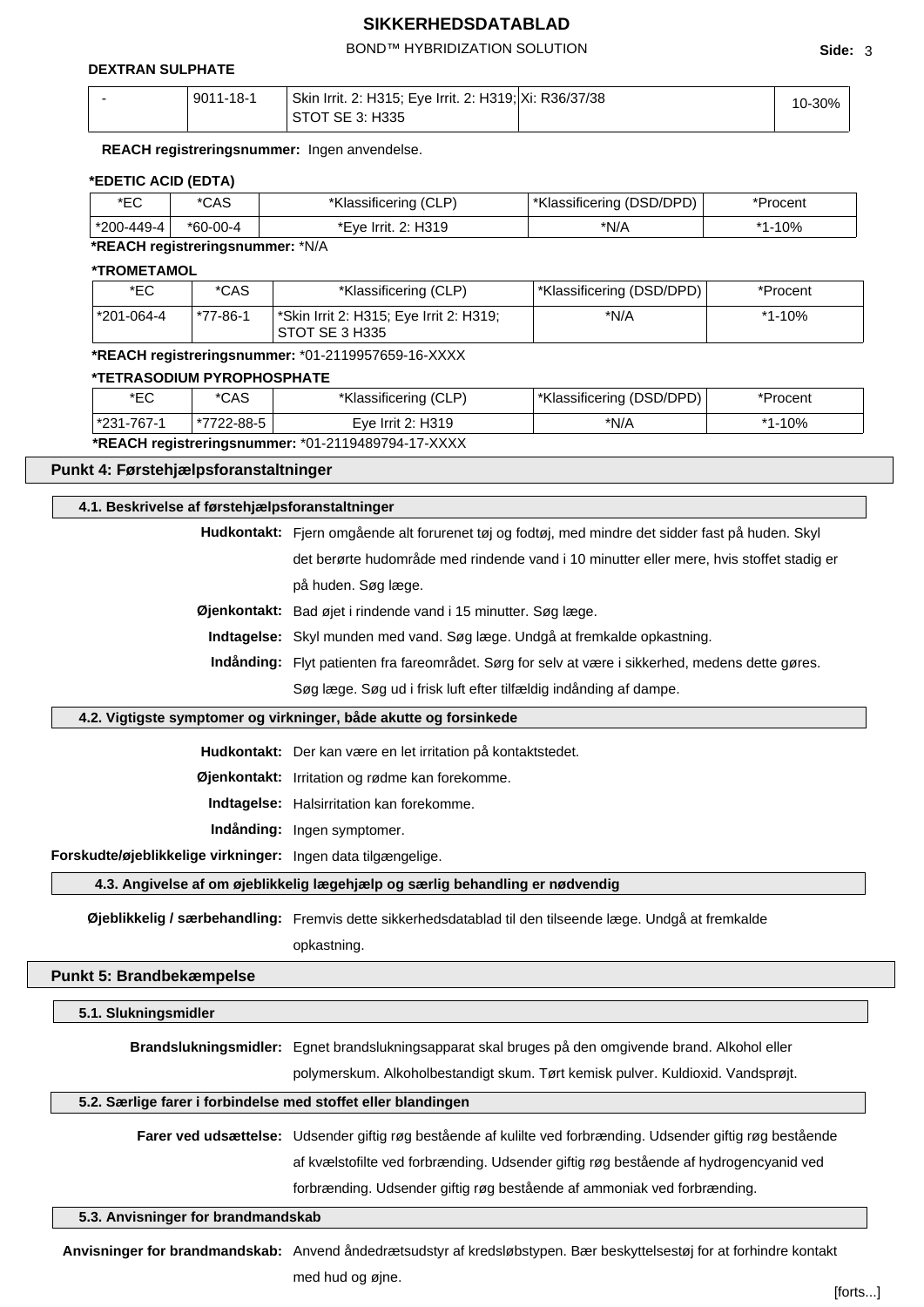### BOND™ HYBRIDIZATION SOLUTION

#### **Punkt 6: Forholdsregler over for udslip ved uheld**

|                                                     | 6.1. Personlige sikkerhedsforanstaltninger, personlige værnemidler og nødprocedurer                              |  |  |  |
|-----------------------------------------------------|------------------------------------------------------------------------------------------------------------------|--|--|--|
|                                                     |                                                                                                                  |  |  |  |
|                                                     | Individuelle forholdsregler: Forsøg ikke at skride ind uden hensigtsmæssigt beskyttelsestøj - se SDS, afsnit 8.  |  |  |  |
|                                                     | Afmærk det forurenede område med skilte og sørg for at forindre uvedkommendes                                    |  |  |  |
|                                                     | adgang. Vend beholdere med lækager så lækagesiden vender opad for at forhindre at                                |  |  |  |
|                                                     | der slipper væske ud.                                                                                            |  |  |  |
| 6.2. Miljøbeskyttelsesforanstaltninger              |                                                                                                                  |  |  |  |
|                                                     | Miljobeskyttelsesforanstaltn: Må ikke udledes i afløb eller vandløb. Udslippet afgrænses ved hjælp af jordvolde. |  |  |  |
| 6.3. Metoder og udstyr til inddæmning og oprensning |                                                                                                                  |  |  |  |
|                                                     | Rensning: Oprensning må kun foretages af uddannet personale, der er bekendt med det                              |  |  |  |
|                                                     | pågældende stof. Absorberes i tør jord eller tørt sand. Overflyttes til en lukbar, mærket                        |  |  |  |
|                                                     | beholder til bortskaffelse på hensigtsmæssig måde. Se SDS, afsnit 13, vedrørende                                 |  |  |  |
|                                                     | oplysninger om en egnet bortskaffelsesmetode.                                                                    |  |  |  |
| 6.4. Henvisning til andre punkter                   |                                                                                                                  |  |  |  |
|                                                     | Henvisning til andre punkter: Se SDS, afsnit 8. Se SDS, afsnit 13.                                               |  |  |  |

### **Punkt 7: Håndtering og opbevaring**

#### **7.1. Forholdsregler for sikker håndtering**

**Behandling:** Undgå direkte kontakt med stoffet. Sørg for tilstrækkelig ventilation i området.

### **7.2. Betingelser for sikker opbevaring, herunder eventuel uforenelighed**

**Opbevaringsbetingelser:** Opbevares på et køligt sted med god ventilation. Hold beholderen forsvarligt lukket. Må ikke opbevares i nærheden af antændelseskilder. Undgå inkompatible materialer og betingelser - se SDB, afsnit 10.

**Anbefalet emballage:** Ingen anvendelse.

**7.3. Særlige anvendelser**

**Særlige anvendelser:** Brug i laboratorier - professionel.

### **Punkt 8: Eksponeringskontrol/personlige værnemidler**

### **8.1. Kontrolparametre**

**Farlige stoffer:**

### **FORMAMID**

#### **Grænseværdier for eksponering: Støv der kan indåndes**

|    | TWA 8 timers  | STEI<br>15 min<br>-- | TWA 8 timers | <b>RTEL</b><br>15 min |
|----|---------------|----------------------|--------------|-----------------------|
| DK | $18$ mg/m $3$ | $18$ mg/m $3$        |              |                       |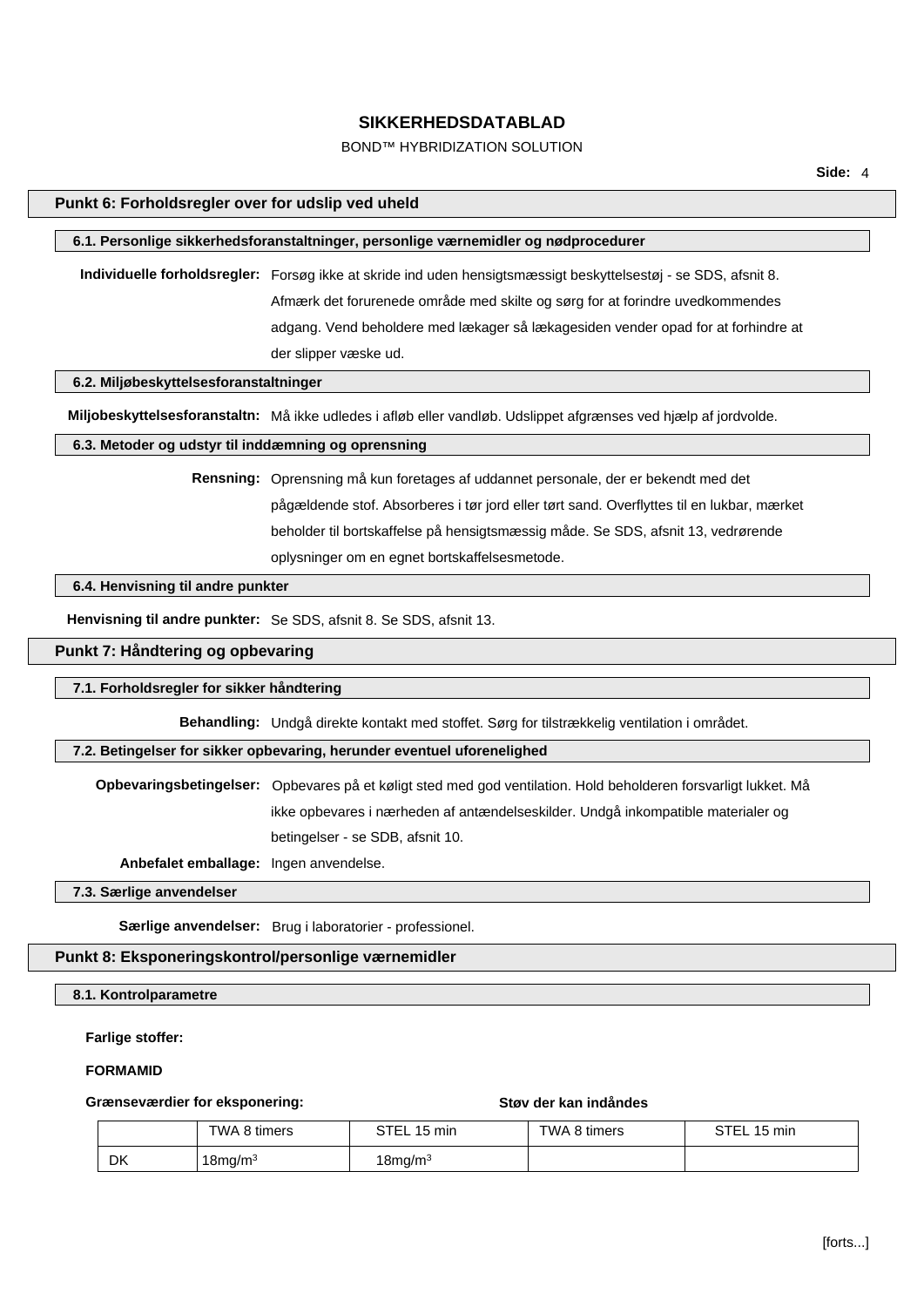### BOND™ HYBRIDIZATION SOLUTION

### **8.1. DNEL/PNEC**

**DNEL / PNEC** Ingen data tilgængelige.

| 8.2. Eksponeringskontrol |                                                                                                                     |
|--------------------------|---------------------------------------------------------------------------------------------------------------------|
|                          | Tekniske forholdsregler: Sørg for tilstrækkelig udluftning af området. Sørg for at alle de tekniske forholdsregler, |
|                          | der er anført i SDB, afsnit 7, er på plads.                                                                         |
|                          | Andedrætsværn: Normalt er personligt åndedrætsværn skal være til rådighed i nødstilfælde.                           |
|                          | Beskyttelse af hænder: Uigennemtrængelige handsker. Butyl engangshandsker.                                          |
|                          | <b>Øjenbeskyttelse:</b> Sørg for at der er mulighed for øjenbadning. Tætsluttende øjenværn.                         |
|                          | Hudbeskyttelse: Uigennemtrængelige beskyttelsestøj. Gummistøvler.                                                   |
|                          | Miljø: Undgå indtrængen i offentlig kloak eller det umiddelbare miljø. Sørg for at alle de                          |
|                          | tekniske forholdsregler, der er anført i SDS, afsnit 7, er på plads. Jævnfør specifik                               |
|                          | lovgivning for medlemsstater for krav i overensstemmelse med lokal miljølovgivning.                                 |

### **Punkt 9: Fysisk-kemiske egenskaber**

### **9.1. Oplysninger om grundlæggende fysiske og kemiske egenskaber**

| Tilstand: Flydende                                   |                                                      |                                                     |
|------------------------------------------------------|------------------------------------------------------|-----------------------------------------------------|
|                                                      | <b>Farve: Farvelgs</b>                               |                                                     |
|                                                      | Lugt: Lugtfri                                        |                                                     |
|                                                      | Fordampningsgrad: Ingen data tilgængelige.           |                                                     |
|                                                      | Oxiderende: Ingen data tilgængelige.                 |                                                     |
| Opløselighed i vand: Blandbar                        |                                                      |                                                     |
|                                                      | Viskositet: Ingen data tilgængelige.                 |                                                     |
|                                                      | Kogepunkt/-interval°C Ingen data tilgængelige.       | Smeltepunkt/-interval°C: Ingen data tilgængelige.   |
| Antændelsespunkter%: nedre: Ingen data tilgængelige. |                                                      | <b>ovre:</b> Ingen data tilgængelige.               |
|                                                      | Flammepunkt <sup>°</sup> C: Ingen data tilgængelige. | Ford.forh. n-octanol/vand: Ingen data tilgængelige. |
| Selvantændelsestemperatur°C Ingen anvendelse.        |                                                      | Damptryk: Ingen data tilgængelige.                  |
|                                                      | Relativ densitet: Ingen data tilgængelige.           | pH-værdi: Ingen data tilgængelige.                  |
|                                                      | VOC g/I: Ingen data tilgængelige.                    |                                                     |

**9.2. Andre oplysninger**

**Andre oplysninger:** Ingen anvendelse.

### **Punkt 10: Stabilitet og reaktivitet**

#### **10.1. Reaktivitet**

**Reaktivitet:** Stabil under anbefalet transport eller opbevaring.

**10.2. Kemisk stabilitet**

**Kemisk stabilitet:** Stabilt under normale forhold.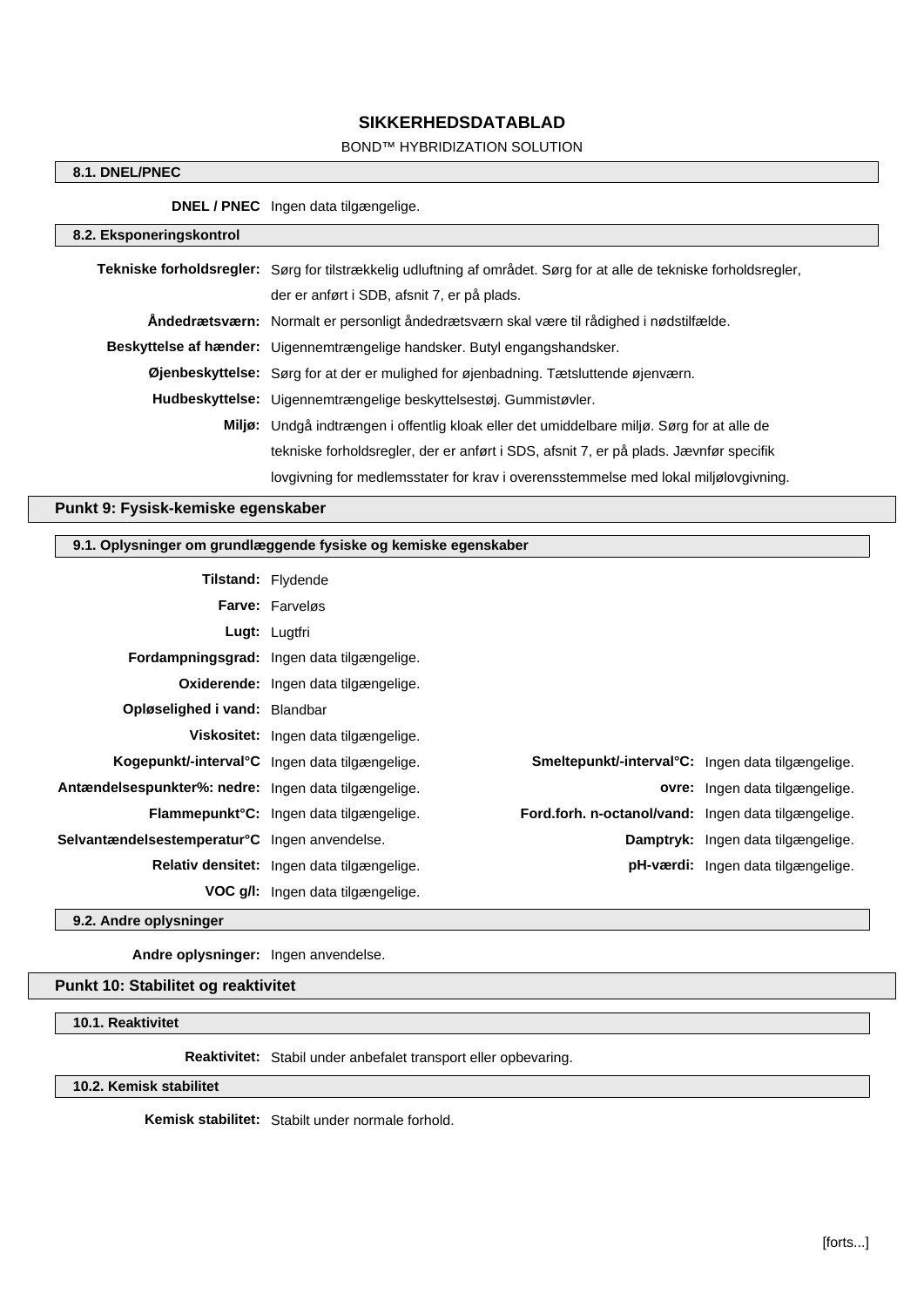### BOND™ HYBRIDIZATION SOLUTION

### **10.3. Risiko for farlige reaktioner**

**Farlige følger:** Farlige reaktioner vil ikke ske under normal transport eller opbevaring. Nedbrydning kan

forekomme ved udsættelse for nedennævnte forhold eller materialer.

#### **10.4. Forhold, der skal undgås**

**Betingelser, der skal undgås:** Varme. Varme overflader. Flammer.

### **10.5. Materialer, der skal undgås**

**Materialer, der skal undgås:** Stærke oxiderende præparater. Syrer. Baser. jod pyridin svovltrioxid

Aluminium. Jern. Kobber. Korroderer naturgummi.

### **10.6. Farlige nedbrydningsprodukter**

**Farlige nedbrydningsprod:** Udsender giftig røg bestående af kulilte ved forbrænding. Udsender giftig røg Bestående af kvælstofilte ved forbrænding. Udsender giftig røg bestående af cyanidbrinte ved forbrænding. Udsender giftig røg bestående af ammoniak ved forbrænding.

**Punkt 11: Toksikologiske oplysninger**

### **11.1. Oplysninger om toksikologiske virkninger**

#### **Farlige stoffer:**

#### **FORMAMID**

| Oral   | Rotte | LD50    | 5325 | mg/kg           |
|--------|-------|---------|------|-----------------|
| Gasser | Rotte | 4H LC50 | >21  | mg/L            |
| Dermal | Rotte | LD50    |      | >3000 mg/kg/day |

### **Udelukkede virkninger for blanding:**

| Effekt                            | Måde | Grundlag                                                                                                 |
|-----------------------------------|------|----------------------------------------------------------------------------------------------------------|
| Akut toksicitet (skadelig)        |      | Kriterierne for klassificering kan på grundlag af de<br>foreliggende data ikke anses for at være opfyldt |
| Akut toksicitet (giftig)          |      | Kriterierne for klassificering kan på grundlag af de<br>foreliggende data ikke anses for at være opfyldt |
| Akut toksicitet (yderst skadelig) |      | Kriterierne for klassificering kan på grundlag af de<br>foreliggende data ikke anses for at være opfyldt |
| Irritation                        |      | Kriterierne for klassificering kan på grundlag af de<br>foreliggende data ikke anses for at være opfyldt |
| Ætsende virkning                  |      | Kriterierne for klassificering kan på grundlag af de<br>foreliggende data ikke anses for at være opfyldt |
| Sensibilisering                   |      | Kriterierne for klassificering kan på grundlag af de<br>foreliggende data ikke anses for at være opfyldt |
| Toksicitet ved gentagen dosering  |      | Kriterierne for klassificering kan på grundlag af de<br>foreliggende data ikke anses for at være opfyldt |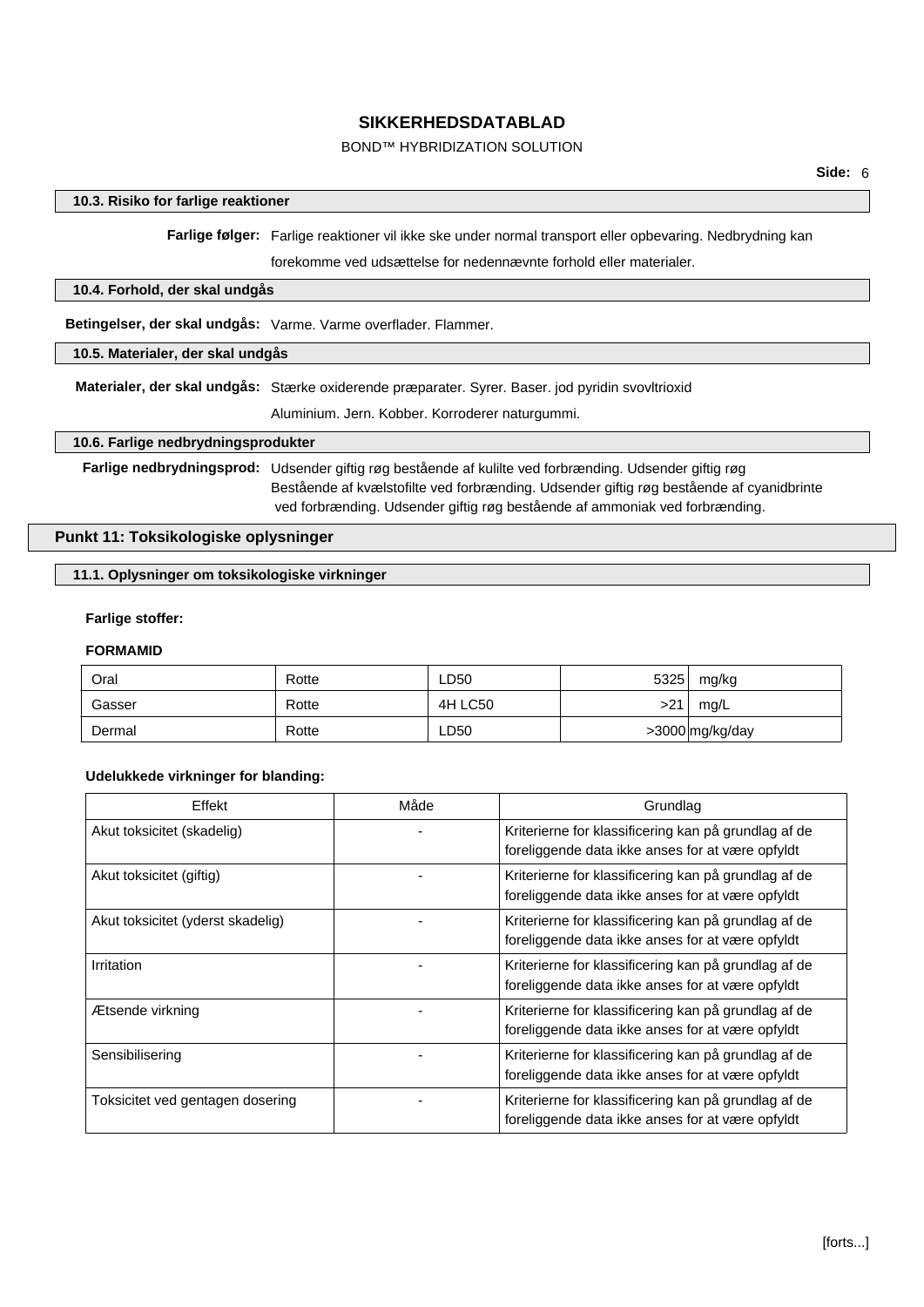### BOND™ HYBRIDIZATION SOLUTION

| Kræftfremkaldende egenskaber | Kriterierne for klassificering kan på grundlag af de<br>foreliggende data ikke anses for at være opfyldt |
|------------------------------|----------------------------------------------------------------------------------------------------------|
| Mutagenicitet                | Kriterierne for klassificering kan på grundlag af de<br>foreliggende data ikke anses for at være opfyldt |
| reproduktionstoksicitet      | Kriterierne for klassificering kan på grundlag af de<br>foreliggende data ikke anses for at være opfyldt |

### **Symptomer / eksponeringsmåde**

**Hudkontakt:** Der kan være en let irritation på kontaktstedet.

**Øjenkontakt:** Irritation og rødme kan forekomme.

**Indtagelse:** Halsirritation kan forekomme.

**Indånding:** Ingen symptomer.

**Forskudte/øjeblikkelige virkninger:** Ingen data tilgængelige.

**Andre oplysninger:** Ingen anvendelse.

**Punkt 12: Miljøoplysninger**

**12.1. Toksicitet**

**Ekogiftighed:** Ingen data tilgængelige.

**12.2. Persistens og nedbrydelighed**

**Persistens og nedbrydelighed:** Biologisk nedbrydeligt.

**12.3. Bioakkumuleringspotentiale**

**Bioakkumulationspotentiale:** Ikke potentiale for bioakkumulation.

**12.4. Mobilitet i jord**

**Mobilitet:** Optages let i jorden.

**12.5. Resultater af PBT- og vPvB-vurdering**

**PBT:** Stoffet er ikke identificeret som et PBT/vPvB-stof.

#### **12.6. Andre negative virkninger**

**Andre negative virkninger:** Minimal økotoksicitet.

### **Punkt 13: Forhold vedrørende bortskaffelse**

| √13.1. Metoder til affaldsbehandling |  |
|--------------------------------------|--|
|--------------------------------------|--|

| <b>Bortskaffelsesformer:</b> Overflyttes til en egnet beholder - sørg for afhentning ved et specialisert |  |  |
|----------------------------------------------------------------------------------------------------------|--|--|
| renovationsselskab.                                                                                      |  |  |
| Ved opvågning: Ingen anvendelse.                                                                         |  |  |
| <b>Emballagehåndtering:</b> Sørg for afhentning ved et specialisert renovationsselskab.                  |  |  |
| Bemærk: Brugerens opmærksomhed henledes på at der muligvis kan findes regionale eller                    |  |  |
| nationale affaldsbestemmelser.                                                                           |  |  |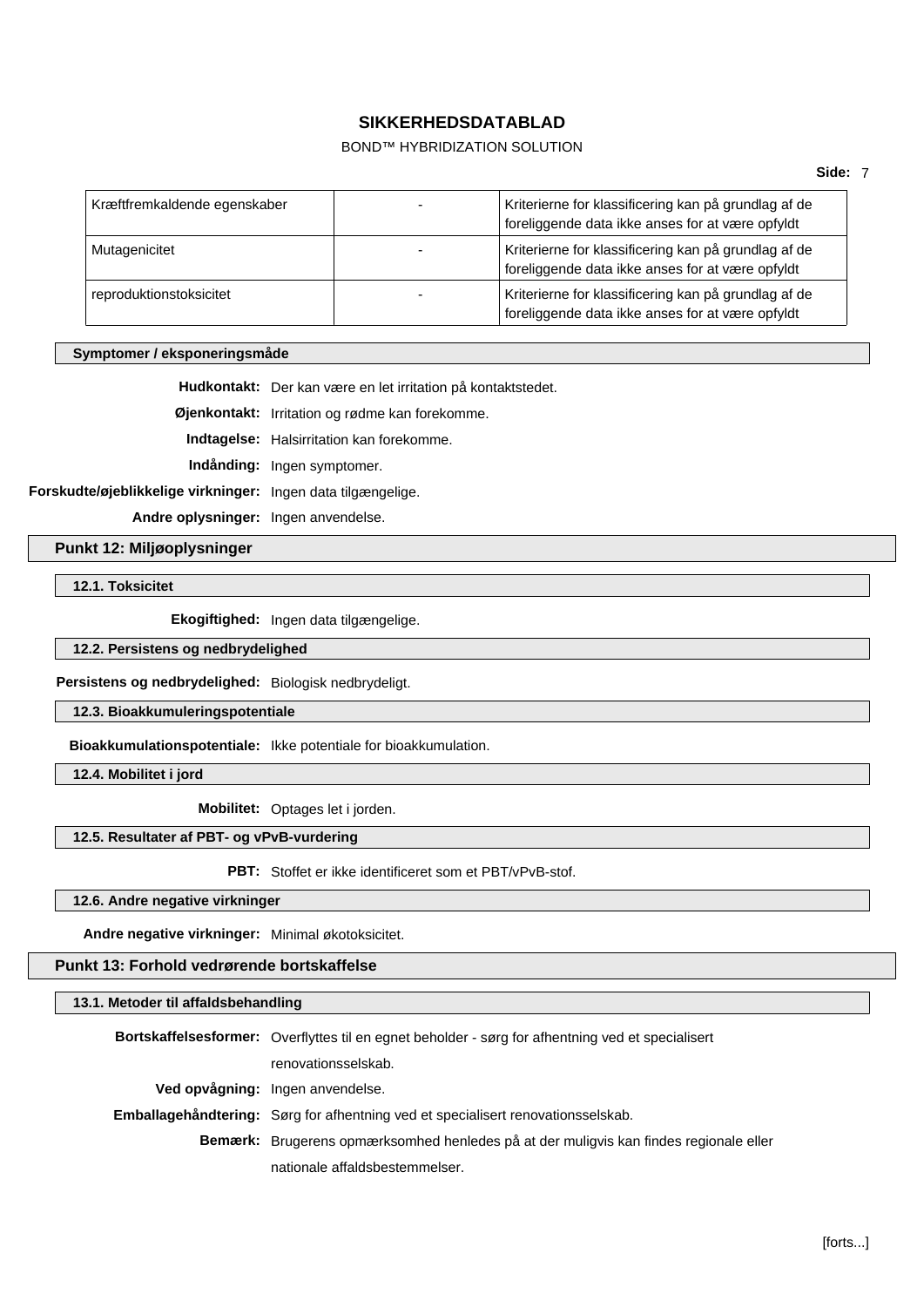### BOND™ HYBRIDIZATION SOLUTION

#### **Punkt 14: Transportoplysninger**

**Vejtransport (ADR/RID):** Ikke reguleret til transport over land.

**Søtransport (IMDG):** Ikke reguleret til transport ad søvejen.

**Lufttransport (IATA):** Ikke reguleret til transport med fly.

**Flodtransport (ADNR/AND):** Ikke reguleret til transport ad indre vandveje.

Underafsnittene 14.1 til 14.7 er ikke relevante. Som for alle andre kemikalier skal pakker, der indeholder dette stof, under

læsning, transport og aflæsning håndteres på en måde, der minimerer risikoen for skade på og udsivning fra disse pakker.

### **Punkt 15: Oplysninger om regulering**

#### **15.1. Særlige bestemmelser/særlig lovgivning for stoffet eller blandingen med hensyn til sikkerhed, sundhed og miljø**

**Særlige forordninger:** Sikkerhedsdatablad i henhold til;

Europa-Parlamentets og Rådets forordning (EF) nr. 1907/2006 om registrering, vurdering og godkendelse af samt begrænsninger for kemikalier (REACH).

EUROPA-PARLAMENTETS OG RÅDETS FORORDNING (EF) Nr. 1272/2008 om klassificering, mærkning og emballering af stoffer og blandinger.

Europa-Parlamentets og Rådets direktiv 1999/45/EF om indbyrdes tilnærmelse af medlemsstaternes love og administrative bestemmelser om klassificering, emballering og etikettering af farlige præparater.

### **15.2. Kemikaliesikkerhedsvurdering**

**Kemikaliesikkerhedsvurdering:** Leverandøren har ikke udført en kemisk sikkerhedsvurdering af stoffet eller blandingen.

### **Punkt 16: Andre oplysninger**

| Andre oplysninger |                                                                                                   |
|-------------------|---------------------------------------------------------------------------------------------------|
|                   | Andre oplysninger: * angiver tekst i sikkerhedsdatabladet, som er ændret siden sidste revidering. |
|                   | Sætninger i afsnit 2/3: H315: Forårsager hudirritation.                                           |
|                   | H319: Forårsager alvorlig øjenirritation.                                                         |
|                   | H335: Kan forårsage irritation af luftvejene.                                                     |
|                   | H360D: Kan skade det ufødte barn.                                                                 |
|                   | R36/37/38: Irriterer øjnene, åndedrætsorganerne og huden.                                         |

R61: Kan skade barnet under graviditeten.

# **Ansvarsfraskrivelse:** Ovenstående oplysninger menes at være korrekte, men foregiver ikke at være altomfattende og må kun betragtes som vejledende. Selskabet hæfter ikke for skader, der opstår på grund af håndtering af eller kontakt med ovennævnte produkt.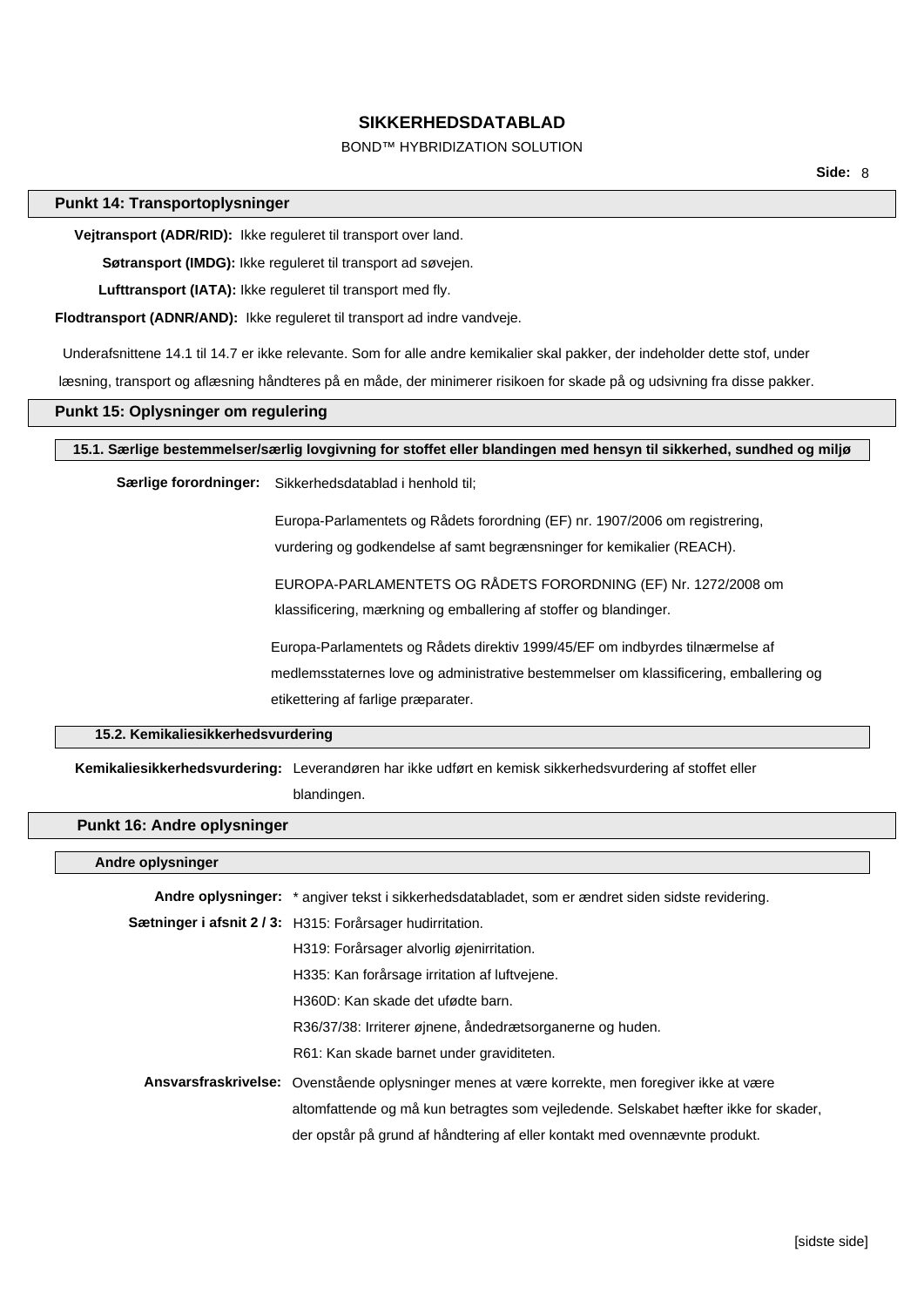

BOND™ HYBRIDIZATION SOLUTION

**Pagina:** 1

**Samenstellingsdatum:** 18/JAN/2019

**Revisie nr.** 3

### **Rubriek 1: Identificatie van de stof of het mengsel en van de vennootschap/onderneming**

#### **1.1. Productidentificatie**

**Produktnaam:** BOND™ HYBRIDIZATION SOLUTION

**REACH registratienummer:** Voor sommige of alle stoffen in dit mengsel is geen registratienummer beschikbaar omdat de

stof(fen) of het gebruik ervan is vrijgesteld van registratie, voor de jaarlijkse tonnage geen

registratie is vereist of omdat voor de registratie een latere registratiedatum geldt.

### **1.2. Relevant geïdentificeerd gebruik van de stof of het mengsel en ontraden gebruik**

**Gebruik produkt:** Gebruik in laboratoria - professioneel.

#### **1.3. Details betreffende de verstrekker van het veiligheidsinformatieblad**

**Firmanaam:** Leica Biosystems Newcastle Ltd Balliol Business Park West Benton Lane Newcastle Upon Tyne NE12 8EW United Kingdom **Tel:** +44 191 2150567

**Fax:** +44 191 2151152

**Email:** msds@LeicaBiosystems.com

#### **1.4. Telefoonnummer voor noodgevallen**

**Tel (in geval van nood):** VS en Canada : 1-800-424-9300 Buiten de VS en Canada : +1 703-741-5970 Voor noodoproepen alleen.

### **Rubriek 2: Identificatie van de gevaren**

#### **2.1. Indeling van de stof of het mengsel**

**Indeling (CLP):** Eye Irrit. 2: H319; Repr. 1B: H360D; Skin Irrit. 2: H315

**Indeling (DSD/DPD):** T: R61

**Negatieve effecten:** Veroorzaakt huidirritatie. Veroorzaakt ernstige oogirritatie. Kan het ongeboren kind schaden.

### **2.2. Etiketteringselementen**

# **Etiketteringselementen (CLP):**

**Gevarenaanduidingen:** H315: Veroorzaakt huidirritatie.

H319: Veroorzaakt ernstige oogirritatie.

H360D: Kan het ongeboren kind schaden.

**Signaalwoorden:** Gevaar

**Gevarenpictogrammen:** GHS07: Uitroepteken

GHS08: Gezondheidsgevaar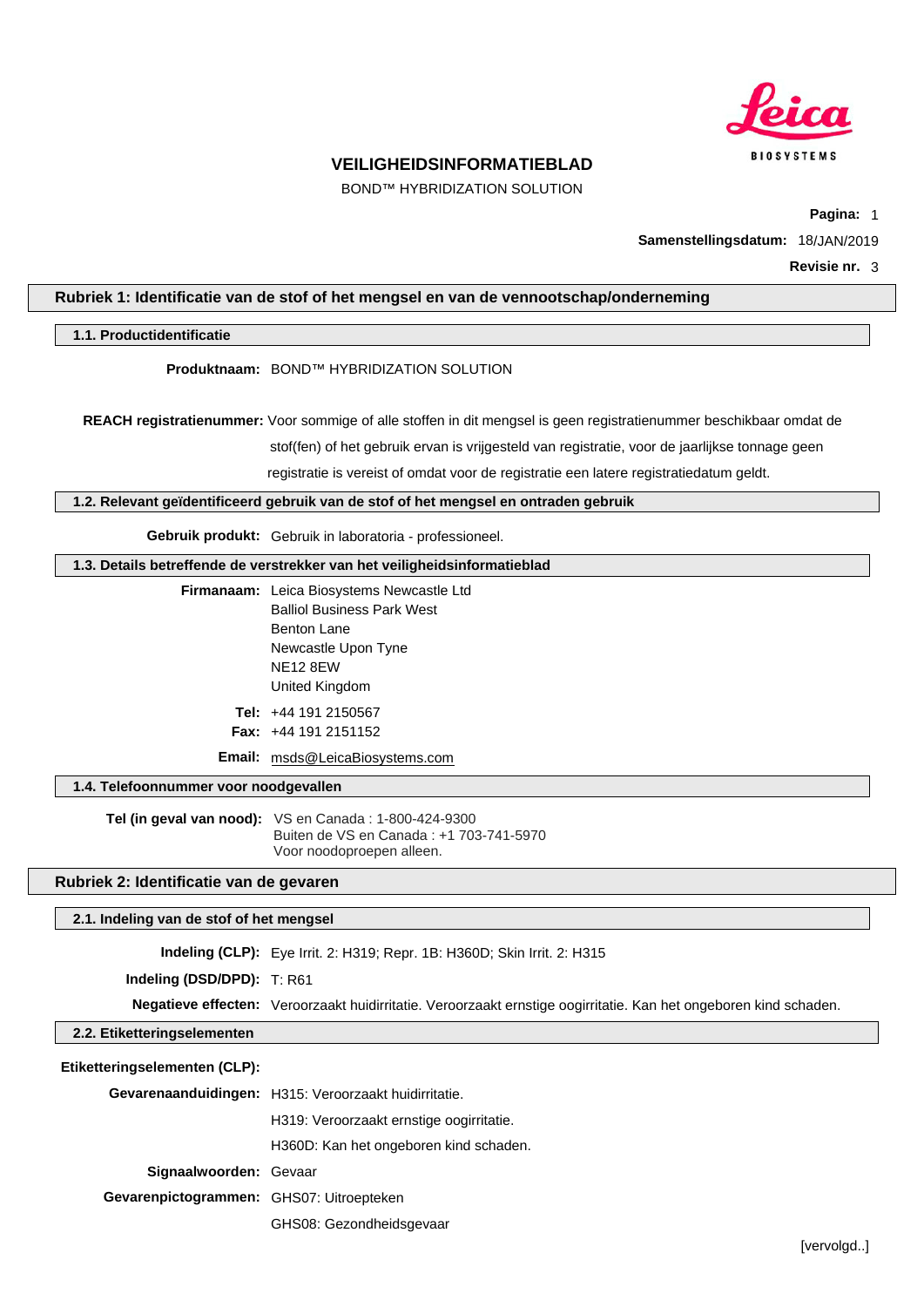BOND™ HYBRIDIZATION SOLUTION



#### **Veiligheidsaanbevelingen:** P201: Alvorens te gebruiken de speciale aanwijzingen raadplegen.

P202: Pas gebruiken nadat u alle veiligheidsvoorschriften gelezen en begrepen heeft

P260: stof/rook/gas/nevel/damp/spuitnevel niet inademen.

P308+313: NA (mogelijke) blootstelling: een arts raadplegen.

P314: Bij onwel voelen een arts raadplegen.

P264: Na het werken met dit product grondig wassen.

P280: Beschermende handschoenen/beschermende

kleding/oogbescherming/gelaatsbescherming dragen.

P305+351+338: BIJ CONTACT MET DE OGEN: voorzichtig afspoelen met water

gedurende een aantal minuten; contactlenzen verwijderen, indien mogelijk; blijven spoelen.

P337+313: Bij aanhoudende oogirritatie: een arts raadplegen.

P302+352: BIJ CONTACT MET DE HUID: met veel water en zeep wassen.

P332+313: Bij huidirritatie: een arts raadplegen.

\* P362+364: Verontreinigde kleding uittrekken en wassen alvorens deze opnieuw te gebruiken.

#### **Etiketteringselementen (DSD/DPI)):**

Gevarensymbolen: Vergiftig.



**R-zinnen:** R61: Kan het ongeboren kind schaden.

**S-zinnen:** S45: Bij een ongeval of indien men zich onwel voelt, onmiddellijk een arts raadplegen (indien mogelijk hem dit etiket tonen).

S53: Blootstelling vermijden - vóór gebruik speciale aanwijzingen raadplegen.

**P-zinnen:** Alleen voor professionele gebruikers.

#### **2.3. Andere gevaren**

**Overige gevaren:** Gevaar voor ernstige schade aan de gezondheid bij langdurige blootstelling.

**PBT:** Deze substantie wordt niet geïdentificeerd als een PBT/vPvB-substantie.

### **Rubriek 3: Samenstelling en informatie over de bestanddelen**

#### **3.2. Mengsels**

#### **Gevaarlijke ingrediënten:**

#### **FORMAMIDE**

| ∼<br>⊏∪   | CAS     | Indeling (CLP)  | Indeling (DSD/DPD) | Procent |
|-----------|---------|-----------------|--------------------|---------|
| 200-842-0 | 75-12-7 | Repr. 1B: H360D | $T:$ R61           | 30-50%  |

**REACH registratienummer:** 01-2119496064-35-xxxx

**SVHC:** Formamide is ingedeeld als zeer zorgwekkende stof.

#### **DEXTRAN SULPHATE**

| $9011 - 18 - 1$ | Skin Irrit. 2: H315; Eye Irrit. 2: H319; Xi R36/37/38 | 10-30% |
|-----------------|-------------------------------------------------------|--------|
|                 | STOT SE 3: H335                                       |        |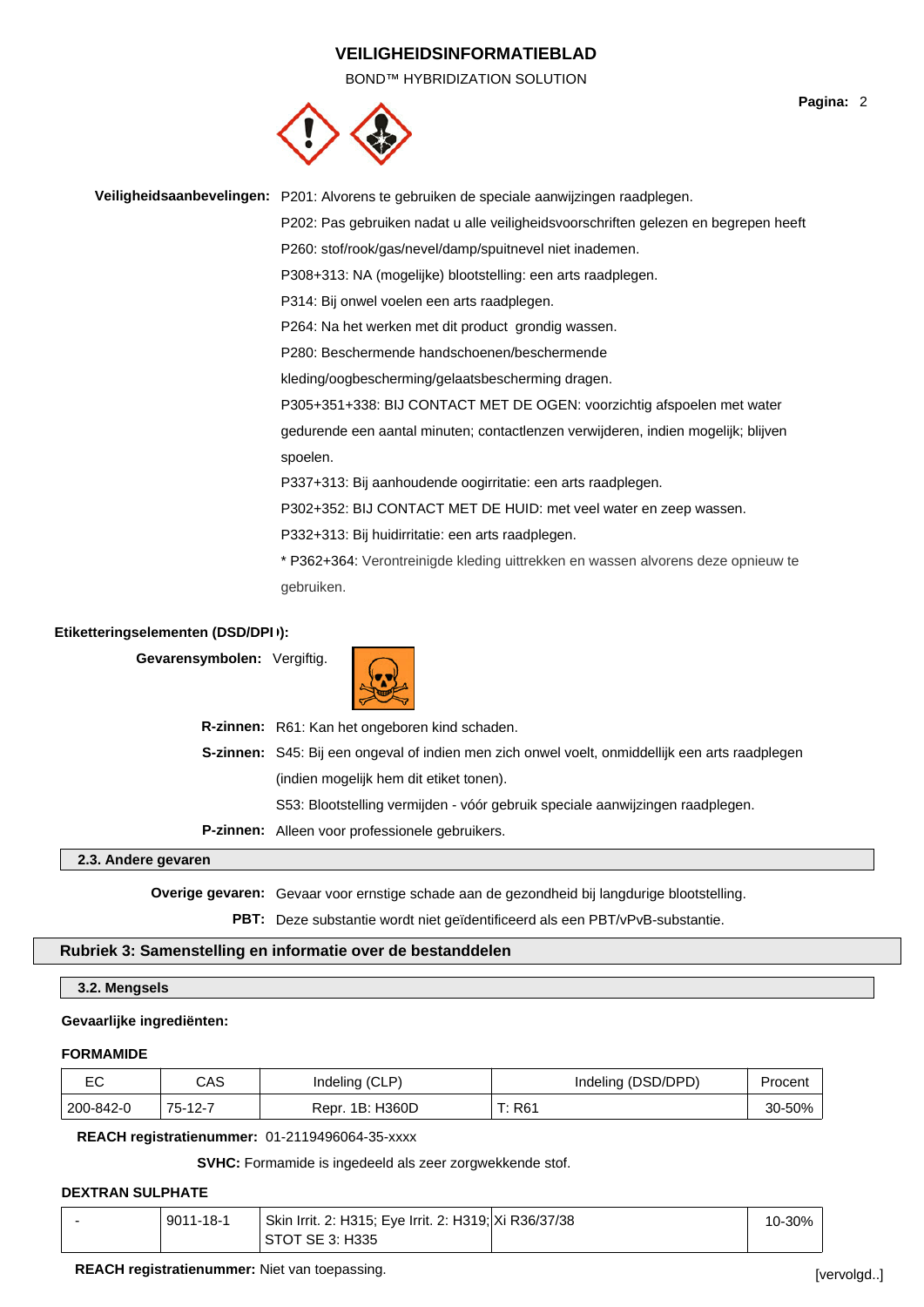### BOND™ HYBRIDIZATION SOLUTION

### **Pagina:** 3

### **\*EDETIC ACID (EDTA)**

| י∩⊐∗<br>∟ບ | *CAS     | $^{\prime}$ $\cap$ D)<br>*Indeling (CLI- | *Indeling (DSD/DPD) | "ocent"       |
|------------|----------|------------------------------------------|---------------------|---------------|
| *200-449-4 | *60-00-4 | 2: H319<br>*Eye Irrit. 2: i              | *N/A                | $10\%$<br>* 4 |

### **\*REACH registratienummer:** \*N/A

#### **\*TROMETAMOL**

| *EC        | *CAS     | *Indeling (CLP)                                                  | *Indeling (DSD/DPD) | *Procent |
|------------|----------|------------------------------------------------------------------|---------------------|----------|
| 1201-064-4 | 77-86-1* | 5.1319; *Skin Irrit 2: H315; Eye Irrit 2: H319<br>STOT SE 3 H335 | *N/A                | *1-10%   |

**\*REACH registratienummer:** \*01-2119957659-16-XXXX

#### **\*TETRASODIUM PYROPHOSPHATE**

| ∗⊏∩ | $*CAC$         | (CLP)             | (DSD/DPD) | rocent |
|-----|----------------|-------------------|-----------|--------|
| ∟ບ  | UMU            | *Indeling         | `Indelina |        |
| 727 | OO E<br>2-88-5 | Eve Irrit 2: H319 | *N/A      | 10%    |

**\*REACH registratienummer:** \*01-2119489794-17-XXXX

### **Rubriek 4: Eerstehulpmaatregelen**

#### **4.1. Beschrijving van de eerstehulpmaatregelen**

**Kontact met huid:** Verwijder alle vervuilde kleding en schoeisel onmiddellijk tenzij zij aan de huid

vastgeplakt zitten. De aangetaste huid gedurende 10 minuten met stromend water

wassen, of langer indien de subsantie nog op de huid is. Raadpleeg een arts.

**Kontact met ogen:** Het oog gedurende 15 minuten met stromend water bespoelen. Raadpleeg een arts.

**Inslikken:** Mond met water spoelen. Raadpleeg een arts. Niet laten braken.

**Inademen:** Verwijder de patiënt van de blootstelling, zonder uw eigen veiligheid in gevaar te brengen. Raadpleeg een arts. In de frisse lucht brengen na accidenteel inademen van dampen.

#### **4.2. Belangrijkste acute en uitgestelde symptomen en effecten**

**Kontact met huid:** Op de plek waar het kontact plaats vond kan zich milde irritatie voordoen.

**Kontact met ogen:** Er kunnen zich irritatie en roodheid voordoen.

**Inslikken:** De patiënt kan over irritatie van de keel klagen.

**Inademen:** Geen symptomen.

**Uitgestelde/onmiddellijke effecten:** Geen gegevens beschikbaar.

**4.3. Vermelding van de vereiste onmiddellijke medische verzorging en speciale behandeling**

**Onmiddellijke/spec. behandeling:** Toon dit veiligheidsinformatieblad aan de behandelende arts. Niet laten braken.

#### **Rubriek 5: Brandbestrijdingsmaatregelen**

#### **5.1. Blusmiddelen**

**Blusmiddelen:** Blusmiddelen passend voor de omgevingsbrand gebruiken. Alcohol of polymeer-

schuim. Tegen alcohol bestand schuim. Droog chemisch poeder. Koolstofdioxide. Waterspray.

### **5.2. Speciale gevaren die door de stof of het mengsel worden veroorzaakt**

**Blootstellingsgevaren:** Bij verbranding worden giftige dampen afgegeven, bestaande uit koolmonoxide.

Bij verbranding worden giftige dampen afgegeven, bestaande uit stikstofoxiden.

Bij verbranding worden giftige dampen afgegeven, bestaande uit waterstofcyanide.

Bij verbranding worden giftige dampen afgegeven, bestaande uit ammoniak.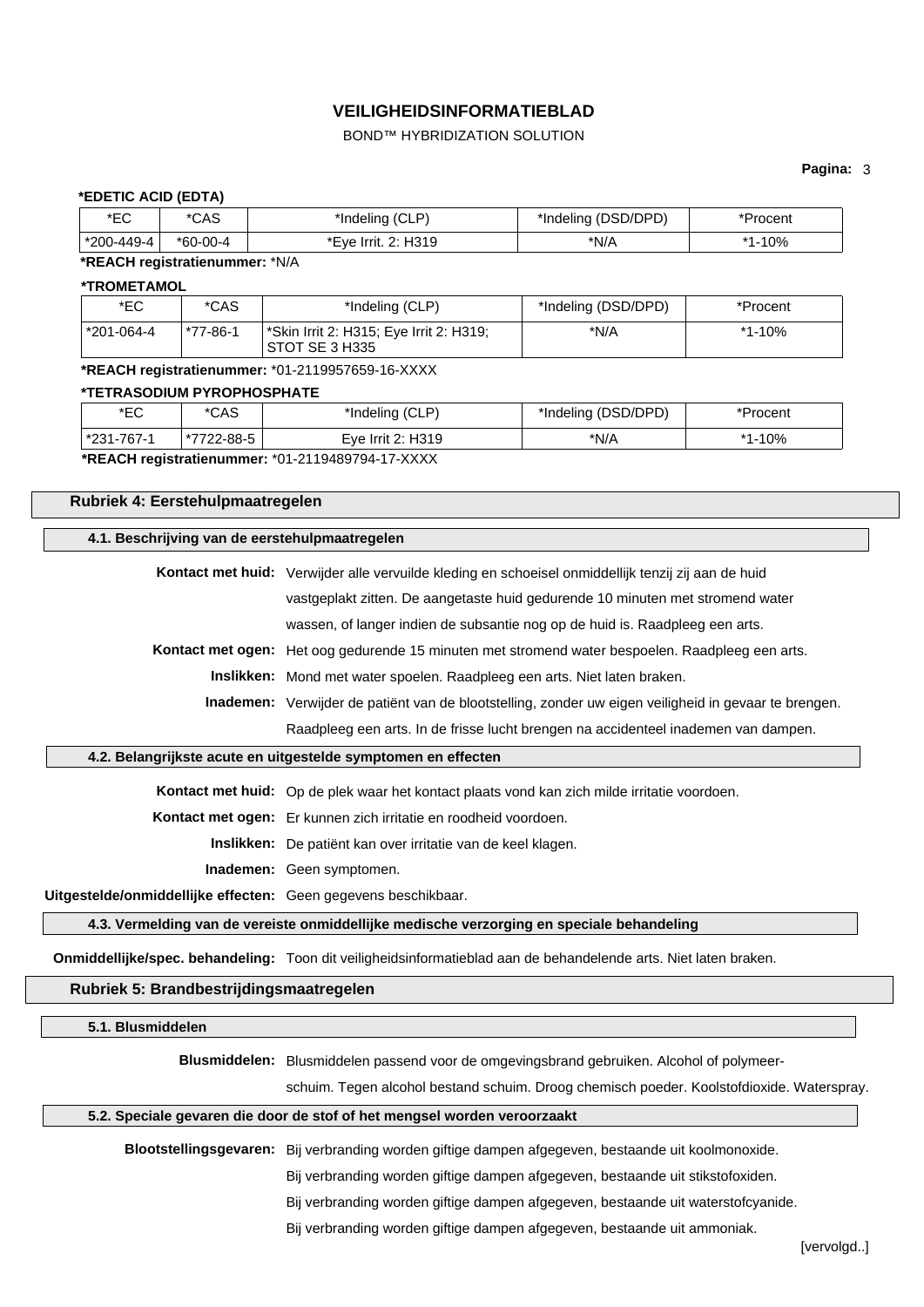### BOND™ HYBRIDIZATION SOLUTION

| <u>J.J. Auvies vuoli pialluweelileuell</u>            |                                                                                                                     |
|-------------------------------------------------------|---------------------------------------------------------------------------------------------------------------------|
|                                                       | Advies voor brandweerlieden: Onafhankelijke ademhalingsapparatuur dragen. Beschermende kleding dragen om            |
|                                                       | aanraking met huid en ogen te vermijden.                                                                            |
|                                                       | Rubriek 6: Maatregelen bij het accidenteel vrijkomen van de stof of het mengsel                                     |
|                                                       |                                                                                                                     |
|                                                       | 6.1. Persoonlijke voorzorgsmaatregelen, beschermde uitrusting en noodprocedures                                     |
|                                                       | Pers. voorzorgsmaatregelen: Zonder geschikte beschermende kleding niet proberen in te grijpen - zie paragraaf 8 van |
|                                                       | VIB. De verontreinigde plek met waarschuwingstekens markeren en toegang door niet                                   |
|                                                       | bevoegd personeel voorkomen. Lekkende houders omdraaien zodat de lekkende zijde                                     |
|                                                       | bovenaan is om ontsnappen van vloeistof te voorkomen.                                                               |
| 6.2. Milieuvoorzorgsmaatregelen                       |                                                                                                                     |
|                                                       | Milieu voorzorgsmaatregelen: Produkt niet in riolering of oppervlaktewater lozen. De gemorste stof indammen.        |
| 6.3. Insluitings- en reinigingsmethoden en -materiaal |                                                                                                                     |
|                                                       | Reinigingsprocedures: Reiniging dient alleen te worden uitgevoerd door gekwalificeerd personeel dat bekend          |
|                                                       | is met de bepaalde substantie. In droge aarde of zand absorberen. Naar een afgesloten                               |
|                                                       | geëtiketteerde container overpompen en op een gepaste manier afvoeren. Raadpleeg                                    |
|                                                       | paragraaf 13 van VIB voor geschikte verwijderingsmethoden.                                                          |
| 6.4. Verwijzing naar andere Rubrieken                 |                                                                                                                     |
|                                                       |                                                                                                                     |
|                                                       | Verwijzing naar andere Rubrieken: Raadpleeg paragraaf 8 van VIB. Raadpleeg paragraaf 13 van VIB.                    |
| Rubriek 7: Hantering en opslag                        |                                                                                                                     |
|                                                       |                                                                                                                     |
|                                                       | 7.1. Voorzorgsmaatregelen voor het veilig hanteren van de stof of het mengsel                                       |

#### **7.1. Voorzorgsmaatregelen voor het veilig hanteren van de stof of het mengsel**

**Hanteringsvereisten:** Direct kontact met de substantie vermijden. Zorg dat er voldoende ventilatie in het

gebied is.

### **7.2. Voorwaarden voor een veilige opslag, met inbegrip van incompatibele producten**

**Opslagkondities:** Op een koele goed geventileerde plaats opslaan. De houder goed gesloten houden. Niet aan ontstekingsbronnen blootstellen. Onverenigbare materialen en kondities vermijden - zie paragraaf 10 van VIB.

**Geschikte verpakking:** Niet van toepassing.

**7.3. Specifiek eindgebruik**

**5.3. Advies voor brandweerlieden**

**Specifiek eindgebruik:** Gebruik in laboratoria - professioneel.

### **Rubriek 8: Maatregelen ter beheersing van blootstelling/persoonlijke bescherming**

#### **8.1. Controleparameters**

**Grenswaarden voor blootstelling:** Geen gegevens beschikbaar.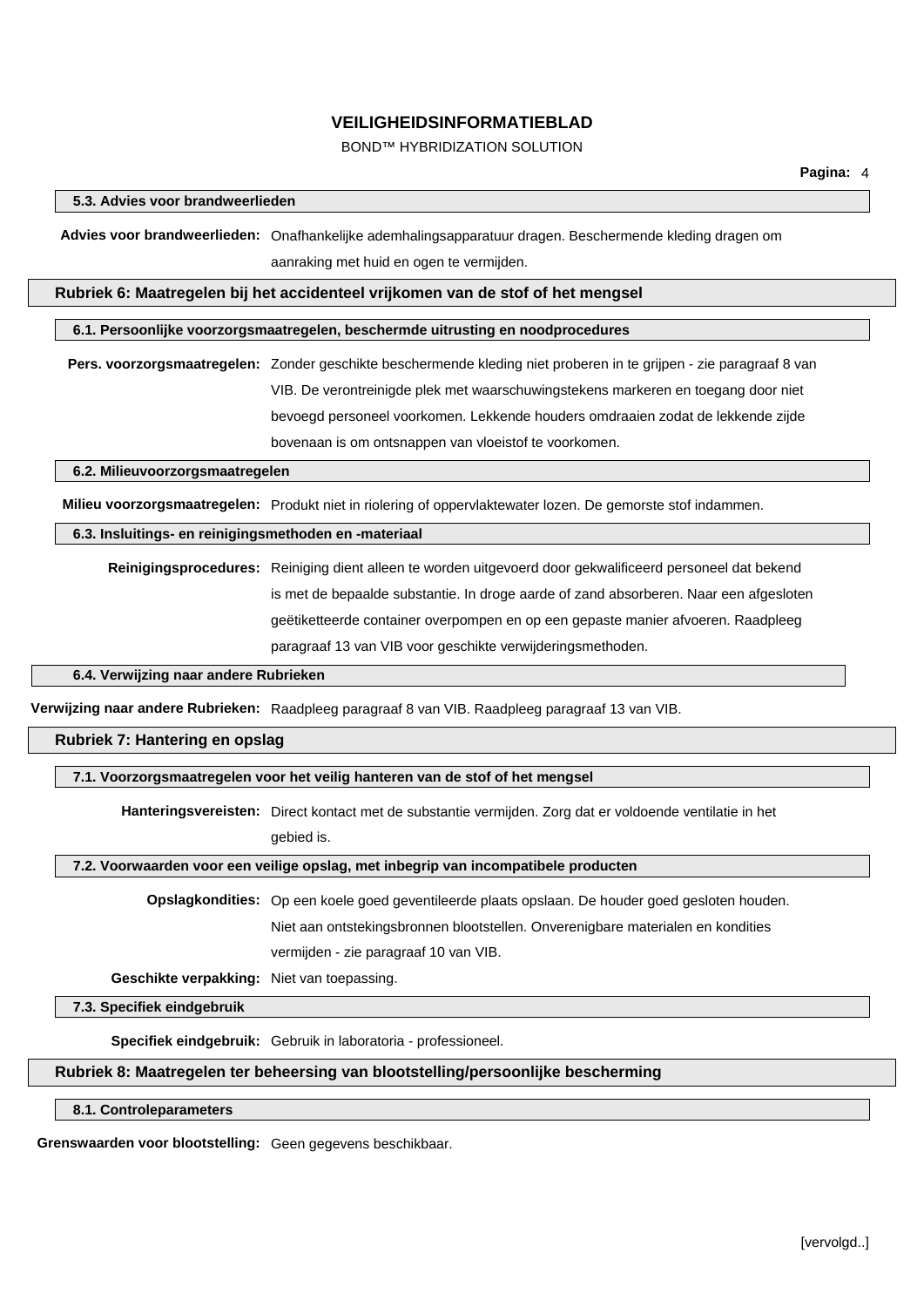### BOND™ HYBRIDIZATION SOLUTION

### **DNEL/PNEC**

**DNEL / PNEC** Geen gegevens beschikbaar.

| 8.2. Maatregelen ter beheersing van blootstelling |                                                                                                                       |  |
|---------------------------------------------------|-----------------------------------------------------------------------------------------------------------------------|--|
|                                                   | <b>Technische maatregelen</b> Zorg dat er voldoende ventilatie in het gebied is. Zorg dat alle in paragraaf 7 van VIB |  |
|                                                   | vermelde technische maatregelen genomen zijn.                                                                         |  |
|                                                   | Bescherming van ademhaling: Ademhalingsbeschermingsmiddelen moet beschikbaar zijn in geval van nood.                  |  |
|                                                   | Bescherming van de handen: Ondoordringbare handschoenen. Butyl handschoenen.                                          |  |
|                                                   | Bescherming van de ogen: Zorg dat er een oogdouche aanwezig is. Goed gesloten veiligheidsbril.                        |  |
|                                                   | Bescherming van de huid: Ondoordringbare beschermende kleding. Rubberen laarzen.                                      |  |
|                                                   | <b>Milieu:</b> Niet in de openbare riolering of het directe milieu laten terechtkomen. Zorg dat alle in               |  |
|                                                   | paragraaf 7 van VIB vermelde technische maatregelen genomen zijn. Zie specifieke                                      |  |
|                                                   | wetgeving van de lidstaat voor vereisten krachtens de milieuwetgeving van de                                          |  |
|                                                   | Gemeenschap.                                                                                                          |  |
|                                                   |                                                                                                                       |  |

### **Rubriek 9: Fysische en chemische eigenschappen**

| 9.1. Informatie over fysische en chemische basiseigenschappen |                                                             |                                                           |                                               |
|---------------------------------------------------------------|-------------------------------------------------------------|-----------------------------------------------------------|-----------------------------------------------|
| <b>Toestand: Vloeistof</b>                                    |                                                             |                                                           |                                               |
|                                                               | <b>Kleur:</b> Kleurloos                                     |                                                           |                                               |
|                                                               | Geur: Reukloos                                              |                                                           |                                               |
|                                                               | Verdampingssnelheid: Geen gegevens beschikbaar.             |                                                           |                                               |
|                                                               | <b>Oxiderend:</b> Geen gegevens beschikbaar.                |                                                           |                                               |
| <b>Oplosbaarheid in water: Mengbaar</b>                       |                                                             |                                                           |                                               |
|                                                               | Viscositeit: Geen gegevens beschikbaar.                     |                                                           |                                               |
|                                                               | Kookpunt/bereik°C: Geen gegevens beschikbaar.               |                                                           | Smeltpunt/bereik°C Geen gegevens beschikbaar. |
|                                                               | <b>Ontvlambaarheid %: lager:</b> Geen gegevens beschikbaar. |                                                           | bovenste: Geen gegevens beschikbaar.          |
|                                                               | Vlampunt °C Geen gegevens beschikbaar.                      | Scheid.coëff. n-octanol/water: Geen gegevens beschikbaar. |                                               |
| Zelfontvlambaarheid °C: Niet van toepassing.                  |                                                             |                                                           | Dampdruk: Geen gegevens beschikbaar.          |
|                                                               | Relatieve dichtheid: Geen gegevens beschikbaar.             |                                                           | <b>pH:</b> Geen gegevens beschikbaar.         |
|                                                               | <b>VOC g/l:</b> Geen gegevens beschikbaar.                  |                                                           |                                               |

**9.2. Overige informatie**

**Overige informatie:** Niet van toepassing.

### **Rubriek 10: Stabiliteit en reactiviteit**

### **10.1. Reactiviteit**

**Reactiviteit:** Stabiel bij aanbevolen transport of opslagomstandigheden.

### **10.2. Chemische stabiliteit**

**Chemische stabiliteit:** Stabiel onder normale omstandigheden.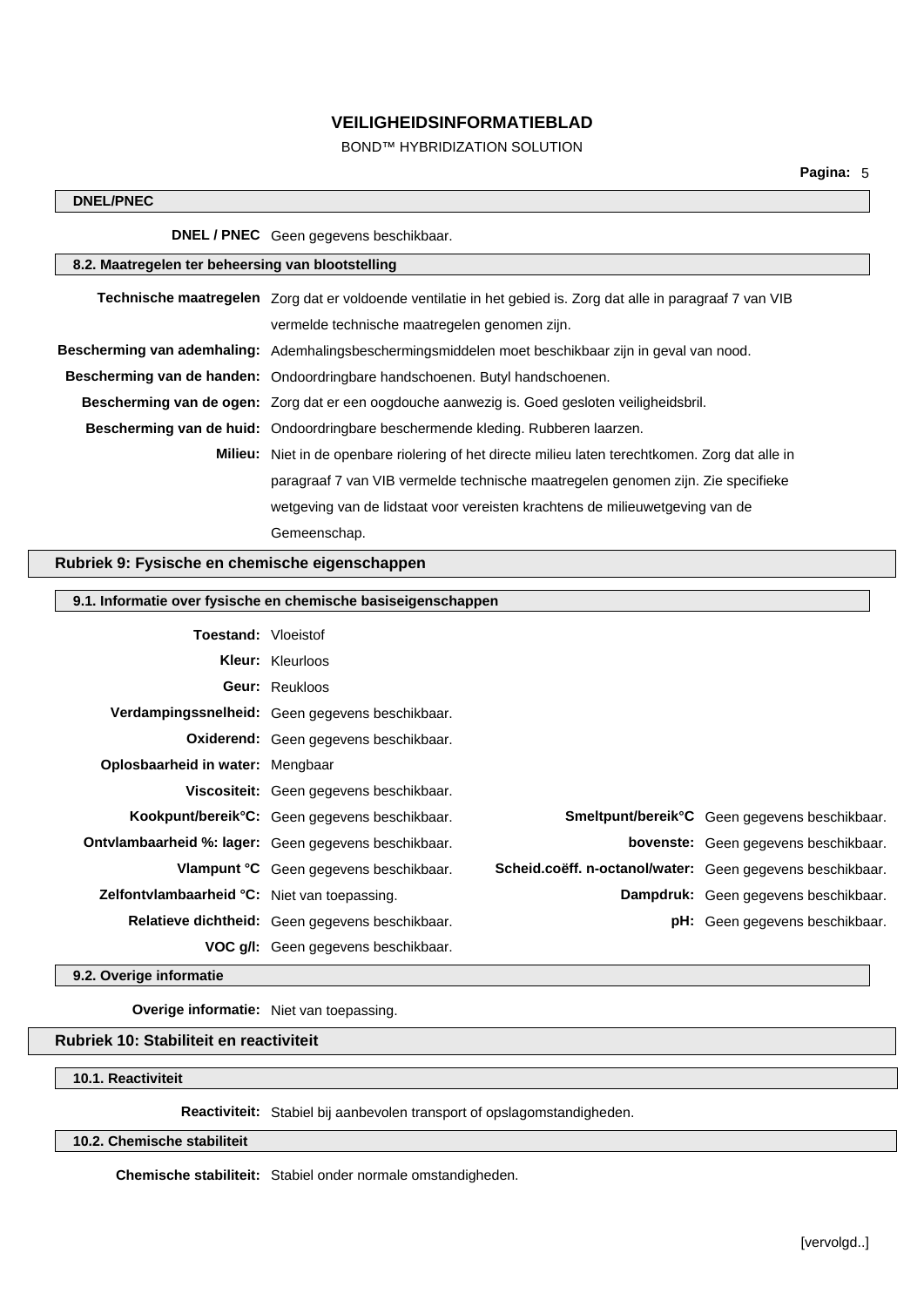### BOND™ HYBRIDIZATION SOLUTION

# **10.3. Mogelijke gevaarlijke reacties Gevaarlijke reacties:** Gevaarlijke reacties vinden niet plaats onder normale transport- of opslagomstandigheden. Ontbinding kan voorkomen bij blootstelling aan omstandigheden of hieronder vermelde materialen. **10.4. Te vermijden omstandigheden Te vermijden omstandigheden:** Hitte. Hete oppervlakken. Vlammen. **10.5. Chemisch op elkaar inwerkende materialen Te vermijden materialen:** Sterke oxideermiddelen. Zuren. Basen. jodium. pyridine zwaveltrioxide Aluminium. Ijzer. Koper. Tast natuurlijk rubber. **10.6. Gevaarlijke ontledingsproducten Gevaarlijke ontledingsprod:** Bij verbranding worden giftige dampen afgegeven, bestaande uit koolmonoxide. Bij verbranding worden giftige dampen afgegeven, bestaande uit stikstofoxiden. Bij verbranding worden giftige dampen afgegeven, bestaande uit waterstofcyanide. Bij verbranding worden giftige dampen afgegeven, bestaande uit ammoniak. **Rubriek 11: Toxicologische informatie**

# **11.1. Informatie over toxicologische effecten**

#### **Gevaarlijke ingrediënten:**

#### **FORMAMIDE**

| mondeling | Rat | LD50    |     | 5325   mg/kg         |
|-----------|-----|---------|-----|----------------------|
| gassen    | Rat | 4H LC50 | >21 | mq/L                 |
| Huid      | Rat | LD50    |     | $>3000$ mg/kg bw/day |

#### **Uitgesloten effecten voor mengsel:**

| Effect                          | Route | <b>Basis</b>                                                                   |
|---------------------------------|-------|--------------------------------------------------------------------------------|
| Acute toxiciteit (schadelijk)   |       | Gebaseerd op beschikbare gegevens; aan de<br>indelingscriteria is niet voldaan |
| Acute toxiciteit (toxisch)      |       | Gebaseerd op beschikbare gegevens; aan de<br>indelingscriteria is niet voldaan |
| Acute toxiciteit (zeer toxisch) |       | Gebaseerd op beschikbare gegevens; aan de<br>indelingscriteria is niet voldaan |
| Irritatie                       |       | Gebaseerd op beschikbare gegevens; aan de<br>indelingscriteria is niet voldaan |
| Corrosiviteit                   |       | Gebaseerd op beschikbare gegevens; aan de<br>indelingscriteria is niet voldaan |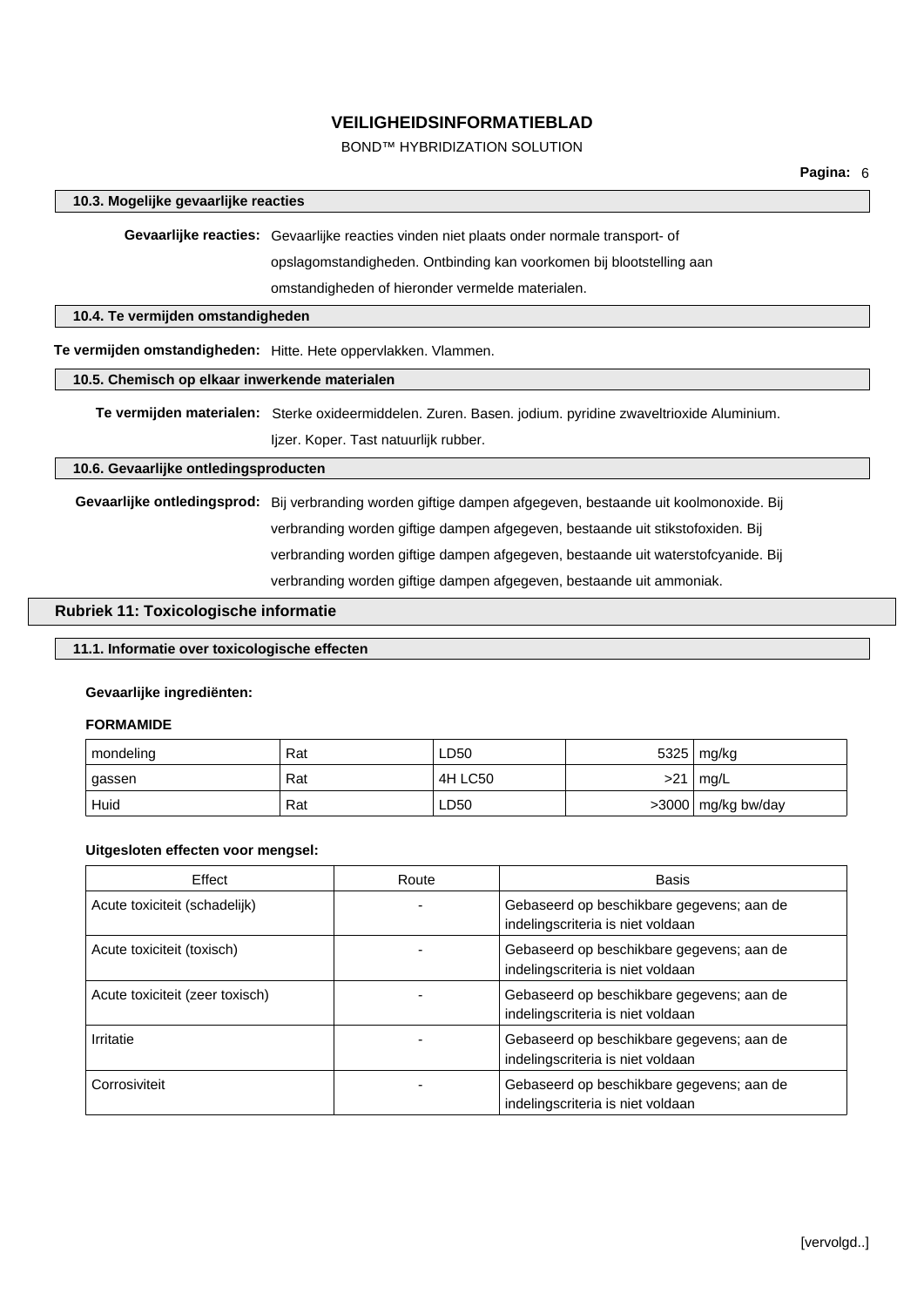BOND™ HYBRIDIZATION SOLUTION

| Sensibilisatie                      | Gebaseerd op beschikbare gegevens; aan de<br>indelingscriteria is niet voldaan |
|-------------------------------------|--------------------------------------------------------------------------------|
| Toxiciteit bij herhaalde toediening | Gebaseerd op beschikbare gegevens; aan de<br>indelingscriteria is niet voldaan |
| Kankerverwekkendheid                | Gebaseerd op beschikbare gegevens; aan de<br>indelingscriteria is niet voldaan |
| Mutageniteit                        | Gebaseerd op beschikbare gegevens; aan de<br>indelingscriteria is niet voldaan |
| giftigheid voor de voortplanting    | Gebaseerd op beschikbare gegevens; aan de<br>indelingscriteria is niet voldaan |

#### **Symptomen / blootstellingsroutes**

**Kontact met huid:** Op de plek waar het kontact plaats vond kan zich milde irritatie voordoen.

**Kontact met ogen:** Er kunnen zich irritatie en roodheid voordoen.

**Inslikken:** De patiënt kan over irritatie van de keel klagen.

**Inademen:** Geen symptomen.

**Uitgestelde/onmiddellijke effecten:** Geen gegevens beschikbaar.

**Overige informatie:** Niet van toepassing.

### **Rubriek 12: Ecologische informatie**

#### **12.1. Toxiciteit**

**Ekotoxiciteit:** Geen gegevens beschikbaar.

### **12.2. Persistentie en afbreekbaarheid**

**Persistentie en afbraak:** Biologisch afbreekbaar.

**12.3. Bioaccumulatie**

**Mogelijke bioaccumulatie:** Niet potentieel bioaccumuleerbaar.

**12.4. Mobiliteit in de bodem**

**Mobiliteit:** Wordt gemakkelijk door bodem geabsorbeerd.

### **12.5. Resultaten van PBT- en zPzB-beoordeling**

**PBT:** Deze substantie wordt niet geïdentificeerd als een PBT/vPvB-substantie.

### **12.6. Andere schadelijke effecten**

**Andere schadelijke effecten:** Verwaarloosbare ecotoxiciteit.

### **Rubriek 13: Instructies voor verwijdering**

| Verwijderingshandelingen: In een geschikte houder doen en laat afval door een gespecialiseerd |                                                                                                      |
|-----------------------------------------------------------------------------------------------|------------------------------------------------------------------------------------------------------|
|                                                                                               | afvalverwerkingsbedrijf verwijderen.                                                                 |
| Herstelwerkzaamheden: Niet van toepassing.                                                    |                                                                                                      |
|                                                                                               | Verwijderen van verpakking: Laat afval door een gespecialiseerd afvalverwerkingsbedrijf verwijderen. |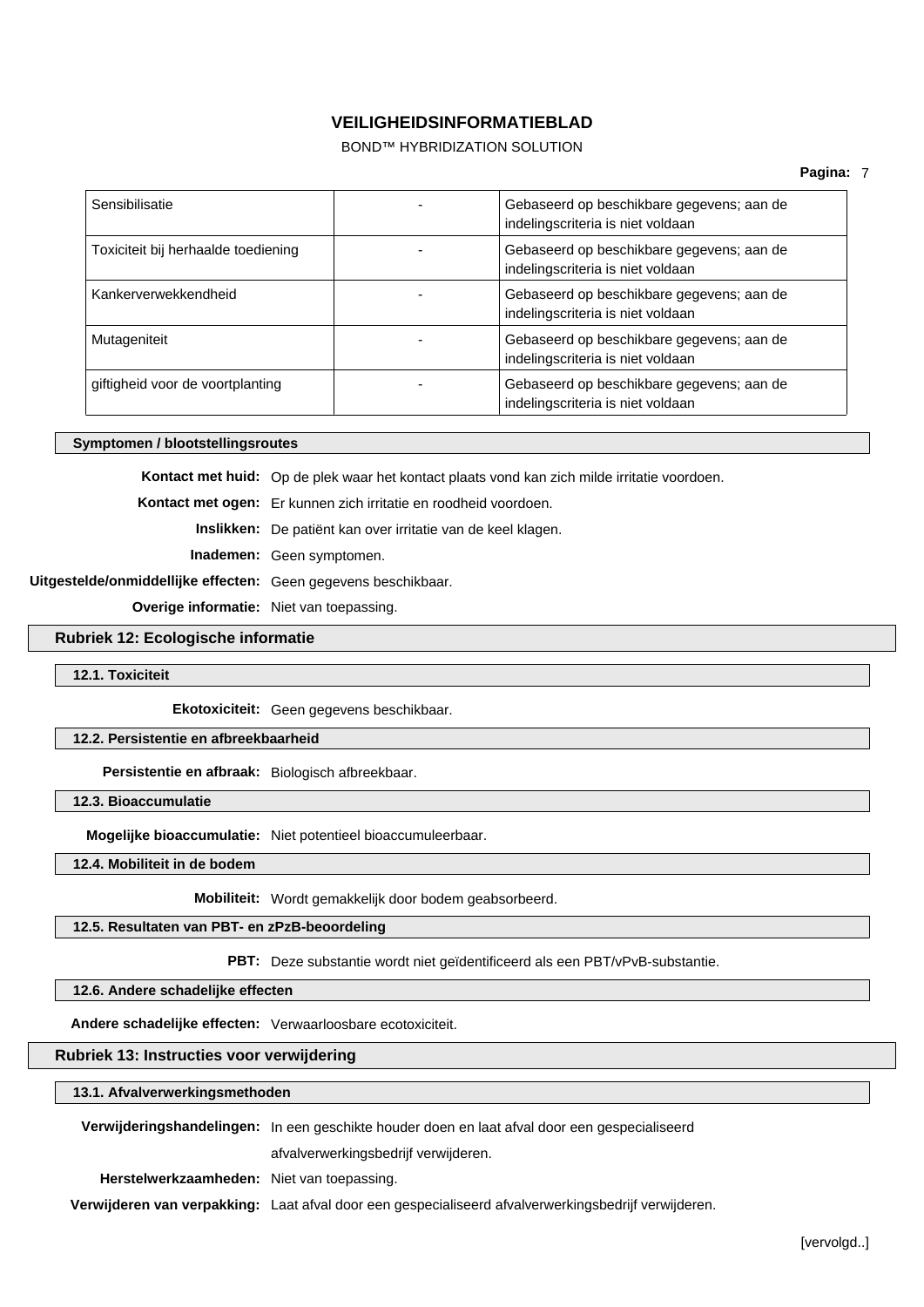### BOND™ HYBRIDIZATION SOLUTION

**Pagina:** 8

### **Opmerking:** De gebruiker wordt opmerkzaam gemaakt op de mogelijke regionale of nationale

voorschriften met betrekking tot verwijdering.

### **Rubriek 14: Informatie met betrekking tot het vervoer**

**Vervoer over land (ADR/RID):** Niet gereglementeerd voor vervoer te land.

**Zeevervoer (IMDG):** Niet gereglementeerd voor transport over zee.

**Luchtvervoer (IATA):** Niet gereglementeerd voor vervoer door de lucht.

**Binnenwateren (ADNR/AND):** Niet gereglementeerd voor vervoer over de binnenwateren.

Subrubrieken 14.1 tot en met 14.7 zijn niet van toepassing. Zoals bij alle chemische stoffen dient het hanteren van pakketten

met deze stof tijdens het laden, transport en lossen echter zodanig te gebeuren dat het risico op beschadiging en lekkage van deze pakketten zo laag mogelijk blijft.

#### **Rubriek 15: Regelgeving**

### **15.1. Specifieke veiligheids-, gezondheids- en milieureglementen en -wetgeving voor de stof of het mengsel**

**Specifieke voorschriften:** Veiligheidsinformatieblad in overeenstemming met;

Verordening (EG) nr. 1907/2006 van het Europees Parlement en de Raad inzake de registratie en beoordeling van en de autorisatie en beperkingen ten aanzien van chemische stoffen (REACH).

VERORDENING (EG) Nr. 1272/2008 VAN HET EUROPEES PARLEMENT EN DE RAAD

betreffende de indeling, etikettering en verpakking van stoffen en mengsels.

Richtlijn 1999/45/EG van het Europees Parlement en de Raad betreffende de onderlinge aanpassing van de wettelijke en bestuursrechtelijke bepalingen van de lidstaten inzake de indeling, de verpakking en het kenmerken van gevaarlijke preparaten.

#### **15.2. Chemischeveiligheidsbeoordeling**

**Chemischeveiligheidsbeoordeling:** De leverancier heeft geen chemische veiligheidsbeoordeling uitgevoerd voor de stof of het mengsel.

### **Rubriek 16: Overige informatie**

# **Overige informatie Overige informatie: \*** Geeft tekst in het Veiligheidsblad aan die sinds de laatste herziening is gewijzigd. **Zinnen van deel 2 / 3:** H315: Veroorzaakt huidirritatie. H319: Veroorzaakt ernstige oogirritatie. H335: Kan irritatie van de luchtwegen veroorzaken. H360D: Kan het ongeboren kind schaden. R36/37/38: Irriterend voor de ogen, de ademhalingswegen en de huid. R61: Kan het ongeboren kind schaden. **Wettelijke ontkenning:** De hierboven vermelde informatie wordt verondersteld juist te zijn, maar vormt geen uitputtende opsomming en dient alleen als richtlijn gebruikt te worden. Deze firma kan niet aansprakelijk worden gehouden voor schade die het resultaat is van het hanteren van het hierboven vermelde produkt.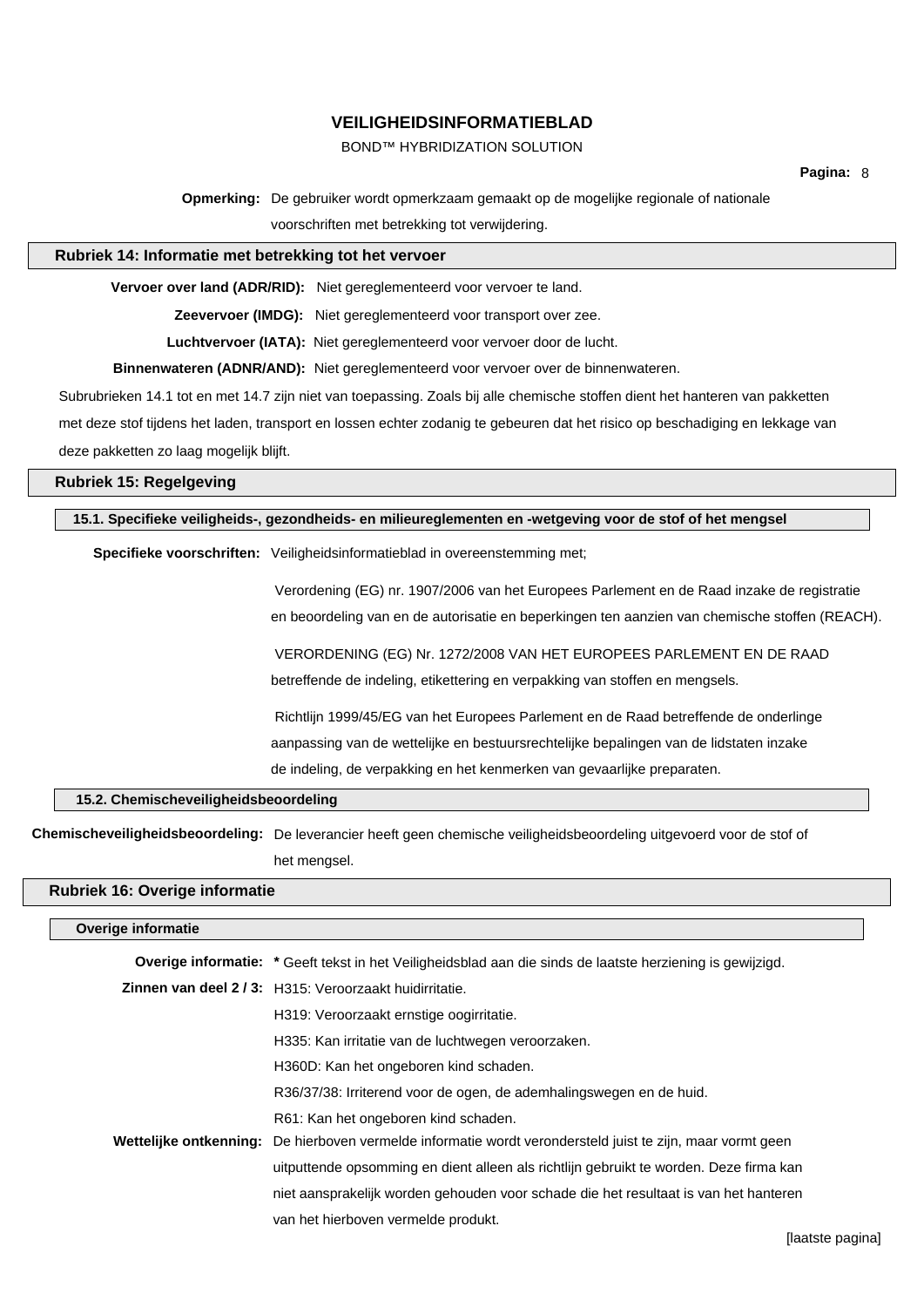

BOND™ HYBRIDIZATION SOLUTION

**Side:** 1 **Utarbeidelsesdato:** 18/JAN/2019 **Revidert utgave nr.:** 3

### **Del 1: Identifikasjon av stoffet/blandingen og selskapet/foretaket**

#### **1.1. Produktidentifikator**

#### **Produktnavn:** BOND™ HYBRIDIZATION SOLUTION

**REACH registreringsnummer:** Registreringsnumre er ikke tilgjengelig for noen av eller alle ingrediensene i denne blandingen, ettersom stoffet/stoffene eller bruken av det/dem er unntatt fra registrering, den årlige tonnasjen ikke krever registrering, eller registreringen er tiltenkt for en senere registreringsfrist.

#### **1.2. Relevante, identifiserte bruksmåter for stoffet eller blandingen og bruksmåter som frarådes**

**Bruk av produktet:** Bruk i laboratorier - profesjonell.

#### **1.3. Opplysninger om leverandøren av sikkerhetsdataarket**

| Selskapets navn: Leica Biosystems Newcastle Ltd |
|-------------------------------------------------|
| <b>Balliol Business Park West</b>               |
| <b>Benton Lane</b>                              |
| Newcastle Upon Tyne                             |
| <b>NE12 8EW</b>                                 |
| United Kingdom                                  |
| <b>Tlf:</b> $+44$ 191 2150567                   |
| <b>Fax:</b> $+44$ 191 2151152                   |
|                                                 |

**Email:** msds@LeicaBiosystems.com

#### **1.4. Nødtelefonnummer**

**Nødtelefon:** USA og Canada : 1-800-424-9300 Utenfor USA og Canada : bare +1 703-741-5970 For nødanrop.

### **Del 2: Fareidentifikasjon**

#### **2.1. Klassifisering av stoffet eller blandingen**

**Klassifisering (CLP):** Eye Irrit. 2: H319; Repr. 1B: H360D; Skin Irrit. 2: H315

**Klassifisering (DSD/DPD):** T: R61

**Viktigste negative virkninger:** Irriterer huden. Gir alvorlig øyeirritasjon. Kan gi fosterskader.

#### **2.2. Etikettelementer**

**Etikettelementer (CLP):**

**Fareutsagn:** H315: Irriterer huden.

H319: Gir alvorlig øyeirritasjon.

H360D: Kan gi fosterskader.

**Signalord:** Fare

**Fare piktogrammer:** GHS07: Utropstegn

GHS08: Helsefare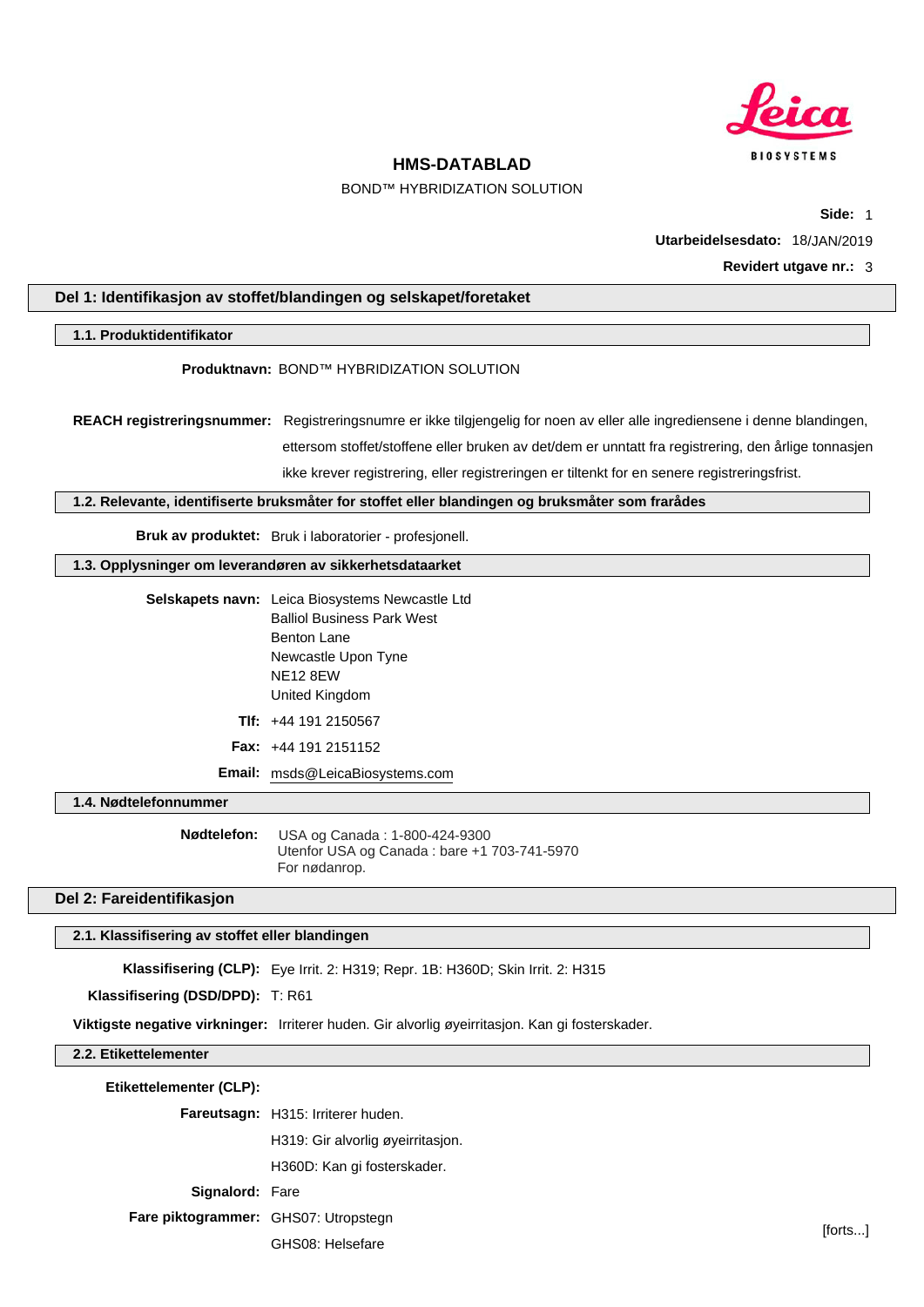# **HMS-DATABLAD** BOND™ HYBRIDIZATION SOLUTION **Side:** 2





**Forsiktighetsutsagn:** P201: Innhent særskilt instruks før bruk. P202: Skal ikke håndteres før alle advarsler er lest og oppfattet. P260: Ikke innånd støv/røyk/gass/tåke/damp/aerosoler. P308+313: Ved eksponering eller mistanke om eksponering: Søk legehjelp. P314: Søk legehjelp ved ubehag. P264: Vask grundig etter bruk. P280: Benytt vernehansker/verneklær/vernebriller/ansiktsskjerm. P305+351+338: VED KONTAKT MED ØYNENE: Skyll forsiktig med vann i flere minutter. Fjern eventuelle kontaktlinser dersom dette enkelt lar seg gjøre. Fortsett skyllingen. P337+313: Ved vedvarende øyeirritasjon: Søk legehjelp. P302+352: VED HUDKONTAKT: Vask med mye såpe og vann. P332+313: Ved hudirritasjon: Søk legehjelp. \* P362+364: Ta av forurenset tøy og vask det før gjenbruk. **Etikettelementer (DSD/DPD): Faresymboler:** Giftig.

| $\lambda$ and an finance |                                                                                                    |  |  |
|--------------------------|----------------------------------------------------------------------------------------------------|--|--|
|                          | Forsiktighetssetninger: Kun til yrkesmessig bruk.                                                  |  |  |
|                          | S53: Unngå direkte kontakt - innhent spesielle opplysninger før bruk.                              |  |  |
|                          | etiketten om mulig.                                                                                |  |  |
|                          | Sikkerhetssetninger: S45: Ved uhell eller illebefinnende er omgående legebehandling nødvendig; vis |  |  |
|                          | Risikosetninger: R61: Kan gi fosterskader.                                                         |  |  |

**2.3. Andre farer**

**Andre farer:** Alvorlig helsefare ved lengre tids påvirkning.

**PBT:** Stoffet er ikke klassifisert som et PBT/vPvB-stoff.

### **Del 3: Sammensetning og informasjon om ingredienser**

### **3.2. Blandinger**

#### **Farlige ingredienser:**

#### **FORMAMIDE**

| ЕC        | CAS     | Klassifisering (CLP) | Klassifisering (DSD/DPD) | Prosent |
|-----------|---------|----------------------|--------------------------|---------|
| 200-842-0 | 75-12-7 | Repr. 1B: H360D      | T: R61                   | 30-50%  |

#### **REACH registreringsnummer:** 01-2119496064-35-XXXX

**SVHC:** Formamide er klassifisert som et stoff som gir stor grunn til bekymring.

### **DEXTRAN SULPHATE**

| $9011 - 18 - 1$ | Skin Irrit. 2: H315; Eye Irrit. 2: H319; Xi: R36/37/38 | 10-30% |
|-----------------|--------------------------------------------------------|--------|
|                 | STOT SE 3: H335                                        |        |

#### **REACH registreringsnummer:** Ikke aktuelt.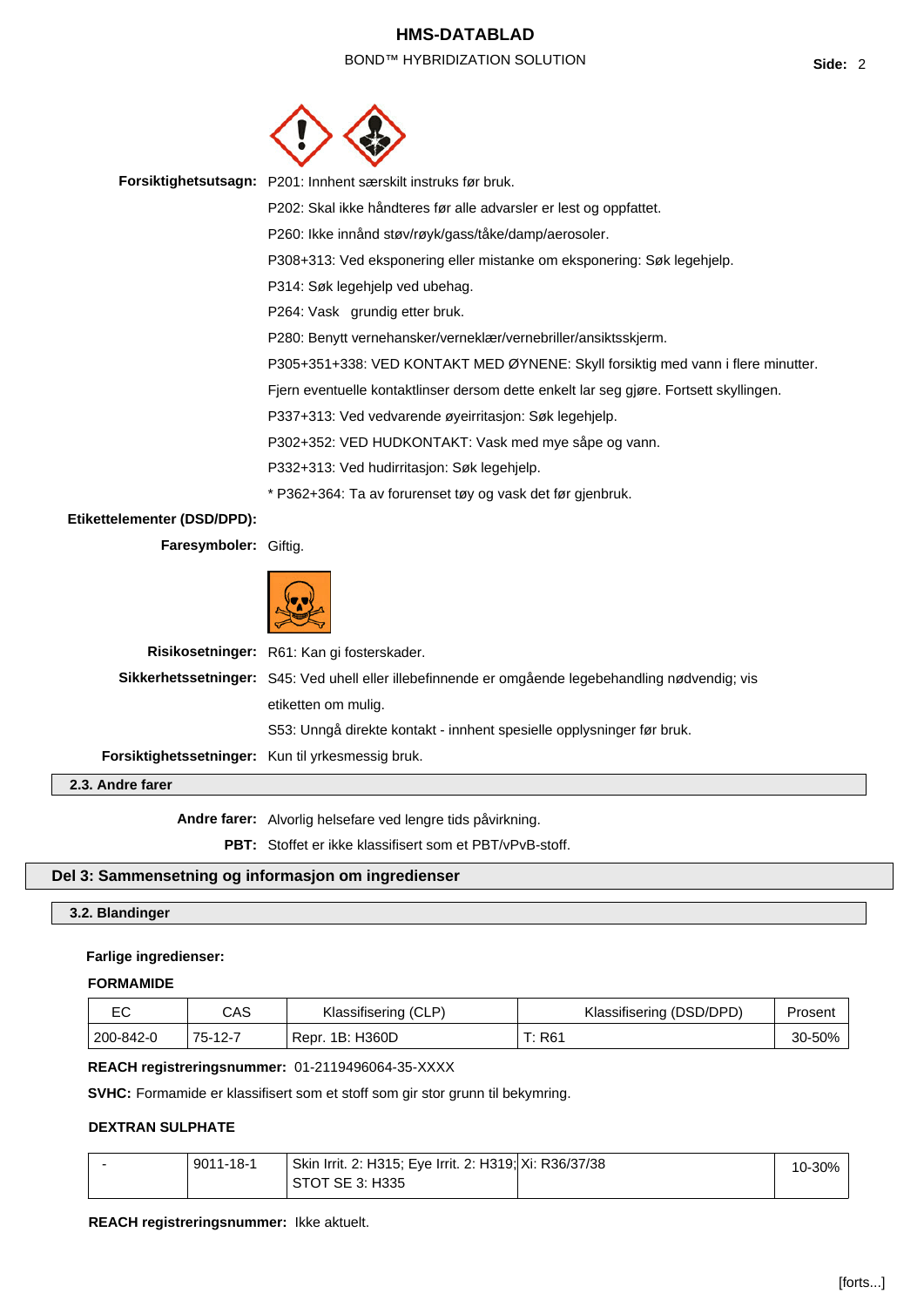### BOND™ HYBRIDIZATION SOLUTION **Side:** <sup>3</sup>

#### **\*EDETIC ACID (EDTA)**

| $*$ $\Gamma$ $\cap$<br>◡ | CAS      | Klassifisering (CLP) | Klassifisering (DSD/DPD) | 'rosent       |
|--------------------------|----------|----------------------|--------------------------|---------------|
| $*200-449-4$             | *60-00-4 | *Eve Irrit, 2: H319  | *N/A                     | $-10%$<br>* 4 |

### **\*REACH registreringsnummer:** \*N/A

### **\*TROMETAMOL**

| *EC        | *CAS     | *Klassifisering (CLP)                                                 | *Klassifisering (DSD/DPD) | *Prosent |
|------------|----------|-----------------------------------------------------------------------|---------------------------|----------|
| *201-064-4 | *77-86-1 | <sup>*</sup> Skin Irrit 2: H315; Eye Irrit 2: H319;<br>STOT SE 3 H335 | *N/A                      | *1-10%   |

**\*REACH registreringsnummer:** \*01-2119957659-16-XXXX

#### **\*TETRASODIUM PYROPHOSPHATE**

| *EC                                                | *CAS        | *Klassifisering (CLP) | <sup>1</sup> *Klassifisering (DSD/DPD) | *Prosent |  |
|----------------------------------------------------|-------------|-----------------------|----------------------------------------|----------|--|
| l *231-767-1                                       | †*7722-88-5 | Eve Irrit 2: H319     | *N/A                                   | *1-10%   |  |
| *REACH registreringsnummer: *01-2119489794-17-XXXX |             |                       |                                        |          |  |

#### **Del 4: Førstehjelpstiltak**

#### **4.1. Beskrivelse av førstehjelpstiltak**

**Hudkontakt:** Fjern straks alle tilsølte klær og fottøy med mindre de sitter fast på huden. Skyll hud som har vært i kontakt med stoffet under rennende vann i 10 minutter eller mer hvis stoffet

fremdeles er på huden. Kontakt lege.

**Øyekontakt:** Skyll øyet under rennende vann i 15 minutter. Kontakt lege.

**Svelging:** Skyll munnen med vann. Kontakt lege. Fremkall ikke brekninger.

**Innånding:** Flytt den skadelidende fra eksponeringsområdet, mens det sørges for egen sikkerhet.

Kontakt lege. Gå ut i frisk luft etter tilfeldig inhalering av damper.

### **4.2. Viktigste symptomer og virkninger, både akutte og forsinkede**

**Hudkontakt:** Det kan forekomme lett irritasjon på kontaktstedet.

**Øyekontakt:** Irritasjon og rødhet kan forekomme.

**Svelging:** Halsirritasjon kan forekomme.

**Innånding:** Ingen symptomer.

**Forsinkede virkninger:** Ingen data tilgjengelige.

#### **4.3. Angivelse av behov for eventuell umiddelbar legehjelp og spesialbehandling**

**Umiddelbar/spesiell behandling:** Vis dette sikkerhetsdataarket til behandlende lege. Fremkall ikke brekninger.

#### **Del 5: Brannbekjempelsestiltak**

#### **5.1. Slokkemedier**

**Brannslukningsmidler:** Egnet brannslukningsapparat skal brukes på den omgivende brannen. Alkohol eller polymerskum. Alkoholbestandig skum. Tørt kjemisk pulver. Karbondioksid Vannspray.

#### **5.2. Spesielle farer som oppstår fra stoffet eller blandingen**

**Eksponeringsfarer:** Slipper ut giftig røyk som består av karbonmonoksid ved forbrenning. Slipper ut giftig røyk som består av nitrogenoksider ved forbrenning. Slipper ut giftig røyk som består av hydrogencyanid ved forbrenning. Slipper ut giftig røyk som består av ammoniakk ved forbrenning.

### **5.3. Råd til brannpersonell**

**Råd til brannpersonell:** Bruk lukket åndedrettsapparat. Bruk verneklær for å forhindre kontakt med hud og øyne.

[forts...]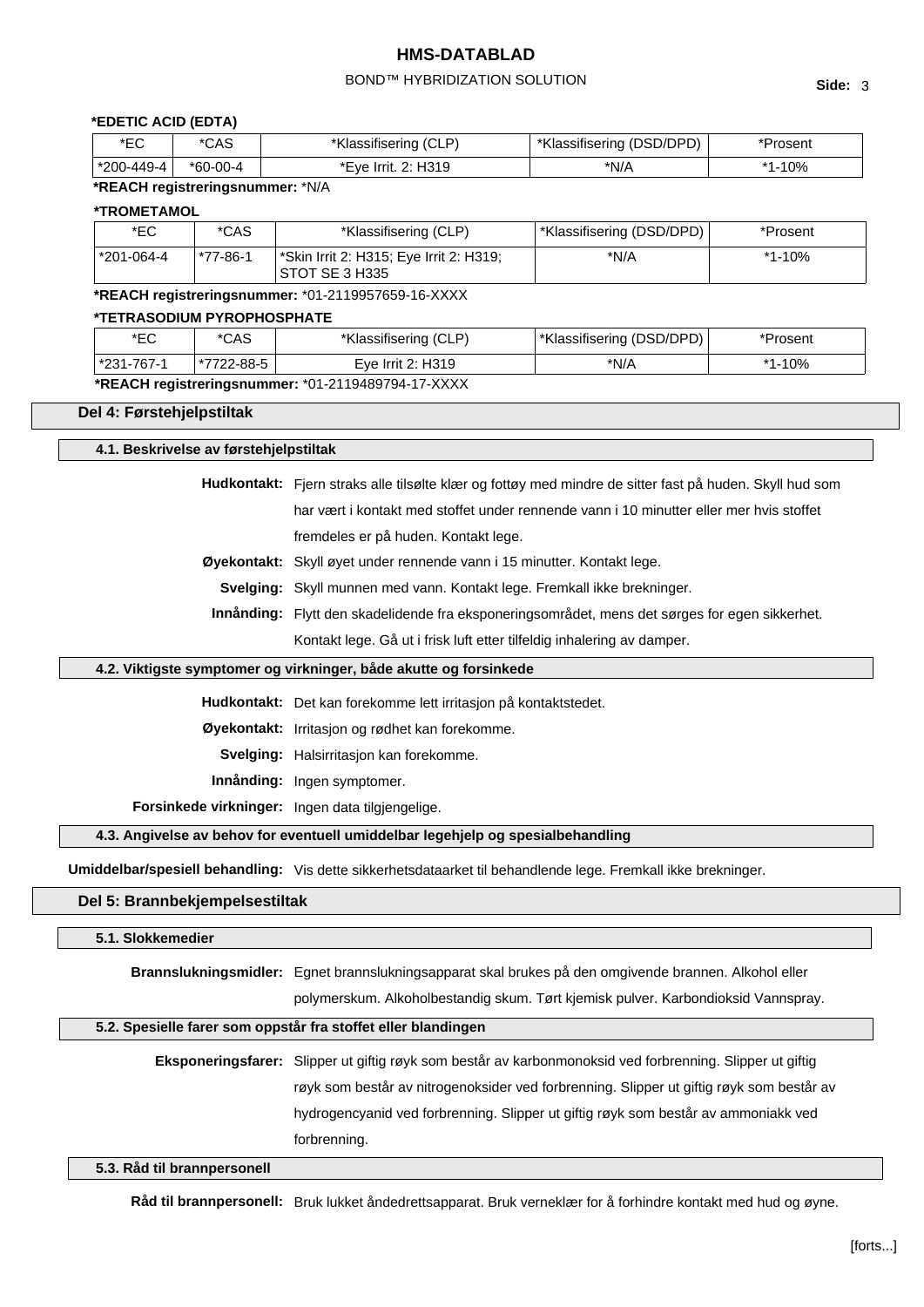## BOND™ HYBRIDIZATION SOLUTION

| Del 6: Tiltak ved utilsiktet utslipp                    |                                                                                                                    |  |  |
|---------------------------------------------------------|--------------------------------------------------------------------------------------------------------------------|--|--|
|                                                         | 6.1. Personlige forholdsregler, verneutstyr og nødprosedyrer                                                       |  |  |
|                                                         | Personlige forholdsregler: Forsøk ikke å iverksette tiltak uten egnede verneklær - se SDB, avsnitt 8. Merk av det  |  |  |
|                                                         | forurensede området med skilt og forhindre adgang for uvedkommende. Snu lekkende                                   |  |  |
|                                                         | beholdere med den lekkende siden opp for å forhindre utslipp av væske.                                             |  |  |
| 6.2. Miljøforholdsregler                                |                                                                                                                    |  |  |
|                                                         | Miljøforholdsregler: Må ikke slippes ut i avløp eller elver. Begrens utslippet ved bruk av spillkanter.            |  |  |
| 6.3. Metoder og materialer for oppsamling og opprensing |                                                                                                                    |  |  |
|                                                         | Renseprosedyrer: Opprensing bør kun utføres av faglært personell som er kjent med det spesifikke stoffet.          |  |  |
|                                                         | Absorberes i tørr jord eller sand. Flytt til en merket gjenvinningsbeholder som kan                                |  |  |
|                                                         | lukkes for uskadeliggjøring på en hensiktsmessig måte. Se SDB, avsnitt 13, angående                                |  |  |
|                                                         | egnede måter å uskadeliggjøre avfallet på.                                                                         |  |  |
| 6.4. Henvisning til andre deler                         |                                                                                                                    |  |  |
|                                                         | Henvisning til andre deler: Se SDB, avsnitt 8. Se SDB, avsnitt 13.                                                 |  |  |
| Del 7: Håndtering og lagring                            |                                                                                                                    |  |  |
| 7.1. Forholdsregler for sikker håndtering               |                                                                                                                    |  |  |
|                                                         | Håndteringskrav: Unngå direkte kontakt med stoffet. Sørg for tilstrekkelig ventilasjon av området.                 |  |  |
|                                                         | 7.2. Betingelser for sikker lagring, blant annet eventuelle inkompatibiliteter                                     |  |  |
|                                                         | Oppbevaringsbetingelser: Emballasjen oppbevares på et kjølig, godt ventilert. Hold beholderen tett lukket. Må ikke |  |  |
|                                                         | oppbevares nær tenningskilder. Unngå inkompatible materialer og betingelser - se                                   |  |  |
|                                                         | SDB, avsnitt 10.                                                                                                   |  |  |
| Egnet emballasje: Ikke aktuelt.                         |                                                                                                                    |  |  |
| 7.3. Spesifikk sluttbruk                                |                                                                                                                    |  |  |
|                                                         | Spesifikk sluttbruk: Bruk i laboratorier - profesjonell.                                                           |  |  |
| Del 8: Eksponeringskontroller og personlig beskyttelse  |                                                                                                                    |  |  |
| 8.1. Kontrollparametre                                  |                                                                                                                    |  |  |
|                                                         |                                                                                                                    |  |  |
| Farlige ingredienser:                                   |                                                                                                                    |  |  |
| <b>FORMAMIDE</b>                                        |                                                                                                                    |  |  |

### **Yrkeseksponeringsgrenser: Støv som kan innåndes**

|    | TWA 8 timers         | STEL 15 min | TWA 8 timers | STEL 15 min |
|----|----------------------|-------------|--------------|-------------|
| ΝO | 18 mg/m <sup>3</sup> |             |              |             |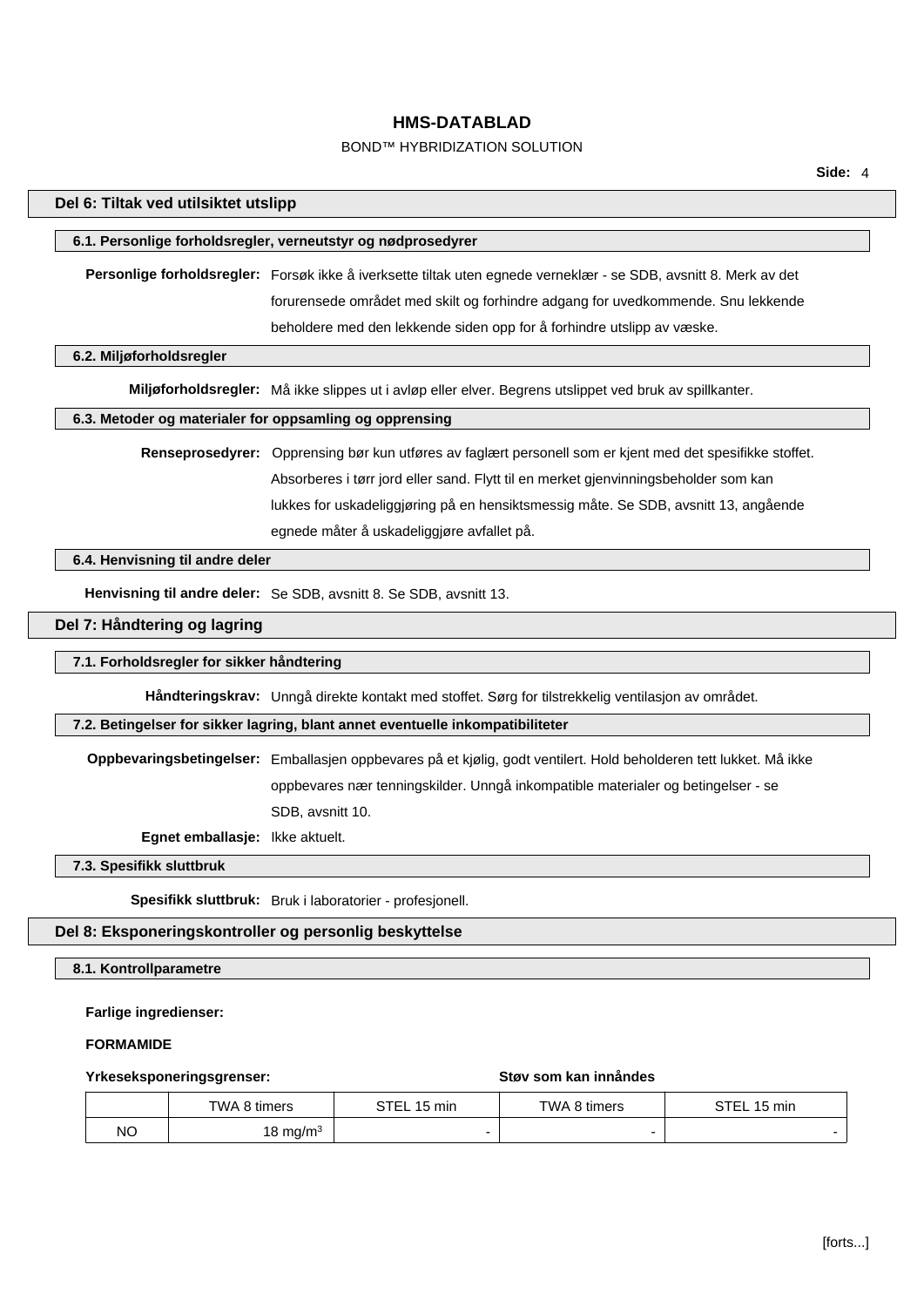### BOND™ HYBRIDIZATION SOLUTION

 $\overline{\phantom{a}}$ 

| <b>DNEL/PNEC</b>                      |                                                                                                           |
|---------------------------------------|-----------------------------------------------------------------------------------------------------------|
|                                       | <b>DNEL / PNEC</b> Ingen data tilgjengelige.                                                              |
| 8.2. Eksponeringskontroller           |                                                                                                           |
|                                       | Tekniske tiltak: Sørg for tilstrekkelig ventilasjon av området. Sørg for at alle tekniske forholdsregler  |
|                                       | nevnt i SDB, avsnitt 7 er på plass.                                                                       |
|                                       | Andedrettsvern: Ändedrettsvern må være tilgjengelig for nødstilfeller.                                    |
|                                       | Håndvern: Ugjennomtrengelige hansker. Butyl engangshansker.                                               |
|                                       | Øyevern: Sørg for å ha øyeglass for hånden. Tettsittende vernebriller.                                    |
|                                       | Hudbeskyttelse: Ugjennomtrengelige verneklær. Gummistøvler.                                               |
|                                       | Miljømessig: Det må hindres at stoffet får tilgang til offentlig avløp eller nærmiljøet. Sørg for at alle |
|                                       | tekniske forholdsregler nevnt i SDB, avsnitt 7 er på plass. Se spesifikk                                  |
|                                       | medlemsstatlovgivning for krav iht. samfunnsmiljølovgivningen.                                            |
| Del 9: Fysiske og kjemiske egenskaper |                                                                                                           |
|                                       | 9.1. Informasjon om grunnleggende fysiske og kjemiske egenskaper                                          |
| <b>Tilstand: Væske</b>                |                                                                                                           |
|                                       | Farge: Fargeløs                                                                                           |
|                                       | Lukt: Luktfri                                                                                             |
|                                       | Fordampningsgrad: Ingen data tilgjengelige.                                                               |
|                                       | Oksiderende: Ingen data tilgjengelige.                                                                    |
| Oppløselighet i vann: Blandbar        |                                                                                                           |
|                                       | Viskositet: Ingen data tilgjengelige.                                                                     |

|                                                     | Kokepunkt/område°C: Ingen data tilgjengelige. | Smeltepunkt/område°C: Ingen data tilgjengelige.        |                                      |
|-----------------------------------------------------|-----------------------------------------------|--------------------------------------------------------|--------------------------------------|
| Tenningsgrenser %: nedre: Ingen data tilgjengelige. |                                               |                                                        | øvre: Ingen data tilgjengelige.      |
|                                                     | Flammepunkt°C: Ingen data tilgjengelige.      | Ford. koeff. n-oktanol/vann: Ingen data tilgjengelige. |                                      |
| <b>Selvantennelighet °C:</b> Ikke aktuelt.          |                                               |                                                        | Damptrykk: Ingen data tilgjengelige. |
|                                                     | Relativ densitet: Ingen data tilgiengelige.   |                                                        | pH: Ingen data tilgjengelige.        |
|                                                     | VOC g/I: Ingen data tilgjengelige.            |                                                        |                                      |
|                                                     |                                               |                                                        |                                      |

**9.2. Annen informasjon**

**Annen informasjon:** Ikke aktuelt.

### **Del 10: Stabilitet og reaktivitet**

**10.1. Reaktivitet**

**Reaktivitet:** Stabil under anbefalte transport- og lagringsforhold.

**10.2. Kjemisk stabilitet:**

**Kjemisk stabilitet:** Stabil under normale forhold.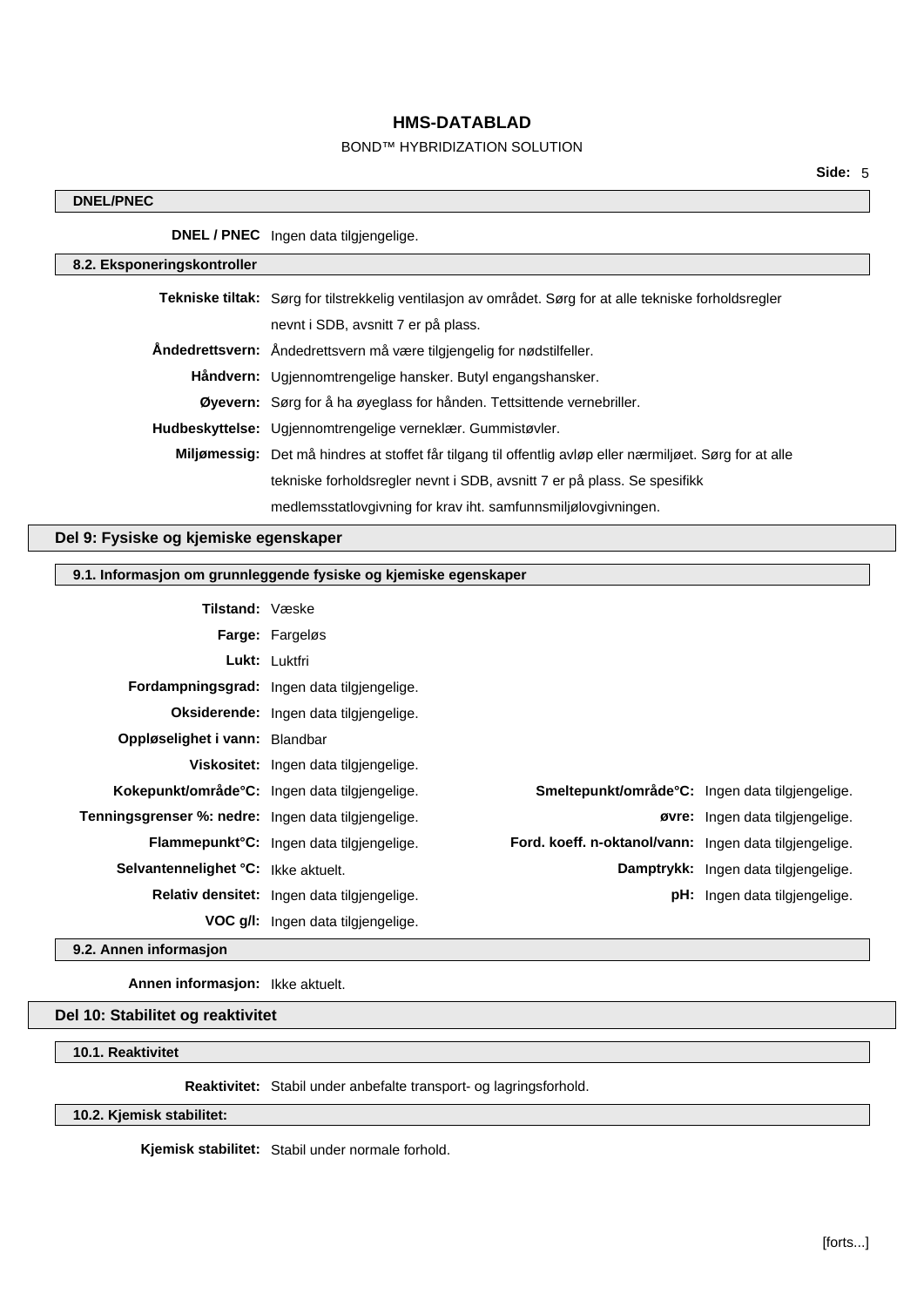### BOND™ HYBRIDIZATION SOLUTION

#### **10.3. Mulighet for farlige reaksjoner**

**Farlige reaksjoner:** Farlige reaksjoner vill ikke oppstå under normale transport- eller lagringsforhold.

Nedbrytning kan oppstå ved forhold eller materialer angitt nedenfor.

#### **10.4. Forhold som må unngås**

**Forhold som skal unngås:** Varme Varme overflater. Flammer.

### **10.5. Inkompatible materialer**

**Materialer som skal unngås:** Sterke oksiderende midler. Syrer. Baser. Iodine. Pyridine Sulphur Trioxide Aluminium.

Jern. Kobber. Corrodes natural rubber.

### **10.6. Farlige nedbrytningsprodukter**

**Farlige nedbrytningsprod:** Slipper ut giftig røyk som består av karbonmonoksid ved forbrenning. Slipper ut giftig røyk som består av nitrogenoksider ved forbrenning. Slipper ut giftig røyk som består av hydrogencyanid ved forbrenning. Slipper ut giftig røyk som består av ammoniakk ved forbrenning.

### **Del 11: Toksikologisk informasjon:**

### **11.1. Informasjon om toksikologiske virkninger**

#### **Farlige ingredienser:**

#### **FORMAMIDE**

| Oral   | Rotte | LD50    |     | 5325 mg/kg         |
|--------|-------|---------|-----|--------------------|
| Gasser | Rotte | 4H LC50 | >21 | mg/L               |
| Dermal | Rotte | LD50    |     | >3000 mg/kg bw/day |

#### **Unntatte virkninger for blanding:**

| Virkning                         | Rute | Basis                                                                      |
|----------------------------------|------|----------------------------------------------------------------------------|
| Akutt toksisitet (skadelig)      |      | Klassifiseringskriteriene er ikke oppfylt, basert på<br>tilgjengelige data |
| Akutt toksisitet (toksisk)       |      | Klassifiseringskriteriene er ikke oppfylt, basert på<br>tilgjengelige data |
| Akutt toksisitet (meget toksisk) |      | Klassifiseringskriteriene er ikke oppfylt, basert på<br>tilgjengelige data |
| Irritasion:                      |      | Klassifiseringskriteriene er ikke oppfylt, basert på<br>tilgjengelige data |
| Korrosivitet                     |      | Klassifiseringskriteriene er ikke oppfylt, basert på<br>tilgjengelige data |
| Sensibilisering                  |      | Klassifiseringskriteriene er ikke oppfylt, basert på<br>tilgjengelige data |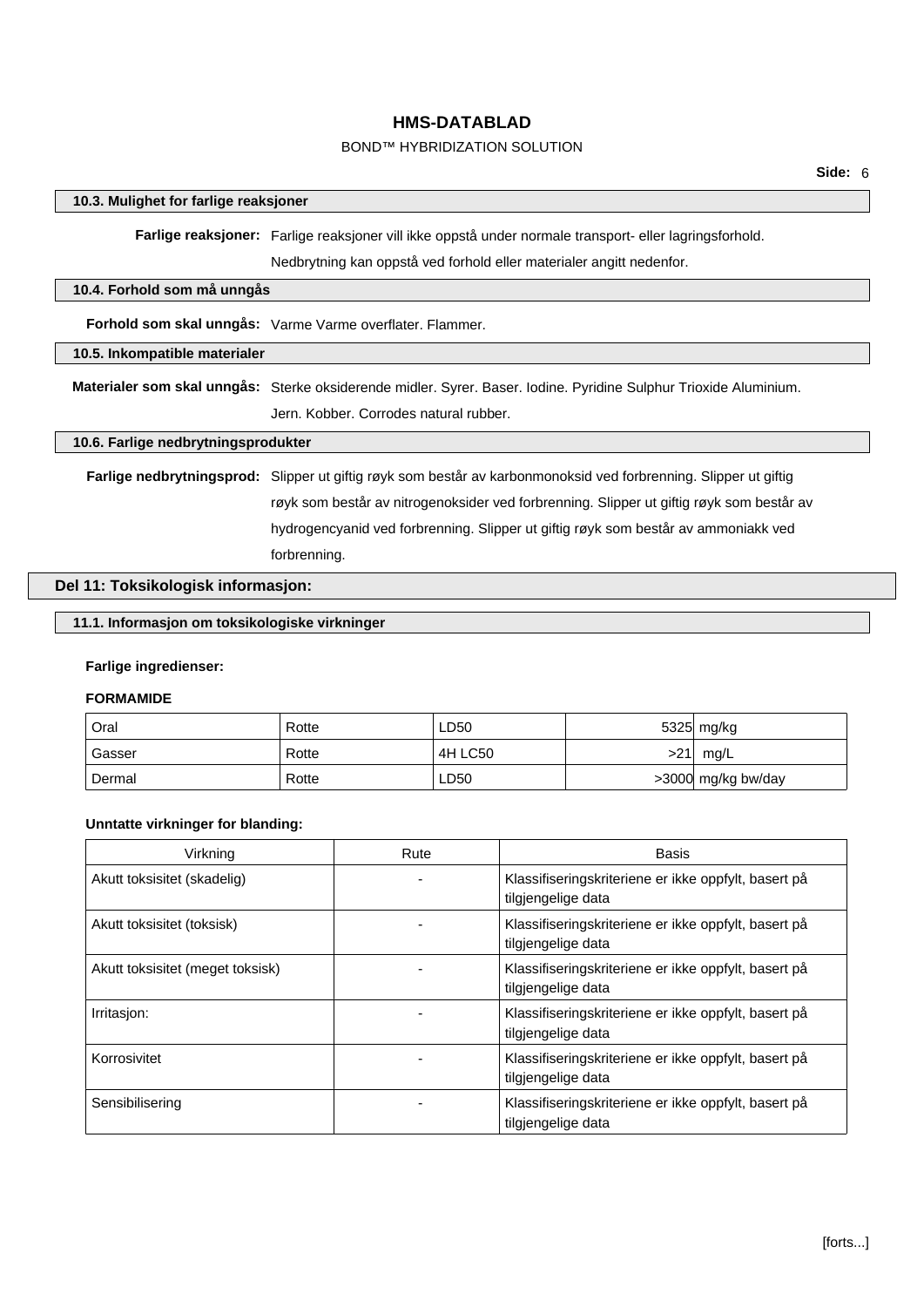### BOND™ HYBRIDIZATION SOLUTION

| Toksisitet ved gjentatt dose | Klassifiseringskriteriene er ikke oppfylt, basert på<br>tilgjengelige data |
|------------------------------|----------------------------------------------------------------------------|
| Karsinogenisitet             | Klassifiseringskriteriene er ikke oppfylt, basert på<br>tilgjengelige data |
| Mutagenisitet                | Klassifiseringskriteriene er ikke oppfylt, basert på<br>tilgjengelige data |
| Toksisitet for reproduksjon  | Klassifiseringskriteriene er ikke oppfylt, basert på<br>tilgjengelige data |

### **Symptomer/eksponeringsruter**

**Hudkontakt:** Det kan forekomme lett irritasjon på kontaktstedet.

**Øyekontakt:** Irritasjon og rødhet kan forekomme.

**Svelging:** Halsirritasjon kan forekomme.

**Innånding:** Ingen symptomer.

**Forsinkede virkninger:** Ingen data tilgiengelige.

**Annen informasjon:** Ikke aktuelt.

#### **Del 12: Miljøinformasjon**

**12.1. Toksisitet**

**Ekogiftighet:** Ingen data tilgjengelige.

### **12.2. Persistens og nedbrytbarhet**

**Persistens og nedbrytbarhet:** Biologisk nedbrytbar.

**12.3. Biokumulativt potensial**

**Bioakkumulasjonspotensial:** Ikke bioakkumulasjonspotensial.

**12.4. Mobilitet i grunnen**

**Mobilitet:** Absorberes lett i jord.

### **12.5. Resultater av PBT- og vPvB-vurderinger**

**PBT:** Stoffet er ikke klassifisert som et PBT/vPvB-stoff.

**12.6. Andre negative virkninger**

**Andre uønskede virkninger:** Ubetydelig økotoksisitet.

### **Del 13: Avfallsbehandlingsvurderinger**

#### **13.1. Avfallsbehandlingsmetoder**

**Avfallsbehandling:** Flytt til en egnet beholder - sørg for henting av et selskap som tar seg av spesialavfall.

**Gjenvinningsoperasjoner:** Ikke aktuelt.

**Emballasjehåndtering:** Sørg for henting av et selskap som tar seg av spesialavfall.

**NB:** Brukeren bes være oppmerksom på at det muligens kan finnes regionale eller nasjonale forskrifter angående avfall.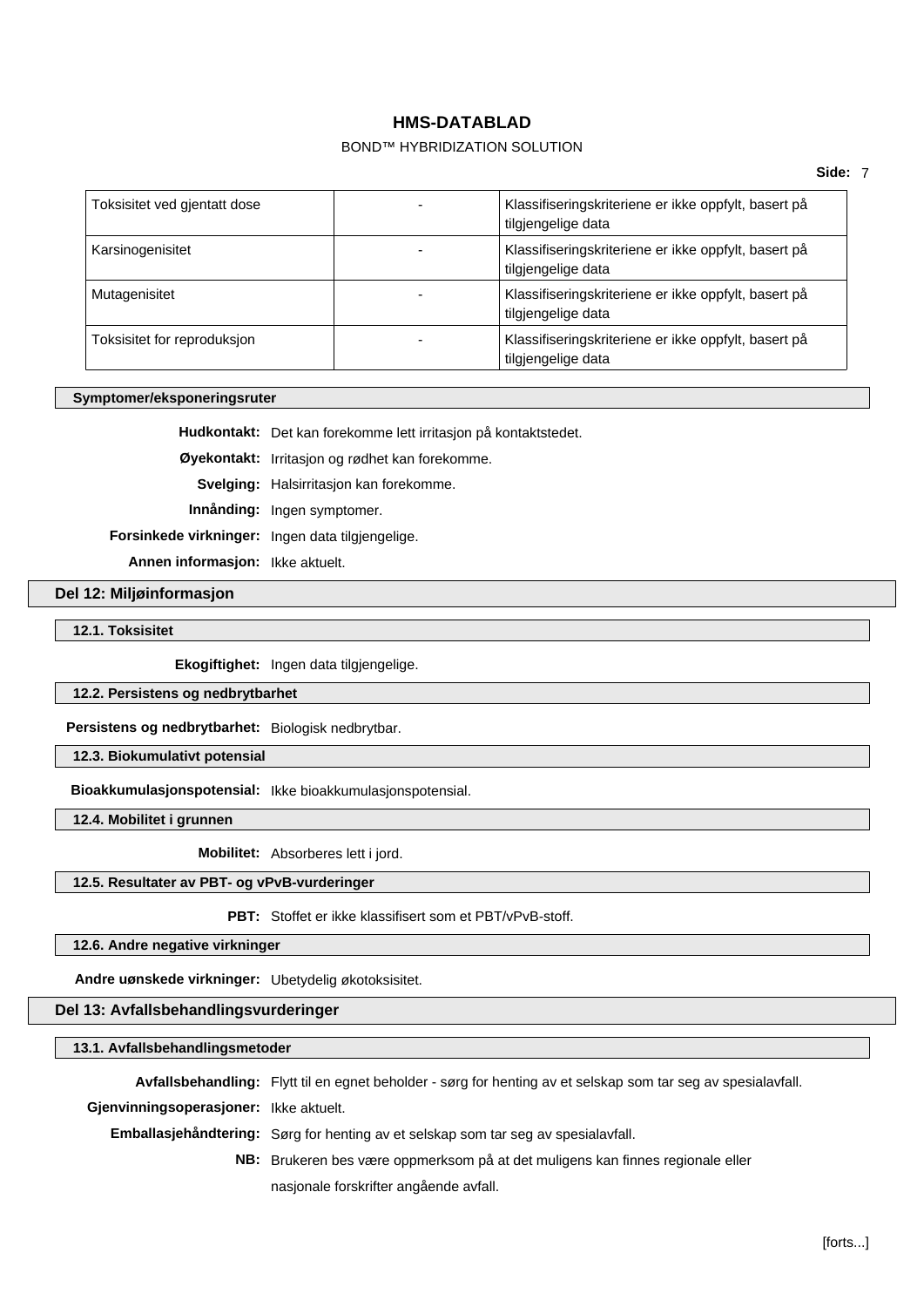### BOND™ HYBRIDIZATION SOLUTION

**Side:** 8

### **Del 14: Transportinformasjon**

**Landtransport (ADR/RID):** Ikke regulert for transport på land.

**Sjøtransport (IMDG):** Ikke regulert for transport sjøveien.

**Lufttransport (IATA):** Ikke regulert for transport med fly.

**Innenriks sjøtransport (ADNR/AND):** Ikke regulert for transport på innenlandske vannveier.

Ledd 14.1 til 14.7 gjelder ikke. Som med alle kjemikalier, må imidlertid alle pakker som inneholder dette stoffet

håndteres under lasting, transport og losseoperasjoner på en måte som minimerer risikoen for skader og lekkasjer fra

disse pakkene.

### **Del 15: Informasjon om lover og forskrifter**

### **15.1. Helse- miljø- og sikkerhetslovgivning og -forskrifter som er spesielle for stoffet eller blandingen**

**Spesielle forskrifter:** Sikkerhetsdatablad ifølge;

Forordning (EF) nr. 1907/2006 av Europaparlamentet og Rådet om registrering, vurdering, godkjenning og begrensning av kjemikalier (REACH).

Forordning (EF) nr. 1272/2008 av Europaparlamentet og Rådet om klassifisering, merking og emballering av stoffer og stoffblandinger.

Direktiv 1999/45/EF av Europaparlamentet og Rådet om tilnærming av lover, forskrifter og administrative bestemmelser i medlemsstatene i forhold til klassifisering, emballering og merking av farlige stoffer.

### **15.2. Kjemisk sikkerhetsvurdering**

**Kjemisk sikkerhetsvurdering:** En kjemisk sikkerhetsvurdering har ikke blitt utført for stoffet eller blandingen av leverandøren.

#### **Del 16: Annen informasjon**

#### **Annen informasjon**

|                                                   | Annen informasjon: * angir teksten i SDS som har blitt endret siden siste revisjon.                           |
|---------------------------------------------------|---------------------------------------------------------------------------------------------------------------|
| Setninger i avsnitt 2 / 3: H315: Irriterer huden. |                                                                                                               |
|                                                   | H319: Gir alvorlig øyeirritasjon.                                                                             |
|                                                   | H335: Kan forårsake irritasjon av luftveiene.                                                                 |
|                                                   | H360D: Kan gi fosterskader.                                                                                   |
|                                                   | R36/37/38: Irriterer øynene, luftveiene og huden.                                                             |
|                                                   | R61: Kan gi fosterskader.                                                                                     |
|                                                   | Ansvarsfraskrivelse: Informasjonen ovenfor antas å være korrekt, men utgir seg ikke for å være fullstendig og |
|                                                   | må kun brukes som veiledning. Selskapet påtar seg ikke noe ansvar for skader eller                            |
|                                                   | personskader som følge av håndtering eller kontakt med ovennevnte produkt.                                    |
|                                                   |                                                                                                               |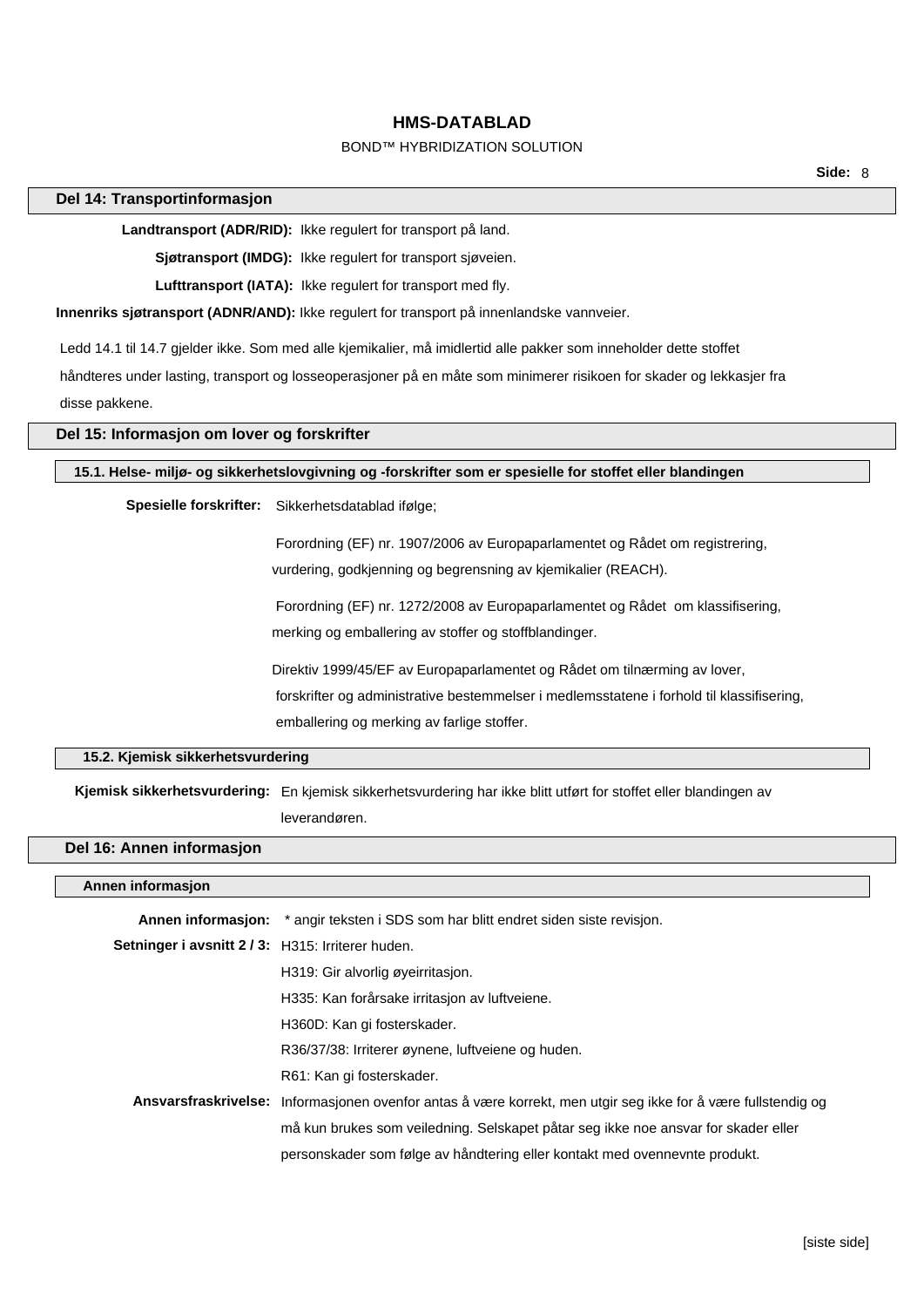

BOND™ HYBRIDIZATION SOLUTION

**Страница:** 1

**Дата на съставяне:** 18/JAN/2019

#### **Ревизионен номер:** 3

### **Раздел 1: Идентификация на веществото/сместа и на дружеството/предприятието**

#### **1.1. Идентификатори на продукта**

**Име на продукта:** BOND™ HYBRIDIZATION SOLUTION

**REACH регистрационен номер:** За всички или за някои от съставките на веществата от тази смес не са налични регистрационни номера, тъй като веществото(ата) или неговата(тяхната) употреба са освободени от регистрация, годишният тонаж не изисква регистрация или е предвиден по късен срок за регистрацията.

**1.2. Идентифицирани употреби на веществото или сместа, които са от значение**

**Употреба на веществото:** Използвайте в лаборатории професионален

**1.3. Подробни данни за доставчика на информационния лист за безопасност**

**Име на фирмата:** Leica Biosystems Newcastle Ltd Balliol Business Park West Benton Lane Newcastle Upon Tyne NE12 8EW United Kingdom **Телефон:** +44 191 2150567

**Факс:** +44 191 2151152

**Email:** msds@LeicaBiosystems.com

#### **1.4. Телефонен номер при спешни случаи**

**Спешен тел:** САЩ и Канада : 18004249300 Извън САЩ и Канада : +1 7037415970 За спешни повиквания само.

#### **Раздел 2: Описание на опасностите**

#### **2.1. Класифициране на веществото или сместа**

**Основни опасности (CLP):** Eye Irrit. 2: H319; Repr. 1B: H360D; Skin Irrit. 2: H315 **Основни опасности (DSD/DPD):** T: R61 **Неблагоприятни ефекти:** Предизвиква дразнене на кожата. Предизвиква сериозно дразнене на очите. Може да увреди плода. **2.2. Елементи на етикета**

**Елементи на етикета по CLP:**

|                                                | Предупреждения за опасност: Н315: Предизвиква дразнене на кожата. |
|------------------------------------------------|-------------------------------------------------------------------|
|                                                | НЗ19: Предизвиква сериозно дразнене на очите.                     |
|                                                | НЗ60D: Може да увреди плода.                                      |
| Сигнални думи: Опасно                          |                                                                   |
| Пиктограми за опасност: GHS07: Удивителен знак |                                                                   |
|                                                |                                                                   |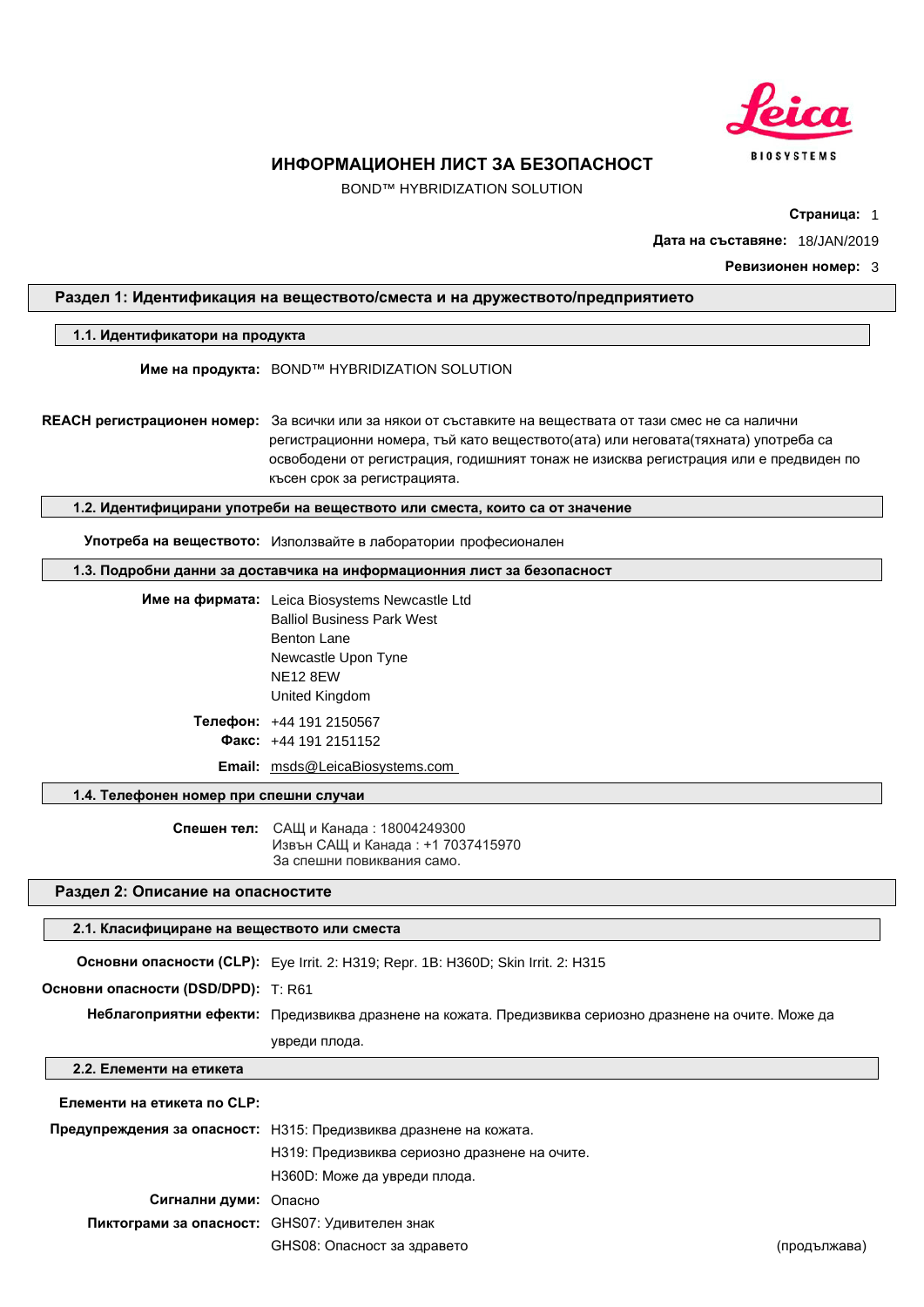BOND™ HYBRIDIZATION SOLUTION



|                                                                  | Препоръки за безопасност: Р201: Преди употреба се снабдете със специални инструкции. |
|------------------------------------------------------------------|--------------------------------------------------------------------------------------|
|                                                                  | Р202: Не използвайте преди да сте прочели и разбрали всички предпазни                |
|                                                                  | мерки за безопасност.                                                                |
|                                                                  | Р260: Не вдишвайте прах/пушек/газ/дим/изпарения/аерозоли                             |
|                                                                  | Р308+313: ПРИ явна или предполагаема експозиция: Потърсете медицински                |
|                                                                  | съвет/помощ.                                                                         |
|                                                                  | РЗ14: При неразположение потърсете медицински съвет/помощ.                           |
|                                                                  | Р264: Да се измие старателно след употреба.                                          |
|                                                                  | Р280: Използвайте предпазни ръкавици/предпазно облекло/предпазни                     |
|                                                                  | очила/предпазна маска за лице.                                                       |
|                                                                  | РЗ05+351+338: ПРИ КОНТАКТ С ОЧИТЕ: Промивайте внимателно с вода в                    |
|                                                                  | продължение на няколко минути. Свалете контактните лещи, ако има такива и            |
|                                                                  | доколкото това е възможно. Продължавайте да промивате.                               |
|                                                                  | РЗЗ7+313: При продължително дразнене на очите: Потърсете медицински                  |
|                                                                  | съвет/помощ.                                                                         |
|                                                                  | РЗ02+352: ПРИ КОНТАКТ С КОЖАТА: Измийте обилно със сапун и вода.                     |
|                                                                  | Р332+313: При поява на кожно дразнене: Потърсете медицински съвет/помощ.             |
|                                                                  | * РЗ62+364: Свалете замърсеното облекло и го изперете преди повторна употреба.       |
| Елементи на етикета по DSD/DPD:<br>Символи за опасност Токсичен. |                                                                                      |
|                                                                  |                                                                                      |

|         | <b>Rфрази:</b> R61: Може да увреди плода при бременност.                       |
|---------|--------------------------------------------------------------------------------|
| Sфрази: | S45: При злополука или неразположение да се потърси незабавно медицинска помощ |
|         | и когато е възможно да се покаже етикета.                                      |
|         | S53: Да се избягва експозиция. Получете специални инструкции преди             |
|         | употреба.                                                                      |
|         | <b>Предпазни фрази:</b> Само за професионални потребители.                     |
|         |                                                                                |

### **2.3. Други опасности**

**Други опасности:** Опасност от сериозно увреждане на здравето при продължителна експозиция

**PBT:** Това вещество не се идентифицира като PBT/vPvB вещество.

### **Раздел 3: Състав/информация за съставките**

| 3.2. Смеси |                            |                         |                             |            |
|------------|----------------------------|-------------------------|-----------------------------|------------|
|            | Опасни съставки: FORMAMIDE |                         |                             |            |
| EC.        | CAS                        | Основни опасности (CLP) | Основни опасности (DSD/DPD) | Процент    |
| 200-842-0  | 75-12-7                    | Repr. 1B: H360D         | T: R61                      | $30 - 50%$ |

### **REACH регистрационен номер:** 01-2119496064-35-XXXX

**SVHC:** Формамидът се класифицира като особено опасно вещество.

### **DEXTRAN SULPHATE**

| 9011-18-1 | Skin Irrit, 2: H315: Eve Irrit, 2: H319: Xi: R36/37/38 | 10-30% |
|-----------|--------------------------------------------------------|--------|
|           | STOT SE 3: H335                                        |        |

**REACH регистрационен номер:** Не е приложимо.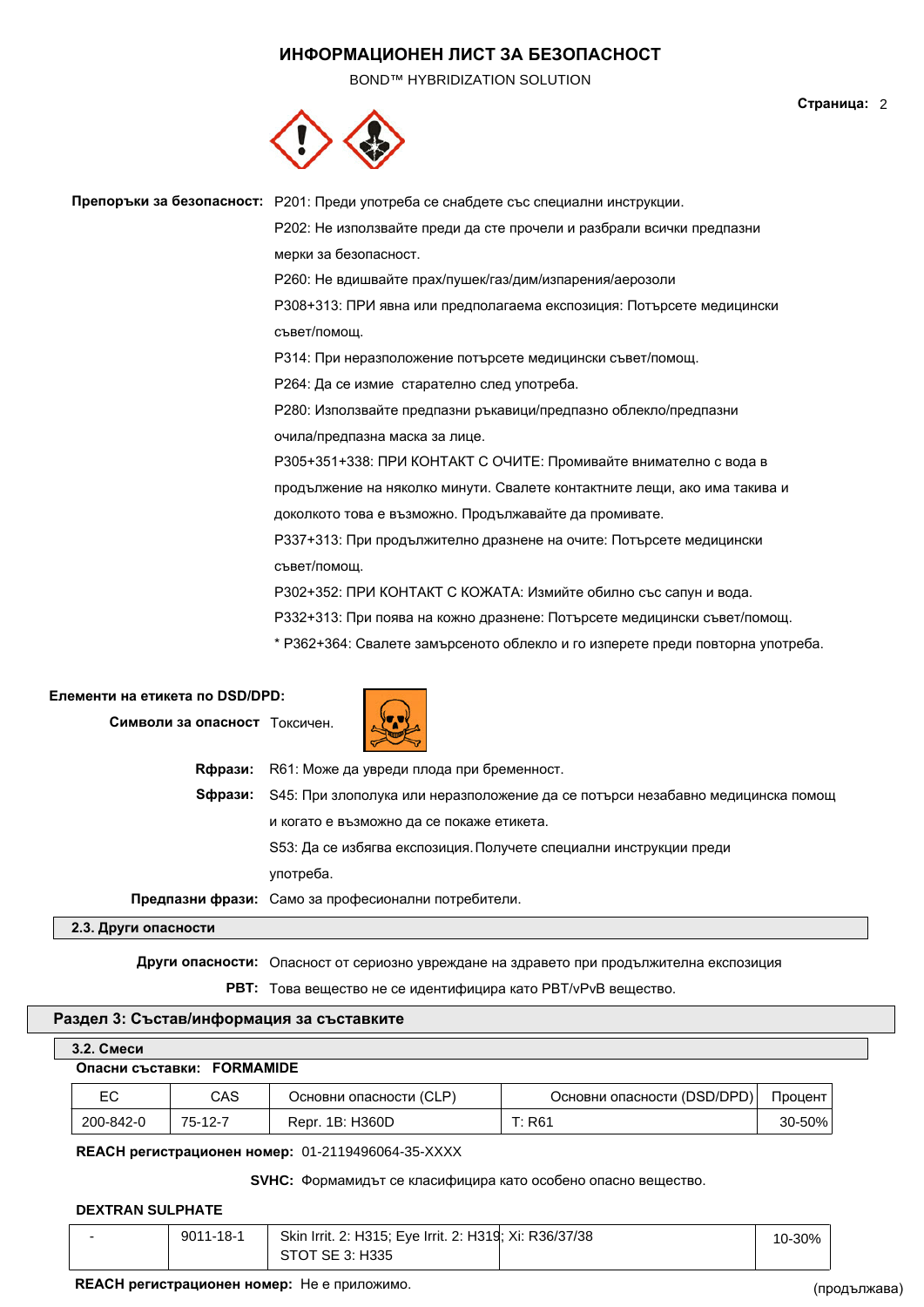### BOND™ HYBRIDIZATION SOLUTION

#### **Страница:** 3

### **\*EDETIC ACID (EDTA)**

| ∗∟∿<br>◡   | *CAS     | Основни опасности (CLP) | *Основни опасности (DSD/DPD) | *I Іроцент    |
|------------|----------|-------------------------|------------------------------|---------------|
| *200-449-4 | *60-00-4 | *Eye Irrit. 2: H319     | *N/A                         | l-10%<br>$*4$ |

## **\*REACH регистрационен номер:** \*N/A

### **\*TROMETAMOL**

| *EC        | *CAS     | *Основни опасности (CLP)                                    | *Основни опасности (DSD/DPD) | *Процент |
|------------|----------|-------------------------------------------------------------|------------------------------|----------|
| *201-064-4 | *77-86-1 | *Skin Irrit 2: H315; Eye Irrit 2:<br>  H319: STOT SE 3 H335 | *N/A                         | *1-10%   |

**\*REACH регистрационен номер:** \*01-2119957659-16-XXXX

#### **\*TETRASODIUM PYROPHOSPHATE**

| *EC        | *CAS       | *Основни опасности (CLP) | * *Основни опасности (DSD/DPD) | *Процент |
|------------|------------|--------------------------|--------------------------------|----------|
| *231-767-1 | *7722-88-5 | Eve Irrit 2: H319        | *N/A                           | *1-10%   |
|            |            |                          |                                |          |

**\*REACH регистрационен номер:** \*01-2119489794-17-XXXX

### **Раздел 4: Мерки за първа помощ**

| 4.1. Описание на мерките за първа помощ |                                                                                           |
|-----------------------------------------|-------------------------------------------------------------------------------------------|
|                                         |                                                                                           |
|                                         | При контакт с кожата: Отстранете веднага всички замърсени дрехи и обувки освен ако не са  |
|                                         | залепнали върху кожата. След контакт с кожата, веднага да се измие обилно                 |
|                                         | с течаща вода в продължение на 10 минути или повече ако веществото е все още              |
|                                         | върху кожата. Потърсете лекарска помощ.                                                   |
|                                         | При контакт с очите: Изплакнете очите с течаща вода в продължение на 15 минути. Потърсете |
|                                         | лекарска помощ.                                                                           |
|                                         | При поглъщане: Промийте устата с вода. Потърсете лекарска помощ. Не предизвиквайте        |
|                                         | повръщане.                                                                                |
|                                         | При вдишване: Изнесете пострадалия извън опастност като осигурите вашата собствена        |
|                                         | безопастност. Потърсете лекарска помощ. В случай на злополука при вдишване                |
|                                         | пострадалият да се изнесе на чист въздух и да се остави в покой.                          |

### **4.2. Найсъществени остри и настъпващи след известен период от време симптоми и ефекти**

**При контакт с кожата:** Възможна е появата на леко възпаление на засегнатото място.

**При контакт с очите:** Може да предизвиква възпаление и зачервяване.

**При поглъщане:** Възможна е поява на възпаление на гърлото.

**При вдишване:** Няма симптоми.

**Забавени последствия:** Няма налични данни.

**4.3. Указание за необходимостта от всякакви неотложни медицински грижи и специално лечение**

**Неотложно/специално лечение:** Покажете този информационен лист за безопасност на лекуващия лекар. Не

предизвиквайте повръщане.

### **Раздел 5: Противопожарни мерки**

#### **5.1. Пожарогасителни средства**

**Техника на гасене:** При пожар да се посочи точният тип на пожарогасителното устройство. Спирт или полимерна пяна. Пяна устойчива на спирт. Суха химическа пудра. Въглероден двуокис. Водни пръски.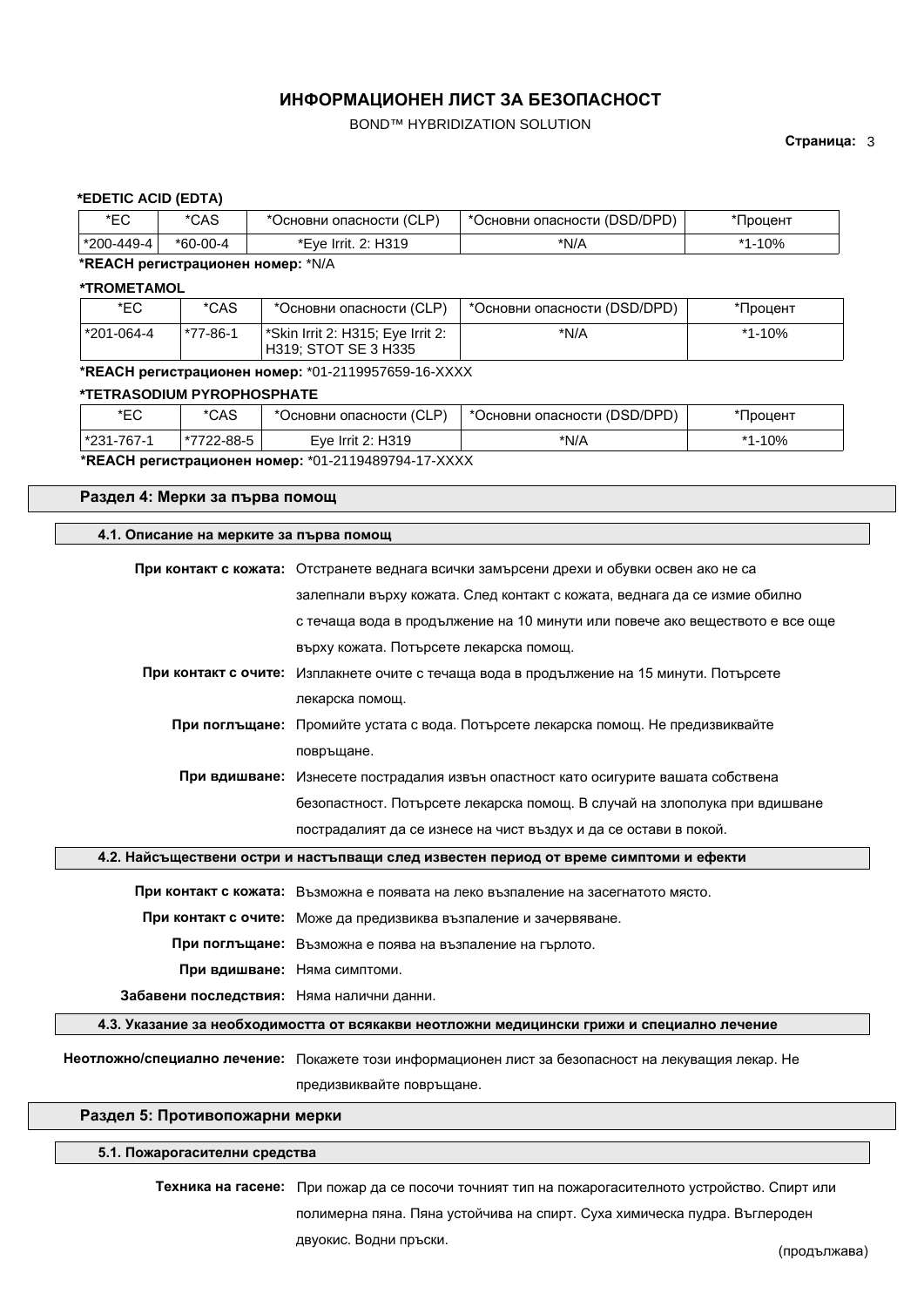BOND™ HYBRIDIZATION SOLUTION

| 5.2. Особени опасности, които произтичат от веществото или сместа<br>Опасности на експозиция: При горене отделя токсичнен дим от въглероден окис. При горене отделя токсичен<br>дим от азотни окиси. При горене отделя токсичен дим от водороден цианид. При<br>горене отделя токсичен дим от амоняк.<br>5.3. Съвети за пожарникарите<br>Съвети за пожарникарите: Да се носи автономен дихателен апарат. Да се носи подходящо защитно облекло за<br>предпазване от контакт с кожата и очите.<br>Раздел 6: Мерки при аварийно изпускане<br>6.1. Лични предпазни мерки, предпазни средства и процедури при спешни случаи<br>Лични предпазни мерки: Да не се предприемат никакви действия без защитно облекло виж част 8 от<br>ИЛБ. Маркирайте замърсената площ и предотвратете достъпа на неоторизиран<br>персонал. Обърнете течащите съдове с теча нагоре за да предотвратите<br>изтичането на течност.<br>6.2. Предпазни мерки за опазване на околната среда<br>Опазване на околн. среда: Да не се изпуска в канализацията или реки. Ограничете разлива с помощта на<br>дига.<br>6.3. Методи и материали за ограничаване и почистване<br>Начини на почистване: Почистването трябва да се извършва само от квалифициран персонал запознат с<br>конкретното вещество. Абсорбиране в суха земя или пясък. Преместете<br>веществото чрез подходя метод в затварящ се, надписан, обезопасен съд за опасни<br>или специални отпадъци. Насочете се към част 13 от ИЛБ за подходящите методи<br>на изхвърляне.<br>6.4. Позоваване на други раздели<br>Позоваване на други раздели: Виж част 8 от ИЛБ. Виж част 13 от ИЛБ.<br>Раздел 7: Работа и съхранение |
|----------------------------------------------------------------------------------------------------------------------------------------------------------------------------------------------------------------------------------------------------------------------------------------------------------------------------------------------------------------------------------------------------------------------------------------------------------------------------------------------------------------------------------------------------------------------------------------------------------------------------------------------------------------------------------------------------------------------------------------------------------------------------------------------------------------------------------------------------------------------------------------------------------------------------------------------------------------------------------------------------------------------------------------------------------------------------------------------------------------------------------------------------------------------------------------------------------------------------------------------------------------------------------------------------------------------------------------------------------------------------------------------------------------------------------------------------------------------------------------------------------------------------------------------------------------------------------------------------------------------------------------------------|
|                                                                                                                                                                                                                                                                                                                                                                                                                                                                                                                                                                                                                                                                                                                                                                                                                                                                                                                                                                                                                                                                                                                                                                                                                                                                                                                                                                                                                                                                                                                                                                                                                                                    |
|                                                                                                                                                                                                                                                                                                                                                                                                                                                                                                                                                                                                                                                                                                                                                                                                                                                                                                                                                                                                                                                                                                                                                                                                                                                                                                                                                                                                                                                                                                                                                                                                                                                    |
|                                                                                                                                                                                                                                                                                                                                                                                                                                                                                                                                                                                                                                                                                                                                                                                                                                                                                                                                                                                                                                                                                                                                                                                                                                                                                                                                                                                                                                                                                                                                                                                                                                                    |
|                                                                                                                                                                                                                                                                                                                                                                                                                                                                                                                                                                                                                                                                                                                                                                                                                                                                                                                                                                                                                                                                                                                                                                                                                                                                                                                                                                                                                                                                                                                                                                                                                                                    |
|                                                                                                                                                                                                                                                                                                                                                                                                                                                                                                                                                                                                                                                                                                                                                                                                                                                                                                                                                                                                                                                                                                                                                                                                                                                                                                                                                                                                                                                                                                                                                                                                                                                    |
|                                                                                                                                                                                                                                                                                                                                                                                                                                                                                                                                                                                                                                                                                                                                                                                                                                                                                                                                                                                                                                                                                                                                                                                                                                                                                                                                                                                                                                                                                                                                                                                                                                                    |
|                                                                                                                                                                                                                                                                                                                                                                                                                                                                                                                                                                                                                                                                                                                                                                                                                                                                                                                                                                                                                                                                                                                                                                                                                                                                                                                                                                                                                                                                                                                                                                                                                                                    |
|                                                                                                                                                                                                                                                                                                                                                                                                                                                                                                                                                                                                                                                                                                                                                                                                                                                                                                                                                                                                                                                                                                                                                                                                                                                                                                                                                                                                                                                                                                                                                                                                                                                    |
|                                                                                                                                                                                                                                                                                                                                                                                                                                                                                                                                                                                                                                                                                                                                                                                                                                                                                                                                                                                                                                                                                                                                                                                                                                                                                                                                                                                                                                                                                                                                                                                                                                                    |
|                                                                                                                                                                                                                                                                                                                                                                                                                                                                                                                                                                                                                                                                                                                                                                                                                                                                                                                                                                                                                                                                                                                                                                                                                                                                                                                                                                                                                                                                                                                                                                                                                                                    |
|                                                                                                                                                                                                                                                                                                                                                                                                                                                                                                                                                                                                                                                                                                                                                                                                                                                                                                                                                                                                                                                                                                                                                                                                                                                                                                                                                                                                                                                                                                                                                                                                                                                    |
|                                                                                                                                                                                                                                                                                                                                                                                                                                                                                                                                                                                                                                                                                                                                                                                                                                                                                                                                                                                                                                                                                                                                                                                                                                                                                                                                                                                                                                                                                                                                                                                                                                                    |
|                                                                                                                                                                                                                                                                                                                                                                                                                                                                                                                                                                                                                                                                                                                                                                                                                                                                                                                                                                                                                                                                                                                                                                                                                                                                                                                                                                                                                                                                                                                                                                                                                                                    |
|                                                                                                                                                                                                                                                                                                                                                                                                                                                                                                                                                                                                                                                                                                                                                                                                                                                                                                                                                                                                                                                                                                                                                                                                                                                                                                                                                                                                                                                                                                                                                                                                                                                    |
|                                                                                                                                                                                                                                                                                                                                                                                                                                                                                                                                                                                                                                                                                                                                                                                                                                                                                                                                                                                                                                                                                                                                                                                                                                                                                                                                                                                                                                                                                                                                                                                                                                                    |
|                                                                                                                                                                                                                                                                                                                                                                                                                                                                                                                                                                                                                                                                                                                                                                                                                                                                                                                                                                                                                                                                                                                                                                                                                                                                                                                                                                                                                                                                                                                                                                                                                                                    |
|                                                                                                                                                                                                                                                                                                                                                                                                                                                                                                                                                                                                                                                                                                                                                                                                                                                                                                                                                                                                                                                                                                                                                                                                                                                                                                                                                                                                                                                                                                                                                                                                                                                    |
|                                                                                                                                                                                                                                                                                                                                                                                                                                                                                                                                                                                                                                                                                                                                                                                                                                                                                                                                                                                                                                                                                                                                                                                                                                                                                                                                                                                                                                                                                                                                                                                                                                                    |
|                                                                                                                                                                                                                                                                                                                                                                                                                                                                                                                                                                                                                                                                                                                                                                                                                                                                                                                                                                                                                                                                                                                                                                                                                                                                                                                                                                                                                                                                                                                                                                                                                                                    |
|                                                                                                                                                                                                                                                                                                                                                                                                                                                                                                                                                                                                                                                                                                                                                                                                                                                                                                                                                                                                                                                                                                                                                                                                                                                                                                                                                                                                                                                                                                                                                                                                                                                    |
|                                                                                                                                                                                                                                                                                                                                                                                                                                                                                                                                                                                                                                                                                                                                                                                                                                                                                                                                                                                                                                                                                                                                                                                                                                                                                                                                                                                                                                                                                                                                                                                                                                                    |
|                                                                                                                                                                                                                                                                                                                                                                                                                                                                                                                                                                                                                                                                                                                                                                                                                                                                                                                                                                                                                                                                                                                                                                                                                                                                                                                                                                                                                                                                                                                                                                                                                                                    |
|                                                                                                                                                                                                                                                                                                                                                                                                                                                                                                                                                                                                                                                                                                                                                                                                                                                                                                                                                                                                                                                                                                                                                                                                                                                                                                                                                                                                                                                                                                                                                                                                                                                    |
|                                                                                                                                                                                                                                                                                                                                                                                                                                                                                                                                                                                                                                                                                                                                                                                                                                                                                                                                                                                                                                                                                                                                                                                                                                                                                                                                                                                                                                                                                                                                                                                                                                                    |
|                                                                                                                                                                                                                                                                                                                                                                                                                                                                                                                                                                                                                                                                                                                                                                                                                                                                                                                                                                                                                                                                                                                                                                                                                                                                                                                                                                                                                                                                                                                                                                                                                                                    |
|                                                                                                                                                                                                                                                                                                                                                                                                                                                                                                                                                                                                                                                                                                                                                                                                                                                                                                                                                                                                                                                                                                                                                                                                                                                                                                                                                                                                                                                                                                                                                                                                                                                    |
|                                                                                                                                                                                                                                                                                                                                                                                                                                                                                                                                                                                                                                                                                                                                                                                                                                                                                                                                                                                                                                                                                                                                                                                                                                                                                                                                                                                                                                                                                                                                                                                                                                                    |
| 7.1. Предпазни мерки за безопасна работа                                                                                                                                                                                                                                                                                                                                                                                                                                                                                                                                                                                                                                                                                                                                                                                                                                                                                                                                                                                                                                                                                                                                                                                                                                                                                                                                                                                                                                                                                                                                                                                                           |
| Изисквания за работа: Избягвайте директен контакт с веществото. Осигурете достатъчно                                                                                                                                                                                                                                                                                                                                                                                                                                                                                                                                                                                                                                                                                                                                                                                                                                                                                                                                                                                                                                                                                                                                                                                                                                                                                                                                                                                                                                                                                                                                                               |
| вентилация на пространството.                                                                                                                                                                                                                                                                                                                                                                                                                                                                                                                                                                                                                                                                                                                                                                                                                                                                                                                                                                                                                                                                                                                                                                                                                                                                                                                                                                                                                                                                                                                                                                                                                      |
|                                                                                                                                                                                                                                                                                                                                                                                                                                                                                                                                                                                                                                                                                                                                                                                                                                                                                                                                                                                                                                                                                                                                                                                                                                                                                                                                                                                                                                                                                                                                                                                                                                                    |
| 7.2. Условия за безопасно съхраняване, включително несъвместимости                                                                                                                                                                                                                                                                                                                                                                                                                                                                                                                                                                                                                                                                                                                                                                                                                                                                                                                                                                                                                                                                                                                                                                                                                                                                                                                                                                                                                                                                                                                                                                                 |
| Условия за съхраниние: Да се съхранява на хладно, добре проветливо място. Съхранявайте съдът плътно                                                                                                                                                                                                                                                                                                                                                                                                                                                                                                                                                                                                                                                                                                                                                                                                                                                                                                                                                                                                                                                                                                                                                                                                                                                                                                                                                                                                                                                                                                                                                |
| затворен. Пазете от потенциални възпламенители Избягвайте несъвместими                                                                                                                                                                                                                                                                                                                                                                                                                                                                                                                                                                                                                                                                                                                                                                                                                                                                                                                                                                                                                                                                                                                                                                                                                                                                                                                                                                                                                                                                                                                                                                             |
| материали и условия виж част 10 от ИЛБ.                                                                                                                                                                                                                                                                                                                                                                                                                                                                                                                                                                                                                                                                                                                                                                                                                                                                                                                                                                                                                                                                                                                                                                                                                                                                                                                                                                                                                                                                                                                                                                                                            |
| Подходяща опаковка: Не е приложимо.                                                                                                                                                                                                                                                                                                                                                                                                                                                                                                                                                                                                                                                                                                                                                                                                                                                                                                                                                                                                                                                                                                                                                                                                                                                                                                                                                                                                                                                                                                                                                                                                                |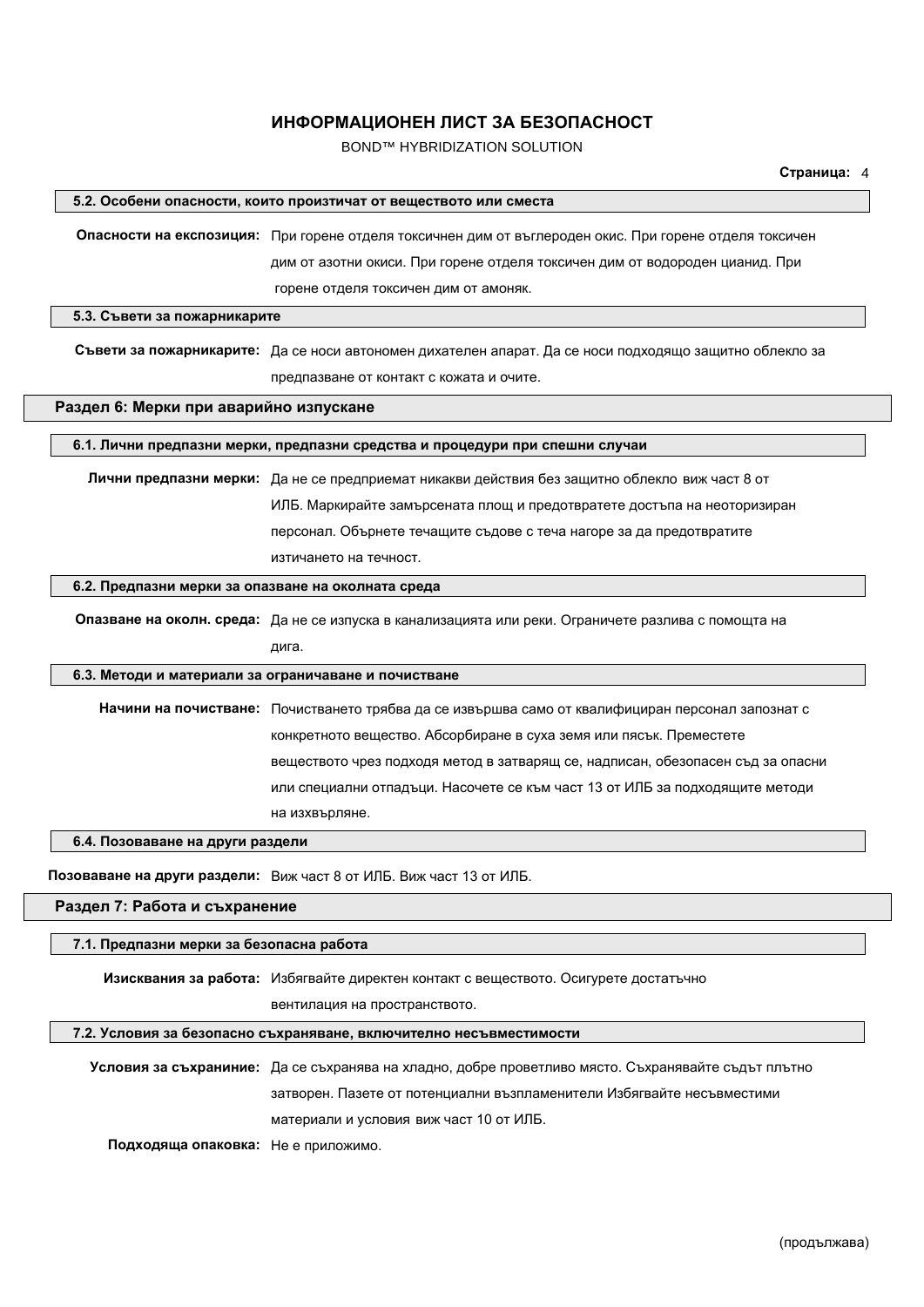### BOND™ HYBRIDIZATION SOLUTION

**Страница:** 5

### **7.3. Специфична(и) крайна(и) употреба(и)**

**Спец. крайнаи употребаи:** Използвайте в лаборатории професионален

### **Раздел 8: Контрол на експозицията/лични предпазни средства**

### **8.1. Параметри на контрол**

**Опасни съставки:**

#### **FORMAMIDE**

### **Граници на експозиция в работна среда: Прах, който може да бъде вдишан**

|    | 8 часа ГЕРМ:     | 15 мин. ГЕРМ:          | 8 часа ГЕРМ: | 15 мин. ГЕРМ: |
|----|------------------|------------------------|--------------|---------------|
| BG | 15.0 mg/m $^3\,$ | 30.0 mg/m <sup>3</sup> |              |               |

**DNEL/PNEC**

**DNEL / PNEC** Няма налични данни.

| 8.2. Контрол на експозицията |                                                                                                    |  |  |
|------------------------------|----------------------------------------------------------------------------------------------------|--|--|
|                              | Технически мерки: Осигурете достатъчно вентилация на пространството. Проверете дали са             |  |  |
|                              |                                                                                                    |  |  |
|                              | осигурени всички необходими технически мерки упоменати в част 7 от ИЛБ.                            |  |  |
|                              | Мерки при дишане: При необходимост дихателна защита се изисква.                                    |  |  |
|                              | Предпазване на ръцете: Непромокаеми ръкавици Бутилови ръкавици                                     |  |  |
|                              | Предпазване на очите: Осигурете в максимална близост място за промивка на очите. Плътно прилепващи |  |  |
|                              | предпазни очила                                                                                    |  |  |
|                              | Предпазване на кожата: Непромокаемо защитно облекло Гумени ботуши                                  |  |  |
|                              | Екологични: Не позволявайте изтичане в обществената канализация или в околната среда.              |  |  |
|                              | Проверете дали са осигурени всички необходими технически мерки упоменати в                         |  |  |
|                              | част 7 от ИЛБ. Направете справка с конкретното законодателство на                                  |  |  |
|                              | държаватачленка относно изискванията съгласно законодателството на                                 |  |  |
|                              | Общността в областта на околната среда.                                                            |  |  |

### **Раздел 9: Физични и химични свойства**

### **9.1. Информация относно основните физични и химични свойства**

| Състояние: Течност                             |                                 |                                                 |                            |
|------------------------------------------------|---------------------------------|-------------------------------------------------|----------------------------|
|                                                | Цвят: Безцветен                 |                                                 |                            |
|                                                | Мирис: Без миризма              |                                                 |                            |
| Скорост на изпарение: Няма налични данни.      |                                 |                                                 |                            |
|                                                | Окисляване: Няма налични данни. |                                                 |                            |
| Разтворимост във вода: Смесим                  |                                 |                                                 |                            |
|                                                | Вискозитет: Няма налични данни. |                                                 |                            |
| Точка/интервал на кипене°С: Не е приложимо.    |                                 | Точка/интервал на топене°С: Няма налични данни. |                            |
| Граници на запалимост %: Няма налични данни.   |                                 |                                                 | горна: Няма налични данни. |
| Темп. на възпламеняване°С: Няма налични данни. |                                 |                                                 |                            |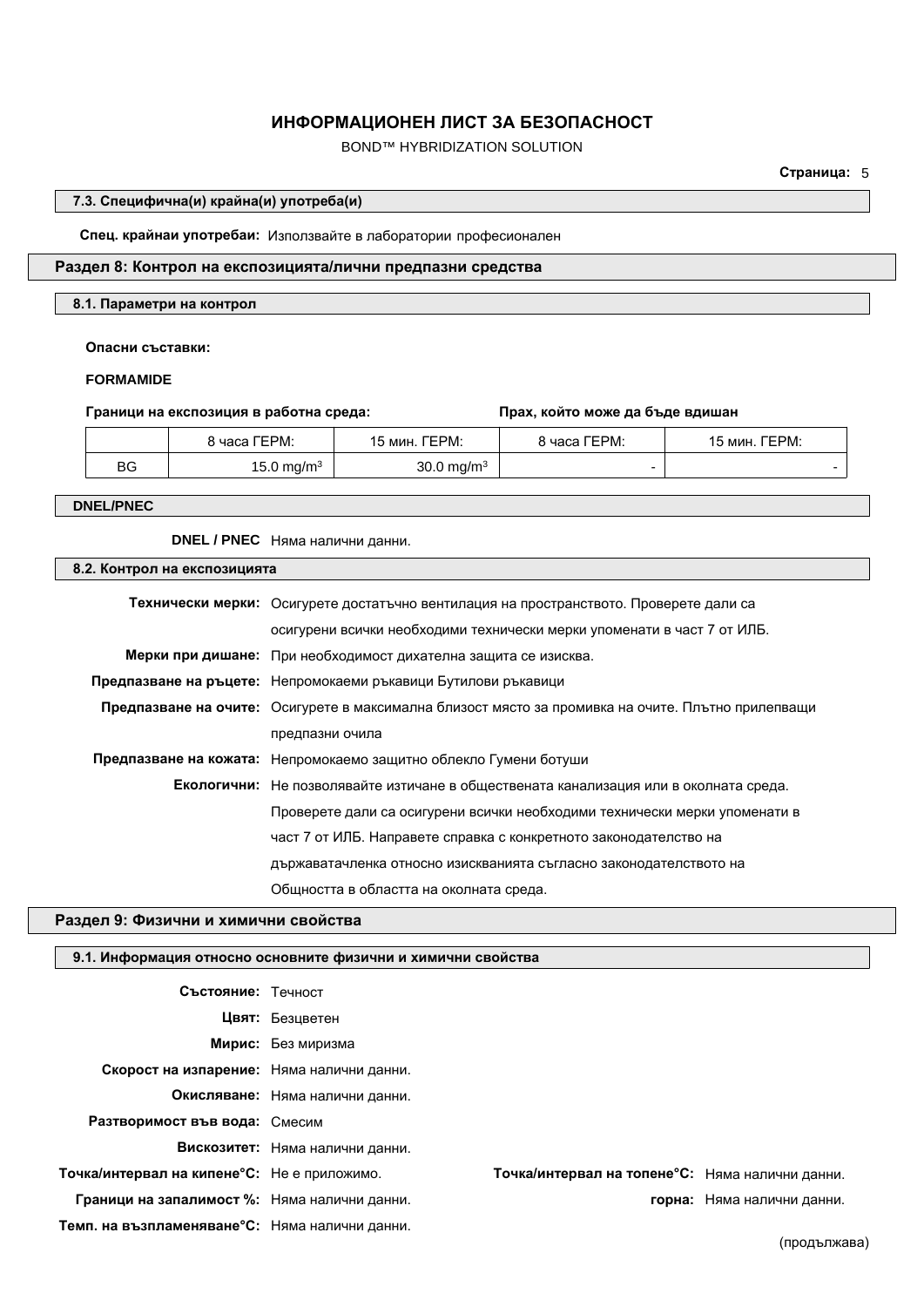BOND™ HYBRIDIZATION SOLUTION

|                                            |                                                                                                          |                                                     | Страница: 6                        |  |  |
|--------------------------------------------|----------------------------------------------------------------------------------------------------------|-----------------------------------------------------|------------------------------------|--|--|
|                                            |                                                                                                          | Коеф. на разпределение окт/вода: яма налични данни. |                                    |  |  |
|                                            | Самозапалимост°С: Няма налични данни.                                                                    |                                                     | Парно налягане: яма налични данни. |  |  |
| Относителна плътност: Няма налични данни.  |                                                                                                          |                                                     | рН: яма налични данни.             |  |  |
|                                            | VOC g/I: Няма налични данни.                                                                             |                                                     |                                    |  |  |
| 9.2. Друга информация                      |                                                                                                          |                                                     |                                    |  |  |
| Друга информация: Не е приложимо.          |                                                                                                          |                                                     |                                    |  |  |
| Раздел 10: Стабилност и реактивност        |                                                                                                          |                                                     |                                    |  |  |
| 10.1. Реактивност                          |                                                                                                          |                                                     |                                    |  |  |
|                                            | Реактивност: Стабилно при препоръчания транспорт или условия на съхранение.                              |                                                     |                                    |  |  |
| 10.2. Химична стабилност                   |                                                                                                          |                                                     |                                    |  |  |
|                                            | Химична стабилност: Стабилен в нормални условия.                                                         |                                                     |                                    |  |  |
|                                            | 10.3. Възможност за опасни реакции                                                                       |                                                     |                                    |  |  |
|                                            | Опасни реакции: Няма да възникнат опасни реакции при нормален транспорт или условия на                   |                                                     |                                    |  |  |
|                                            | съхранение. Може да настъпи разлагане при експозиция на изброените подолу                                |                                                     |                                    |  |  |
|                                            | условия или материали.                                                                                   |                                                     |                                    |  |  |
| 10.4. Условия, които трябва да се избягват |                                                                                                          |                                                     |                                    |  |  |
|                                            | Да се избягва (условия): Топлина. Горещи повърхности. Пламъци.                                           |                                                     |                                    |  |  |
| 10.5. Несъвместими материали               |                                                                                                          |                                                     |                                    |  |  |
|                                            | Да се избягват (материали): Силно оксидиращи фактори. Киселини. Основи. йод. Пиридин серен триоксид      |                                                     |                                    |  |  |
|                                            | Алуминий. Желязо. Мед. Разяжда естествен каучук.                                                         |                                                     |                                    |  |  |
| 10.6. Опасни продукти на разпадане         |                                                                                                          |                                                     |                                    |  |  |
|                                            | Опасни прод. при декомпр.: При горене отделя токсичен дим от въглероден окис. При горене отделя токсичен |                                                     |                                    |  |  |
|                                            | дим от азотни окиси. При горене отделя токсичен дим от водороден цианид. При горене                      |                                                     |                                    |  |  |
|                                            | отделя токсичен дим от амоняк.                                                                           |                                                     |                                    |  |  |
| Раздел 11: Токсикологична информация       |                                                                                                          |                                                     |                                    |  |  |

### **11.1. Информация за токсикологичните ефекти**

#### **Опасни съставки:**

### **FORMAMIDE**

| Орално | плъх | _D50    | $5325$ mg/kg       |
|--------|------|---------|--------------------|
| -азове | плъх | 4H LC50 | $>21$ mg/L         |
| Кожен  | плъх | LD50    | >3000 mg/kg bw/day |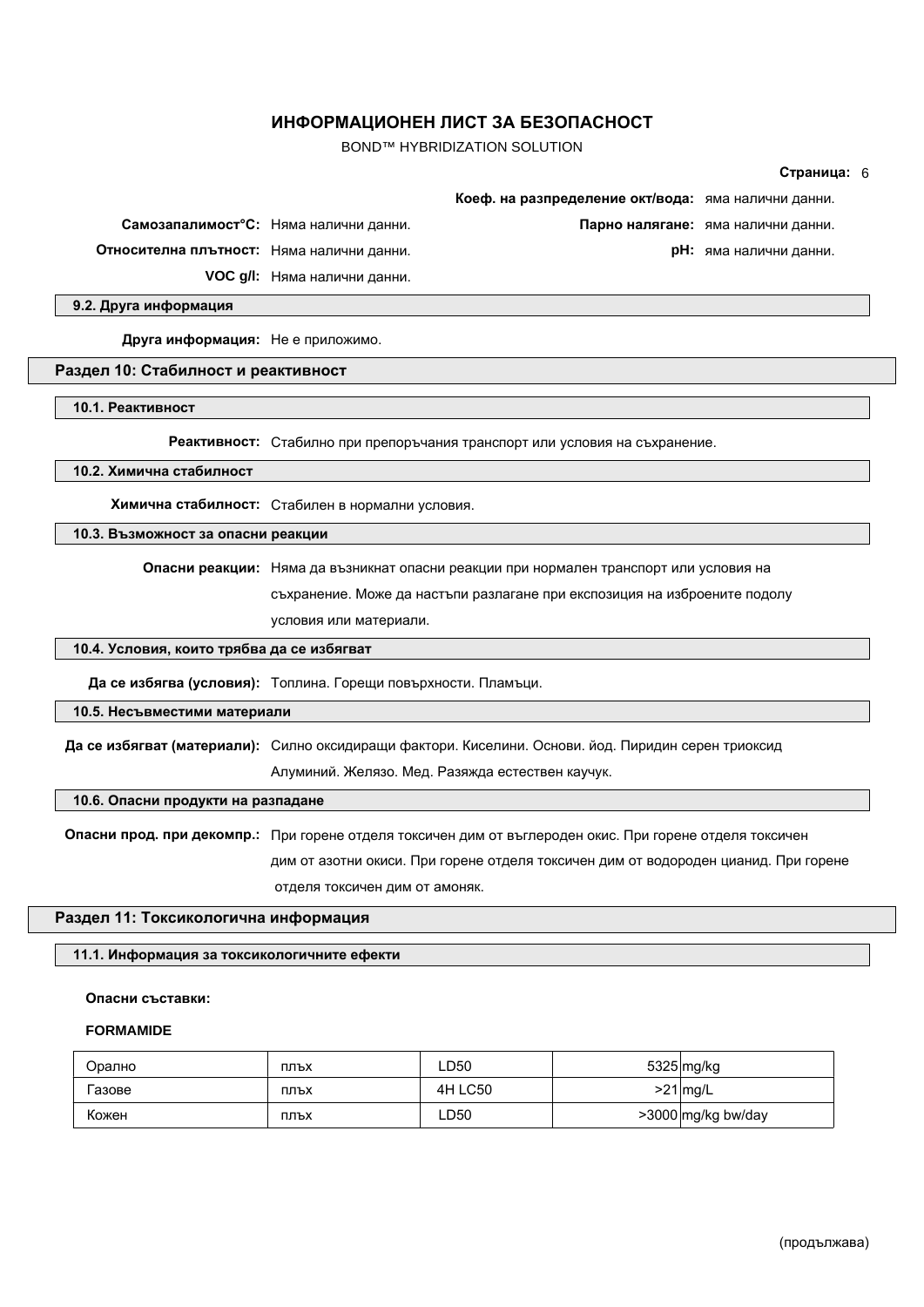BOND™ HYBRIDIZATION SOLUTION

#### **Страница:** 7

#### **Изключени ефекти за смесите:**

| Ефект                             | Път | База                                                                         |
|-----------------------------------|-----|------------------------------------------------------------------------------|
| Остра токсичност (вредна)         |     | Въз основа на наличните данни не са изпълнени<br>критериите за класифициране |
| Остра токсичност (токсична)       |     | Въз основа на наличните данни не са изпълнени<br>критериите за класифициране |
| Остра токсичност (много токсична) |     | Въз основа на наличните данни не са изпълнени<br>критериите за класифициране |
| Дразнене                          |     | Въз основа на наличните данни не са изпълнени<br>критериите за класифициране |
| Корозивност                       |     | Въз основа на наличните данни не са изпълнени<br>критериите за класифициране |
| Сенсибилизация                    |     | Въз основа на наличните данни не са изпълнени<br>критериите за класифициране |
| токсичност при повтарящи се дози  |     | Въз основа на наличните данни не са изпълнени<br>критериите за класифициране |
| Канцерогенност                    |     | Въз основа на наличните данни не са изпълнени<br>критериите за класифициране |
| Мутагенност                       |     | Въз основа на наличните данни не са изпълнени<br>критериите за класифициране |
| репродуктивна токсичност          |     | Въз основа на наличните данни не са изпълнени<br>критериите за класифициране |

### **Симптоми / пътища на експозиция**

**При контакт с кожата:** Възможна е появата на леко възпаление на засегнатото място.

**При контакт с очите:** Може да предизвиква възпаление и зачервяване.

**При поглъщане:** Възможна е поява на възпаление на гърлото.

**При вдишване:** Няма симптоми.

**Забавени последствия:** Няма налични данни.

**Друга информация:** Не е приложимо.

### **Раздел 12: Екологична информация**

### **12.1. Токсичност**

**Екотоксична/(и) стойност(и):** Няма налични данни.

**12.2. Устойчивост и разградимост**

**Устойчивост и разградимост:** Биодеградиращ.

**12.3. Биоакумулираща способност**

**Биоакумулиращ потенциал:** Липса на биоакумулиращ потенциал

### **12.4. Преносимост в почвата**

**Подвижност:** Лесно абсорбиращ се в почвата.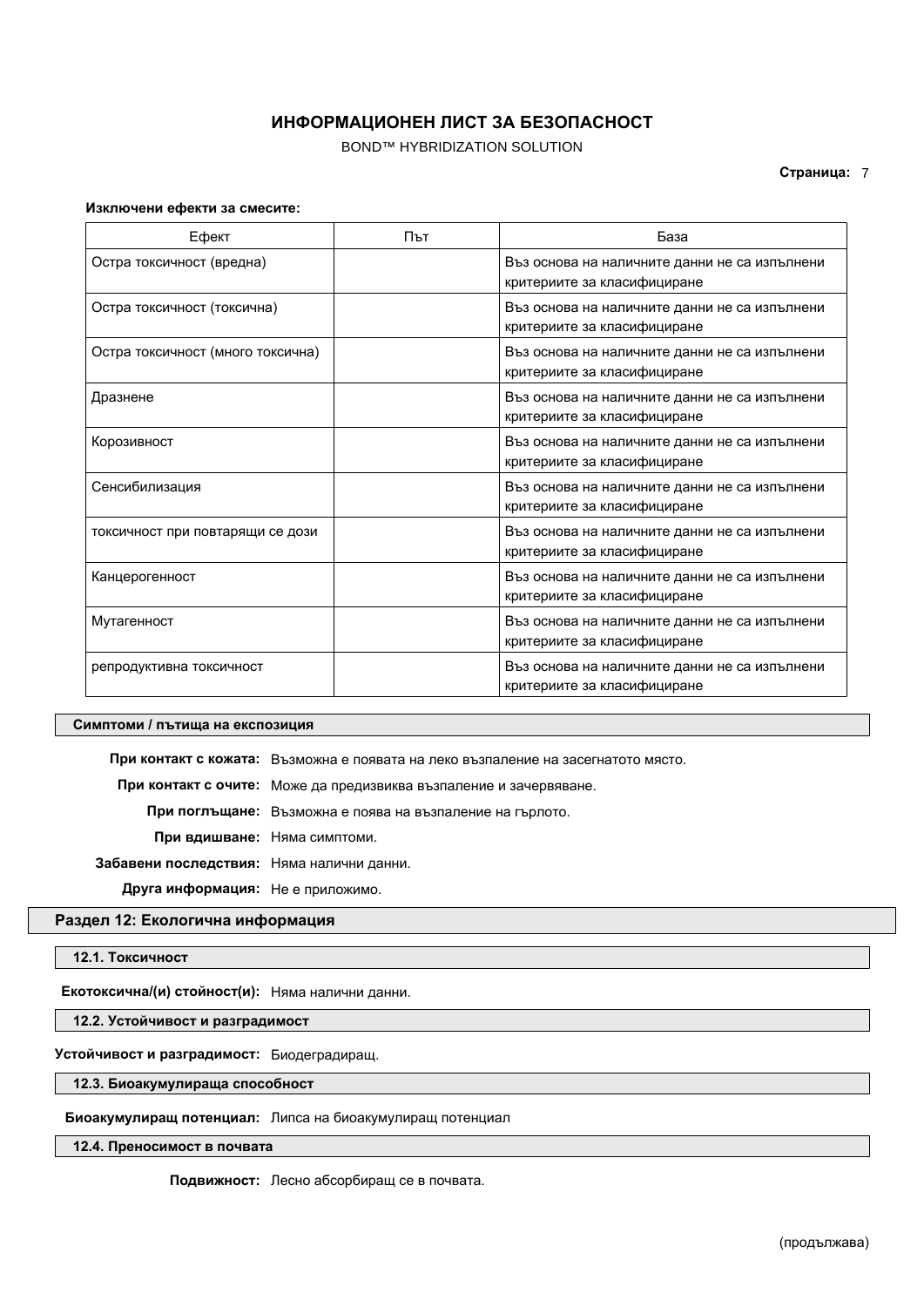### BOND™ HYBRIDIZATION SOLUTION

**Страница:** 8

#### **12.5. Резултати от оценката на PBT и vPvB**

**РВТ идентификация:** Това вещество не се идентифицира като PBT/vPvB вещество.

#### **12.6. Други неблагоприятни ефекти**

**Др. неблагоприятни ефекти:** Незначителна екотоксичност

### **Раздел 13: Обезвреждане на отпадъците**

### **13.1. Методи за третиране на отпадъци**

|                                            | Операции по изхвърлянето: Прехвърлете в подходящ съд и организирайте събирането му от специализирана   |  |
|--------------------------------------------|--------------------------------------------------------------------------------------------------------|--|
|                                            | фирма за опасни или специални отпадъци.                                                                |  |
| Дейности възстановяването: Не е приложимо. |                                                                                                        |  |
|                                            | Изхвърлянето на опаковката: Организирайте прибирането на отпадъка от специализирана фирма за отпадъци. |  |
|                                            | Бележка: Вниманието на потребителя да бъде насочено към вероятно съществуващите                        |  |
|                                            | регионални или национални предписания за третиране на отпадъците.                                      |  |

#### **Раздел 14: Информация относно транспортирането**

**Сухопътен транспорт (ADR/RID):** Не е регламентирано за транспорт по суша.

**Морски транспорт (IMDG):** Не е регламентирано за превоз по море.

**Въздушен транспорт (IATA):** Не е регламентирано за превоз по въздух.

**Речен транспорт (ADNR/AND):** Не е регламентирано за транспорт по вътрешните водни пътища.

Подраздели 14.1 до 14.7 не се прилагат. Въпреки това, както при всички химикали, пакети, съдържащи това вещество,

трябва да се манипулират по време на товарене, транспорт и разтоварване по начин, който свежда до минимум риска от повреда и теч от тези пакети.

### **Раздел 15: Информация относно нормативната уредба**

#### **15.1. Специфични за веществото или сместа нормативна уредба/законодателство относно безопасността**

**Специфични разпоредби:** Този информационен лист за сигурността е изготвен съобразно;

РЕГЛАМЕНТ (ЕО) № 1907/2006 НА ЕВРОПЕЙСКИЯ ПАРЛАМЕНТ И НА СЪВЕТА относно регистрацията, оценката, разрешаването и ограничаването на химикали (REACH).

РЕГЛАМЕНТ (ЕО) № 1272/2008 НА ЕВРОПЕЙСКИЯ ПАРЛАМЕНТ И НА СЪВЕТА относно класифицирането, етикетирането и опаковането на вещества и смеси.

Директива1999/45/ЕО на Европейския парламент и на Съвета г. за сближаване на законовите, подзаконовите и административните разпоредби на държавитечленки относно класифицирането, опаковането и етикетирането на опасни препарати.

#### **15.2. Оценка на безопасност на химично вещество**

**Оценка на безопасност:** Оценка за безопасност на химичното вещество не е извършена за веществото или сместа от доставчика.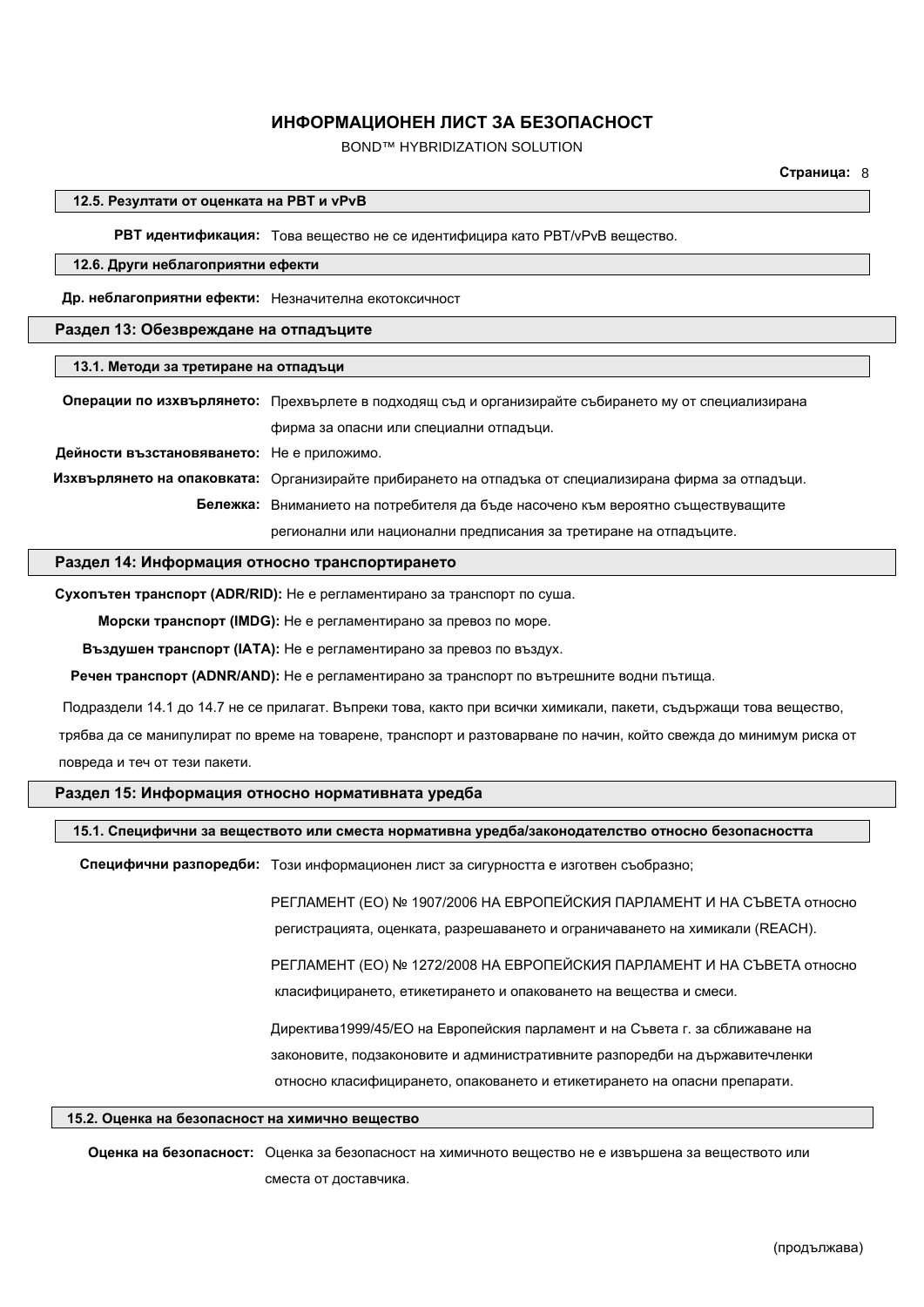### BOND™ HYBRIDIZATION SOLUTION

**Страница:** 9

# **Раздел 16: Друга информация**

| Друга информация |                                                                                                |
|------------------|------------------------------------------------------------------------------------------------|
|                  | Друга информация: * показва текст в информационния лист за безопасност, който се е променил от |
|                  | последната ревизия.                                                                            |
|                  | Фрази използвани в ч.2/3: Н315: Предизвиква дразнене на кожата.                                |
|                  | НЗ19: Предизвиква сериозно дразнене на очите.                                                  |
|                  | Н335: Може да предизвика дразнене на дихателните пътища.                                       |
|                  | НЗ60D: Може да увреди плода.                                                                   |
|                  | R36/37/38: Дразни очите, дихателните пътища и кожата.                                          |
|                  | R61: Може да увреди плода при бременност.                                                      |
|                  | Законен отказ: Горната информация се счита за правилна, но не означава че е пълна и трябва да  |
|                  | се използва само като ръководство. Тази фирма не носи отговорност при щети                     |
|                  | нанесени при употребата или контакт с горния продукт.                                          |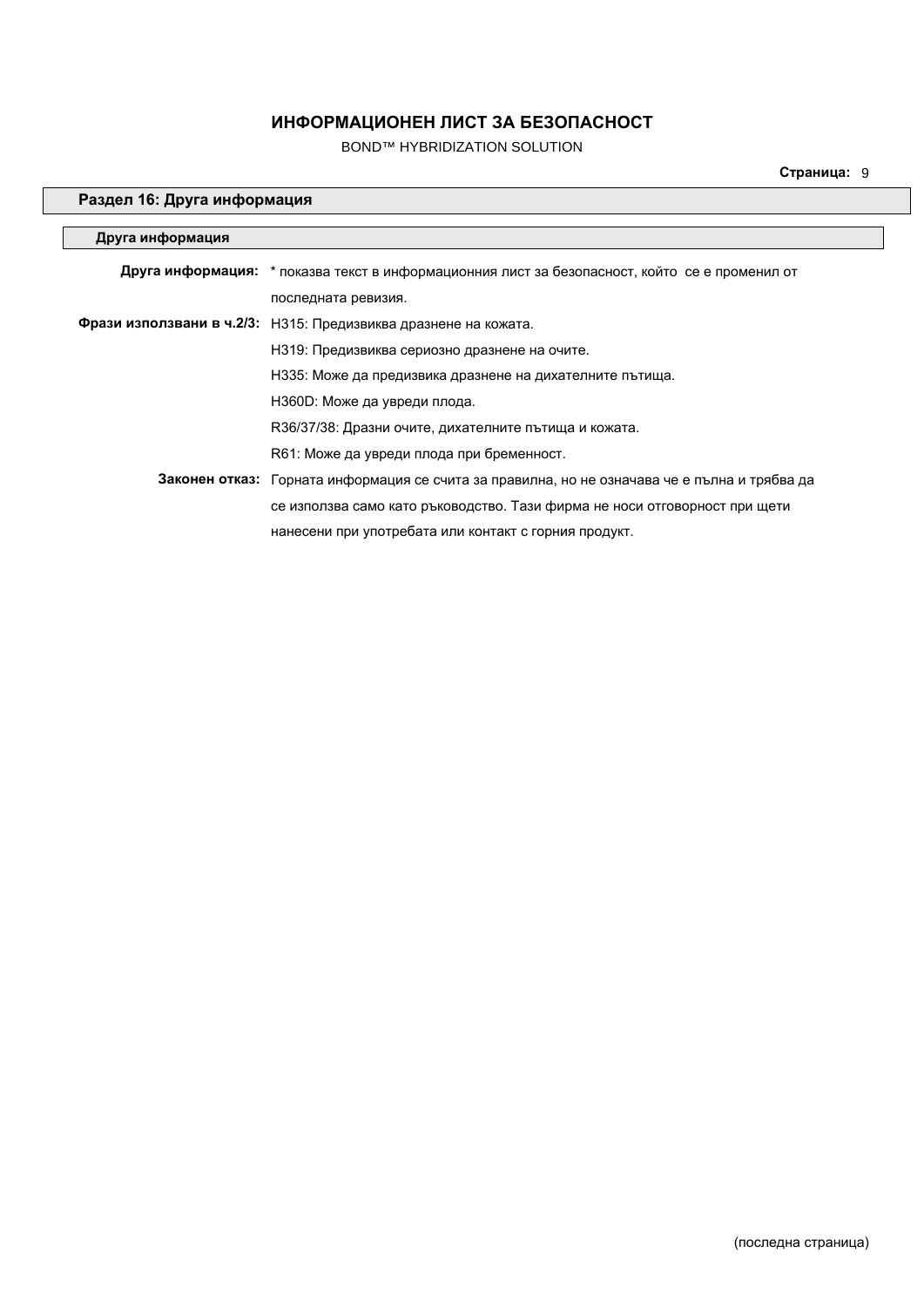

BOND™ HYBRIDIZATION SOLUTION

**Oldalszám:** 1 **Összeállítás dátuma:** 18/JAN/2019

**Verziószám:** 3

### **1. Szakasz: Az anyag/keverék és a vállalat/vállalkozás azonosítása**

### **1.1. Termékazonosító**

### **A termék neve:** BOND™ HYBRIDIZATION SOLUTION

**REACH regisztrációs szám:** Ezen keverék néhány vagy összes összetevőjének nincs regisztrációs száma, mivel az összetevő(k) vagy ezek felhasználása nem regisztrációhoz kötött, az éves mennyiséghez nem szükséges regisztráció, vagy a regisztrációt egy későbbi időpontra halasztották.

### **1.2. Az anyag vagy keverék megfelelő azonosított felhasználása, illetve ellenjavallt felhasználása**

**A termék használata:** Laboratóriumi használatra - profi.

## **1.3. A biztonsági adatlap szállítójának adatai**

Leica Biosystems Newcastle Ltd Balliol Business Park West Benton Lane Newcastle Upon Tyne NE12 8EW United Kingdom **Telefon:** +44 191 2150567

**Fax:** +44 191 2151152

**Email:** msds@LeicaBiosystems.com

#### **1.4. Sürgősségi telefonszám**

**Sürgôsségi telefon:** USA és Kanada: 1-800-424-9300 Kívül USA és Kanada: +1 703-741-5970 A csak segélyhívás.

### **2. Szakasz: Veszélyesség szerinti besorolás**

#### **2.1. Az anyag vagy keverék osztályozása**

**Osztályozás (CLP):** Eye Irrit. 2: H319; Repr. 1B: H360D; Skin Irrit. 2: H315

### **Osztályozás (DSD/DPD):** T: R61

**Nemkívánatos hatások:** Bőrirritáló hatású. Súlyos szemirritációt okoz. Károsíthatja a születendő gyermeket.

### **2.2. Címkézési elemek**

### **Címkeelemek a CLP alatt:**

**A figyelmeztető mondatok:** H315: Bőrirritáló hatású.

H319: Súlyos szemirritációt okoz.

H360D: Károsíthatja a születendő gyermeket.

**Figyelmeztetések:** Veszély

**A veszélyt jelző piktogramok:** GHS07: Felkiáltójel

GHS08: Egészségi veszély **a kitebranyotat a kitebranyotat a kitebranyotat a kitebranyotat a kitebranyotat a kitebranyotat a kitebranyotat a kitebranyotat a kitebranyotat a kitebranyotat a kitebranyotat a kitebranyotat a ki**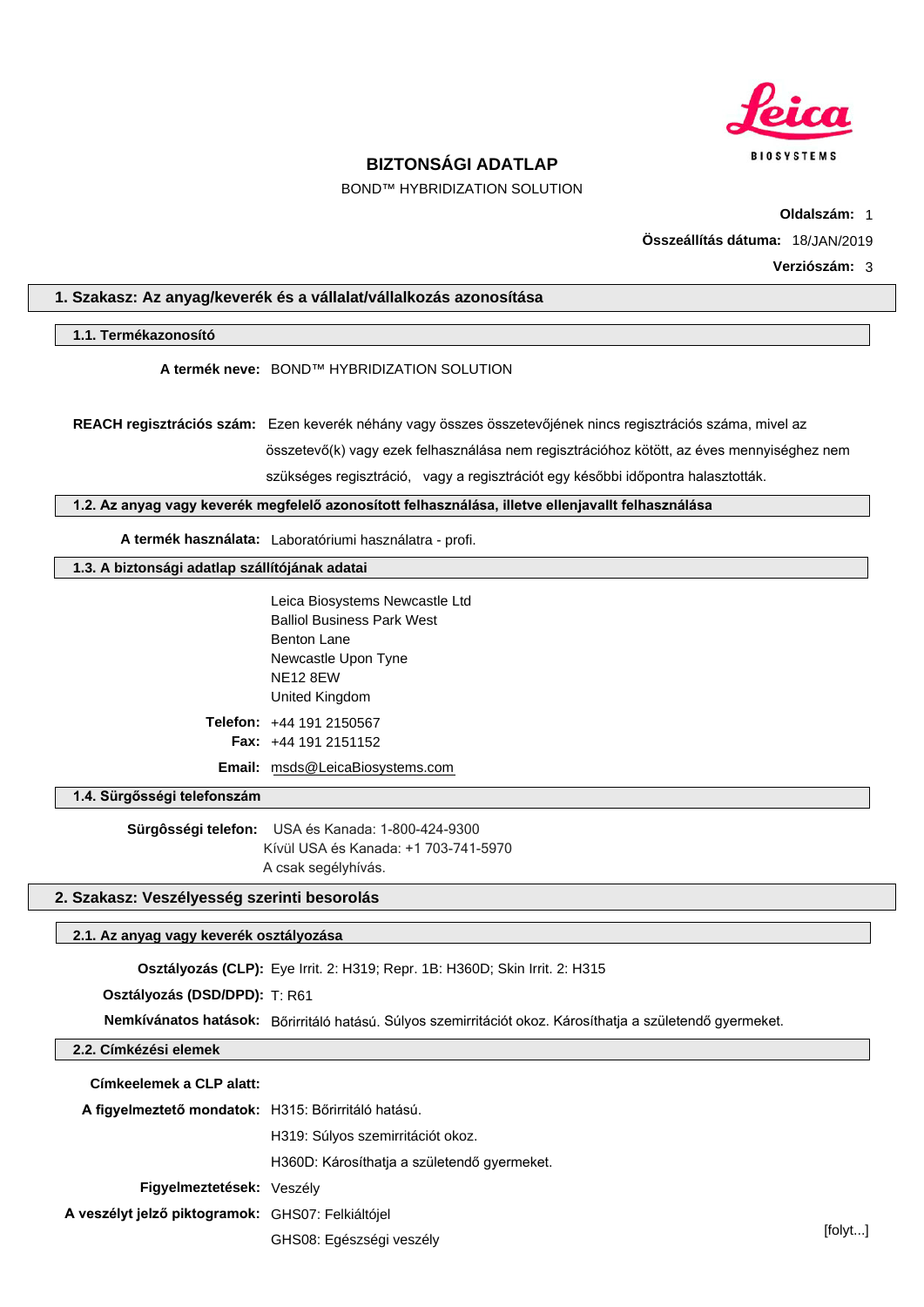BOND™ HYBRIDIZATION SOLUTION

**Oldalszám:** 2



**Óvintézkedésre vonatkozó mond:** P201: Használat előtt ismerje meg az anyagra vonatkozó különleges utasításokat. P202: Ne használja addig, amíg az összes biztonsági óvintézkedést el nem olvasta és meg nem értette. P260: A por/füst/gáz/köd/gőzök/permet belélegzése tilos. P308+313: Expozíció vagy annak gyanúja esetén: orvosi ellátást kell kérni. P314: Rosszullét esetén orvosi ellátást kell kérni. P264: A használatot követően a(z) t alaposan meg kell mosni. P280: védőkesztyű/védőruha/szemvédő/arcvédő használata kötelező. P305+351+338: SZEMBE KERÜLÉS esetén: Több percig tartó óvatos öblítés vízzel. Adott esetben a kontaktlencsék eltávolítása, ha könnyen megoldható. Az öblítés folytatása. P337+313: Ha a szemirritáció nem múlik el: orvosi ellátást kell kérni. P302+352: HA BŐRRE KERÜL: Lemosás bő szappanos vízzel. P332+313: Bőrirritáció esetén: orvosi ellátást kell kérni. \* P362+364: A szennyezett ruhadarabot le kell vetni és újbóli használat előtt ki kell mosni. **Címkeelemek a DSD/DPD alatt: Veszély jelek:** Mérgező. **R mondatok:** R61: A születendő gyermekre ártalmas lehet.

> **S mondatok:** S45: Baleset vagy rosszullét esetén azonnal orvost kell hívni. Ha lehetséges, a címkét meg kell mutatni.

> > S53: Kerülni kell az expozíciót, - használatához külön utasítás szükséges.

**Figyelmeztetô mondatok:** Hivatalos felhasználók számára korlátozott.

**2.3. Egyéb veszélyek**

**Egyéb veszélyek:** Hosszú időn át hatva súlyos egészségkárosodást okozhat.

**PBT:** Az anyag nem azonosított PBT/vPvB anyagként.

### **3. Szakasz: Összetétel vagy az összetevőkre vonatkozó adatok**

### **3.2. Keverékek**

#### **Veszélyes összetevôk:**

### **FORMAMIDE**

| ⊏∩        | CAS     | Osztályozás (CLP) | Osztályozás (DSD/DPD) | Százalék |
|-----------|---------|-------------------|-----------------------|----------|
| 200-842-0 | 75-12-7 | Repr. 1B: H360D   | R61                   | 30-50%   |

**REACH regisztrációs szám:** 01-2119496064-35-XXXX

**Különleges figyelmet igénylő anyagok:** Besorolása szerint a formamid különleges figyelmet igénylő anyag.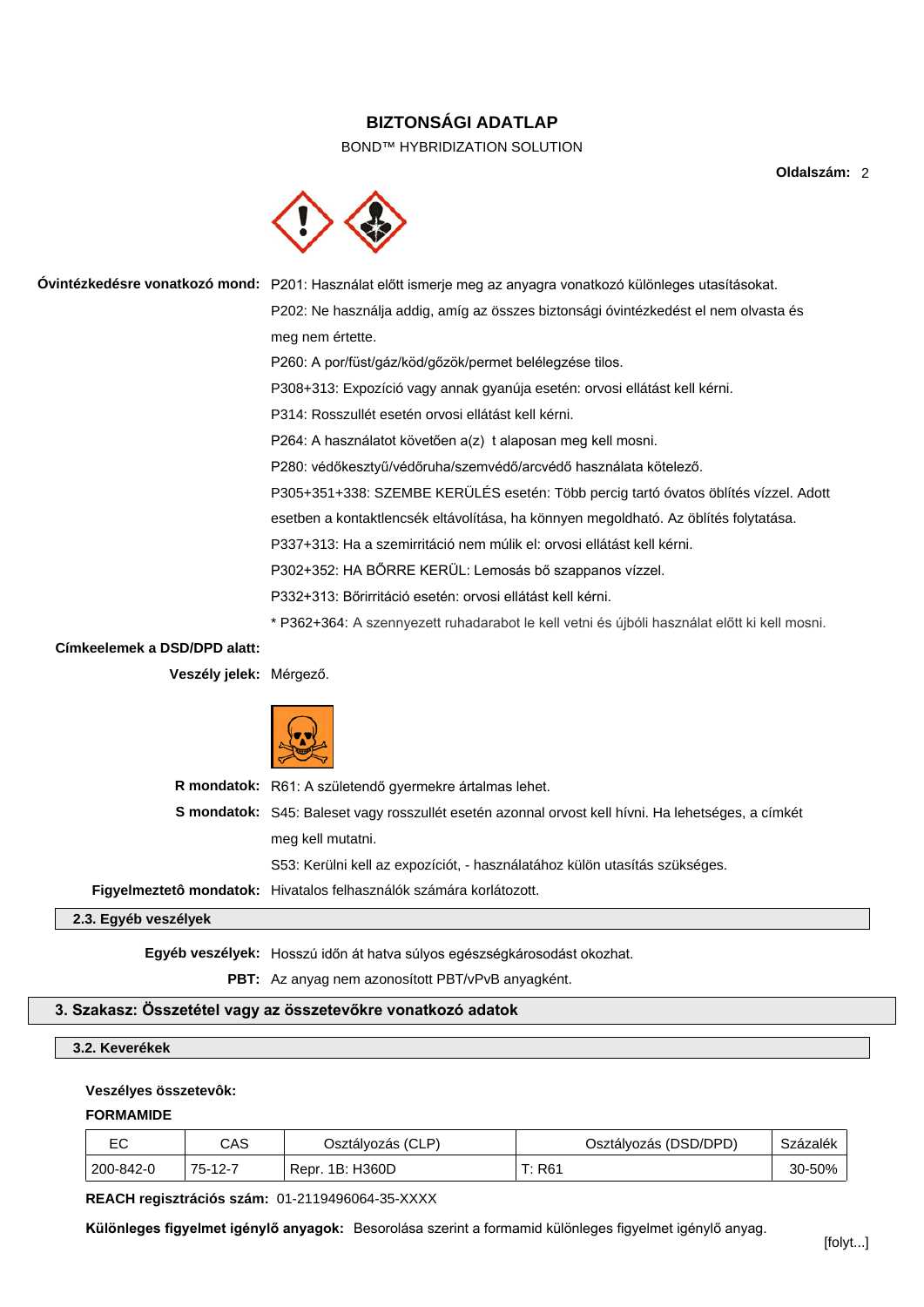### BOND™ HYBRIDIZATION SOLUTION **Oldalszám:** <sup>3</sup>

#### **DEXTRAN SULPHATE**

| 9011-18-1 | Skin Irrit. 2: H315; Eye Irrit. 2: H319; Xi: R36/37/38 | 10-30% |
|-----------|--------------------------------------------------------|--------|
|           | STOT SE 3: H335                                        |        |

### **REACH regisztrációs szám:** Nem alkalmazható.

#### **\*EDETIC ACID (EDTA)**

| ∗⊏∩<br>◡                                                                                                                                                                                                                                                                                                            | *CAS     | *Osztályozás (CLP)  | 'Osztályozás (DSD/DPD) | *Százalék |  |
|---------------------------------------------------------------------------------------------------------------------------------------------------------------------------------------------------------------------------------------------------------------------------------------------------------------------|----------|---------------------|------------------------|-----------|--|
| *200-449-4                                                                                                                                                                                                                                                                                                          | *60-00-4 | *Eve Irrit. 2: H319 | *N/A                   | *1-10%    |  |
| $\frac{1}{2}$ $\frac{1}{2}$ $\frac{1}{2}$ $\frac{1}{2}$ $\frac{1}{2}$ $\frac{1}{2}$ $\frac{1}{2}$ $\frac{1}{2}$ $\frac{1}{2}$ $\frac{1}{2}$ $\frac{1}{2}$ $\frac{1}{2}$ $\frac{1}{2}$ $\frac{1}{2}$ $\frac{1}{2}$ $\frac{1}{2}$ $\frac{1}{2}$ $\frac{1}{2}$ $\frac{1}{2}$ $\frac{1}{2}$ $\frac{1}{2}$ $\frac{1}{2}$ |          |                     |                        |           |  |

### **\*REACH regisztrációs szám:** \*N/A

### **\*TROMETAMOL**

| *EC        | *CAS     | *Osztályozás (CLP)                                        | ∣ *Osztályozás (DSD/DPD) ∣ | *Százalék |
|------------|----------|-----------------------------------------------------------|----------------------------|-----------|
| *201-064-4 | *77-86-1 | *Skin Irrit 2: H315; Eye Irrit 2: H319;<br>STOT SE 3 H335 | *N/A                       | *1-10%    |

#### **\*REACH regisztrációs szám:** \*01-2119957659-16-XXXX

#### **\*TETRASODIUM PYROPHOSPHATE**

| *EC                                               | *CAS       | *Osztályozás (CLP) | <sup>+</sup> *Osztályozás (DSD/DPD) ⊦ | *Százalék |
|---------------------------------------------------|------------|--------------------|---------------------------------------|-----------|
| 1*231-767-1                                       | *7722-88-5 | Eve Irrit 2: H319  | *N/A                                  | *1-10%    |
| *REACH regisztrációs szám: *01-2119489794-17-XXXX |            |                    |                                       |           |

### **4. Szakasz: Elsősegélynyújtási intézkedések**

### **4.1. Az elsősegélynyújtási intézkedések ismertetése**

| Ha a bôrrel érintkezik: Azonnal távolítson el minden szennyezett ruhadarabot és lábbelit, amennyiben azok |  |  |
|-----------------------------------------------------------------------------------------------------------|--|--|
| nem tapadtak a bőrre. Áztassa át az érintett bőrt folyó vízzel 10 percen keresztül, vagy                  |  |  |
| hosszabb ideig, ha az anyag továbbra is megtalálható a bőrön. Forduljon orvoshoz.                         |  |  |
| Ha a szembe kerül: Mossa a szemet folyó vízzel 15 percen keresztül. Forduljon orvoshoz.                   |  |  |
| Lenyelés: Mossa ki a szájat vízzel. Forduljon orvoshoz. Ne hánytassa.                                     |  |  |
|                                                                                                           |  |  |

**Belélegzés:** Távolítsa el a sérültet a baleset színhelyéről, közben biztosítva saját biztonságát.

Forduljon orvoshoz. Gőzök belélegzése esetén friss levegőre kell vinni.

#### **4.2. A legfontosabb - akut és késleltetett - tünetek és hatások**

**Ha a bôrrel érintkezik:** Enyhe irritáció fordulhat elő az érintkezés helyén.

**Ha a szembe kerül:** Irritáció és pirosság fordulhat elő.

**Lenyelés:** Torokirritáció fordulhat elő.

**Belélegzés:** Nincsenek tünetek.

**Késleltetett/azonnali hatások:** Nincs rendelkezésre álló adat.

**4.3. A szükséges azonnali orvosi ellátás és különleges ellátás jelzése**

**Azonnali / speciális kezelés:** Ha orvoshoz megy, mutassa meg ezt a biztonsági adatalapot. Ne hánytassa.

### **5. Szakasz: Tűzvédelmi intézkedések**

#### **5.1. Oltóanyag**

**Közömbösítô közegek:** A környező tűznek megfelelő tűzoltó anyag használandó. Alkohol vagy polimer hab.

Alkohol ellenálló hab. Száraz vegyi por. Széndioxid. Vízpermet.

#### **5.2. Az anyagból vagy a keverékből származó különleges veszélyek**

|                                 | Az expozíció veszélyei: Égés során szénmonoxid tartalmú mérgező füstöket bocsát ki. Égés során nitrogén oxid |  |  |  |
|---------------------------------|--------------------------------------------------------------------------------------------------------------|--|--|--|
|                                 | összetételű mérgező füstöket bocsát ki. Égés során hidrogén cianid összetételű                               |  |  |  |
|                                 | mérgező füstöket bocsát ki. Égés során ammónia összetételű mérgező füstöket bocsát                           |  |  |  |
|                                 | ki.                                                                                                          |  |  |  |
| 5.3. Tűzoltóknak szóló javaslat |                                                                                                              |  |  |  |
|                                 |                                                                                                              |  |  |  |

**Tűzoltóknak szóló javaslat:** Viseljen zárt rendszerű légzőkészüléket. A bőrrel és szemmel való érintkezés megelőzésére viseljen védőöltözetet. **imit a koronya a megelőzésére viseljen** védőöltözetet.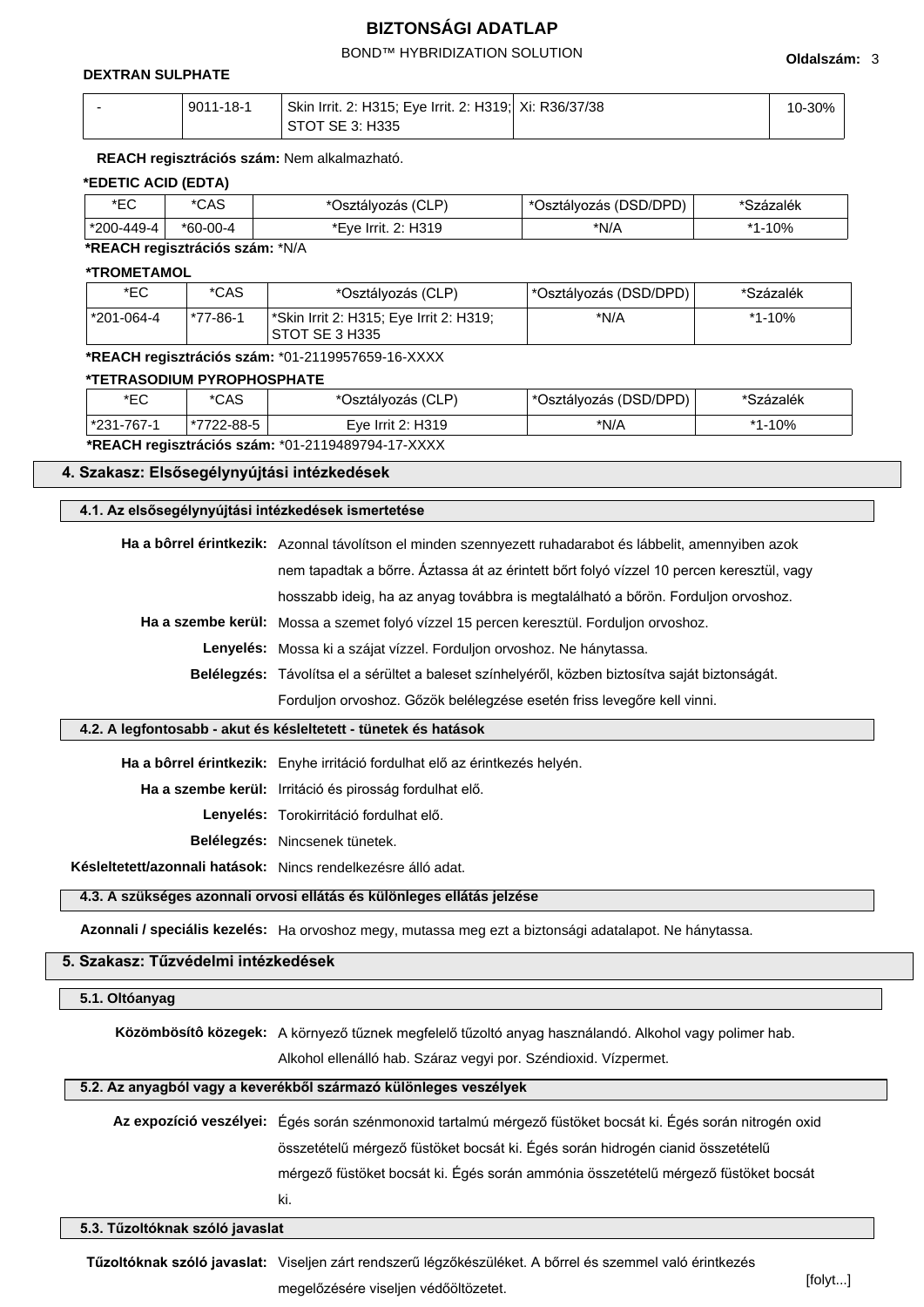### BOND™ HYBRIDIZATION SOLUTION

**Oldalszám:** 4

#### **6. Szakasz: Intézkedések véletlenszerű expozíciónál**

### **6.1. Személyi óvintézkedések, egyéni védőeszközök és vészhelyzeti eljárások**

**Egyéni óvintézkedések:** Ne cselekedjen megfelelő védőöltözet hiányában lásd az SDS 8. szakaszát. Jelölje a szennyezett területet figyelmeztető jelzésekkel, és akadályozza meg az illetéktelenek behatolását. Fordítsa a szivárgó tartályokat a szivárgó felükkel felfelé, hogy megelőzze a folyadék kiömlését.

#### **6.2. Környezetvédelmi óvintézkedések**

**Környezetvédelmi szabályok:** Ne ürítse csatornába vagy folyóba. Határolja körül, elkerüléssel fékezze meg a kiömlést.

#### **6.3. A területi elhatárolás és a szennyezésmentesítés módszerei és anyagai**

**Eltakarítási szabályok:** A tisztítást csak az illető anyagot ismerő, szakképzett személyzet végezheti. Száraz földet vagy homokot alkalmazzon az anyag felszívásához. A megfelelő módszerrel történő ártalmatlanítás végett helyezze át egy zárható, címkével ellátott tartályba. Az ártalmatlanítás megfelelő módszerére vonatkozóan lásd az SDS 13. szakaszát.

### **6.4. Hivatkozás más szakaszokra**

**Hivatkozás más szakaszokra:** Lásd az SDS 8. szakaszát. Lásd az SDS 13. szakaszát.

### **7. Szakasz: Kezelés és tárolás**

### **7.1. A biztonságos kezelésre irányuló óvintézkedések**

**Kezelési követelmények:** Kerülje az anyaggal való közvetlen érintkezést. Győződjön meg, hogy a terület kellőképpen szellőztetett.

#### **7.2. A biztonságos tárolás feltételei, az esetleges összeférhetetlenséggel együtt**

**A tárolás körülményei:** Hűvös, jól szellőztetett helyen tárolja. Tartsa szorosan zárva a tartályt. Tűzforrásoktól tartsa távol. Kerülje az összeférhetetlen anyagokat és körülményeket - lásd az SDS 10. szakaszát.

**Megfelelô csomagolás:** Nem alkalmazható.

#### **7.3. Meghatározott végfelhasználás (végfelhasználások)**

**Meghatározott végfelhasználás:** Laboratóriumi használatra - profi.

#### **8. Szakasz: Az expozíció ellenőrzése/egyéni védelem**

**8.1. Ellenőrzési paraméterek**

**Foglalkozási expozíciós határok:** Nincs rendelkezésre álló adat.

### **DNEL/PNEC**

**DNEL / PNEC** Nincs rendelkezésre álló adat.

### **8.2. Az expozíció ellenőrzése**

**Technikai intézkedések:** Győződjön meg, hogy a terület kellőképpen szellőztetett. Győződjön meg arról, hogy az

SDS 7. szakaszában leírt összes műszaki intézkedés betartásra kerülte.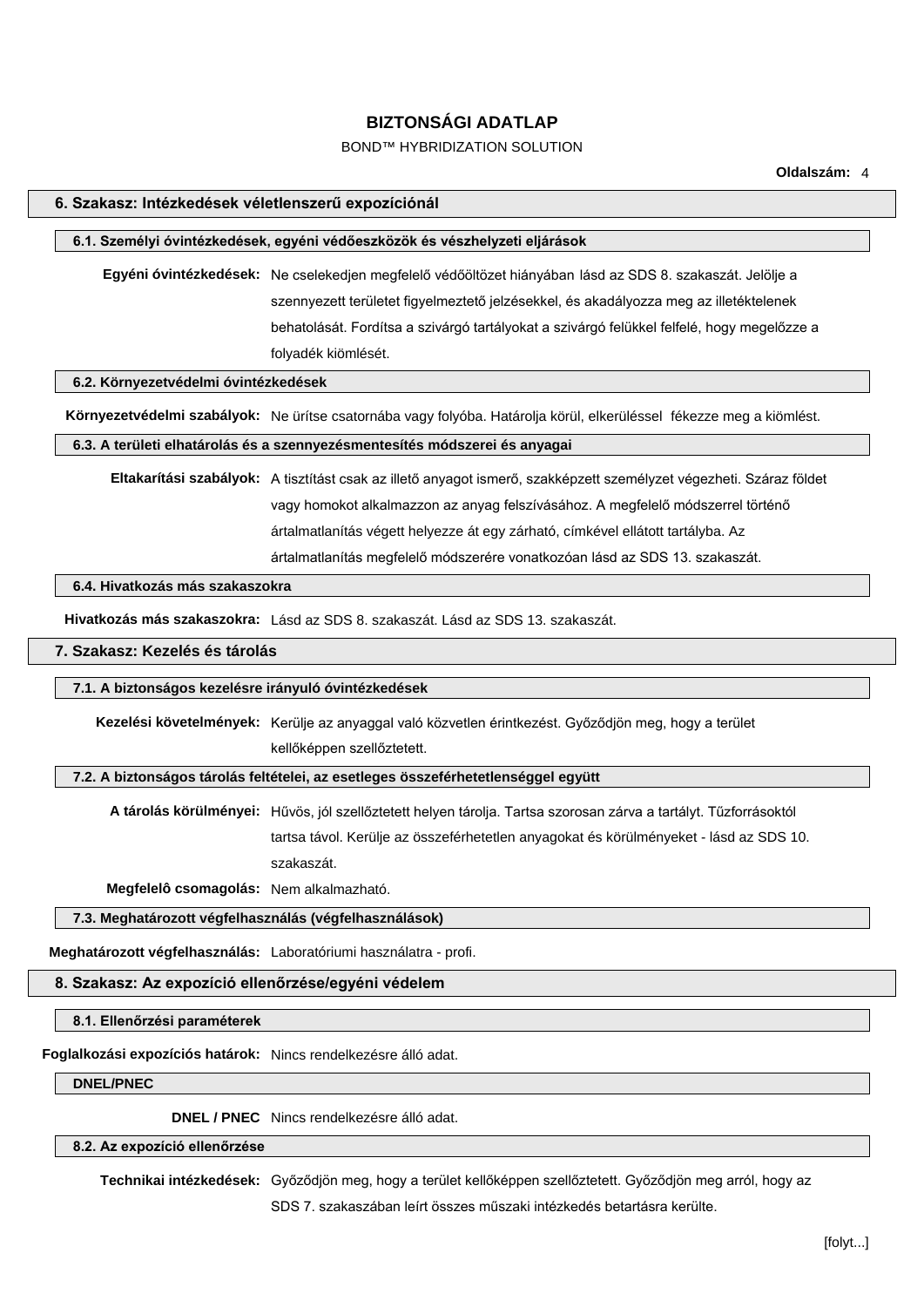### BOND™ HYBRIDIZATION SOLUTION

**Oldalszám:** 5

**Légzésvédelem:** Sürgősség esetén légzésvédelem kéznél kell lennie. **A kéz védelme:** Át nem eresztő kesztyűk. Butil kesztyűk. **A látás védelme:** Győződjön meg, hogy a szemfürdő kéznél van. Szorosan illeszkedő védőszemüveg. **A bôr védelme:** Át nem eresztő védőöltözet. Gumicsizmák. **Környezeti:** Akadályozza meg, hogy bejusson a nyilvános szennyvízhálózatba vagy a közvetlen környezetbe. Győződjön meg arról, hogy az SDS 7. szakaszában leírt összes műszaki intézkedés betartásra került-e. Lásd az adott tagállami jogszabályt a Közösségi környezeti jogszabályok alatti vonatkozó követelmények.

### **9. Szakasz: Fizikai és kémiai tulajdonságok**

|                                                                 | 9.1. Az alapvető fizikai és kémiai tulajdonságokra vonatkozó információ |                                                               |                                                                 |
|-----------------------------------------------------------------|-------------------------------------------------------------------------|---------------------------------------------------------------|-----------------------------------------------------------------|
| Halmazállapot: Folyékony                                        |                                                                         |                                                               |                                                                 |
|                                                                 | <b>Szín:</b> Színtelen                                                  |                                                               |                                                                 |
|                                                                 | <b>Szag:</b> Szagtalan                                                  |                                                               |                                                                 |
|                                                                 | Párolgási ráta: Nincs rendelkezésre álló adat.                          |                                                               |                                                                 |
|                                                                 | <b>Oxidáló:</b> Nincs rendelkezésre álló adat.                          |                                                               |                                                                 |
| Vízben való oldhatóság: Elegyíthető                             |                                                                         |                                                               |                                                                 |
|                                                                 | Viszkozitás: Nincs rendelkezésre álló adat.                             |                                                               |                                                                 |
|                                                                 | FP/Forrási °C-tartomány: Nincs rendelkezésre álló adat.                 |                                                               | <b>OP/OIvadási °C-tartomány:</b> Nincs rendelkezésre álló adat. |
| Gyúlék. határértéke: alsó érték: Nincs rendelkezésre álló adat. |                                                                         |                                                               | felsô érték: Nincs rendelkezésre álló adat.                     |
|                                                                 | Lobbanáspont °C: Nincs rendelkezésre álló adat.                         | Oktanol/víz koncentrációarány: Nincs rendelkezésre álló adat. |                                                                 |
|                                                                 | Öngyulladás °C: Nem alkalmazható.                                       |                                                               | <b>Páranyomás:</b> Nincs rendelkezésre álló adat.               |
|                                                                 | <b>Fajsúly:</b> Nincs rendelkezésre álló adat.                          |                                                               | <b>pH-érték:</b> Nincs rendelkezésre álló adat.                 |
|                                                                 | <b>VOC g/l:</b> Nincs rendelkezésre álló adat.                          |                                                               |                                                                 |

**9.2. Egyéb információk**

**Egyéb információk:** Nem alkalmazható.

#### **10. Szakasz: Stabilitás és reakciókészség**

#### **10.1. Reakciókészség**

**Reakciókészség:** Stabil a javasolt szállítási vagy tárolási körülmények között.

**10.2. Kémiai stabilitás**

**Kémiai stabilitás:** Normális körülmények között stabil.

### **10.3. A veszélyes reakciók lehetősége**

**Veszélyes reakciók:** Veszélyes reakciók fordulhatnak elô normál szállítási vagy tárolási körülmények között.

Bomlás történhet az alább felsorolt körülményeknek vagy anyagoknak kitéve.

#### **10.4. Kerülendő körülmények**

**Kerülendô állapotok:** Hő. Hevített felületek. Lángok.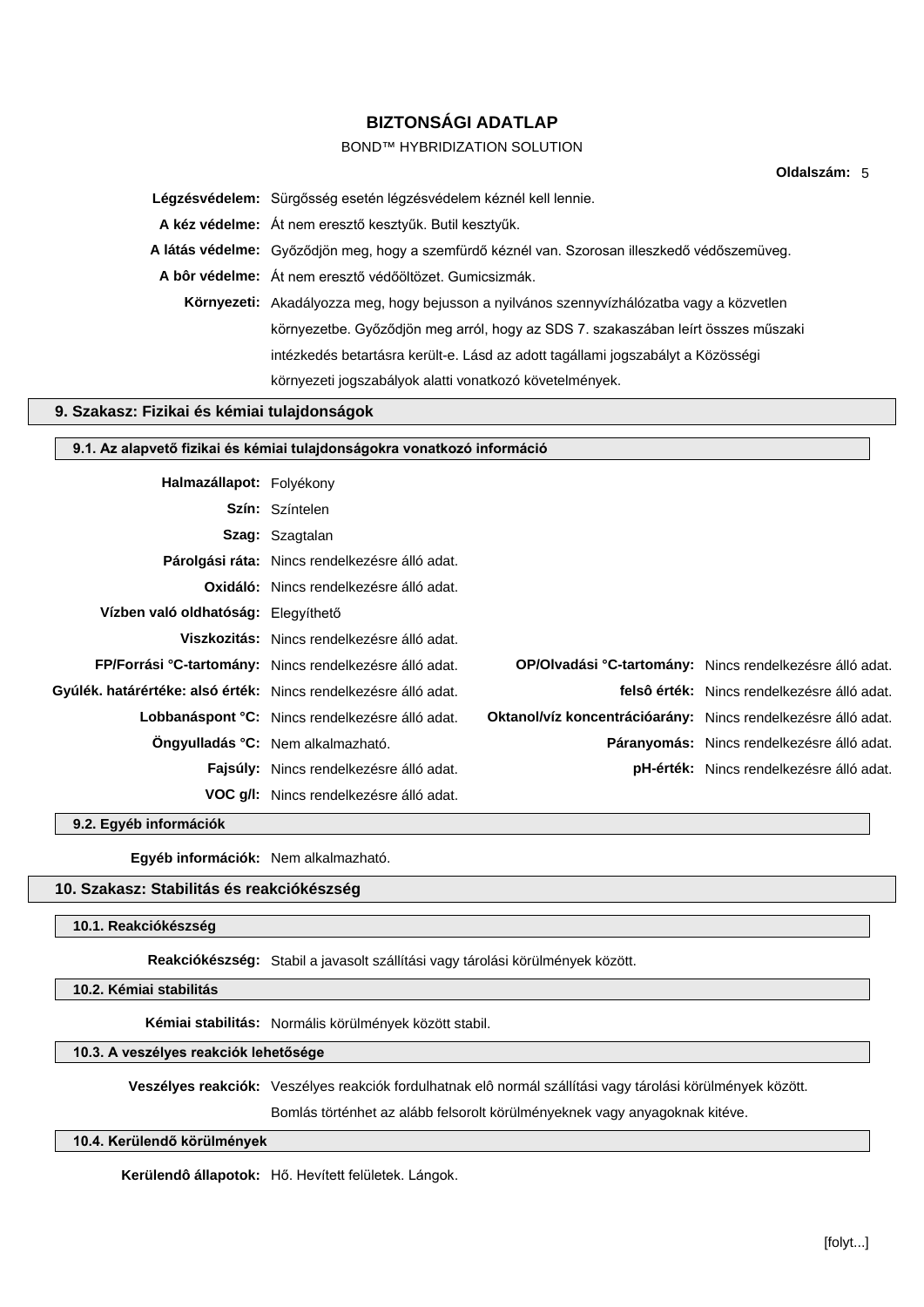### BOND™ HYBRIDIZATION SOLUTION

| 10.5. Nem összeférhető anyagok  |                                                                                                                                                                                                  |  |  |
|---------------------------------|--------------------------------------------------------------------------------------------------------------------------------------------------------------------------------------------------|--|--|
|                                 | Kerülendô anyagok: Erős oxidálószerek. Savak. Bázisok. jód. piridin kén-trioxid Alumínium. Vas.                                                                                                  |  |  |
|                                 | Réz. Korrodálja természetes gumi                                                                                                                                                                 |  |  |
| 10.6. Veszélyes bomlástermékek  |                                                                                                                                                                                                  |  |  |
|                                 | Veszélyes bomlástermékek: Égés során szénmonoxid tartalmú mérgező füstöket bocsát ki. Égés során nitrogén oxid<br>összetételű mérgező füstöket bocsát ki. Égés során hidrogén cianid összetételű |  |  |
|                                 | mérgező füstöket bocsát ki. Égés során ammónia összetételű mérgező füstöket bocsát                                                                                                               |  |  |
|                                 | ki.                                                                                                                                                                                              |  |  |
| 11 Szakasz: Tovikolóniai adatok |                                                                                                                                                                                                  |  |  |

# **11. Szakasz: Toxikológiai adatok**

### **11.1. A toxikológiai hatásokra vonatkozó információ**

### **Veszélyes összetevôk:**

### **FORMAMIDE**

| orális | patkány | LD50    | 5325 mg/kg         |
|--------|---------|---------|--------------------|
| gázok  | patkány | 4H LC50 | $>21$ mg/L         |
| Bőr    | patkány | LD50    | >3000 mg/kg bw/day |

### **Kizárt hatások az elegyre:**

| Hatás                             | Út | Alap                                                                              |
|-----------------------------------|----|-----------------------------------------------------------------------------------|
| Akut toxicitás (ártalmas)         |    | A rendelkezésre álló adatok alapján az osztályozás<br>kritériumai nem teljesülnek |
| Akut toxicitás (mérgezô)          |    | A rendelkezésre álló adatok alapján az osztályozás<br>kritériumai nem teljesülnek |
| Akut toxicitás (nagyon mérgezô)   |    | A rendelkezésre álló adatok alapján az osztályozás<br>kritériumai nem teljesülnek |
| Irritáció                         |    | A rendelkezésre álló adatok alapján az osztályozás<br>kritériumai nem teljesülnek |
| Maró hatás                        |    | A rendelkezésre álló adatok alapján az osztályozás<br>kritériumai nem teljesülnek |
| Szenzibilizáció                   |    | A rendelkezésre álló adatok alapján az osztályozás<br>kritériumai nem teljesülnek |
| Ismételt dózisú toxicitás         |    | A rendelkezésre álló adatok alapján az osztályozás<br>kritériumai nem teljesülnek |
| Rákkeltő hatás                    |    | A rendelkezésre álló adatok alapján az osztályozás<br>kritériumai nem teljesülnek |
| Mutagenitás                       |    | A rendelkezésre álló adatok alapján az osztályozás<br>kritériumai nem teljesülnek |
| Reprodukciót károsító tulajdonság |    | A rendelkezésre álló adatok alapján az osztályozás<br>kritériumai nem teljesülnek |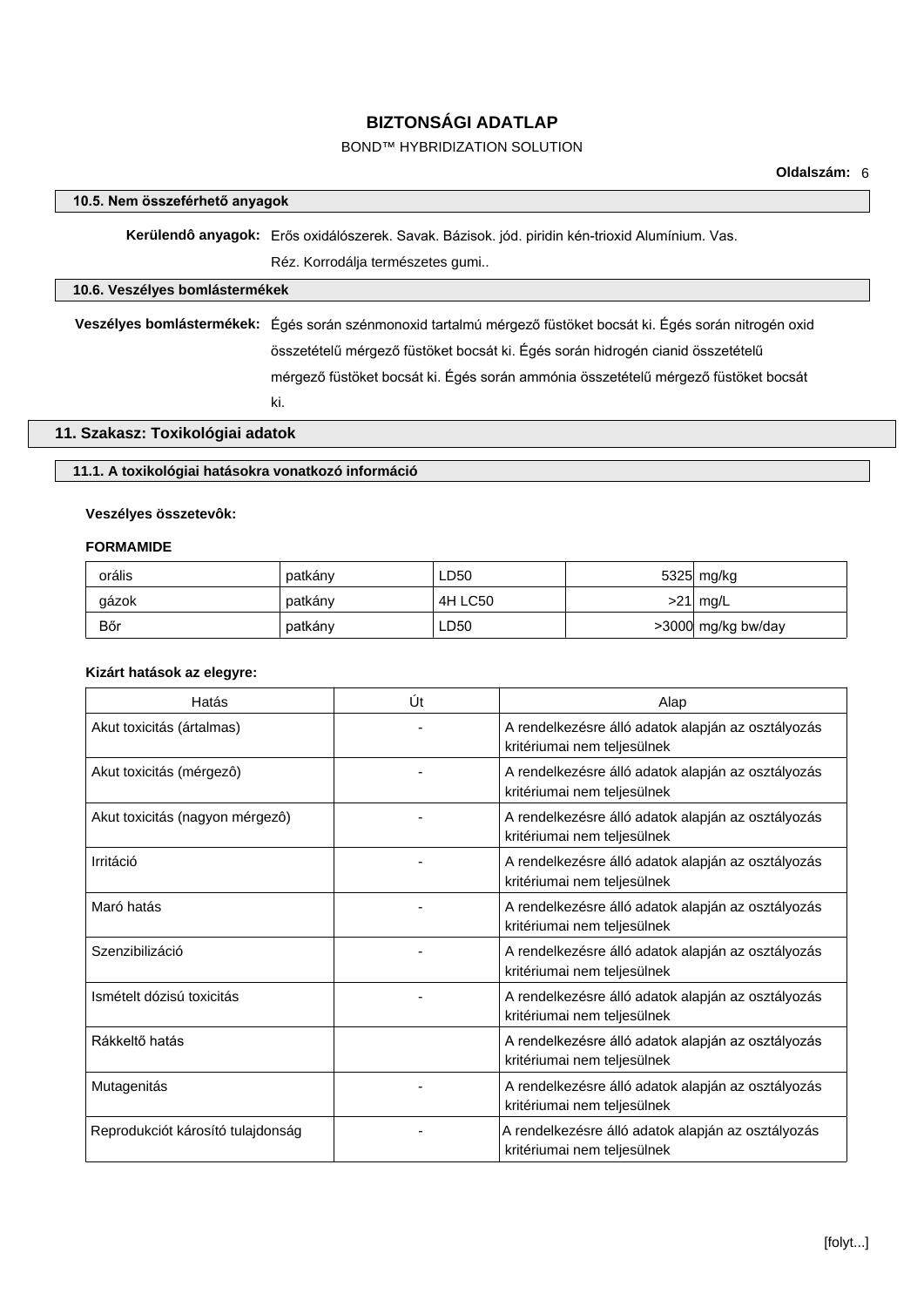### **BIZTONSÁGI ADATLAP**

### BOND™ HYBRIDIZATION SOLUTION

**Oldalszám:** 7

#### **Expozíció tünetei / útja**

**Ha a bôrrel érintkezik:** Enyhe irritáció fordulhat elő az érintkezés helyén.

**Ha a szembe kerül:** Irritáció és pirosság fordulhat elő.

**Lenyelés:** Torokirritáció fordulhat elő.

**Belélegzés:** Nincsenek tünetek.

**Késleltetett/azonnali hatások:** Nincs rendelkezésre álló adat.

**Egyéb információk:** Nem alkalmazható.

### **12. Szakasz: Ökológiai információk**

### **12.1. Toxicitás**

**Ökotoxicitás:** Nincs rendelkezésre álló adat.

#### **12.2. Perzisztencia és lebonthatóság**

### **Megmaradás és lebonthatóság:** Biológiailag lebontható.

### **12.3. Bioakkumulációs képesség**

**Bioakkumulatív potenciál:** Nincs bioakkumulációs potenciál.

**12.4. A talajban való mobilitás**

**Mobilitás:** Könnyen felszívódik a talajban.

#### **12.5. A PBT- és a vPvB-értékelés eredményei**

#### **PBT:** Az anyag nem azonosított PBT/vPvB anyagként.

### **12.6. Egyéb káros hatások**

**Egyéb káros hatások:** Elhanyagolható ökotoxicitás.

### **13. Szakasz: Ártalmatlanítási szempontok**

#### **13.1. Hulladékkezelési módszerek**

**Elhelyezés műveletek:** Helyezze át egy megfelelő tartályba a szervezzen meg egy szakképzett hulladék eltakarító vállalat általi begyűjtést! **Visszaállítási műveletek:** Nem alkalmazható. **A csomagolás elhelyezése:** Szervezzen meg egy szakképzett hulladékeltakarító vállalat általi begyűjtést! **NB:** Felhívjuk a használó figyelmét a hulladék-eltakarításra vonatkozó esetleges regionális vagy nemzeti szabályozásokra.

### **14. Szakasz: Szállításra vonatkozó információk**

**Közúti (ADR/RID):** Közúti fuvarozásra nincs szabályozva.

**Tengeri (IMDG):** Tengeri fuvarozásra nincs szabályozva.

**Légi (IATA):** Légi fuvarozásra nincs szabályozva.

**Belföldi vízi (ADNR/AND):** Belföldi vízi fuvarozásra nincs szabályozva.

A 14.1 - 14.7 alfejezetek nem alkalmazandók. Ugyanakkor, mint minden vegyszer esetében, az ilyen anyagot tartalmazó csomagokat úgy kell kezelni berakodás, szállítás és kirakodás közben, hogy a csomagok megsérülésének, valamint a szivárgásuknak a kockázata minimális legyen. [folyt...]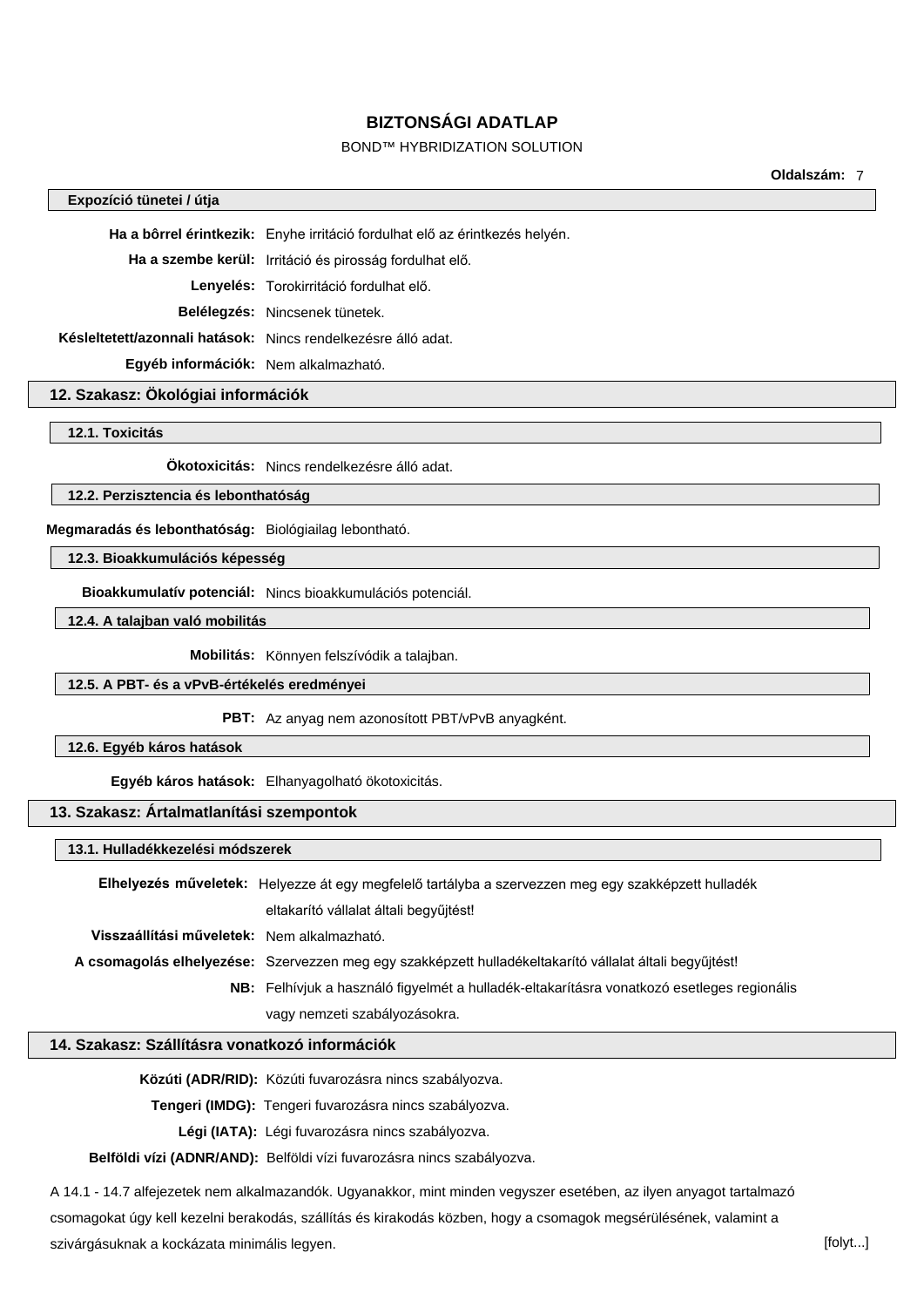## **BIZTONSÁGI ADATLAP**

### BOND™ HYBRIDIZATION SOLUTION

### **15. Szakasz: Szabályozással kapcsolatos információk**

| Specifikus szabályozások: | Ez a biztonsági adatlap készült szerint;                                     |
|---------------------------|------------------------------------------------------------------------------|
|                           | Az Európai Parlament és a Tanács 1907/2006/EK rendelete a vegyi anyagok      |
|                           | regisztrálásáról, értékeléséről, engedélyezéséről és korlátozásáról (REACH). |
|                           | AZ EURÓPAI PARLAMENT ÉS A TANÁCS 1272/2008/EK RENDELETE az anyagok és        |
|                           | keverékek osztályozásáról, címkézéséről és csomagolásáról.                   |
|                           | A tagállamoknak a veszélyes készítmények osztályozására, csomagolására és    |
|                           | címkézésére vonatkozó törvényi, rendeleti és közigazgatási rendelkezéseinek  |
|                           | közelítéséről szóló, 1999/45/EK európai parlamenti és tanácsi irányelv.      |

**Kémiai biztonsági értékelés:** A beszállító nem végzett kémiai biztonsági értékelést az anyagra vagy az elegyre.

### **16. Szakasz: Egyéb információk**

### **Egyéb információk**

| Egyéb információk: * jelzi a Biztonsági adatlapban azt a szöveget, mely az utolsó felülvizsgálat óta változott. |
|-----------------------------------------------------------------------------------------------------------------|
| A 2 / 3 sz. mondatok: H315: Bőrirritáló hatású.                                                                 |
| H319: Súlyos szemirritációt okoz.                                                                               |
| H335: Légúti irritációt okozhat.                                                                                |
| H360D: Károsíthatja a születendő gyermeket.                                                                     |
| R36/37/38: Szemés bőrizgató hatású, izgatja a légutakat.                                                        |
| R61: A születendő gyermekre ártalmas lehet.                                                                     |
| Követelések elutasítása: A fenti adatok a becslések szerint helyesek, ez azonban nem jelenti azt, hogy mindent  |
| magukba foglalnak, és csakis útmutatóként használandók. A cég nem vonható                                       |
| felelősségre a fenti termék kezeléséből vagy a termékkel való érintkezésből származó                            |
| bármely kár esetén.                                                                                             |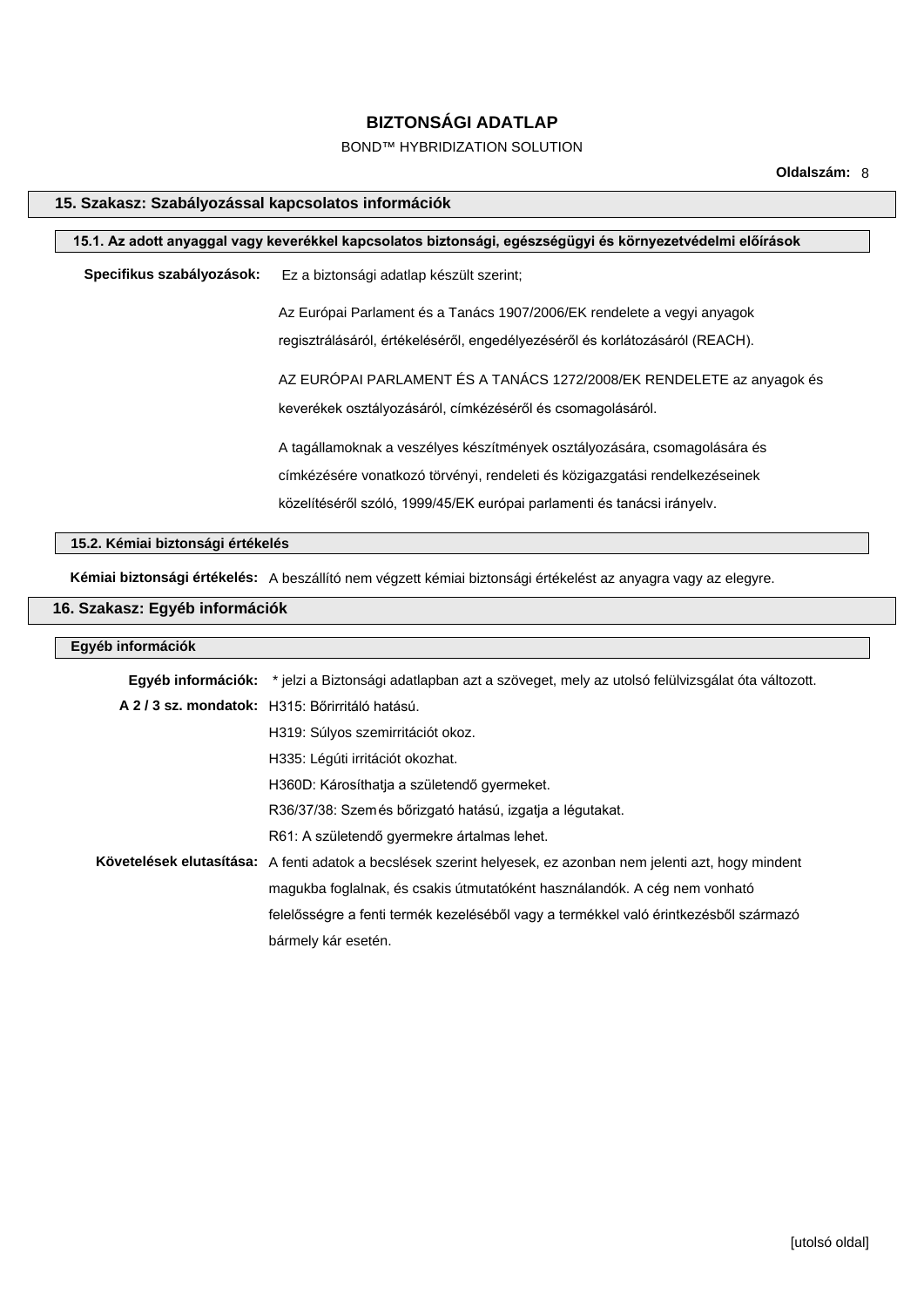

BOND™ HYBRIDIZATION SOLUTION

**Pagina:** 1 **Data completării:** 18/JAN/2019 **Nr. revizie:** 3

### **Secţiunea 1: Identificarea substanţei/amestecului şi a societăţii/întreprinderii**

#### **1.1. Element de identificare a produsului**

**Nume produs:** BOND™ HYBRIDIZATION SOLUTION

**Număr de înregistrare REACH:** Nu sunt disponibile numere de înregistrare pentru unele dintre ingredientele substanţei din acest amestec sau pentru toate ingredientele deoarece substanta(ele) sau utilizările acesteia (acestora) nu trebuie înregistrate, tonajul anual nu necesită înregistrare sau înregistrarea este prevăzută pentru un termen ulterior.

**1.2. Utilizări relevante identificate ale substanţei sau amestecului şi utilizări contraindicate**

**Utilizarea substanţei / prep:** Folosiți în laboratoare profesional

#### **1.3. Detalii privind furnizorul fişei cu date de securitate**

| Nume companie: Leica Biosystems Newcastle Ltd |
|-----------------------------------------------|
| <b>Balliol Business Park West</b>             |
| <b>Benton Lane</b>                            |
| Newcastle Upon Tyne                           |
| <b>NE12 8EW</b>                               |
| United Kingdom                                |
| <b>Tel.:</b> $+44$ 191 2150567                |
| <b>Fax:</b> $+44$ 191 2151152                 |
|                                               |

**Email:** msds@LeicaBiosystems.com

**1.4. Telefon în caz de urgenţă**

**Număr de telefon pentru urgenţe:** Statele Unite ale Americii și Canada : 18004249300 Afara SUA și Canada : +1 7037415970 Pentru apeluri de urgență numai.

#### **Secţiunea 2: Identificarea pericolelor**

#### **2.1. Clasificarea substanţei sau a amestecului**

**Pericole principale (CLP):** Eye Irrit. 2: H319; Repr. 1B: H360D; Skin Irrit. 2: H315

**Pericole principale (DSD/DPD):** T: R61

**Efecte adverse:** Provoacă iritarea pielii. Provoacă o iritare gravă a ochilor. Poate dăuna fătului.

### **2.2. Elemente pentru etichetă**

#### **Elemente de etichetare (CLP):**

**Fraze de pericol:** H315: Provoacă iritarea pielii.

H319: Provoacă o iritare gravă a ochilor.

H360D: Poate dăuna fătului.

**Cuvinte de avertizare:** Pericol

**Pictograme de pericol:** GHS07: Semnul exclamării

GHS08: Pericol pentru sănătate [cont...]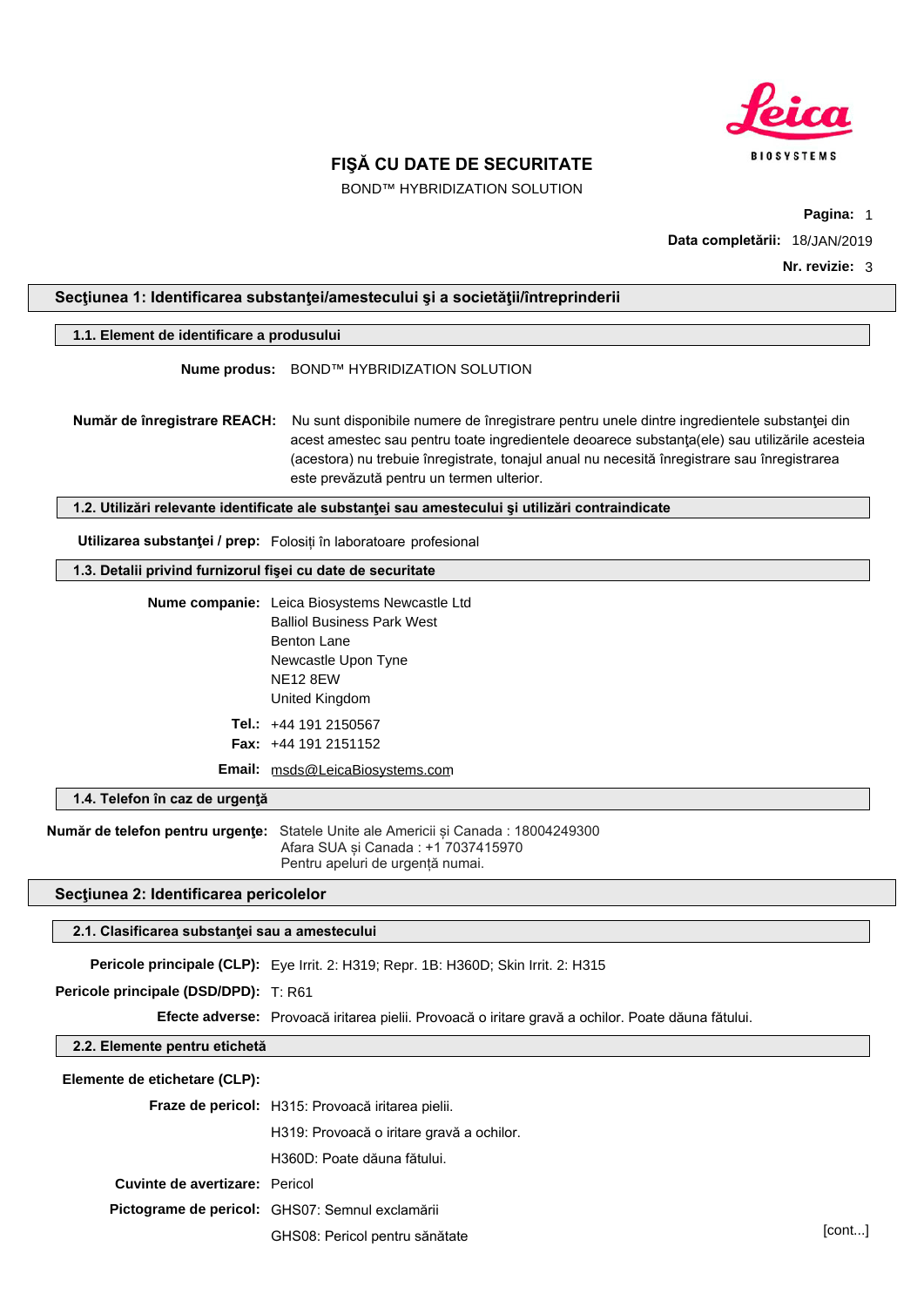BOND™ HYBRIDIZATION SOLUTION



**Fraze de precautie:** P201: Procuraţi instrucţiuni speciale înainte de utilizare.

P202: A nu se manipula decât după ce au fost citite şi înţelese toate măsurile de securitate. P260: Nu inspiraţi praful/fumul/gazul/ceata/vaporii/sprayu. P308+313: ÎN CAZ DE expunere sau de posibilă expunere: consultati medicul. P314: Consultati medicul, dacă nu vă simtiti bine. P264: Spălaţivă bine după utilizare. P280: Purtati mănuşi de protectie/îmbrăcăminte de protectie/echipament de protectie a ochilor/echipament de protectie a fetei. P305+351+338: ÎN CAZ DE CONTACT CU OCHII: clătiti cu atentie cu apă timp de mai multe minute. Scoateti lentilele de contact, dacă este cazul. Continuati să clătiti. P337+313: Dacă iritarea ochilor persistă: consultati medicul. P302+352: ÎN CAZ DE CONTACT CU PIELEA: spălati cu multă apă şi săpun.

P332+313: În caz de iritare a pielii: consultati medicul.

\* P362+364: Scoateți îmbrăcămintea contaminată și spalațio înainte de reutilizare.

#### **Elemente de etichetare (DSD/DPD):**

**Simboluri pentru pericole:** Toxic.



| 2.3. Alte pericole |                                                                                                            |
|--------------------|------------------------------------------------------------------------------------------------------------|
|                    | Fraze de precauție: Limitat la utilizatorii profesioniști.                                                 |
|                    | S53: A se evita expunerea a se procura instrucțiuni speciale înainte de utilizare.                         |
|                    | este posibil, i se arată eticheta).                                                                        |
|                    | Fraze de securitate: S45: În caz de accident sau dacă vă simțiți rău, a se consulta imediat medicul. (Dacă |
|                    | Fraze de risc: R61: Poate provoca efecte dăunătoare asupra copilului nenăscut, în timpul sarcinii.         |

**Alte pericole:** Pericol de efecte grave asupra sănătăţii la expunere prelungită.

**PBT:** Această substanţă nu este identificată ca substanţă PBT/vPvB.

### **Secţiunea 3: Compoziţie/informaţii privind componenţii**

#### **3.2. Amestecuri**

#### **Ingrediente periculoase:**

#### **FORMAMIDE**

|           | CAS     | Pericole principale (CLP) | Pericole principale (REACH) | Procent |
|-----------|---------|---------------------------|-----------------------------|---------|
| 200-842-0 | 75-12-7 | 1B: H360D<br>Repr.        | R61                         | 30-50%  |

**Număr de înregistrare REACH:** 01-2119496064-35-XXXX

**SVHC:** Formamida este clasificată ca o substanță care prezintă motive de îngrijorare deosebită.

#### **DEXTRAN SULPHATE**

| 9011-18-1 | Skin Irrit. 2: H315; Eye Irrit. 2: H319; Xi: R36/37/38 | $10 - 30\%$ |
|-----------|--------------------------------------------------------|-------------|
|           | STOT SE 3: H335                                        |             |

**Număr de înregistrare REACH:** Nu se aplică.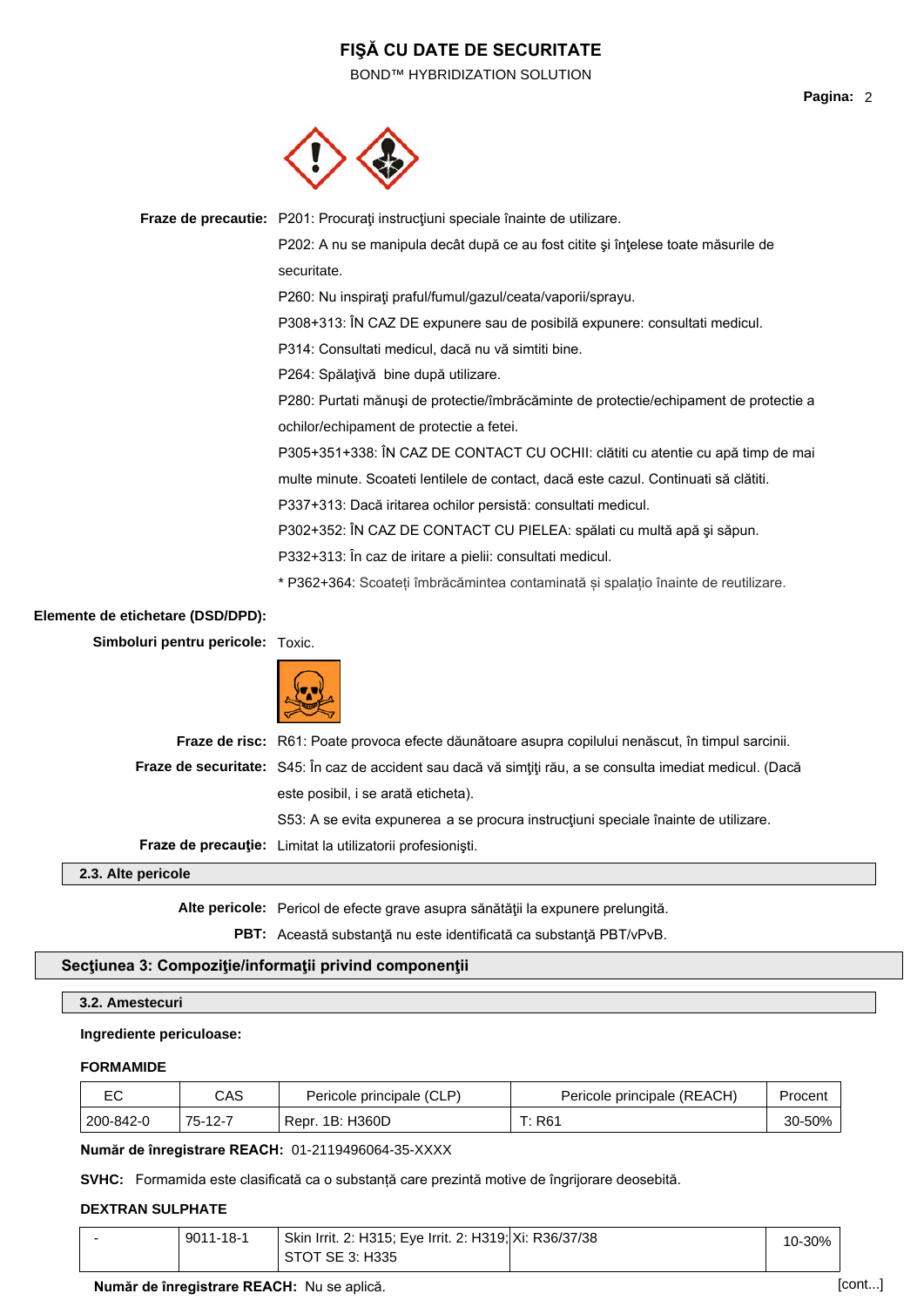### BOND™ HYBRIDIZATION SOLUTION

#### **Pagina:** 3

### **\*EDETIC ACID (EDTA)**

| ∗⊏∩<br>◡   | *CAS       | *Pericole principale (CLP) | *Pericole principale (REACH) | Procent |
|------------|------------|----------------------------|------------------------------|---------|
| *200-449-4 | $*60-00-4$ | 2: H319<br>'Eve<br>-Irrit. | *N/A                         | 10%     |

# **\*Număr de înregistrare REACH:** \*N/A

### **\*TROMETAMOL**

| *EC         | *CAS     | *Pericole principale (CLP)                                | <sup>1</sup> *Pericole principale (REACH) | *Procent |
|-------------|----------|-----------------------------------------------------------|-------------------------------------------|----------|
| 1*201-064-4 | *77-86-1 | *Skin Irrit 2: H315; Eye Irrit 2: H319;<br>STOT SE 3 H335 | *N/A                                      | *1-10%   |

**\*Număr de înregistrare REACH:** \*01-2119957659-16-XXXX

#### **\*TETRASODIUM PYROPHOSPHATE**

| *EC          | *CAS       | *Pericole principale (CLP) | "*Pericole principale (REACH) | *Procent       |
|--------------|------------|----------------------------|-------------------------------|----------------|
| 1*231-767-1  | *7722-88-5 | Eve Irrit 2: H319          | *N/A                          | $-10%$<br>$*4$ |
| $\mathbf{A}$ |            |                            |                               |                |

**\*Număr de înregistrare REACH:** \*01-2119489794-17-XXXX

### **Secţiunea 4: Măsuri de prim ajutor**

### **4.1. Descrierea măsurilor de prim ajutor**

| Contactul cu pielea: A se scoate imediat toate hainele și încălțămintea contaminate dacă nu sunt lipite de |
|------------------------------------------------------------------------------------------------------------|
| piele. A se spăla zona afectată cu apă de la robinet timp de 10 minute sau mai mult                        |
| dacă substanța se află încă pe piele. A se consulta medicul.                                               |

**Contactul cu ochii:** A se clăti ochii cu apă de la robinet timp de 15 minute. A se consulta medicul.

**Ingerare:** A se clăti gura cu apă. A se consulta medicul. Nu induceti voma.

**Inhalare:** Se duce victima din zona de expunere pentru a asigura astfel siguranţa acesteia. A se consulta medicul. În cazul inhalării accidentale a vaporilor se duce victima la aer curat.

#### **4.2. Cele mai importante simptome şi efecte, atât acute, cât şi întârziate**

**Contactul cu pielea:** Se poate produce o iritare uşoară la locul de contact.

**Contactul cu ochii:** Pot apărea iritarea şi înroşirea.

**Ingerare:** Se poate produce iritarea gâtului.

**Inhalare:** Fără simptome.

**Efecte întârziate / imediate:** Nu sunt disponibile date.

#### **4.3. Indicaţii privind orice fel de asistenţă medicală imediată şi tratamentele speciale necesare**

**Tratament imediat / special:** Prezentaţi această fişă de date de securitate medicului. Nu induceţi voma.

#### **Secţiunea 5: Măsuri de combatere a incendiilor**

#### **5.1. Mijloace de stingere a incendiilor**

**Medii de stingere:** A se utiliza agenţi de stingere adecvaţi condiţiilor incendiului în care sunteţi implicat.

Spumă rezistentă la alcool sau polimeri. Spumă rezistentă la alcool. Pulbere chimică

uscată. Dioxid de carbon. Pulverizare cu apă.

### **5.2. Pericole speciale cauzate de substanţa sau amestecul în cauză**

**Pericole la expunere:** În arderi emană vapori toxici de monoxid de carbon. În arderi emană vapori toxici de oxizi de azot. În arderi emană vapori toxici de cianură de hidrogen. În arderi emană vapori toxici de amoniac.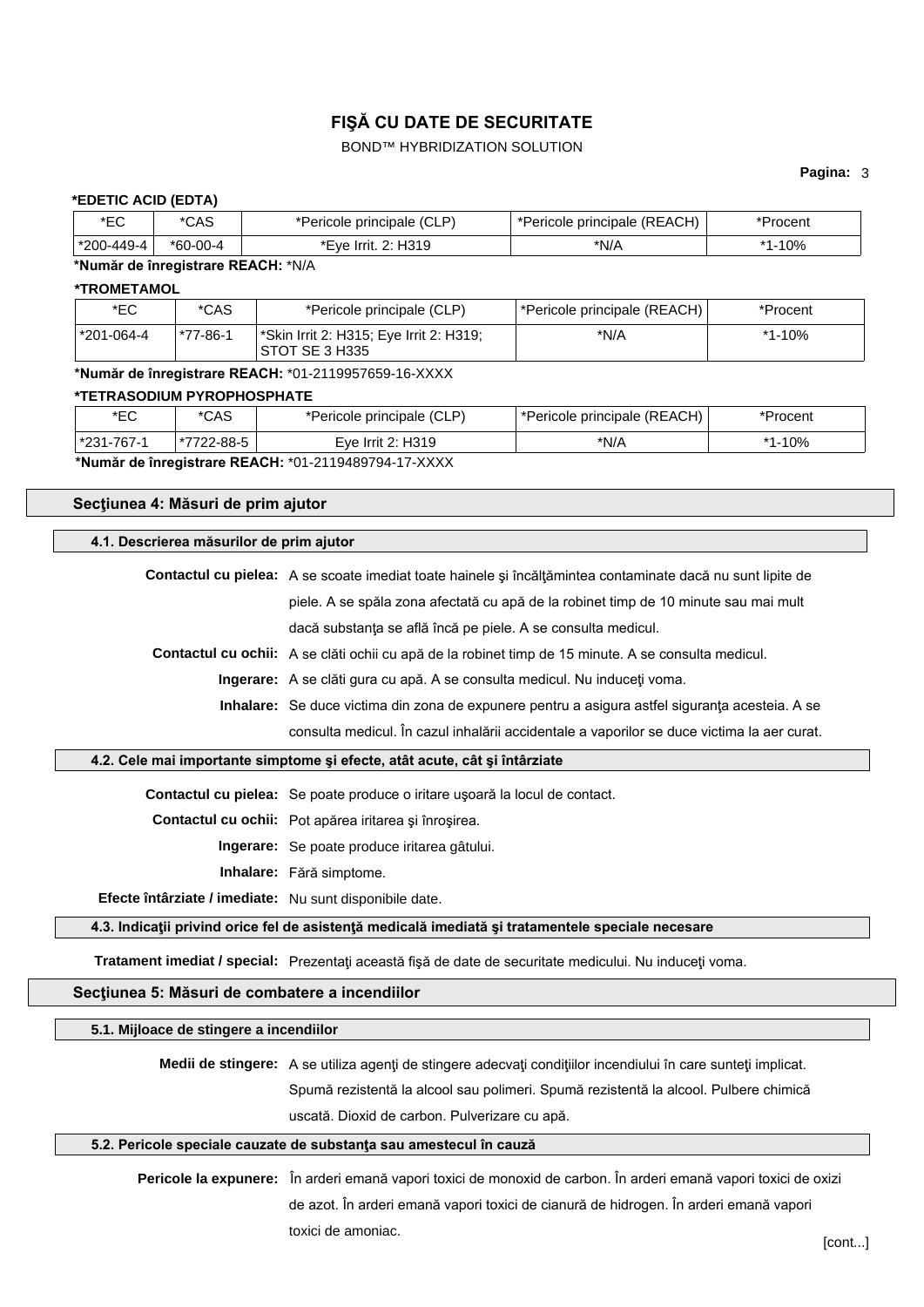### BOND™ HYBRIDIZATION SOLUTION

#### **5.3. Recomandări destinate pompierilor**

**Recomandări dest. pompierilor:** A se purta aparat autonom de respirat. A se purta îmbrăcăminte de protecţie pentru a evita contactul cu pielea şi ochii.

#### **Secţiunea 6: Măsuri de luat în caz de dispersie accidentală**

### **6.1. Precauţii personale, echipament de protecţie şi proceduri de urgenţă**

**Precauţii pentru personal:** A nu se acţiona fără îmbrăcăminte de protecţie adecvată vezi secţiunea 8 din FDS. A se marca zona contaminată cu semne şi a se preveni accesul personalului neautorizat. A se întoarce recipientele cu scurgeri cu partea de scurgere în sus pentru a preveni evacuarea lichidului.

#### **6.2. Precauţii pentru mediul înconjurător**

**Precauţii pentru mediul:** A nu se elimina în canale de scurgere sau râuri. A se izola scurgerile prin îngrădire cu incinte de protecţie.

#### **6.3. Metode şi material pentru izolarea incendiilor şi pentru curăţenie**

**Proceduri de curăţare:** A se efectua curăţarea numai de către personalul calificat familiarizat cu substanţa specifică A se absorbi în pământ sau nisip uscat. A se transfera întrun recipient care poate fi închis şi etichetat pentru eliminarea printro metodă potrivită. A se consulta secțiunea 13 din FDS pentru metoda de eliminare potrivită.

#### **6.4. Trimiteri către alte secţiuni**

**Trimiteri către alte secţiuni:** Vezi secţiunea 8 din FDS. Vezi secţiunea 13 din FDS.

#### **Secţiunea 7: Manipularea şi depozitarea**

#### **7.1. Precauţii pentru manipularea în condiţii de securitate**

**Cerinţe privind manipularea:** A se evita contactul direct cu substanţa. Asiguraţivă că în zonă există ventilare suficientă.

#### **7.2. Condiţii de depozitare în condiţii de securitate, inclusiv eventuale incompatibilităţi**

**Condiţii de depozitare:** A se depozita întrun spaţiu rece, bine ventilat. A se menţine recipientul bine închis. A se păstra ferit de sursele de aprindere. A se evita materialele şi condiţiile incompatibile vezi sectiunea 10 din FDS.

**Ambalare adecvată:** Nu se aplică.

### **7.3. Utilizare finală specifică (utilizări finale specifice)**

**Utilizare finală specifică:** Folosiți în laboratoare profesional

### Sectiunea 8: Controale ale expunerii/protectia personal

#### **8.1. Parametri de control**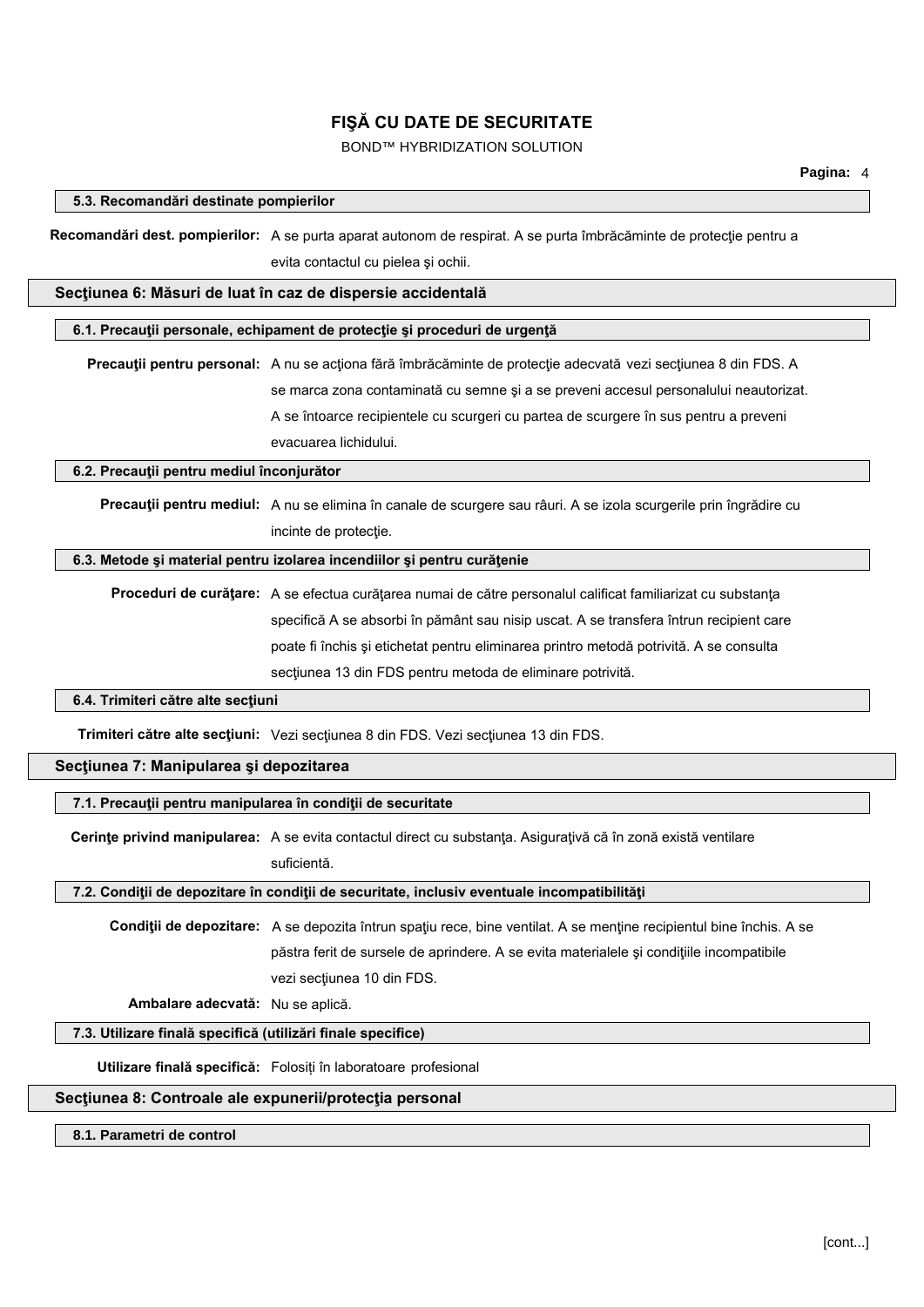BOND™ HYBRIDIZATION SOLUTION

**Pagina:** 5

**Ingrediente periculoase:**

### **FORMAMIDE**

Limitele de expunere la locul de muncă: Praf respirabil

|    | TWA 8 ore:          | 15 min. STEL:       | TWA 8 ore: | STEL:<br>$15 \text{ min}$ . |
|----|---------------------|---------------------|------------|-----------------------------|
| RO | $20 \text{ mg/m}^3$ | $30 \text{ mg/m}^3$ | -          |                             |

### **DNEL/PNEC**

**DNEL / PNEC** Nu sunt disponibile date.

| 8.2. Controale ale expunerii |                                                                                                                             |
|------------------------------|-----------------------------------------------------------------------------------------------------------------------------|
|                              | Măsuri inginerești: Asigurațivă că în zonă există ventilare suficientă. Asigurațivă că toate măsurile                       |
|                              | tehnologice mentionate în secțiunea 7 din FDS sunt asigurate.                                                               |
|                              | Protecția aparatului respirator: Este necesară protecția aparatului respirator trebuie să fie disponibil în caz de urgență. |
|                              | Protecția mâinilor: Mănuși impermeabile. Mănuși din butil.                                                                  |
|                              | Protecția ochilor: Asigurațivă că dispozitivul de spălare a ochilor este la îndemână. Ochelari de protecție                 |
|                              | bine fixati.                                                                                                                |
|                              | Protecția pielii: Îmbrăcăminte de protecție impermeabilă. Cizme din cauciuc.                                                |
|                              | Aspecte legate de mediu: Preveniți infiltrațiile in canalizarea publică sau in mediul imediat. Asigurațivă că toate         |
|                              | măsurile tehnologice menționate în secțiunea 7 din FDS sunt asigurate. Consultați                                           |
|                              | legislația specifică a Statului Membru pentru cerințele prevăzute de legislația                                             |
|                              | comunitară de protecție a mediului.                                                                                         |

### **Secţiunea 9: Proprietăţile fizice şi chimice**

|                                                         | 9.1. Informații privind proprietățile fizice și chimice de bază |                                                       |
|---------------------------------------------------------|-----------------------------------------------------------------|-------------------------------------------------------|
|                                                         | <b>Stare: Lichid</b>                                            |                                                       |
| <b>Culoare: Incolor</b>                                 |                                                                 |                                                       |
|                                                         |                                                                 |                                                       |
|                                                         | Miros: Inodor                                                   |                                                       |
|                                                         | Rata de evaporare: Nu sunt disponibile date.                    |                                                       |
|                                                         | <b>Oxidant:</b> Nu sunt disponibile date.                       |                                                       |
| Solubilitate în apă: Miscibil                           |                                                                 |                                                       |
|                                                         | Vâscozitate: Nu sunt disponibile date.                          |                                                       |
| Punct/interval de fierbere°C: Nu sunt disponibile date. |                                                                 | Punct/interval de topire°C: Nu sunt disponibile date. |
| Limite de inflam. %: infer: Nu sunt disponibile date.   |                                                                 | superioară: Nu sunt disponibile date.                 |
|                                                         | <b>Punct de aprindere °C:</b> Nu sunt disponibile date.         | Coef. sep. noctanol/apă: Nu sunt disponibile date.    |
| Autoinflamabilitate°C: Nu se aplică.                    |                                                                 | <b>Presiune vapori:</b> Nu sunt disponibile date.     |
|                                                         | Densitatea relativă: Nu sunt disponibile date.                  | <b>pH:</b> Nu sunt disponibile date.                  |
|                                                         | <b>VOC g/l:</b> Nu sunt disponibile date.                       |                                                       |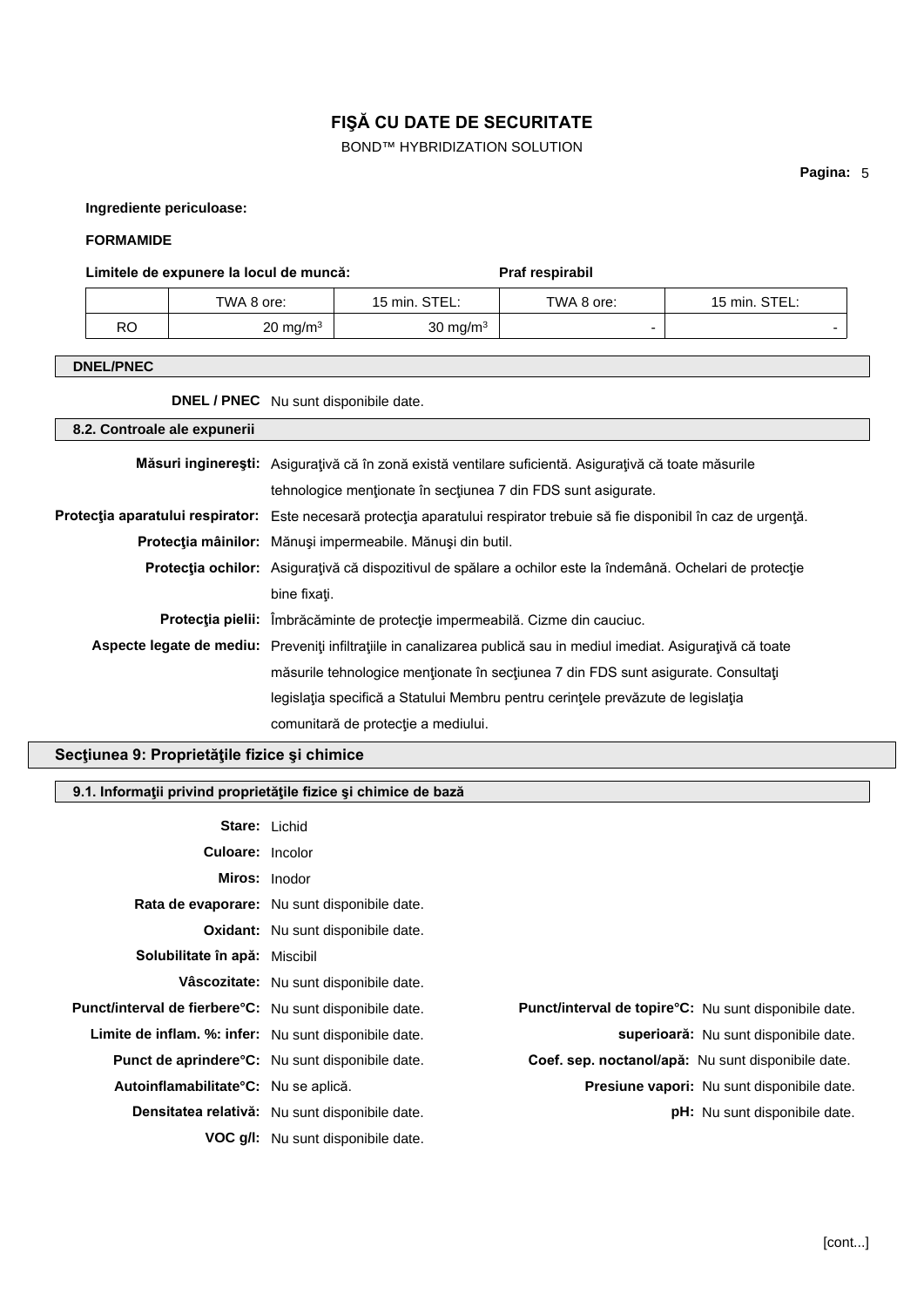### BOND™ HYBRIDIZATION SOLUTION

#### **9.2. Alte informaţii**

**Alte informaţii:** Nu se aplică.

#### **Secţiunea 10: Stabilitate şi reactivitate**

#### **10.1. Reactivitate**

**Reactivitate:** Stabil in condiţiile de transport sau stocare recomandate.

#### **10.2. Stabilitate chimică**

Stabilitate chimică: Stabil în condiții normale.

#### **10.3. Posibilitatea de reacţii periculoase**

**Reacţii periculoase:** Reacţiile periculoase nu se vor produce in condiţii normale de transport sau depozitare. Descompunerea se poate produce in urma expunerii la condiţiile sau materialele prezentate mai jos.

#### **10.4. Condiţii de evitat**

**Condiţii care trebuie evitate:** Căldură. Suprafeţe fierbinţi. Flăcări.

### **10.5. Materiale incompatibile**

**Materiale care trebuie evitate:** Agenţi oxidanţi puternici. Acizi. Baze. iod. piridină trioxid de sulf Aluminiu. Fier. Cupru. Corodeaza cauciuc natural.

#### **10.6. Produşi de descompunere periculoşi**

**Produse de desc. peric:** În arderi emană vapori toxici de monoxid de carbon. În arderi emană vapori toxici de oxizi de azot. În arderi emană vapori toxici de cianură de hidrogen. În arderi emană vapori toxici de amoniac.

### **Secţiunea 11: Informaţii toxicologice**

#### **11.1. Informaţii privind efectele toxicologice**

### **Ingrediente periculoase:**

#### **FORMAMIDE**

| Oral   | sobolan | LD50    |     | 5325   mg/kg           |
|--------|---------|---------|-----|------------------------|
| Gaze   | sobolan | 4H LC50 | >21 | $\lfloor mg/L \rfloor$ |
| Dermic | sobolan | LD50    |     | >3000   mg/kg bw/day   |

#### **Efecte excluse pentru amestec:**

| Efect                        | Rută | Bază                                                   |
|------------------------------|------|--------------------------------------------------------|
| Toxicitate acută (periculos) |      | Pe baza datelor disponibile, criteriile de clasificare |
|                              |      | <sup>i</sup> nu sunt îndeplinite                       |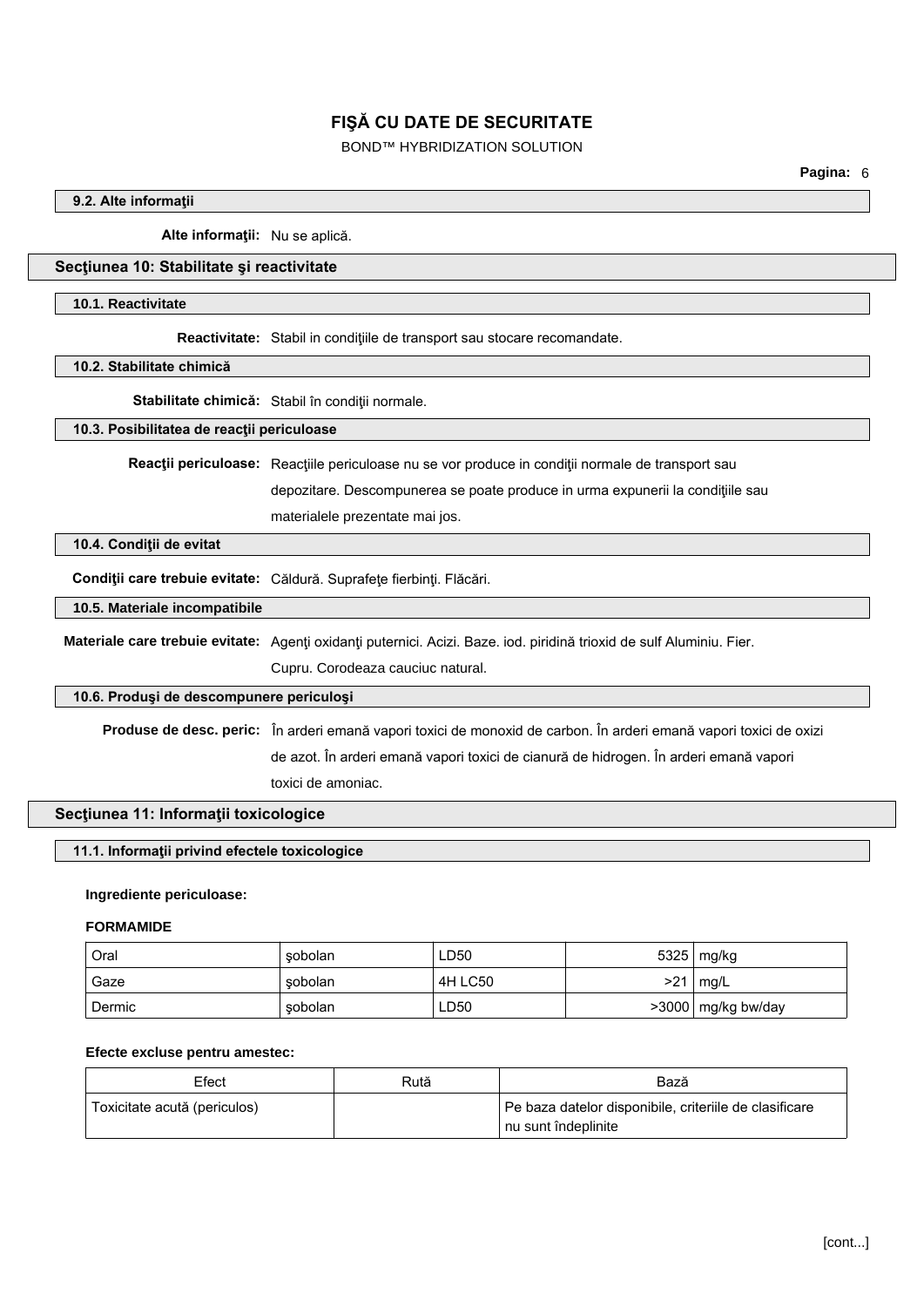BOND™ HYBRIDIZATION SOLUTION

| Toxicitate acută (toxic)        | Pe baza datelor disponibile, criteriile de clasificare<br>nu sunt îndeplinite |
|---------------------------------|-------------------------------------------------------------------------------|
| Toxicitate acută (foarte toxic) | Pe baza datelor disponibile, criteriile de clasificare<br>nu sunt îndeplinite |
| Iritație                        | Pe baza datelor disponibile, criteriile de clasificare<br>nu sunt îndeplinite |
| Corozivitate                    | Pe baza datelor disponibile, criteriile de clasificare<br>nu sunt îndeplinite |
| Sensibilizare                   | Pe baza datelor disponibile, criteriile de clasificare<br>nu sunt îndeplinite |
| Toxicitate la doze repetate     | Pe baza datelor disponibile, criteriile de clasificare<br>nu sunt îndeplinite |
| Cancerogenitatea                | Pe baza datelor disponibile, criteriile de clasificare<br>nu sunt îndeplinite |
| Mutagenitate                    | Pe baza datelor disponibile, criteriile de clasificare<br>nu sunt îndeplinite |
| Toxicitate pentru reproducere   | Pe baza datelor disponibile, criteriile de clasificare<br>nu sunt îndeplinite |

### **Simptome / căi de expunere**

**Contactul cu pielea:** Se poate produce o iritare uşoară la locul de contact. **Contactul cu ochii:** Pot apărea iritarea şi înroşirea. **Ingerare:** Se poate produce iritarea gâtului. **Inhalare:** Fără simptome. **Efecte întârziate / imediate:** Nu sunt disponibile date. **Alte informaţii:** Nu se aplică.

### **Secţiunea 12: Informaţii ecologice**

### **12.1. Toxicitate**

**Valoarea ecotoxicităţii:** Nu sunt disponibile date.

**12.2. Persistenţă şi degradabilitate**

**Persistenţă şi degradabilitate:** Biodegradabil.

**12.3. Potenţial de bioacumulare**

**Potenţial de bioacumulare:** Fără potenţial de bioacumulare.

**12.4. Mobilitate în sol**

**Mobilitate:** Uşor de absorbit în sol.

### **12.5. Rezultatele evaluării PBT şi vPvB**

**Identificarea PBT:** Această substanţă nu este identificată ca substanţă PBT/vPvB.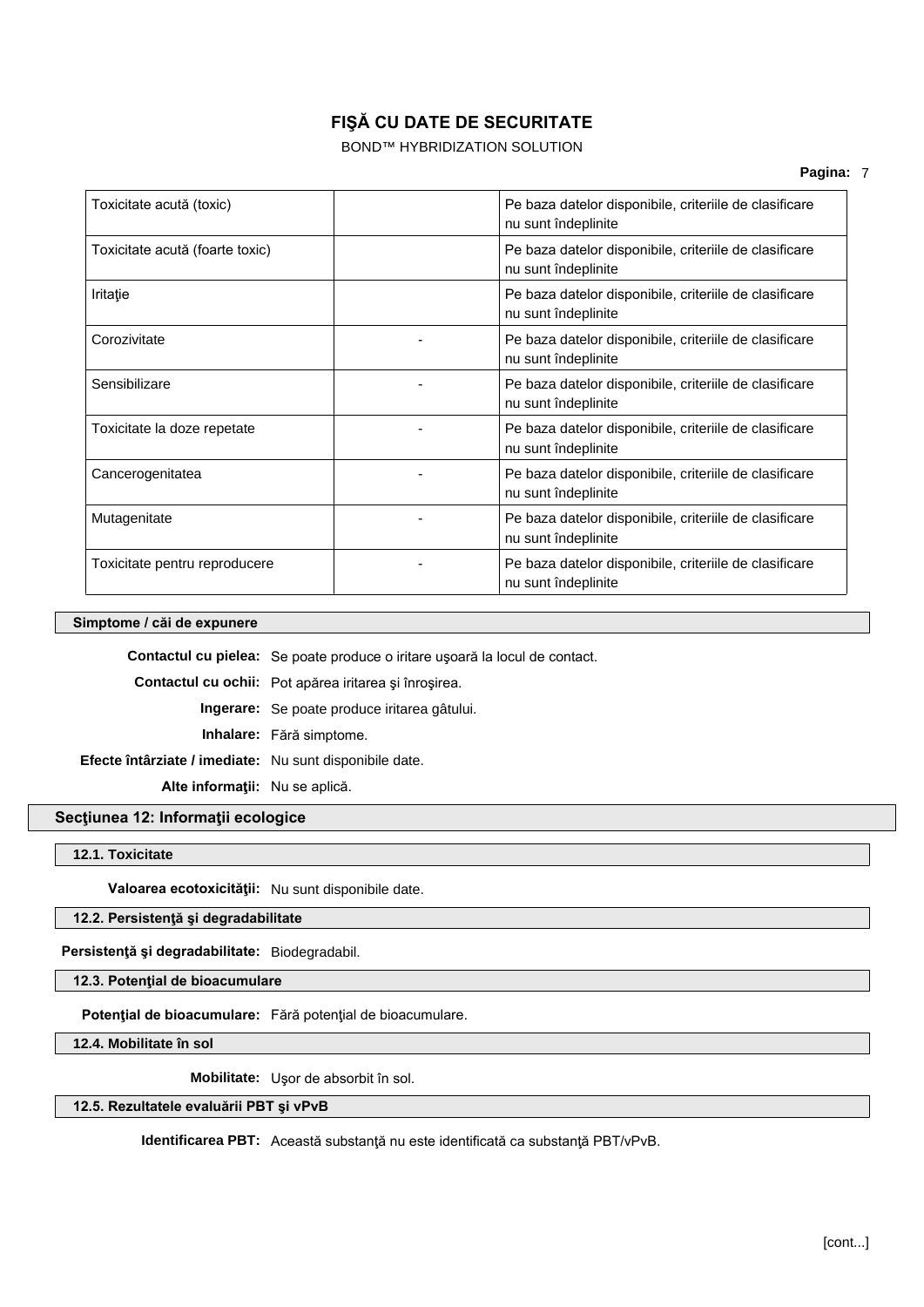### BOND™ HYBRIDIZATION SOLUTION

### **12.6. Alte efecte adverse**

**Alte efecte adverse:** Ecotoxicitate neglijabilă.

### **Secţiunea 13: Consideraţii privind eliminarea**

| 13.1. Metode de tratare a deseurilor         |                                                                                                                   |
|----------------------------------------------|-------------------------------------------------------------------------------------------------------------------|
|                                              | Operațiunile de eliminare: A se transfera întrun recipient potrivit și a se pregăti pentru colectarea de către o  |
|                                              | companie specializată în dezafectarea deșeurilor.                                                                 |
| <b>Operații de recuperare:</b> Nu se aplică. |                                                                                                                   |
|                                              | Eliminarea ambalajului: A se pregăti pentru colectarea de către compania specializată în dezafectarea deșeurilor. |
|                                              | NB: Utilizatorul trebuie să fie constient de posibila existență a reglementărilor regionale sau                   |
|                                              | nationale privind eliminarea deseurilor.                                                                          |

### **Secţiunea 14: Informaţii referitoare la transport**

**Transport terestru (ADR/RID):** Nu este reglementat pentru transportul pe uscat.

**Transport maritim (IMDG):** Nu este reglementat pentru transportul pe mare.

**Transportul aerian (IATA):** Nu este reglementat pentru transportul pe calea aerului.

**Transportul pe căile navigabile interioare (ADNR/AND):** Nu este reglementat pentru transportul pe căi navigabile interioare.

Secțiunile secundare de la 14.1 la 14.7 nu se aplică. Totuși, ca în cazul tuturor substanțelor chimice, ambalajele care conțin această substanță trebuie manipulate în timpul operațiunilor de încărcare, transport și descărcare întro manieră care să reducă la minimum

riscul de deteriorare și scurgerile din acestea.

#### **Secţiunea 15: Informaţii de reglementare**

### **15.1. Regulamente/legislaţie în domeniul securităţii, sănătăţii şi al mediului specifice**

**Reglementări specifice:** Această Fişă cu date de siguranţă este elaborată în conformitate cu;

REGULAMENTUL (CE) NR. 1907/2006 AL PARLAMENTULUI EUROPEAN ȘI AL CONSILIULUI privind înregistrarea, evaluarea, autorizarea și restricționarea substanțelor chimice (REACH).

REGULAMENTUL (CE) NR. 1272/2008 AL PARLAMENTULUI EUROPEAN ȘI AL CONSILIULUI privind clasificarea, etichetarea și ambalarea substanțelor și a amestecurilor.

Directiva 1999/45/CE a Parlamentului Europeanși a Consiliului din privind apropierea actelor cu putere de lege și a actelor administrative ale statelor membre referitoare la clasificarea, ambalarea și etichetarea preparatelor periculoase.

### **15.2. Evaluarea securităţii chimice**

**Evaluarea securităţii chimice:** Furnizorul nu a efectuat o evaluare a siguranţei chimice a substanţei sau amestecului.

### **Secţiunea 16: Alte informaţii**

### **Alte informaţii**

**Alte informaţii:** \* indică textul din FDS care a fost modificat de la ultima revizuire.

**Fraze folosite în s.2/3:** H315: Provoacă iritarea pielii.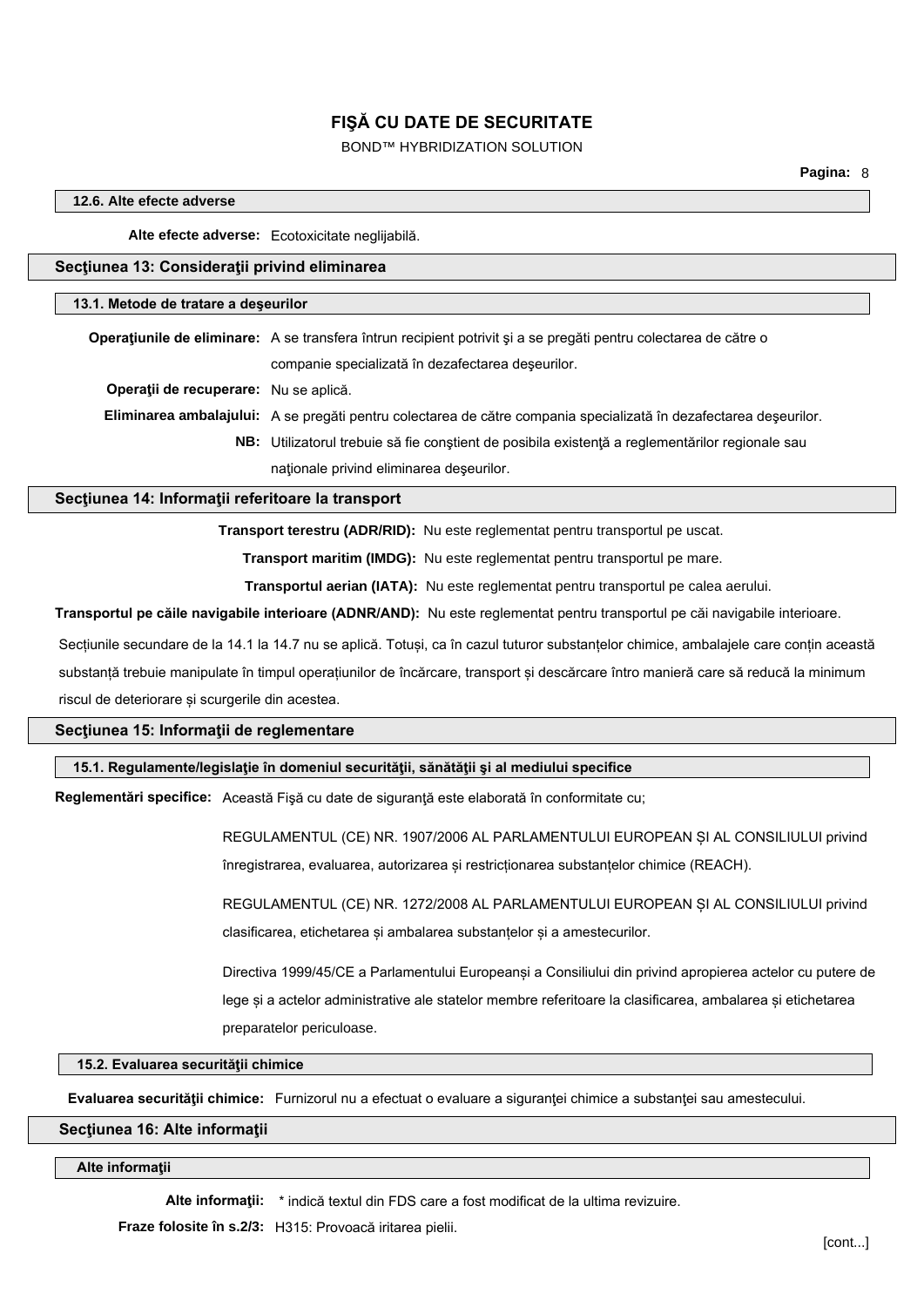### BOND™ HYBRIDIZATION SOLUTION

**Pagina:** 9

H335: Poate provoca iritarea căilor respiratorii.

H319: Provoacă o iritare gravă a ochilor.

H360D: Poate dăuna fătului.

R36/37/38: Iritant pentru ochi, căile respiratorii şi piele.

R61: Poate provoca efecte dăunătoare asupra copilului nenăscut, în timpul sarcinii. **Precizări legale:** Informaţiile de mai sus sunt considerate corecte dar nu pretindem că sunt complete şi vor fi utilizate numai ca referinţă. Această companie nu va fi făcută responsabilă pentru

pagubele rezultate în urma manipulării sau a contactului cu produsul de mai sus.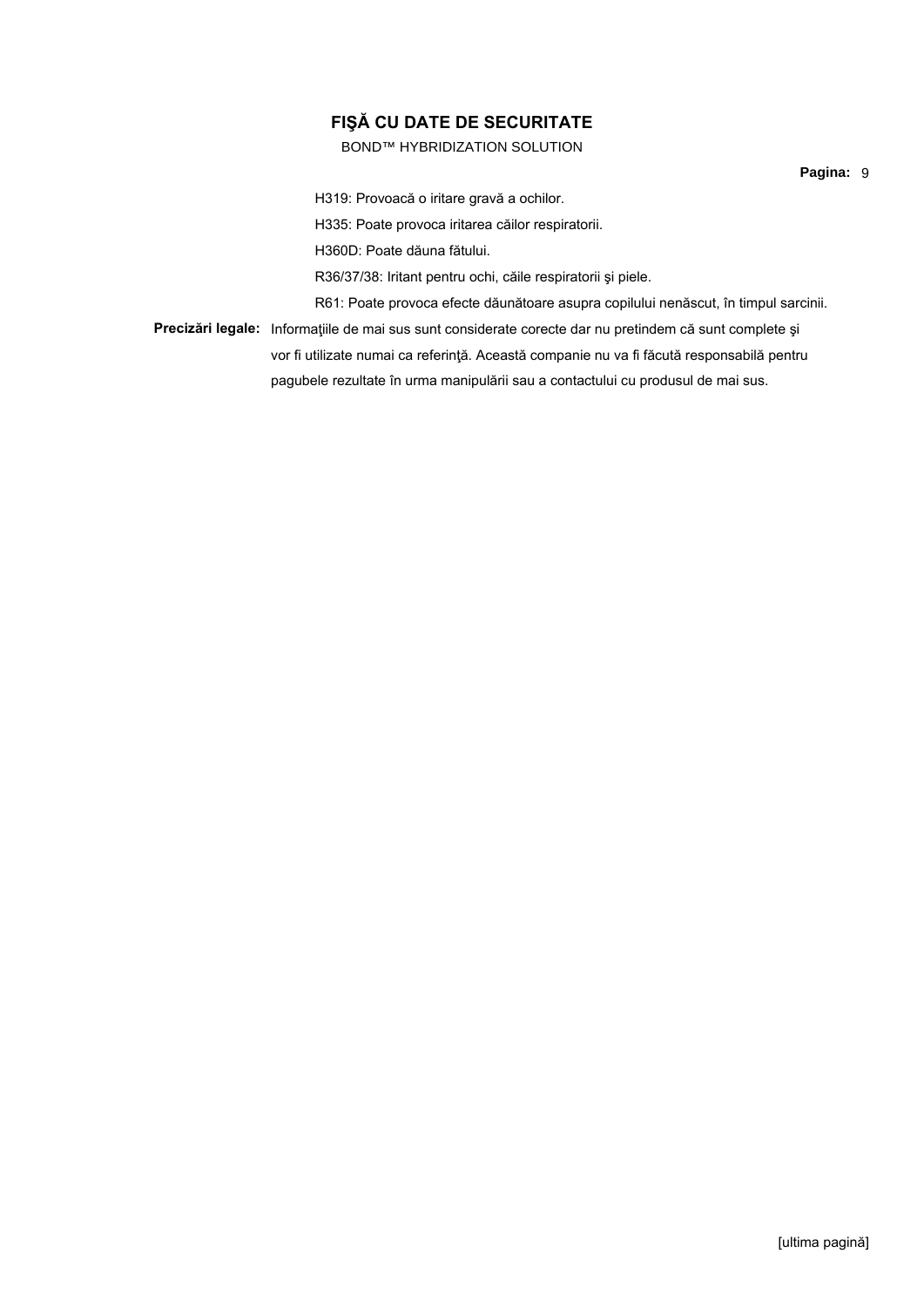

BOND™ HYBRIDIZATION SOLUTION

**Страница:** 1

**Дата составления:** 18/JAN/2019

**Номер редакции:** 3

#### **Раздел 1 Реквизиты вещества / препарата и компании / предприятия**

#### **1.1. Идентификатор продукта**

**Наименование продукта:** BOND™ HYBRIDIZATION SOLUTION

**REACH регистрационный номер:** Для некоторых или всех веществ, являющихся компонентами данной смеси,недоступны регистрационные номера, так как вещество(а) или его (их) использовани освобождено(ы) от регистрации, годовой тоннаж не требует регистрации или регистрация прогнозируется на более поздний предельный срок регистрации.

**1.2. Соответствующее идентифицированное применение вещества или препарата и не рекомендуемое использование**

**Использование вещества:** Использование в лабораториях профессиональный

#### **1.3. Информация о поставщике в паспорте безопасности**

**Название компании:** Leica Biosystems Newcastle Ltd Balliol Business Park West Benton Lane Newcastle Upon Tyne NE12 8EW United Kingdom **Телефон:** +44 191 2150567 **Факс:** +44 191 2151152

**Email:** msds@LeicaBiosystems.com

### **1.4. Номер телефона для сообщения об авариях и вызова помощи**

**Тел. в случае аварийных ситуаций:** США и Канада: 18004249300 За пределами США и Канада: +1 7037415970 для экстренных вызовов только.

#### **Раздел 2: Оценка риска для здоровья**

#### **2.1. Классификация вещества или препарата**

**Классификация (CLP):** Eye Irrit. 2: H319; Repr. 1B: H360D; Skin Irrit. 2: H315

**Классификация (DSD/DPD):** T: R61

**Неблагоприятные воздействия:** Вызывает раздражение кожи. Вызывает серьезное раздражение глаз. Может нанести ущерб плодовитости или нерожденному ребенку.

#### **2.2. Элементы маркировки**

| Элементы марк. (CLP):    |                                                                  |
|--------------------------|------------------------------------------------------------------|
|                          | Характеристика опасности: Н315: Вызывает раздражение кожи.       |
|                          | НЗ19: Вызывает серьезное раздражение глаз.                       |
|                          | Н360: Может нанести ущерб плодовитости или нерожденному ребенку. |
| Сигнальные слова: Опасно |                                                                  |
|                          | Знаки опасности: GHS07: Восклицательный знак                     |
|                          | GHS08: Опасность для здоровья                                    |

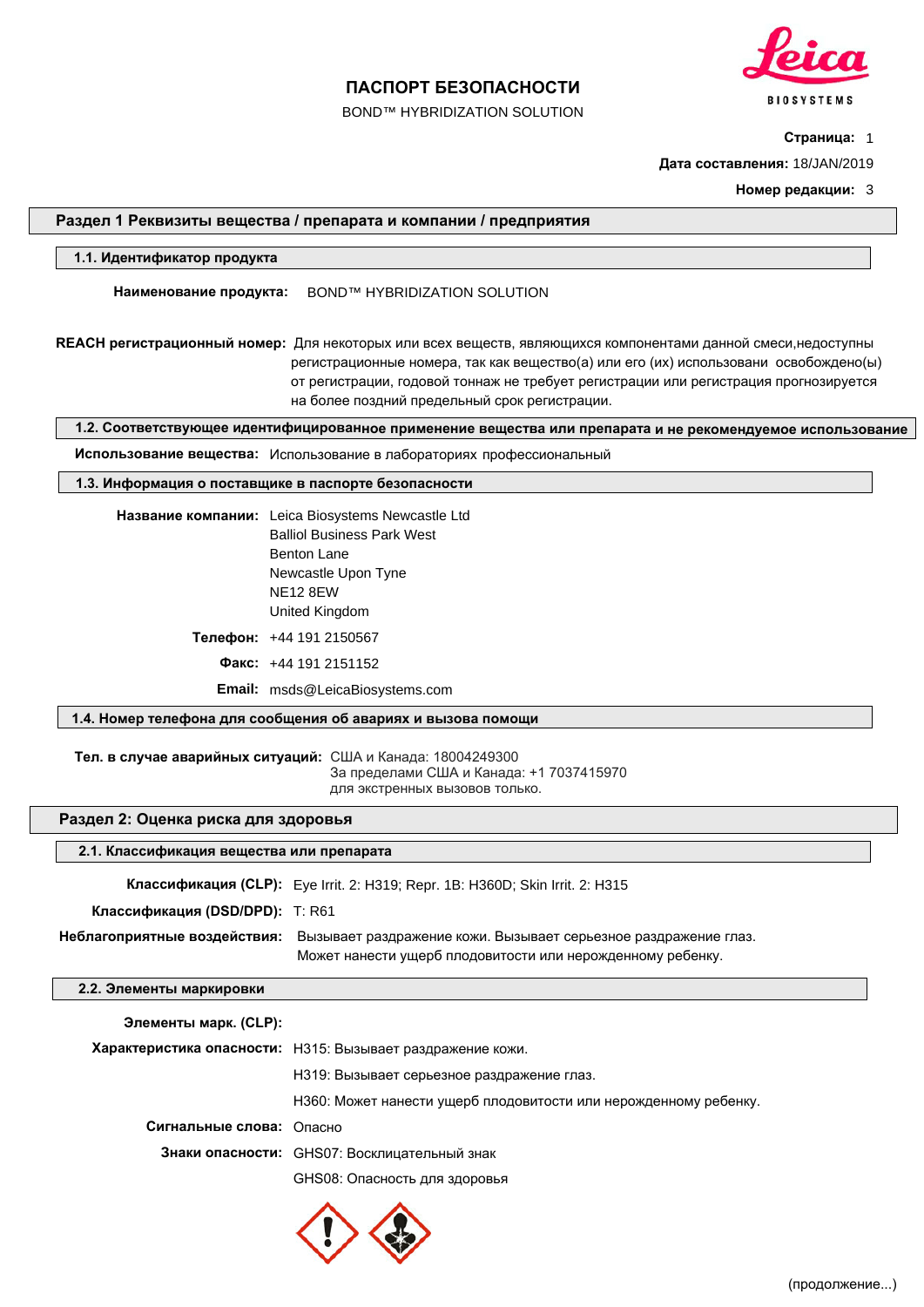### BOND™ HYBRIDIZATION SOLUTION

**Характеристика предосторожн:** P201: Перед использованием получить специальные инструкции. P202: Не приступать к обработке до тех пор, пока не прочитана и не понята информация о мерах предосторожности. P260: Избегать вдыхание пыли/дыма/газа/тумана/паров/ аэрозолей. P308+313: ПРИ оказании воздействия или обеспокоенности: Обратиться к врачу. P314: В случае плохого самочувствия обратиться к врачу. P264: После работы тщательно вымыть. P280: Пользоваться защитными перчатками/защитной одеждой/средствами защиты глаз/лиц. P305+351+338: ПРИ ПОПАДАНИИ В ГЛАЗА: Осторожно промыть глаза водой в течение нескольких минут. Снять контактные линзы, если вы пользуетесь ими и если это легко сделать. Продолжить промывание глаз. P337+313: Если раздражение глаз продолжается: обратиться к врачу. P302+352: ПРИ ПОПАДАНИИ НА КОЖУ: Промыть большим количеством воды с мылом. P332+313: При раздражении кожи: обратиться к врачу. \* P362+364: Снимите загрязненную одежду и вымойте ее перед повторным использованием. **Элементы марк. (DSD/DPD): Символы опасности:** Токсичен. **Фразы риска:** R61: Может вызвать вред для здоровья нерожденного ребенка. **Фразы безопасности:** S45: При несчастном случае или если Вы себя плохо чувствуете, немедленно обратитесь к врачу (показывайте ярлык, где можно). S53: Избегайте воздействия: получите специальные инструкции перед использованием. **Предостережения:** Ограничено только профессиональным применением. **2.3. Другие виды риска:**

**Другие виды риска:** Опасность серьезного вреда здоровью при длительном воздействии.

**СБТ:** Данное вещество не считается стойким, биоаккумулируемым и токсичным веществом.

### **Раздел 3: Состав / информация об ингредиентах**

#### **3.2. Препараты**

#### **Опасные ингредиенты:**

#### **FORMAMIDE**

| └         | CAS     | Классификация (CLP) | Классификация(DSD/DPD) | ، Іроцент |
|-----------|---------|---------------------|------------------------|-----------|
| 200-842-0 | 75-12-7 | 1B: H360D<br>Repr.  | R61                    | 30-50%    |

**REACH регистрационный номер:** 01-2119496064-35-XXXX

**Особо опасные вещества:** формамид классифицирован как особо опасное вещество.

#### **DEXTRAN SULPHATE**

| 9011-18-1 | Skin Irrit. 2: H315; Eye Irrit. 2: H319; XI: R36/37/38 | 10-30% |
|-----------|--------------------------------------------------------|--------|
|           | STOT SE 3: H335                                        |        |

**REACH регистрационный номер:** Неприменимо.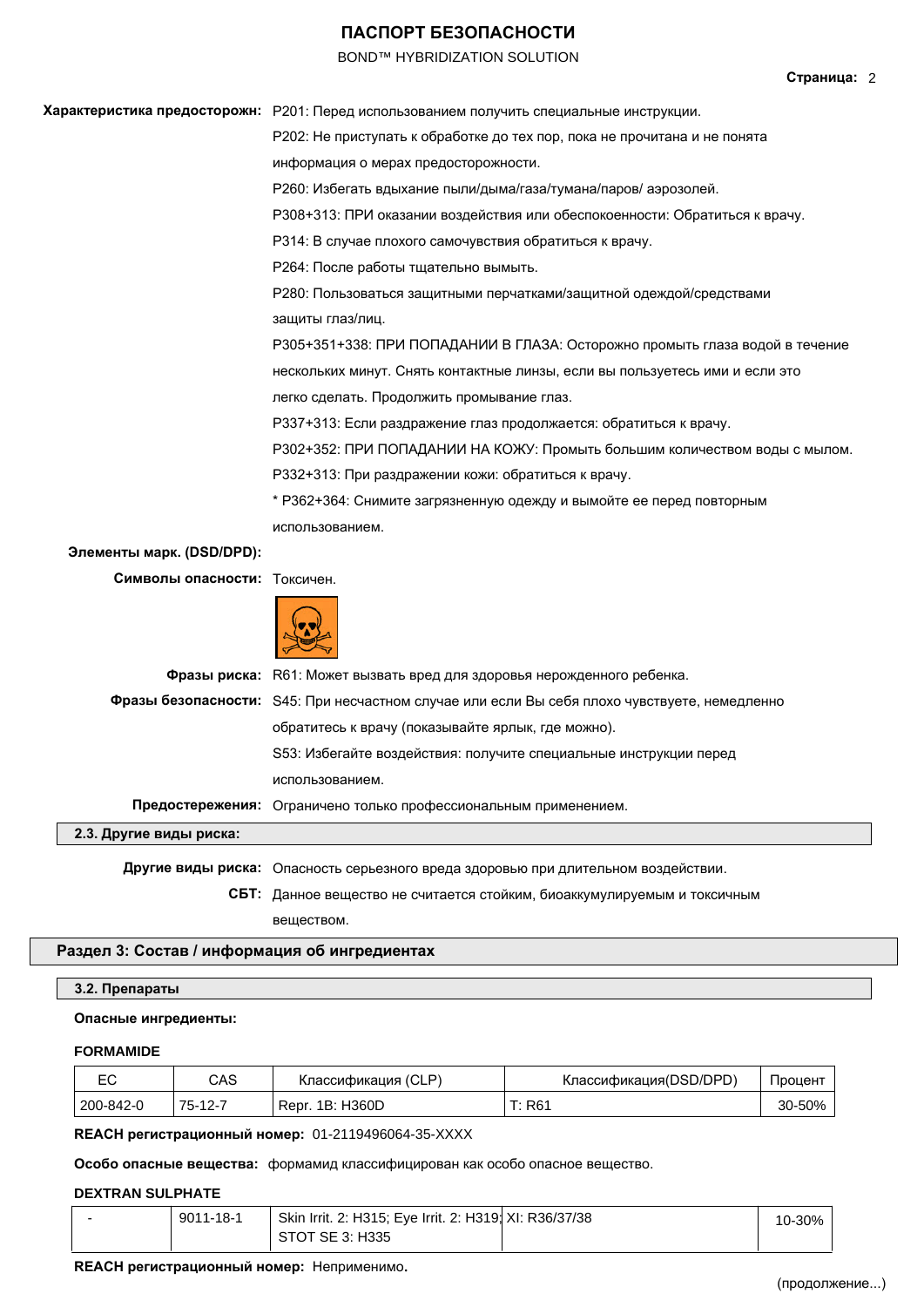### BOND™ HYBRIDIZATION SOLUTION

### **Страница:** 3

| *EDETIC ACID (EDTA)                                                                                              |                |                                                                               |                                                                                                |            |  |
|------------------------------------------------------------------------------------------------------------------|----------------|-------------------------------------------------------------------------------|------------------------------------------------------------------------------------------------|------------|--|
| $E_{C}$                                                                                                          | *CAS           | *Классификация (CLP)                                                          | *Классификация (DSD/DPD)                                                                       | *Процент   |  |
| *200-449-4                                                                                                       | $*60-00-4$     | *Eye Irrit. 2: H319                                                           | $*N/A$                                                                                         | $*1 - 10%$ |  |
| *REACH регистрационный номер: *N/A                                                                               |                |                                                                               |                                                                                                |            |  |
| <b>*TROMETAMOL</b>                                                                                               |                |                                                                               |                                                                                                |            |  |
| $*EC$                                                                                                            | *CAS           | *Классификация (CLP)                                                          | *Классификация (DSD/DPD)                                                                       | *Процент   |  |
| *201-064-4                                                                                                       | *77-86-1       | *Skin Irrit 2: H315; Eye Irrit 2:<br>H319; STOT SE 3 H335                     | $*N/A$                                                                                         | $*1 - 10%$ |  |
|                                                                                                                  |                | *REACH регистрационный номер: *01-2119957659-16-XXXX                          |                                                                                                |            |  |
| *TETRASODIUM PYROPHOSPHATE                                                                                       |                |                                                                               |                                                                                                |            |  |
| *EC                                                                                                              | *CAS           | *Классификация (CLP)                                                          | *Классификация (DSD/DPD)                                                                       | *Процент   |  |
| *231-767-1                                                                                                       | *7722-88-5     | Eye Irrit 2: H319                                                             | $*N/A$                                                                                         | $*1 - 10%$ |  |
|                                                                                                                  |                | *REACH регистрационный номер: *01-2119489794-17-XXXX                          |                                                                                                |            |  |
| Раздел 4: Меры первой помощи                                                                                     |                |                                                                               |                                                                                                |            |  |
| 4.1. Описание мер первой помощи                                                                                  |                |                                                                               |                                                                                                |            |  |
|                                                                                                                  |                |                                                                               | Контакт с кожей: Немедленно снять всю загрязненную одежду и обувь во избежание их прилипания к |            |  |
|                                                                                                                  |                |                                                                               | коже. Если вещество осталось на коже, промойте пораженный участок кожи                         |            |  |
| проточной водой в течение 10 или более минут. Обратитесь к врачу.                                                |                |                                                                               |                                                                                                |            |  |
|                                                                                                                  |                |                                                                               | Контакт с глазами: Промойте глаза проточной водой в течение 15 минут. Обратитесь к врачу.      |            |  |
|                                                                                                                  | Проглатывание: | Прополощите рот водой. Обратитесь к врачу. Не вызывайте рвоту.                |                                                                                                |            |  |
|                                                                                                                  | Вдыхание:      | Вынесите пострадавшего из зоны воздействия, соблюдая при этом меры            |                                                                                                |            |  |
|                                                                                                                  |                | собственной безопасности. Обратитесь к врачу. При случайном вдыхании паров    |                                                                                                |            |  |
| вынесите пострадавшего на свежий воздух.                                                                         |                |                                                                               |                                                                                                |            |  |
|                                                                                                                  |                |                                                                               |                                                                                                |            |  |
|                                                                                                                  |                | 4.2. Наиболее важные симптомы и нарушения, как острые, так и отдаленные       |                                                                                                |            |  |
|                                                                                                                  |                | Контакт с кожей: Может появиться небольшое раздражение в месте контакта.      |                                                                                                |            |  |
|                                                                                                                  |                | Контакт с глазами: Может наблюдаться раздражение и краснота.                  |                                                                                                |            |  |
|                                                                                                                  |                | Проглатывание: Может вызывать раздражение горла.                              |                                                                                                |            |  |
|                                                                                                                  |                | Вдыхание: Симптомы отсутствуют.                                               |                                                                                                |            |  |
|                                                                                                                  |                | Отдаленные рез. воздействия: Данные отсутствуют.                              |                                                                                                |            |  |
|                                                                                                                  |                |                                                                               | 4.3. Указание о срочной медицинской помощи и необходимые специальные методы лечения            |            |  |
| Меры срочной помощи лечение: При обращении к врачу покажите ему данный паспорт безопасности. Не вызывайте рвоту. |                |                                                                               |                                                                                                |            |  |
| Раздел 5: Меры пожарной безопасности                                                                             |                |                                                                               |                                                                                                |            |  |
| 5.1. Огнегасящие составы                                                                                         |                |                                                                               |                                                                                                |            |  |
|                                                                                                                  |                |                                                                               | Огнегасящие составы: Используйте средства тушения в соответствии с характером пожара.          |            |  |
|                                                                                                                  |                | Спиртовая или полимерная пена. Спиртостойкая пена. Сухие порошковые химикаты. |                                                                                                |            |  |
|                                                                                                                  |                | Углекислый газ. Водяные брызгала.                                             |                                                                                                |            |  |
|                                                                                                                  |                | 5.2. Специфические факторы риска, связанные с веществом или препаратом        |                                                                                                |            |  |

#### **5.2. Специфические факторы риска, связанные с веществом или препаратом**

**Риски при воздействии:** При горении выделяет токсичный угарный газ. При горении выделяет токсичные

газы, оксиды азота. При горении выделяет токсичный газ циановодород.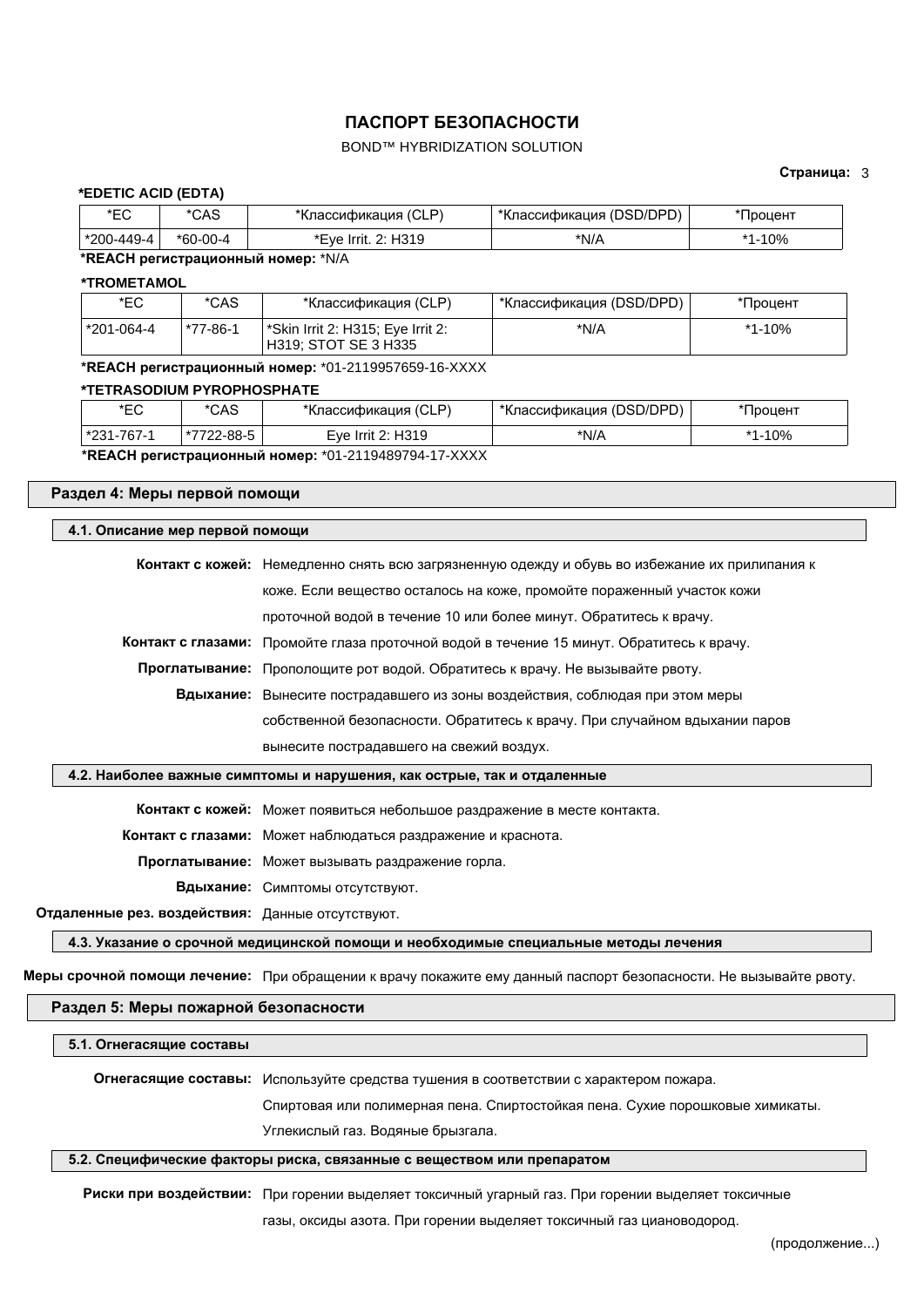### BOND™ HYBRIDIZATION SOLUTION

| 5.3. Рекомендации для пожарных              |                                                                                                                                         |
|---------------------------------------------|-----------------------------------------------------------------------------------------------------------------------------------------|
|                                             | Рекомендации для пожарных: Работайте в изолирующем противогазе. Работайте в защитной одежде во<br>избежание контакта с кожей и глазами. |
| Раздел 6: Мероприятия при случайном выбросе |                                                                                                                                         |
|                                             | 6.1. Меры личной предосторожности, индивидуальные средства защиты и порядок действий в аварийной обстановке                             |
|                                             | Меры личной предосторожн: Не предпринимайте никаких действий, не надев предварительно                                                   |
|                                             | соответствующую защитную одежду см. раздел 8 ПБ. Разметьте загрязненную                                                                 |
|                                             | зону предупредительными знаками и не допускайте на нее посторонних. Переверните                                                         |
|                                             | имеющие утечку контейнеры в положение, при котором место утечки будет                                                                   |
|                                             | расположено сверху, чтобы предотвратить дальнейшую утечку жидкости.                                                                     |
| 6.2. Меры экологической безопасности        |                                                                                                                                         |
|                                             | Меры экологич. безопасности: Не выливайте в канализацию и дренажную систему. Локализуйте разливы при                                    |
|                                             | помощи валиков.                                                                                                                         |
|                                             | 6.3. Методы и материалы, используемые для локализации и очистки                                                                         |
|                                             | Методы очистки: Очистка должна проводиться только силами квалифицированного персонала,                                                  |
|                                             | знакомого со свойствами соответствующего вещества. Впитайте с помощью сухой                                                             |
|                                             | земли или песка. Перенесите в закрывающийся маркированный контейнер для                                                                 |
|                                             | сбора отходов для последующей утилизации соответствующим методом. Сведения                                                              |
|                                             | о соответствующем способе утилизации см. в разделе 13 ПБ.                                                                               |
| 6.4. Ссылки на другие разделы               |                                                                                                                                         |
|                                             | Ссылки на другие разделы: См. в разделе 8 ПБ. См. в разделе 13 ПБ.                                                                      |
| Раздел 7: Правила обращения и хранения      |                                                                                                                                         |
| 7.1. Меры предосторожности при работе       |                                                                                                                                         |
|                                             | Правила обращения: Избегайте непосредственного контакта с веществом. Обеспечьте достаточную                                             |
|                                             | вентиляцию рабочей зоны.                                                                                                                |
|                                             | 7.2. Условия безопасного хранения, включая несовместимые материалы                                                                      |
|                                             | Условия хранения: Храните в прохладном, хорошо проветриваемом месте. Держать крышку контейнера                                          |
|                                             | плотно закрытой. Храните вдали от источников возгорания. Избегайте применения                                                           |
|                                             | несовместимых материалов и условий см. раздел 10 ПБ.                                                                                    |
| Соответствующая упаковка: Неприменимо.      |                                                                                                                                         |
| 7.3. Специальное конечное назначение        |                                                                                                                                         |

**Специальное конечное назначение:** Использование в лабораториях профессиональный

### **Раздел 8: Предотвращение воздействия на организм и индивидуальные средства защиты**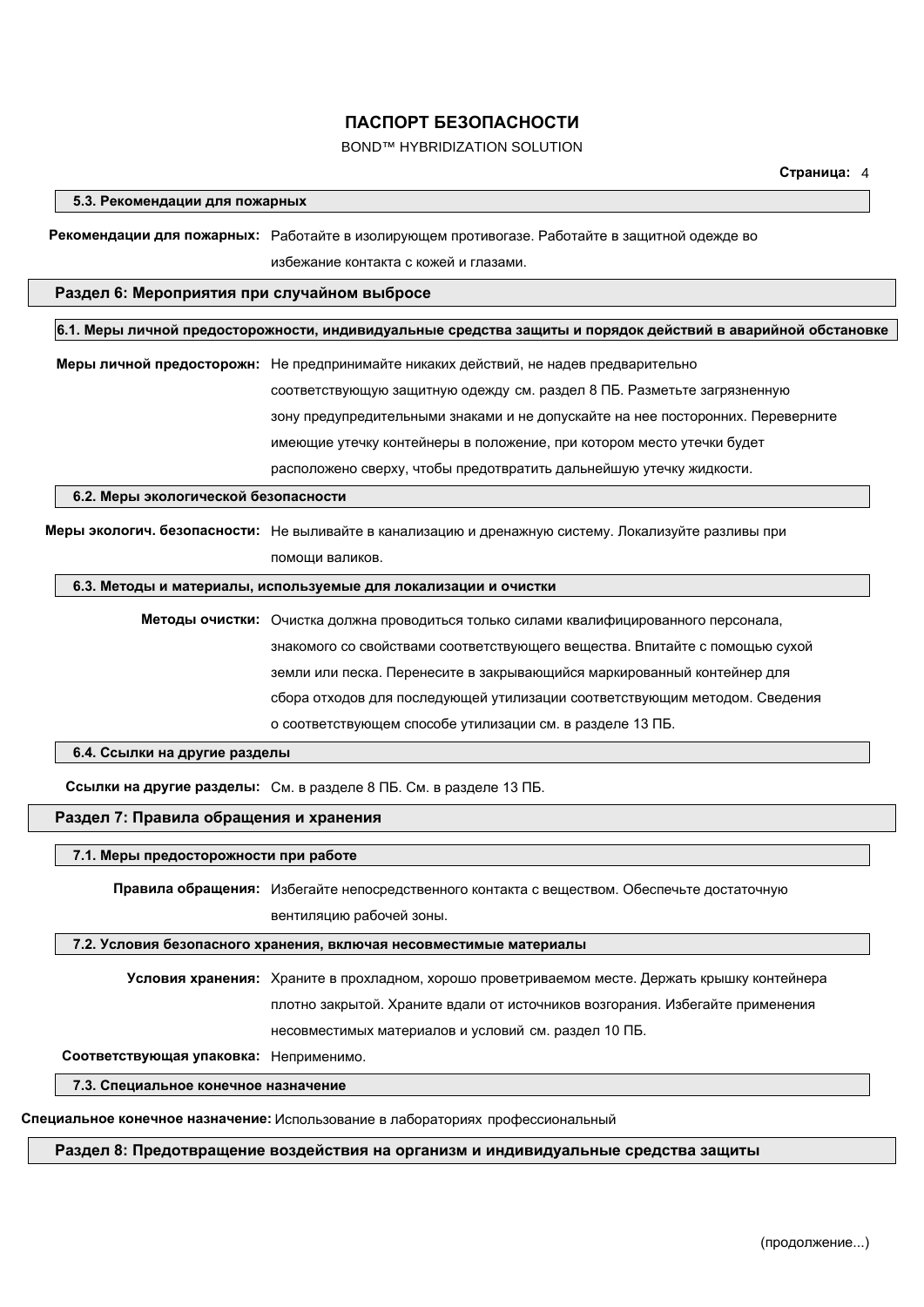### BOND™ HYBRIDIZATION SOLUTION

### **8.1. Контролируемые**

 $\Gamma$ 

| Безопасные уров ни воздействия на рабочем месте Данные отсутствуют. |                                                                                                    |  |  |  |
|---------------------------------------------------------------------|----------------------------------------------------------------------------------------------------|--|--|--|
|                                                                     | 8.2. Предотвращение воздействия на организм                                                        |  |  |  |
|                                                                     | Инженерные мероприятия: Обеспечьте достаточную вентиляцию рабочей зоны. Убедитесь, что приняты     |  |  |  |
|                                                                     | все инженерные меры, упомянутые в разделе 7 ПБ.                                                    |  |  |  |
|                                                                     | Защита органов дыхания: На случай аварийных ситуаций должен иметься Защиты органов дыхания.        |  |  |  |
|                                                                     | Защита рук: Непроницаемые перчатки. Перчатки из бутилкаучука.                                      |  |  |  |
|                                                                     | Защита глаз: В непосредственной близости от рабочего места должен быть установлен                  |  |  |  |
|                                                                     | фонтанчик для промывания глаз. Плотно прилегающие защитные очки.                                   |  |  |  |
|                                                                     | Средства защиты кожи: Непромокаемая защитная одежда. Резиновые сапоги.                             |  |  |  |
|                                                                     | Для окружающей среды: Примите меры против попадания в коллектор городской канализационной сети или |  |  |  |
|                                                                     | непосредственно в окружающую среду. Убедитесь, что приняты все инженерные                          |  |  |  |
|                                                                     | меры, упомянутые в разделе 7 ПБ. Требования согласно системе контроля за                           |  |  |  |
|                                                                     | состоянием окружающей среды см. в законодательстве конкретного                                     |  |  |  |
|                                                                     | государствачлена.                                                                                  |  |  |  |

#### **Раздел 9: Физические и химические свойства**

|                                               | 9.1. Информация об основных физических и химических свойствах |                                                   |                                     |
|-----------------------------------------------|---------------------------------------------------------------|---------------------------------------------------|-------------------------------------|
| Физическое состояние: Жидкость                |                                                               |                                                   |                                     |
|                                               | Цвет: Бесцветный                                              |                                                   |                                     |
|                                               | Запах: Не имеет запаха.                                       |                                                   |                                     |
| Скорость испарения: Данные отсутствуют.       |                                                               |                                                   |                                     |
|                                               | Окислители: Данные отсутствуют.                               |                                                   |                                     |
| Растворимость в воде: Смешивается             |                                                               |                                                   |                                     |
|                                               | Вязкость: Данные отсутствуют.                                 |                                                   |                                     |
| Температура кипения: Данные отсутствуют.      |                                                               | Температура плавления: Данные отсутствуют.        |                                     |
| Пределы воспламеняемости: Данные отсутствуют. |                                                               |                                                   | верхний: Данные отсутствуют.        |
| Температура вспышки: Данные отсутствуют.      |                                                               | Коэф. разделения (окт./вода): Данные отсутствуют. |                                     |
| Темп. самовоспламенения: Неприменимо.         |                                                               |                                                   | Давление паров: Данные отсутствуют. |
| Относительная плотность: Данные отсутствуют.  |                                                               |                                                   | Значение рИ: Данные отсутствуют.    |
|                                               | <b>VOC g/I:</b> Данные отсутствуют.                           |                                                   |                                     |

**9.2. Прочая информация**

**Прочая информация:** Неприменимо.

### **Раздел 10: Стойкость и реакционная способность**

### **10.1. Реакционная способность**

**Реакционная способность:** Стоек при рекомендуемых условиях транспортировки и хранения.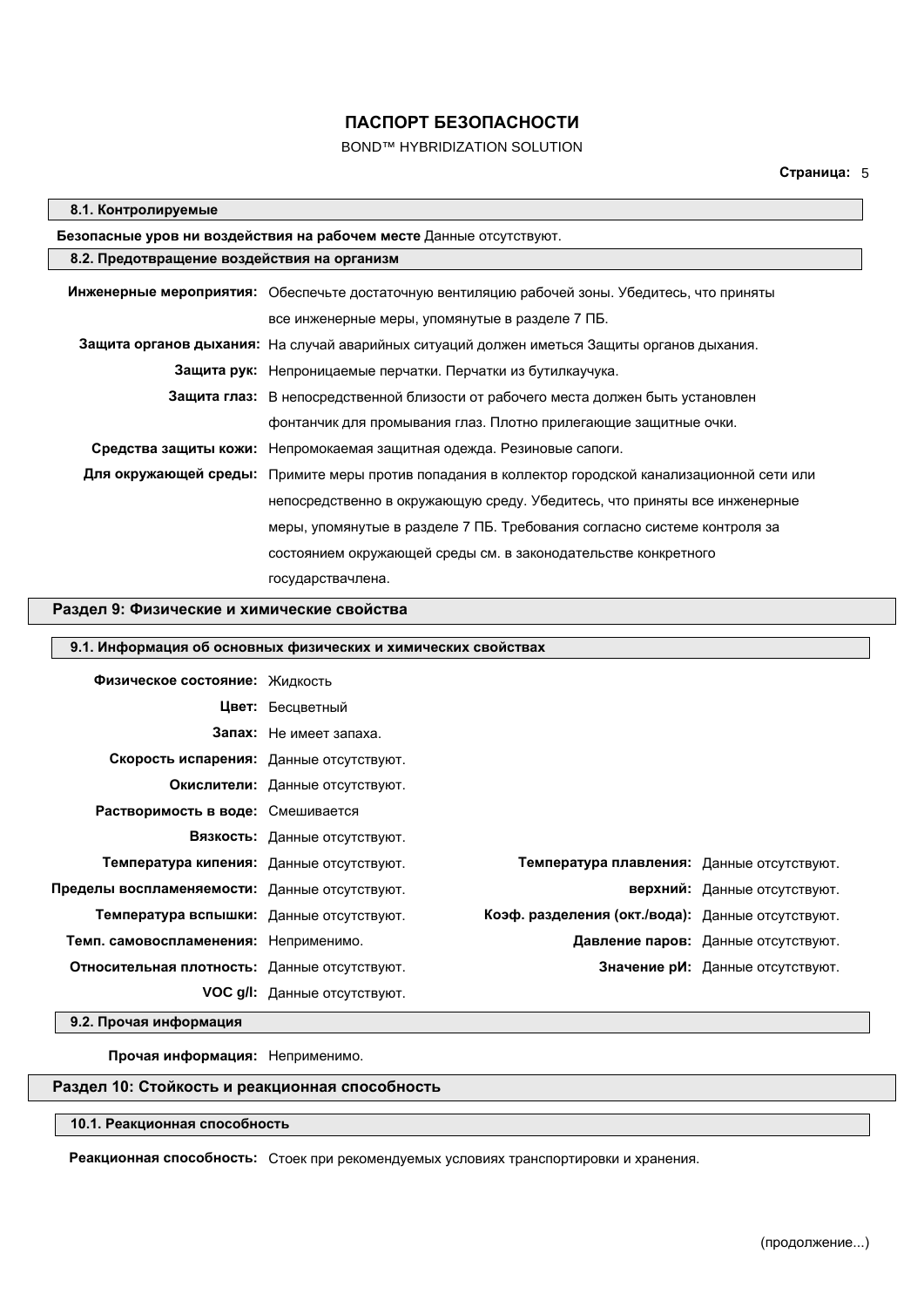### BOND™ HYBRIDIZATION SOLUTION

| 10.3. Возможность опасных реакций<br>Опасные реакции: При обычных условиях транспортировки и хранения опасные реакции не<br>протекают. При воздействии условий и материалов, перечисленных ниже, может<br>происходить разложение.<br>10.4. Нежелательные условия<br>Нежелательные условия: Нагрев. Горячие поверхности. Открытое пламя.<br>10.5. Несовместимые материалы<br>Сильные окислители. Кислоты. Основания. Йод. Пиридин. триоксида серы<br>Нежелательные материалы:<br>Алюминий. Железо. Медь. Корродирует натуральный каучук.<br>10.6. Опасные продукты разложения<br>Оп. продукты разложения:<br>При горении выделяет токсичный угарный газ. При горении выделяет токсичные<br>газы, оксиды азота. При горении выделяет токсичный газ циановодород. При горении<br>выделяет токсичный газ аммиака. |  | Химическая стойкость: Стойкий при нормальных условиях. |  |  |
|---------------------------------------------------------------------------------------------------------------------------------------------------------------------------------------------------------------------------------------------------------------------------------------------------------------------------------------------------------------------------------------------------------------------------------------------------------------------------------------------------------------------------------------------------------------------------------------------------------------------------------------------------------------------------------------------------------------------------------------------------------------------------------------------------------------|--|--------------------------------------------------------|--|--|
|                                                                                                                                                                                                                                                                                                                                                                                                                                                                                                                                                                                                                                                                                                                                                                                                               |  |                                                        |  |  |
|                                                                                                                                                                                                                                                                                                                                                                                                                                                                                                                                                                                                                                                                                                                                                                                                               |  |                                                        |  |  |
|                                                                                                                                                                                                                                                                                                                                                                                                                                                                                                                                                                                                                                                                                                                                                                                                               |  |                                                        |  |  |
|                                                                                                                                                                                                                                                                                                                                                                                                                                                                                                                                                                                                                                                                                                                                                                                                               |  |                                                        |  |  |
|                                                                                                                                                                                                                                                                                                                                                                                                                                                                                                                                                                                                                                                                                                                                                                                                               |  |                                                        |  |  |
|                                                                                                                                                                                                                                                                                                                                                                                                                                                                                                                                                                                                                                                                                                                                                                                                               |  |                                                        |  |  |
|                                                                                                                                                                                                                                                                                                                                                                                                                                                                                                                                                                                                                                                                                                                                                                                                               |  |                                                        |  |  |
|                                                                                                                                                                                                                                                                                                                                                                                                                                                                                                                                                                                                                                                                                                                                                                                                               |  |                                                        |  |  |
|                                                                                                                                                                                                                                                                                                                                                                                                                                                                                                                                                                                                                                                                                                                                                                                                               |  |                                                        |  |  |
|                                                                                                                                                                                                                                                                                                                                                                                                                                                                                                                                                                                                                                                                                                                                                                                                               |  |                                                        |  |  |

### **Раздел 11: Токсикологическая информация**

### **11.1. Информация о токсикологическом действии**

### **Опасные ингредиенты:**

**10.2. Химическая стойкость**

#### **FORMAMIDE**

| Оральный | крыса | LD50    | 5325 | mg/kg              |
|----------|-------|---------|------|--------------------|
| -азов    | крыса | 4H LC50 |      | $>21$ mg/L         |
| Кожный   | крыса | ∟D50    |      | >3000 mg/kg bw/day |

### **Результаты воздействия смеси, вероятность которых исключена:**

| Результат воздействия               | Путь поступления | Основание                                                                       |
|-------------------------------------|------------------|---------------------------------------------------------------------------------|
| Острая токсичность (вреден)         |                  | На основании имеющихся данных, критерии для<br>классификации не удовлетворяются |
| Острая токсичность (токсичен)       |                  | На основании имеющихся данных, критерии для<br>классификации не удовлетворяются |
| Острая токсичность (очень токсичен) |                  | На основании имеющихся данных, критерии для<br>классификации не удовлетворяются |
| Раздражение                         |                  | На основании имеющихся данных, критерии для<br>классификации не удовлетворяются |
| Коррозионная активность             |                  | На основании имеющихся данных, критерии для<br>классификации не удовлетворяются |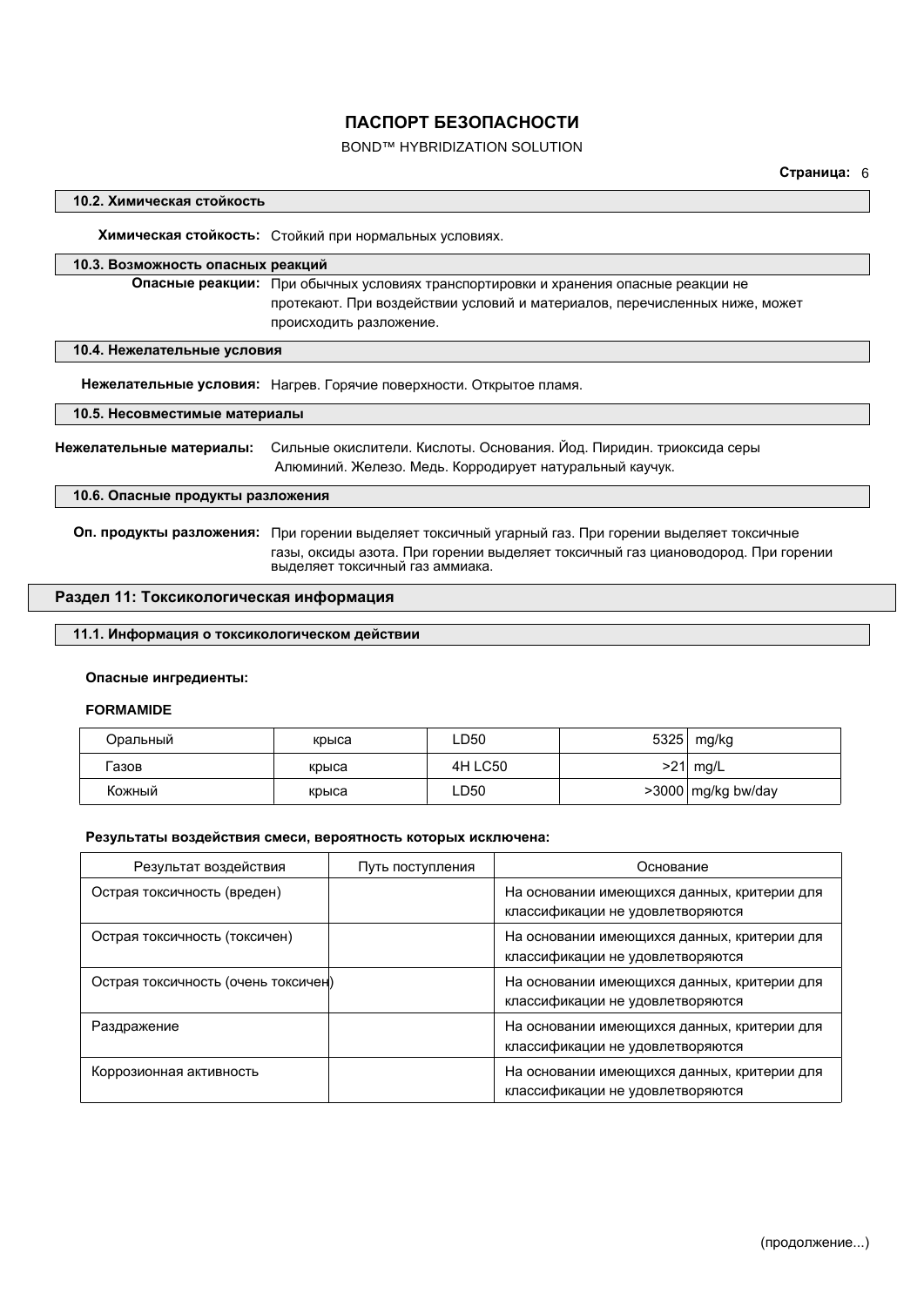### BOND™ HYBRIDIZATION SOLUTION

#### **Страница:** 7

| Сенсибилизация             | На основании имеющихся данных, критерии для                                     |
|----------------------------|---------------------------------------------------------------------------------|
|                            | классификации не удовлетворяются                                                |
| Токсичность повторных доз  | На основании имеющихся данных, критерии для<br>классификации не удовлетворяются |
| Канцерогенность            | На основании имеющихся данных, критерии для<br>классификации не удовлетворяются |
| Мутагенное действие        | На основании имеющихся данных, критерии для<br>классификации не удовлетворяются |
| Репродуктивная токсичность | На основании имеющихся данных, критерии для<br>классификации не удовлетворяются |

#### **Симптомы / пути поступления в организм**

**Контакт с кожей:** Может появиться небольшое раздражение в месте контакта.

**Контакт с глазами:** Может наблюдаться раздражение и краснота.

**Проглатывание:** Может вызывать раздражение горла.

**Вдыхание:** Симптомы отсутствуют.

**Отдаленные рез. воздействия:** Данные отсутствуют.

**Прочая информация:** Неприменимо.

### **Раздел 12: Экологическая информация**

#### **12.1. Токсичность**

**Значения экотоксичности:** Данные отсутствуют.

**12.2. Стойкость и способность разлагаться**

**Стойкость и способность:** Подвергается биологическому разложению.

#### **12.3. Потенциал биоаккумулирования**

**Пот. биоаккумулирования:** Возможность биоаккумулирования отсутствует.

**12.4. Подвижность в почве**

**Подвижность:** Быстро поглощается почвой.

### **12.5. Результаты оценки принадлежности к PBT и vPvB**

**Оценка СБТ:** Данное вещество не считается стойким, биоаккумулируемым и токсичным веществом.

#### **12.6. Прочие вредные воздействия**

**Прочие вредные воздействия:** Незначительная экотоксичность.

#### **Раздел 13: Рекомендации по утилизации**

#### **13.1. Методы утилизации отходов**

|                                       | Метод утилизации: Перенесите в соответствующий контейнер и организуйте передачу компании,     |  |  |
|---------------------------------------|-----------------------------------------------------------------------------------------------|--|--|
|                                       | специализирующейся на утилизации отходов.                                                     |  |  |
| Операции по регенерации: Неприменимо. |                                                                                               |  |  |
|                                       | Утилизация упаковки: Организуйте передачу компании, специализирующейся на утилизации отходов. |  |  |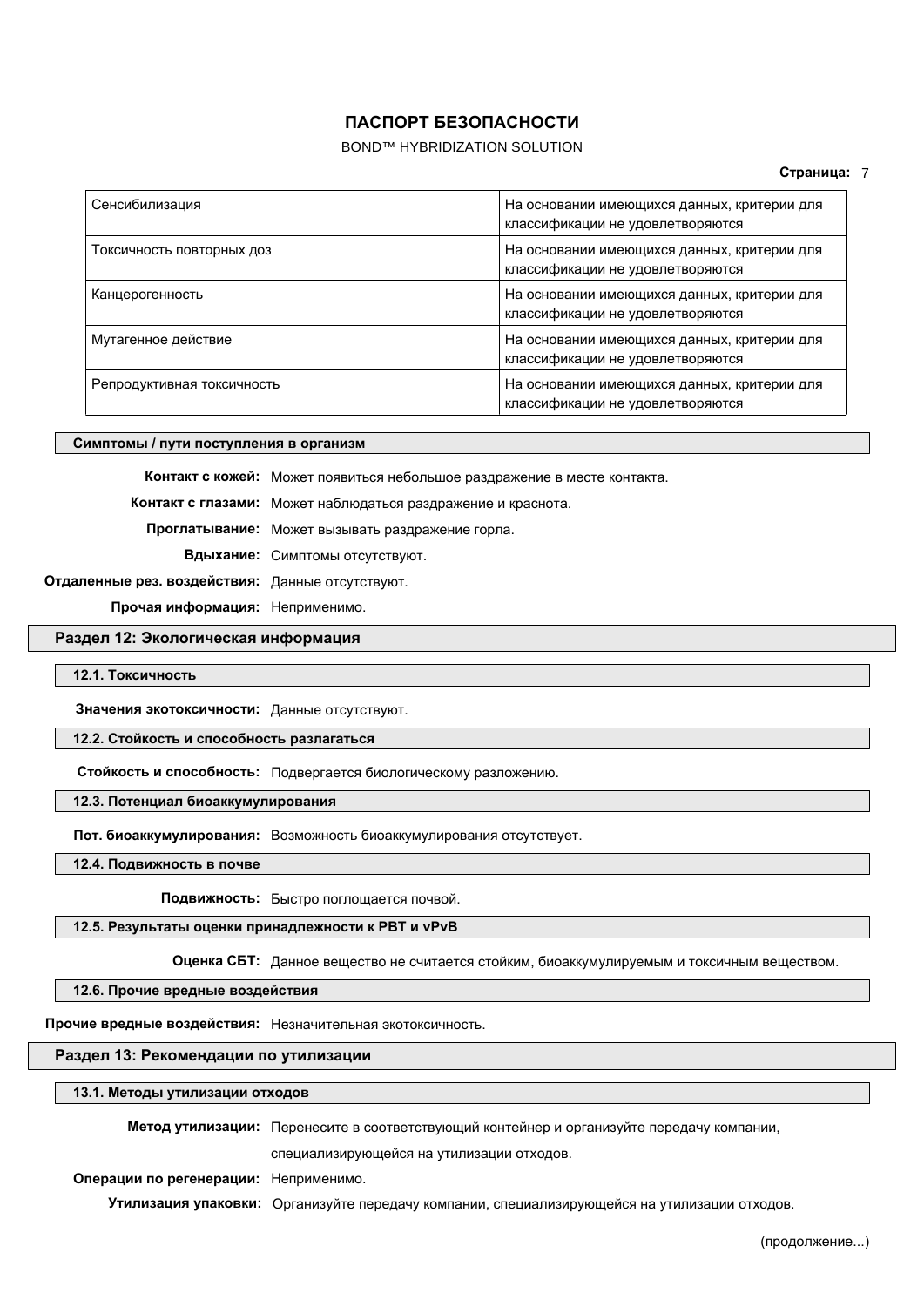### BOND™ HYBRIDIZATION SOLUTION

**Страница:** 8

# **Обратите внимание:** Пользователю следует иметь в виду, что возможно существование местных и

национальных положений относительно порядка утилизации.

#### **Раздел 14: Транспортирование**

**Наземный транспорт (ADR/RID):** Не регулируется для транспортировки по суше.

**Морской транспорт (IMDG):** Не регулируется для перевозки по морю.

**Воздушный транспорт (IATA):** Не регулируется к перевозке по воздуху.

**Внутренний водный транспорт (ADNR/AND):** Не регулируется для перевозки по внутренним водным путям.

Подразделы с 14.1 по 14.7 не применяются. Тем не менее, так же как и со всеми химикатами, с упаковками, содержащими это вещество, при погрузке, транспортировке и разгрузке следует обращаться таким образом, чтобы минимизировать риск повреждения упаковки и утечки этих химикатов.

### **Раздел 15: Инструктивная информация**

### **15.1. Директивы и законодательные нормы по охране труда, технике безопасности**

**Особые правила:** Этот перечень мер безопасности составлен по;

РЕГЛАМЕНТ ЕВРОПЕЙСКОГО ПАРЛАМЕНТА И СОВЕТА (ЕС) № 1907/2006 по регистрации, оценке, разрешению и ограничению использования химических веществ (REACH).

РЕГЛАМЕНТ ЕВРОПЕЙСКОГО ПАРЛАМЕНТА И СОВЕТА ЕС (ЕС) № 1272/2008,

касающийся классификации, маркировки и упаковки веществ и смесей.

ДИРЕКТИВА ЕВРОПЕЙСКОГО ПАРЛАМЕНТА И СОВЕТА 1999/45/EC относительно сближения законодательных актов, нормативных и административных положений государствчленов ЕС в отношении классификации, маркировки и упаковки опасных препаратов.

#### **15.2. Оценка химической безопасности**

**Оценка хим. безопасности:** Оценка химической безопасности вещества или смеси поставщиком проведена не была.

### **Раздел 16: Прочая информация**

#### **Прочая информация**

|                             | Прочая информация: * обозначает текст в данном ПБ (паспорте безопасности), измененный после выпуска |                      |
|-----------------------------|-----------------------------------------------------------------------------------------------------|----------------------|
|                             | последней редакции этого документа.                                                                 |                      |
|                             | Фразы в разделе 2 / 3: Н315: Вызывает раздражение кожи.                                             |                      |
|                             | НЗ19: Вызывает серьезное раздражение глаз.                                                          |                      |
|                             | НЗЗ5: Может вызывать раздражение дыхательных путей.                                                 |                      |
|                             | НЗ60D: Может нанести ущерб плодовитости или нерожденному ребенку.                                   |                      |
|                             | R36/37/38: Раздражает глаза, респираторную систему и кожу.                                          |                      |
|                             | R61: Может вызвать вред для здоровья нерожденного ребенка.                                          |                      |
| Юридич. отказ от претензий: | По нашему мнению вышеупомянутая информация верная, но она возможно не полная,                       |                      |
|                             | поэтому должна рассматриваться лишь как директивная, направляющая. Фирма не                         |                      |
|                             | несет ответственности за повреждения, возникшие при обращении или контакте с                        |                      |
|                             | вышеупомянутым продуктом.                                                                           | (последняя страница) |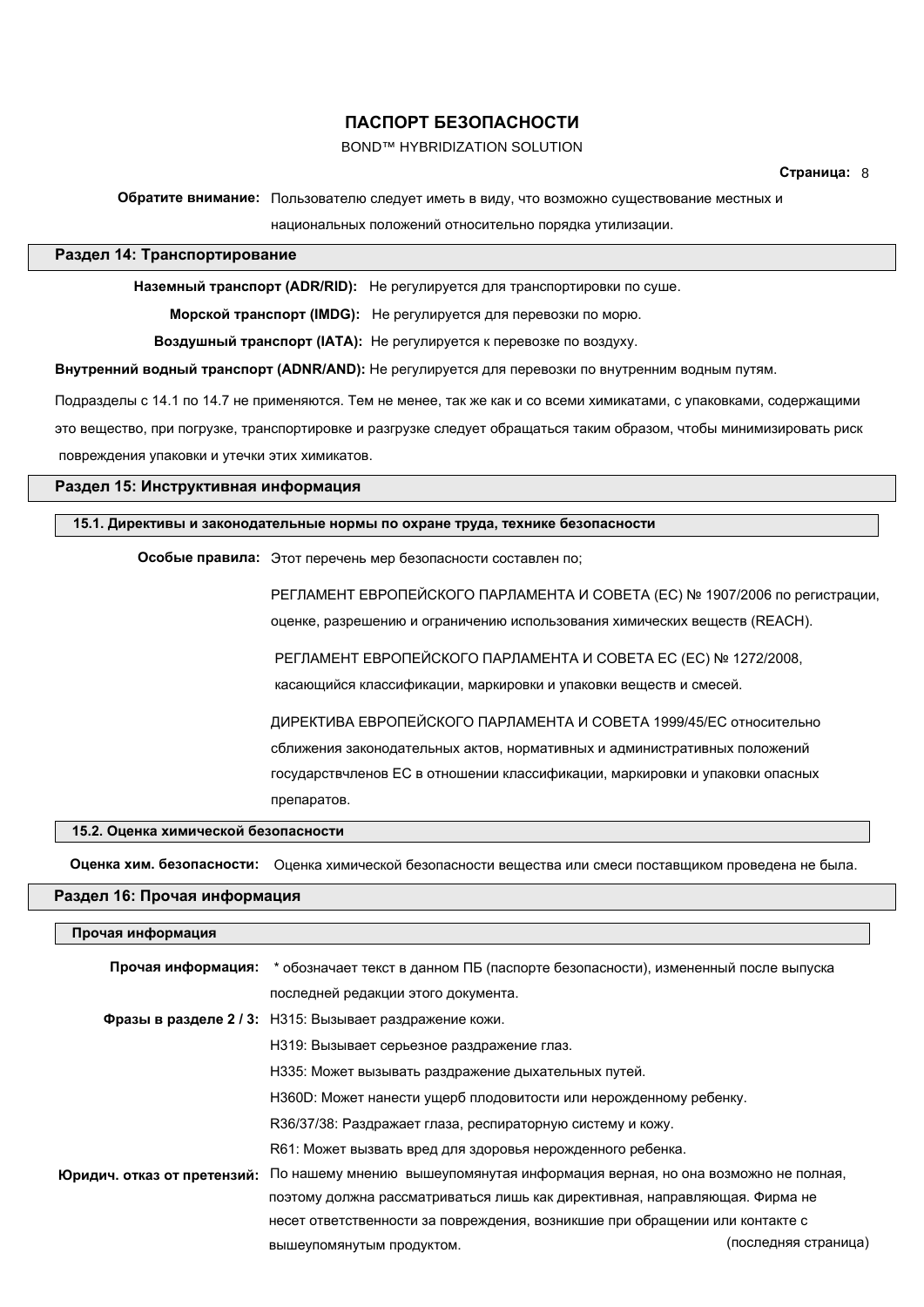

BOND™ HYBRIDIZATION SOLUTION

**Sayfa:** 1 **Derleme tarihi:** 18/JAN/2019 **Revize numarasi:** 3

### **Bölüm 1: Madde/karisimin ve sirket/müteahhitin tanimlanmasi**

#### **1.1. Ürün belirleyici**

**Ürün ismi:** BOND™ HYBRIDIZATION SOLUTION

**Kayıt numarasını REACH:** Madde(ler) veya maddelerin kullanımlarının kayıttan muaf tutulması nedeniyle, karışım içeriklerinin bazıları veya tümü için kayıt numaraları bulunmamaktadır, yıllık tonaj, kayıt gerektirmemektedir ya da kayıt bir sonraki başvuru tarihi için planlanmaktadır.

**1.2. Madde veya karisim ile ilgili geçerli kullanim alanlari ve kullanilmasi tavsiye edilen durumlar**

**Maddenin / karisimin kullanimi:** Laboratuvarlarda kullan - profesyonel.

**1.3. Güvenlik bilgi metni üzerindeki tedarikçi bilgileri**

**Sirket ismi:** Leica Biosystems Newcastle Ltd Balliol Business Park West Benton Lane Newcastle Upon Tyne NE12 8EW United Kingdom **Tel:** +44 191 2150567 **Fax:** +44 191 2151152

**Email:** msds@LeicaBiosystems.com

**1.4. Acil durum telefon numarasi**

**Acil durumlarda kullanilabilecek telefon numarasi:** ABD ve Kanada : 1-800-424-9300 Dış ABD ve Kanada : +1 7037415970 Acil içindir çağırır.

#### **Bölüm 2: Tehlike tanimlamalari**

#### **2.1. Madde veya karisim siniflandirmasi**

**Siniflandirmasi (CLP):** Eye Irrit. 2: H319; Repr. 1B: H360D; Skin Irrit. 2: H315

**Siniflandirmasi (DSD/DPD):** T: R61

**En önemli yan etkiler:** Cilt tahrislerine neden olur. Agir göz tahrisine neden olur. Anne karninda çocuga zarar verebilir.

### **2.2. Etiket bilesenleri**

| Etiket ögeleri (CLP):                       |                                                        |          |
|---------------------------------------------|--------------------------------------------------------|----------|
|                                             | Tehlike cümleleri: H315: Cilt tahrislerine neden olur. |          |
|                                             | H319: Agir göz tahrisine neden olur.                   |          |
|                                             | H360D: Anne karninda çocuga zarar verebilir.           |          |
| <b>Isaret kelimesi: Tehlike</b>             |                                                        |          |
| Tehlike piktogramlari: GHS07: ünlem isareti |                                                        |          |
|                                             | GHS08: Saglik tehlikesi                                | [devami] |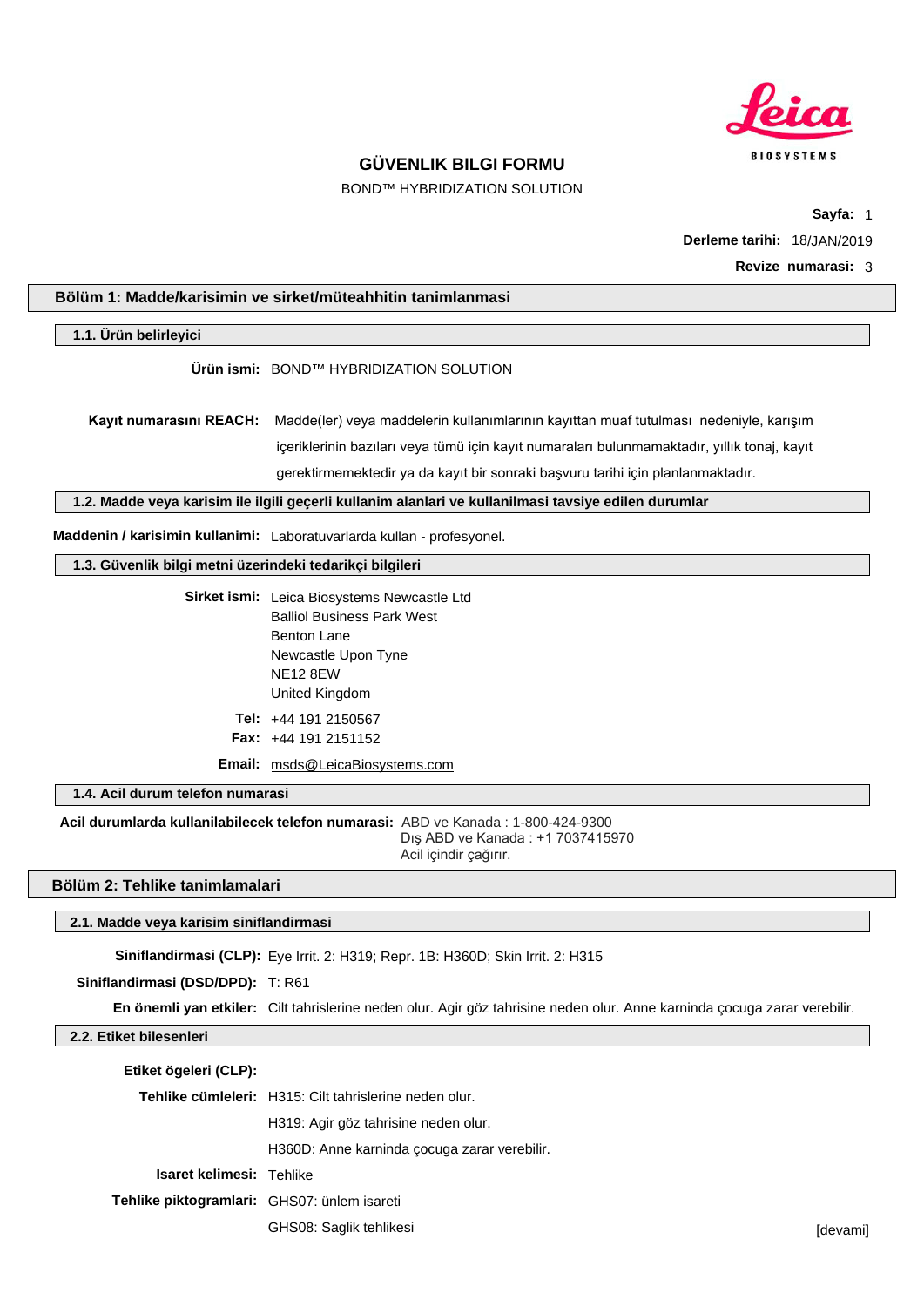### BOND™ HYBRIDIZATION SOLUTION

**Sayfa:** 2



|                    | Tedbir cümleleri: P201: Kullanmadan önce özel talimatlari aliniz.                 |
|--------------------|-----------------------------------------------------------------------------------|
|                    | P202: Kullanmadan önce tüm güvenlik talimatlarini okuyunuz ve anlayiniz.          |
|                    | P260: Toz/duman/gaz/sis/buhar/aerosol solumayiniz.                                |
|                    | P308+313: Maruziyet veya etkilenme HALINDE: tibbi tavsiye / bakım alın.           |
|                    | P314: Kendinizi iyi hissetmiyorsanız tıbbi tavsiye / bakım alın.                  |
|                    | P264: Kullandiktan sonra iyice yikayiniz.                                         |
|                    | P280: koruyucu eldiven/koruyucu elbise/göz koruyucu/yüz siperi kullaniniz.        |
|                    | P305+351+338: GÖZLERLE TEMAS HALINDE: Birkaç dakika dikkatlice suyla yikayiniz.   |
|                    | Mümkünse mevcut kontak lensleri çikariniz. Yikamaya devam ediniz.                 |
|                    | P337+313: Göz tahrisinin devami halinde: tibbi tavsiye / bakım alın.              |
|                    | P302+352: CILT ILE TEMAS HALINDE: Bol miktarda su ve sabunla yikayiniz.           |
|                    | P332+313: Cilt tahrisinde: tibbi tavsiye / bakım alın.                            |
|                    | * P362+364: Kontamine olmuş giysileri çıkarın ve tekrar kullanmadan önce yıkayın. |
| ögeleri (DSD/DPD): |                                                                                   |
| Semboller: Zehirli |                                                                                   |

## **Etiket** ö

**Semboller:** Zehirli.



| R-cümleleri: R61: Anne karnindaki çocuga zarar verebilir.                                             |  |  |
|-------------------------------------------------------------------------------------------------------|--|--|
| <b>S-cümleleri:</b> S45: Kaza halinde veya kendinizi iyi hissetmiyorsaniz hemen bir doktora basvurun. |  |  |
| (Mümkünse bu etiketi gösterin).                                                                       |  |  |
| S53: Maruz kalmaktan sakinin, kullanmadan önce kullanma talimatini okuyun.                            |  |  |
| <b>P-cümleleri:</b> Sadece uzmanlar tarafindan kullanilmalidir.                                       |  |  |
|                                                                                                       |  |  |

### **2.3. Diger tehlikeler**

**Diger zararlar:** Uzun süreli maruz kalınmasi halinde sagliga ciddi hasar tehlikesi.

**PBT:** Bu madde bir PBT/vPvB maddesi olarak tanimlanmamistir.

### **Bölüm 3: Bilesim / içerik hakkinda bilgi**

### **3.2. Karisimlar**

### **Zararli içerikler:**

### **FORMAMIDE**

|           | CAS     | Siniflandirmasi<br>, (CLP) | Siniflandirmasi (DSD/DPD) | Yüzde  |
|-----------|---------|----------------------------|---------------------------|--------|
| 200-842-0 | 75-12-7 | Repr. 1B: H360D            | i: R61                    | 30-50% |

**Kayıt numarasını REACH:** 01-2119496064-35-XXXX

**SVHC:** Formamid, yüksek önem arz eden madde olarak sınıflandırılır.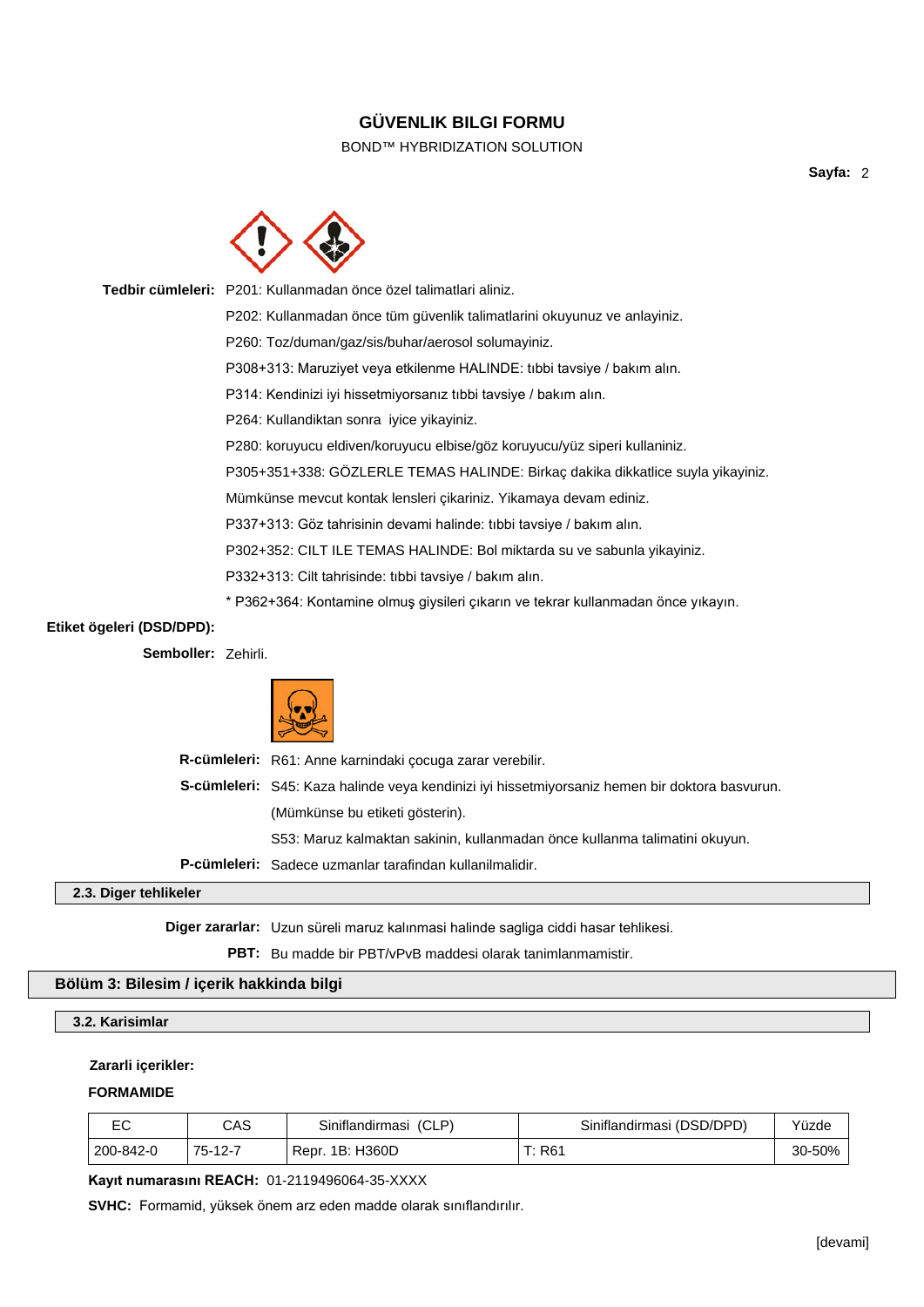BOND™ HYBRIDIZATION SOLUTION

**DEXTRAN SULPHATE Sayfa:** 3

| 9011-18-1 | Skin Irrit. 2: H315; Eye Irrit. 2: H319; Xi: R36/37/38 | 10-30% |
|-----------|--------------------------------------------------------|--------|
|           | ' STOT SE 3: H335                                      |        |

#### **Kayıt numarasını REACH:** Uygulanamaz.

#### **\*EDETIC ACID (EDTA)**

| *EC          | $* \cap \wedge \cap$<br>UMU | (CLP)<br>Siniflandirmasi                         | (DSD/DPD)<br>niflandirmasi | *Yüzde     |
|--------------|-----------------------------|--------------------------------------------------|----------------------------|------------|
| $*200-449-4$ | *60-00-4                    | H <sub>3</sub> 19<br>'Hve<br>≅Irrit.<br><u>_</u> | *N/A                       | 10%<br>* 4 |

### **\*Kayıt numarasını REACH:** \*N/A

**\*TROMETAMOL**

| *EC        | *CAS     | *Siniflandirmasi (CLP)                                                 | *Siniflandirmasi (DSD/DPD) | *Yüzde |
|------------|----------|------------------------------------------------------------------------|----------------------------|--------|
| *201-064-4 | *77-86-1 | <sup>1</sup> *Skin Irrit 2: H315; Eye Irrit 2: H319;<br>STOT SE 3 H335 | *N/A                       | *1-10% |

**\*Kayıt numarasını REACH:** \*01-2119957659-16-XXXX

#### **\*TETRASODIUM PYROPHOSPHATE**

| *EC                                                    | *CAS       | *Siniflandirmasi (CLP) | *Siniflandirmasi (DSD/DPD) | *Yüzde |
|--------------------------------------------------------|------------|------------------------|----------------------------|--------|
| l *231-767-1                                           | *7722-88-5 | Eve Irrit 2: H319      | *N/A                       | *1-10% |
| <b>*Kayıt numarasını REACH: *01-2119489794-17-XXXX</b> |            |                        |                            |        |

### **Bölüm 4: Ilk yardim önlemleri**

#### **4.1. Ilk yardim önlemleri ile ilgili açiklamalar**

**Deri temasi:** Cilde yapismadigi takdirde derhal tüm kirlenmis/kontamine elbiseyi ve ayakkabiyi

çikariniz. Materyal cilt üzerinde kaldigi takdirde etkilenen cildi bol miktarda akan suyla 10

dakika veya daha uzun bir süre yikayiniz. Doktora basvurunuz.

**Göz temasi:** Gözlerinizi 15 dakika akan su ile yikayiniz. Doktora basvurunuz.

**Agiz yoluyla alma:** Agzini suyla çalkalayiniz. Doktora basvurunuz. Kusmaya çalismayin.

**Solunum:** Ancak kendi güvenliginiz saglandiginda maruz olan kisiyi tehlike bölgesinden uzaklastiriniz.

Doktora basvurunuz. Kaza durumunda buharlarin solunmasi neticesinde temiz havaya çikiniz.

### **4.2. Hem akut hem de geciken en önemli semptom ve etkiler**

**Deri temasi:** Temas yüzeyinde hafif tahrise neden olabilir.

**Göz temasi:** Tahris ve kizariklik olusabilir.

**Yutma, agizdan alma:** Boğaz tahriş olabilir.

**Solunum:** Belirtisiz.

**Gecikmeli / aninda etkiler:** Mevcut degil.

**4.3. Hizli Tibbi müdahale gerektiren durum isaretleri ve gerekli görülen özel tedavi**

**Aninda / özel muamele:** Bu güvenlik veri kagidini görevli doktora gösterin. Kusmaya çalismayin.

### **Bölüm 5: Yanginla mücadele önlemleri**

| 5.1. Yangin söndürücü madde                            |                                                                                                             |          |
|--------------------------------------------------------|-------------------------------------------------------------------------------------------------------------|----------|
|                                                        | Yangin söndürme aletleri: Yangin söndürme önlemlerini yangin çevresiyle koordine ediniz. Alkol veya polimer |          |
|                                                        | esasli köpük. Alkole dayanikli köpük. Kuru kimyasal toz söndürme sistemi.                                   |          |
|                                                        | Karbondioksit. Su püskürtücü.                                                                               |          |
| 5.2. Madde veya karisimdan kaynaklanan özel tehlikeler |                                                                                                             |          |
|                                                        | Maruz kalma tehlikeleri: Yanma sirasinda karbonmonoksit gibi zehirli gazlar yayar. Yanma sirasinda azot     |          |
|                                                        | oksitlerin zehirli gazlarini yayar. Yanma sirasinda hidrojen siyanürün (mavi asit) zehirli                  |          |
|                                                        | gazlarini yayar. Yanma sirasinda amonyak zehirli gazlarini yayar.                                           |          |
| 5.3. Itfaiyeciler için öneriler                        |                                                                                                             |          |
|                                                        | Itfaiyeciler için öneriler: Havalandırmadan bağımsız solunum koruma aletleri kullaniniz. Gözler veya cildin | [devami] |
|                                                        | teması önlemek için koruyucu kıyafetler giyiniz.                                                            |          |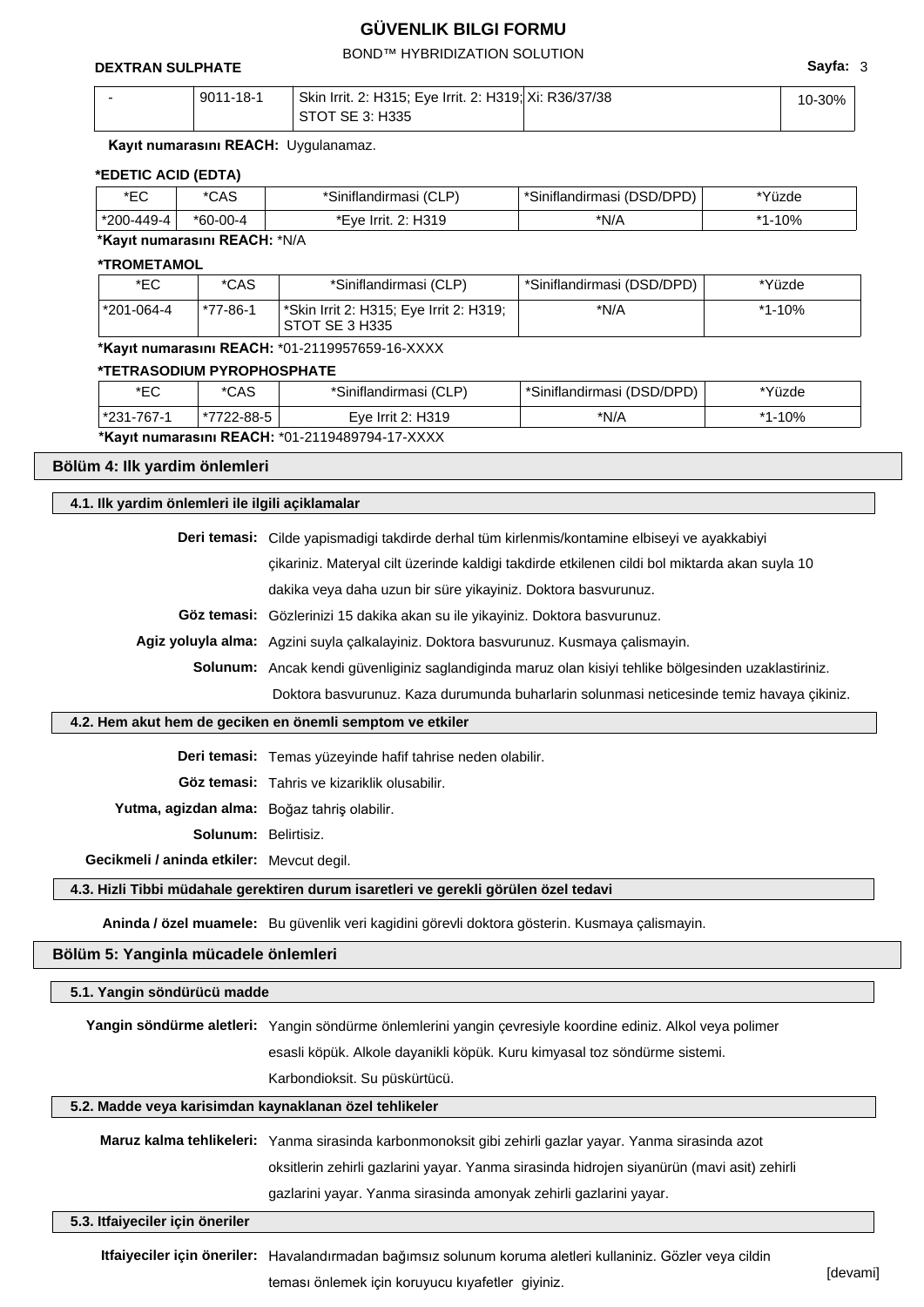## BOND™ HYBRIDIZATION SOLUTION

|                                                       | Sayfa: 4                                                                                                              |
|-------------------------------------------------------|-----------------------------------------------------------------------------------------------------------------------|
|                                                       | Bölüm 6: Kazara serbest birakma durumu ile ilgili önlemler                                                            |
|                                                       | 6.1. Kisisel önlemler, koruyucu ekipman ve acil durum prosedürleri                                                    |
|                                                       | Kisisel tedbirler: Önlemleri sadece uygun koruyucu kiyafetlerle aliniz - Güvenlik Bilgi Formunun 8.                   |
|                                                       | Bölümüne bakiniz. Kontamine alani isaretlerle sinirlayip yetkisiz kisilerin erisimini                                 |
|                                                       | engelleyiniz. Sızıntıları önlemek için sızıntı yapan kaplari sızıntının oldugu yer yukarı                             |
|                                                       | gelecek sekilde koyunuz.                                                                                              |
| 6.2. Çevresel önlemler                                |                                                                                                                       |
|                                                       | Çevresel tedbirler: Kanalizasyona veya derelere akıtmayınız. Yıkıntının etrafina set çekiniz.                         |
| 6.3. Sinirlama ve temizleme için yöntem ve malzemeler |                                                                                                                       |
|                                                       | Temizlik için metodlar: Temizlik sadece ilgili maddelere asina uzmanlar tarafindan olmalidir. Kuru toprak veya        |
|                                                       | kumla absorbe ediniz. Uygun bir metodla atmak için kapatılabilir, etiketli bir kurtarma                               |
|                                                       | konteynerine aktariniz. Uygun atik imhasi için Güvenlik Bilgi Formunun 13. bölümüne                                   |
|                                                       | bakiniz.                                                                                                              |
| 6.4. Diger bölümler ile ilgili referans               |                                                                                                                       |
|                                                       | Diger bölümler ile ilgili referans: Güvenlik Bilgi Formunun 8. bölümüne bakiniz. Güvenlik Bilgi Formunun 13. bölümüne |
|                                                       | bakiniz.                                                                                                              |
| Bölüm 7: Kullanim ve depolama                         |                                                                                                                       |
| 7.1. Güvenli kullanim için önlemler                   |                                                                                                                       |
|                                                       | Tasima: Madde ile dogrudan temastan kaçininiz. Yeterli havalandirmayi saglayiniz.                                     |
|                                                       | 7.2. Uyumsuzluk kosullarini da içeren güvenli depolama kosullari                                                      |
|                                                       | Depolama kosullari: Soğuk ve iyi havalandırarak depolayınız. Kabı sikica kapali olarak saklayiniz. Atesleme           |
|                                                       | kaynaklarindan uzak tutunuz. Uygun olmayan materyalleri ve kosullari önleyiniz -                                      |
|                                                       | Güvenlik Bilgi Formunun 10. maddesine bakiniz.                                                                        |
| Uygun paketleme: Uygulanamaz.                         |                                                                                                                       |
| 7.3. Özel nihai kullanim(lar)                         |                                                                                                                       |
|                                                       | Özel nihai kullanim(lar): Laboratuvarlarda kullan - profesyonel.                                                      |
| Bölüm 8: Maruz kalma kontrolleri / kisisel koruma     |                                                                                                                       |
| 8.1. Kontrol parametreleri                            |                                                                                                                       |
| Mesleki maruziyet limitleri: Mevcut degil.            |                                                                                                                       |
| 8.2. Maruz kalma kontrolleri                          |                                                                                                                       |
|                                                       | Mühendislik ölçütleri: Yeterli havalandirmayi saglayiniz. Güvenlik Bilgi Formunun 7. bölümü uyarinca tüm              |
|                                                       | mühendislik kontrol önlemlerinin alinmasini saglayiniz.                                                               |
|                                                       | Solunum sisteminin korunmasi: Solunum korumasi acil durumlar için el altinda bulunmalidir.                            |
|                                                       | Ellerin korunmasi: Geçirimsiz eldiven. Bütil eldiven.                                                                 |
|                                                       |                                                                                                                       |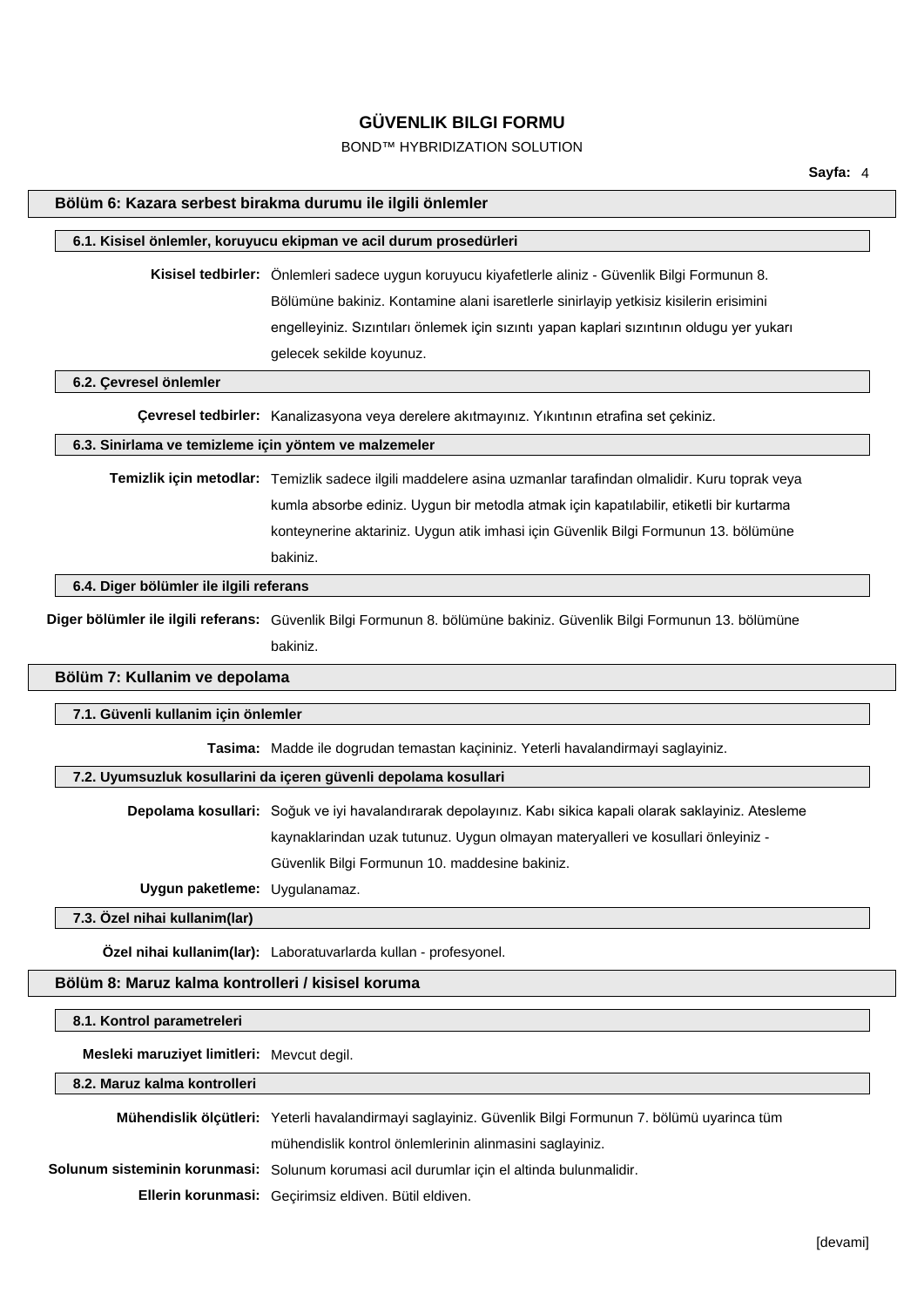### BOND™ HYBRIDIZATION SOLUTION

**Sayfa:** 5

**Gözlerin korunmasi:** Göz yikama solüsyonunu önceden temin ediniz. Yüze tam oturan güvenlik gözlükleri.

**Deri korumasi:** Geçirimsiz koruyucu kiyafet. Lastik/kauçuk çizme.

**Çevre:** Genel kanalizasyona veya etrafindaki çevreye girmesini önleyin. Güvenlik Bilgi Formunun 7. bölümü uyarinca tüm mühendislik kontrol önlemlerinin alinmasini saglayiniz. Toplum çevre mevzuatinin sartlari ile ilgili olarak belirli Üye Ülke mevzuatina bakin.

### **Bölüm 9: Fiziksel ve kimyasal özellikler**

#### **9.1. Temel fiziksel ve kimyasal özellikler ile ilgili bilgiler**

| <b>Form: Sivi</b>                                          |                            |                                               |                          |
|------------------------------------------------------------|----------------------------|-----------------------------------------------|--------------------------|
|                                                            | <b>Renk: Renksiz</b>       |                                               |                          |
|                                                            | Koku: Kokusuz              |                                               |                          |
| Buharlasma orani: Mevcut degil.                            |                            |                                               |                          |
|                                                            | Oksitleyici: Mevcut degil. |                                               |                          |
| Suda çözünürlügü: Karistirilabilir                         |                            |                                               |                          |
|                                                            | Viskozite: Mevcut degil.   |                                               |                          |
| Kaynama noktasi/araligi°C: Mevcut degil.                   |                            | Erime noktasi/araligi°C: Mevcut degil.        |                          |
| Yanabilirlik limiti %: düsük: Meycut degil.                |                            |                                               | yüksek: Mevcut degil.    |
| Parlama noktasi: Mevcut degil.                             |                            | Part. katsayisi (n-octanol/su): Mevcut degil. |                          |
| Kendi kendine alev alabilirlik <sup>o</sup> C: Uygulanamaz |                            | <b>Buhar basinci: Mevcut degil.</b>           |                          |
| Göreli yogunluk: Mevcut degil.                             |                            |                                               | <b>pH:</b> Mevcut degil. |
|                                                            | VOC g/I: Mevcut degil.     |                                               |                          |

**9.2. Diger bilgiler**

**Diger bilgiler:** Uygulanamaz.

#### **Bölüm 10: Stabilite ve reaktivite**

**10.1. Reaktivite**

**Reaktivite:** Önerilen tasima ve depolama sartlarinda istikrarlidir.

**10.2. Kimyasal stabilite**

**Kimyasal stabilite:** Normal kosullar altinda istikrarlidir.

**10.3. Tehlikeli reaksiyon olasiligi**

**Tehlikeli reaksiyonlar:** Normal tasima veya depolama sartlarinda tehlikeli reaksiyonlar meydana gelmez.

Asagida listelenen sartlar veya malzemelere maruz kalma durumunda dekompozisyon meydana gelebilir.

### **10.4. Önleme kosullari**

**Sakinilmasi gereken durumlar:** Asiri isi. Sicak alanlar. Alevler.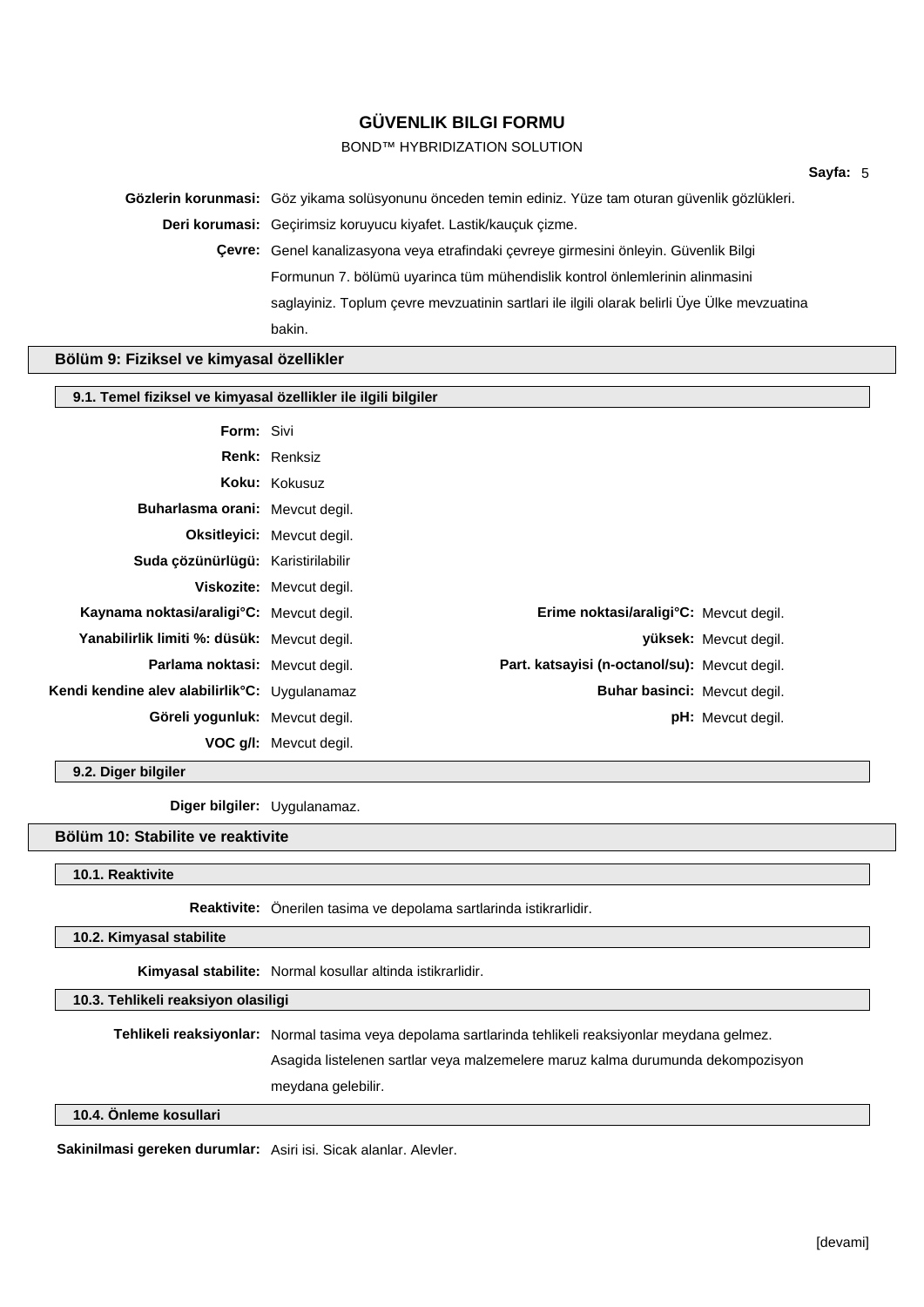### BOND™ HYBRIDIZATION SOLUTION

#### **10.5. Uyumsuz malzemeler**

**Kaçinilmasi gereken materyaller:** Güçlü oksitleyici maddeler. Asitler. Bazlar. iyot. piridin kükürt trioksit Alüminyum. Demir. Bakır. Doğal kauçuğu aşındırır.

### **10.6. Tehlikeli dekompozisyon (ayristirma) ürünleri**

**Zararli bozunma ürünleri:** Yanma sirasinda karbonmonoksit gibi zehirli gazlar yayar. Yanma sirasinda azot oksitlerin zehirli gazlarini yayar. Yanma sirasinda hidrojen siyanürün (mavi asit) zehirli gazlarini yayar. Yanma sirasinda amonyak zehirli gazlarini yayar.

### **Bölüm 11: Toksikolojik bilgi**

### **11.1. Toksikolojik etkiler ile ilgili bilgi**

### **Zararli içerikler:**

### **FORMAMIDE**

| Oral   | sican | LD50    | 5325 mg/kg         |
|--------|-------|---------|--------------------|
| Gazlar | sican | 4H LC50 | $>21$ mg/L         |
| Dermal | siçan | LD50    | >3000 mg/kg bw/day |

### **Karisim için hariç olan etkiler:**

| Etki                          | Yol | Temel                                                                                   |
|-------------------------------|-----|-----------------------------------------------------------------------------------------|
| Akut toksiklik (zarar verici) |     | Mevcut veriler üzerine dayandırıldığında<br>siniflandirma kriterleri karsilanmamaktadir |
| Akut toksiklik (zehirli)      |     | Mevcut veriler üzerine dayandırıldığında<br>siniflandirma kriterleri karsilanmamaktadir |
| Akut toksiklik (çok zehirli)  |     | Mevcut veriler üzerine dayandırıldığında<br>siniflandirma kriterleri karsilanmamaktadir |
| Iritasyon                     |     | Mevcut veriler üzerine dayandırıldığında<br>siniflandirma kriterleri karsilanmamaktadir |
| Korozivite                    |     | Mevcut veriler üzerine dayandırıldığında<br>siniflandirma kriterleri karsilanmamaktadir |
| Hassaslastirma                |     | Mevcut veriler üzerine dayandırıldığında<br>siniflandirma kriterleri karsilanmamaktadir |
| Tekrarlanan doz toksisitesi   |     | Mevcut veriler üzerine dayandırıldığında<br>siniflandirma kriterleri karsilanmamaktadir |
| Kanser üretkenligi            |     | Mevcut veriler üzerine dayandırıldığında<br>siniflandirma kriterleri karsilanmamaktadir |
| Mutajenisite                  |     | Mevcut veriler üzerine dayandırıldığında<br>siniflandirma kriterleri karsilanmamaktadir |
| Röprodüksiyon için toksisite  |     | Mevcut veriler üzerine dayandırıldığında<br>siniflandirma kriterleri karsilanmamaktadir |

**Semptomlar / maruz kalma yollari**

**Deri temasi:** Temas yüzeyinde hafif tahrise neden olabilir.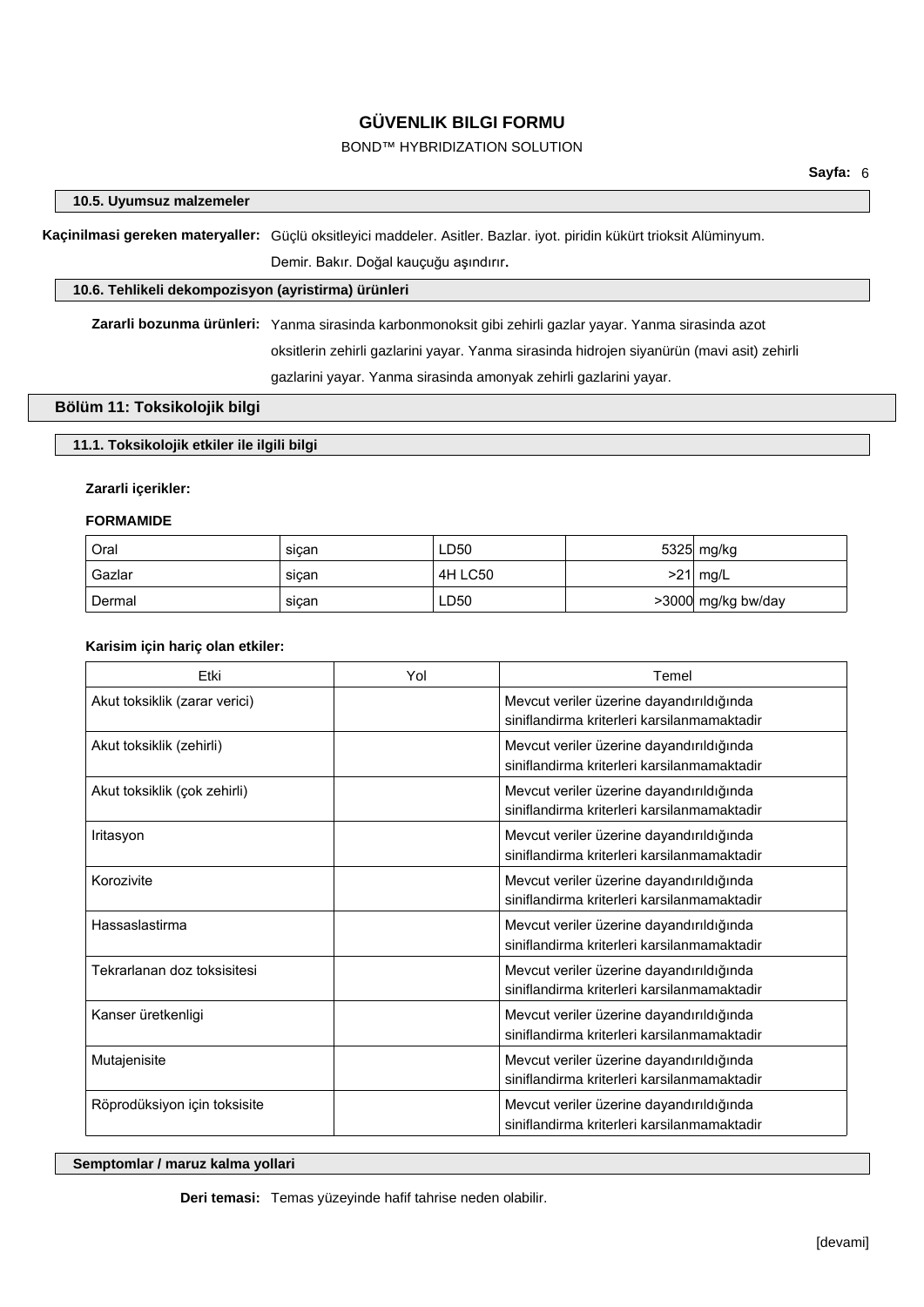### BOND™ HYBRIDIZATION SOLUTION

**Göz temasi:** Tahris ve kizariklik olusabilir. **Yutma, agizdan alma:** Boğaz tahriş olabilir. **Solunum:** Belirtisiz. **Gecikmeli / aninda etkiler:** Mevcut degil. **Diger bilgiler:** Uygulanamaz.

### **Bölüm 12: Ekolojik bilgiler**

**12.1. Toksisite**

**Ekotoksisite:** Mevcut degil.

**12.2. Devamlilik ve parçalanabilirlik**

**Sürüp giderlik / çözünebilirlik:** Biyolojik olarak ayrisabilir.

**12.3. Biyoakümülatif potansiyel**

**Biyoakümülasyon potansiyeli:** Biyoakümülasyon potansiyeli yoktur.

**12.4. Topraktaki mobilite**

**Mobilite:** Toprakta kolayca absorbe edilir.

### **12.5. PBT ve vPvB degerlendirmesi sonuçlari**

**PBT tanimi:** Bu madde bir PBT/vPvB maddesi olarak tanimlanmamistir.

#### **12.6. Diger yan etkiler**

**Diger etkiler:** Düsük ekotoksisite.

### **Bölüm 13: Atik imha faktörleri**

#### **13.1. Atik isleme yöntemleri**

|                                  | Atik imhasi: Uygun konteynıra aktarma ve uzman bir atik sirketi tarafından alınma isleminin |  |
|----------------------------------|---------------------------------------------------------------------------------------------|--|
|                                  | organizasyonu.                                                                              |  |
| Kurtarma islemleri: Uygulanamaz. |                                                                                             |  |
|                                  | Paketleme atik imhasi: Atik imhasini özel atik toplama sirketi ile gerceklestiriniz.        |  |
|                                  | Not: Kullanıcı, atik imhası için ilave edilen yerel veya ulusal yönetmeliklerin mevcudiyeti |  |
|                                  | konusunda ikaz edilir.                                                                      |  |

#### **Bölüm 14: Tasima bilgileri**

**Kara taşımacılığı (ADR/RID):** Karadan ulaşım için düzenlenmemiştir.

**Deniz taşımacılığı (IMDG):** Deniz yoluyla ulaşım için düzenlenmemiştir.

**Hava taşımacılığı (IATA):** Uçakla ulaşım için düzenlenmemiştir.

**İç sularda taşımacılık (ADNR/AND):** Iç su yolları ile ulaşım için düzenlenmemiştir.

14.1 ila 14.7 alt bölümleri için geçerli değildir. Ancak tüm kimyasallarda olduğu gibi, bu maddeyi içeren paketler yükleme, nakletme ve

boşaltma işlemleri sırasında paketlerde hasar ve sızıntı riskini en aza indirecek şekilde taşınmalıdır

**Sayfa:** 7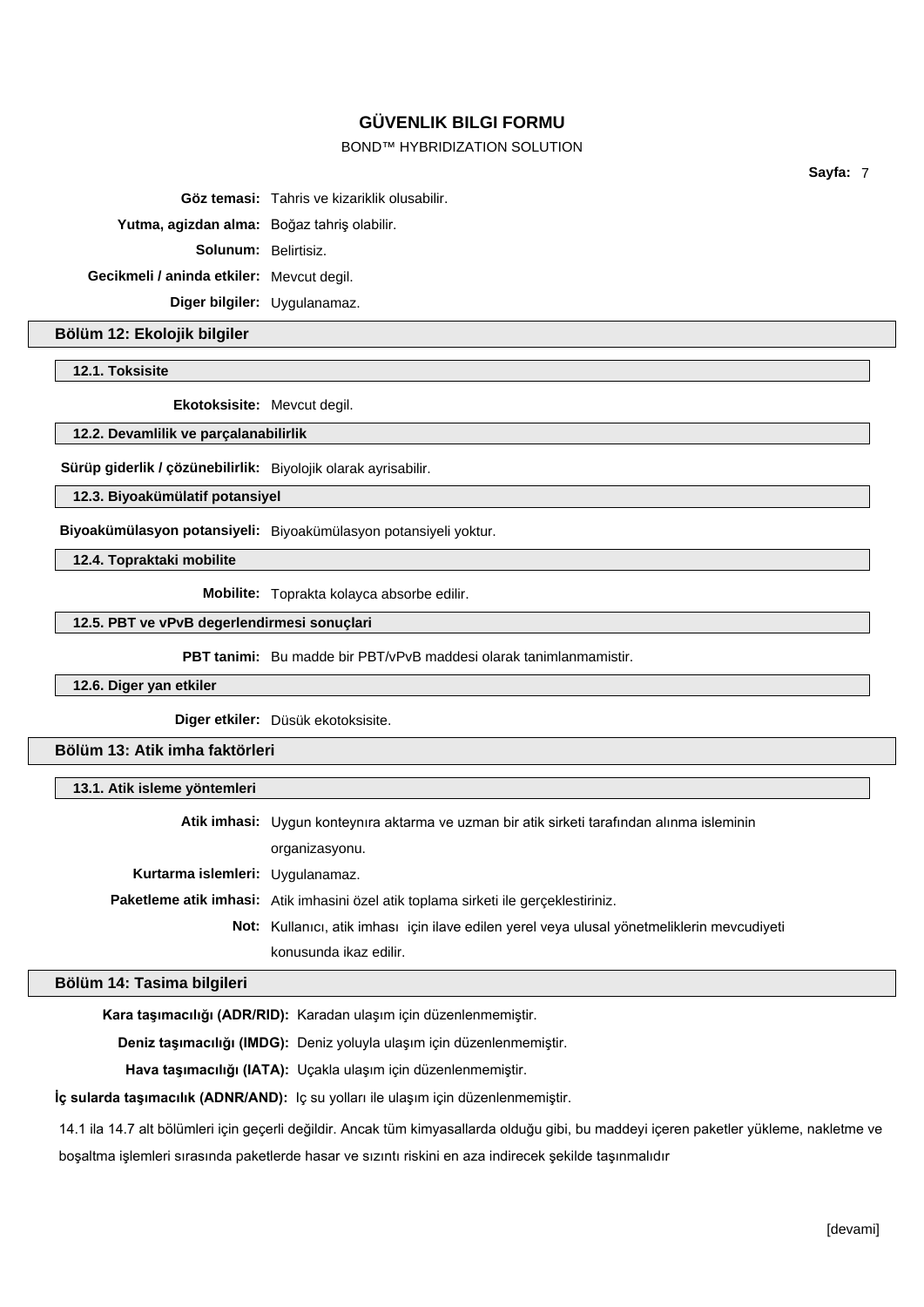### BOND™ HYBRIDIZATION SOLUTION

### **Bölüm 15: Düzenleyici bilgiler**

### **15.1. Bu maddeye veya karisima özgü güvenlik, saglik ve çevre düzenlemeleri**

**Özel yönetmelikler:** Bu Güvenlik Bilgi Formu, uygun olarak hazırlanmış;

Kimyasalların Kaydedilmesi, Değerlendirilmesi, Yetkilendirilmesi ve Kısıtlanmasına (REACH) ilişkin 1907/2006 SAYILI AVRUPA PARLAMENTOSU VE AVRUPA KONSEYİ YÖNETMELİĞİ (AT).

Maddelerin ve müstahzarların sınıflandırılması, etiketlenmesi ve paketlenmesine ilişkin 1272/2008 SAYILI AVRUPA PARLAMENTOSU VE AVRUPA KONSEYİ YÖNETMELİĞİ (AT).

Üye Ülkelerin tehlikeli preparatların sınıflandırılması, paketlenmesi ve etiketlenmesi hakkındaki kanunlarının, yönetmeliklerinin ve idari hükümlerinin yakınlaştırılmasına ilişkin 1999/45/EC SAYILI AVRUPA PARLAMENTOSU VE AVRUPA KONSEYİ DİREKTİFİ.

### **15.2. Kimyasal Güvenlik Degerlendirmesi**

**Kim. güvenlik degerlendirmesi:** Tedarikçi madde veya karsim üzerinde kimyasal güvenlik degerlendirmesi uygulamamiştir.

### **Bölüm 16: Diger bilgiler**

| Diger bilgiler |                                                                                                                      |
|----------------|----------------------------------------------------------------------------------------------------------------------|
|                | Diger bilgiler: * son revizyondan beri güvenlik veri kagidinda degistirilmis olan metni gösterir.                    |
|                | B2/3'de belirtilen cümleleri: H315: Cilt tahrislerine neden olur.                                                    |
|                | H319: Agir göz tahrisine neden olur.                                                                                 |
|                | H335: Solunum yollarini tahris edebilir.                                                                             |
|                | H360D: Anne karninda cocuga zarar verebilir.                                                                         |
|                | R36/37/38: Gözleri, solunum sistemini ve cildi tahris edicidir.                                                      |
|                | R61: Anne karnindaki cocuga zarar verebilir.                                                                         |
|                | Bilginin gizliliginin gerekleri: Yukarida verilen bilgilerin dogru olduguna inanilmaktadir ancak her türlü olasiligi |
|                | kapsamaz ve yalnizca bir kilavuz olarak degerlendirilmelidir.                                                        |
|                |                                                                                                                      |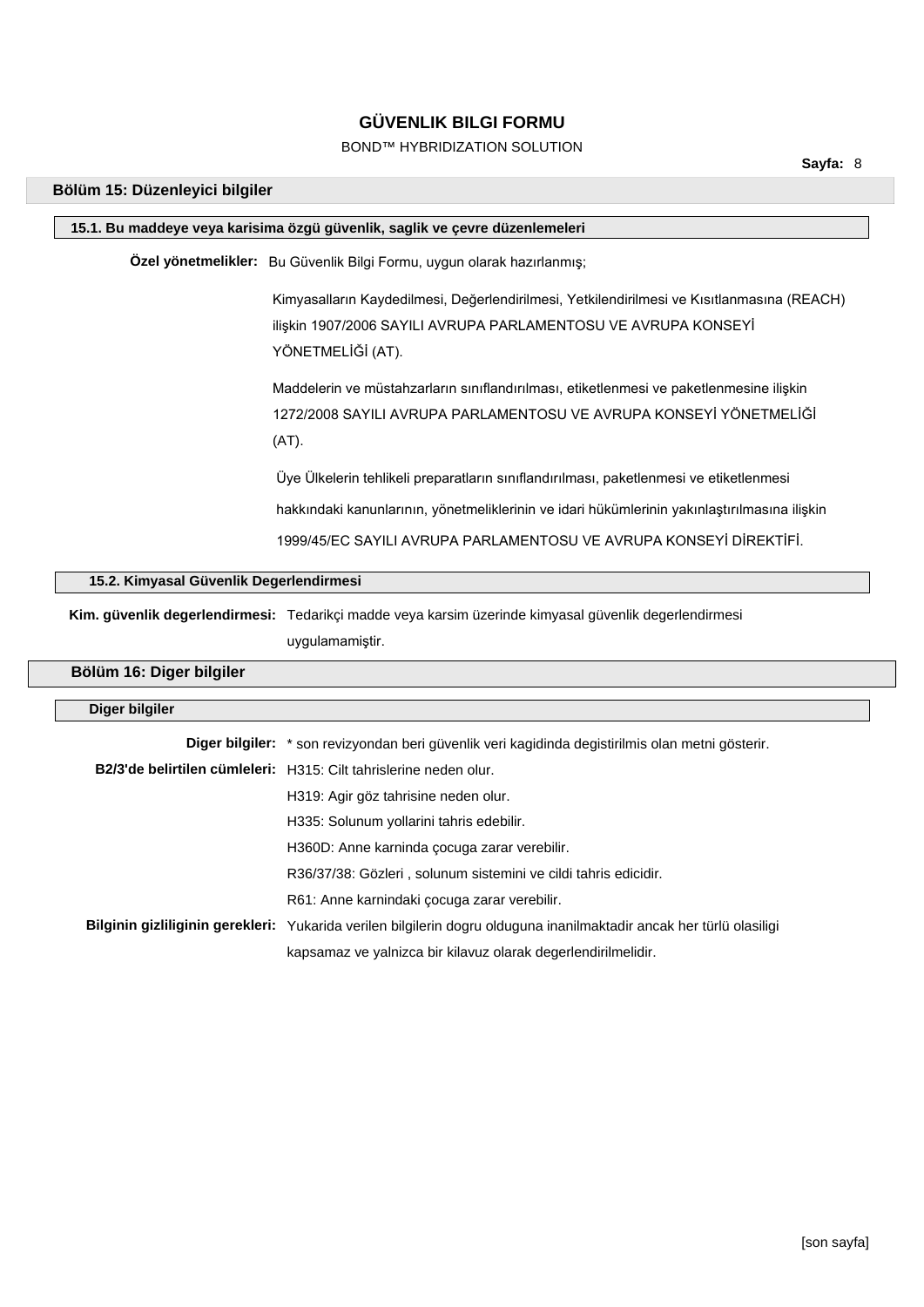

BOND™ HYBRIDIZATION SOLUTION

**Strona:** 1 **Data opracowania:** 18/JAN/2019 **Nr weryfikacji:** 3

### **Sekcja 1: Identyfikacja substancji/mieszaniny i identyfikacja przedsiębiorstwa**

#### **1.1. Identyfikator produktu**

**Nazwa produktu:** BOND™ HYBRIDIZATION SOLUTION

**REACH zarejestrowany numer:** Numer rejestracji nie jest dostępny dla niektórych lub wszystkich składników substancji zawartych w mieszaninie, ponieważ substancja/e i jej/ich użycie są wolne od rejestracji. Roczny tonaż nie wymaga rejestracji lub jest ona przewidywana w późniejszym terminie.

**1.2. Istotne zidentyfikowane zastosowania substancji lub mieszaniny oraz zastosowania odradzane**

**Zastosowanie produktu:** Zastosowanie w laboratoriach - profesjonalny.

#### **1.3. Dane dotyczące dostawcy karty charakterystyki**

| Nazwa firmy: Leica Biosystems Newcastle Ltd |
|---------------------------------------------|
| <b>Balliol Business Park West</b>           |
| <b>Benton Lane</b>                          |
| Newcastle Upon Tyne                         |
| <b>NE12 8EW</b>                             |
| United Kingdom                              |
| Tel.: $+44$ 191 2150567                     |
| <b>Fax:</b> $+44$ 191 2151152               |
|                                             |

**Email:** msds@LeicaBiosystems.com

**1.4. Numer telefonu alarmowego**

| Telefon alarmowy: | USA i Kanada: 1-800-424-9300       |
|-------------------|------------------------------------|
|                   | Poza USA i Kanada: +1 703-741-5970 |
|                   | Dla połączeń alarmowych tylko.     |

### **Sekcja 2: Identyfikacja zagrożeń**

#### **2.1. Klasyfikacja substancji lub mieszaniny**

|                                         | <b>Klasyfikacja (CLP):</b> Eye Irrit. 2: H319; Repr. 1B: H360D; Skin Irrit. 2: H315       |
|-----------------------------------------|-------------------------------------------------------------------------------------------|
| <b>Klasyfikacia (DSD/DPD):</b> $T: R61$ |                                                                                           |
| Działania niepożadane:                  | Działa drażniąco na skórę. Działa drażniąco na oczy. Może działać szkodliwie na dziecko w |
|                                         | łonie matki.                                                                              |

### **2.2. Elementy oznakowania**

#### **Elementy oznakowania (CLP):**

|                                       | Zwroty rodzaj zagr: H315: Działa drażniąco na skórę.     |                     |
|---------------------------------------|----------------------------------------------------------|---------------------|
|                                       | H319: Działa drażniąco na oczy.                          |                     |
|                                       | H360D: Może działać szkodliwie na dziecko w łonie matki. |                     |
| Hasła ostrzegawcze: Niebezpieczeństwo |                                                          |                     |
|                                       | Piktogramy: GHS07: Wykrzyknik                            |                     |
|                                       | GHS08: Zagrożenie dla zdrowia                            | [ <sub>c.d.</sub> ] |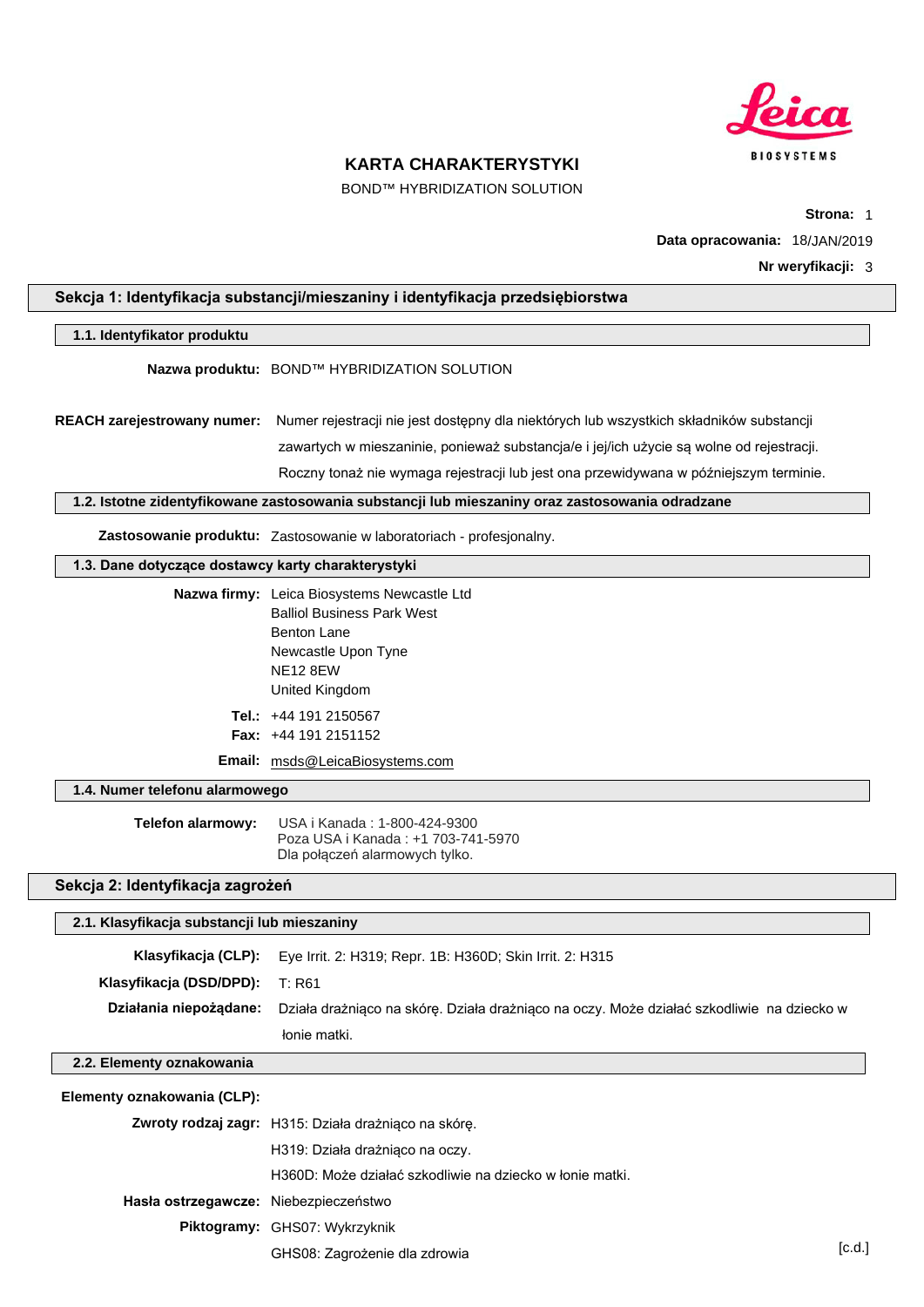BOND™ HYBRIDIZATION SOLUTION **Strona:** 2



|                                      | Zwroty środki ostr: P201: Przed użyciem zapoznać się ze specjalnymi srodkami ostrożnosci.                       |
|--------------------------------------|-----------------------------------------------------------------------------------------------------------------|
|                                      | P202: Nie używać przed zapoznaniem się i zrozumieniem wszystkich srodków                                        |
|                                      | bezpieczenstwa.                                                                                                 |
|                                      | P260: Nie wdychać pyłu/dymu/gazu/mgły/par/rozpylonej cieczy.                                                    |
|                                      | P308+313: W przypadku narażenia lub stycznosci: Zasięgnąć się pod opiekę lekarza.                               |
|                                      | P314: W przypadku złego samopoczucia zasięgnąć się pod opiekę lekarza.                                          |
|                                      | P264: Dokładnie umyć po użyciu.                                                                                 |
|                                      | P280: Stosować rękawice ochronne/odzież ochronną/ochronę oczu/ochronę twarzy.                                   |
|                                      | P305+351+338: W PRZYPADKU DOSTANIA SIĘ DO OCZU: Ostrożnie płukać wodą                                           |
|                                      | przez kilka minut. Wyjąć soczewki kontaktowe, jeżeli są i można je łatwo usunąć. Nadal                          |
|                                      | płukać.                                                                                                         |
|                                      | P337+313: W przypadku utrzymywania się działania drażniącego na oczy: Zasięgnąć                                 |
|                                      | się pod opiekę lekarza.                                                                                         |
|                                      | P302+352: W PRZYPADKU KONTAKTU ZE SKÓRĄ: Umyć dużą iloscią wody z mydłem.                                       |
|                                      | P332+313: W przypadku wystąpienia podrażnienia skóry: Zasięgnąć się pod opiekę                                  |
|                                      | lekarza.                                                                                                        |
|                                      | * P362+364: Zanieczyszczoną odzież zdjąć i wyprać przed ponownym użyciem.                                       |
| Elementy oznakowania (DSD/DPD):      |                                                                                                                 |
| Symbole zagrożeń: Produkt toksyczny. |                                                                                                                 |
|                                      |                                                                                                                 |
|                                      | Wyraż. dotyczące zagrożen: R61: Może działać szkodliwie na dziecko w łonie matki.                               |
|                                      | Wyraż. dotyczące bezpiecz.: S45: W przypadku awarii lub jeżeli źle się poczujesz, niezwłocznie zasięgnij porady |
|                                      | lekarza jeżeli to możliwe, pokaż etykietę.                                                                      |
|                                      | S53: Unikać narażenia przed użyciem zapoznać się z instrukcją.                                                  |
|                                      | Wyrażenia ostrzegawcze: Zastrzeżony dla użytkowników profesjonalnych.                                           |
| 2.3. Inne zagrożenia                 |                                                                                                                 |
|                                      |                                                                                                                 |

**Inne zagrożenia:** Stwarza poważne zagrożenie zdrowia w następstwie długotrwałego narażenia.

**PBT:** Substancji nie oznaczono jako substancji trwałej, ulegającej bioakumulacji i toksycznej (tzw. substancja PBT/vPvB).

### **Sekcja 3: Skład/informacja o składnikach**

### **3.2. Mieszaniny**

#### **Składniki niebezpieczne:**

### **FORMAMIDE**

|           | CAS     | Klasyfikacja (CLP) | Klasyfikacja (DSD/DPD) | <b>Procentowa</b> |
|-----------|---------|--------------------|------------------------|-------------------|
| 200-842-0 | 75-12-7 | Repr. 1B: H360D    | T: R61                 | 30-50%            |

**REACH zarejestrowany numer:** 01-2119496064-35-XXXX

**SVHC:** Formamid jest sklasyfikowany jako substancja stwarzająca potencjalne zagrożenie.

### **DEXTRAN SULPHATE**

| 9011-18-1 | Skin Irrit. 2: H315; Eye Irrit. 2: H319; Xi: R36/37/38 | $10 - 30\%$ |
|-----------|--------------------------------------------------------|-------------|
|           | STOT SE 3: H335                                        |             |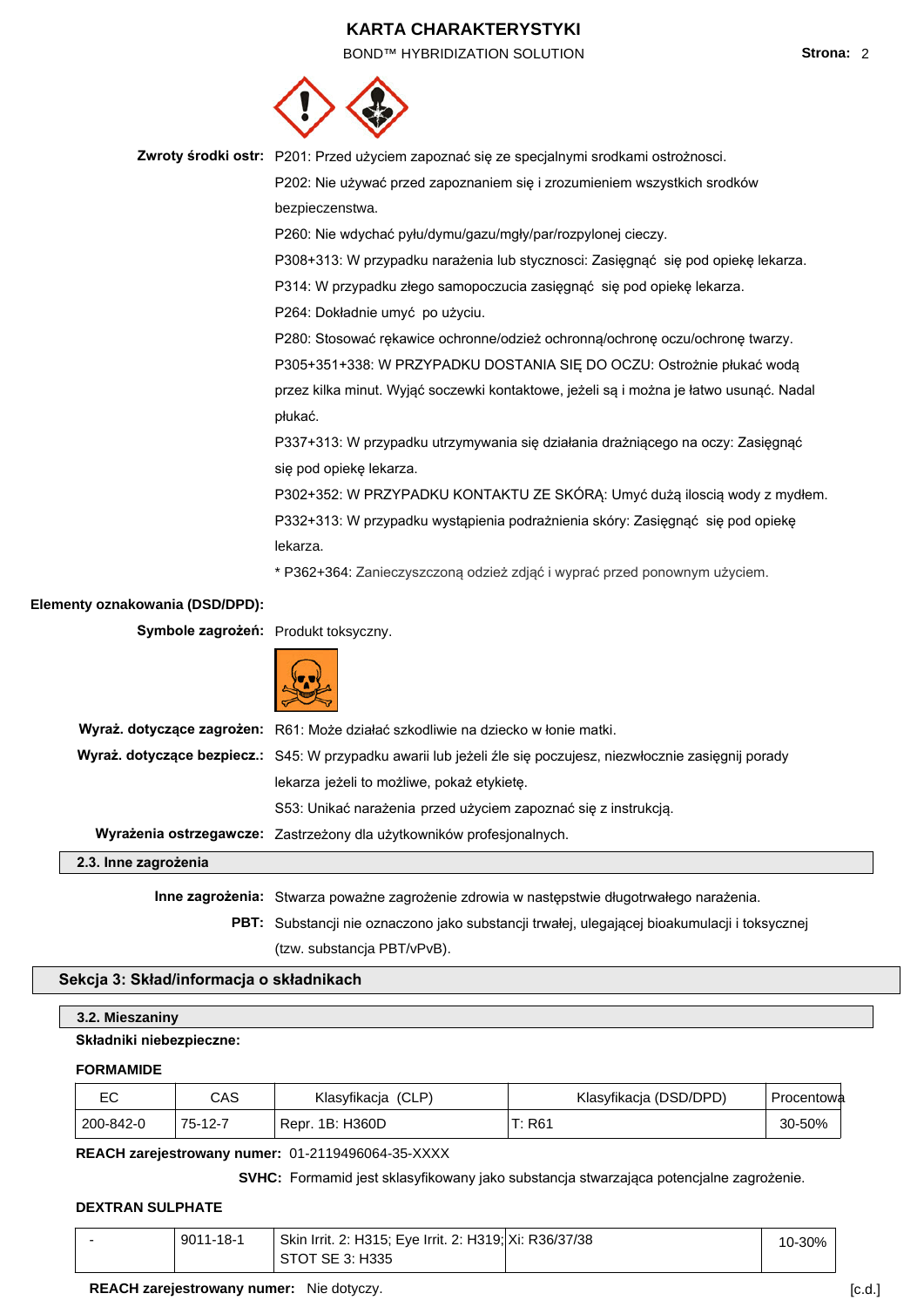## BOND™ HYBRIDIZATION SOLUTION

### **Strona:** 3

| *EDETIC ACID (EDTA)                |                                                                    |                                                                                                                    |                         |             |
|------------------------------------|--------------------------------------------------------------------|--------------------------------------------------------------------------------------------------------------------|-------------------------|-------------|
| $E_{C}$                            | *CAS                                                               | *Klasyfikacja (CLP)                                                                                                | *Klasyfikacja (DSD/DPD) | *Procentowa |
| *200-449-4                         | $*60-00-4$                                                         | *Eye Irrit. 2: H319                                                                                                | $*N/A$                  | $*1 - 10%$  |
| *REACH zarejestrowany numer: *N/A  |                                                                    |                                                                                                                    |                         |             |
| *TROMETAMOL                        |                                                                    |                                                                                                                    |                         |             |
| $*EC$                              | *CAS                                                               | *Klasyfikacja (CLP)                                                                                                | *Klasyfikacja (DSD/DPD) | *Procentowa |
| *201-064-4                         | $*77 - 86 - 1$                                                     | *Skin Irrit 2: H315; Eye Irrit 2: H319;<br>STOT SE 3 H335                                                          | $*N/A$                  | $*1 - 10%$  |
|                                    |                                                                    | *REACH zarejestrowany numer: *01-2119957659-16-XXXX                                                                |                         |             |
| *TETRASODIUM PYROPHOSPHATE         |                                                                    |                                                                                                                    |                         |             |
| *EC                                | *CAS                                                               | *Klasyfikacja (CLP)                                                                                                | *Klasyfikacja (DSD/DPD) | *Procentowa |
| *231-767-1                         | *7722-88-5                                                         | Eye Irrit 2: H319                                                                                                  | $*N/A$                  | $*1 - 10%$  |
|                                    |                                                                    | *REACH zarejestrowany numer: *01-2119489794-17-XXXX                                                                |                         |             |
| Sekcja 4: Środki pierwszej pomocy  |                                                                    |                                                                                                                    |                         |             |
| 4.1. Opis środków pierwszej pomocy |                                                                    |                                                                                                                    |                         |             |
|                                    |                                                                    | Kontakt ze skórą Zdjąć natychmiast zanieczyszczoną odzież i obuwie, chyba że są przyklejone do skóry.              |                         |             |
|                                    |                                                                    | Przemywać zanieczyszczoną skórę bieżącą wodą przez 10 minut lub dłużej, jeśli                                      |                         |             |
|                                    |                                                                    | substancja pozostaje jeszcze na skórze. Skonsultować się z lekarzem.                                               |                         |             |
|                                    |                                                                    | Zanieczyszczenie oka Płukać oko pod bieżącą wodą przez 15 minut. Skonsultować się z lekarzem.                      |                         |             |
|                                    |                                                                    | Spożycie: Przemyć jamę ustną wodą. Skonsultować się z lekarzem. Nie należy wywoływać wymiotów.                     |                         |             |
|                                    |                                                                    | Wdychanie: Wynieść poszkodowanego z zagrożonego miejsca dbając przy tym o własne bezpieczeństwo.                   |                         |             |
|                                    |                                                                    | Skonsultować się z lekarzem. Przenieść na świeże powietrze w przypadku wdychania oparów.                           |                         |             |
|                                    |                                                                    | 4.2. Najważniejsze ostre i opóźnione objawy oraz skutki narażenia                                                  |                         |             |
|                                    |                                                                    |                                                                                                                    |                         |             |
|                                    |                                                                    | Kontakt ze skórą W miejscu zetknięcia może wystąpić łagodne podrażnienie.                                          |                         |             |
|                                    | Zanieczyszczenie oka Może wystąpić podrażnienie i zaczerwienienie. |                                                                                                                    |                         |             |
|                                    |                                                                    | Spożycie: Może wystąpić podrażnienie gardła.                                                                       |                         |             |
|                                    |                                                                    | Wdychanie: Brak objawów.                                                                                           |                         |             |
|                                    |                                                                    | Działanie opóźnione: Brak danych.                                                                                  |                         |             |
|                                    |                                                                    | 4.3. Wskazania dotyczące wszelkiej natychmiastowej pomocy lekarskiej i szczególnego postępowania z poszkodowanym   |                         |             |
|                                    |                                                                    | Postęp. natychmiast./szczególne: Niniejszą kartę charakterystyki substancji należy pokazać lekarzowi udzielającemu |                         |             |
|                                    |                                                                    | pomocy. Nie należy wywoływać wymiotów.                                                                             |                         |             |
|                                    |                                                                    | Sekcja 5: Postępowanie w przypadku pożaru                                                                          |                         |             |
| 5.1. Środki gaśnicze               |                                                                    |                                                                                                                    |                         |             |
|                                    |                                                                    | Środki gaśnicze: Do gaszenia ognia w sąsiedztwie należy zastosować odpowiednie środki gaśnicze.                    |                         |             |
|                                    |                                                                    | Alkohol lub piana z tworzywa sztucznego. Piana odporna na alkohol. Proszek gaśniczy.                               |                         |             |
|                                    |                                                                    | Dwutlenek węgla. Pył wodny.                                                                                        |                         |             |
|                                    |                                                                    | 5.2. Szczególne zagrożenia związane z substancją lub mieszaniną                                                    |                         |             |
|                                    |                                                                    | Zagroż. w przyp. naraż.: Podczas spalania wydziela toksyczne dymy tlenku węgla. Podczas spalania wydziela          |                         |             |
|                                    |                                                                    | toksyczne dymy tlenków azotu. Podczas spalania wydziela toksyczne dymy                                             |                         |             |
|                                    |                                                                    |                                                                                                                    |                         |             |
|                                    |                                                                    | cyjanowodoru. Podczas spalania wydziela toksyczne dymy amoniaku.                                                   |                         | [c.d.]      |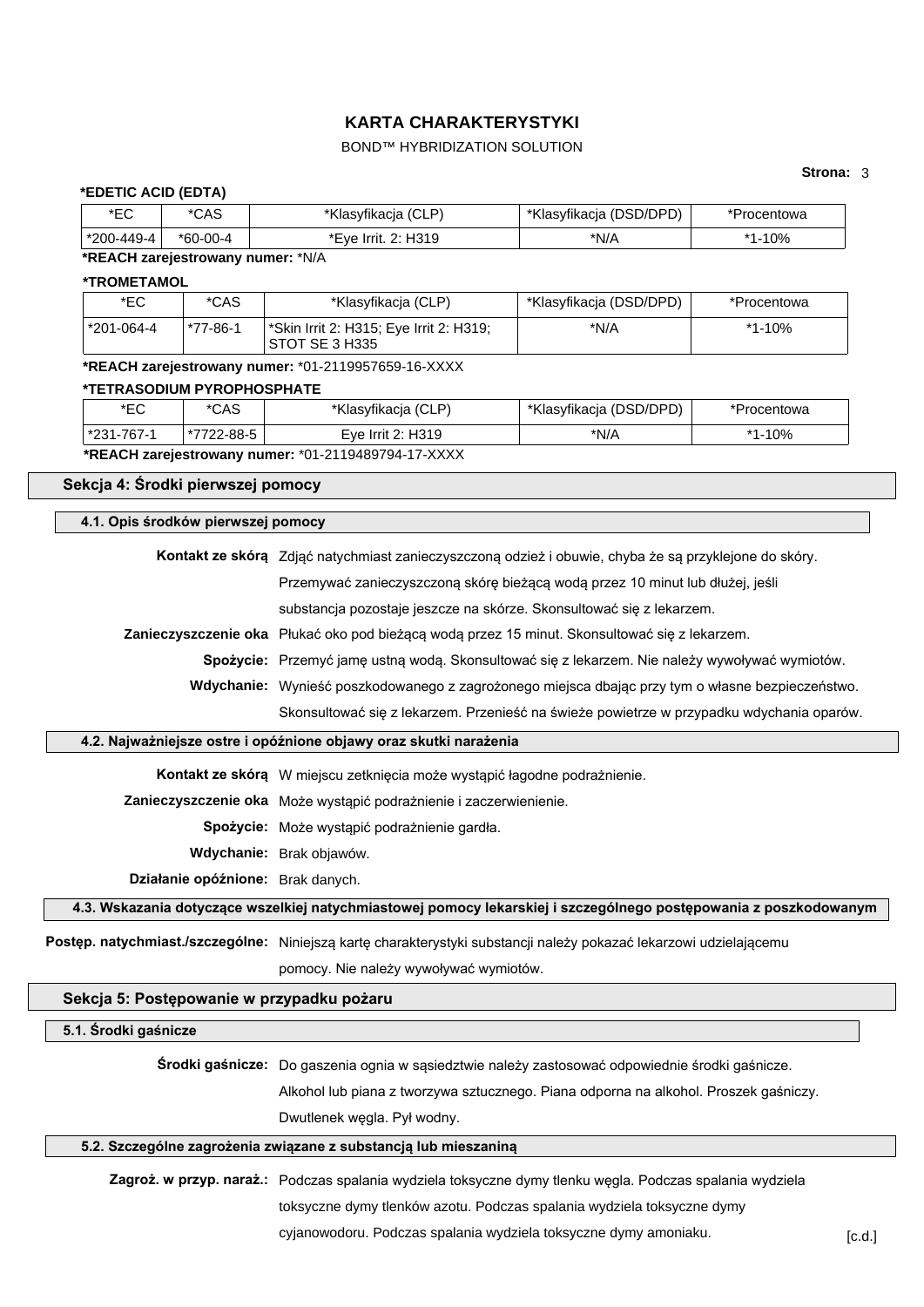### BOND™ HYBRIDIZATION SOLUTION

|                                                       | Informacje dla straży pożarnej: Zastosować niezależny aparat oddechowy. W celu zapobieżenia zetknięciu ze skórą i |
|-------------------------------------------------------|-------------------------------------------------------------------------------------------------------------------|
|                                                       | dostaniem do oczu należy nosić odzież ochronną.                                                                   |
|                                                       | Sekcja 6: Postępowanie w przypadku niezamierzonego uwolnienia do środowiska                                       |
|                                                       | 6.1. Indywidualne środki ostrożności, wyposażenie ochronne i procedury w sytuacjach awaryjnych                    |
|                                                       | Śr. ostrożn. wzgledem ludzi: Nie podejmować działań bez odpowiedniej odzieży ochronnej patrz punkt 8 karty        |
|                                                       | bezpieczeństwa. Oznaczyć skażone miejsce odpowiednimi znakami i uniemożliwić                                      |
|                                                       | dostęp osobom postronnym. Aby zapobiec dalszemu wyciekowi obrócić cieknące                                        |
|                                                       | pojemniki tak, by miejsce cieknące znalazło się u góry.                                                           |
|                                                       |                                                                                                                   |
| 6.2. Środki ostrożności w zakresie ochrony środowiska |                                                                                                                   |
|                                                       | Śr. ostrożn. wzgl. środ.: Nie wylewać do kanalizacji lub do rzeki. Powstrzymać dalszy rozlew za pomocą            |
|                                                       | obwałowania.                                                                                                      |
|                                                       | 6.3. Metody i materiały zapobiegające rozprzestrzenianiu się skażenia i służące do usuwania skażenia              |
|                                                       | Procedury usuwania: Oczyszczanie może być wykonywane wyłącznie przez wykwalifikowany personel                     |
|                                                       | obeznany z konkretną substancją. Zaabsorbować za pomocą suchej ziemi lub piasku.                                  |
|                                                       | Przenieść do zamykanego, opisanego pojemnika awaryjnego w celu likwidacji                                         |
|                                                       | odpowiednią metodą. Odpowiednią metodę likwidacji podano w punkcie 13 karty                                       |
|                                                       | bezpieczeństwa.                                                                                                   |
| 6.4. Odniesienia do innych sekcji                     |                                                                                                                   |
|                                                       | Odniesienia do innych sekcji: Patrz punkt 8 karty bezpieczeństwa. Patrz punkt 13 karty bezpieczeństwa.            |
|                                                       |                                                                                                                   |
|                                                       | Sekcja 7: Postępowanie z substancjami i mieszaninami oraz ich magazynowanie                                       |
|                                                       | 7.1. Środki ostrożności dotyczące bezpiecznego postępowania                                                       |
|                                                       |                                                                                                                   |
|                                                       | Wymagania przy manipul.: Unikać bezpośredniego kontaktu z daną substancją. Zapewnić odpowiednie                   |
|                                                       | przewietrzanie danego obszaru.                                                                                    |
|                                                       | 7.2. Warunki bezpiecznego magazynowania, łącznie z informacjami dotyczącymi wszelkich wzajemnych niezgodności     |
|                                                       | Warunki magazynowania: Przechowywać w chłodnym, dobrze wentylowanym miejscu Przechowywać pojemnik                 |
|                                                       | szczelnie zamknięty. Przechowywać z dala od źródeł ognia. Należy unikać                                           |
|                                                       | niekompatybilnych materiałów i sprzecznych zastrzeżeń patrz punkt 10 karty                                        |
|                                                       | bezpieczeństwa.                                                                                                   |
| Odpowiednie opakowanie: Nie dotyczy.                  |                                                                                                                   |
| 7.3. Szczególne zastosowanie(a) końcowe               | Zastosowanie końcowe: Zastosowanie w laboratoriach - profesjonalny.                                               |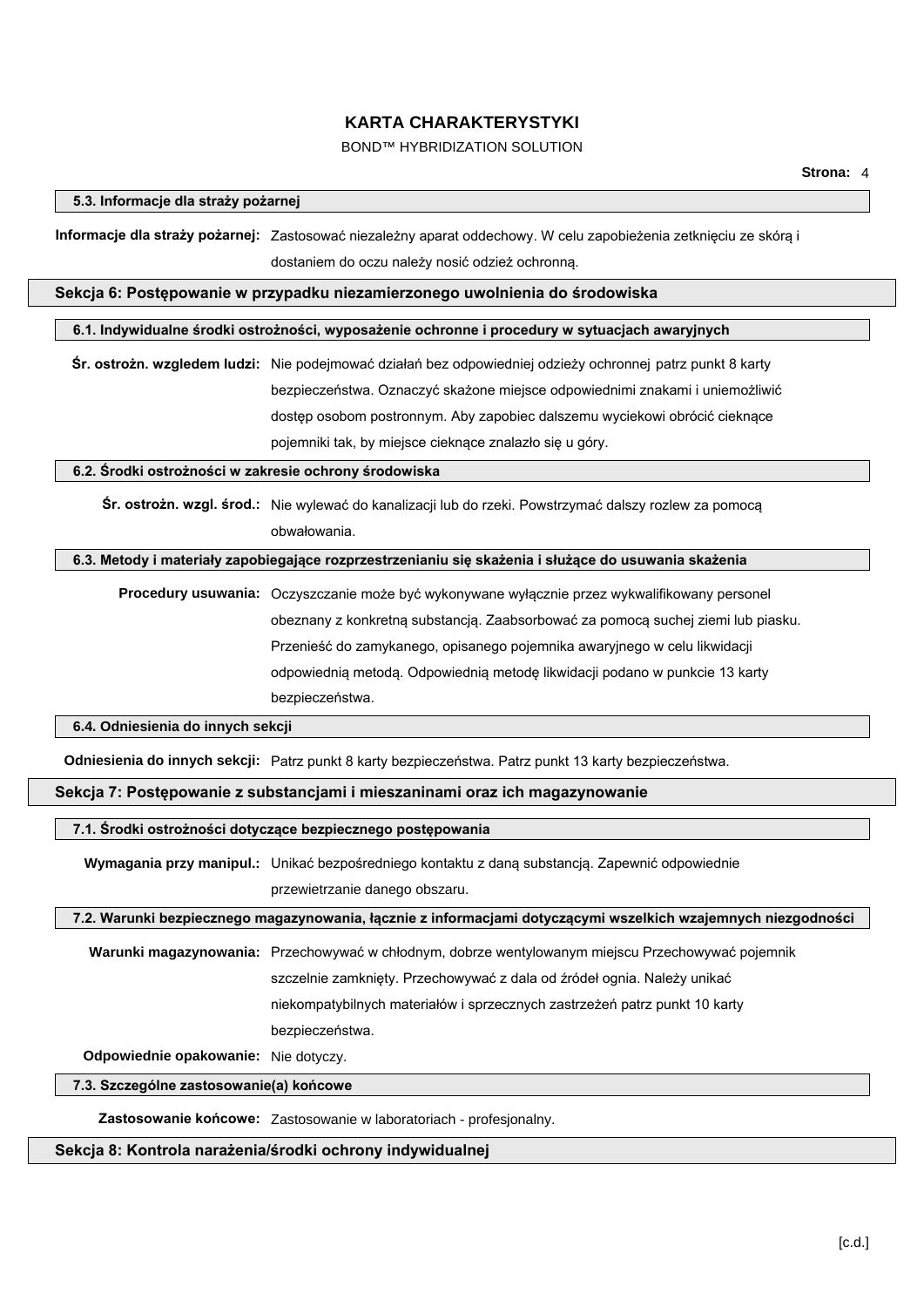### BOND™ HYBRIDIZATION SOLUTION

### **8.1. Parametry dotyczące kontroli**

#### **Dopuszcz. stęż. w miejsc. zamiesz.** Brak danych.

# **DNEL/PNEC DNEL / PNEC** Brak danych. **8.2. Kontrola narażenia Środki techniczne:** Zapewnić odpowiednie przewietrzanie danego obszaru. Zapewnić wszystkie środki techniczne wymienione w punkcie 7 karty bezpieczeństwa. **Ochrona dróg oddechowych:** Na wypadek zagrożenia powinien być dostępny ochrona dróg oddechowych. **Ochrona rąk:** Rękawice nieprzepuszczalne. Rękawice z gumy butylowej. **Ochrona oczu:** Przygotować przemywacz do oczu. Szczelnie przylegające okulary ochronne. **Ochrona skóry:** Nieprzepuszczalna odzież ochronna. Buty gumowe. **Środowiskowe:** Nie wolno dopuścić do przedostania się substancji do kanalizacji publicznej lub środowiska bezpośredniego. Zapewnić wszystkie środki techniczne wymienione w punkcie 7 karty bezpieczeństwa. Informacje na temat wymogów Wspólnotowego ustawodawstwa środowiskowego można znaleźć w ustawodawstwie konkretnego państwa członkowskiego.

### **Sekcja 9: Właściwości fizyczne i chemiczne**

|  |  | 9.1. Informacje na temat podstawowych właściwości fizycznych i chemicznych |
|--|--|----------------------------------------------------------------------------|
|  |  |                                                                            |

| <b>Stan: Ciecz</b>                       |                              |                                                     |                         |
|------------------------------------------|------------------------------|-----------------------------------------------------|-------------------------|
|                                          | <b>Kolor:</b> Bezbarwny      |                                                     |                         |
|                                          | <b>Zapach:</b> Bez zapachu   |                                                     |                         |
| Szybkość parowania: Brak danych.         |                              |                                                     |                         |
|                                          | Utlenianie: Brak danych.     |                                                     |                         |
| Rozpuszczalność w wodzie: Mieszający się |                              |                                                     |                         |
|                                          | Lepkość: Brak danych.        |                                                     |                         |
| Temp. wrzenia/zakres°C: Brak danych.     |                              | Temp. topnienia/zakres <sup>o</sup> C: Brak danych. |                         |
| Dolna granica palności, %: Brak danych.  |                              |                                                     | górny: Brak danych.     |
| Temperatura zapłonu °C: Brak danych.     |                              | Wsp.podz.:n-oktanol/woda: Brak danych.              |                         |
| <b>Samozapion °C:</b> Nie dotyczy.       |                              | Ciśnienie par: Brak danych.                         |                         |
| Gęstość względna: Brak danych.           |                              |                                                     | <b>pH:</b> Brak danych. |
|                                          | <b>VOC g/I:</b> Brak danych. |                                                     |                         |

**9.2. Inne informacje**

**Inne informacje:** Nie dotyczy.

## **Sekcja 10: Stabilność i reaktywność**

**10.1. Reaktywność**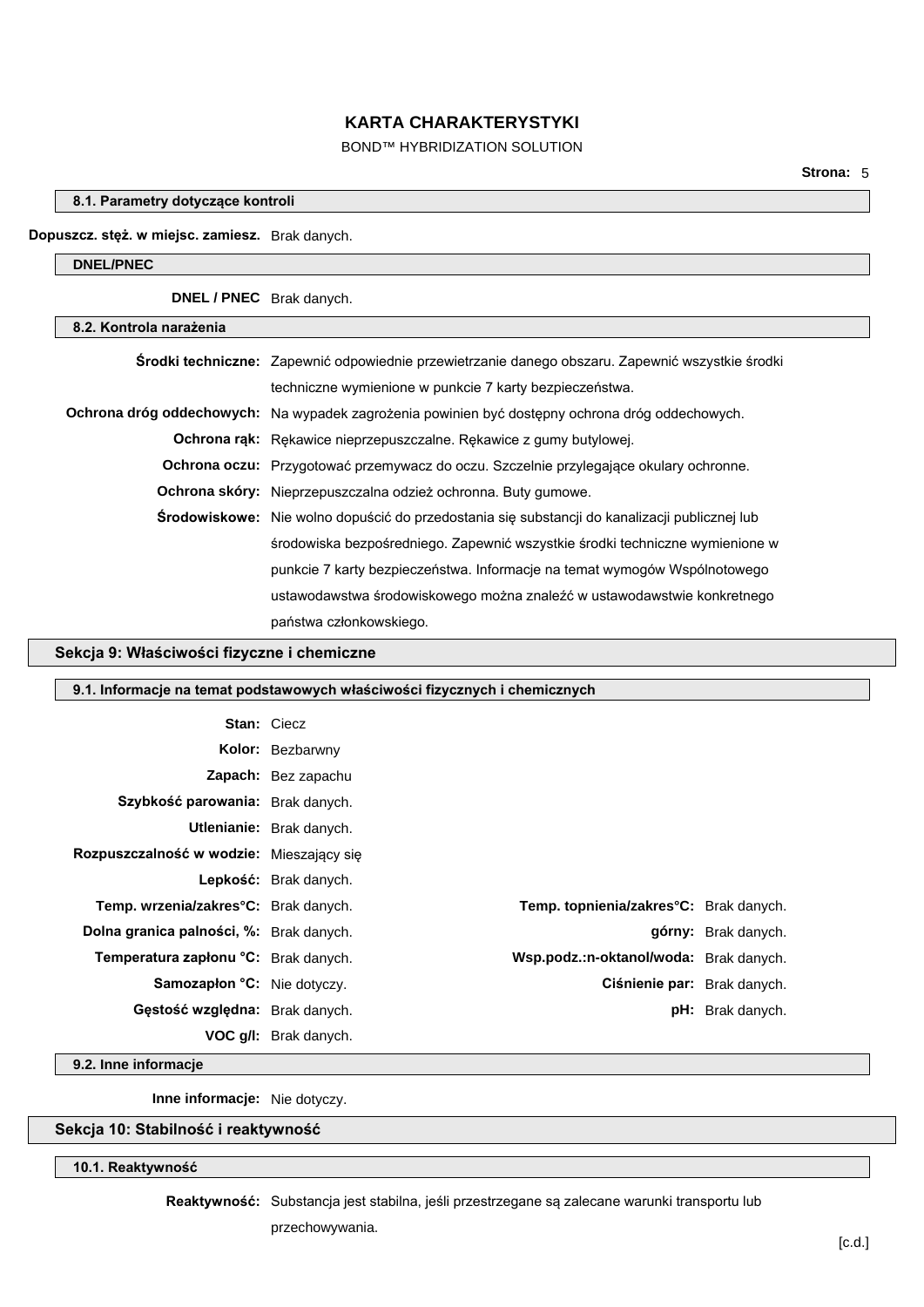### BOND™ HYBRIDIZATION SOLUTION

### **10.2. Stabilność chemiczna**

**Stabilność chemiczna:** Stabilny w normalnych warunkach.

### **10.3. Możliwość występowania niebezpiecznych reakcji**

**Reakcje niebezpieczne:** Niebezpieczne reakcje nie zajdą w normalnych warunkach transportu lub

przechowywania. Rozkład substancji może nastąpić w przypadku kontaktu z

następującymi materiałami lub w poniższych warunkach.

#### **10.4. Warunki, których należy unikać**

**Należy unikać:** Ciepło. Gorące powierzchnie. Płomienie.

# **10.5. Materiały niezgodne**

**Unikać następ. materiał.:** Silne utleniacze. Kwasy. Zasady. jod. pirydyny trójtlenek siarki Glin. Żelazo. Miedź. Koroduje kauczuku naturalnego..

#### **10.6. Niebezpieczne produkty rozkładu**

**Niebezp. prod. rozkładu:** Podczas spalania wydziela toksyczne dymy tlenku węgla. Podczas spalania wydziela

toksyczne dymy tlenków azotu. Podczas spalania wydziela toksyczne dymy

cyjanowodoru. Podczas spalania wydziela toksyczne dymy amoniaku.

### **Sekcja 11: Informacje toksykologiczne**

### **11.1. Informacje dotyczące skutków toksykologicznych**

### **Składniki niebezpieczne:**

### **FORMAMIDE**

| ustny  | szczur | LD50    | 5325 mg/kg         |
|--------|--------|---------|--------------------|
| gazy   | szczur | 4H LC50 | $>21$ mg/L         |
| skórny | szczur | LD50    | >3000 mg/kg bw/day |

#### **Wykluczone działania związane z mieszaniną:**

| Działanie                                          | Droga kontaktu | Podstawa                                                             |
|----------------------------------------------------|----------------|----------------------------------------------------------------------|
| Toksyczność ostra (substancja<br>szkodliwa)        |                | W oparciu o dostępne dane, kryteria klasyfikacji nie<br>sa spełnione |
| Toksyczność ostra (substancja<br>toksyczna)        |                | W oparciu o dostępne dane, kryteria klasyfikacji nie<br>sa spełnione |
| Toksyczność ostra (substancja<br>bardzo toksyczna) |                | W oparciu o dostępne dane, kryteria klasyfikacji nie<br>sa spełnione |
| Działanie drażniace                                |                | W oparciu o dostępne dane, kryteria klasyfikacji nie<br>są spełnione |
| Działanie żrace                                    |                | W oparciu o dostępne dane, kryteria klasyfikacji nie<br>sa spełnione |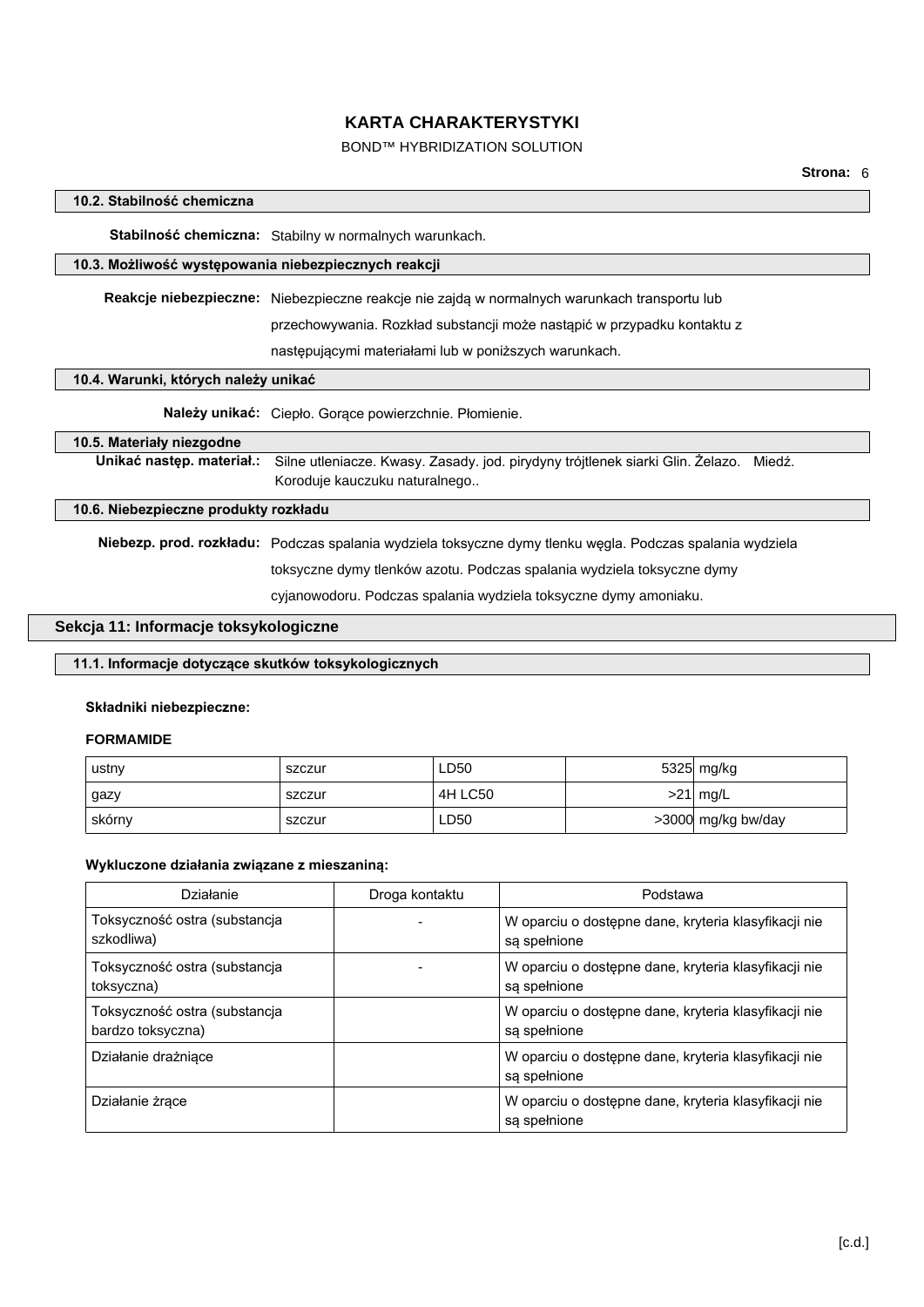### BOND™ HYBRIDIZATION SOLUTION

### **Strona:** 7

| Działanie uczulające                  | W oparciu o dostępne dane, kryteria klasyfikacji nie<br>sa spełnione |
|---------------------------------------|----------------------------------------------------------------------|
| Toksyczność dla dawki<br>powtarzalnej | W oparciu o dostępne dane, kryteria klasyfikacji nie<br>sa spełnione |
| Rakotwórczość                         | W oparciu o dostępne dane, kryteria klasyfikacji nie<br>sa spełnione |
| Mutagenność                           | W oparciu o dostępne dane, kryteria klasyfikacji nie<br>sa spełnione |
| Szkodliwe działanie na<br>rozrodczość | W oparciu o dostępne dane, kryteria klasyfikacji nie<br>sa spełnione |

#### **Objawy / drogi kontaktu**

**Kontakt ze skórą** W miejscu zetknięcia może wystąpić łagodne podrażnienie.

**Zanieczyszczenie oka** Może wystąpić podrażnienie i zaczerwienienie.

**Spożycie:** Może wystąpić podrażnienie gardła.

**Wdychanie:** Brak objawów.

**Działanie opóźnione:** Brak danych.

**Inne informacje:** Nie dotyczy.

#### **Sekcja 12: Informacje ekologiczne**

#### **12.1. Toksyczność**

**Ekotoksyczność** Brak danych.

### **12.2. Trwałość i zdolność do rozkładu**

**Trwałość i zdolność degradacji:** Ulega biodegradacji.

**12.3. Zdolność do bioakumulacji**

**Zdolność bioakumulacji:** Brak zdolności bioakumulacji.

**12.4. Mobilność w glebie**

**Ruchliwość:** Łatwo absorbuje się w glebie.

### **12.5. Wyniki oceny właściwości PBT i vPvB**

**PBT:** Substancji nie oznaczono jako substancji trwałej, ulegającej bioakumulacji i toksycznej

(tzw. substancja PBT/vPvB).

#### **12.6. Inne szkodliwe skutki działania**

**Inne niekorzystne działania:** Nieznaczna ekotoksyczność.

#### **Sekcja 13: Postępowanie z odpadami**

#### **13.1. Metody unieszkodliwiania odpadów**

**Operacje likwidacji (usuwania)** Przenieść do odpowiedniego pojemnika i zorganizować odbiór przez specjalistyczną firmę usuwania odpadów.

**Procesy odzysku:** Nie dotyczy.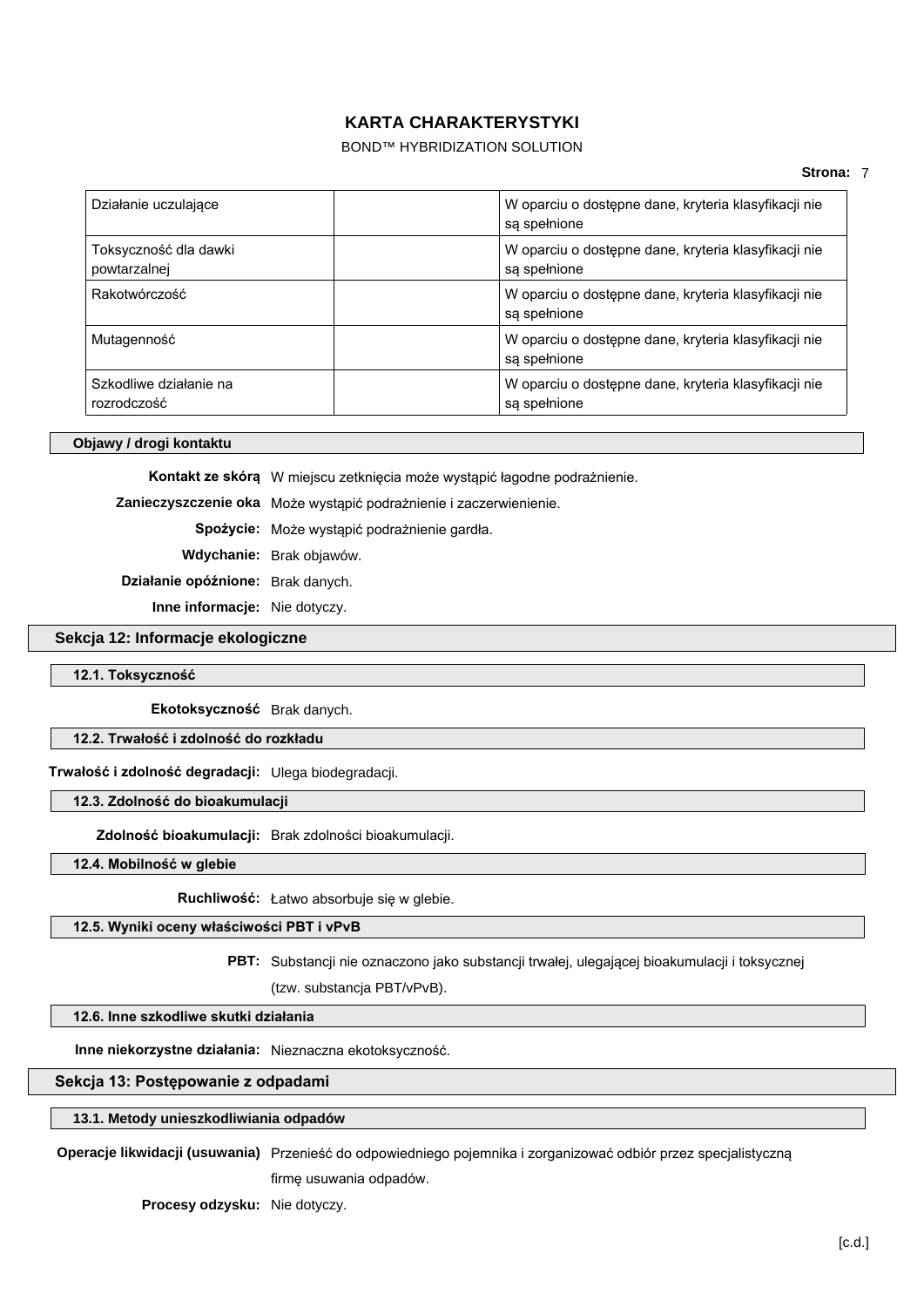### BOND™ HYBRIDIZATION SOLUTION

**Likwidacja opakowania:** Zorganizować odbiór przez specjalistyczną firmę usuwania odpadów.

**Uwaga:** Zwraca się uwagę użytkowników na możliwość istnienia regionalnych lub krajowych

przepisów dotyczących likwidacji odpadów.

#### **Sekcja 14: Informacje dotyczące transportu**

**Transport lądowy (ADR/RID):** Nie uregulowany dla transportu drogą lądzie.

**Transport morski (IMDG):** Nie uregulowany do transportu drogą morską.

**Transport lotniczy (IATA):** Nie uregulowany do transportu drogą powietrzną.

**Transport żeglugą śródlądową (ADNR/AND):** Nie uregulowany dla transportu śródlądowymi drogami wodnymi.

Zastosowania nie mają podpunkty od 14.1 do 14.7. Jednakże, jak w przypadku wszystkich chemikaliów, opakowania zawierające

tę substancję, w trakcie załadunku, transportu i rozładunku, powinny być obsługiwane w sposób minimalizujący ryzyko

uszkodzenia opakowań i wydostania się z nich chemikaliów.

#### **Sekcja 15: Informacje dotyczące przepisów prawnych**

#### **15.1. Przepisy prawne dotyczące bezpieczeństwa, ochrony zdrowia i środowiska specyficzne**

Szczególne przepisy: Karta bezpieczenstwa produktu zgodnie z;

Rozporządzenie (WE) nr 1907/2006 Parlamentu Europejskiego i Rady w sprawie rejestracji,

oceny, udzielania zezwoleń i stosowanych ograniczeń w zakresie chemikaliów (REACH).

ROZPORZĄDZENIE PARLAMENTU EUROPEJSKIEGO I RADY (WE) NR 1272/2008 w

sprawie klasyfikacji, oznakowania i pakowania substancji i mieszanin.

Dyrektywy 1999/45/WE Parlamentu Europejskiego i Rady z r. w sprawie zbliżenia przepisów ustawowych, wykonawczych I administracyjnych państw członkowskich odnoszących się do klasyfikacji, pakowania I etykietowania preparatów niebezpiecznych.

#### **15.2. Ocena bezpieczeństwa chemicznego**

**Ocena bezpieczeństwa chem:** Ocena bezpieczeństwa chemicznego substancji lub mieszaniny nie została przeprowadzona przez dostawcę.

### **Sekcja 16: Inne informacje**

| Inne informacje |                                                                                                         |
|-----------------|---------------------------------------------------------------------------------------------------------|
|                 | <b>Inne informacje:</b> * oznacza fragment karty charakterystyki bezpieczeństwa, który uległ zmianie od |
|                 | ostatniej wersji.                                                                                       |
|                 | Wyraż. dot. zagrożen z s.2 / 3: H315: Działa drażniąco na skóre.                                        |
|                 | H319: Działa drażniąco na oczy.                                                                         |
|                 | H335: Może powodować podrażnienie dróg oddechowych.                                                     |
|                 | H360D: Może działać szkodliwie na dziecko w łonie matki.                                                |
|                 | R36/37/38: Działa drażniąco na oczy, drogi oddechowe i skóre.                                           |
|                 | R61: Może działać szkodliwie na dziecko w łonie matki.                                                  |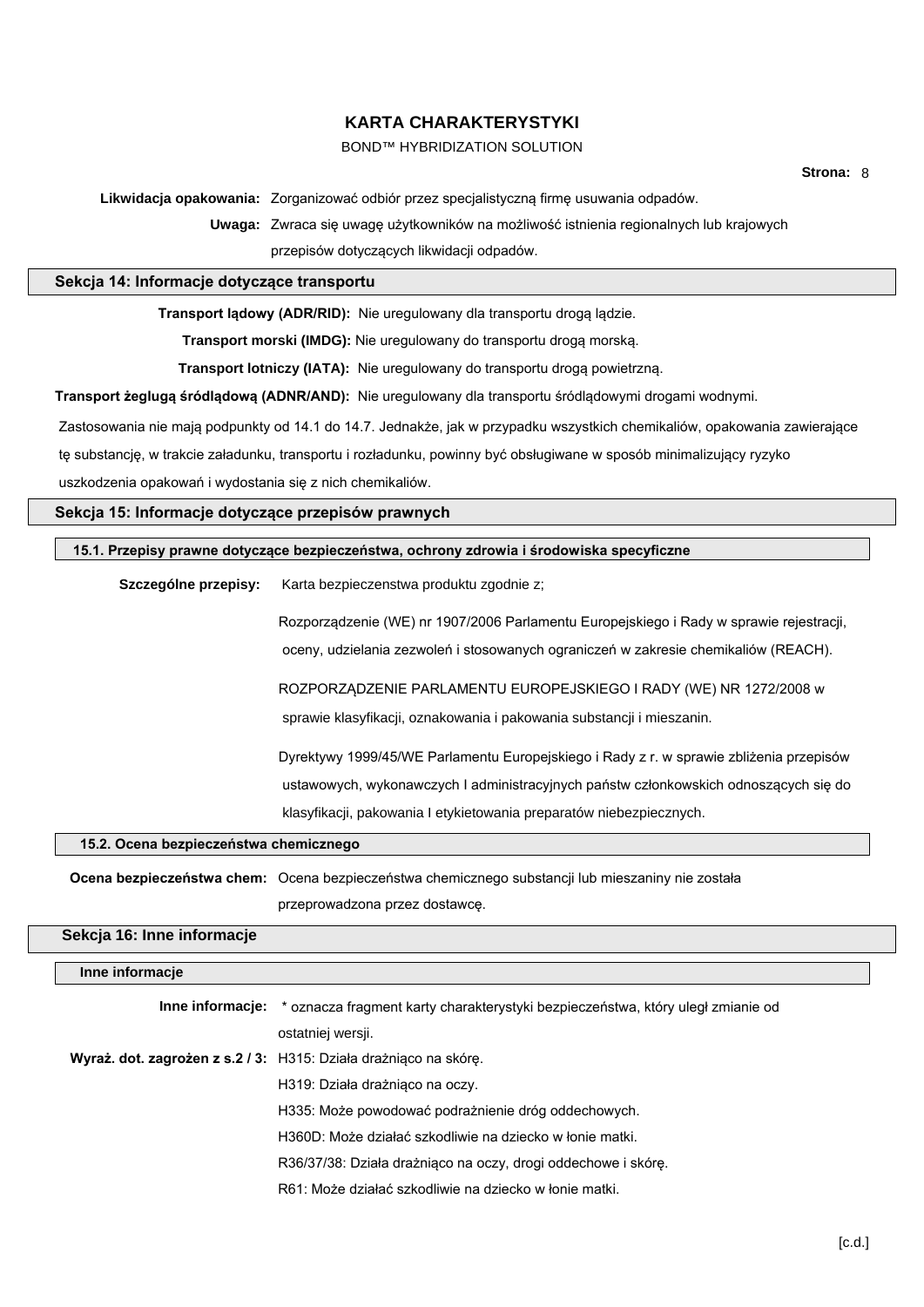### BOND™ HYBRIDIZATION SOLUTION

**Oswiadcz. prawne:** Sądzimy, że powyższe informacje są poprawne, lecz nie oznacza to że są kompletne. Powinny być zatem traktowane wyłącznie jako wskazówki. Niniejsza firma nie może ponosić odpowiedzialności za szkody wynikłe z manipulowania lub kontaktu z powyższym produktem.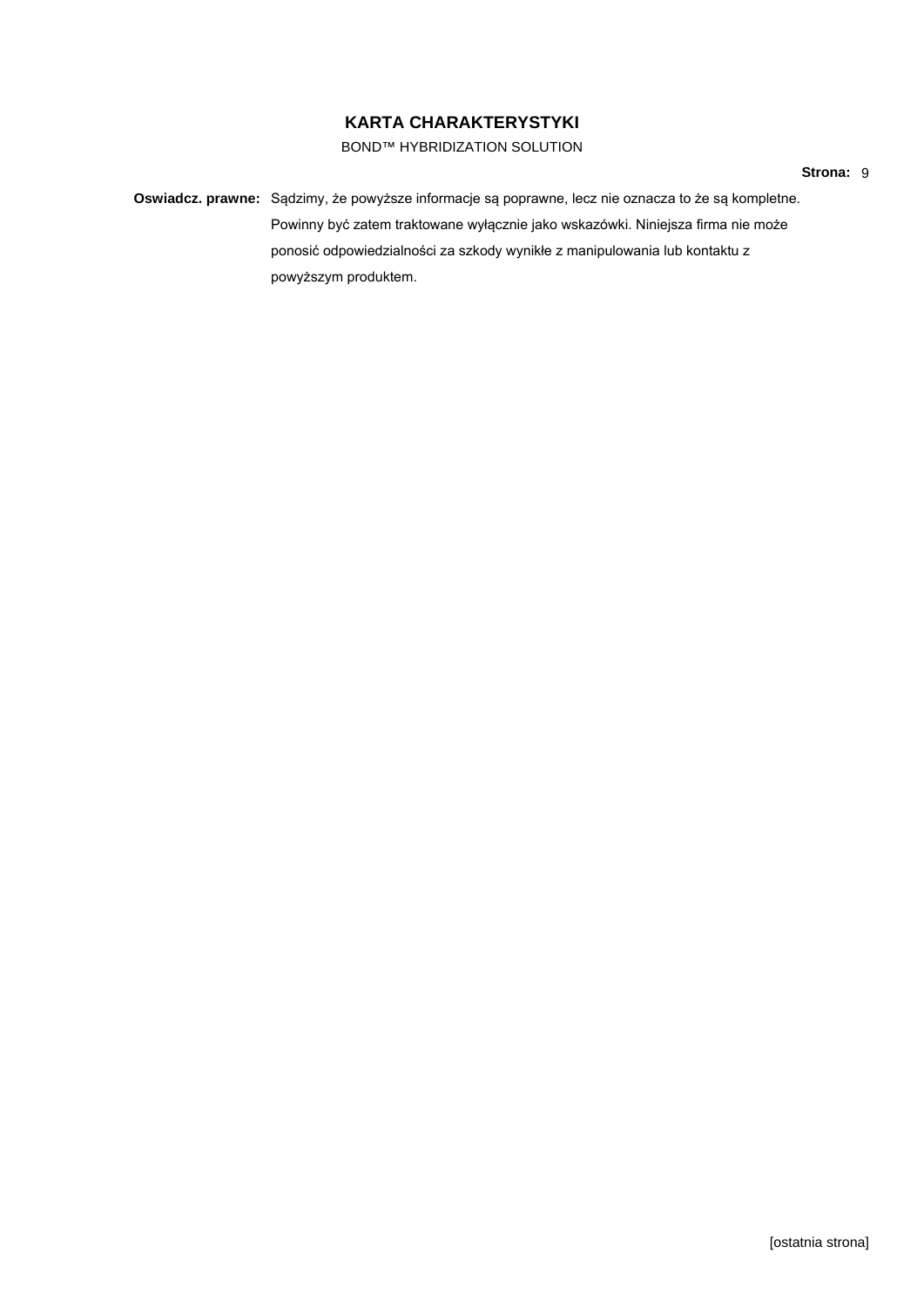

BOND™ HYBRIDIZATION SOLUTION

**Stran:** 1 **Datum sestave:** 18/JAN/2019 **Številka revizije:** 3

### **Oddelek 1: Identifikacija snovi/zmesi in družbe/podjetja**

### **1.1 Identifikator izdelka**

**Trgovsko ime:** BOND™ HYBRIDIZATION SOLUTION

**REACH registrska številka:** Za nekatere od sestavin snovi ali za vse sestavine snovi tej mešanici registracijske številke niso na voljo, saj je/so snov(-i) ali njene/njihove uporabe izvzeta(-e) iz postopka registracije,

registracija za letno tonažo ni potrebna ali pa je rok registracije kasnejši.

**1.2 Pomembne identificirane uporabe snovi ali zmesi in odsvetovane uporabe**

**Uporaba izdelka:** Uporaba v laboratorijih - strokovni

**1.3 Podrobnosti o dobavitelju varnostnega lista**

| <b>Ime podjetja:</b> Leica Biosystems Newcastle Ltd |
|-----------------------------------------------------|
| <b>Balliol Business Park West</b>                   |
| <b>Benton Lane</b>                                  |
| Newcastle Upon Tyne                                 |
| <b>NE12 8EW</b>                                     |
| United Kingdom                                      |
| <b>Tel:</b> $+44$ 191 2150567                       |
| <b>Faks:</b> $+44$ 191 2151152                      |
| <b>Email:</b> msds@LeicaBiosystems.com              |

### **1.4 Telefonska številka za nujne primere**

**Telefon za nujne primere:** ZDA in Kanada : 1-800-424-9300 Zunaj ZDA in Kanada : +1 703-741-5970 Za klici v sili samo.

### **Oddelek 2: Določitev nevarnosti**

#### **2.1 Razvrstitev snovi ali zmesi**

**Razvršanje (CLP):** Eye Irrit. 2: H319; Repr. 1B: H360D; Skin Irrit. 2: H315

**Razvršanje (DSD/DPD):** T: R61

**Škodljivi učinki:** Povzroča draženje kože. Povzroča hudo draženje oči. Lahko škoduje nerojenemu otroku.

### **2.2 Elementi etikete**

|  | Elementi označevanja (CLP): |  |
|--|-----------------------------|--|
|--|-----------------------------|--|

**Stavki o nevarnosti:** H315: Povzroča draženje kože.

H319: Povzroča hudo draženje oči.

H360D: Lahko škoduje nerojenemu otroku.

**Opozorilni besedi:** Nevarno

**Piktogrami za nevarnost:** GHS07: Klicaj

GHS08: Nevarnost za zdravje bio nastave i svetovari sa za zdravje i svetovari sa svetovari s sa svetovari s nadaljevanje]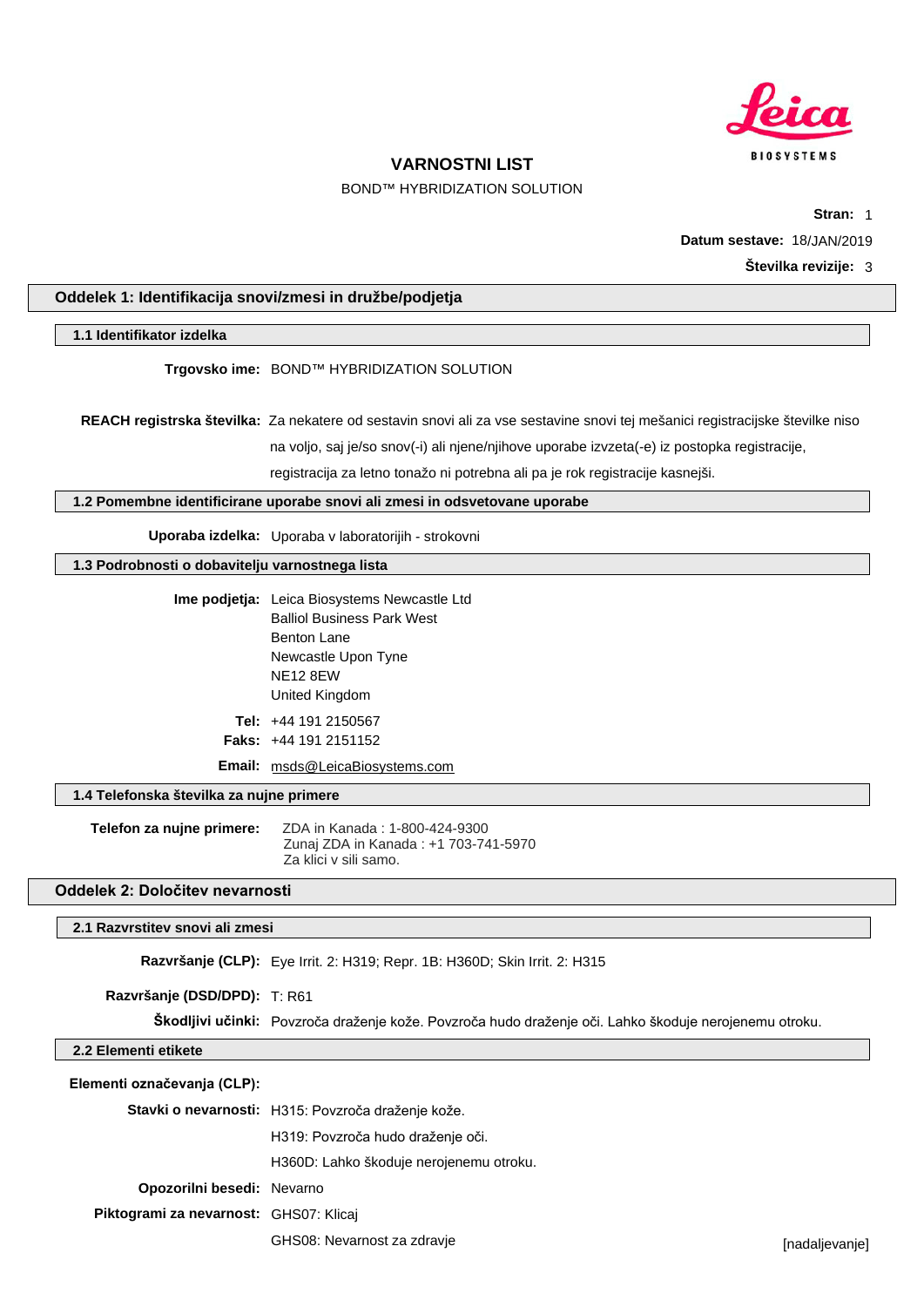BOND™ HYBRIDIZATION SOLUTION



|                               | Previdnostni stavki: P201: Pred uporabo pridobiti posebna navodila.                                 |
|-------------------------------|-----------------------------------------------------------------------------------------------------|
|                               | P202: Ne uporabljajte, dokler se ne seznanite z vsemi varnostnimi ukrepi.                           |
|                               | P260: Ne vdihavati prahu/dima/plina/meglice/hlapov/razpršila.                                       |
|                               | P308+313: PRI izpostavljenosti ali sumu izpostavljenosti: poiščite zdravniško.                      |
|                               | P314: Ob slabem počutju poiščite zdravniško.                                                        |
|                               | P264: Po uporabi temeljito umiti.                                                                   |
|                               | P280: Nositi zaščitne rokavice/zaščitno obleko/zaščito za oči/zaščito za obraz.                     |
|                               | P305+351+338: PRI STIKU Z OČMI: previdno izpirajte z vodo nekaj minut. Odstranite                   |
|                               | kontaktne leče, če jih imate in če to lahko storite brez težav. Nadaljujte z izpiranjem.            |
|                               | P337+313: Če draženje oči ne preneha: poiščite zdravniško.                                          |
|                               | P302+352: PRI STIKU S KOŽO: umiti z veliko mila in vode.                                            |
|                               | P332+313: Če nastopi draženje kože: poiščite zdravniško.                                            |
|                               | * P362+364: Sleči kontaminirana oblačila in jih oprati pred ponovno uporabo.                        |
| označevanja (DSD/DPD):        |                                                                                                     |
| Znaki za nevarnost: Strupeno. |                                                                                                     |
|                               |                                                                                                     |
|                               | Opozorilni stavki: R61: Lahko škoduje nerojenemu otroku.                                            |
|                               | Obvestilni stavki: S45: Ob nezgodi ali slabem počutju, takoj poiskati zdravniško pomoč. Po možnosti |
|                               | pokazati etiketo.                                                                                   |
|                               | S53: Izogibati se izpostavljanju - pred uporabo pridobiti posebna navodila.                         |
|                               | Previdnostni stavki: Omejeno le na profesionalne uporabnike.                                        |
| Druge nevarnosti              |                                                                                                     |
|                               |                                                                                                     |

**Druge nevarnosti:** Nevarnost hudih okvar zdravja pri dolgotrajnejši izpostavljenosti.

**PBT:** Ta snov ni opredeljena kot snov PTB/vPvB.

# **Oddelek 3: Sestava/podatki o sestavinah**

## **3.2 Zmesi**

**2.3 Druge nevarnosti**

**Elementi** 

### **Nevarne sestavine:**

### **FORMAMIDE**

| -^        | CAS     | Razvrščanje (CLP) | Razvrščanje (DSD/DPD) | Odstotek |
|-----------|---------|-------------------|-----------------------|----------|
| 200-842-0 | 75-12-7 | Repr. 1B: H360D   | Г: R61                | 30-50%   |

**REACH registrska številka:** 01-2119496064-35-xxxx

**SVHC:** Formamid je uvrščen med snovi, ki vzbujajo veliko zaskrbljenost.

# **DEXTRAN SULPHATE**

| 9011-18-1 | Skin Irrit. 2: H315; Eye Irrit. 2: H319; Xi: R36/37/38 | 10-30% |
|-----------|--------------------------------------------------------|--------|
|           | STOT SE 3: H335                                        |        |

**REACH registrska številka:** Se ne uporablja.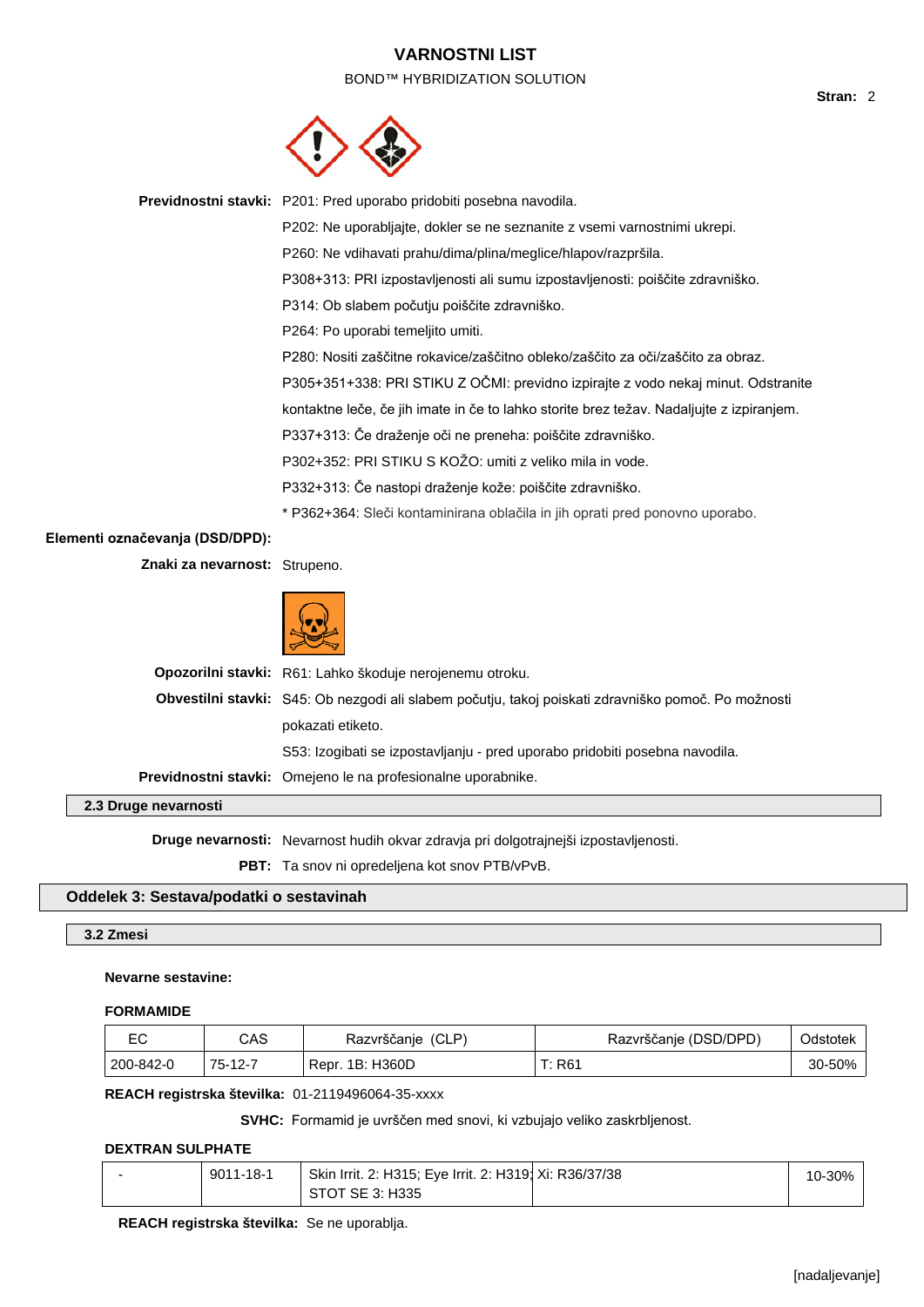### BOND™ HYBRIDIZATION SOLUTION

### **Stran:** 3

#### **\*EDETIC ACID (EDTA)**

| ∗⊏∩<br>⊵   | *CAS     | (CLP)<br>*Razvršanje             | *Razvršanje (DSD/DPD) | <b>Jdstotek</b> |
|------------|----------|----------------------------------|-----------------------|-----------------|
| *200-449-4 | *60-00-4 | 2: H319<br>*Eve<br>∙ Irrit. 2: F | *N/A                  | $.10\%$<br>$*4$ |

**\*REACH registrska številka:** \*N/A

### **\*TROMETAMOL**

| *EC         | *CAS     | *Razvršanje (CLP)                                         | <sup>+</sup> *Razvršanje (DSD/DPD) + | *Odstotek |
|-------------|----------|-----------------------------------------------------------|--------------------------------------|-----------|
| 1*201-064-4 | *77-86-1 | *Skin Irrit 2: H315; Eye Irrit 2: H319;<br>STOT SE 3 H335 | *N/A                                 | *1-10%    |

**\*REACH registrska številka:** \*01-2119957659-16-XXXX

#### **\*TETRASODIUM PYROPHOSPHATE**

| *EC                                                | *CAS       | *Razvršanje (CLP) | *Razvršanje (DSD/DPD) | *Odstotek |
|----------------------------------------------------|------------|-------------------|-----------------------|-----------|
| 1*231-767-1                                        | *7722-88-5 | Eve Irrit 2: H319 | *N/A                  | *1-10%    |
| *REACH registrska številka: *01-2119489794-17-XXXX |            |                   |                       |           |

# **Oddelek 4: Ukrepi za prvo pomoč**

**4.1 Opis ukrepov za prvo pomoč**

**Stik s kožo:** Takoj odstranite vsa kontaminirana oblačila in obutev, razen če se lepijo na kožo. Prizadeto kožo, če je substanca še vedno na njej, 10 minut ali dlje izpirati s tekočo vodo. Posvetujte se z zdravnikom.

**Stik z očmi:** Oči izpirati 15 minut s tekočo vodo. Posvetujte se z zdravnikom.

**Zaužitje:** Izperite usta z vodo. Posvetujte se z zdravnikom. Ne izzovite bruhanja.

**Vdihavanje:** Ponesrečeno osebo spravite na varno in poskrbite, da se sami ne boste izpostavili nevarnosti. Posvetujte se z zdravnikom. Premaknite se na sveži zrak, če pride do nenamernega vdihavanja hlapov.

### **4.2 Najpomembnejši simptomi in učinki, akutni in zapozneli**

**Stik s kožo:** Na mestu dotika lahko pride do rahlega draženja.

**Stik z očmi:** Lahko pride do razdraženja in pordelosti.

**Zaužitje:** Lahko pride do draženja grla.

**Vdihavanje:** Brez simptomov.

**Zapozneli/takojšnji učinki:** Ni razpoložljivih podatkov.

**4.3 Navedba kakršne koli takojšnje medicinske oskrbe in posebnega zdravljenja**

**Takojšnja/posebna obdelava:** Ta varnostni list pokažite zadevnemu zdravniku. Ne izzovite bruhanja.

### **Oddelek 5: Protipožarni ukrepi**

#### **5.1 Sredstva za gašenje**

**Primerna sredstva za gašenje:** Za obrobni ogenj uporabite ustrezna gasilna sredstva. Alkohol ali polimerna pena. Pena,

odporna proti alkoholu. Suh kemični prašek. Ogljikov dioksid. Vodna prha.

### **5.2 Posebne nevarnosti v zvezi s snovjo ali zmesjo**

**Nevarnosti pri izpostavljenju:** Pri gorenju nastajajo strupeni hlapi ogljikov monoksid. Pri gorenju nastajajo strupeni hlapi dušikovi oksidi. Pri gorenju nastajajo strupeni hlapi vodikov cianid. Pri gorenju nastajajo strupeni hlapi amoniaka.

#### **5.3 Nasvet za gasilce**

**Nasvet za gasilce:** Uporabite izolirane dihalne aparate. Nosite varovalno obleko in tako preprečite stik s kožo in očmi. **Inadalievaniel**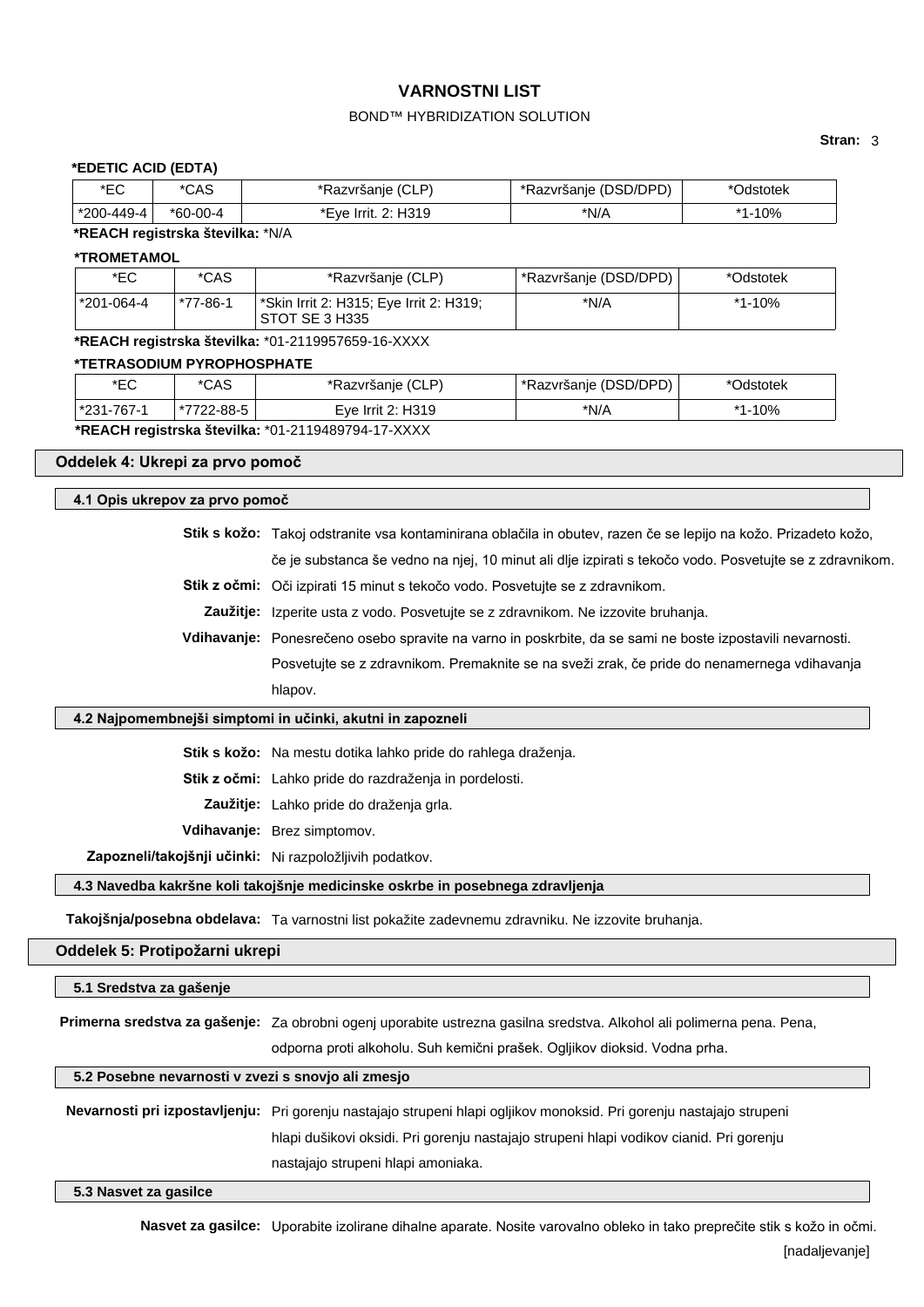# BOND™ HYBRIDIZATION SOLUTION

| Oddelek 6: Ukrepi ob nenamernih izpustih           |                                                                                                                    |
|----------------------------------------------------|--------------------------------------------------------------------------------------------------------------------|
|                                                    | 6.1 Osebni varnostni ukrepi, zaščitna oprema in postopki v sili                                                    |
|                                                    | Osebni varnostni ukrepi: Ne poskušajte ukrepati brez ustrezne varovalne obleke - glej Varnostni list, odstavek 8.  |
|                                                    | Jasno označite kontaminirano območje in onemogočite dostop nepooblaščenemu                                         |
|                                                    | osebju. Posode, ki puščajo, obrnite tako, da bo mesto, kjer je tekočina uhajala, zgoraj.                           |
| 6.2 Okoljevarstveni ukrepi                         |                                                                                                                    |
|                                                    | Okoljevarstveni ukrepi: Ne izlijte v kanalizacije ali reke. Razlitje omejite tako, da ga ogradite ali zajezite z   |
|                                                    | ustreznim materialom.                                                                                              |
| 6.3 Metode in materiali za zadrževanje in čiščenje |                                                                                                                    |
|                                                    | Post. čiščenja po nezg. izpustu: Čiščenje naj opravlja samo usposobljeno osebje, ki dobro pozna razlito substanco. |
|                                                    | Absorbirajte s suho zemljo ali peskom. Premestite v označeno posodo za odpadke z                                   |
|                                                    | zapiralom in odstranite v skladu s predpisi. Za ustrezne postopke odstranjevanja si                                |
|                                                    | preberite Varnostni list, odstavek 13.                                                                             |
| 6.4 Sklicevanje na druge oddelke                   |                                                                                                                    |
|                                                    | Sklicevanje na druge oddelke: Glej Varnostni list, odstavek 8. Glej Varnostni list, odstavek 13.                   |
| Oddelek 7: Ravnanje in skladiščenje                |                                                                                                                    |
| 7.1 Varnostni ukrepi za varno ravnanje             |                                                                                                                    |
|                                                    | Zahteve pri ravnanju: Izogibajte se neposrednemu stiku s snovjo. Zagotovite zadostno prezračevanje                 |
|                                                    | prostora.                                                                                                          |
|                                                    | 7.2 Pogoji za varno skladiščenje, vključno z nezdružljivostjo                                                      |
|                                                    | Pogoji za skladiščenje: Hraniti na hladnem, dobro prezracevanem mestu. Hraniti v tesno zaprti posodi. Hraniti      |
|                                                    | loceno od virov vziga. Izogibajte se nekompatibilnim snovem in pogojem glej točko 10 v                             |
|                                                    | Varnostnem listu.                                                                                                  |
| Ustrezna embalaža: Se ne uporablja.                |                                                                                                                    |
| 7.3 Posebne končne uporabe                         |                                                                                                                    |
|                                                    | Posebne končne uporabe: Uporaba v laboratorijih - strokovni.                                                       |
| Oddelek 8: Nadzor izpostavljenosti/osebna zaščita  |                                                                                                                    |
| 8.1 Parametri nadzora                              |                                                                                                                    |

**Nevarne sestavine:**

**FORMAMIDE**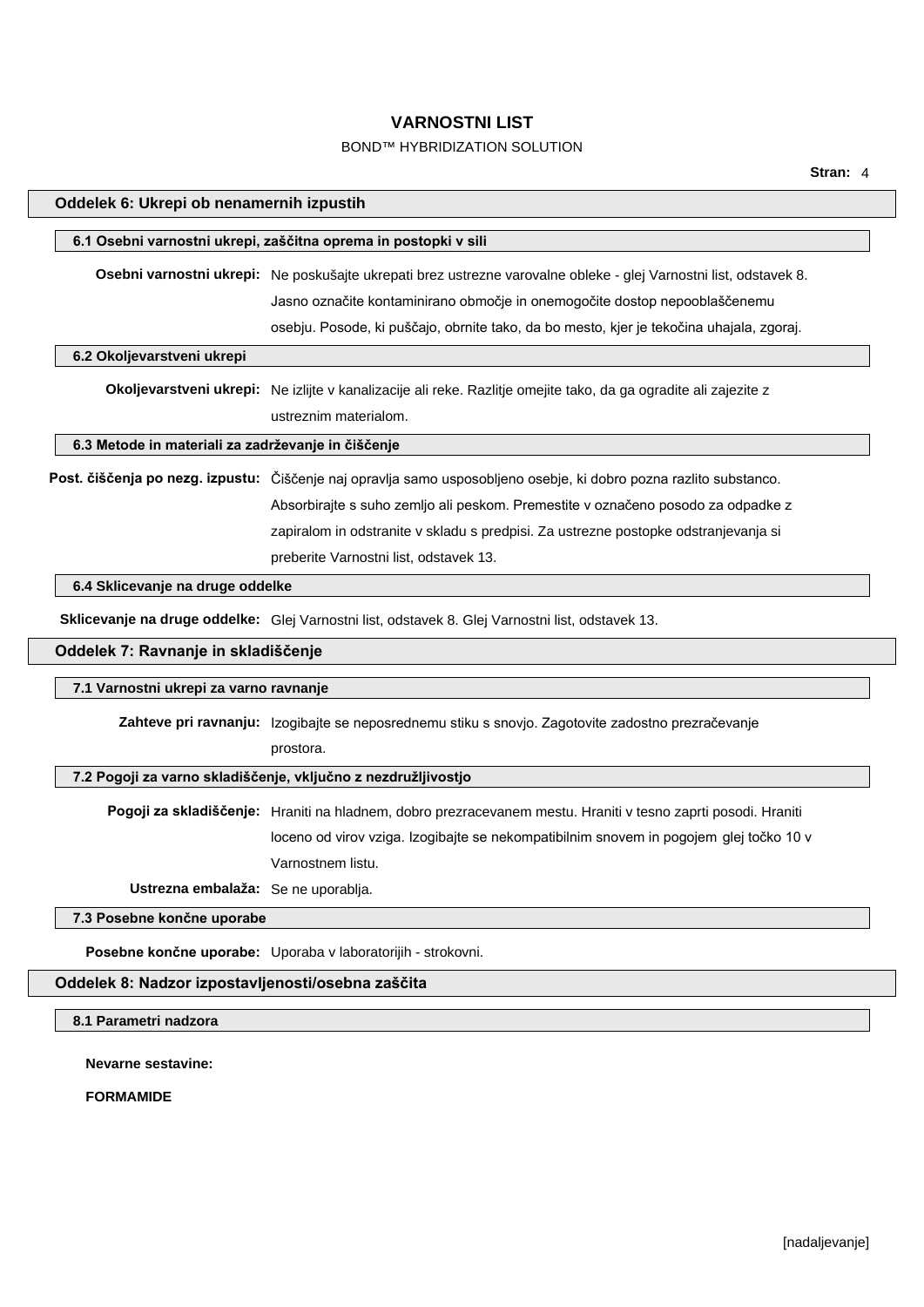# BOND™ HYBRIDIZATION SOLUTION

### **Stran:** 5

|    | Meje poklicne izpostavljenosti: |             |           | Mejna vrednost prahu v zraku na delovnem mestu: |
|----|---------------------------------|-------------|-----------|-------------------------------------------------|
|    | TWA 8-ur.                       | STEL 15-min | TWA 8-ur. | STEL 15-min                                     |
| SI | 18 mg/m $3$                     |             |           |                                                 |

### **DNEL/PNEC**

| 8.2 Nadzor izpostavljenosti |                                                                                                            |
|-----------------------------|------------------------------------------------------------------------------------------------------------|
|                             | <b>Tehnični ukrepi:</b> Zagotovite zadostno prezračevanje prostora. Ukrepajte v skladu s tehničnimi merami |
|                             | naštetimi v Varnostnem listu, točka 7.                                                                     |
|                             | <b>Zaščita dihal:</b> Za primer sile mora biti na voljo dihalna zaš?ita.                                   |
|                             | Zaščita rok: Neprepustne rokavice. Rokavice iz butila.                                                     |
|                             | <b>Zaščita oči:</b> Poskrbite, da bo pri roki kopel za oči. Tesno prilegajoča se zaščitna očala.           |
|                             | <b>Zaščita kože:</b> Neprepustna zaščitna oblačila. Gumijasti škornji.                                     |
|                             | <b>Okoljski:</b> Preprečite vstop v javno kanalizacijo ali bližnje okolje. Ukrepajte v skladu s tehničnimi |
|                             | merami naštetimi v Varnostnem listu, točka 7. Za zahteve okoljske zakonodaje                               |
|                             | Skupnosti si preberite posebno zakonodajo države članice.                                                  |

# **Oddelek 9: Fizikalne in kemijske lastnosti**

| 9.1. Podatki o osnovnih fizikalnih in kemijskih lastnostih |                                                           |                                                                  |                                             |
|------------------------------------------------------------|-----------------------------------------------------------|------------------------------------------------------------------|---------------------------------------------|
| Stanje: Tekoč                                              |                                                           |                                                                  |                                             |
|                                                            | <b>Barva:</b> Brez barve                                  |                                                                  |                                             |
|                                                            | <b>Vonj:</b> Brez vonja                                   |                                                                  |                                             |
|                                                            |                                                           |                                                                  |                                             |
|                                                            | Stopnja hlapnosti: Ni razpoložljivih podatkov.            |                                                                  |                                             |
|                                                            | <b>Oksidativne lastnosti:</b> Ni razpoložljivih podatkov. |                                                                  |                                             |
| Topnost v vodi: Se meša                                    |                                                           |                                                                  |                                             |
|                                                            | Viskoznost: Ni razpoložljivih podatkov.                   |                                                                  |                                             |
| Vrelišče/obseg vrelišča °C: Ni razpoložljivih podatkov.    |                                                           | Tališče/talilno območje °C: Ni razpoložljivih podatkov.          |                                             |
| Meji vnetljivosti %: spodnja: Ni razpoložljivih podatkov.  |                                                           |                                                                  | zgornja: Ni razpoložljivih podatkov.        |
|                                                            | <b>Vnetišče °C</b> Ni razpoložljivih podatkov.            | Porazdelitveni koef. n-oktanol/voda: Ni razpoložljivih podatkov. |                                             |
| Samovnetljivost °C: Se ne uporablja.                       |                                                           |                                                                  | Pritisk hlapov: Ni razpoložljivih podatkov. |
|                                                            | Relativna gostota: Ni razpoložljivih podatkov.            |                                                                  | <b>pH:</b> Ni razpoložljivih podatkov.      |
|                                                            | VOC g/I: Ni razpoložljivih podatkov.                      |                                                                  |                                             |

**9.2. Drugi podatki**

**Drugi podatki:** Se ne uporablja.

# **Oddelek 10: Obstojnost in reaktivnost**

### **10.1 Reaktivnost**

**Reaktivnost:** Stabilno v priporočenem prevozu ali pogojih skladiščenja.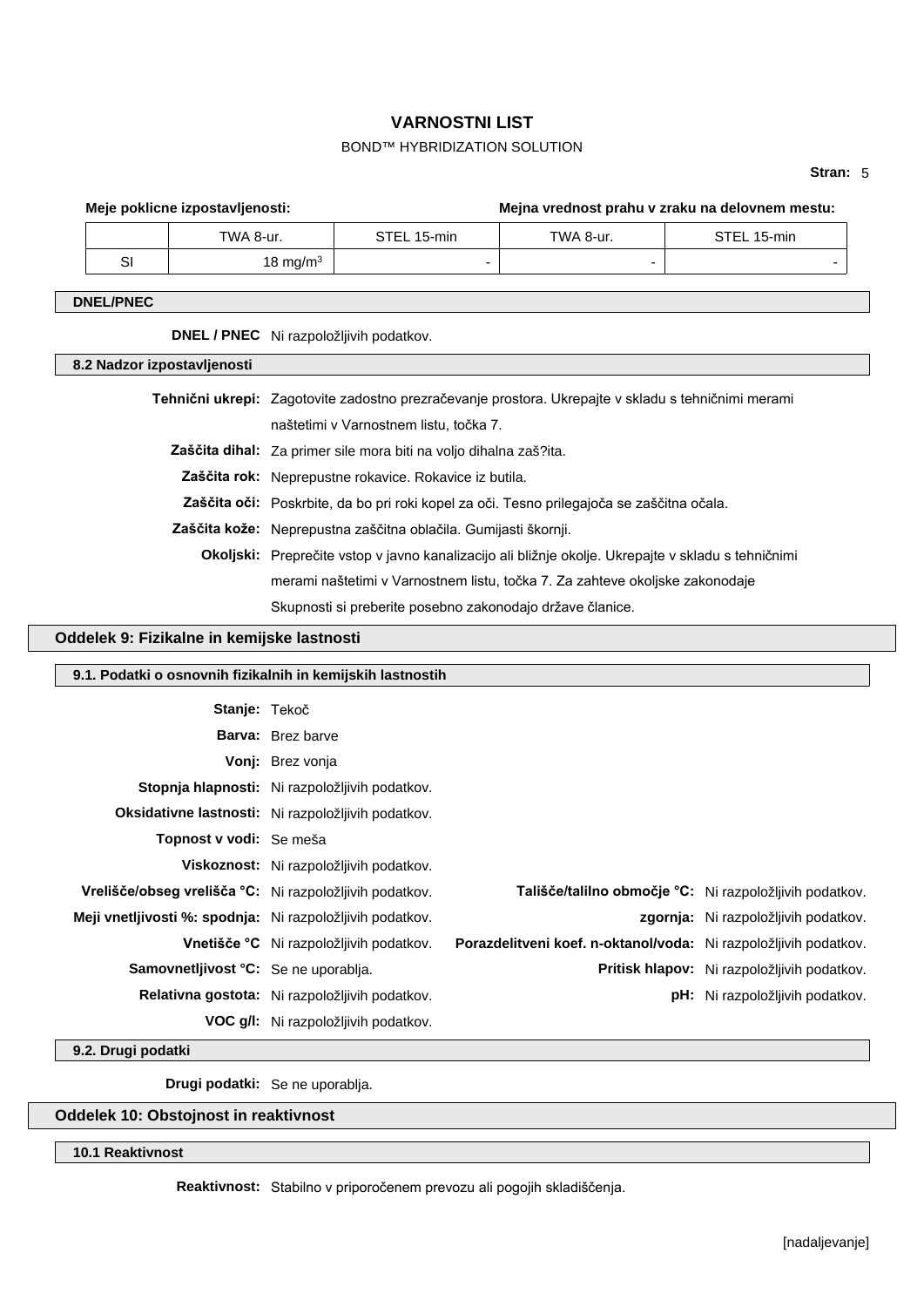## BOND™ HYBRIDIZATION SOLUTION

### **10.2 Kemijska stabilnost**

**Kemijska stabilnost:** Stabilno v normalnih pogojih.

# **10.3 Možnost poteka nevarnih reakcij**

**Nevarne reakcije:** V običajnem prevozu ali pogojih skladiščenja ne bo prišlo do nevarnih reakcij. Ob

izpostavljenosti spodaj navedenim pogojem ali materialom lahko pride do razgradnje.

### **10.4 Pogoji, ki se jim je treba izogniti**

**Pogoji - izogniti:** Vročina. Vroče površine. Plameni.

### **10.5 Nezdružljivi materiali**

**Nezdružljive snovi:** Močni oksidanti. Kisline. Baze. joda. piridin žveplov trioksid Aluminij. Železo. Baker.

Razjeda naravni kavčuk.

# **10.6 Nevarni produkti razgradnje**

**Nevarni produkti razkroja:** Pri gorenju nastajajo strupeni hlapi ogljikov monoksid. Pri gorenju nastajajo strupeni hlapi dušikovi oksidi. Pri gorenju nastajajo strupeni hlapi vodikov cianid. Pri gorenju nastajajo strupeni hlapi amoniaka.

### **Oddelek 11: Toksikološki podatki**

### **11.1 Podatki o toksikoloških učinkih**

### **Nevarne sestavine:**

#### **FORMAMIDE**

| ustno | <b>MUS</b> | LD50    |     | $5325 \mid$ mg/kg   |
|-------|------------|---------|-----|---------------------|
| plini | RAT        | 4H LC50 | >21 | $\cdot$ mg/L        |
| kožno | RAT        | LD50    |     | >3000 mg/kg bw/day/ |

## **Izključeni učinki za mešanico:**

| Učinek                            | Doziranje | Osnova                                                                      |
|-----------------------------------|-----------|-----------------------------------------------------------------------------|
| Akutna toksičnost (škodljiva)     |           | Na podlagi razpoložljivih podatkov merila za<br>razvrstitev niso izpolnjena |
| Akutna toksičnost (strupena)      |           | Na podlagi razpoložljivih podatkov merila za<br>razvrstitev niso izpolnjena |
| Akutna toksičnost (zelo strupena) |           | Na podlagi razpoložljivih podatkov merila za<br>razvrstitev niso izpolnjena |
| Draženje                          |           | Na podlagi razpoložljivih podatkov merila za<br>razvrstitev niso izpolnjena |
| Jedkost                           |           | Na podlagi razpoložljivih podatkov merila za<br>razvrstitev niso izpolnjena |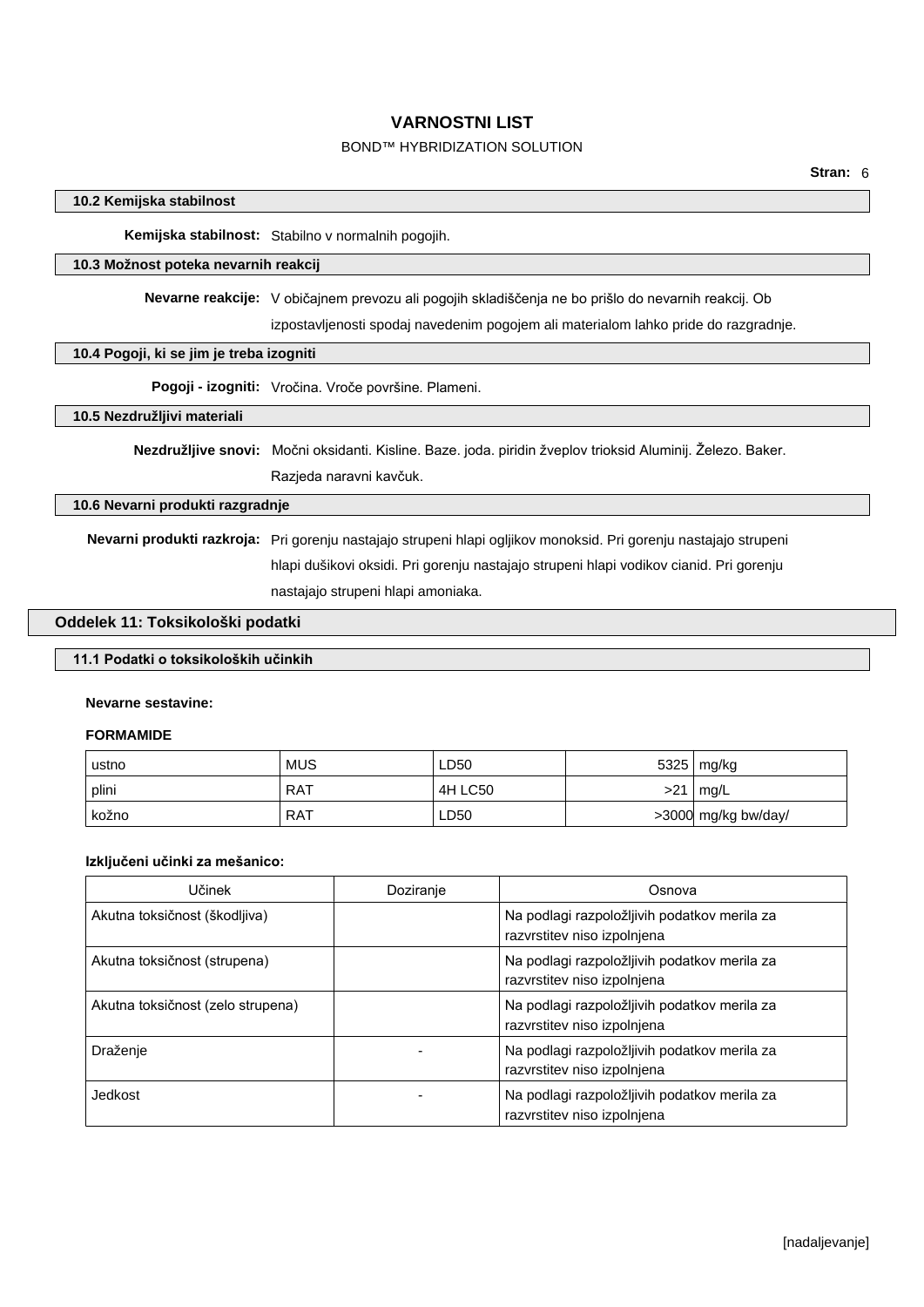## BOND™ HYBRIDIZATION SOLUTION

| Preobčutljivost                     | Na podlagi razpoložljivih podatkov merila za<br>razvrstitev niso izpolnjena |
|-------------------------------------|-----------------------------------------------------------------------------|
| Strupenost pri ponovljenih odmerkih | Na podlagi razpoložljivih podatkov merila za<br>razvrstitev niso izpolnjena |
| Rakotvornost                        | Na podlagi razpoložljivih podatkov merila za<br>razvrstitev niso izpolnjena |
| Mutagenost                          | Na podlagi razpoložljivih podatkov merila za<br>razvrstitev niso izpolnjena |
| Strupenost za razmnoževanje         | Na podlagi razpoložljivih podatkov merila za<br>razvrstitev niso izpolnjena |

#### **Simptomi / načini izpostavljenosti**

**Stik s kožo:** Na mestu dotika lahko pride do rahlega draženja.

**Stik z očmi:** Lahko pride do razdraženja in pordelosti.

**Zaužitje:** Lahko pride do draženja grla.

**Vdihavanje:** Brez simptomov.

**Zapozneli/takojšnji učinki:** Ni razpoložljivih podatkov.

**Drugi podatki:** Se ne uporablja.

## **Oddelek 12: Ekološki podatki**

#### **12.1 Strupenost**

**Ekotoksičnost:** Ni razpoložljivih podatkov.

# **12.2 Obstojnost in razgradljivost**

**Vztrajnost in razgradljivost:** Biološko razgradljivo.

### **12.3 Zmožnost kopičenja v organizmih**

**Bioakumulacijska zmožnost:** Ni možnosti za bioakumulacijo.

**12.4 Mobilnost v tleh**

**Mobilnost:** Z lahkoto se absorbira v zemljo.

### **12.5 Rezultati ocene PBT in vPvB**

**PBT:** Ta snov ni opredeljena kot snov PTB/vPvB.

**12.6 Drugi škodljivi učinki**

**Drugi škodljivi učinki:** Neznatna ekotoksičnost.

**Oddelek 13: Odstranjevanje**

|  | 13.1 Metode ravnanja z odpadki |
|--|--------------------------------|
|  |                                |

**Postopek odstranjevanja:** Premestite v ustrezno posodo a odpadke predati specializiranemu podjetju za

odstranjevanje odpadkov.

**Postopki predelave:** Se ne uporablja.

**Odstranjevanje embalaže:** Odpadke predati specializiranemu podjetju za odstranjevanje odpadkov.